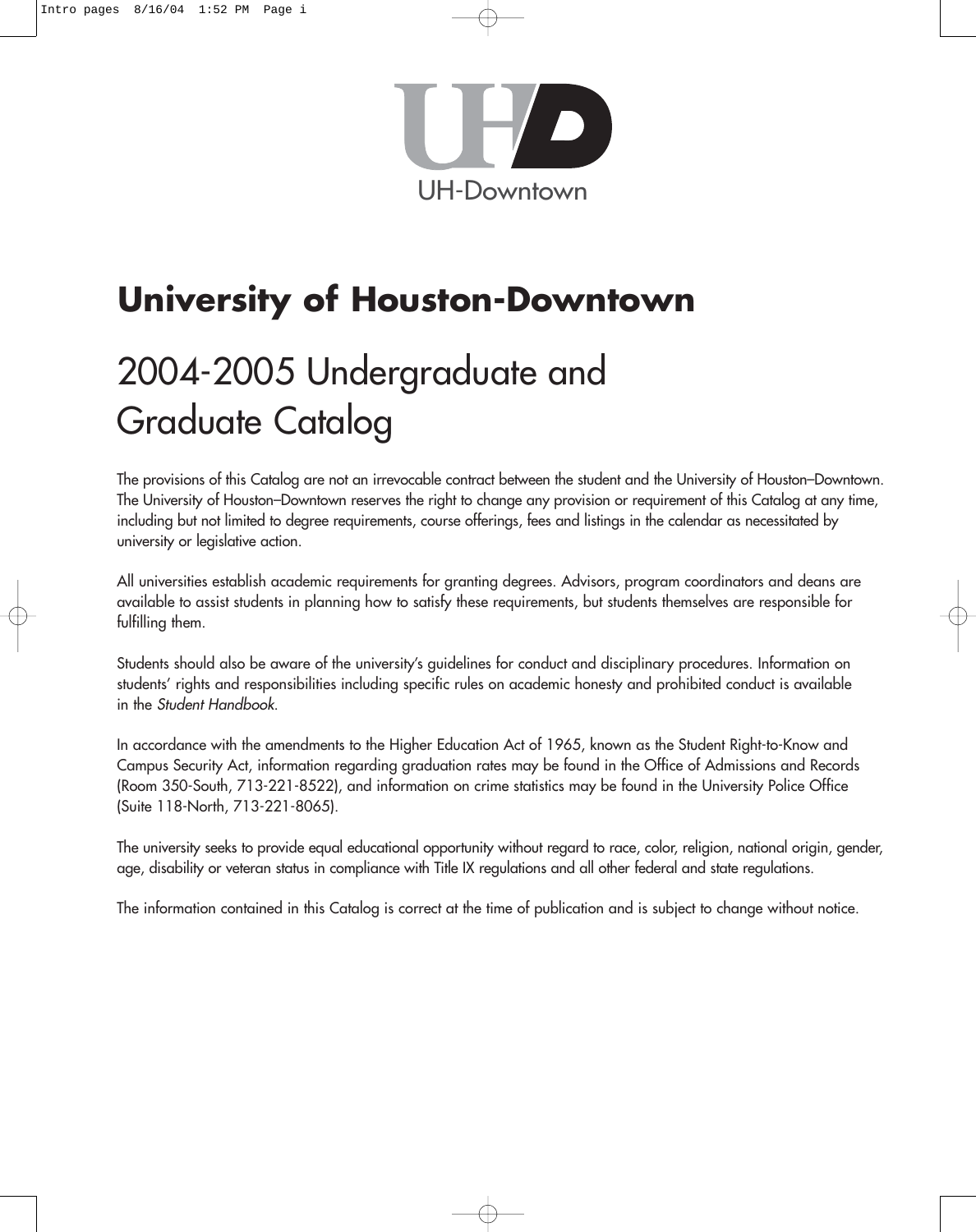## **Table of Contents**

| <b>DIRECTORY</b> |  |
|------------------|--|
|                  |  |
|                  |  |
|                  |  |
|                  |  |
| <b>MAP</b>       |  |
|                  |  |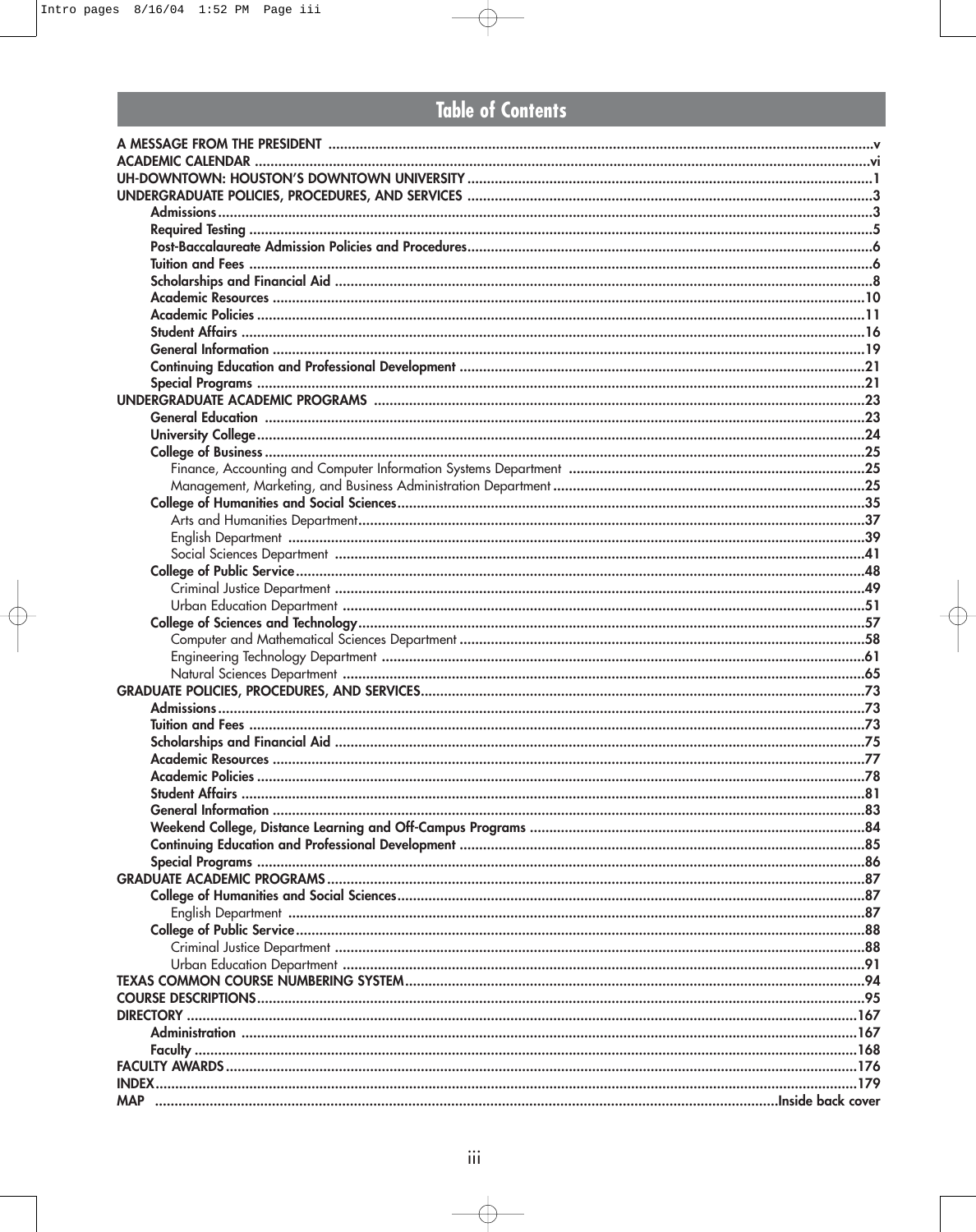### **A Message from the President**



Welcome to UH-Downtown. Thank you for joining us for what will be our most historic year on record.

What's so special about 2004-2005 at UHD? We're celebrating the university's 30th anniversary, we're opening a new campus building across the street - the Commerce Street Building - marking the first time UHD has held classes in two separate downtown buildings, and we're commemorating the One Main Building's 75th anniversary.

The Commerce Street Building will house UHD's newest college, the College of Public Service, which comprises the departments of Criminal Justice and Urban Education.

We're excited that you will be a part of the celebration this year. In choosing UH-Downtown, you become part of the amazing history and future of one of the most dynamic academic institutions in Houston.

Renowned for its hands-on faculty and staff, UHD is a public, urban university located in the heart of the nation's fourth largest city. Students from all over the Houston metropolitan area drive, walk, and use public transportation, including the new light rail system, to take classes toward bachelor's and master's degrees.

It's easy to see why. UHD is committed to excellence in education, borne out through the success of our students and faculty and our drive to continually add new academic programs. This fall, UHD is adding two master's degree programs - the Master of Security Management, and the Master of Science in Professional Writing and Technical Communication. New bachelor's degrees are also being developed, all in order to offer our students an increasingly greater selection of academic paths.

UH-Downtown's primary focus is the success of our students. The entire university community at UH-Downtown is dedicated to helping you achieve your goals. That means personal attention from professors, small classes, and a support system equaled by few other universities in the nation.

We offer convenient schedules that include day, evening, and weekend classes. In addition, courses are offered online, through interactive TV, and at teaching centers in Sugar Land, Cinco Ranch, and The Woodlands.

We believe our focus on students pays off. Our students go on to do amazing things for Houston and for the country. We know you will be one of them.

Best wishes for an outstanding academic year.

 $x\neq\bigcap\mathcal{F}$ 

Max Castillo, EdD President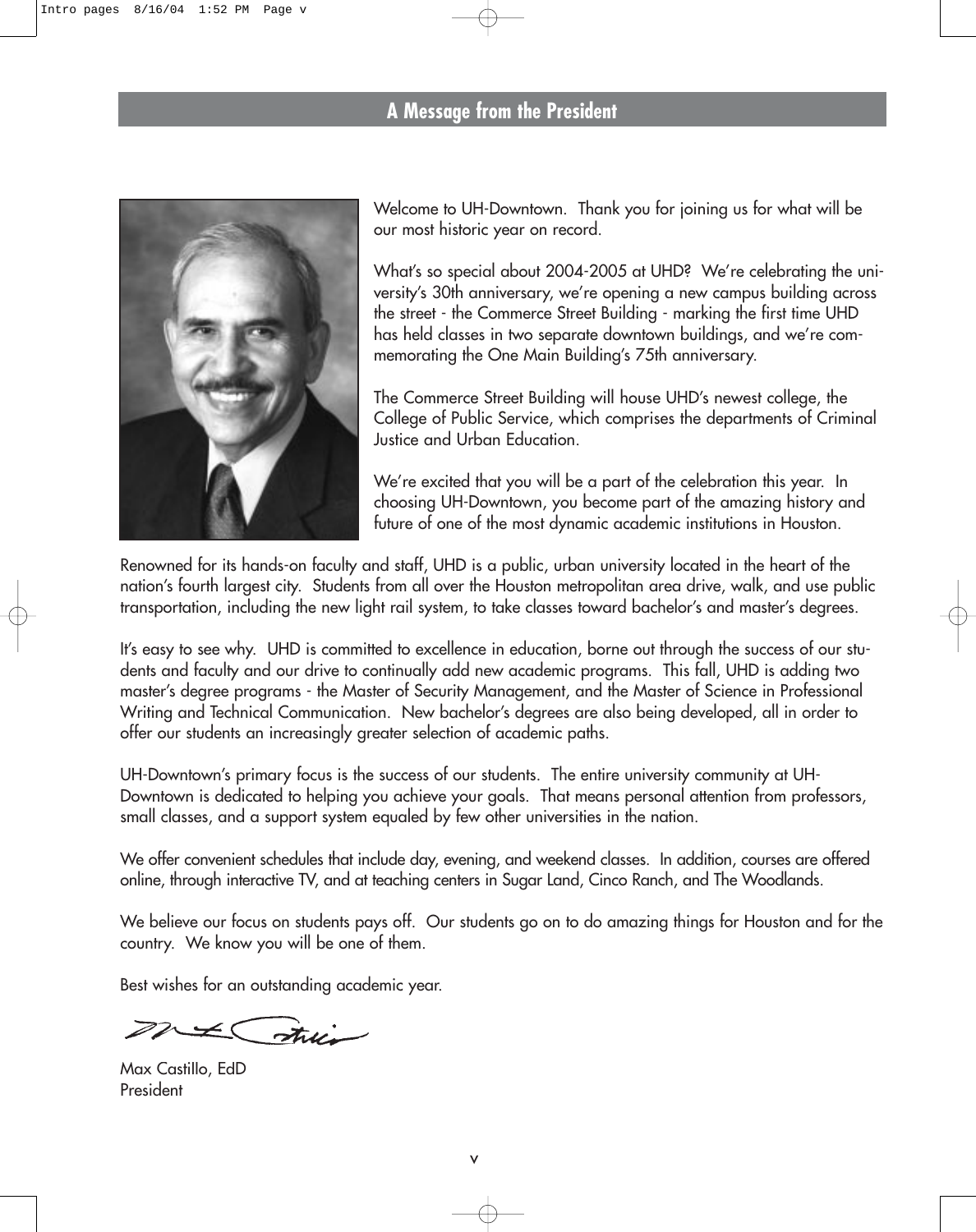## Academic Calendar 2004-2005

The following dates were correct at the time of publication, but some may be subject to change. Check www.uhd.edu for changes.

## **Fall 2004**

## Spring 2005

## Summer 2005, Session I

## Summer 2005, Nine-Week Session

## Summer 2005, Session II

| July $5$ |  |
|----------|--|
|          |  |
|          |  |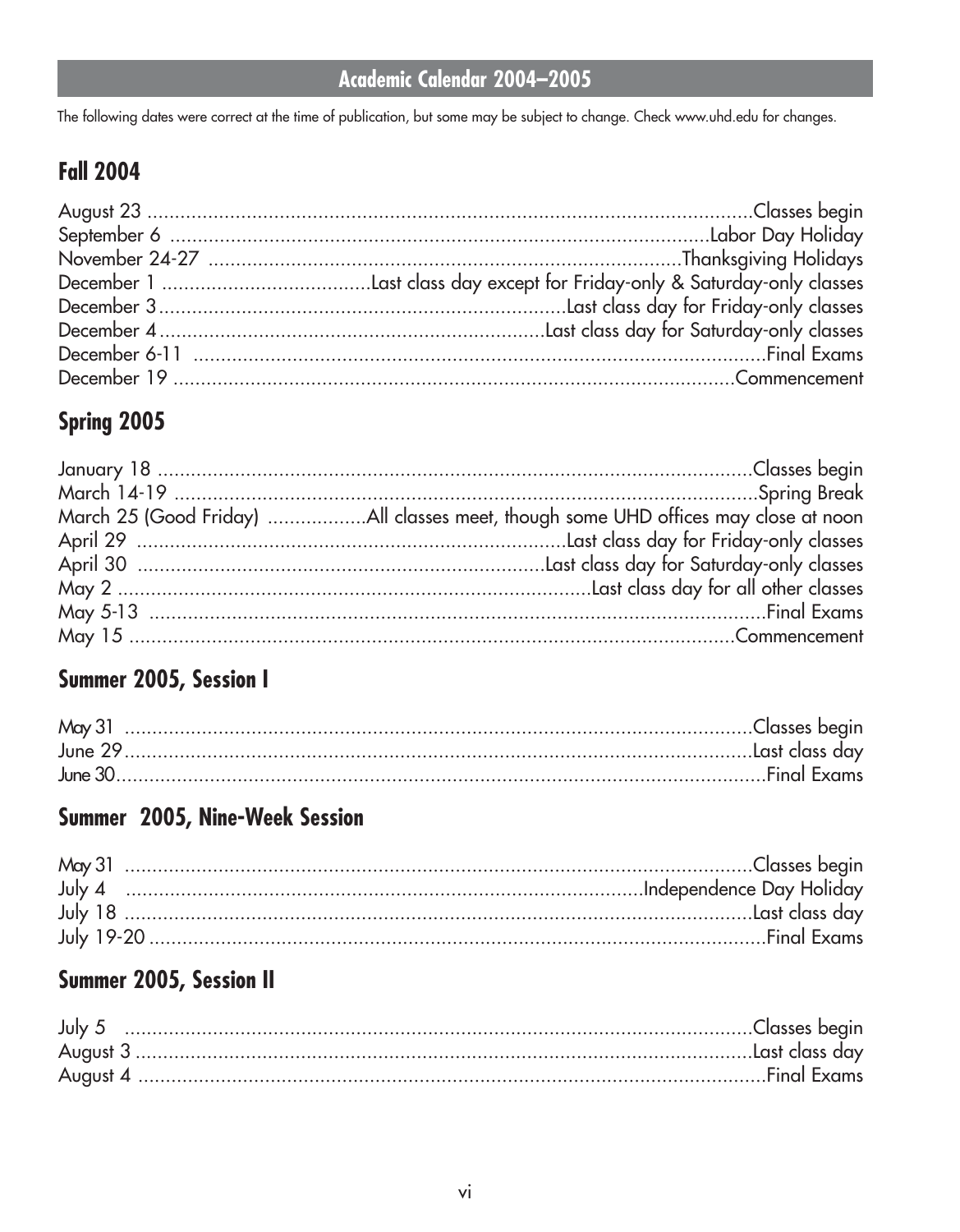### **Mission Statement**

The University of Houston-Downtown is a public, urban university committed to providing quality academic programs that serve the needs of the multicultural population of Houston and surrounding communities. It offers both undergraduate and a limited number of graduate academic degree programs that enable students to acquire the knowledge and skills needed to succeed in their chosen fields. Through instructional excellence, creative and scholarly activities, and community involvement, the university contributes to the business, scientific, economic, technological, social and cultural development of the area.

As an urban university, UH-Downtown has a special responsibility to provide educational access to those who have not had access in the past. Through flexible scheduling of courses, the innovative use of technology and distance learning opportunities, and a policy of open admissions at the undergraduate level, the university provides educational opportunities for many who might not otherwise be able to pursue a college degree. To facilitate the academic success of both its traditional and nontraditional students, the university offers a wide range of support services and employs a faculty and staff who are dedicated to helping students meet the rigorous standards and requirements for its programs.

In its public service and outreach activities, the university offers numerous pre-collegiate programs as well as continuing education programs that maintain and upgrade specialized skills of professionals employed in the Houston area. Through selected programs, research initiatives, and collaborative efforts, the university also seeks to broaden its domestic and international academic programs and relations.

#### **UH-Downtown: Houston's Downtown University**

Located in the heart of Houston, UH-Downtown is a public university where the emphasis is on excellence in teaching and preparing students for success in their professional careers and further graduate studies.

With dedicated faculty, small classes, and innovative course options, UHD offers excellent educational opportunities through its colleges of Business, Humanities and Social Sciences, Public Service, Sciences and Technology, and University College.

UHD offers four bachelor's degrees (Bachelor of Arts, Bachelor of Science, Bachelor of Business Administration, and Bachelor of Engineering Technology) with majors in 36 areas, and three master's degrees (Master of Arts in Teaching, Master of Science, and Master of Security Management) with majors in seven areas.

UHD is nationally recognized for its outstanding academic opportunities, including its accredited programs and productive community partnerships. As a result of these partnerships, the number of scholarships generated through donations from corporations, foundations, and individuals grows every year.

Flexible schedules and class options, including online, live interactive television, and videotape, make degrees available to students throughout the metro area. UHD participates in partnerships with the UH System at Sugar Land, the UH System at

Cinco Ranch, The University Center in The Woodlands, and the North Harris Montgomery Community College District to enable students to complete bachelor's and master's degrees close to home or work. UHD's Weekend College and evening classes also help put a degree within reach for students with full-time jobs.

The nature of the UHD student population prepares individuals to thrive in the multicultural workplace of the 21st century. UHD students are diverse in every sense of the word: in ethnicity, age, financial background, and life situation. *U.S. News & World Report* has consistently named UHD one of the nation's most ethnically diverse institutions of higher learning.

UHD's campus comprises the historic One Main Building and the recently opened Commerce Street Building across the street from Allen's Landing, where the city of Houston had its beginnings. The 2004-2005 academic year marks the first time the university will hold classes in two separate buildings. This year also marks the 75th anniversary of the One Main Building and the 30th anniversary of the university.

### **UHD's History and Future on the Bayou**

UHD is creating an exciting future based on a fascinating past. The university's history began in 1974, when the assets of the private South Texas Junior College were transferred to the University of Houston. By 1979, the Texas Legislature approved the new institution as a separate entity within the University of Houston System. In 1983, the name was changed to the University of Houston-Downtown.

Today, UH-Downtown is the second largest institution in the University of Houston System, which includes a total of four distinct universities: UH-Downtown, the University of Houston, UH-Clear Lake, and UH-Victoria. All four institutions are governed by the UH System Board of Regents. The chief administrative officer at each university is its president.

The history of the university's campus goes back even further. The campus's One Main Building was constructed in 1929 on the banks of White Oak Bayou and Buffalo Bayou. Then known as the Merchants and Manufacturers Building, the building served the city for decades as a center for commerce and manufacturing. Today, the building is listed on the National Register of Historic Places and serves the city with an entirely different purpose: to educate the populace.

UHD's facilities have been changing since the university's inception. In the late 1990s, UHD added the Academic Building, with more than 40 classrooms and lecture halls; the Technology Teaching and Learning Center; the Wilhelmina Cullen Robertson Auditorium; a food court; and the Jesse H. Jones Student Life Center, devoted to student health, recreation and fitness.

For the 2004-2005 school year, the university has further expanded to accommodate a student enrollment that tops 11,000. This expansion has taken the form of the new Commerce Street Building, which houses classrooms, academic labs, computer labs, meeting space, and faculty offices.

In addition, the One Main building has undergone renovations and improvements to create a more attractive and hospitable envi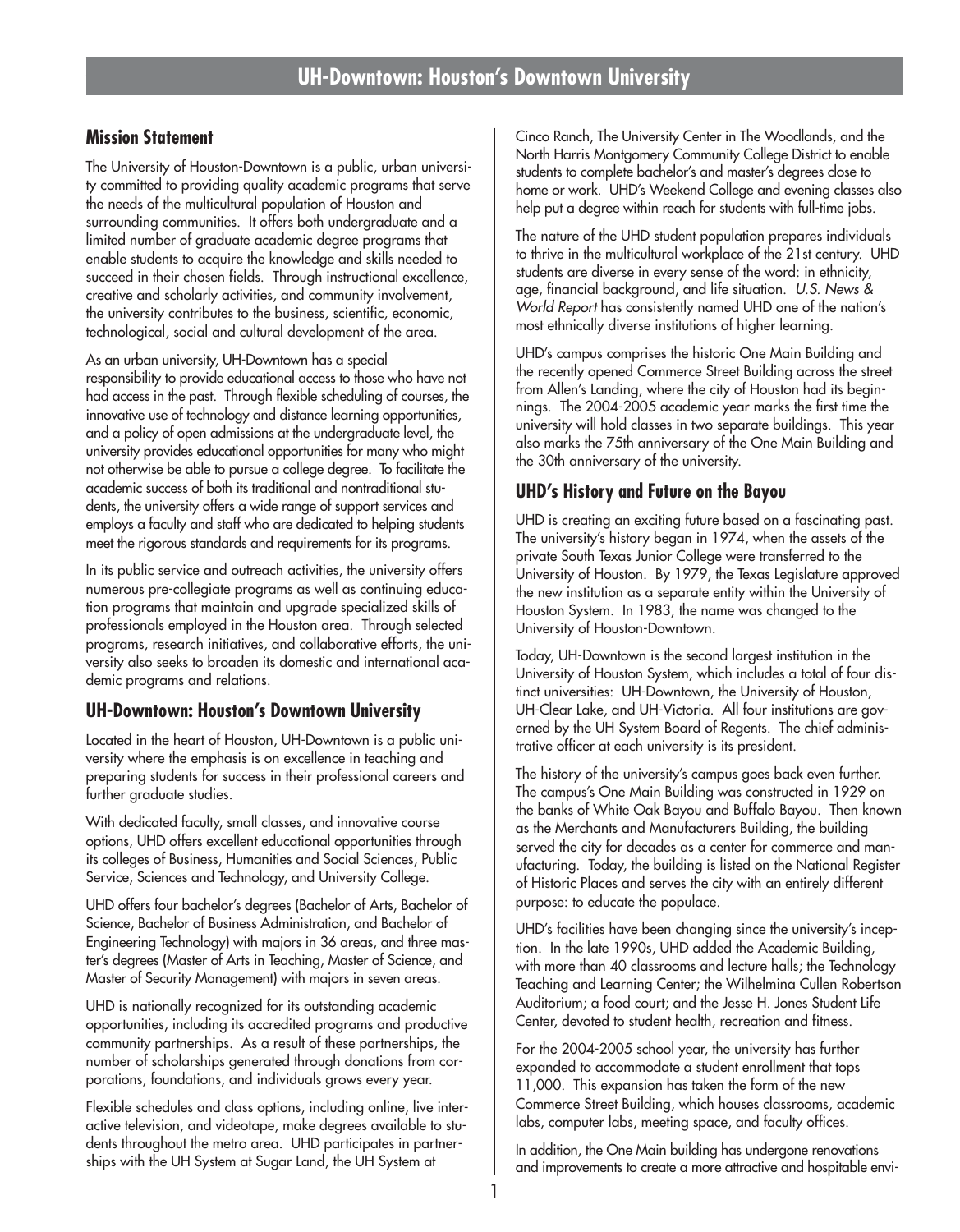ronment. UHD students benefit from new decks on the north and south side of the building, renovated common areas on the third floor, and a new light rail station at the Main Street entrance.

Other changes are part of UHD's ongoing effort to offer the latest technologies and conveniences. For example, the third floor of the One Main Building offers a "one-stop" student service center, demonstrating UHD's commitment to more efficiently and effectively serve students. Students can get information about UHD, register for classes, seek financial aid and scholarships, meet with advisors, and pay fees in one area.

UHD's website offers further convenience to students. Besides applying and registering for classes online, students can handle some of the "business" of going to college. With UHD's e-Services, students can update personalized information, pay for classes, check payment status, look at their class schedules and grades, and check admission and enrollment status.

UHD is truly an institution rooted in history with its eyes on the future.

### **Campus Safety and Security**

Information on campus safety and security, including five-year crime statistics, is provided on the UH-Downtown Police Department website at www.uhd.edu/campus/pd/. Also available are safety and crime prevention information, campus policies on alcohol, firearms and sexual assault, crime alerts and more.

#### **Accreditation**

The University of Houston-Downtown's bachelor's and master's degree programs are accredited by the Commission on Colleges of the Southern Association of Colleges and Schools (1866 Southern Lane, Decatur, Georgia, 30033-4097; telephone: 404-679-4501; internet: www.sacscoc.org/).

The College of Business's Bachelor of Business Administration degree programs are accredited by the Association to Advance Collegiate Schools of Business (600 Emerson Road, Suite 300, St. Louis, Missouri, 63141-6762; telephone: 314-872-8481; internet: www.aacsb.edu/). Accreditation documentation is available in the College of Business, Room 1009-North.

The Engineering Technology Department's Bachelor of Science in Engineering Technology degree programs in Control and Instrumentation Electronics Design, Process and Piping Design, and Structural Analysis and Design, are accredited by the Technology Accreditation Commission of the Accreditation Board for Engineering and Technology, Inc. (111 Market Place, Suite 1050, Baltimore, MD 21202-4012: telephone 410-347- 7700; internet: www.abet.org).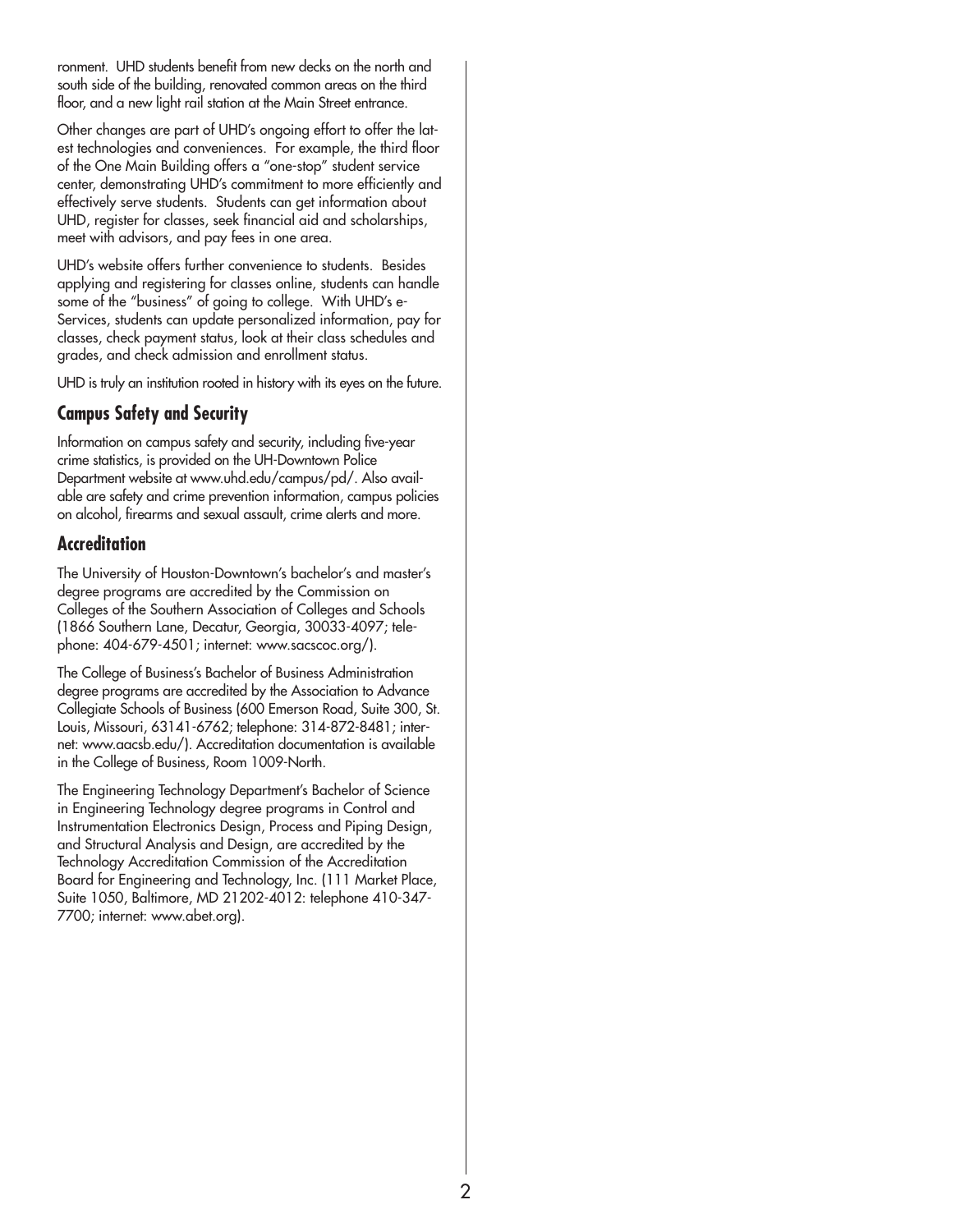## **Undergraduate Policies, Procedures and Services**

### **Admissions**

Applications may be submitted online or downloaded from www.uhd.edu and mailed to:

University of Houston-Downtown Office of Admissions Room 350-South Houston, Texas 77002-1001

Application deadlines and enrollment procedures are printed in the *Class Schedule* each semester.

### **New and Transfer Student Admission**

#### **General Information**

• **Application**. All new students must file an application for admission with the Office of Admissions and pay the nonrefundable application fee according to the dates listed below:

| Fall                  | by Aug 1  | after Aug 1  |
|-----------------------|-----------|--------------|
| Regular undergraduate | \$25      | \$75         |
| <b>Spring</b>         | by Dec 15 | after Dec 15 |
| Regular undergraduate | \$25      | \$75         |

- **Residency Status Documents**. International students and US citizens born outside the United States must provide original, valid immigration documents such as I-551, I-688, I-94, passport or US citizenship certificate.
- **College Transcripts**. Students with prior college experience must submit official transcripts from all previously attended colleges regardless of whether college credit was earned. A transcript is considered official when it bears the institution's seal, is signed by the issuing authority, and is sent directly by the issuing institution or delivered in an envelope sealed by the issuing institution.
- **Texas Success Initiative (formerly TASP)**. TASP has been replaced by the Texas Success Initiative (TSI). The State of Texas requires that all students take, or prove exemption from, an assessment test prior to enrolling in college-level courses in a public institution. Several testing options are available: THEA (formerly TASP), ASSET, COMPASS, or ACCUPLACER. Students who have already taken one of these tests, or who are exempt from testing, must submit official documentation of the scores to the Office of Admissions. See page 5 for more information about TSI.
- **Fresh Start**. If you are a Texas resident applying for transfer admission or readmission to UHD as an undergraduate, you may choose to apply for admission without UHD considering course credit and grades from college work that you completed 10 or more years ago. Students admitted under the Academic Fresh Start option receive no credit for coursework taken ten or more years prior to enrollment, even if a degree was earned. A student may apply for Academic Fresh Start only at the time of initial application at the Office of Admissions.
- **Orientation**. New freshmen will be given information about orientation upon acceptance to the university. It is recommended that students attend orientation.

### **Freshman Admission**

To qualify for freshman admission, an applicant must be a graduate of an accredited high school or hold a GED high school equivalency and must have earned fewer than 15 college-level semester credit hours. Graduates of Texas public high schools must also have passed the state-mandated high school exit examination(s). Freshman applicants must file an application for admission, pay the non-refundable application fee, and must have official copies of their high school, GED, and college transcripts mailed directly from the issuing institution to the University of Houston-Downtown by the application deadline.

The university strongly recommends that all applicants seeking freshman admission complete a college-preparatory high school curriculum.

#### **College-Preparatory High School Curriculum**

- English Language Arts and Reading–4 credits English I English II English III English IV
- Mathematics-3 credits Algebra I Algebra II **Geometry**
- Science–3 credits Integrated Physics and Chemistry Biology, AP Biology, or IB Biology Chemistry, AP Chemistry, or IB Chemistry Physics, Principles of Technology I, AP Physics, or IB Physics
- Social Studies–3½ credits World History Studies World Geography Studies US History Studies Since Reconstruction US Government (½ credit)
- Economics-1/<sub>2</sub> credit
- Physical Education–1½ credits Foundations of Personal Fitness (1 ⁄2 credit)
- Health Education-½ credit Health Science Technology
- Languages Other Than English–2 or 3 credits (1 credit is equivalent to a 1-year course) Level I Level II Level III
- Fine Arts–1 credit Select from Art I-IV, Dance I-IV, Music I-IV, or Theater I-IV
- Speech-3 credits Select from Communication Applications, Speech Communication, Public Speaking, Debate, or Oral Interpretation.
- Technology Applications–1 credit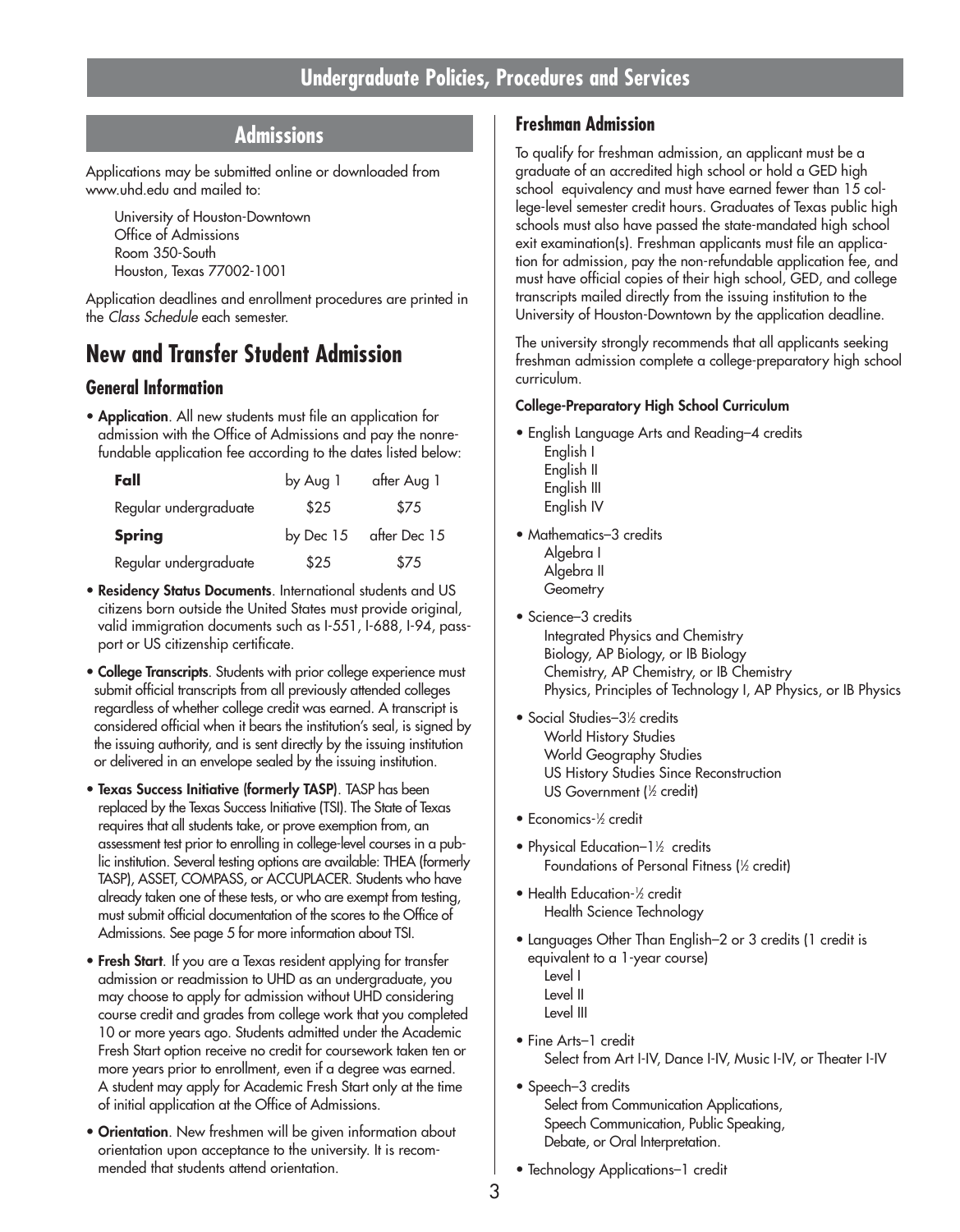- $\bullet$  Additional Components–2½ or 3½ credits (One credit is equivalent to a 1-year course)
- Electives–1 credit

A variety of other courses not listed here, including developmental and remedial courses, are not acceptable for the college preparatory program.

### **Transfer Student Admission**

Transfer applicants must file an application for admission, pay the nonrefundable application fee, and submit to the Office of Admissions official transcripts from all previously attended colleges, regardless of whether credit was earned, by the application deadline. Students applying for admission with less than 15 semester hours of college-level credit should submit an official high school or GED transcript as well as official college or university transcripts. Applicants must provide an official record of their TSI status. See page 5 for more information on TSI requirements.

### **Articulation Agreements**

UH-Downtown has worked with area community colleges to develop degree articulation agreements. Students planning to transfer to UH-Downtown are encouraged to direct their questions about the transferability of their courses to their community college counselor or to the Office of Admissions, 713-221-8522. Transfer students are also referred to page 94 for information on the Texas Common Course Numbering System. This system ensures that any course designated as a common course by UH-Downtown will be accepted in transfer as equivalent to the UH-Downtown course.

## **Return of Former Students**

Students who have attended UH-Downtown but who were not enrolled during the preceding long semester must apply for readmission. Students who have attended other colleges or universities since last attending UHD must submit official transcripts to the Office of Admissions. Students may apply for readmission online at www.uhd.edu.

## **International Student Admission**

Individuals who hold non-immigrant visas are classified as international students. International students seeking admission to the University of Houston-Downtown must apply through the Office of Admissions. Individuals who have applied for immigrant status, but who have not adjusted their status with the Immigration and Naturalization Service, also must follow the procedures below in order to obtain an I-20 immigration form.

• **Application**. A new international student must file an application for admission with the Office of International Admission and pay the nonrefundable application fee according to the dates listed below:

| Fall          | by May 1<br>\$60  | after May 1<br>\$100  |
|---------------|-------------------|-----------------------|
| <b>Spring</b> | by Oct 15<br>\$60 | after Oct 15<br>\$100 |

• **Transcripts**. Freshman students must provide official transcripts of secondary school scores, including mark sheets and date of graduation, in their original language. A certified English translation of all transcripts must be included if

the originals are not in English.Transfer students must provide official transcripts from all colleges or universities attended. If original transcripts are not in English, a certified translation must accompany the original documents. In addition, all foreign transcripts must be evaluated by an evaluation service recognized by UHD in order to receive transfer credit. Students transferring from another college or university in the United States must submit a transfer form that has been completed and signed by the foreign student advisor at the previously attended institution. This form must be returned to the Office of International Admissions prior to enrollment.

- **Affidavit of Support**. An Affidavit of Support must be submitted showing that a sponsor will be responsible for all educational and living expenses.
- **Bank Letter**. A certified bank letter, indicating that the sponsor is financially capable of meeting the student's education and living expenses, must be submitted. This letter must indicate, either in US dollars or in the local currency, the amount maintained in the account(s). The letter must have been issued within the past six months.
- **Language Proficiency**. A valid Test of English as a Foreign Language (TOEFL) score of 550 for the paper version or 213 for the computer-based version is required. Students with a TOEFL score of less than 550 may attend the English Language Institute (ELI) prior to beginning academic studies at the university. ELI students study noncredit English classes until they are either recommended by ELI for academic study or achieve a 550 TOEFL score. Graduates of ELI are able to enroll directly into the academic program at UH-Downtown without taking the TOEFL. Transfer students may be exempt from taking the TOEFL if they have passed 12 or more college-level hours in the United States, including Composition I and II, with a grade of C or better.
- **Health Insurance**. International students must carry health insurance for the duration of their studies. The University of Houston-Downtown requires that students have a minimum of US \$50,000 health insurance coverage, US \$7,500 repatriation coverage and US \$10,000 medical evacuation coverage. The deductible cannot exceed US \$500. Each semester, in order to receive a UHD health insurance waiver, students must provide updated proof of this coverage, written in English, specifying coverage from the beginning of the semester until the end of the semester. This proof must be in the form of a letter from the insurance company or embassy and it must be submitted to the Office of International Admissions no later than the Official Day of Record which appears in the University Calendar at the front of every *Class Schedule*. Otherwise, students will be charged for health insurance as a part of their registration fees.

## **Early Admission**

A high school student with a strong academic record who wishes to attend UH-Downtown during the summer prior to or during his or her senior year may apply for early admission. With the exception of the TSI requirement, a student applying for early admission must follow the procedures for admission as outlined in the section titled New and Transfer Student Admission. In addition to these requirements, written approval from the high school principal or counselor must be provided. The courses to be taken at UH-Downtown must be approved by both the high school counselor and the university advisor.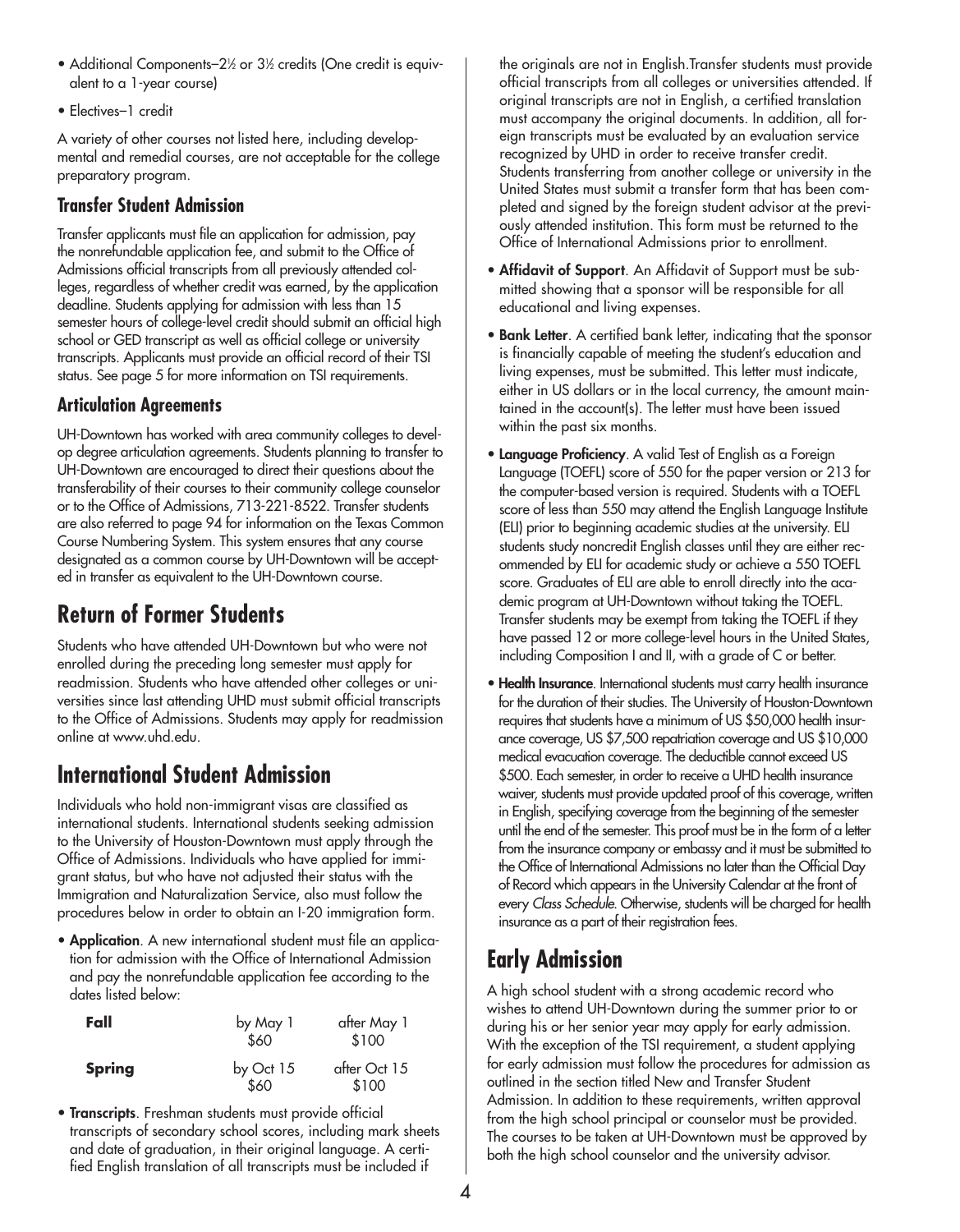### **Required Testing**

## **Texas Success Initiative (Replaces TASP)**

On September 1, 2003, the 78th Texas State Legislature replaced the Texas Academic Skills Program (TASP) with the Texas Success Initiative (TSI). In order to enhance student success, this state-mandated program evaluates college readiness in math, reading, and writing.

All students (unless exempt) entering UHD as undergraduates for the first time are required to take one of the following tests: ACCU-PLACER, ASSET, COMPASS, or THEA (previously TASP). Students preparing for teacher certification through the Department of Urban Education must take THEA. Students who score below the minimum standard must enroll in the appropriate developmental courses. Additionally, they must meet with an advisor to develop an individualized success plan. Depending on the scores, the student may be required to retest and to enroll in a tutorial.

First-time-in-college students will be tested during Orientation. Transfer students must contact an Academic Advisor in Room 380-South or visit the Academic Counseling Center in University College (Room 655-South) to determine exemptions or the need for testing. Students enrolling at off-site locations may consult with the designated UHD advisor at the site.

#### **Exemptions**

- 1. Students who took the ACT less than five years ago with a composite score of 23 or higher. Individual Math and English scores must be 19 or higher.
- 2. Students who took the SAT less than five years ago with a composite score of 1070. Individual Math and English scores must be 500 or higher.
- 3. Students who took the TAAS less than three years ago with a composite score of 1770 or higher. Individual scores in Math must be 86 or higher, and individual scores in Reading must be 89 or higher.
- 4. Students who have an associate's or bachelor's degree from an accredited institution.
- 5. Students who are on active duty in the armed forces of the United States and have been serving for at least three years prior to enrolling.
- 6. Students who, on or after August 1, 1990, were honorably discharged, retired, or released from active duty as a member of the armed forces of the United States or the Texas National Guard or service as a member of a reserve component of the armed forces of the United States.
- 7. Students who are transferring from a private or out-of-state, regionally accredited, college or university and who have satisfactorily completed college-level course work as determined by UHD. These students should submit transcripts to UHD as soon as possible because an official evaluation is required prior to granting an extension.
- 8. Students who have previously attended any institution and have been determined to have met readiness standards by that institution. The designation must appear on the transcript.

9. Students who are enrolled in a certificate program of one year or less (Level-One certificates, 42 or fewer semester credit hours or the equivalent) at a public junior college, a public technical institute, or a public state college.

10. Students who are not seeking degrees or certificates.

If you believe you qualify for one of these exemptions, show your transcript to an Academic Advisor in Room 380-South or to Gary Greer in University College (Room 655-South), 713-221-8277.

#### **Initial Score Requirements**

| Test              | Minimum<br><b>Standard Scores</b>                                                                                                                                                                                              | Deviation<br><b>Standard Scores</b> |
|-------------------|--------------------------------------------------------------------------------------------------------------------------------------------------------------------------------------------------------------------------------|-------------------------------------|
| THEA              | 230R, 230M, 220W                                                                                                                                                                                                               | 201R, 206M, 205W                    |
| ASSET             | 41R, 38M, 40W                                                                                                                                                                                                                  | 35R, 30M, 35W                       |
| <b>COMPASS</b>    | 81R, 39M, 59W                                                                                                                                                                                                                  | 64R, 23M, 44W                       |
| <b>ACCUPLACER</b> | 78R, 63M, 80W                                                                                                                                                                                                                  | 61R, 42M, 62W                       |
| $\mathbf{r}$      | the first contract of the contract of the contract of the contract of the contract of the contract of the contract of the contract of the contract of the contract of the contract of the contract of the contract of the cont |                                     |

Essay score of 5 acceptable if student meets objective writing test standard.

Students who score below the minimum standard score must complete the following actions:

- Meet with an advisor to develop an individualized success plan.
- Enroll in the appropriate developmental courses.

#### **Retesting**

Students who score below the deviation standard score must complete the following actions:

- Meet with an advisor to develop an individualized success plan.
- Enroll in the appropriate developmental courses.
- Retest with ACCUPLACER or THEA.
- Enroll in a tutorial if obligated in Math or Reading.

If you have questions or need additional information regarding the Texas Success Initiative, you may contact the TSI Information Line at 713-221-8266. You may also view the FAQ upon which the information above is based at

http://www.thecb.state.tx.us/TSI/FAQ.htm#all.

## **Placement Testing**

All students must comply with the university's placement and course sequencing policy. Students admitted to the university, whether firsttime-in-college or transfer, will be formally assessed in basic writing, reading, and mathematical competence, either through testing or evaluation of transfer credit, prior to enrollment in their first semester. All students must remain enrolled in English, reading, and mathematics courses until they have satisfied developmental and core curriculum freshman-level requirements in those areas.

Credit earned prior to enrollment at the university is evaluated in accordance with the Texas Higher Education Coordinating Board policies and procedures.

## **Developmental Education**

As a result of placement testing, students may be required to enroll in developmental courses in reading, English, and/or mathematics. Upon successful completion of any required developmental courses, students are required to enroll, and to continue to enroll,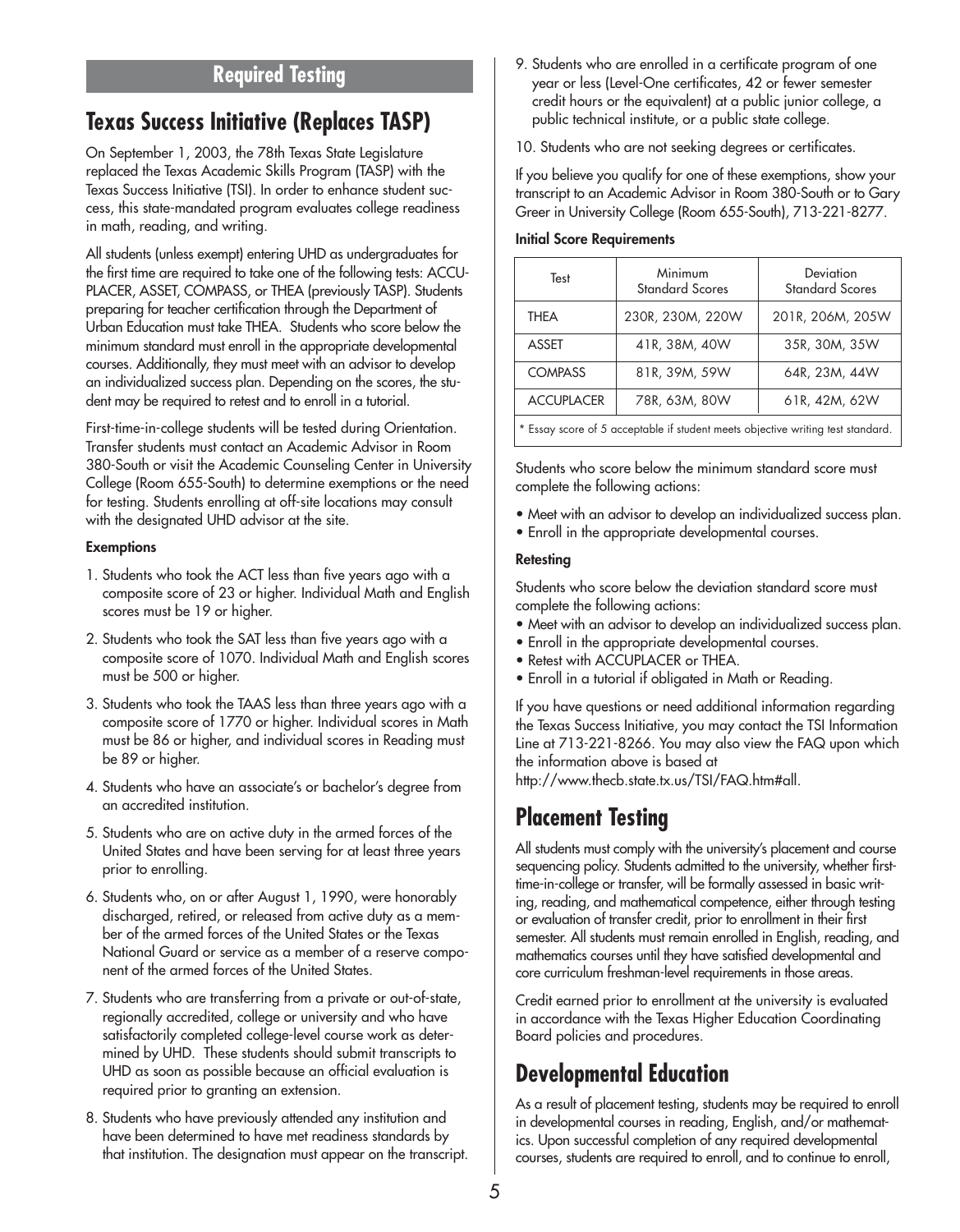in their core curriculum course sequences in English composition and mathematics until these requirements have been satisfied.

Students who do not make satisfactory progress toward completing required developmental courses may be placed on academic alert, probation or suspension, or may be subject to other academic sanctions.

## **Post-Baccalaureate Admission Policies and Procedures**

Post-baccalaureate applicants must meet all undergraduate transfer admission requirements, but are required to submit only the transcript from the college or university granting the baccalaureate degree. Post-baccalaureate applicants seeking a baccalaureate degree from UHD must meet all requirements for transfer admission. Post-baccalaureate applicants desiring to take graduate courses, but not seeking a graduate degree, must comply with all requirements of the department offering the graduate degree. All post-baccalaureate students must see an academic advisor before registering for their first semester.

## **Tuition and Fees**

The amounts shown in this section are provided to better assist students in assessing the cost of enrolling at the University of Houston-Downtown. While this information is intended to be comprehensive, tuition and fees are subject to change without notice by action of the Texas Legislature and/or the Board of Regents of the University of Houston System. Students are responsible for any additional amounts due UHD, including changes to any fees and waivers, resulting from audits and corrections, such as registration assessing errors, changing from on-campus to off-campus courses or courses delivered via tape, television or online. For current information on tuition and fees, see the *Class Schedule* for the semester in which enrollment is planned or inquire at the Cashier's Office.

### **Distance Education Fees**

Students enrolled in courses at off-campus sites or in courses delivered via tape, television or computer modem/online are subject to a distance education fee.

### **Residency Status**

Residency status is determined in accordance with *Rules and Regulations for Determining Residency Status*, published by the Texas Higher Education Coordinating Board, and pursuant to Title 3, Texas Education Code. Information concerning residency requirements is available in the Registrar's Office.

In order to request a change in residency status for a given semester, a residency appeal form and all supporting documentation must be submitted to the Registrar's Office by the Official Day of Record found in the University Calendar of the *Class Schedule* for the semester to be considered.

### **Tuition for Excessive Undergraduate Hours**

Newly enrolled undergraduate students may be charged a tuition rate not to exceed that charged nonresidents, if they are a resident of Texas and the number of hours required for completion of their undergraduate degree is in excess by at least 45 hours. Details on this law are available from the Registrar's Office

### **Auditing**

Students auditing courses pay the regular tuition and all other applicable fees. Senior citizens 65 years or over may audit free on a space-available basis. A *Request for Audit* form must be processed in the Registrar's Office by the Official Day of Record for the appropriate term. For further details regarding auditing, contact the Registrar's Office.

### **Texas Rebate Program**

As authorized by Texas Education Code (Section 54.0065), any student who enrolled for the first time since fall 1997 for their first baccalaureate degree from a Texas public university may be eligible for a rebate of a portion of their undergraduate tuition up to \$1,000. To be eligible, a student must complete his/her degree with no more than three hours attempted in excess of the minimum number of semester credit hours required to complete the degree, including transfer credits.

### **Fees**

All new students at the university are subject to a \$10 general property deposit fee. State law allows the university to collect this deposit to insure against loss, damage, and breakage in libraries and laboratories. The deposit is refundable, UPON REQUEST, only upon permanent withdrawal or graduation. Charges for any loss, damage or breakage caused by the student are deducted from the deposit. Refund request forms are available in the Cashier's Office. Any general property deposit for which a refund request has not been made for a period of four years from the date of last attendance shall be forfeited and become a part of the student deposit fund to be used exclusively for scholarships.

In addition to tuition, all students at the University of Houston-Downtown are subject to student services, general use, University Center, student record, international education and computer access fees (see chart below). Some courses and services also require additional fees:

| Application for admission (nonrefundable) \$25                     |
|--------------------------------------------------------------------|
| Late application for admission (nonrefundable) \$75                |
| Application for international admission (nonrefundable) \$60       |
| Late application for international admission (nonrefundable) \$100 |
| Laboratory (per laboratory class)Varies from \$10 to \$30          |
| Distance ed: face-to-face or ITV at off-campus center \$25         |
| per semester credit hour                                           |
| Distance ed: computer modem/online\$50 per semester                |
| credit hour                                                        |
|                                                                    |
|                                                                    |
|                                                                    |
|                                                                    |
|                                                                    |
|                                                                    |
|                                                                    |
| Student parking registration: long semester\$50                    |
| Student parking registration: summer session \$18                  |
|                                                                    |
| per semester credit hour                                           |
| Developmental course after earning 18 hours of developmental       |
|                                                                    |
| per semester credit hour                                           |
|                                                                    |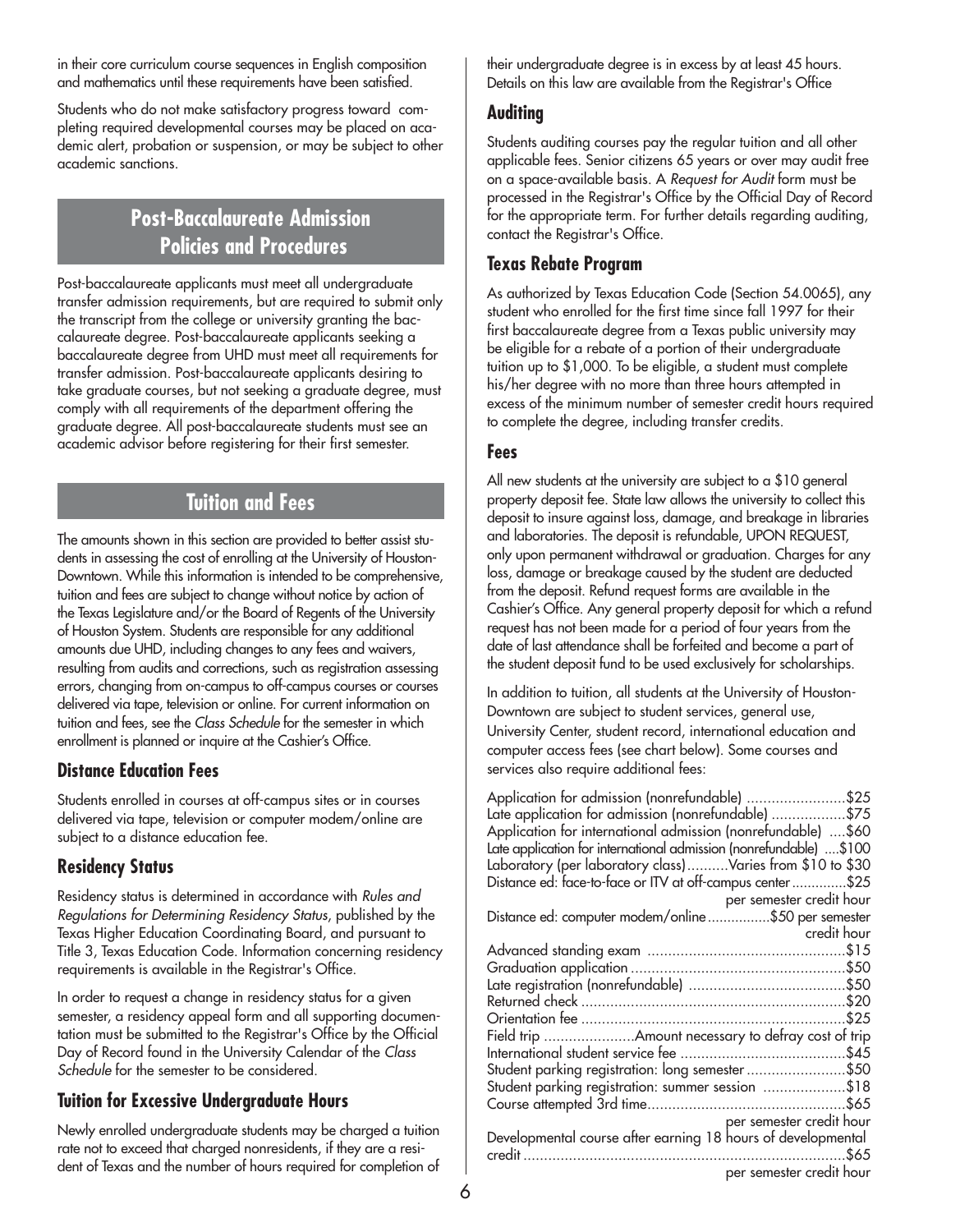#### **Fall 2004 Undergraduate Tuition and Fees**

|                        | Tuition  |                             |         |          | Fees       |         |           |           |
|------------------------|----------|-----------------------------|---------|----------|------------|---------|-----------|-----------|
|                        |          | Non-                        | Student | Student  |            | Student | Int       |           |
| <b>SCH<sub>s</sub></b> | Resident | Resident                    | Center  | Service  | Incidental | Record  | Education | Library   |
|                        |          | 14-22 \$106/hr. \$364/hr.   | \$25    | \$120    | \$150      | \$11    | \$1       | \$40      |
| $10-13$                |          | \$106/hr. \$364/hr. \$25    |         | \$10/hr. | \$10/hr.   | \$11    | \$1       | $$3/hr$ . |
| $6 - 9$                |          | $$106/hr.$ $$364/hr.$ $$25$ |         | \$10/hr. | \$10/hr.   | \$11    | \$1       | \$3/hr.   |
| $4 - 5$                |          | $$106/hr.$ $$364/hr.$       | \$15    | \$10/hr. | \$10/hr.   | \$11    | \$1       | \$3/hr.   |
| 3                      | \$261    | \$364/hr.                   | \$15    | \$10/hr. | \$10/hr.   | \$11    | \$1       | $$3/hr$ . |

The university reserves the right to change tuition, other charges, and related requirements and regulations as necessitated by Board of Regents or legislative action.

International students pay out-of-state tuition and fees plus a \$45 international student service fee during long semesters. The international student service fee is \$20 each summer session. Student Health Insurance is also required for each semester.

### **Method of Payment**

Students shall be provided with two alternative methods of payment of tuition and mandatory fees for each fall and spring semester for which they are enrolled.

- Full payment of all tuition and mandatory fees prior to the beginning of the semester may be made in person by cash, check or credit card, or by phone fax (713-226-5267) or over the web via UHD's *Student e-services* (www.uhd.edu) by credit card (Visa, MasterCard or Discover); or
- Installment Plan One-half payment of all tuition and fees plus a \$24 installment fee prior to the beginning of the semester, onequarter payment prior to the start of the sixth class week, and the final one-quarter payment prior to the start of the eleventh class week. There will be a \$10 late fee added for each installment payment not received by the due date. Installment payments are also available online through Student e-Services.

Summer and minimesters require payment in full prior to the beginning of the semester.

Health Insurance fees shall be paid prior to the beginning of the semester.

Students receiving financial aid equal to, or in excess of, the total amount of tuition and fees prior to the beginning of the semester may not participate in the installment plan. The full payment of tuition and fees for the semester in which they are enrolling must be made upon issuance of that semester's financial aid funds.

Withdrawal from the university, for whatever reason, will not cancel the obligation to pay the full amount of the installment plan. If the amount of tuition and fees credited as a result of withdrawal is less than the remaining balance of an installment plan, the balance remaining is still the obligation of the student. If the credited amount is more than the balance of an installment plan, the remaining credit will be refunded to the student.

Any student who has elected to pay tuition and fees by installment, and who is delinquent in making payment by the final installment due date, is barred from registering at any institution in the University of Houston System until full payment, including delinquent charges, has been made. Each university maintains records and informs other institutions about the status of payments should the student attempt to register for courses or pursue a degree at any other component of the University of Houston System.

An additional default fee of \$50 is collected from any student who fails to make all installment payments by the end of the semester. This fee, in addition to all other amounts due, must be paid prior to the student's registering for courses during a subsequent semester.

### **Financial Responsibility**

Students are required to meet financial responsibilities to the university.

Students who write checks to the university on accounts with insufficient funds are assessed a \$20 service charge for each such check, regardless of the amount. If a check is returned as a result of bank error, the student must deal with the bank for reimbursement of the \$20 returned check charge paid to the university. If such a check is presented in payment of tuition and fees, the return of the check could also result in charges of late fees, and if the check is not redeemed within 10 days, the student may be dropped from all classes.

A student who does not meet financial responsibilities to the university may be subject to withdrawal from classes and may be referred to law enforcement authorities and/or the local credit bureau.

An official transcript shall not be given to or on behalf of a student who is in default on any payment due the university. The student will not be allowed to re-enroll at the university until all past due payments have been made, and a reinstatement charge may be required before enrollment is approved.

### **Refunds**

All refunds are made in accordance with the following rules and regulations:

#### **Concurrent Enrollment**

Under the provisions of Section 54.062 of the Texas Education Code, the university will refund to students excess tuition paid as a result of being concurrently enrolled at more than one Texas public institution of higher education. Excess tuition applies for students taking only 1 or 2 semester credit hours at UH-Downtown. To qualify the student must:

- register at UH-Downtown after registering at the first institution;
- provide the university proof of being concurrently enrolled and paid at both institutions; and
- provide the university proof of the amount of tuition paid at the first institution.

All concurrent enrollment refund requests must be made in writing at the Business Affairs Office. The refund check will be mailed to the address on file in Enrollment Services.

#### **Complete Withdrawal**

Students who officially withdraw from all university courses may be eligible for a refund of tuition and mandatory fees. No refund will be made to a student until full payment has been made on any outstanding balance. All 100% refunds incur a \$15 processing fee. Students who are withdrawing and who have received financial aid should consult the Office of Scholarships and Financial Aid.

#### **Partial Withdrawal**

Students who officially drop courses within the first 12 class days of the fall or spring semester, or within the first four days of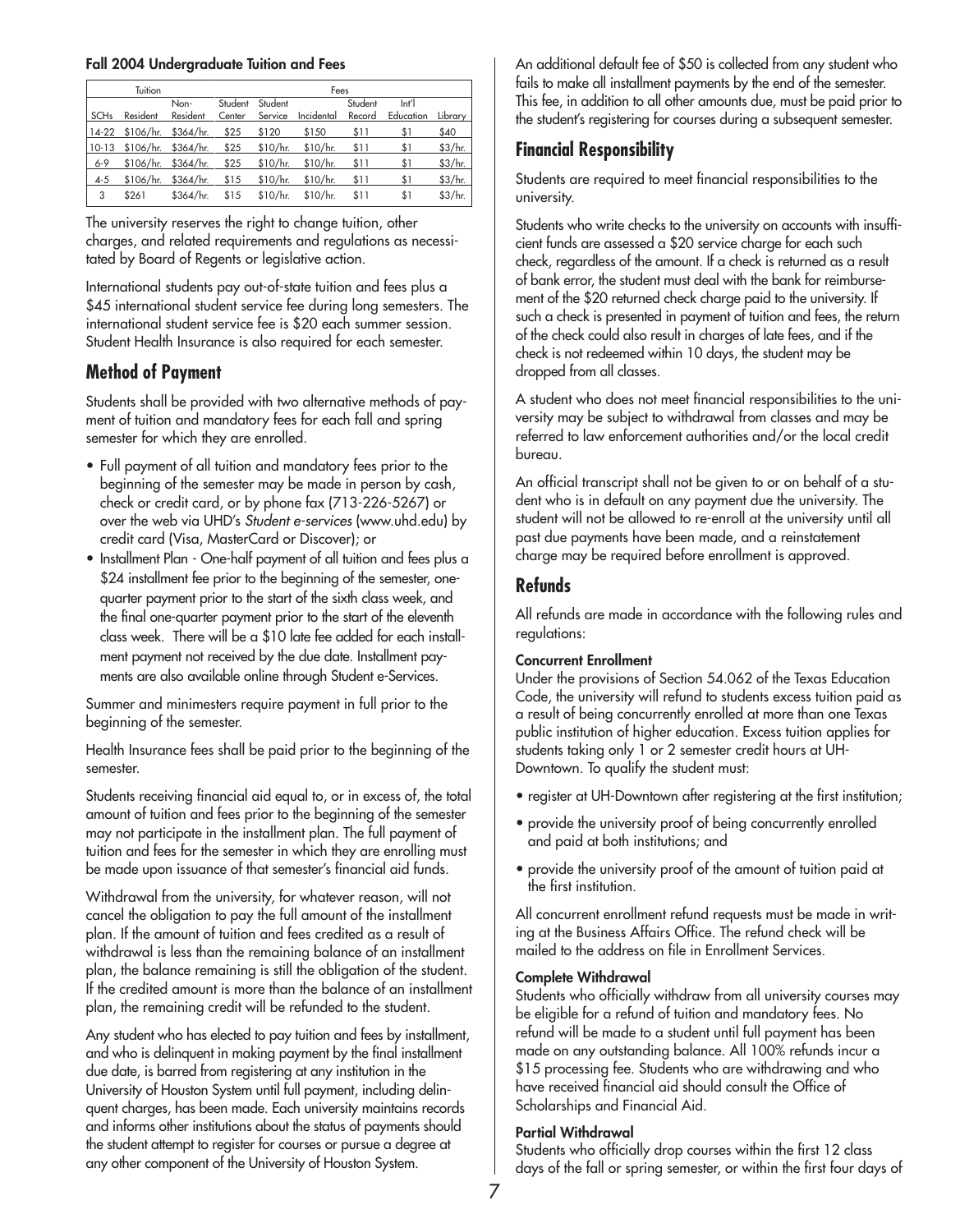a summer session, are eligible for a partial refund of tuition and Refunds resulting from dropped classes will not be processed until after the ADD/DROP period has ended. Students who are withdrawing and who have received financial aid should consult the Office of Scholarships and Financial Aid.

No refund will be made to a student who has not met all financial obligations, including full payment of installment balances. Refunds will be mailed to the address on the student's record file. No refund will be issued if a student received financial aid; the refund will be credited to the appropriate financial aid account. The *Class Schedule* provides specific dates and deadlines.

## **Scholarships and Financial Aid**

## **Estimated Costs**

The following are estimated costs for attending UHD full time for the 2004-2005 academic year:

| <b>Direct Costs</b>       | Resident | Non-Resident |
|---------------------------|----------|--------------|
| Tuition & Fees (12 hours) | \$3,170  | \$9,362      |
| <b>Books and Supplies</b> | \$1,020  | \$1,020      |
| <b>Indirect Costs</b>     |          |              |
| Living Expenses           |          |              |
| With Parents              | \$4,016  | \$4,016      |
| Not with Parents          | \$8,032  | \$8,032      |
| Transportation            | \$3,012  | \$3,012      |
| Miscellaneous             | \$3,299  | \$3,299      |

The University of Houston-Downtown offers a variety of financial aid programs to assist undergraduate and graduate students in meeting educational costs. The programs include scholarships, grants, loans and part-time employment, which may be awarded in various combinations and amounts to meet individual student needs. Because funds are limited in many programs, it is important to begin the application process early and complete the necessary applications properly and on time. To receive priority consideration for Supplemental Equal Opportunity Grant and all state grant funds, all necessary applications must be on file in the Office of Scholarships and Financial Aid by April 1 of each year. Most federal and state aid is awarded on the basis of proven financial need rather than academic achievement. Most scholarships are awarded on the basis of academic achievement, talents and special skills rather than proven financial need.

## **Financial Aid Programs**

UH-Downtown participates in the following federal, state and institutional programs. Most programs have limited funds so early application is encouraged.

### **Grants**

**Federal Pell Grant**. Any student who is a US citizen or permanent resident who has proven financial need. Amount of award varies depending on estimated family contribution and enrollment status.

**Federal Supplemental Equal Opportunity Grant**. Any student who is a US citizen or permanent resident that has proven financial need. Priority will be given to those students who will also be receiving a Pell Grant.

**Leveraging Educational Assistance Partnership**. This grant, funded by both state and federal funds, is available to students enrolled at least half-time who demonstrate financial need. Must be a US citizen or permanent resident and classified as a Texas resident.

**TEXAS Grant**. This renewable state grant is available to recent Texas high school graduates who completed the recommended or advanced curriculum in high school or who received an associate's degree after May 1, 2001 who also demonstrate financial need. Students must enroll in a minimum of 9 hours and be classified as Texas residents.

**Texas Public Educational Grant**. This grant is funded by tuition revenues and is available to both Texas residents and non-residents. Students must demonstrate financial need to be eligible for this grant. Priority will be given to students who enroll at least half-time.

**License Plate Scholarship**. This grant is funded by revenues from UHD vanity plate fees. Students must enroll at least half-time, be classified as Texas residents and demonstrate financial need.

**Student Deposit Scholarship**. This institutional grant is awarded to students who enroll at least half-time and demonstrate financial need.

### **Work-Study Programs**

T**exas Work-Study and Federal College Work Study**. These programs are designed for students who enroll at least half-time who demonstrate financial need. Awards are earned as wages in on- and off-campus positions. Must be a US citizen or permanent resident for federal work-study or be classified as a Texas resident for Texas work-study. Students who have relatives working at UH-Downtown must get clearance from the Office of Scholarships and Financial Aid to show they are in compliance with the university's nepotism policy.

### **Student Loans**

**Federal Subsidized Stafford Loan**. A low-interest loan with interest subsidies while student is enrolled at least half-time. Must be a US citizen or permanent resident and be enrolled at least half-time to participate. Maximum loan amounts vary with grade level in college. Additional application and loan counseling required.

**Federal Unsubsidized Stafford Loan**. A low-interest loan not based on financial need. Students may defer interest payments while enrolled at least half-time. Must be a US citizen or permanent resident and be enrolled at least half-time to participate. Maximum loan amounts vary with grade level in college. Additional application and loan counseling required.

**Parent Loans to Undergraduate Students**. A low-interest loan for parents of dependent students enrolled at least half-time. Parent must be a US citizen or permanent resident and student must be enrolled at least half-time to participate. Families do not need to demonstrate need to participate in this program. Additional application required.

## **Application Procedures**

At a minimum, students should complete the Free Application for Federal Student Aid (FAFSA) and the UHD Financial Aid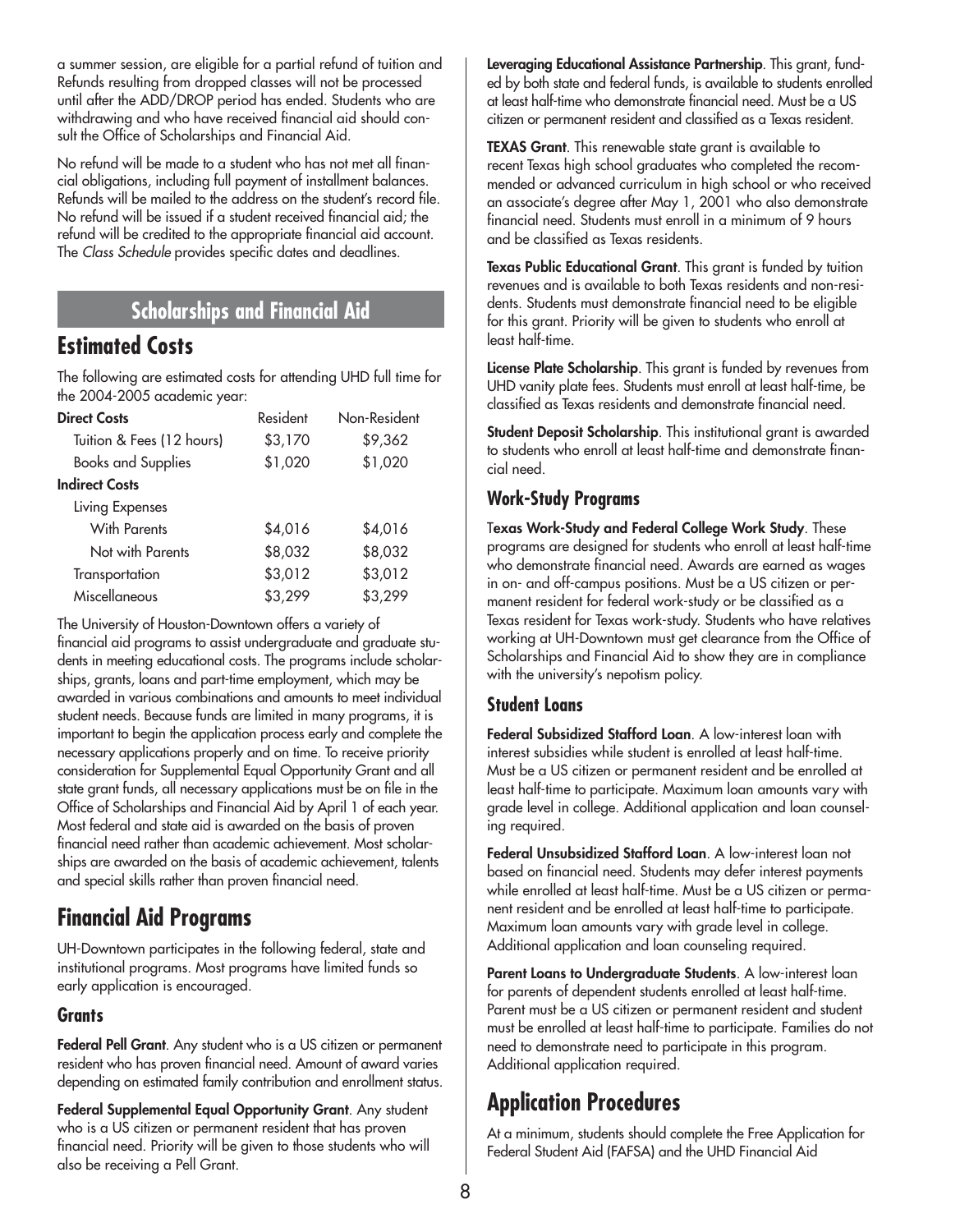Application. Other forms or documentation may be required to determine eligibility for state and/or federal programs. When completing the FAFSA, students should list UH-Downtown's school code (003612) in Step Six. Students may request a financial aid application packet by calling 713-221-8041. Once a student has begun the application process, the Office of Scholarships and Financial Aid will notify the student of missing forms and/or documentation by mail. Students will also be mailed an award letter when their eligibility for aid has been finalized.

## **Other Eligibility Requirements**

### **UHD Degree-Seeking Student Requirement**

To be eligible for financial aid, students must be admitted as a degree-seeking student at UH-Downtown. Transient students (students taking classes to transfer toward a degree pursued at another institution) are not eligible for financial aid at UHD.

### **Satisfactory Academic Progress Requirements**

In order to receive financial aid, you must make progress toward your degree as defined by the Office of Scholarships and Financial Aid. There are three components to academic progress:

#### **Grade Point Requirement**

You must achieve and maintain at least a 2.0 cumulative grade point average on all course work attempted. Graduate students must achieve and maintain a cumulative GPA of 3.0.

#### **Completion Requirement**

You must complete at least 73% of all course work attempted.

#### **Time Frame Requirement**

You may attempt up to 170 hours without earning a degree. If you have earned your first bachelor's degree, you are allowed 150% of the hours remaining to complete your program. A complete copy of the Satisfactory Academic Progress Policy is available upon request. Please read this policy to see how your progress will be monitored. The Office of Scholarships and Financial Aid is required to review your entire academic record (regardless of the age of the record or whether or not aid was received) to determine if you are in compliance. If you are not in compliance, you will be notified in writing of your denial/suspension and the appropriate appeal procedure.

### **Dropping Classes**

Your final eligibility for aid will be based on the number of hours for which you are enrolled on the Official Day of Record listed in the *Class Schedule*. If you register and then drop class(es) prior to that date, your eligibility for aid will be RECALCULATED on your remaining hours as of the Official Day of Record. Since financial aid is released prior to the Official Day of Record, students who receive a financial aid payment based on more hours than those remaining as of the Official Day of Record may be responsible for repaying a portion of any financial aid received. Dropping classes may affect your eligibility for future aid. You should consult the Satisfactory Academic Progress Policy to determine if dropping classes will affect your eligibility for aid.

### **Total Withdrawal from School**

If you register and then totally withdraw from all classes, your eligibility for aid will be RECALCULATED based on the number of days you attended class. If you totally withdraw from all classes

prior to the first class day, you must repay any and all financial aid received. If you withdraw on or after the first class day, you may have to repay a portion of any cash financial aid received. See Return of Title IV Funds below. If you totally withdraw, you should consult the definition of Satisfactory Academic Progress to determine if your withdrawal will affect your eligibility for future aid.

### **Return of Title IV Funds**

The Higher Education Amendments of 1998 changed the formula for calculating the amount of aid a student and school can retain when the student totally withdraws from all classes. Students who withdraw from all classes prior to completing 60% of the semester will have their eligibility for aid recalculated based on the percent of the semester completed. For example, a student who withdraws completing only 30% of the term will have "earned" only 30% of any Title IV aid received. The remaining 70% must be returned by the school and/or the student. The Office of Scholarships and Financial Aid encourages you to obtain a complete copy of this policy from the office and read it carefully. If you are thinking about withdrawing from all classes PRIOR to completing 60% of the semester, you should contact the Office of Scholarships and Financial Aid to see how your withdrawal will affect your financial aid.

## **Academic Scholarships**

Academic scholarships at UH-Downtown are intended to recognize and reward outstanding achievement and community involvement. Applicants for most scholarships, therefore, do not need to show evidence of financial need to apply. The application deadline for most UH-Downtown scholarships is April 1 of each academic year. However, the Office of Scholarships and Financial Aid may accept applications at other times during the year if scholarship funds are available. Interested students should contact the Office of Scholarships and Financial Aid as soon as they decide to apply for admission at UHD to find out what scholarships are available. Many academic departments at UHD also award scholarships. Students are encouraged to contact the department of their major to find out what departmental scholarships are available.

## **Tuition and Fee Exemptions**

### **Hazlewood Act for Veterans**

State law provides that a veteran who is a legal Texas resident is exempted from tuition and certain required fees, but not from deposits, if the following criteria are met. The veteran:

- has resided in Texas for a period of not less than 12 months prior to the date of registration;
- served in the armed forces or in certain auxiliary services for more than 180 days;
- was a bona fide legal Texas resident at the time of entering such service;
- was honorably discharged (except those who were discharged because of being over the age of 38 or because of personal request);
- has exhausted all veteran's educational benefits;
- is not eligible for federal grants, including federally sponsored grants provided for veterans by the US government; and
- is not be in default on any federal or state student loans.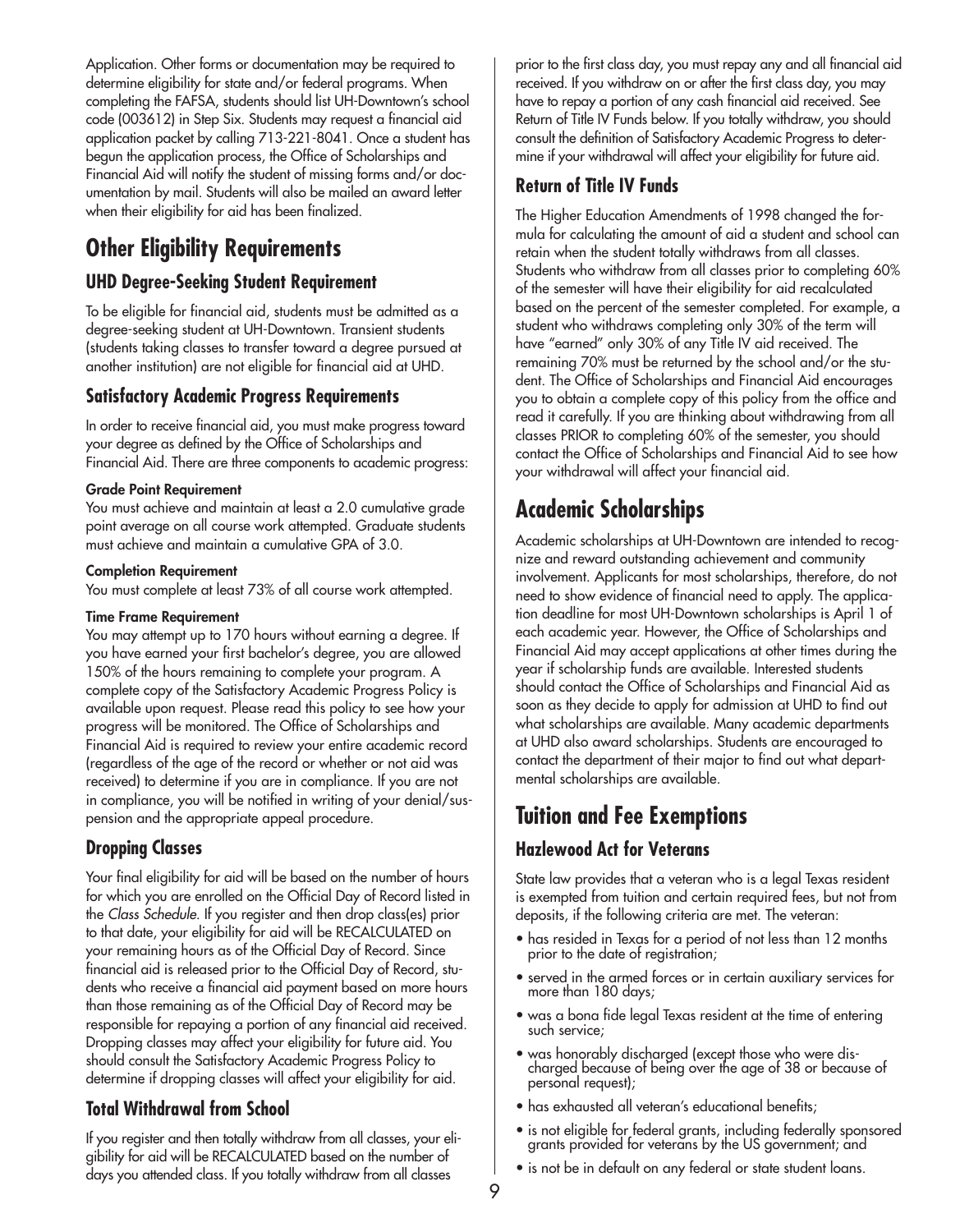To obtain this exemption, the veteran must submit an application with attached evidence to the Office of Scholarships and Financial Aid by the Official Day of Record of the term for which the veteran is applying for the Hazlewood benefits. Hazlewood applications must be renewed each year.

### **Benefits for Children of Texas Veterans and Children of Disabled Firemen or Peace Officers**

Exemption from payment of certain fees also extends to children of members of the armed forces who were killed in action or died while in the service and to the children of disabled firemen and peace officers where injury or death was sustained in the line of duty. Contact the Office of the Scholarships and Financial Aid for proper procedures.

### **Academic Resources**

### **Library**

The W.I. Dykes Library is located on the entire fifth floor of the One Main Street building with the only entrance being from the Main Street elevators or stairwell. The library has holdings of more than 240,000 books, 37,000 bound periodical volumes, 148,000 microforms, and 1,900 current periodicals and serial subscriptions. The library also has a collection of compact discs and videos that are available for checkout or for listening and/or viewing in the library. Video, compact disc, and audio cassette players are available for use in the library, if needed. The library has more than 70 computers available to access the library's online catalog, using the electronic databases for finding articles or citations, and for searching the Internet. The library's web site is www.uhd.edu/library.

The UHD Online Catalog lists the books and journals available in the W.I. Dykes Library and at most other University of Houston campus libraries. Access to the online catalog and electronic databases from a home computer or from the UHD computer lab supports research 24 hours per day. The library's electronic resources include databases that may be searched to identify articles on a topic. Search results can be printed, downloaded to a floppy disk, and/or emailed. Electronic databases can be used from anywhere with Web access by logging in through e-services. The library network also provides access to the online catalogs of other libraries in the Houston area and to a wealth of Internet resources.

The reference collection in the library contains encyclopedias, dictionaries, almanacs, directories, and many other sources. The full text of journal, magazine, and newspaper articles in electronic form can be found by using the library's full text databases such as Academic Search Premier, Business Source Premier, Criminal Justice Index, Houston Chronicle, JSTOR, Omnifile, and Wall Street Journal. These are located under the "Find Articles" section of the library's web site. Many additional electronic resources for finding citations or information about a topic can be accessed through links from the library's "Find Articles" section of the web site as well. The library also houses the Texas Education Collection, including Texas state-adopted textbooks for K-12 and curriculum guides for HISD. This collection is supplemented by holdings in juvenile books.

Reference librarians can offer individual assistance at the Reference Desk in utilizing the online catalog, print materials, or any of the electronic library resources. Tours and classes may be scheduled for group instruction.

Coin and card-operated machines are maintained for photocopying of materials. The library has two computer workstations reserved for visually impaired students. Anyone with special physical or communication needs can ask for assistance from any library service desk or phone the library to schedule an appointment for special services. Study rooms are also available for groups of three or more students. If the W.I. Dykes Library does not own the book or journal article needed by a student, faculty, or staff member, then Interlibrary Loan can be used. The library will borrow the material for you from another library anywhere in the country. Interlibrary Loan is primarily a free service. If there will be a charge, your permission will be requested before UHD requests this material for you.

The library has additional services for UHD distance students. Just go to http://www.uhd.edu/library/dised.html on the library's web site, and you will have access to forms for requesting books and articles, reference assistance, and information on off-campus access to electronic databases. A currently validated UHD identification card is used as the library card and must be presented when checking out materials. The card is obtained during registration and must be updated with a current sticker each semester. The library is open seven days a week during Fall and Spring semesters and Monday through Saturday during Summer semesters. Check with the library for intersession and holiday hours. For reference information call 713-221-8187; for circulation information call 713-221-8186.

### **Academic Support Center**

The Academic Support Center houses the Math Lab, Reading Center, and Writing Center. Each lab provides one-on-one tutoring and learning support software for individual work in developing mathematical, reading, writing, and THEA skills. The center is located in room 925-North of the One Main Street building and is open to all currently enrolled UHD students. Hours of operation are structured to fit day and evening students' schedules, and students may attend as often as they like. The center's web site is located at www.uhd.edu/academic/support.htm.

### **Computing Services**

The University of Houston-Downtown offers state-of-the-art computing equipment and software to its students, faculty, and staff. The 16,000-square-foot Academic Computing Lab houses more than 300 PCs and printers. This facility, which is available to any currently enrolled student, has five electronic classrooms, and special devices to aid disabled students. Academic Computing teaches short courses, develops documentation and provides group and individual consulting to its constituents.

Special purpose labs are available to students. The Department of Engineering Technology maintains several computer labs for engineering applications. The Department of Computer and Mathematical Sciences has four computer classrooms of PCs for instruction in computer science, mathematics, and statistics. The Department of Natural Sciences has a Science Learning Center that contains two state-of-the-art electronic classrooms, and a Science and Technology Demonstration Laboratory. The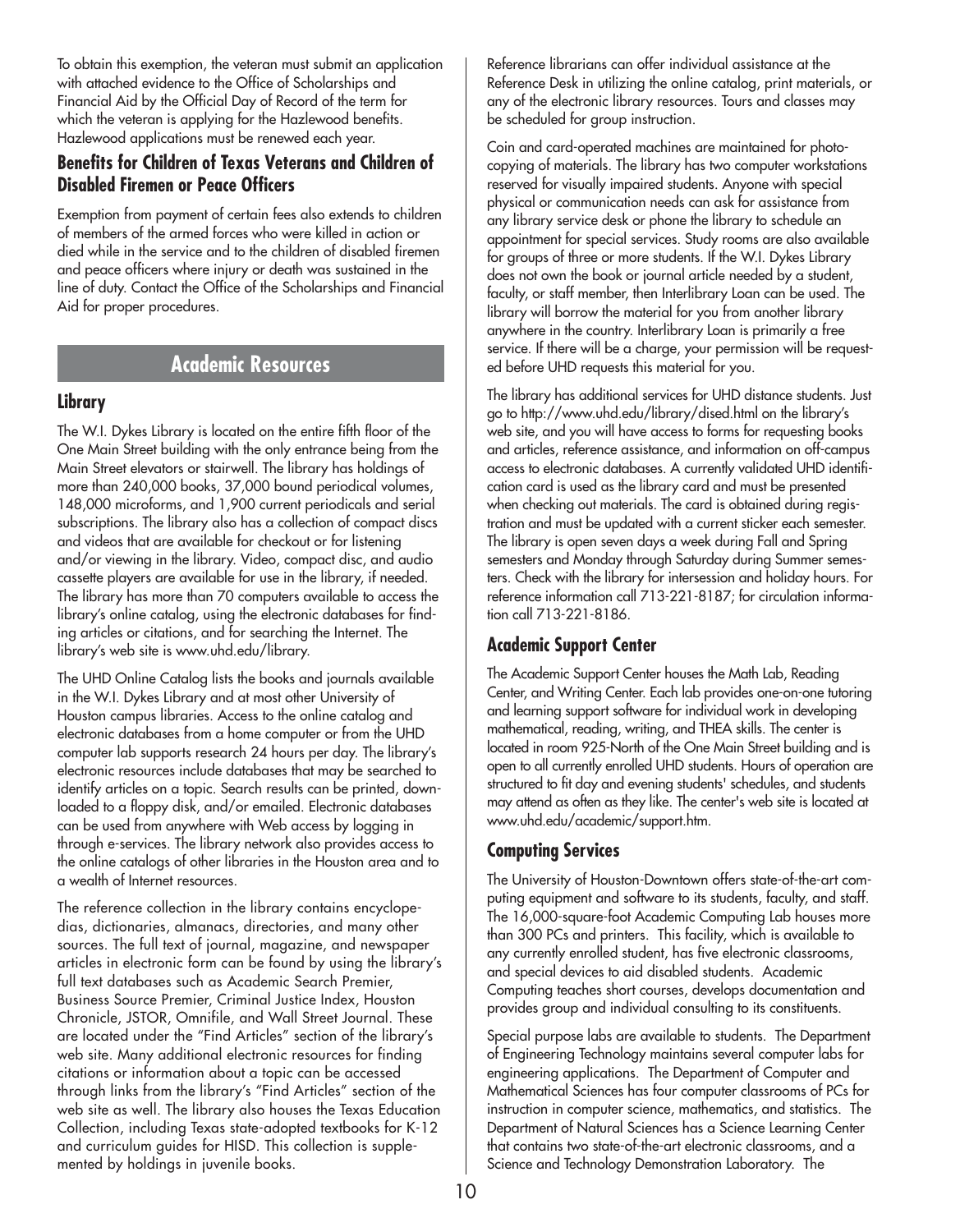College of Business has a classroom for teaching word processing, keyboarding, and computer information systems. The Academic Support Center offers learning support software for individual work in developing reading, writing and mathematical skills. There are over 20 specialized departmental computing labs service subject specific needs.

### **Student e-Services**

UH-Downtown offers a variety of student e-services on the web that allow students to go online rather than stand in line to perform administrative and academic functions that have traditionally required face to face interaction on campus. UHD's student e-services functions as a one-stop student portal. In addition to providing access to GatorMail (see below) and a range of general information, such as the course schedule and the university catalog, many student-specific functions are available. Students may apply for admission, determine their financial aid status, determine their eligibility for registration, register for classes if they meet certain requirements, view their grades, update their address and other directory information, and obtain information about their computer account.

### **GatorMail**

All enrolled students are issued a GatorMail email account. Students can obtain their GatorMail username and password via Student e-services (www.uhd.edu/eservices). UHD assigns student email accounts as a means of communication between faculty, staff, and students. Students should check their email on a frequent and consistent basis in order to stay current with University-related communications

### **Technology Teaching and Learning Center**

The Technology Teaching and Learning Center (TTLC) assists faculty to develop and implement interactive teaching and learning technologies that increase the effectiveness of their pedagogy. Offering a wide range of programs, tools, and activities, the TTLC houses five electronic classrooms, a training/teleconference room, an instructional television studio, control booth and editing suite, a faculty development area, a multimedia production lab, an emerging technologies showcase, and an instructional technology library.

The TTLC Group provides web and instructional design services, training, consultation, and support for faculty who develop online courses at UHD. Students interested in taking online courses should visit the online orientation at uhdonline.uhd.edu/uhdonline/orientation/checkitout.htm.

### **Multimedia Services/Instructional Television**

Multimedia Services/Instructional Television provides instruction and presentation support and media production facilities for faculty, staff and students. Multimedia Services distributes and maintains presentation equipment in classrooms, lecture halls, the Special Events Center, and the Wilhelmina Cullen Robertson Auditorium. The staff assists clients in creating and producing audio, video, photographic, streaming media and multimedia presentations. Facilities include the television studio, digital editing suites, and training rooms equipped with videoconference equipment.

The instructional television component of Multimedia Services oversees the transmission and operation of all interactive distance-learning classes that connect UHD to off-campus learning sites. They also provide videoconference and satellite downlink services for the university community. Multimedia Services is located within the TTLC in Suite 729-A.

### **Academic Policies**

## **Courses and Course Credit**

### **Course Load**

A regular undergraduate course load during the fall and spring terms is 15 to 16 semester credit hours or five courses. Twelve semester credit hours is considered the minimum full-time load. For students who are employed 40 hours per week, the recommended load is two courses, or six credit hours. The regular load for one summer session or a minimester is six to eight credit hours. Students who wish to enroll in 20 credit hours or more in a long semester or nine hours or more in a summer session must receive approval from the appropriate academic dean. For information on graduate course load consult specific master's degree handbooks.

### **Schedule Changes**

Schedule changes may be made in person or online, and may require approval by an academic advisor. Instructions are found in each semester's *Class Schedule*.

### **Discontinued Classes**

The university reserves the right to discontinue classes or otherwise alter the class schedule. Whenever possible, enrollment in an alternate course is completed through an administrative change form initiated by the department responsible for discontinuing the class.

### **Classification**

Undergraduate classification is determined by the number of credit hours which have been completed: 0-29 semester hours: freshman; 30-59 semester hours: sophomore; 60-89 semester hours: junior; and 90 semester hours and above: senior. Master's classification is determined by admission status.

### **Class Attendance**

Students are expected to attend all class sessions. The responsibility for withdrawing from a course lies with the student. Departments and faculty members may have other attendance policies for their courses.

### **Transfer Credit-Undergraduate**

#### **Acceptance of Transfer Credit**

Transfer students must submit official transcripts from all colleges or universities attended as a part of the admission process (See New and Transfer Student Admission, page 2). An evaluation will be performed upon acceptance into the university. Course work transferred or accepted for credit toward an undergraduate degree must represent collegiate course work relevant to the degree, with course content and level of instruction resulting in student competencies at least equivalent to those of students enrolled in the institution's own undergraduate degree program.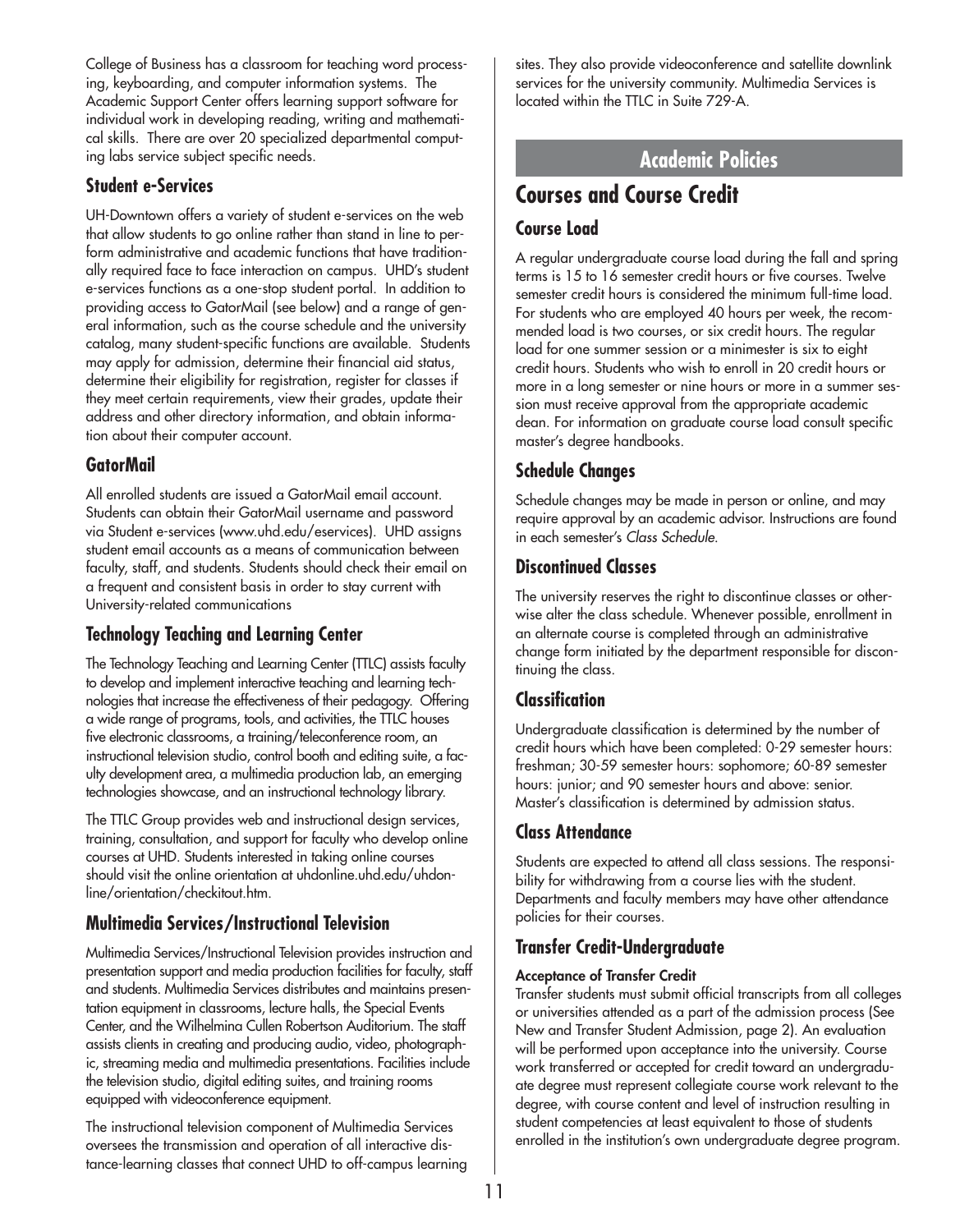UH-Downtown may not accept transfer credit for courses in which grades of D have been earned except for courses which are part of the approved transferable core curriculum.

Courses transfer on the same level and with the corresponding number of hours as earned at another institution. Courses taken at a junior or community college do not transfer as upper-level credits.

Courses taken at other colleges that do not correspond to courses offered by UH-Downtown may transfer as elective credit, with the approval of the appropriate academic dean.

With consent of the appropriate dean, the chair of the department in which the student is majoring will make the decision concerning application of transfer credit to the degree program.

In general, UH-Downtown does not award transfer credit for vocational courses that are not considered part of a standard college curriculum. Students may petition the academic dean of the college in which they are seeking their degree, who may agree to award credit for such courses in exceptional circumstances.

Students should direct questions concerning transfer credit to their academic advisor or degree program coordinator.

#### **Evaluation of Transfer Credit**

Transcripts will be evaluated for institutional transfer credit upon completion of the admission application process. Students accepted later in the admission cycle may not receive the evaluation until after they have actually enrolled. Transfer work will be further evaluated for applicability to the student's chosen degree plan by the degree-granting college.

Students who apply to UHD while they are attending another institution must submit two official transcripts. The first should be sent at the time of application and should reflect the student's current enrollment. A second must be sent as soon as grades are available for those classes.

#### **Transferring Credits From Other Countries**

Students applying for admission with college credits from other countries must submit an evaluated transcript from a credential evaluation service recognized by the university. Credits will be granted based on the recommendations of the evaluating service with respect to University of Houston-Downtown degree requirements at the time of enrollment.

Information and brochures from evaluating services are available at the Office of Admissions.

#### **Transfer Credit Dispute Resolution Procedures**

Students who receive written notification from Enrollment Services that a lower-level course taken at another Texas public institution of higher education has not been accepted may challenge denial of credit by UH-Downtown. To initiate a dispute action, a Transfer Dispute Resolution form must be completed. The form and instructions for its completion are available in the Office of the Vice President for Academic Affairs, Room 950-South.

### **Credit by Examination**

UH-Downtown accepts up to 24 hours of credit by examination. Credit by examination may be obtained on the basis of several types of examinations. Nationally recognized standardized examinations such as the College Level Examination Program, and the College Board's Advanced Placement program may be used. Examinations widely used within a professional field and locally designed examinations also may be used. Students may not attempt to receive credit by exam for any course in which they are or have been enrolled at an accredited institution; however, students may attempt credit by examination for courses in which they are or have been enrolled at a non-accredited institution.

Nationally standardized examinations are administered through Testing Services; all other examinations are administered through the responsible department.

If credit is not awarded, a period of six months must elapse before application for re-examination will be considered. Appropriate fees are charged for each examination. No student may attempt the exam for a particular course more than twice.

Credit may be granted for professional certification and training received from armed forces and service schools. With consent of the appropriate dean, the chair of the department in which the student is majoring will make the decision concerning the applicability of such courses to the degree program.

Credit received by examination does not fulfill residency requirements for graduation.

No grade is awarded for courses for which credit has been obtained by exam, nor are hours received for such courses included in the calculation of grade point average for graduation.

Listed below are the subject examinations for the Advanced Placement Program and the College Level Examination Program.

#### **Advanced Placement Program**

|                                |            | Earns credit for   | <b>Semester</b> |
|--------------------------------|------------|--------------------|-----------------|
| <b>Examination</b>             | A grade of | <b>UHD</b> courses | credit hours    |
|                                |            |                    |                 |
| American Government            | 50         | <b>POLS 2304</b>   | 3               |
| American Literature            | 50         | ENG 2311 & 2312    | 6<br>3          |
| Analyzing & Interpreting       | 50         | <b>ENGL 2341</b>   |                 |
| Literature                     |            |                    |                 |
| College Algebra                | 50         | <b>MATH 1301</b>   | 3               |
| College French                 | 50         | FREN 1401 & 1402   | 8               |
| College Spanish                | 50         | SPAN 1401 & 1402   | 8               |
| English Literature             | 50         | ENG 2313 & 2314    | 6               |
| Freshman College               | 50         | <b>ENG 1301</b>    | 3               |
| Composition                    |            |                    |                 |
| History of the US I            | 50         | <b>HIST 1305</b>   |                 |
| History of the US II           | 50         | <b>HIST 1306</b>   | 3<br>3<br>3     |
| Human Growth &                 | 50         | <b>PSY 2310</b>    |                 |
| Development                    |            |                    |                 |
| Information Systems &          | 50         | CIS 1301           | 3               |
| <b>Computer Applications</b>   |            |                    |                 |
| Introductory Psychology        | 50         | PSY 1303           |                 |
| Introductory Sociology         | 50         | SOC 1303           | 3363            |
| Principles of Accounting       | 50         | ACC 2301 & 2302    |                 |
| Principles of                  | 50         | ECO 2301           |                 |
| Macroeconomics                 |            |                    |                 |
| Principles of                  | 50         | ECO 2302           | 3               |
| Microeconomics                 |            |                    |                 |
| Trigonometry                   | 50         | <b>MATH 1302</b>   |                 |
| <b>Western Civilization I</b>  | 50         | <b>HIST 2311</b>   | 3<br>3<br>3     |
| <b>Western Civilization II</b> | 50         | <b>HIST 2312</b>   |                 |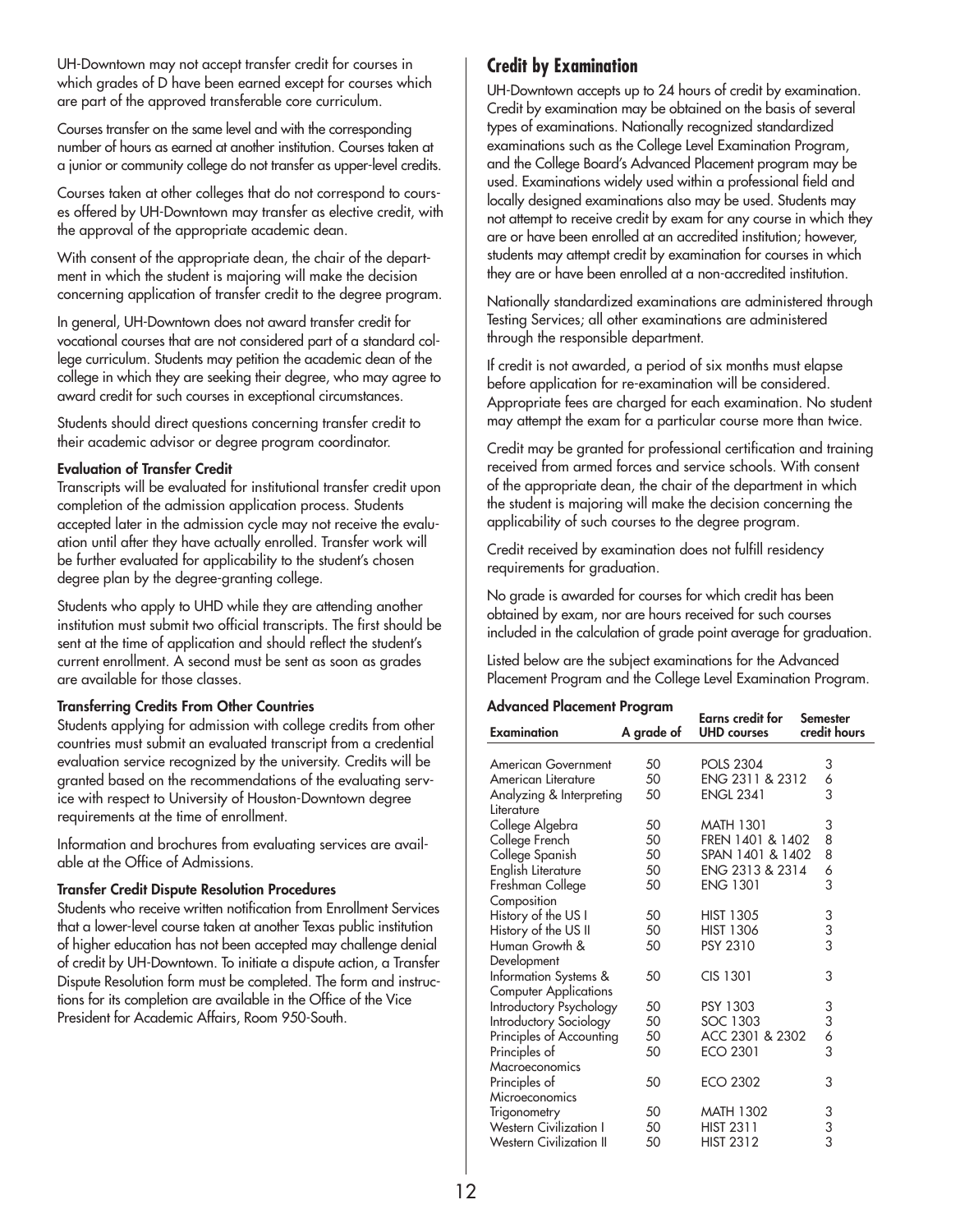#### **College Level Examination Program**

| <b>Examination</b>                    | A grade of | <b>Earns credit for</b><br><b>UHD</b> courses | <b>Semester</b><br>credit hours |
|---------------------------------------|------------|-----------------------------------------------|---------------------------------|
| Biology                               | 3 or 4     | BIOL 1301/1101                                | 4                               |
|                                       | 5          | BIOL 1301/1101 &                              | 8                               |
|                                       |            | 1302/1102                                     |                                 |
| Chemistry                             | 3 or 4     | CHEM 1307/1107                                | $\boldsymbol{\varDelta}$        |
|                                       | 5          | CHEM 1307/1107 &                              | 8                               |
|                                       |            | 1308/1108                                     |                                 |
| Computer Science A                    | 3          | $CS$ 1410                                     | 4                               |
| English:Language &<br>Composition     | 3          | <b>ENG 1301</b>                               | 3                               |
| English: Literature &<br>Composition  | 3          | <b>ENG 1302</b>                               | 3                               |
| Mathematics: Calculus AB              | 3          | <b>MATH 2401</b>                              | 4                               |
| Mathematics: Calculus BC              | 3          | <b>MATH 2401</b>                              | 4                               |
| Physics B                             | $3$ or $4$ | PHYS 1307/1107                                | 4                               |
|                                       | 5          | PHYS 1307/1107 &                              | 8                               |
|                                       |            | 1308/1108                                     |                                 |
| Physics C: Mechanics                  | 3          | PHYS 1307/1107                                | 4                               |
| Physics C: Electricity &<br>Magnetism | 3          | PHYS 1308/1108                                | 4                               |
| Psychology                            | 3          | PSY 1303                                      | 3                               |
| Spanish                               | $3$ or $4$ | SPAN 2301 & 2302                              | 6                               |
|                                       | 5          | SPAN 2301, 2302 & 3301                        | 9                               |

### **Elective credit**

#### **Directed Studies Courses**

A directed studies course allows students to work directly with a faculty member on an individual basis. This type of study is intended to expand the curriculum and may not duplicate an organized course. A directed studies course requires a term paper, research study or comparable project.

Students wishing to enroll in a directed studies course must be juniors or seniors and have a grade point average of at least 3.0, with a grade point average of at least 3.3 in the specific area of the directed studies course.

Procedures for enrolling in directed studies courses are available in each academic department. Degree requirements may limit the number of hours of directed studies that may be applied.

#### **Auditing Courses**

To audit a course is to enroll in a course on a noncredit basis. Students wishing to audit courses should contact Enrollment Services. Students auditing courses pay regular tuition and all other applicable fees as set forth in this Catalog.

A change to credit status may not be made after the student has registered to audit a course. Changes from credit status to audit status in a course must be made prior to the end of the Official Day of Record.

## **Grading System and Standards**

#### **Academic Honesty**

The Academic Honesty Code is embraced by all members of the University of Houston-Downtown academic community and is an essential element of the institution's academic credibility. The Honesty Code states "We will be honest in all our academic

activities and will not tolerate dishonesty." The purpose of the Academic Honesty Policy is to deal with alleged violations of the Honesty Code in a fair and consistent manner. The policy is administered jointly by students and faculty. It is each student's responsibility to read and understand the Academic Honesty Policy. It may be found in the *Student Handbook* 

### **Grading System**

The following grades are included in the calculation of grade point averages:

| Grade | Grade Points |
|-------|--------------|
|       |              |
|       |              |
|       |              |
|       |              |
|       |              |

The following grades are not included in the calculation of grade point averages:

#### Grade

#### **I (Incomplete)**

An incomplete grade is given only when an unforeseen emergency prevents a student from completing the course work and only with the instructor's approval. A grade of I will be changed to a passing grade if the missing work is completed satisfactorily by the deadline set by the instructor but no later than the end of the long semester immediately following the term in which the grade was received. An incomplete grade that is not removed by this deadline becomes an F.

Repetition of a course for which an incomplete grade was received does not affect resolution of the original grade.

An incomplete grade earned in a student's graduating semester is computed as an F in determining grade point average.

#### **IP (In Progress)**

The grade of IP may be given in some developmental courses and the Writing Proficiency Exam. In the calculation of grade point average, a grade of IP is treated as a W. To receive credit for a course in which an IP was assigned, a student must register for the course again and earn a passing grade.

#### **S (Satisfactory)**

The grade of S may be earned in field experience courses and certain other courses. Credit received with a grade of S is not part of the grade point average calculation.

#### **W (Withdrawal from Courses)**

Students will not receive a grade if they withdraw from a course by the Official Day of Record.

Students automatically receive a grade of W for any course from which they withdraw after the Official Day of Record but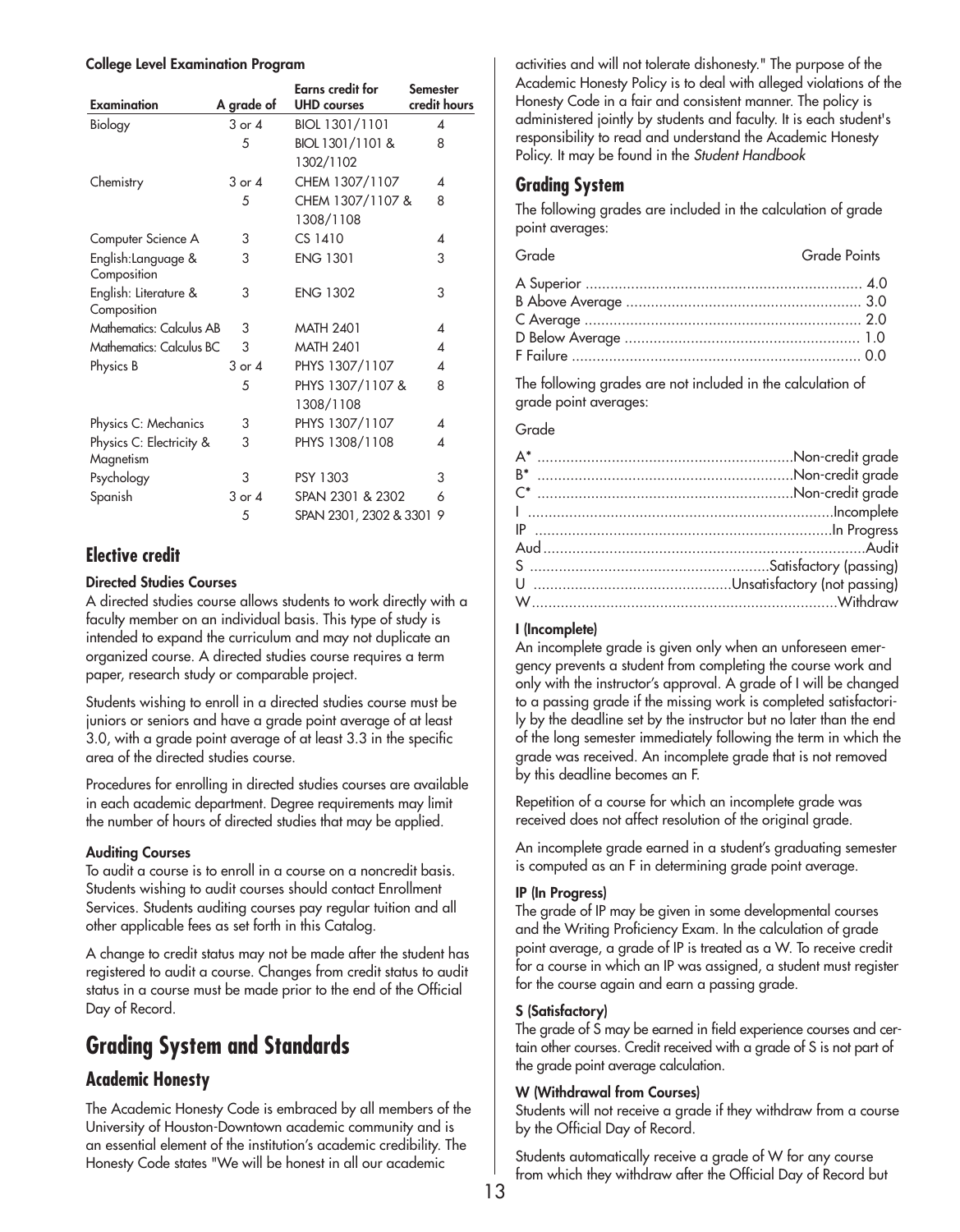before the end of Thursday of the 10th week during a long term and Thursday of the fourth week during a summer term.

Official Day of Record and withdrawal deadlines are published in the University Calendar found in the *Class Schedule*.

Class days are defined as days on which the university has one or more classes scheduled; not the days for which an individual student is scheduled for his/her particular classes.

Additional policies applicable to graduate students are published in the specific master's degree handbooks.

### **Grade Point Average (GPA)**

The grade point average is a measure of a student's academic achievement. Grade point averages are computed by multiplying the grade point value by the number of credit hours in each course, and then dividing the sum of all grade points obtained by the total number of hours attempted. The following formula represents the method of computing grade point average:

Total Number of Grade Points<br>Total Number of Semester Hours

The number of grade points earned for each course equals the hour credit value of the course multiplied by the points awarded for grades received. Grades of I, S, U, IP and grades marked with an asterisk (\*) in the table above are not counted in the calculation of the grade point average, except for graduation. Grades of I will be calculated as F grades in determining grade point average for graduation.

Undergraduate students must meet a graduation requirement of a minimum 2.0 grade point average calculated on all grades earned at UH-Downtown. Some departments may specify more stringent requirements, such as a 2.5 grade point average in the major or a 2.5 grade point average in all upper-level courses.

Graduate students must meet a graduation requirement of a minimum 3.0 grade point average.

### **Appeal of Grades**

Any grade which a student believes to be in error should be appealed, first to the instructor, then to the appropriate department chair, and finally to the appropriate dean. If an appeal is not made within one calendar year after the close of the semester in which the grade was received, the grade will be considered final and no appeal will be heard.

### **Dean's List**

The Dean's List recognizes students who have achieved superior academic performance during the fall or spring semester. To be included on the Dean's List for a specific semester, a student must, during that semester, complete at least nine semester hours of college-level work, earn at least a 3.5 grade point average, and receive no grade of I or F. The Dean's List is published by the Provost's Office at the end of each fall and spring semester.

### **Repeated Course Policy**

Effective Spring 1994, when a course is repeated, the last grade received in the course will be used in computing the grade point average.

### **Graduation with Honors**

Students who complete bachelor's degree requirements with exceptionally high grade point averages receive degrees with honors. Those who earn a cumulative grade point average of 3.75-4.00 graduate *summa cum laude*, while a cumulative grade point average of 3.50-3.74 is required for *magna cum laude*. A grade point average of 3.25-3.49 is needed to graduate *cum laude*. In the computation of this average, all courses attempted at UH-Downtown are counted, including courses repeated, failed and passed, but excluding courses with grades of S, W or IP.

For candidates who complete some portion of their college work at other institutions, the cumulative grade point average of all work attempted at UH-Downtown and the grade point average of all college work is computed; the lower of the two averages is used as the basis for determining honors.

Students not eligible for *cum laude, magna cum laude* or *summa cum laude* honors may be eligible for College Honors. Students who have earned a GPA of 3.50 or greater in their last 60 hours attempted at UH-Downtown, including at least 30 upper-level hours, are eligible to receive the designation, "College Honors."

### **Academic Probation and Suspension**

### **Probation**

Academic probation is a warning to the student that his or her academic record has been unsatisfactory. A student who is not making satisfactory progress toward meeting graduation requirements may be placed on academic suspension if this record does not improve.

A student is placed on academic probation at the end of any term in which his or her cumulative GPA falls below the specified minimum cumulative GPA shown below. The cumulative GPA for academic probation and suspension is computed on all grades earned at UH-Downtown. Grades of I, IP, S or W are not counted.

| <b>SEMESTER HOURS</b>  | MINIMUM REQUIRED CUMULATIVE GPA |
|------------------------|---------------------------------|
| 1-29                   | 1.70                            |
| $30-59$                | 1.90                            |
| 60 or more, or upon    | 2.00                            |
| declaration of a major |                                 |

Transfer students on suspension from their most recent institution of higher education will be placed on academic probation if admitted to UH-Downtown.

Students will remain on academic probation until their cumulative GPA reaches the specified minimum cumulative GPA or until they are suspended. Only courses taken at UH-Downtown may be counted in removing a student from academic probation.

#### **Suspension**

Suspension means that a student is ineligible to register for classes. Students on academic probation will be suspended at the end of any term in which their cumulative GPA falls below the specified minimum cumulative GPA unless they earn a minimum GPA of 2.0 in that term.

A student's first academic suspension will become effective at the beginning of the next term and will remain in effect for that term only. The student may be granted earlier readmission at the discretion of the student's academic dean or the dean's designated representative.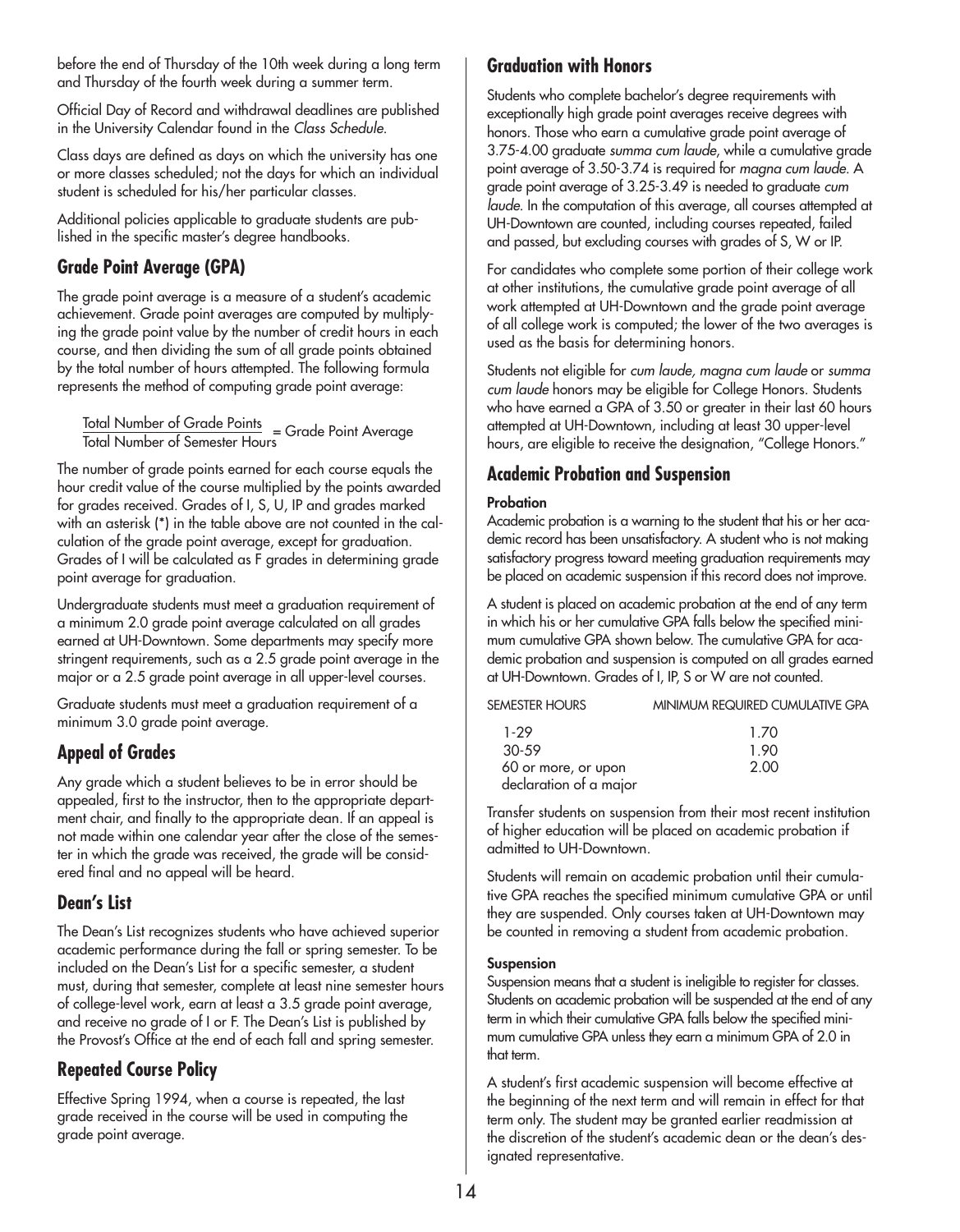The second time a student is placed on academic suspension, the length of the suspension will be indefinite. The student may be considered for readmission after one term and only upon appeal to the students' academic dean or the dean's designated representative.

The third time a student is placed on academic suspension, the suspension will be permanent. Any appeals for readmission following a permanent suspension must be initiated at the academic dean's office. The final decision rests with the Vice President for Academic Affairs and Provost.

### **Academic Amnesty**

After a four-year absence, a student returning to UH-Downtown may petition his or her academic dean for academic amnesty. To be eligible, the student must not have attended any institution of higher education for the four-year period immediately preceding readmission to UH-Downtown. In addition, the student also must complete 24 semester credit hours with a minimum grade point average of 2.5 following readmission. The amnesty provision applies only to the application of credit toward a degree and computation of the student's grade point average. No grades on the student's permanent record are altered or deleted.

If academic amnesty is granted, all courses with grades of F or D earned prior to readmission are ignored in applying credit toward fulfillment of degree requirements and in future computations of the student's grade point average. A student granted academic amnesty relinquishes all rights to graduation with honors and any other academic recognition based on grade point average.

## **Student Records**

### **Transcripts**

Requests for official or student copies of transcripts are made to the Registrar's Office. Requests may be made online, by mail, or by fax.

### **Release of Student Records**

UHD has a policy in conformity with the Family Educational Rights and Privacy Act (FERPA) covering the release of student records.

Student rights include the following:

- 1. Students have the right to inspect and review their education records within 45 days of the day the university receives the request.
- 2. Students have the right to request amendment of their education records that they believe are inaccurate or misleading.
- 3. Students have the right to consent to the disclosure of personally identifiable information in their education records, except to the extent that FERPA authorizes disclosure without consent.
- 4. Students have the right to file a complaint with the US Department of Education concerning alleged failures by the university to comply with the requirements of FERPA.

### **Directory Information**

At its discretion UHD may provide directory information to the general public without student consent. Directory information is defined by FERPA as follows:

- name
- address
- telephone number
- e-mail address
- date and place of birth
- dates of attendance
- most recent previous education institution attended
- major and minor fields of study
- degree/awards received
- participation in officially recognized activities

Students may request that directory information be withheld from the public by contacting the Enrollment Services Office at any time during the semester. Such requests must be made in writing and will remain in place until the student directs the office in writing that it is to be removed.

### **Disclosure of Education Records**

In accordance with FERPA and at its discretion, UHD will disclose information from a student's education records without the written consent of the student to school officials who have a legitimate educational or administrative interest in the records. A school official is defined as a person employed by the university in an administrative, supervisory, academic, or support staff position (including the university's police department and health care staff); a person or company with whom the university has contracted (such as an attorney, auditor, or collection agent); a person serving on the Board of Regents; or a person assisting another school official in performing his or her official duties.

### **Procedure for Inspecting Education Records**

A student has the right to inspect his or her education records and challenge the contents. To review records, a student must make a request in writing to the registrar. The request must identify the record or records he wishes to inspect.

### **Procedure for Amending Education Records**

If a student believes the information in his or her education record contains information that is inaccurate, misleading, or in violation of the students rights of privacy, the student should submit a written request for amendment to the registrar. The request should clearly identify and correct the inaccuracy. The university will notify the student within a reasonable time regarding the request. If the request for amendment is denied the student has the right to a hearing. This procedure does not govern grade appeals.

### **Change of Name and Address**

Any change in name or address must be reported to the Registrar's Office. Addresses may also be changed online at www.uhd.edu. Name changes must be supported by legal documentation.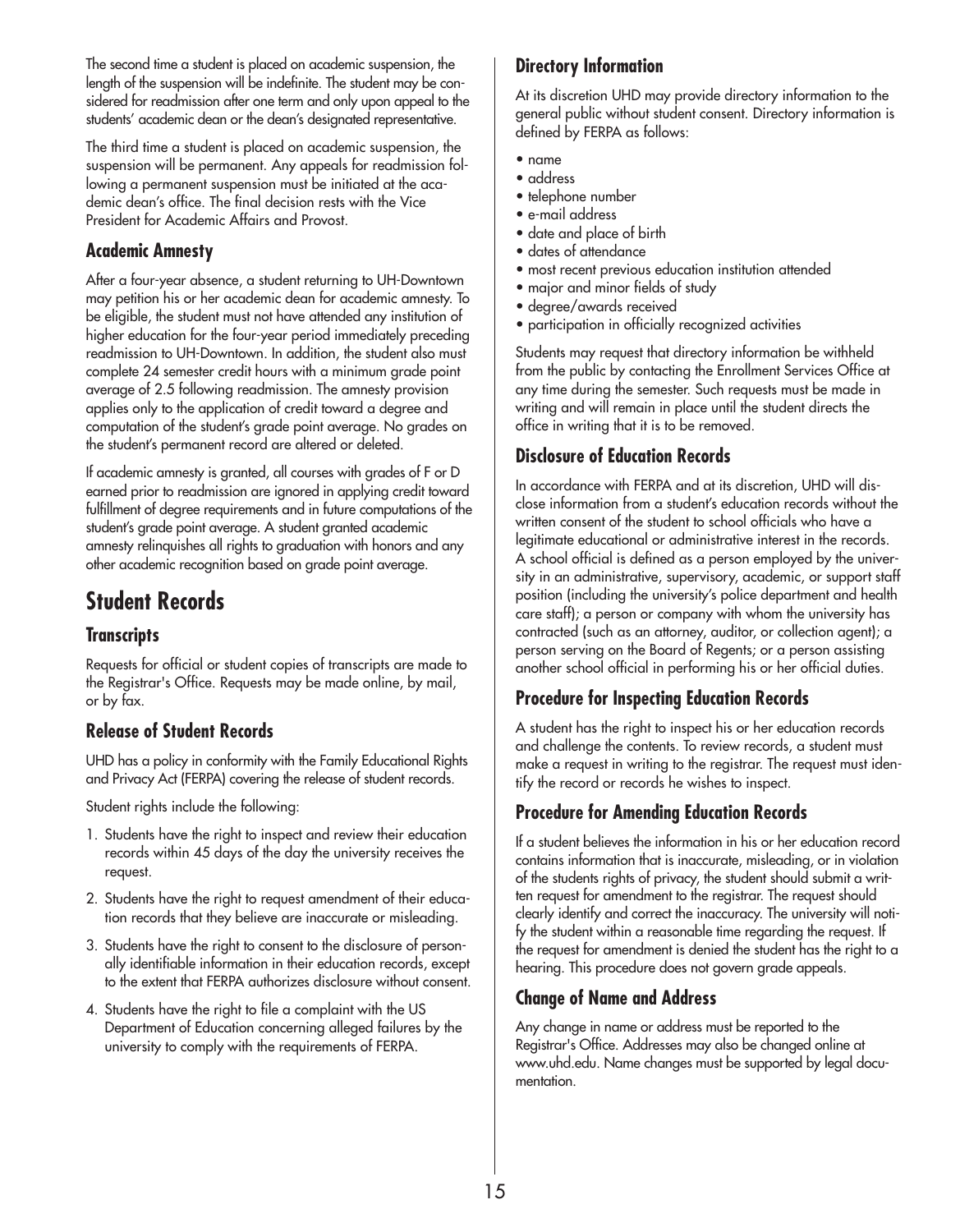## **Graduation Requirements General Degree Requirements for Graduation**

For degree completion, at least 25% of the semester credit hours must be earned through instruction offered by UH-Downtown.

In addition to completion of specific degree requirements, all students must meet the requirements described below. The final 30 semester credit hours of course work toward the degree must be taken at the University of Houston-Downtown. At least 18 of these hours must be at the upper level and be approved by the student's major department. Only the appropriate academic dean may waive any portion of these requirements and only upon petition by a student who has extraordinary reasons.

A minimum grade point average of 2.0 calculated on all grades earned at UH-Downtown is required for graduation. In addition, a grade point average of 2.0 is required for all courses taken at UH-Downtown that apply toward the degree.

Students enrolled in any degree program at the University of Houston-Downtown who wish to take courses at another college or university (including any other institution in the UH System) and apply the credits toward the degree should consult with their degree program officer to be sure the courses apply to their degree program. A student taking courses under these provisions is responsible for having an official transcript from the second campus forwarded the Office of Admissions at UH-Downtown. The student also must request that an official evaluation of this transcript be made and reported to the appropriate degree program officer.

### **Graduation under a Specific Catalog**

A student usually graduates under the degree provisions of the Catalog in effect at the time of his or her first completed term of enrollment; where enrollment is defined as registration for and completion of at least one course. Students have the option of graduating under the Catalog in effect at the time of their major declaration or any subsequent Catalog. If degree requirements change during the time of the student's enrollment, the student may be required to meet the new degree requirements if the number of hours the student must take has not increased.

#### **Exceptions:**

- No Catalog more than 10 years old may be used.
- Students who interrupt their program for more than two consecutive long semesters for reasons other than military service shall be governed by the Catalog in effect at the time of re-entry to the university.
- Students whose enrollment is interrupted by military service must re-enroll within one year from date of separation from the service and no more than five years from the beginning of military service in order to remain under the provisions of the Catalog in effect at the time of original enrollment at the university.
- Students forced to withdraw for adequate cause before completion of their degree may upon readmission petition to graduate under the Catalog in effect at the time of original enrollment.
- Students who change their major shall be governed by the Catalog in effect at the time of the change.

### **Application for Graduation**

Any student who plans to graduate from the University of Houston-Downtown must file an application for graduation with the degree-granting college and with the Registrar's Office. Deadlines for filing applications and paying fees are announced in the calendar published in each *Class Schedule*. A graduation fee is required at the time of filing the application. If the student does not complete the requirements for the degree, application procedures must be repeated.

### **Commencement Exercises**

Only students who complete all degree requirements and file an application for graduation with the degree-granting college may participate in the commencement exercises. The final decision on eligibility for graduation and participation in commencement exercises rests with the appropriate academic dean.

Students graduating with honors are so designated in the commencement program and wear special insignia with their academic regalia. Designation of honors for May and December graduates reflects only grades earned prior to the final semester. Designation of final honors on the transcript and diploma, however, is based on all work attempted.

Arrangements for obtaining academic regalia may be made through the university bookstore. Deadlines for ordering and paying for regalia are announced for each commencement.

### **Additional Bachelor's Degree**

To qualify for a second UH-Downtown bachelor's degree, the candidate must:

- earn a minimum of 30 semester hours credit more than needed to receive the degree requiring the fewest hours;
- meet the general and specific requirements for each degree; and
- have 30 semester hours of residence credit at UH-Downtown for each degree awarded by the university.

## **Student Affairs**

The University of Houston-Downtown's Division of Student Affairs offers a wide variety of services, programs and activities designed to augment the academic experience of students and to facilitate their development as whole persons.

## **Student Services**

### **Office of Admissions**

Room 350-South, 713-221-8522

The Office of Admissions provides information regarding the university to all prospective students and facilitates the admission process. The office is committed to providing quality service and assistance to students in all phases of the admission process and to ensuring that their admission experience is a positive one. For information on admission criteria, see page 3.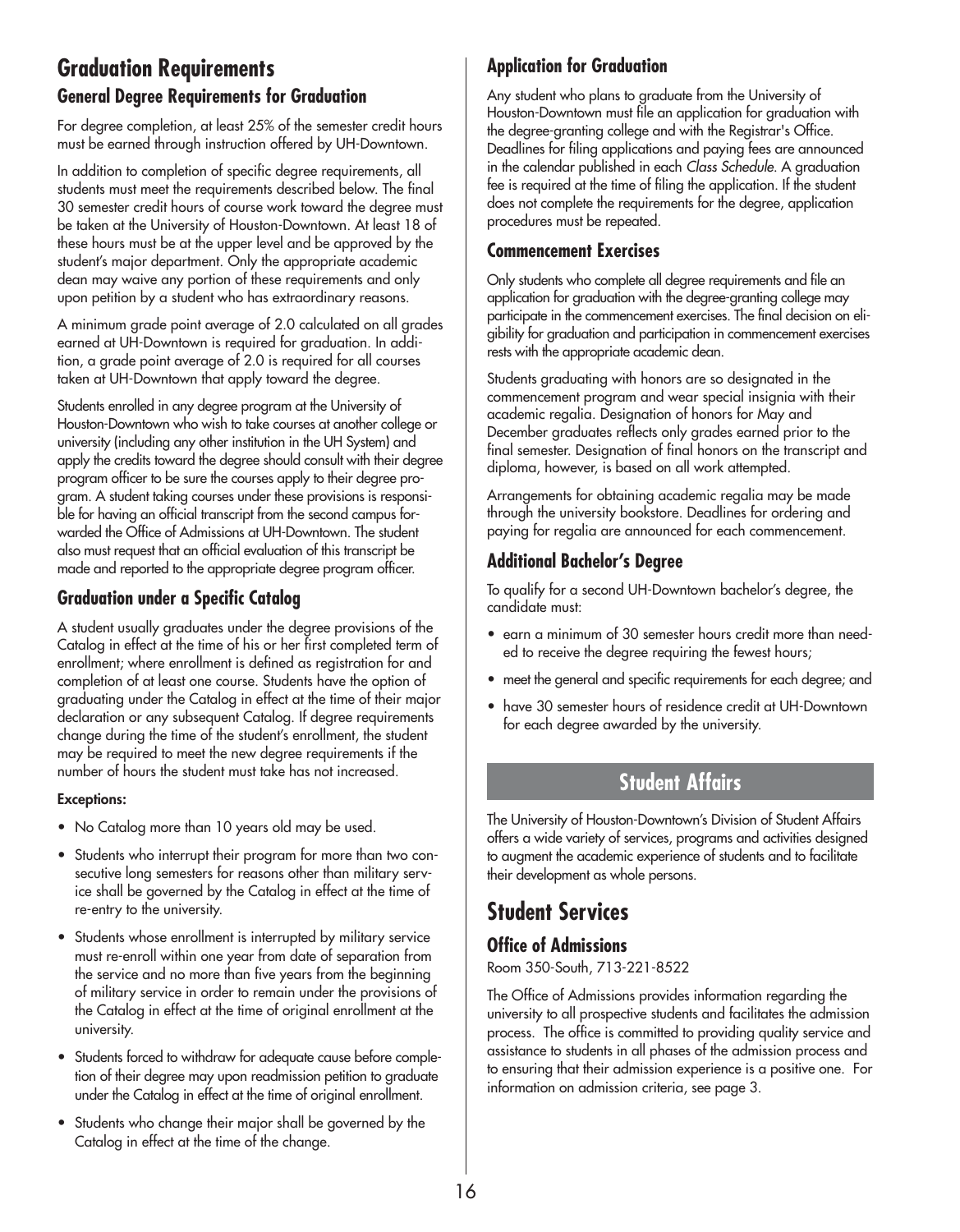### **Scholarships and Financial Aid**

Room 330-South, 713-221-8041

The Office of Scholarships and Financial Aid provides assistance for qualified students in obtaining scholarships, grants and loans and college work-study aid to support their educational activities. For information regarding specific programs and requirements, see page 8.

### **Counseling Services**

Room 390-North, 713-221-8132

Counseling Services offers individual, couples, and group counseling for a variety of academic and personal concerns. Appointments are recommended; however, walk-ins are welcome. Emergency counseling is also available during regular office hours. Groups for support on particular issues can be formed with enough student interest. Examples of groups that have met successfully and have helped students include Women's Support, Relationship, and General Counseling groups. Study skills and test anxiety groups are also popular. Psychiatric and other referral services are provided free of charge. Strict confidentiality is observed.

### **Career Services**

Room 370-North, 713-221-8980

On the cutting edge of electronic technology, Career Services offers support, information, and counseling to students and alumni who wish to explore their career options. This office can help students develop academic and extracurricular programs to support and enhance career options through such tools as interest inventories and temperament indicators, available both in the Career Services Resource Center and on the Internet. eRecruiting, our online resume bank and job-listing site, lends itself well to the proactive, self-directed job search of today. Information about labor market and salary trends and career options are also available. In addition, UHD's Field Experience program offers qualified students the opportunity to integrate classroom learning with work experience, granting up to six semester credit hours to students working in their field of study. Information regarding this program as well as other services is available in the Career Services office.

### **Student Health Services**

Room 380-North, 713-221-8137

Student Health Services focuses on health promotion, disease prevention, and treatment of minor illnesses and injuries. Appointments are recommmended. Our clinicians provide the same primary care found in most physicians' offices (including women's health), and offer referrals to specialists in the community when necessary. Routine laboratory services, pregnancy testing, and confidential HIV testing and counseling are provided. The pharmacy will fill in-clinic prescriptions at low cost and offers some non-prescription medications for sale. Our nurses provide counseling on a wide variety of health issues and offer special screenings and services throughout the year. Educational brochures on a variety of health-related subjects are also available. Applications for student health insurance may be obtained at the office of Student Health Services, Suite 380-North.

## **Student Activities and Events**

Room 280-South, 713-221-8573

The Office of Student Activities & Events encourages and challenges students to become involved in non-academic components of campus life that enrich their campus experience, offer opportunities to develop leadership and other skills and allow them to make friends from a variety of educational and cultural backgrounds. The Office of Student Activities & Events coordinates the functions of the Student Government Association, Campus Activities Board, a variety of clubs and organizations, Crossroads Festival, Culture on the Bayou, New Student Orientation Program, One Main Event, UHD Activities Day and Project Leadership UHD.

### **Student Government Association**

The Student Government Association (SGA) is the representative body for all UH-Downtown students. SGA is responsible for nominating students to serve on university committees and for chairing the Council of Organizations, which is the representative body for all clubs and organizations. SGA is involved in policy development activities through its participation in the shared governance process.

### **Campus Activities Board**

The Campus Activities Board (CAB) is the programming body that brings a variety of educational, social and multicultural programs and activities to UHD. Any student interested in offering creative ideas about enhanced programs on campus is encouraged to volunteer with CAB.

### **Student Organizations**

The varied personal and professional interests of UH-Downtown students are aptly reflected in the range of active clubs and organizations on campus. Professional organizations and departmental clubs provide opportunities for individuals with similar interests and goals to meet. There are also social clubs, cultural organizations and special interest groups. All clubs offer students educational opportunities, as well as personal enjoyment.

### **Student Publications**

*The Dateline* is a student-run newspaper. With guidance from a faculty advisor and the Student Publications Advisory Committee appointed by the president, students are provided with a wide range of experiences in journalism.

*The Bayou Review* is a literary journal, with biannual publication of poetry, essays, reviews, photos and drawings. The journal seeks to promote arts and humanities at UH-Downtown and to provide a forum for students who have an interest in creative writing.

### **Volunteer Center**

UHD's Volunteer Center promotes public service and organizes support for volunteer opportunities in the community. The UHD Volunteer Center also serves as a clearinghouse of volunteer opportunities for UHD student organizations, individual students, faculty and staff.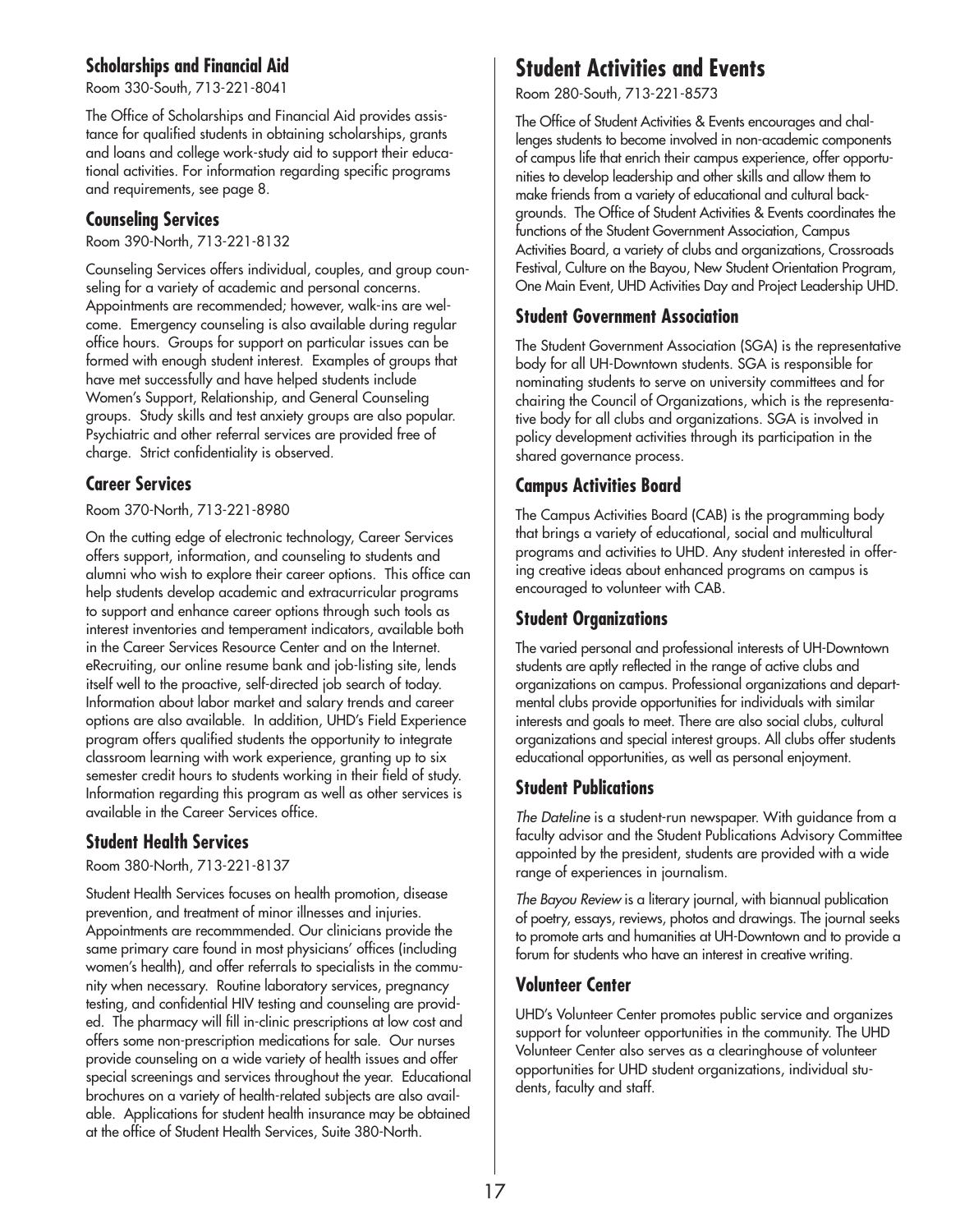### **Locker Rental**

Lockers, located on the 2nd, 3rd and 4th floors, are available for students to rent. Per-semester rates are \$5 for small, \$7 for medium and \$10 for large lockers. Lockers are assigned on a first-come (with receipt), first-served basis.

### **New Student Orientation**

New Student Orientation introduces new students to the academic community at UH-Downtown. It is designed to meet the special needs of all students entering the university for the first time and to help make the new student's transition to the university a smooth and enjoyable one. New Student Orientation programs are offered for the summer, fall and spring semesters. Programs occur during the summer for those entering in the fall, and during the fall for those students preparing to enroll in the spring semester. Orientation also offers currently enrolled students the opportunity to develop their leadership skills and make new friends by becoming leaders in the program.

### **Project Leadership UHD**

Project Leadership UHD is a seminar-based, participatory program sponsored by the Office of Student Activities & Events in which UHD students are challenged to develop their strengths and skills as collaborative leaders. Project Leadership UHD features a core curriculum of required seminars, including the annual Student Leadership Conference, and a commitment to community service, and an elective curriculum of additional seminars. Students who complete the core curriculum and at least 3 seminars from the elective curriculum will be awarded a Project Leadership UHD certificate at an awards ceremony to be held in the Spring. For more information contact the Office of Student Activities & Events at 713-221-8573.

## **Sports and Fitness**

Student Life Center, 713-221-8225

Sports & Fitness provides members with programs and facilities that offer vigorous, fun-filled, health-promoting, physical activity conducive to wellness and personal development. Through a well-equipped recreational facility, fitness programs, intramural sports and sport clubs activities, members will be motivated to embrace a healthy life-style, which may ultimately enhance their quality of life.

### **Membership**

The programs and services of Sports & Fitness are open to all UHD students, faculty and staff at no additional fees. UHD Alumni Society members may purchase a Sports & Fitness Membership at an annual \$60.00 fee.

### **Jesse H. Jones Student Life Center**

The three-level, 30,000-square-foot Jesse H. Jones Student Life Center includes two ball courts equipped for basketball, volleyball, and badminton; a multipurpose studio designed for aerobics and martial arts; and a fitness center with state-of-the-art weight equipment and cardiovascular units. Lockers and showers are available.

### **Fitness Programs**

Fitness programs are offered at various times throughout the week from certified instructors. Programs include: Aerobics, Karate, Tai Chi, Tae Kwon Do, Yoga, Hip Hop, Latin Dance, and Personal trainers are available to members for a nominal fee. The initial fitness assessment is free of charge..

### **Intramural Sports**

Intramural sports programs are designed to provide opportunities for UHD members to participate in organized sports activities. Individual and team sports are offered in over 15 different sports. Leagues are created for competitive and just-for-fun participants alike, and there are several activities where men and women combine for co-recreational sports.

### **Sport Clubs**

Sport Clubs provide members with opportunities to share common interests and pursue active involvement and improvement in a sport or activity. Clubs are encouraged to represent the university at local, regional and national competitions.

## **Special Services**

### **International Students**

Room 350-South, 713-221-8048

Within the Office of Admissions, the Office of International Admissions supports the academic and cultural experience of international students at the University of Houston-Downtown. The office processes admission applications and provides immigration counseling. To ease the transition to living and studying in the United States, the office coordinates a special orientation for incoming international students and offers personal assistance whenever possible.

The office also provides cultural programming and immigration workshops for international students and serves as a resource to students and faculty with information about studying abroad, international exchange programs and conferences.

### **Preventing the Abuse of Substances and Self (PASS)**

PASS provides confidential services aimed at prevention of alcohol and drug abuse and other addiction-related behaviors. Free substance-abuse screening, individual counseling, group counseling, workshops, outreach, consultation and referral services are offered. The PASS counselor is a certified alcohol and drug abuse counselor and may be contacted in person or by calling the PASS confidential line at 713-221-8989. Interested students may join the PASS Peer Educators, a volunteer group devoted to fighting the war on drugs.

### **Testing Services**

Room 370-South, 713-221-8027

To support new and current students, Testing Services personnel administer UH-Downtown, state and national tests. Local prepared tests include the Writing Proficiency Examination and the foreign language (Spanish) placement examinations. Several national tests are provided by testing personnel, including the General Education Development (GED), College Level Examination Program (CLEP), PRAXIS/School Leadership Series,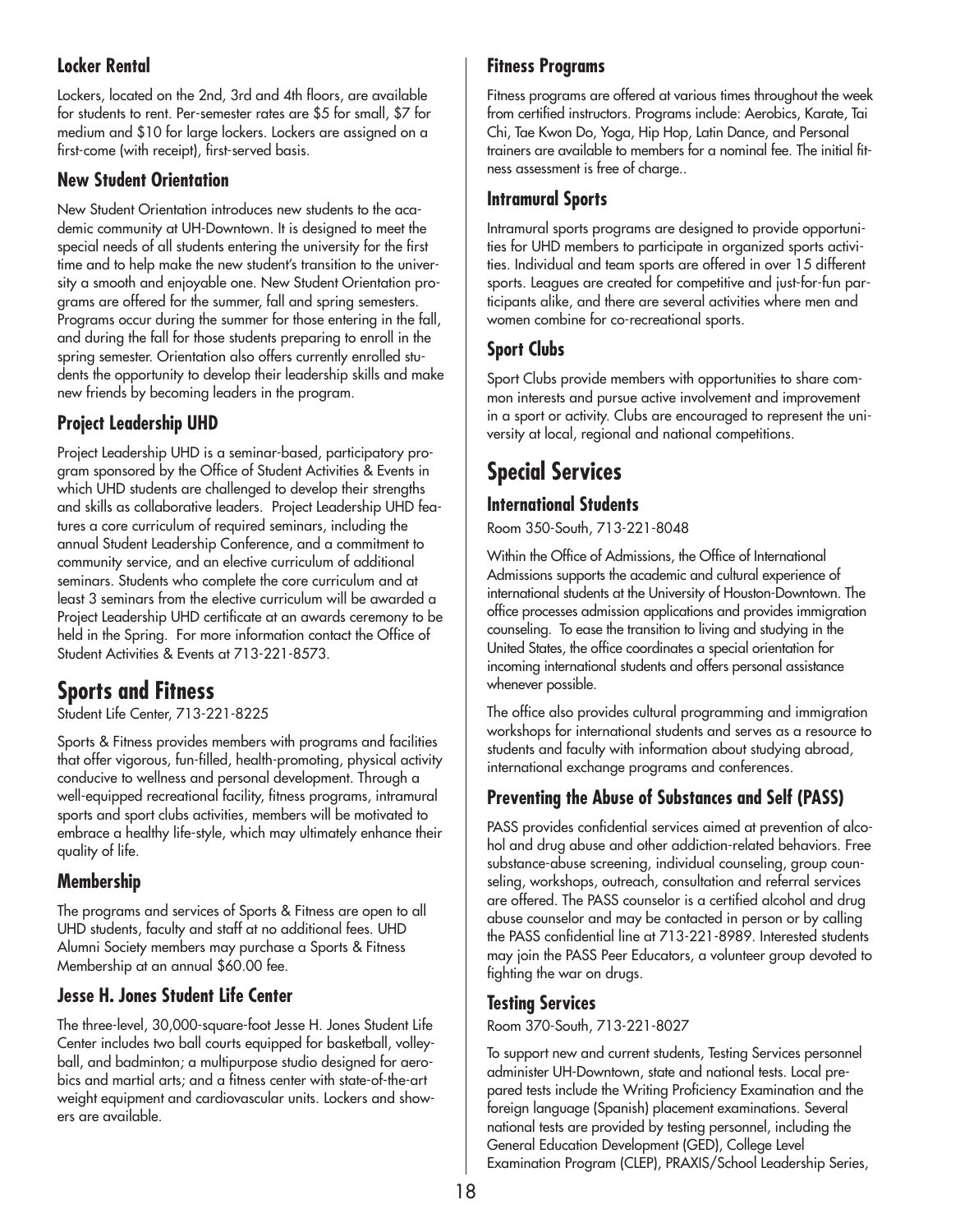Law School of Admission Test (LSAT), Medical College Admission Test (MCAT), Texas Academic Skills Program (TASP), American College Testing Assessment (ACT) and the SAT I and II. Registration deadlines are about one month prior to test dates. Registration information and forms for most tests are contained in test bulletins available in Testing Services, Room 370-South.

The WriterPlacer (WP) and Accuplacer, which are approved TASP alternatives recommended to new college freshmen, are offered by Testing Services. The UHD TASP Alternative test is available to any student who has never taken TASP, QuickTASP or any TASP alternative before. QuickTASP and UHD TASP Alternative are offered for UHD students only.

### **Cultural Enrichment Center**

The Cultural Enrichment Center provides support for the recruitment and retention of minority students and engages in programs that offer greater access to higher education for students at UH-Downtown. The center also provides research and evaluation to promote effective program development, extend cooperative efforts with the Mexican-American and African-American Studies Programs at the University of Houston, and increase activities in support of outreach efforts with Houston area public schools.

The center has an activities fund to encourage the university community's participation in events that may be of special interest to minority students or that increase awareness of ethnic and cultural issues in society. The fund is offered in support of speakers, workshops, publicity and activities undertaken on behalf of the center.

## **General Information**

### **Student Parking**

Student parking is available at UH-Downtown in four different areas: the Daly Street Lot (North Main at Daly), the Shea Street Lot (North Main at Shea), the Naylor Street Lot (North Main at Naylor) and the Washington Street Lot (Washington at Travis and Washington at Louisiana). Shuttle bus service is available from the Daly Street Lot, providing service at regular intervals to the One Main Building. Students who park in any UH-Downtown parking lot are required to register their vehicles with the Parking Office and obtain a permit to display on the vehicle. The university reserves the right to control the availability of student parking areas to meet the demand for parking for special events. The parking fee is subject to change by the Board of Regents.

### **Dining Facility**

Dining facilities are located on the third floor of the Academic Building. Breakfast and lunch items are served Monday through Saturday. An evening meal is available Monday through Thursday after 4:00 pm during the Fall and Spring semesters. The food court offers home-cooked entrees with vegetables and rolls or cornbread, fish, chicken and vegetable wraps, rotisserie chicken, Italian foods, sandwiches, a grill, prepackaged salads, a Taco Bell and a variety of desserts.

### **Bookstore**

The upper level (third floor) of the university bookstore is located near the Main Street entrance of the One Main Building. It offers school supplies, clothing, insignia items, and snacks. The lower level (second floor) houses new and used textbooks and offers postal services including purchasing stamps, mailing letters in the US, and shipping packages in the US via metered mail, certified mail, return receipt and other special shipping options.

### **O'Kane Gallery**

The Harry W. O'Kane Gallery, established in 1970, was made possible by gifts from Harry W. O'Kane, Mary W. Bingman, and the Humphreys Foundation. Gallery Director, Mark Cervenka, and the O'Kane Gallery Committee annually select five to six exhibitions of artworks by emerging, established, and historical artists, that meet the diverse interests of the students, faculty, and staff of the University of Houston-Downtown and the downtown Houston community. Exhibitions in all media provide educational support to various university courses and to nearby schools, while the gallery, itself, functions as a site for university forums, meetings, and receptions. Exhibitions are free and open to the public. For hours and information call 713-221-8042.

### **O'Kane Theatre**

The Harry W. O'Kane Theatre, established in 1970, was made possible by gifts from Harry W. O'Kane, Mary W. Bingman, and the Humphreys Foundation. UH-Downtown presents one theatrical production each long semester in this intimate 90-seat facility. Participation is open to students, faculty, staff and alumni.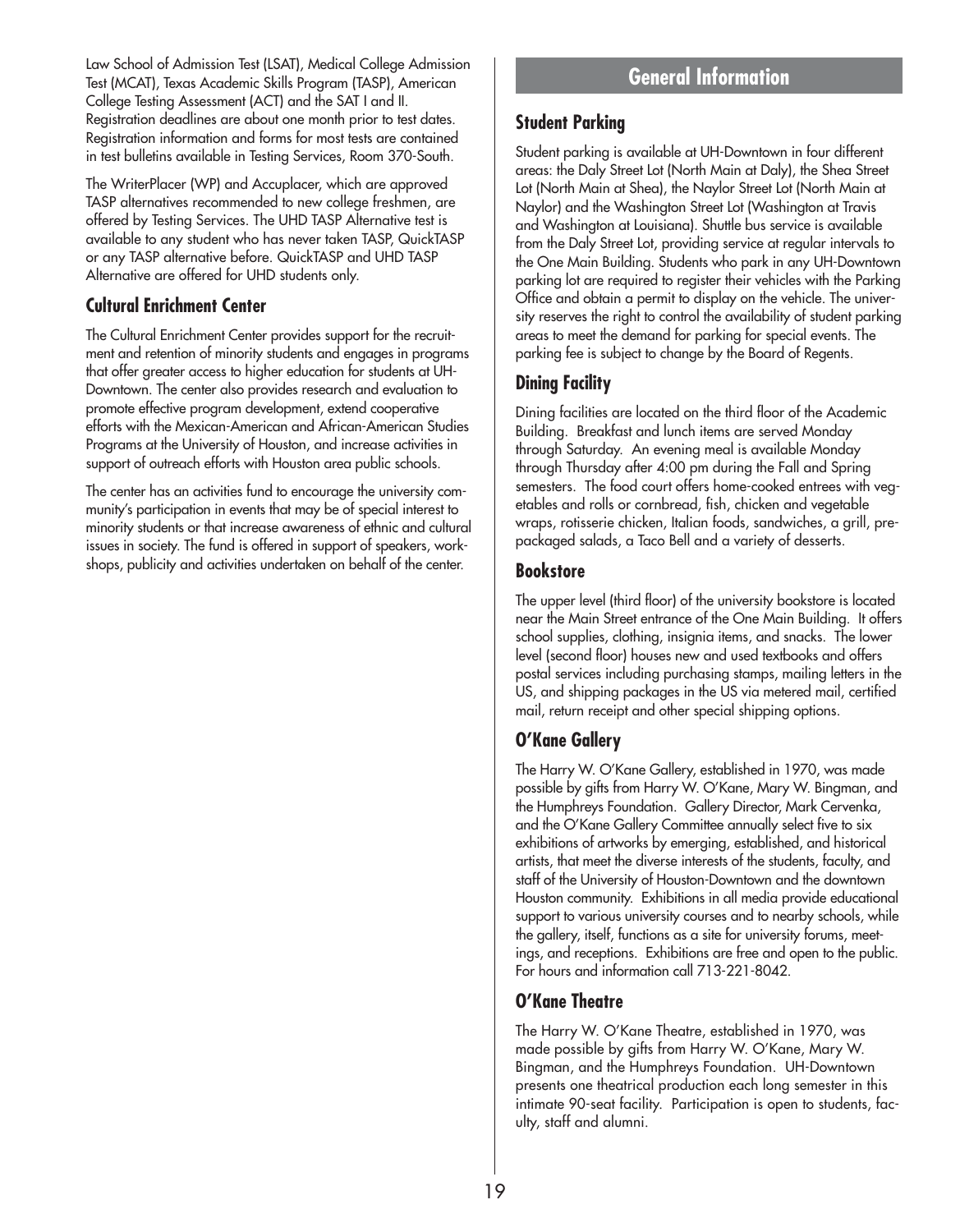### **Weekend College, Distance Learning and Off-Campus Programs**

To meet the needs of its busy students, UHD strives to offer courses at locations, in formats and at times that insure broad flexibility for students to pursue their degrees. Courses are available online via the internet and through tape purchase programs. The Weekend College provides opportunities for students who can only take courses on the weekend. And for students who live or work in the suburban Houston areas, UHD offers programs at UHS at Sugar Land, UHS at Cinco Ranch, and The University Center in The Woodlands. Courses taken off-campus may apply to any UHD degree program in which they are ordinarily accepted. Students enjoy the ability to tailor their schedule to meet individual needs by taking courses at multiple locations or using multiple formats.

Students taking off-campus courses (online, tape purchase, instructional television or at one of the off-campus locations) may be assessed an additional fee. Specific details about these fees can be found on p. 6 of this Catalog, and are also are available on the UHD website (www.uhd.edu) and in the *Class Schedule*.

### **The Weekend College**

The Weekend College gives students the opportunity to complete their college degree by taking classes on Friday evenings or Saturdays. Students have a choice of two degree programs, the Bachelor of Business Administration with major in General Business or Purchasing and Supply Management and the Bachelor of Science in Interdisciplinary Studies.

Course offerings in the Weekend College are scheduled to help a student who already has 60 hours of credit to complete a degree program. Although there is a strong upper-level course focus, some freshman- and sophomore-level courses are also offered.

### **Off-Campus Programs**

#### **Online Courses**

www.uhdonline.uhd.edu

The rapid expansion of access to the Internet has created new opportunities for meeting UHD students' educational needs. UHD offers a growing selection of courses delivered over the web in support of degree programs. The courses are organized to provide students with a variety of activities designed to enhance the educational experience while providing the student with flexibility in taking the course. Students generally work within defined time frames for completion of course modules, they often have the opportunity to interact directly in real-time with fellow students and their professor through chats and bulletin board discussions.

#### **Telecourses**

To give students more flexibility in arranging their schedules, UHD offers a selection of telecourses, presented in a series of video segments and accompanied by specially prepared academic materials. Students may check out tapes from the UHD library. Some telecourses are also broadcast on the Houston Access station. Registration may be done by phone or in person, just as for any other UHD course. Students enrolled in a telecourse may be required to attend an orientation session.

#### **UHS at Sugar Land**

www.sugarland.uh.edu 14000 University Blvd. Sugar Land, Texas 77479 281-275-3300

William O'Neill, UHD Coordinator 281-275-3323 email: O'Neill@uhd.edu

In April 1996, the Texas Higher Education Coordinating Board granted approval to the University of Houston System to form a partnership among the four UH System universities (University of Houston, UH-Downtown, UH-Clear Lake, and UH-Victoria), Houston Community College System, and Wharton County Junior College to begin offering course work leading to 29 bachelor's and master's degrees.

The two community college partners offer lower-division courses; the UH System universities offer junior, senior, and master's courses. Courses leading to a degree may be offered by faculty from more than one university, but students register with the university that awards the degree they are pursuing. Instruction is delivered in several forms: live on-site; interactive TV on-site; video tape on-site; videotape purchased for home viewing; KUHT-TV Channel 8 at home; and online.

Degrees offered by UH-Downtown include the Bachelor of Business Administration with majors in General Business, Accounting, Finance, Management and Marketing; the Bachelor of Arts in Interdisciplinary Studies with elementary certification; the Bachelor of Science with majors in Computer Science, Criminal Justice, and Interdisciplinary Studies; and the Master of Science with major in Criminal Justice.

#### **The University Center in The Woodlands**

www.tuc.edu The University Center 3232 College Park Drive The Woodlands, Texas 77381 936-273-7510

Louis Evans, UHD Coordinator 936-273-7519

The University Center in The Woodlands is a partnership of six universities including the University of Houston-Downtown and the University of Houston, and the North Harris Montgomery Community College District. Degrees offered by UHD include the Bachelor of Science in Interdisciplinary Studies, the Bachelor of Business Administration in Marketing, the Bachelor of Business Administration in Finance, and the Bachelor of Business Administration in Computer Information Systems.

Students complete lower-level course work at one of the five colleges of the North Harris Montgomery Community College District. UHD offers the junior and senior courses leading to the degree. As at UHS-Sugar Land, instruction is delivered in several forms; live onsite; interactive TV on-site; video tape on-site; video tape purchased for home viewing; KUHT-TV Channel 8 at home; and online.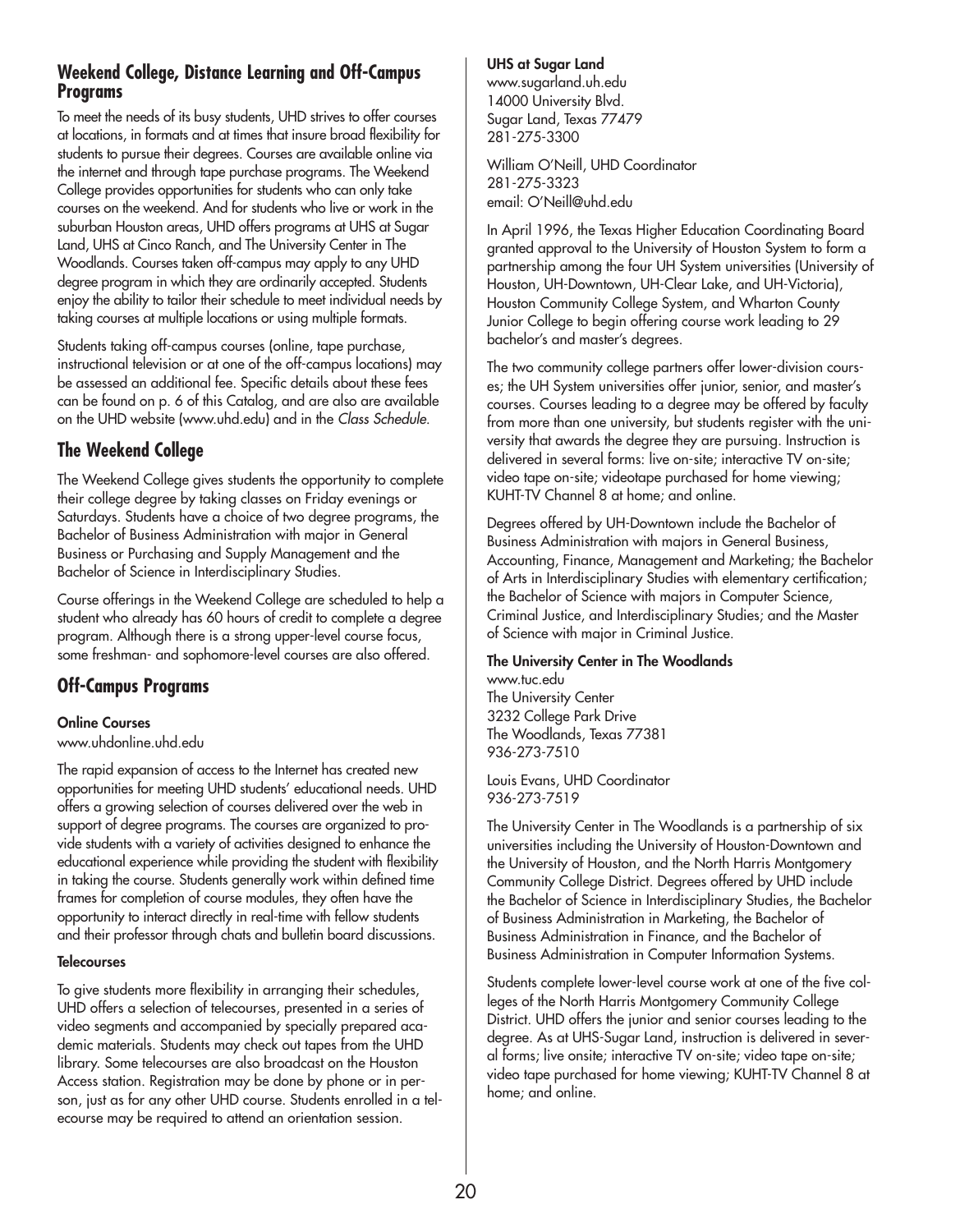#### **UHS at Cinco Ranch**

www.cincoranch.uh.edu 4242 South Mason Road Katy, Texas 77450 832-842-2800

The newest addition to off-campus locations is the University of Houston System at Cinco Ranch in West Houston. UHS-CR is similar in organization to UHS at Sugar Land. It is a partnership of the four UH System universities (University of Houston, UH-Downtown, UH-Clear Lake, and UH-Victoria) and Houston Community College System.

Degrees offered by UHD include the Bachelor of Business Administration with majors in General Business, Accounting, Finance, Management, and Marketing; and the Bachelor of Science in Interdisciplinary Studies. Students complete the lower level requirements for the undergraduate degree at one of the HCC System campuses. UHD provides the junior and senior level courses required by the degree on-site at the Cinco Ranch location. As at the UHS Sugar Land and The University Center, instruction is delivered in several forms: live on-site; interactive TV on-site; video tape on-site; video tape purchased for home viewing; KUHT-TV Channel 8 at home; and online.

## **Continuing Education and Professional Development**

Continuing education and training are provided through three units: the Applied Business and Technology Center, the English Language Institute and the Criminal Justice Training Division (see description in the Criminal Justice Department's section of this Catalog).

### **Applied Business and Technology Center**

Room 606-South, 713-221-8032

The Applied Business and Technology Center (ABTC) is dedicated to responding to the needs of business and industry. With continuing changes in technology, jobs can become obsolete almost overnight. The many changes that are emerging in the workplace make lifelong education a necessity, not a luxury.

- Hands-on training courses range from entry to advanced levels. The ABTC is an Authorized Premier Autodesk training center offering classes related to AutoCad and 3D Studio Max, Microsoft Authorized Academic Training Program partner offering training classes required to become a Microsoft Certified Systems Engineer (MCSE), and Oracle Academic Initiative partner offering training programs related to Oracle database. In addition, hands-on training is provided on MicroStation, several programming languages and various business applications.
- The center has an extensive consulting service that customizes courses to meet special industry requirements. Area corporations and agencies often contract with the center to provide their training needs in business and technology. In addition, national and foreign corporations often contract with the center to deliver services throughout the United States and abroad.

### **English Language Institute**

Room 606 South, 713-221-8047

The English Language Institute (ELI) at the University of Houston-Downtown is a noncredit English language program for international students, permanent residents and US citizens who wish to improve their English language proficiency. The ELI is a member of the American Association of Intensive English Programs (AAIEP) and NAFSA: Association of International Educators. Its instructors are trained and experienced professionals in the delivery of post-secondary English language instruction. The student population is international in makeup and ranges from 80-150 students per session. Most students have graduated from high school or hold bachelor's degrees. Two programs are offered at the ELI -- an Intensive English program that focuses on academic preparation with a conversational component, and a Business English program that offers linguistic preparation for the business world. In addition, the ELI develops individual English language learning programs for companies and organizations both here and abroad.

The ELI's Intensive English program is a seven-level program that emphasizes preparation for university academic studies through course work in listening, speaking, reading, writing and grammar. Each session offers 130 hours of class instruction and 130 hours of voluntary laboratory study. The program is supported by a computer laboratory with the latest English as a Second Language software and by a SONY language laboratory. Academic content and materials help initiate students into academic study and language usage. Although the ELI does offer an afternoon Test of English as a Foreign Language (TOEFL) preparation course for an extra fee, ELI graduates who pass the exit test may attend UHD academic classes without a TOEFL score. In addition, ELI graduates receive three hours of UHD elective credit toward their degree.

The ELI Business English program is a three-level program designed for trainees with at least an intermediate proficiency in English. Trainees study the idiomatic language of business, the language of business meetings, the language and method of business presentations, cross-cultural communication, and business writing. Each session offers 145 hours of class instruction, 20 hours of required laboratory, and 95 hours of voluntary laboratory study. The program is supported by a computer laboratory with the latest Business English software, by a SONY language laboratory, and by a video library of international business scenarios.

Cultural and social activities are an important aspect of the ELI program. Students and trainees from other countries are given the opportunity to learn about American culture while they are learning English and are given opportunities to practice their English with native speakers.

### **Special Programs**

### **Study Abroad Programs**

The University of Houston-Downtown is a charter member of the Texas Consortium of Study Abroad Programs. Academic year and semester programs of study are available in Mexico, England, Ireland, France, Italy, Russia, Spain, the Czech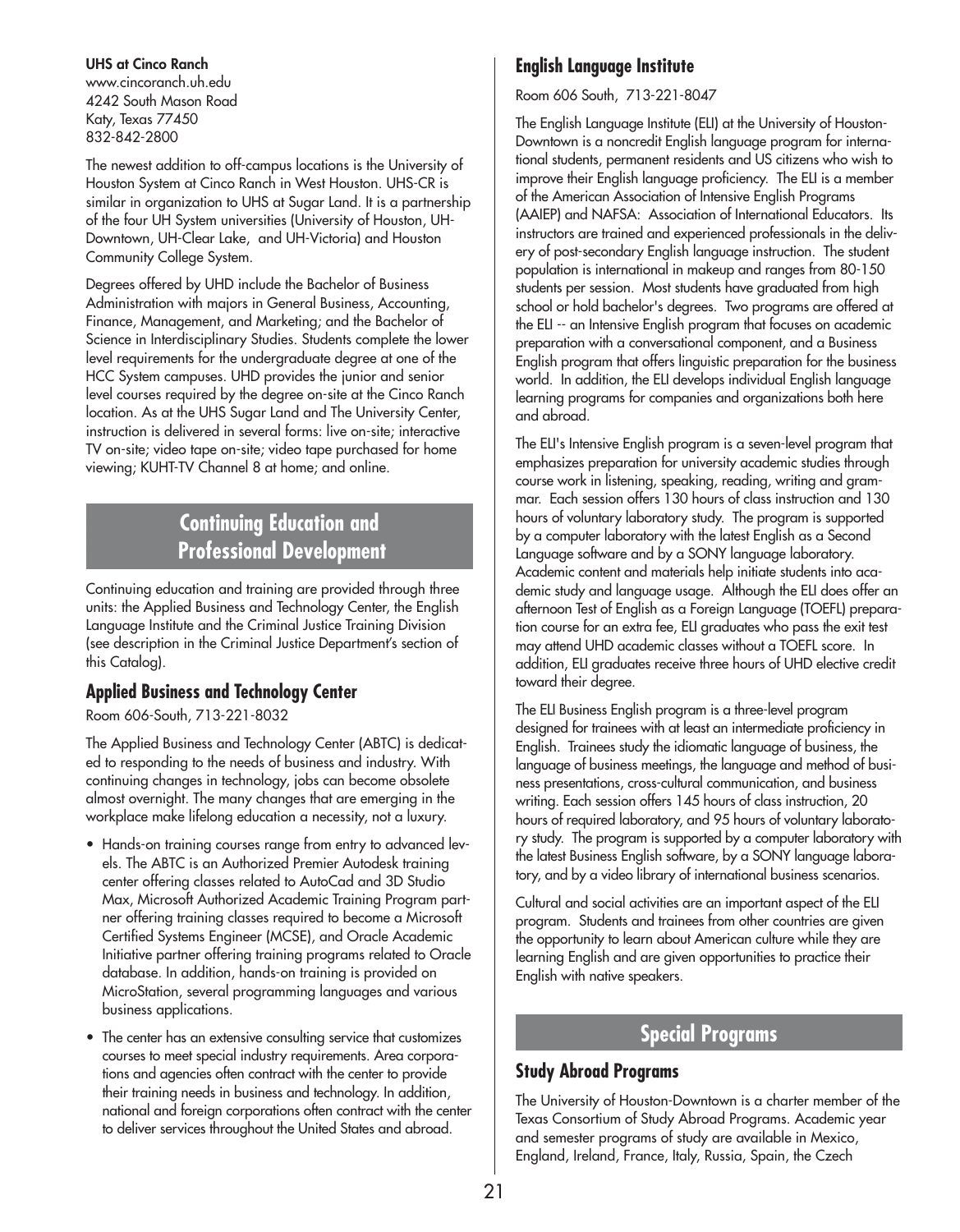Republic, Austria, Argentina, Australia, Japan, and South Africa. In addition to more formal courses of study, faculty-led programs are occasionally offered in conjunction with various academic classes. Recent faculty-led programs have visited China, Mexico, and London.

All currently enrolled UH-Downtown students planning to take part in a UHD sponsored or approved study abroad program are eligible to apply for financial support from the International Education Student Fee Fund. Depending on the cost, program length, and student interest in a particular study abroad program, a limited number of grants up to \$2,000 may be available to help supplement the cost of a study abroad program. Information on study abroad programs, scholarships and grants is available in the Provost's Office, Room 950-South.

### **Disabled Student Services**

Room 409-South, 713-226-5227

Disabled Student Services meets the special needs of disabled students in the university. These services are designed to assist students and instructors with placement testing; priority registration and scheduling; academic advising and counseling; and testing accommodation, including taped and enlarged tests, and proctored, extended-time testing. In addition, staff members advise instructors on classroom accommodations, arrange tutoring services, and serve as liaison between disabled students and faculty, and between disabled students and community agencies.

Section 504 of the Rehabilitation Act of 1973 stipulates that disabled students must be accommodated so that they may achieve at the level of which they are capable. Detailed information may be found in the *Disabled Requirements Handbook* of the Federal Programs Advisory Service, US Department of Education. Additional information is available in the Disabled Student Services office.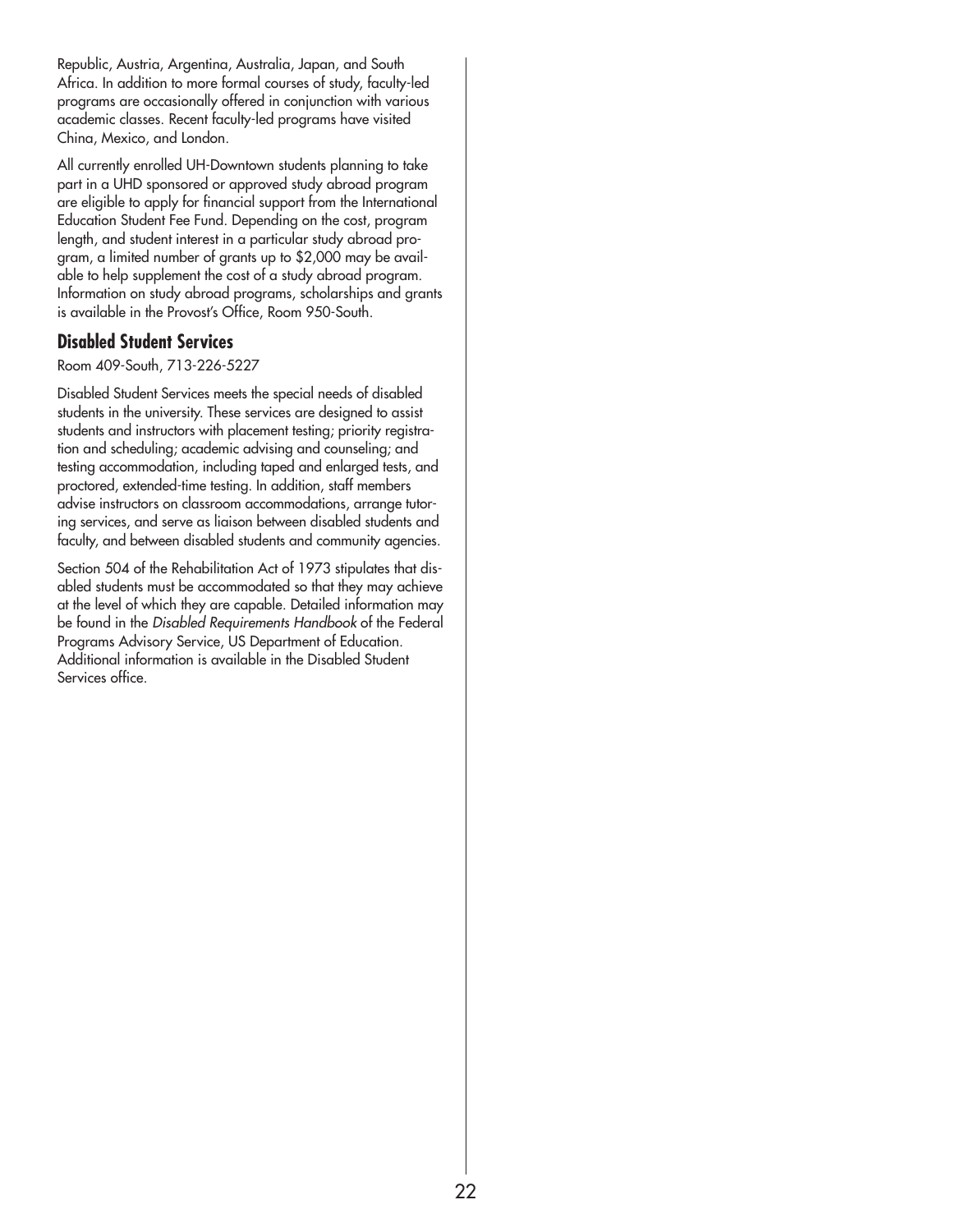## **General Education**

## **General Education and the College Curriculum**

The granting of a college degree signifies having reached a level of intellectual development that merits formal recognition. Intellectual development can be measured both in terms of depth and breadth of knowledge, and a college degree should signify growth in both dimensions. In most college programs, students demonstrate depth of knowledge by completing courses required in the major field of study.

Breadth of knowledge is demonstrated by satisfying a group of general education requirements that are shared by students in all majors. Whereas the aim of the major field of study is to provide experiences defining membership in a disciplinary community, the aim of the general education program is to provide experiences that define what it means to be a college-educated person. The centerpiece of the general education program is called the "core curriculum" because these courses comprise the core of the college experience. The goals of UH-Downtown's general education program are that graduates will demonstrate:

- The ability to view events from a variety of perspectives, especially including different historical and cultural perspectives;
- An awareness of the different ways of pursuing knowledge, including the methods of scientists, and of those engaged in the arts and humanities;
- Knowledge of, and sensitivity to, ethical and moral standards;
- Knowledge of, and a degree of skill with, new technologies;
- The ability to communicate clearly and effectively, and to use various media to transmit and process information.

In order to achieve these goals, the general education component of all degrees earned at UH-Downtown consists of four parts: courses satisfying the common core requirements, application course requirements, enhancement course requirements, and the Writing Proficiency Examination. Each of these components is described below:

### **Common Core Requirements**

Students in all UH-Downtown degree programs must complete a common core of courses consisting of at least 42 semester credit hours. If any course taken to fulfill a core requirement has a corequisite, the corequisite course must be taken concurrently. For instance, if a student chose to fulfill the Natural Sciences requirement by taking BIOL 1301, the corequisite lab course, BIOL 1101, would also have to be taken in the same semester. The following table lists the disciplinary components of the core, the number of semester credit hours (SCHs) required in each component, and the UH-Downtown courses that may be used to fulfill these requirements. Departments often suggest certain courses that they prefer their majors to take to fulfill some of the core requirements, so students should carefully study the degree

plans that interest them. Degree plans may be found in the sections of this Catalog describing the departments' programs, and in degree program brochures available in departmental offices.

| <b>DISCIPLINARY COMPONENTS</b>                   | <b>SCHs</b> | <b>UHD COURSE OPTIONS</b>        |
|--------------------------------------------------|-------------|----------------------------------|
| Communication                                    |             |                                  |
| English composition                              | 6           | ENG 1301, 1302                   |
| Speech                                           | 3           | One course from COMM             |
|                                                  |             | 1301, 1303, 1304, 1305,          |
|                                                  |             | 3302, 3304, 3306                 |
| <b>Mathematics</b>                               | 3           | Any MATH course numbered         |
|                                                  |             | 1301 or higher                   |
| <b>Natural Sciences</b>                          | 6           | Two 3-hour courses from          |
|                                                  |             | BIOL, CHEM, GEOL, MBIO,          |
|                                                  |             | NS or PHYS that include lab      |
|                                                  |             | hours or have corequisite        |
|                                                  |             | 1-hour labs                      |
| <b>Humanities and Visual and Performing Arts</b> |             |                                  |
| Fine Arts                                        | 3           | One course from ART,<br>DRA, MUS |
| Literature                                       | 3           | Any literature course            |
| Social and Behavioral Sciences                   |             |                                  |
| US History                                       | 6           | Two courses from HIST 1305,      |
|                                                  |             | 1306, 2303, 2309                 |
| Political Science                                | 6           | POLS 2303, 2304                  |
| Social/Behavioral Sciences                       | 3           | One course from ANTH             |
|                                                  |             | 2301, 2302; CJ 1301; ECO         |
|                                                  |             | 1301; GEOG 1301, 1302;           |
|                                                  |             | PSY 1303; SOC 1303               |
| <b>Computer Literacy</b>                         | $3 - 4$     | One course from CIS 1301;        |
|                                                  |             | CS 1305, 1408, 1410;             |
|                                                  |             | ENGR 1400; HUM 2305              |
| <b>Total Hours</b>                               | $42 - 43$   |                                  |

A student transferring to UHD who has completed the common core requirements at another Texas institution of higher education will receive credit for each of the core courses transferred, and will be considered to have fully satisfied all of UHD's common core requirements.

A student transferring to UHD who has completed some, but not all, of the common core requirements at another Texas

institution of higher education will receive credit for each of the core courses transferred, and will be considered to have fully satisfied the corresponding common core requirements at UHD. The student must still satisfy any remaining UHD common core requirements.

A student concurrently enrolled at more than one institution of higher education should follow the core curriculum requirements in effect for the institution where they are classified as degree-seeking students.

#### **Time Frame for Completing Common Core Requirements**

The common core of the general education program is designed to provide students with the academic skills and knowledge that constitute the foundation of a baccalaureate education. The specialized course work taken in the major field of study builds upon this foundation, so it is necessary for students to complete core requirements early in their course of study.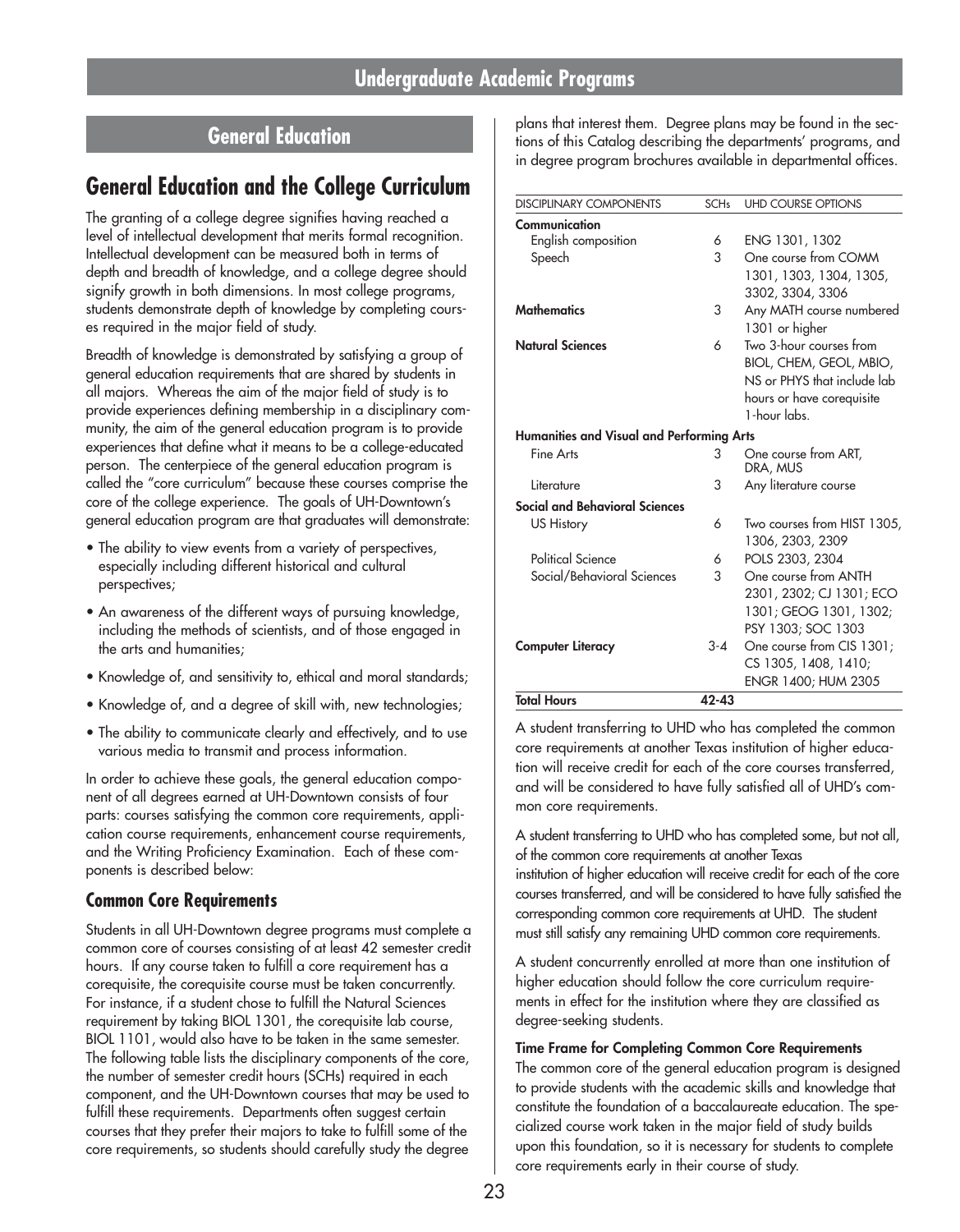Writing and computational skills are especially critical for future academic success. Therefore, in the first semester in which they are eligible to do so, students must enroll in the courses that will satisfy the English composition/rhetoric requirement (ENG 1301 and ENG 1302), and the courses that will satisfy the mathematics requirement (any MATH course numbered 1301 or higher), and students must continue to enroll in these courses until they have been successfully completed.

Students are encouraged to complete all other common core requirements before enrolling in any upper-division (3000-level and 4000-level) courses. Students may not take the writing skills courses within their major until they have successfully completed the Writing Proficiency Examination.

### **Application Course Requirements**

The application course requirements are intended to ensure that the communication and analytical skills learned in common core courses are applied and further developed. Application courses are required in the following two areas:

#### **Writing Skills**

In addition to the common core requirements in English composition and literature, students must take two upper-division courses that include substantial written assignments. These courses, designated as "W courses" in degree programs, assure students of opportunities to use and further refine their writing skills within the context of the major field of study.

#### **Nonverbal Analytical Skills**

In addition to the common core requirements in mathematics and computer literacy, students must take one course that makes use of the skills learned in these core courses to solve problems related to the major field of study. These courses are designated as "S courses" in degree programs.

### **Enhancement Course Requirements**

Enhancement courses represent another way in which certain objectives of the general education program are embedded in courses beyond those in the common core. Each degree program includes certain courses that (1) give significant emphasis to ethical and moral issues, and (2) engender in students a greater appreciation of their membership in a world community marked by vast diversities of every type.

### **Writing Proficiency Examination**

All students must take and pass the Writing Proficiency Examination after completing 60 semester credit hours and before completing 75 semester credit hours. Transfer students with 75 or more hours must attempt the examination during their first semester at the university. The purposes of the examination are to determine if students have retained the language skills learned in their lower-division composition courses, and to ensure that students proceeding to upper-division work possess college-level writing skills. Examination dates and instructions for registering for the examination are given in each semester's *Class Schedule*.

## **University College**

## **UNIVERSITY COLLEGE**

**B. Christiana Birchak**, PhD, Dean Room 655-South, 713-221-8007

All new undergraduate students to UH-Downtown are first admitted into University College. University College is responsible for assisting students in their academic progress until they officially declare a major. Students are encouraged to officially declare their major when they have completed 30-60 credit hours of college-level courses. See the Academic Advising Center for specific requirements and the procedures for declaring a major.

### **Academic Advising Center**

Room 380-South, 713-221-8006

The Academic Advising Center is a place where UHD students can meet with an academic advisor to discuss academic and other university issues. Academic advising is an important part of a student's life at UHD. Seeing an academic advisor each semester will help students to remain in compliance with state and university policies, and to make satisfactory progress toward attaining their degrees.

Academic advisors are available to help students select courses each semester from the university's general education curriculum, to provide information regarding campus resources, and to help students declare a major. Academic advisors are also available to discuss course work evaluations from previous colleges and universities that students may have attended.

The Academic Advising Center is open from 8:00 to 6:00, Monday through Thursday, and 8:00 to 5:00 on Friday. No appointment is necessary.

### **Academic Counseling Center**

Room 655-South, 713-221-8101

Academic counselors are available to provide assistance and guidance to students on academic issues. Counselors work with students on setting goals, managing time, arranging for tutoring in selected subjects, and dealing with unforeseen difficulties that may jeopardize academic success. Support programs are also available to help students with physical or learning disabilities.

### **UH-Downtown Learners Community**

Room 405-South, 713-221-8286

The UH-Downtown Learners Community, funded under the federal Strengthening Hispanic Serving Institutions program, provides a web of integrated services to students entering UH-Downtown as first-time-in-college freshmen. The project's goal is for Learners Community students to remain enrolled from one fall semester to the next, make satisfactory academic progress, and graduate within six years with a baccalaureate degree. Program components include linked courses, supplemental instruction, academic counseling (including midterm grade reporting and a probation recovery program), financial aid counseling, faculty mentoring, a library resources curriculum, and the Laptop Pilot Project.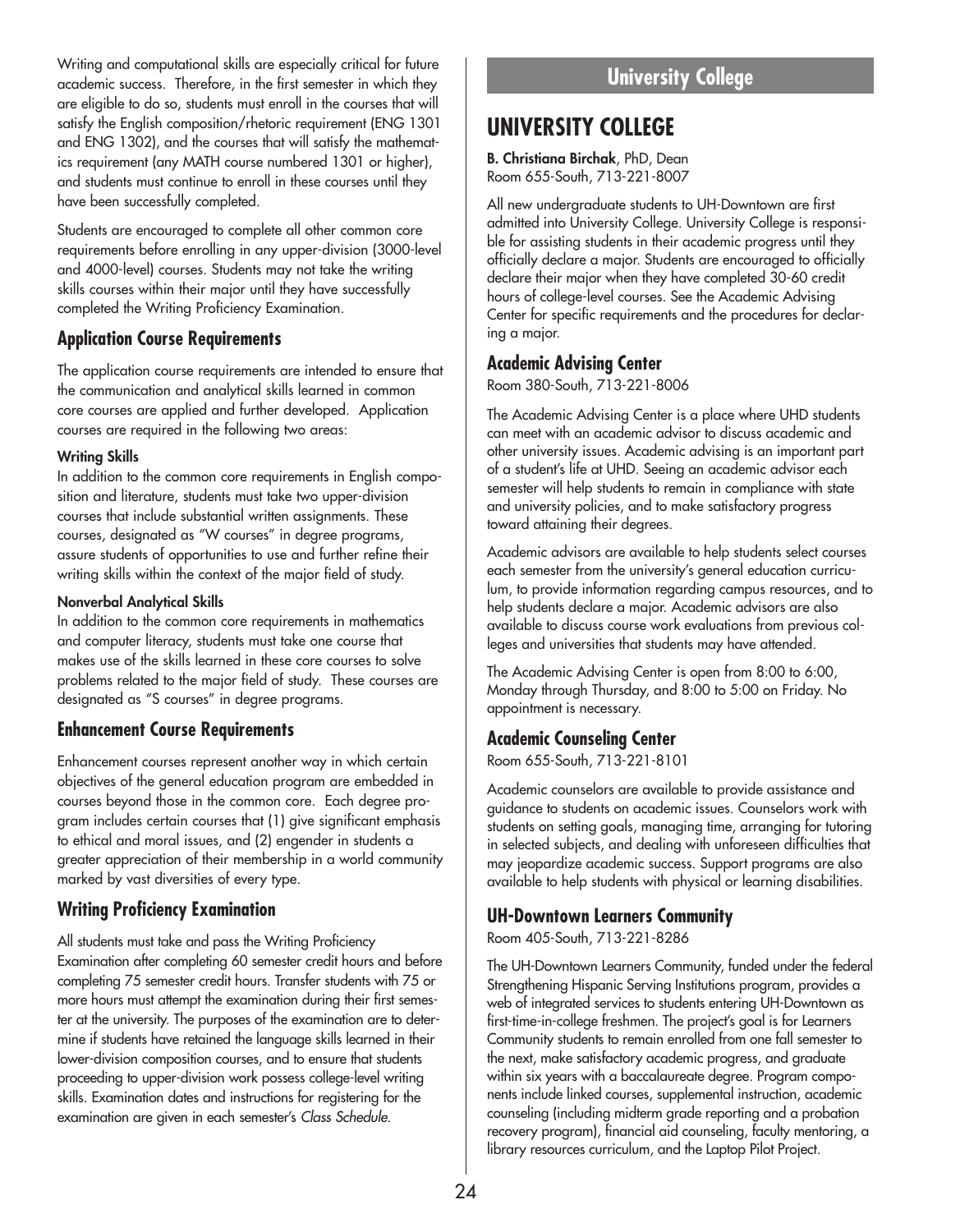### **GEARUP (Gaining Early Awareness and Readiness for Undergraduate Programs)**

The GEARUP Program, funded by the US Department of Education, is a partnership among Project GRAD, Houston Independent School District (Davis, Yates, and Wheatley feeder patterns), and partner universities (UH-Downtown, University of Houston, and Texas Southern University). GEARUP seeks to develop early college awareness in middle school students by establishing ongoing relationships with the faculty, staff, and students of local colleges and universities. UH-Downtown is a university partner to Marshall Middle School, and provides reading and mathematics tutoring, mentoring experiences, and an early college awareness curriculum to sixth and seventh graders.

### **Educational Talent Search and Upward Bound**

Educational Talent Search: Room 455-South, 713-221-8992 Upward Bound: Room 437-South, 713-221-8515

Educational Talent Search and Upward Bound reach out to students in Houston public schools with programs and activities designed to encourage college-going rates among under-represented populations. These highly successful efforts have significantly increased the number of students who go on to college in the schools where these programs are present.

### **Ketelsen Institute for Academic Excellence**

Room 651-South, 713-221-8046

UH-Downtown offers a variety of programs in cooperation with area high schools to encourage high school students to continue their education after graduation and to prepare them to succeed at the college level. These programs provide intensive training in reading development, English composition, critical thinking and analysis, and specific preparation in mathematics and the natural sciences. One such initiative, the Ketelsen Institute for Academic Excellence, is a summer enrichment program that assists high school students academically and helps prepare them to transition to the more rigorous, university experience. Students are offered an opportunity to participate in a four-week academic enrichment program that supports and enhances their high school curriculum, helps prepare them for college, and acculturates them to a university environment. The university experience, in turn, helps to reduce apprehension about college attendance by familiarizing students with campus life through interactions with university faculty and state-of-the-art technology. The goals of the institute include encouraging academic excellence and increasing the high school graduation and college enrollment rates.

### **Business**

## **COLLEGE OF BUSINESS**

**Bobby G. Bizzell**, PhD, Dean **Carl R. Ruthstrom**, PhD, Assistant Dean Room 1009-North, 713-221-8179

Business Student Records Office: Room 1037-North, 713-221-8689, Email: cobadvise@dt.uh.edu

## **Finance, Accounting and Computer Information Systems Department**

**Asghar Nazemzadeh**, PhD, Chair Room 1005-North, 713-221-8017

#### **Faculty**

Professors: Duangploy, Islam, Marvasti,

|                              | Robbins, Smith, Wadhwa                                              |
|------------------------------|---------------------------------------------------------------------|
| Associate Professors:        | Penkar, Shelton, Williams, Serrett                                  |
| <b>Assistant Professors:</b> | Bressler, Chang, DeVries, Manrique,                                 |
|                              | Tokic, Yin                                                          |
| Lecturers:                   | Burrus, Kassem, Durrett, Hanks,<br>McMahon, Osho, Phelps, Sullivan, |
|                              | Sykes, Trevino, Uwakonye, Vosoughi                                  |
| Emeritus:                    | McNeill                                                             |
|                              |                                                                     |

Nazemzadeh, Omer, Pelaez, Rebhun,

### **Programs of Study**

#### **Bachelor of Business Administration with majors in:**

Accounting Computer Information Systems Finance International Business

#### **Minors in:**

**Accounting** Computer Information Systems **Economics** Finance International Business

### **Management, Marketing and Business Administration Department**

**Forrest Aven**, PhD, Chair Room 1005-North, 713-221-8017

#### **Faculty**

| Professors:                  | Bizzell, Efraty, Evans, Jackson,<br>Johnson, Shipley, Spilger, Woods |
|------------------------------|----------------------------------------------------------------------|
| <b>Associate Professors:</b> | Kauffman, Maranville, Ruthstrom,<br>Stanberry, Strain                |
| <b>Assistant Professors:</b> | Nealy, Pointer, Stading, Usnick                                      |
| Instructor:                  | Monteils                                                             |
| <b>Visiting Professor</b>    | Khoja                                                                |
| Lecturers:                   | Cuevas, Duening, Francis, Hanks,                                     |
|                              | Ghosh, Greene, Junco                                                 |
| Emeriti:                     | Eckles, Hebert, Robinson, Rooney,                                    |
|                              | Tinkler, Wilkinson                                                   |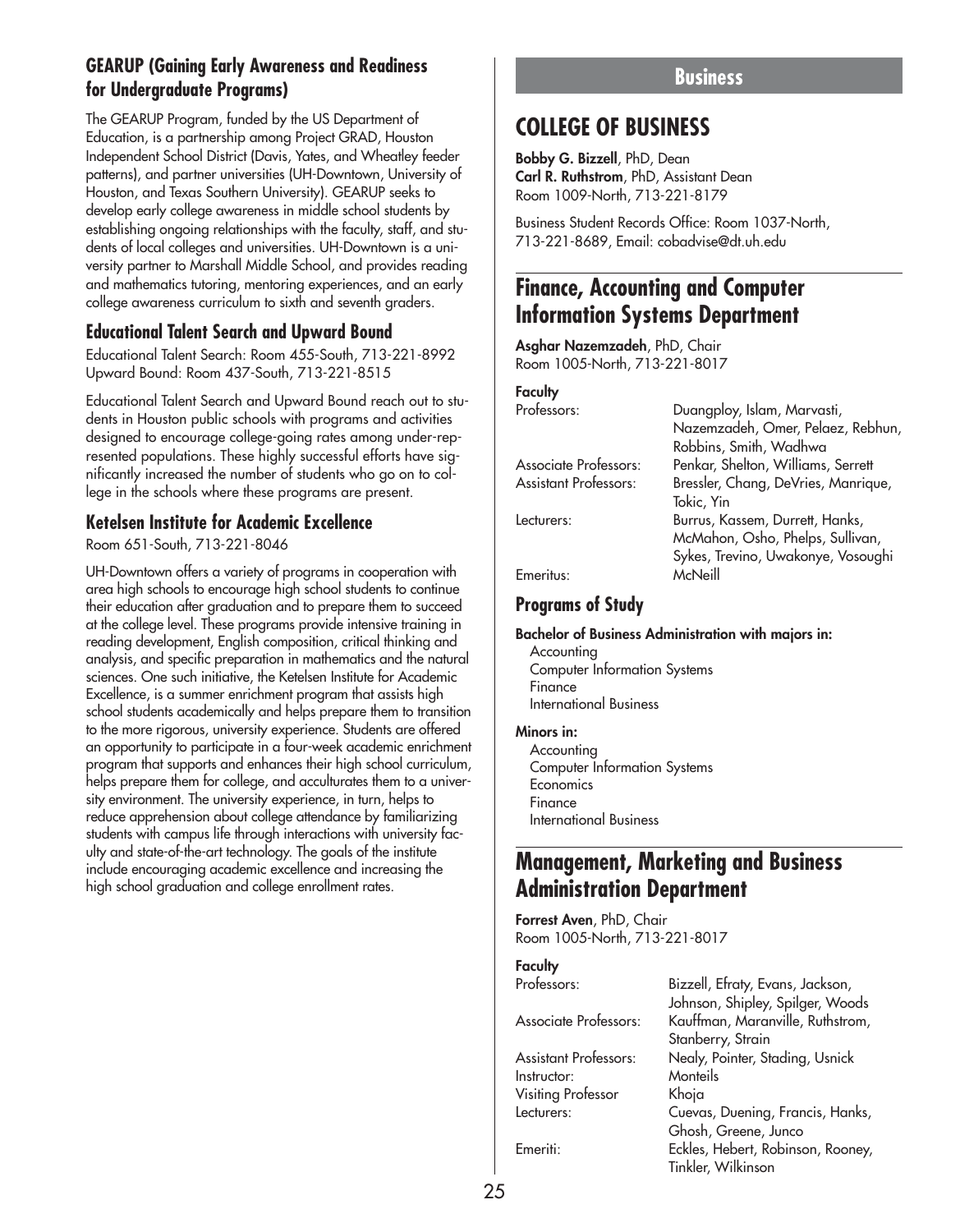### **Programs of Study**

#### **Bachelor of Business Administration with majors in:**

Administrative Management General Business Management Marketing Supply Chain Management

#### **Minors in:**

Administrative Management Energy Management General Business (available only to non-Business majors) Management Marketing Metro-Entrepreneurship Professional Land Management Retail Management Small Business Management Supply Chain Management

#### **Accreditation**

The programs of the College of Business are accredited by the Association to Advance Collegiate Schools of Business-International.

#### **Mission Statement**

The College of Business prepares students for professional careers by stressing not only the skills and knowledge essential for success but also the wisdom and understanding necessary to become productive citizens. The mission of the College of Business is to provide education that develops an understanding and appreciation for the dynamic nature of the forces that shape business. The College of Business prepares students for success by offering them an opportunity to develop expertise and skills in a particular business discipline within the framework of a broad, well-integrated business curriculum that emphasizes analytical, communication and interpersonal skills and knowledge that enhance students' long-term employability and opportunities for advanced degrees. The college has a regional focus with emphasis on responding to the needs of the business and professional community in the Greater Houston area. Faculty maintain a close affiliation with the community through a variety of activities, including participation in local professional associations, leadership in professional development programs, supervision of student projects benefiting local businesses and organizations, and consulting.

The College of Business serves urban students in a small class setting that encourages interaction and draws upon the strengths of diversity in student age, ethnicity, work experience and cultural background. Excellence in teaching is the first priority of the college. Excellence is achieved through innovative pedagogy that emphasizes the application of theory and the development of discipline-based skills. In addition, research and scholarly activities are encouraged as essential components in maintaining faculty excellence.

The College of Business is committed to maintaining high-quality instruction by regularly examining its educational offerings and its delivery processes. Faculty, administrators and staff believe that the development of policies, programs and personnel that support excellence are most likely to emerge in a collaborative work environment. The college seeks to create a culture built upon mutual respect and appreciation for each person's contributions.

#### **Objectives**

To carry out this mission, the faculty of the College of Business has adopted objectives to guide the college's planning related to teaching, research and service. The teaching objectives have the highest priority and include:

- Providing a curriculum appropriate to the business environment and to the students' educational and career needs.
- Implementing the curriculum by means of a highly qualified faculty.
- Supporting students through quality courses, academic advising and flexible scheduling.

The objectives related to research and service have approximately equal weight. The research objectives include:

- Providing the organization, facilities and support to assist faculty research and publication.
- Encouraging presentation of research by written and oral means.

The service objectives include:

- Fulfilling responsibilities as members of the university faculty community in performance of assignments from university management.
- Encouraging faculty membership and active participation in professional organizations.
- Enhancing the partnership of the academic community with the business community and the public at large.

Consistent with the college's mission and objectives, each of the major programs is designed to prepare graduates to make immediate contributions as employees and to develop in them skills, knowledge and attitudes to deal effectively with the technological, economic and social uncertainties of the future.

One way by which the commitment of the business community to the quality of programs offered by the College of Business is demonstrated is by the funding of professorships. The college is honored to be the recipient of three such funds. In 1983, the Houston Association of Professional Landmen endowed the Petroleum Land Management Professorship. In 1987, a grant from Fiesta Mart was matched by the University of Houston System to establish the Fiesta Professorship in Accounting. In 2002, a grant from Marian and Speros Martel established the Martel Professorship in Computer Information Systems.

#### **Beta Gamma Sigma**

The College of Business is privileged to have a student chapter of Beta Gamma Sigma, the national business honorary society recognized by the AACSB-International. Its mission is to encourage and honor academic achievement and personal excellence in the study and practice of business. Each year, the University of Houston-Downtown Chapter invites to membership the juniors in the college who rank in the top 7% of their class and the seniors who rank in the top 10% of their class who are not already members.

#### **Academic Requirements–Admission, Declaration of Major, Advising, Graduation**

In order to declare a major in the College of Business, the student must first be admitted to the College. The admission policy is described in the "Academic Requirements for the College of Business," which is available in the Office of Business Student Services in Room 1041-North. The Application for Admission to the College of Business is obtained from the University College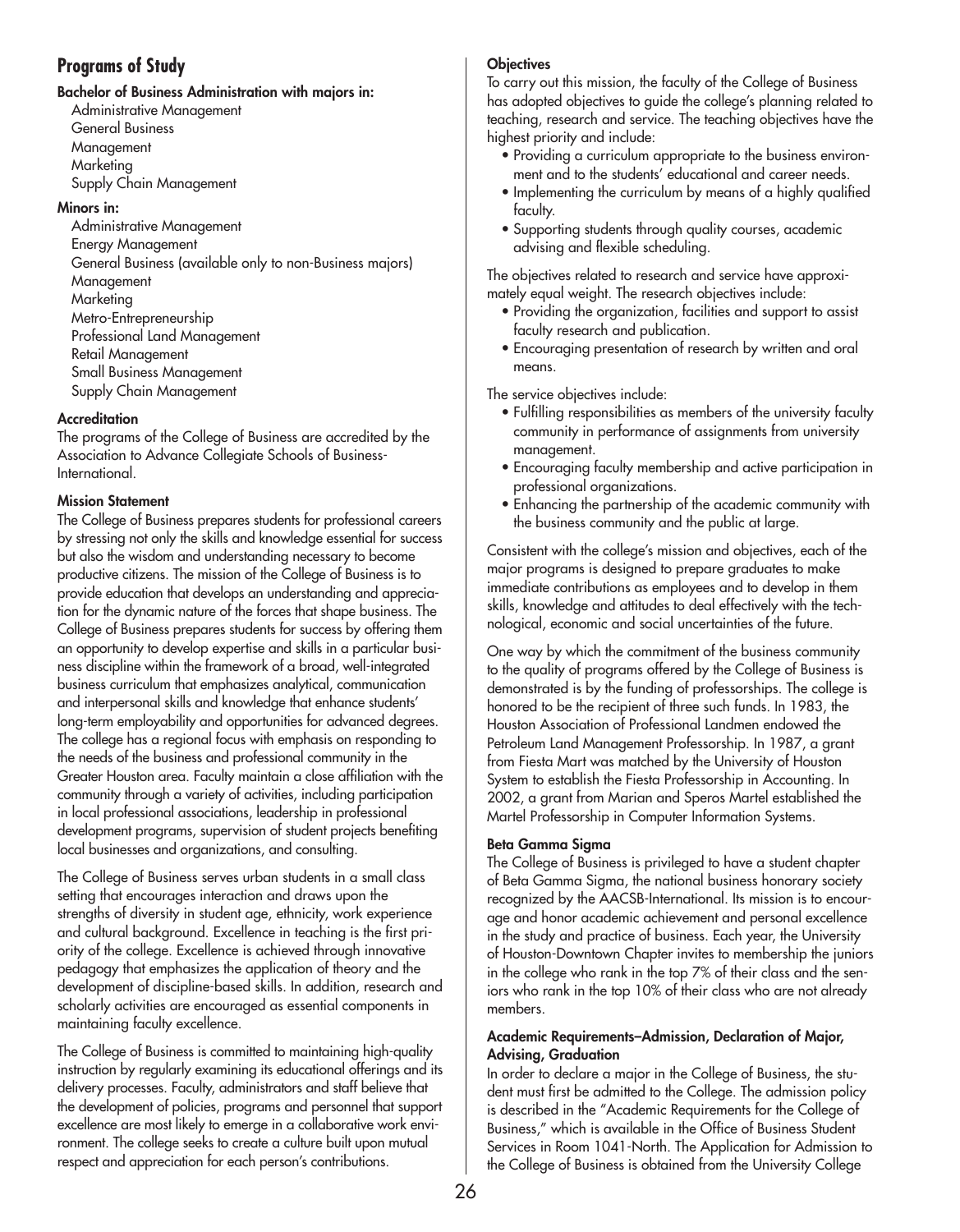in Room 380-South. A student may be admitted to the College of Business as early as the completion of 30 hours of collegelevel work. Once admitted, the student must declare a major by the completion of 60 hours of college-level credit.

Information concerning requirements for admission to the college, declaration of major, transferability of courses and requirements for graduation are available from the Office of Business Student Services in Room 1041-North.

An advisor must authorize registration for any course in the college that has a course prerequisite. A student may register by telephone if eligible. A student generally will not be allowed to register for any junior- or senior-level course in the College of Business until he/she has been admitted to the College of Business and has completed 60 hours of college-level work. Students not admitted to the College of Business who desire to take junior- and senior-level courses in the College of Business must have an overall grade point average of 2.0 on course work completed at the University of Houston-Downtown and be authorized by a College of Business advisor. Students may be dropped from any class for which they lack a prerequisite or a co-requisite. A course that is a prerequisite or co-requisite for another course may not be dropped unless the student drops both courses.

Students are responsible for meeting the requirements for graduation of the College of Business as well as those of the university. Therefore, students should become familiar with the academic requirements of the College of Business and should refer to them each time they plan their semester program of study. One requirement is that students must have a minimum 2.0 GPA on all course work taken in the College of Business to receive a BBA.

The final 30 semester credit hours of course work toward the degree must be taken at UH-Downtown. Prior to that time, students who wish to take junior- and senior-level courses at another college or university, including any other campus of the UH System, and apply the credits earned toward their degree, must request approval through the Office of Business Student Services in Room 1041-North. Courses taken without such approval will not be counted toward the fulfillment of degree requirements.

For degree completion, at least 25% of the semester credit hours must be earned through instruction offered by UHD. Additionally, 18 of the last 30 hours must be in upper division course work as approved by College of Business. Only the Dean of the College of Business may waive any portion of these requirements and only upon written petition by a student who has demonstrated extraordinary ability.

#### **Courses of Instruction**

Individual courses of instruction are subject to change or cancellation at any time and may not be offered each semester or every year. Students should be especially mindful that summer offerings are limited and vary from year to year. Therefore, careful planning is required if progress toward the degree is expected during the summer months.

#### **Field Experience**

Field Experience integrates theory learned in the classroom with practical work experience in a job related to the student's academic and professional goals. The work experience and the

academic experience must be directly related. Positions may or may not be paid and may last the duration of the fall or spring semester or the entire summer. Field Experience generally is not approved for students already employed in their area of study.

Eligibility for Field Experience enrollment includes at least 60 semester credit hours completed in the degree program, a minimum cumulative grade point average of 2.5 and prior approval of the department chair in whose area the course is being offered. Other requirements specified by the department may impact the applicant's eligibility. Submission of applications and other preliminary procedures should be completed during the semester prior to the one in which the student wishes to enroll.

The College of Business allows up to two courses (6 semester credit hours) in Field Experience to be applied toward graduation requirements. These courses are graded on a pass/fail basis and do not apply toward calculation of the grade point average. Field Experience credit may NOT be used to satisfy minor program requirements.

#### **Minor Program Requirements**

Additionally, the College of Business offers a variety of minors to complement major programs. Both students pursuing a Bachelor of Business Administration degree and those pursuing other degrees offered by the university can select these minors. Students planning to take a minor in the College of Business who are not seeking a Bachelor of Business Administration degree are reminded that in compliance with the accrediting principles of AACSB-International, the course work taken in the College of Business, including all courses applicable to the minor, is limited to 25% of the credit hours applied toward graduation.

Information concerning the procedures for declaring a minor is available from the Business Student Services Office in Room 1037-North.

## **Bachelor of Business Administration Programs**

All majors within the Bachelor of Business Administration degree program administered by the College of Business share a common core of general education requirements and a common core of business course requirements. These two core areas must be completed in addition to the major discipline requirements.

Students must complete all general education core requirements prior to enrolling in upper-division courses. Upon completion of 30 hours, students should file for admission to the College of Business. Upon completion of 60 hours, students must file a declaration of major through the Office of Business Student Services.

### **General Education Requirements**

All students seeking a Bachelor of Business Administration degree from the University of Houston-Downtown must complete the general education requirements. These requirements include the common core requirements, application course requirements, enhancement course requirements, and the Writing Proficiency Examination.

#### **Common Core Requirements**

To fulfill the common core's speech requirement, COMM 3306 is recommended. To fulfill the mathematics requirement, MATH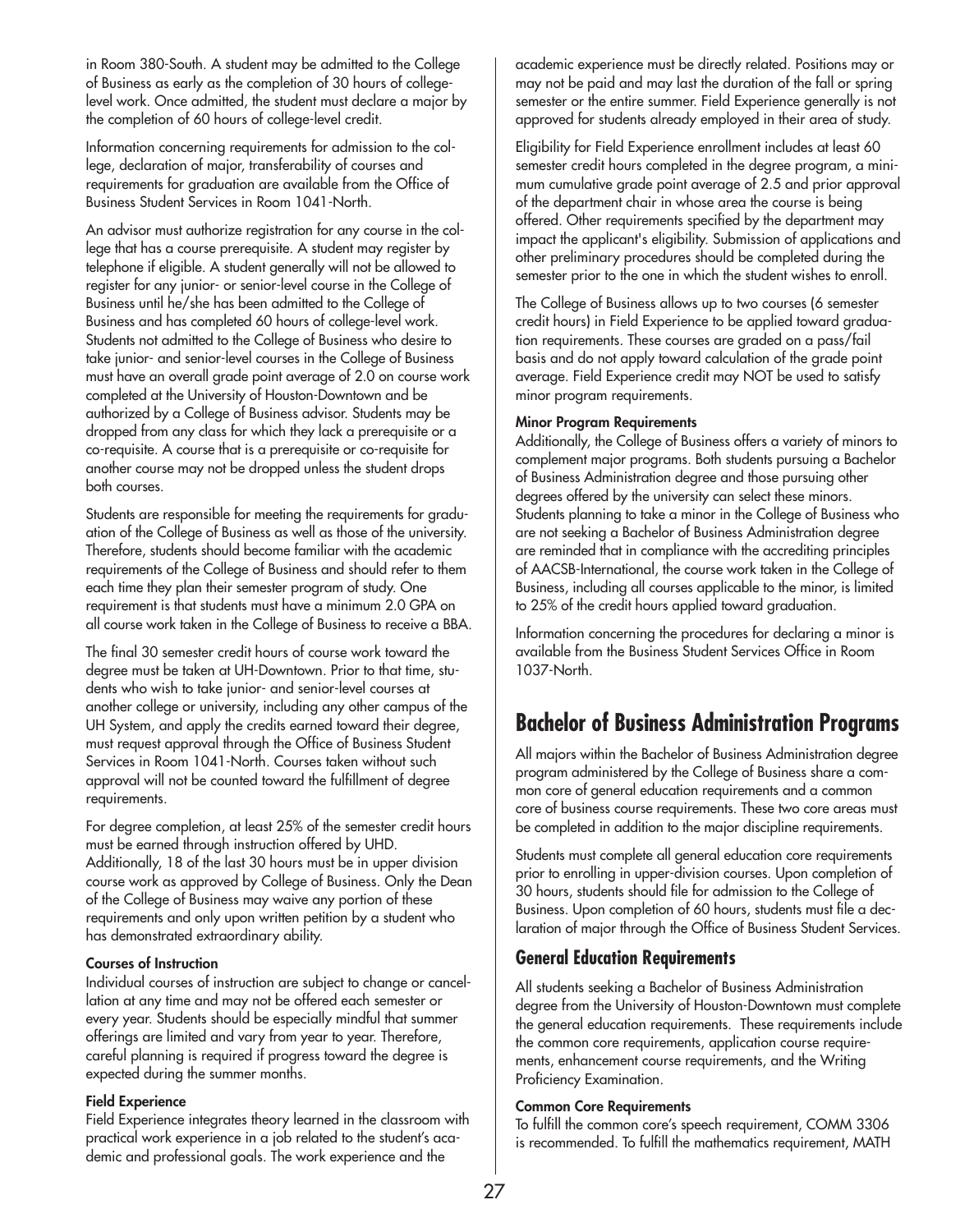1301 is recommended. To fulfill the computer literacy requirement, CIS 1301 is recommended. All other common core requirements may be filled by taking any of the courses listed as options on page 23.

#### **Application Course Requirements**

ENG 3302 and ADM 4301 (see Business Core Requirements below) satisfy the writing skills requirement. The nonverbal analytical skills requirement is satisfied by MATH 1306 (see Business Core Requirements below).

#### **Enhancement Course Requirements**

The general education requirements related to ethical and moral issues and the world community are addressed throughout the required business core courses. The College of Business faculty believes that for investigation of these issues to be most meaningful, they must be studied in direct relationship with the career path chosen by the student. Thus, within each area of the business core, relevant material related to these dimensions is presented.

#### **Writing Proficiency Examination**

All students must take and pass the Writing Proficiency Examination after completing 60 semester hours and before completing 75 semester hours. Transfer students with 75 or more hours must attempt the examination during their first semester at the university.

### **Business Core Requirements**

#### **Lower Level**

| <b>MATH 1305</b> | Finite Math with Applications                    |
|------------------|--------------------------------------------------|
| MATH 1306        | Fundamentals of Calculus with Applications       |
| ACC 2301         | <b>Financial Accounting</b>                      |
| ACC 2302         | Managerial Accounting                            |
| ECO 2301         | Principles of Economics I                        |
| ECO 2302         | Principles of Economics II                       |
| Upper Level      |                                                  |
| <b>BA 3300</b>   | <b>Business Cornerstone</b>                      |
| BA 3301          | Legal Environment of Business                    |
| CIS 3302         | Management Information Systems (Not              |
|                  | required for Accounting majors.)                 |
| <b>ENG 3302</b>  | <b>Business and Technical Report Writing</b>     |
| <b>FIN 3302</b>  | <b>Business Finance</b>                          |
| <b>MATH 3309</b> | Statistical Analysis for Business Applications I |
| <b>MGT 3301</b>  | Management of Organizations                      |
| MKT 3301         | Principles of Marketing                          |

- MGT 3332 Quantitative Decision Making ADM 4301 Business Communications
- BA 4302 Business Strategy

### **Major in Accounting (126 hours)**

**Khursheed Omer**, DBA, Coordinator Room 1048-North, 713-221-8930

**Accounting faculty**: Bressler, Chau, Duangploy, Leavins (Fiesta Chair), Omer, Serrett, Shelton, Wadhwa, Williams

Accounting graduates have flexibility in career choices due to the wide variety of accounting specializations and the breadth of accounting applications. The program prepares graduates for careers in public accounting, accounting within business entities, or accounting within governmental or not-for-profit agencies. Accounting serves as an excellent background for students planning to pursue graduate studies or careers in law. The program prepares graduates to pass all sections of the Uniform Certified Public Accountants exam and provides the basic courses related to preparing for the Certified Management Accountants exam as well as other specialized accounting certification exams.

The Texas Public Accountancy Act of 1991 requires that a CPA candidate sitting in Texas for the CPA Exam for the first time as of May, 1998 have (1) a baccalaureate degree with any major, (2) two basic accounting courses plus an additional 30 hours of accounting, (3) 20 hours of business related courses, and (4) a total of 150 unduplicated college transcript hours. The candidate is NOT required to complete a master's degree.

Contact the Texas State Board of Public Accountancy (512-505- 5599) for clarification of part-time student exemptions and the 150-hour grace period.

#### **General Education Requirements (42 hours)**

Students must complete all common core requirements (see page 23) prior to enrolling in upper-level courses.

#### **Business Core Requirements (48 hours)**

See page 28 for the list of Business Core requirements.

#### **Accounting Major Requirements (27 hours)**

| <b>ACC 3300</b> | Intermediate Accounting I             |
|-----------------|---------------------------------------|
| <b>ACC 3301</b> | Intermediate Accounting II            |
| ACC 3302        | Intermediate Accounting III           |
| ACC 3303        | Cost Accounting                       |
| <b>ACC 3304</b> | <b>Accounting Information Systems</b> |
| <b>ACC 4301</b> | Individual Income Taxation            |
| <b>ACC 4302</b> | Corporation Taxation                  |
| <b>ACC 4303</b> | <b>Advanced Accounting</b>            |
| <b>ACC 4304</b> | Auditing                              |

#### **Professional Track (6 hours)**

Accounting majors may, but are not required to, choose one of the following professional tracks. Students following a particular track will select one course from Group A and one course from Group B within the chosen track. Students who do not wish to follow a track may choose any two upper level courses in the College of Business.

#### **Financial Reporting**

| nanciai keporting |                                       |
|-------------------|---------------------------------------|
|                   | Group A (choose one of the following) |
| <b>FIN 3301</b>   | <b>Small Business Finance</b>         |
| <b>FIN 3306</b>   | <b>Risk Management</b>                |
| <b>FIN 4301</b>   | Cases in Managerial Finance           |
| <b>FIN 4303</b>   | <b>International Finance</b>          |
| FIN 4305          | Investments                           |
|                   | Group B (choose one of the following) |
| ACC 3305          | Governmental Accounting               |
| <b>ACC 3307</b>   | Oil and Gas Accounting                |
| ACC 3323          | International Accounting              |
| ACC 4321          | <b>Financial Reporting Theory</b>     |
|                   |                                       |

#### **Auditing and Taxation**

|                 | Group A (choose one of the following) |
|-----------------|---------------------------------------|
| <b>FIN 3306</b> | <b>Risk Management</b>                |
| <b>FIN 4301</b> | Cases in Managerial Finance           |
| <b>FIN 4303</b> | International Finance                 |
| <b>FIN 4305</b> | Investments                           |
|                 |                                       |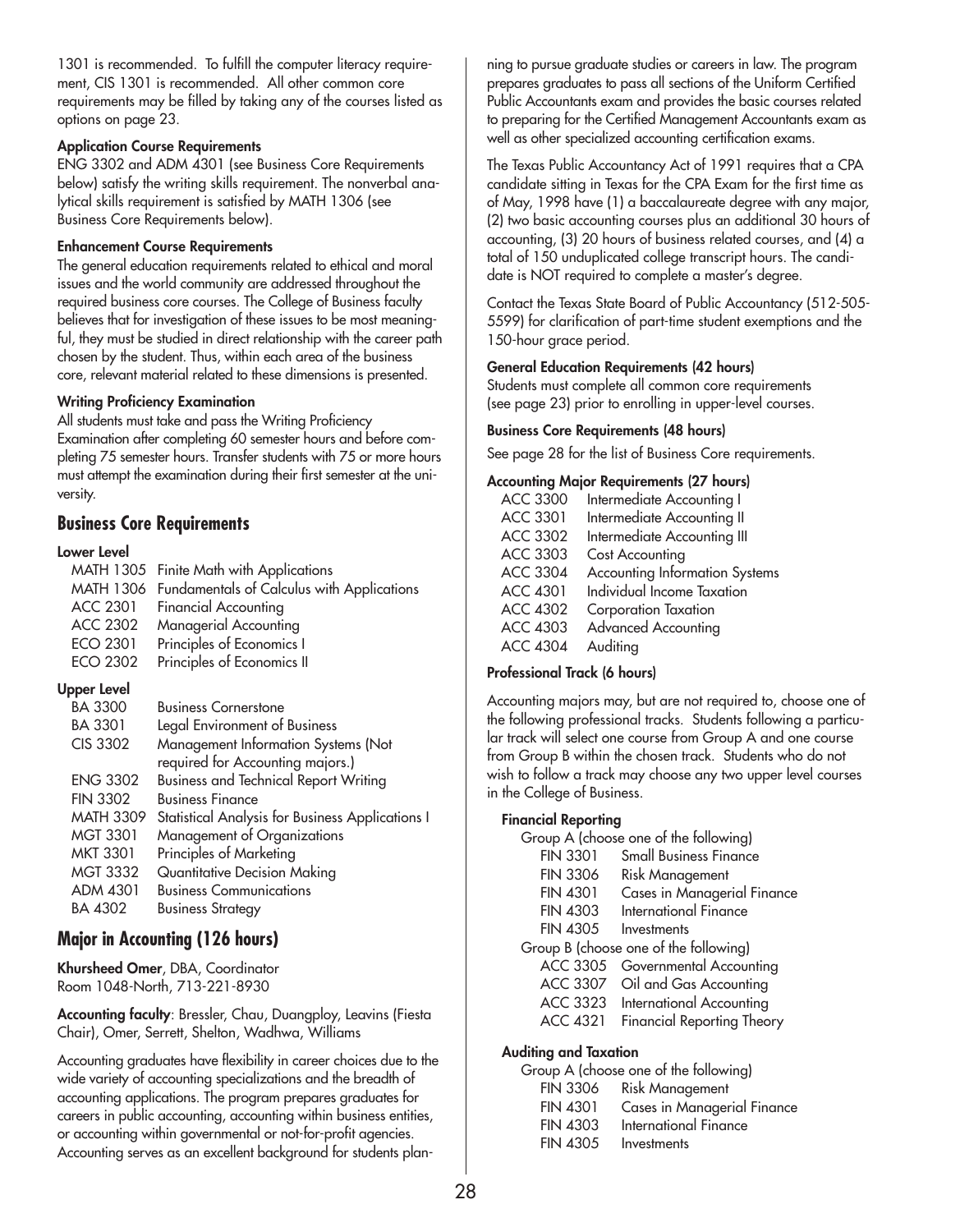Group B (choose one of the following) ACC 3305 Governmental Accounting ACC 4309 EDP Audit and Controls ACC 4322 Estate, Gifts, and Trust Taxation ACC 4325 Tax Research Methodology

#### **Cost Management and Decision Analysis**

Group A (choose one of the following)

ECO 3302 Managerial Economics ECO 3303 Economics of Industrial Organization ECO 4303 International Economics ECO 4307 Health Economics FIN 4301 Cases in Managerial Finance FIN 4305 Investments MGT 4308 Applied Organizational Behavior Group B (choose one of the following) ACC 3323 International Accounting ACC 4307 Accounting Analysis for Decision Making ACC 4321 Financial Reporting Theory

#### **Accounting Information Systems**

Group A (choose one of the following)

- CIS 3301 Systems Analysis and Design\*
- CIS 3304 Microcomputer Applications in Business
- CIS 3310 Decision Support Systems
- CIS 4303 Strategic Information Systems
- CIS 4313 Electronic Commerce

\*must select CIS 2301 from Group B to fulfill prerequisite Group B (choose one of the following)

- ACC 4307 Accounting Analysis for Decision Making
- ACC 4309 EDP Audit and Controls
- ACC 4321 Financial Reporting Theory
- CIS 2301 Computer Algorithms and Problem Solving Using C++\*

\*must be taken as prerequisite if CIS 3301 is selected from Group A

#### **Elective (3 hours)**

Any lower level elective course.

#### **Major in Administrative Management (126 hours)**

**Chynette Nealy**, EdD, Coordinator Room 1018-North, 713-221-5367

#### **Administrative Management faculty**: Ashe, Nealy

In today's global society, business in the United States and abroad continues to expand. With this expansion comes an increased demand for qualified personnel who possess a high level of technical skills, and also managerial skills to guide and direct other people. The Administrative Management major provides students the opportunity to develop in such areas as records and information management, human resource management, information processing, and other administrative responsibilities. Students will acquire an understanding of the decision-making approach to office and virtual workplace management.

#### **General Education Requirements (42 hours)**

Students must complete all common core requirements (see page 23) prior to enrolling in upper-level courses.

#### **Business Core Requirements (51 hours)**

See page 28 for the list of Business Core requirements.

#### **Administrative Management major requirements (27 hours)**

| ADM 2303        | <b>Information Processing I</b>        |
|-----------------|----------------------------------------|
| ADM 3301        | Records Management                     |
| ADM 3302        | Supervision of Personnel               |
| ADM 3309        | Management of the Virtual Workplace    |
| <b>MGT 3302</b> | Human Resource Management              |
| <b>MGT 3304</b> | Labor Management Relations or MGT 3306 |
|                 | <b>Compensation Management</b>         |
| ADM 4302        | Supervisory Problems                   |
| ADM 4303        | Administrative Management              |
| ADM 4311        | Seminar in Administrative Management   |
|                 |                                        |

#### **Electives (6 hours)**

Lower- or upper–level non-Business elective Upper–level Business elective

#### **Major in Computer Information Systems (126 hours)**

**Utpal Bose**, PhD, Coordinator Room 1078-North, 713-221-8251

**Computer Information Systems faculty**: Bose, Chang, Chong, DeVries, Hashemi, Rebhun, Robbins, Yin

The Computer Information Systems curriculum has received national recognition as one of the outstanding undergraduate programs in the United States. It prepares students to plan, develop, and support computer information systems for small, mid-size, and large corporations. Besides building a solid foundation in the nuts and bolts of how computer information systems work, the program provides the business know-how and communication skills needed to administer information systems in business. The curriculum is structured to instill business skills, computer information systems concepts, knowledge of information technology architecture and infrastructure, software development and programming language skills, data communications, database development, and an area of emphasis chosen by the student. These areas include software development, database and knowledge management, computer networks and information security, and electronic commerce. An environment is offered to students that allows them to prepare themselves for a lifetime of learning and growth in various information technology careers such as programmer, systems analyst, database administrator, knowledge systems developer, network systems administrator, electronic commerce systems developer, or information system consultant.

The program is frequently updated with the help of an industry advisory board comprised of information technology professionals from major corporations and public institutions, in order to keep abreast of new information technologies and business methods. The program is based on a national model curriculum developed by educators and computer professionals, endorsed by the Association for Information Technology Professionals, the Association for Computing Machinery, the Association for Information Systems, and adopted by leading universities across the nation.

#### **General Education Requirements (42 hours)**

Students must complete all common core requirements (see page 23) prior to enrolling in upper-level courses.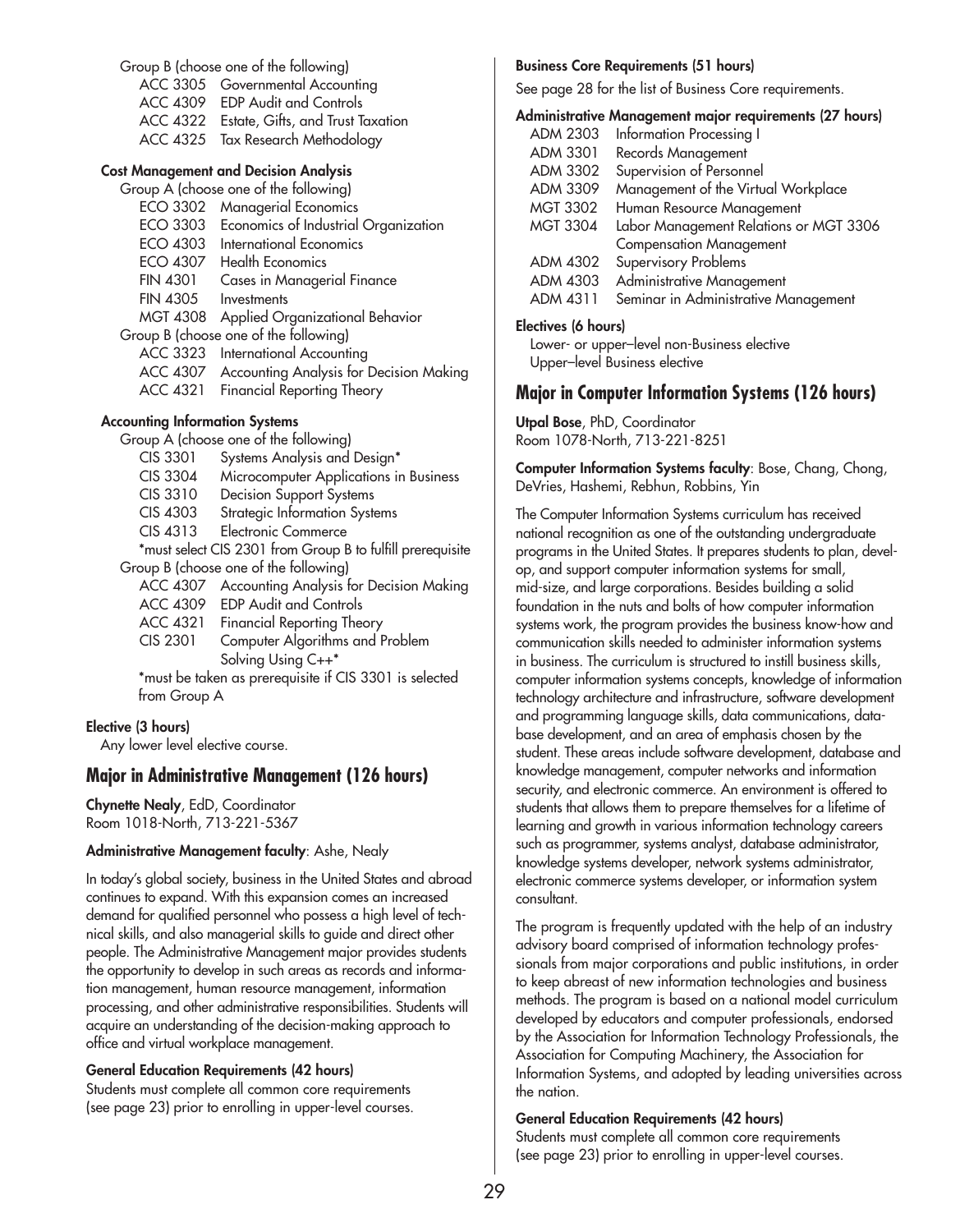#### **Business Core Requirements (51 hours)**

See page 28 for the list of Business Core requirements.

#### **Computer Information Systems Major Requirements (18 hours)**

| CIS 2301              | Computer Algorithms and Problem Solving                 |  |
|-----------------------|---------------------------------------------------------|--|
|                       | Using $C++$                                             |  |
| CIS 3301              | Systems Analysis and Design                             |  |
| CIS 3303              | Computer Hardware, Systems Software and<br>Architecture |  |
| CIS 3305              | Computer Networking and Data                            |  |
|                       | Communications                                          |  |
| CIS 3306              | Database Management Systems                             |  |
| One of the following: |                                                         |  |
| CIS 3311              | Programming Languages: Procedural,                      |  |
|                       | Nonprocedural and Fourth Generation                     |  |
| CIS 3321              | Programming in Visual Basic                             |  |
| CIS 3325              | Programming in COBOL                                    |  |
| CIS 3330              | Programming in Java                                     |  |
| CIS 4312              | Systems Development Project                             |  |
|                       |                                                         |  |

#### **Electives (12 hours)**

Upper-level CIS electives. Choose two courses from one of the following groups:

#### **Database Management**

|  | CIS 4306 Advanced Database Management Systems                                                                                                                                                                                             |
|--|-------------------------------------------------------------------------------------------------------------------------------------------------------------------------------------------------------------------------------------------|
|  | CIS 4320 Decision Support and Knowledge Systems                                                                                                                                                                                           |
|  | Electronic Commerce                                                                                                                                                                                                                       |
|  | CIS 4313 Introduction to Electronic Commerce                                                                                                                                                                                              |
|  | $C(C_1 \cup C_2)$ $C_2 \cup C_3$ $C_4 \cup C_5$ $C_6$ $C_7$ $C_8$ $C_9$ $C_1$ $C_2$ $C_3$ $C_4$ $C_5$ $C_7$ $C_8$ $C_9$ $C_9$ $C_1$ $C_2$ $C_3$ $C_3$ $C_4$ $C_7$ $C_8$ $C_9$ $C_9$ $C_1$ $C_2$ $C_3$ $C_4$ $C_7$ $C_8$ $C_9$ $C_9$ $C_9$ |

CIS 4314 Electronic Commerce Systems Development

#### **Application Development**

CIS 4306 Advanced Database Management Systems One of the following: CIS 4304 Advanced Programming in C++

- CIS 4321 Advanced Programming in Visual Basic
- CIS 4325 Advanced Programming in COBOL
- CIS 4330 Advanced Programming in Java

#### **Computer Networking**

CIS 4305 Management of Telecommunication Systems CIS 4316 Information Security Management

#### **Information Technology**

Any two upper-level CIS courses. Choices may include either CIS 3399 or CIS 4380 but not both.

One upper-level Business elective.

One non-Business elective.

#### **Major in Finance (126 hours)**

**Samuel H. Penkar**, DBA, Coordinator Room 1035-North, 713-221-8965

**Finance faculty**: Pelaez, Penkar, Smith, Tokic

The Finance area has experienced rapid growth in recent years due to the changing market conditions and the way businesses operate. Numerous opportunities are available for finance majors for a career in financial management with manufacturing and service companies. Financial institutions (banks, savings and loan associations, mutual savings banks, credit unions,

mortgage finance companies and insurance companies) in Houston and elsewhere offer promising careers to aspiring and well-trained people. Similarly, there are many opportunities available in the investments field (brokerage houses, mutual funds, bank trust departments, financial planners). Students interested in real estate or international finance will find a wide range of courses from which to choose. The finance major prepares students for these careers as well as for certification as a Chartered Financial Analyst or as a Certified Financial Planner. Courses in the Finance major provide a sound theoretical foundation of financial markets and financial management of business, together with the study of other aspects of business required of all business graduates.

#### **General Education Requirements (42 hours)**

Students must complete all common core requirements (see page 23) prior to enrolling in upper-level courses.

#### **Business Core Requirements (51 hours)**

See page 28 for the list of Business Core requirements.

#### **Finance Major Requirements (21 hours)**

| <b>FIN 3301</b> | <b>Small Business Finance</b>                     |
|-----------------|---------------------------------------------------|
| <b>FIN 3305</b> | Money and Banking                                 |
| MATH 3310       | Statistical Analysis for Business Applications II |
| or              |                                                   |
| ECO 4301        | <b>Business Fluctuation Forecasting</b>           |
| <b>FIN 4301</b> | Cases in Managerial Finance                       |
| <b>FIN 4303</b> | International Finance                             |
| <b>FIN 4305</b> | Investments                                       |
| <b>FIN 4309</b> | Seminar in Finance                                |
|                 |                                                   |

#### **Electives (12 hours)**

Lower-level Business elective Upper-level Business elective Upper-level Finance Electives (6 hours)

#### **Major in General Business (126 hours)**

**Kurt Stanberry**, JD, MBA Room 1056-North, 713-221-8672

#### **General Business faculty**: Spilger, Stanberry, Usnick

A vital part of UH-Downtown's mission is to offer high quality business education to prepare students for immediate entry into the local business community. Designed for students who seek a strong interdisciplinary business program, the General Business major combines a solid foundation of general education with understanding of the fundamental theories and procedures of basic business functions.

Through this major, students have the opportunity to tailor their course work to meet individual career goals. For example, a student with an entrepreneurial interest might choose courses in small business management, marketing and personnel. A student interested in working in the oil industry might choose professional land management courses. Students interested in focusing on international business might take the courses offered in international business, international marketing, international business law, international accounting and international economics.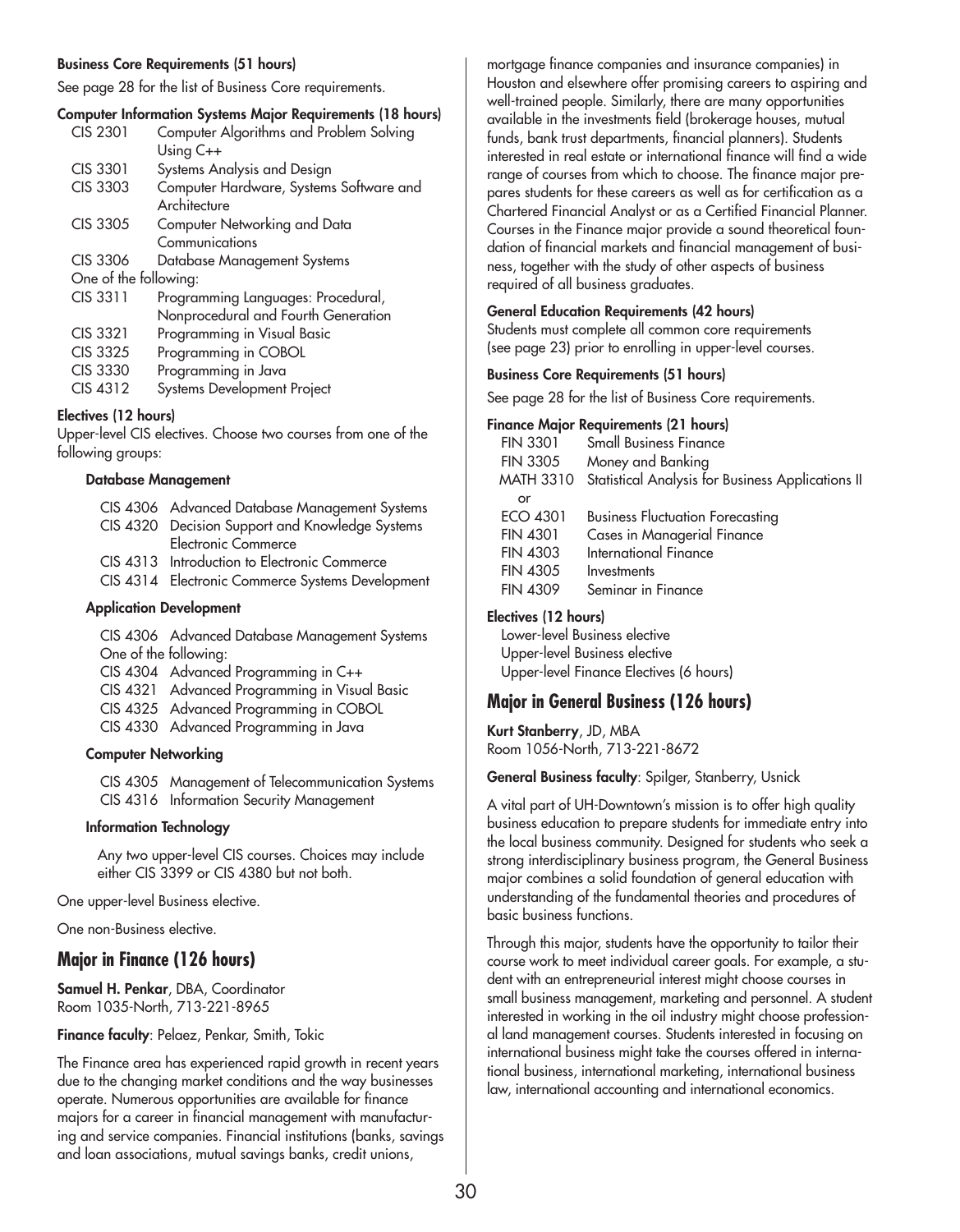A student majoring in General Business can combine this major with any minor(s). The General Business major cannot be combined with a second business major to form a double major unless the student takes 30 additional upper-level hours. At least 50% of the upper-level business hours must be taken from the University of Houston-Downtown.

#### **General Education Requirements (42 hours)**

Students must complete all common core requirements (see page 23) prior to enrolling in upper-level courses.

**Business Core Requirements (51 hours)** See page 28 for the list of Business Core requirements.

#### **General Business Major Requirements (30 hours)**

BA 3302 Commercial Law 27 hours of business courses beyond the Business Core from at least three of the following areas: Accounting Administrative Management Business Administration Computer Information Systems **Economics** Energy Management Finance Management Marketing Professional Land Management

No more than 12 of these 27 hours may be taken in any one area. At least 21 of these 27 hours must be upperlevel courses that are not being counted toward a second business major.

#### **Electives (3 hours)**

An upper-level non-Business course.

#### **Major in International Business (126-128 hours)**

**Anisul Islam**, PhD, Coordinator Room 1029-North, 713-221-8914

Given the significant role of the United States in world affairs and the importance of globalization of business to American business enterprise, this major offers a combination of basicbusiness knowledge with an interdisciplinary study of international practices and policies. The curriculum of this major is designed to prepare students for positions in government, business or international agencies in the fields of international trade, international finance, international marketing, international management, and international accounting.

#### **General Education Requirements (42 hours)**

Students must complete all common core requirements (see page 23) prior to enrolling in upper-level courses.

#### **Business Core Requirements (51 hours)**

See page 28 for the list of Business Core requirements.

#### **International Business Major Requirements (24-26 hours)**

18 hours from the following courses:

| <b>MKT 3304</b> | <b>International Marketing</b> |
|-----------------|--------------------------------|
| ACC 3323        | International Accounting       |
| BA 3304         | International Business Law     |
| BA 3320         | <b>International Business</b>  |

| ECO 4303        | International Economics  |
|-----------------|--------------------------|
| <b>FIN 4303</b> | International Finance    |
| <b>MGT 4301</b> | International Management |

Foreign Language (6 to 8 hours): Depending upon placement, either two semesters (8 hours) of introductory or 6 hours of advanced language courses.

#### **Business Electives (6 hours)**

2 of the following courses:

| ECO 3303        | Industrial Organization |
|-----------------|-------------------------|
| <b>MKT 4308</b> | Exporting and Importing |
| ECO 4309        | Economic Development    |
| BA 4380         | Field Experience        |

#### **Free Electives (3 hours)**

Students are encouraged to choose one of the following: COMM 2307 International Cultural Communication PHIL 3322 World Religions POLS 4303 International Politics A foreign language course beyond the foreign language requirement

#### **Major In Management (126 hours)**

**Margaret Shipley**, PhD, Coordinator Room 1060-North, 713-221-8571

**Management faculty**: Aven, Bizzell, Coy, Efraty, Maranville, Mitchell, Monteils, Shipley

The management major introduces the student to the dynamics of the management of organizations. It exposes the student to the processes and activities required for effective functioning of organizations in a global environment. The management program offered at UHD provides flexibility in course selection. Organizational and group behavior, human resource management, small business/entrepreneurship, international management, quality management, project management, diversity management, and quantitative methods are among the subjects offered in this program. Emphasis is placed on the team building and critical thinking skills necessary for effective managerial decision making. Career opportunities in management exist in both production-oriented and service-oriented organizations in the public and private sectors. Graduates may be employed in management positions within any functional area of a company including human resources and operations planning and control. This program is recommended for students who are interested in the management of organizations as well as those interested in managing their own businesses.

#### **General Education Requirements (42 hours)**

Students must complete all common core requirements (see page 23) prior to enrolling in upper-level courses.

#### **Business Core Requirements (51 hours)**

See page 28 for the list of Business Core requirements.

#### **Management Major Requirements (24 hours)**

| <b>MGT 4308</b> | Applied Organizational Behavior        |
|-----------------|----------------------------------------|
| <b>MGT 4330</b> | Project Management                     |
|                 | Minimum of 4 of the following courses: |
| MGT 3302        | Human Resource Management              |
| <b>MGT 3304</b> | Labor Management Relations             |
| <b>MGT 3306</b> | <b>Compensation Management</b>         |
| <b>MGT 3307</b> | <b>Equal Opportunity Management</b>    |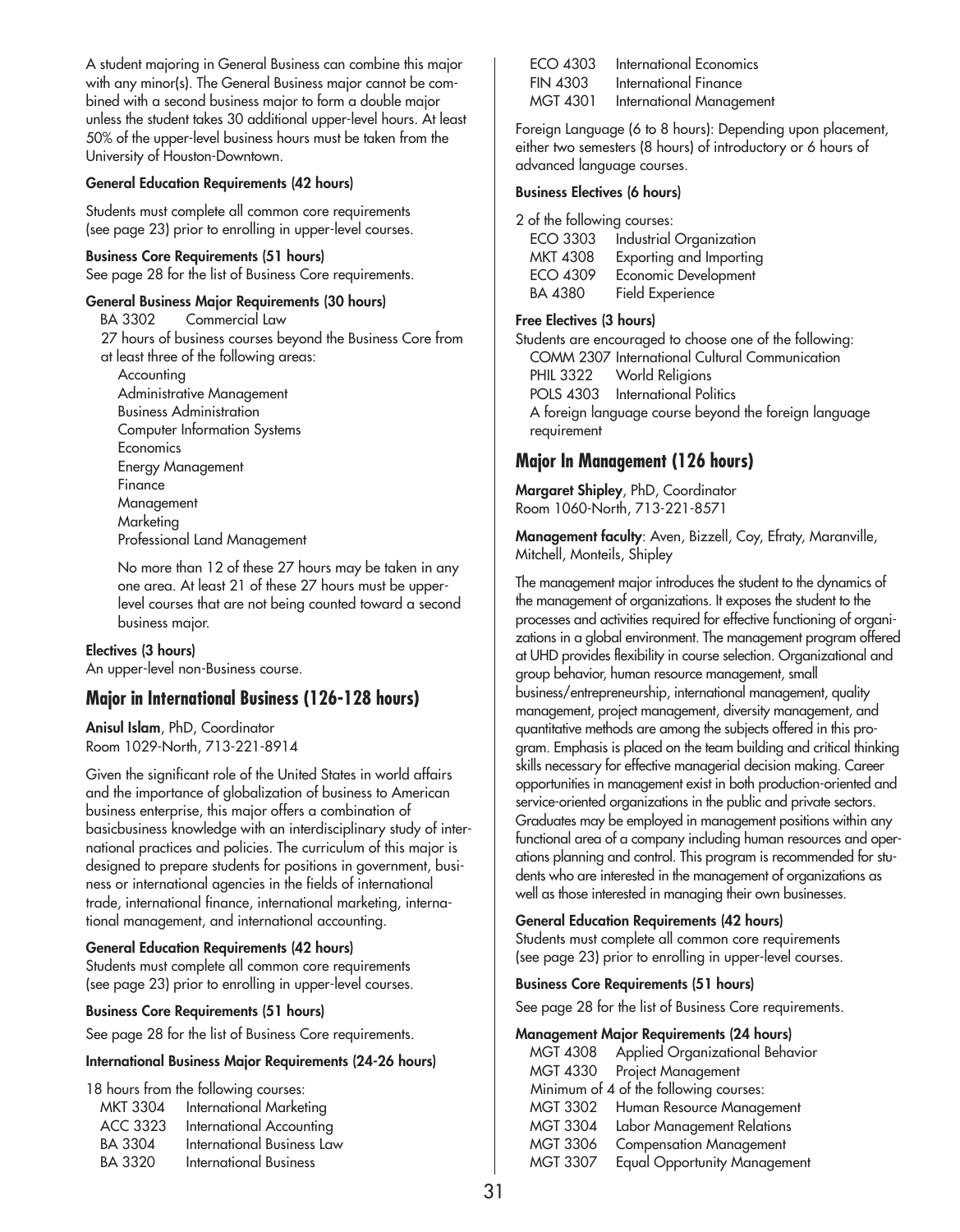| <b>MGT 3399</b> | Directed Studies in Management          |
|-----------------|-----------------------------------------|
| <b>MGT 4301</b> | <b>International Management</b>         |
| MGT 4303        | <b>Small Business Management</b>        |
| MGT 4314        | Quality Management                      |
| MGT 4390        | Selected Topics in Management           |
|                 | Maximum of 2 of the following courses:  |
| <b>MGT 3303</b> | Negotiating Skills and Techniques       |
| <b>MGT 3308</b> | Purchasing Management                   |
| <b>MGT 3309</b> | Materials Management                    |
| <b>BA 3303</b>  | <b>Environmental Issues in Business</b> |
| <b>BA 3305</b>  | Entrepreneurship                        |
| <b>BA 3308</b>  | <b>Business Ethics</b>                  |
|                 |                                         |

#### **Electives (9 hours)**

Upper-level Business electives (6 hours) Lower- or upper-level non-Business elective: (3 hours)

### **Major In Marketing (126 hours)**

**Gary Jackson**, PhD, Coordinator Room 1046-North, 713-221-8915

**Marketing faculty**: Jackson, Johnson, Pointer, Strain

Marketing is universally needed in both domestic and international businesses. Careers in marketing offer a large variety of activities utilizing different skills and talents. Those who want to emphasize their creativity may enjoy the promotional aspects of marketing including personal selling, advertising and marketing strategy. Others whose abilities are more quantitative may prefer pricing, distribution and marketing research. The marketing program at UHD is designed to allow students the freedom to develop their individual skills and talents in marketing while providing the marketing fundamentals needed for a career in marketing.

Wherever students' interests lie, there are areas of emphasis in marketing to match their employment objectives. Career opportunities in marketing are not limited to the private sector. Students interested in working in governmental agencies and nonprofit organizations will find that marketing majors are sought by these employers as well.

#### **General Education Requirements (42 hours)**

Students must complete all common core requirements (see page 23) prior to enrolling in upper-level courses.

#### **Business Core Requirements (51 hours)**

See page 28 for the list of Business Core requirements.

#### **Marketing Major Requirements (21 hours)**

| MKT 4305                    | <b>Consumer Behavior</b>                 |
|-----------------------------|------------------------------------------|
| <b>MKT 4306</b>             | Marketing Research                       |
| MKT 4309                    | Marketing Management & Strategy          |
| 4 of the following courses: |                                          |
| <b>MKT 3302</b>             | Personal Selling                         |
| <b>MKT 3303</b>             | <b>Business Marketing</b>                |
| <b>MKT 3304</b>             | <b>International Marketing</b>           |
| <b>MKT 3305</b>             | Promotional Strategy                     |
| MKT 3399                    | Directed Study in Marketing              |
| MKT 4307                    | Traffic & Transportation                 |
| <b>MKT 4308</b>             | Exporting & Importing                    |
| MKT 4390                    | Selected Topics in Marketing             |
| Electives (12 hours)        |                                          |
|                             | Upper-level Business electives (6 hours) |
|                             |                                          |

Upper-level non-Business electives (6 hours)

### **Major in Supply Chain Management (126 hours)**

**Ralph Kauffman**, PhD, Coordinator Room 1017-North, 713-221-8962

#### **Supply Chain Management faculty**: Kauffman, Ruthstrom, Stading

Every year more than \$1,500 billion of materials are purchased by manufacturing firms alone. Federal, state and local governments purchase another \$1,000 billion of goods and services per year. In Houston and across the nation, supply management, the acquisition and management of supplies and services, plays an important role in the economy. In the private sector, every dollar saved by purchasing and supply management professionals adds another dollar to profit. In the public sector, every dollar saved by a government purchasing office represents either a dollar available for another project or for tax reductions.

Career opportunities in the Supply Chain Management area are available for students with a sound understanding of purchasing and supply management strategies. Hospitals, city and county health departments, public utilities, and such diverse industries as engineering design and construction manufacturing, parts distribution, chemicals, oil, foods, trucking, pipelines, and retail organizations currently employ graduates of UHD's program. A major in Supply Chain Management combined with a minor in engineering technology, marketing, or management provides a broad background, which can enhance students' career opportunities.

The University of Houston-Downtown offers the only AACSB-International accredited Supply Chain Management major in Texas. The program is frequently updated in consultation with the National Association of Purchasing Management-Houston and the local chapter of the National Institute of Governmental Purchasing.

#### **General Education Requirements (42 hours)**

Students must complete all common core requirements (see page 23) prior to enrolling in upper-level courses.

#### **Business Core Requirements (51 hours)**

See page 28 for the list of Business Core requirements.

#### **Supply Chain Management Major Requirements (27 hours)**

| <b>MGT 3303</b> | Negotiating Skills and Techniques                |
|-----------------|--------------------------------------------------|
| <b>MGT 3308</b> | Purchasing Management                            |
| <b>MGT 3309</b> | Materials Management                             |
| MGT 3316        | Supply Chain and Information and Control Systems |
| MGT 4307        | Supply Chain Logistics Management                |
| MGT 4311        | <b>Federal Government Procurement</b>            |
| MGT 4314        | Quality Management                               |
| MGT 4315        | Supply Chain Management                          |
| <b>MGT 4350</b> | Advanced Purchasing and Supply                   |
|                 | Management Seminar                               |

#### **Electives (9 hours)**

Upper-level Business electives (6 hours). The following courses are recommended:

BA 3302 ECO 3303 ECO 4301 MGT 4312 MGT 4313 MGT 4330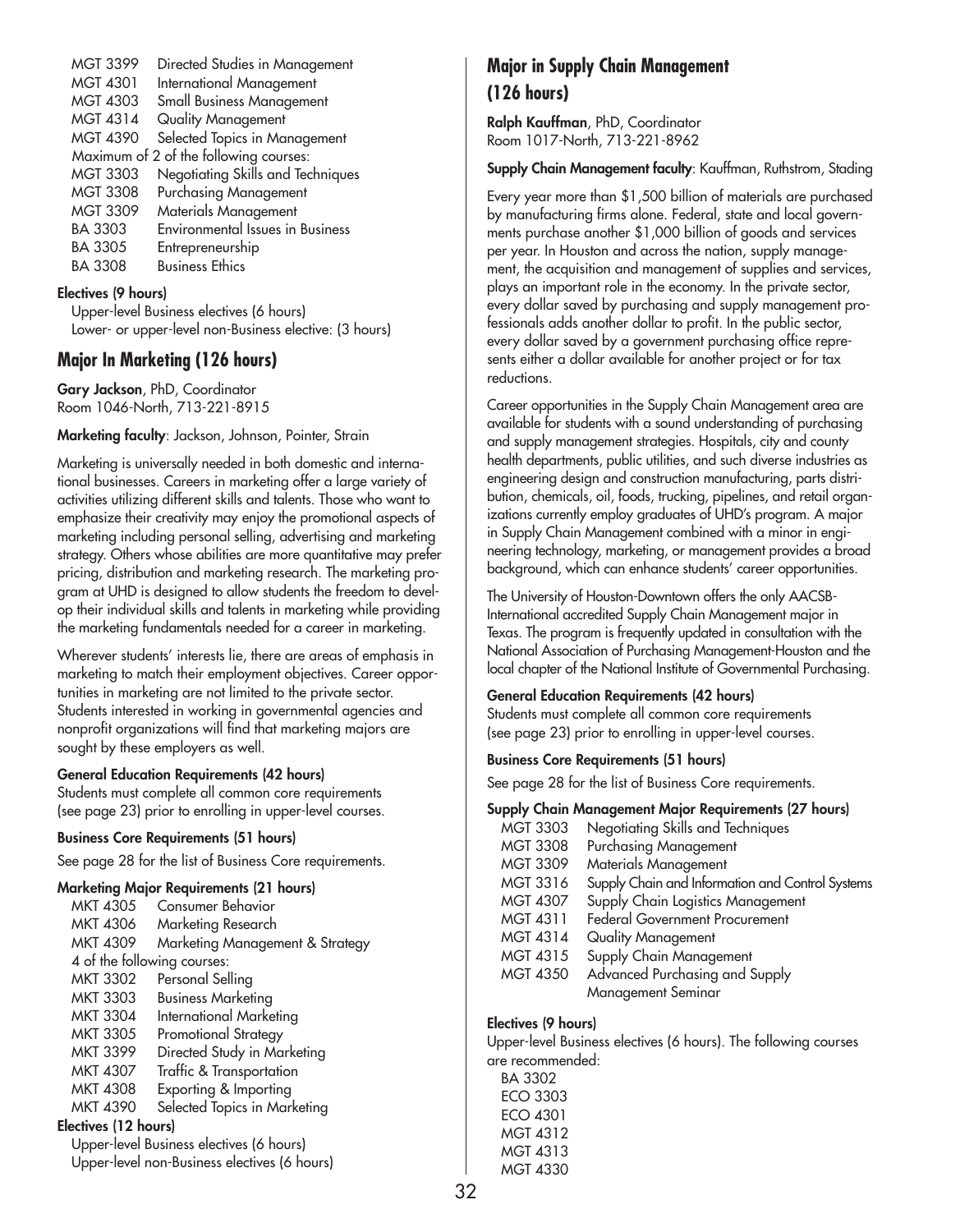MKT 3303 MKT 3304 MKT 4308 Upper-level non-Business electives (3 hours)

# **Minor Programs**

## **General Academic Requirements for Minors**

- Student must have a 2.0 cumulative GPA or better at UHD to be approved to pursue a minor.
- Student must have a 2.0 GPA or better in courses in the minor for minor to be certified at graduation.
- No field experience course (ACC 4380, ADM 4380, BA 4380, CIS 4380, FIN 4380, MGT 4380, MKT 4380, or PLM 4380) may be applied to a minor program.
- The minor field elected must be different from the major.
- A student must complete all course work required for the minor in addition to all course work required for the degree prior to graduation.

Students should note that in some instances courses listed as requirements or options for the minor program may have prerequisites that are not listed as part of the program. Prerequisites will not be waived.

The procedures for declaring a minor are available from the Office of Business Student Records, Room 1037-North.

## **Minor in Accounting (21 hours)**

### **Required courses (15 hours)**

ACC 2301 Financial Accounting ACC 2302 Managerial Accounting ACC 3300 Intermediate Accounting I ACC 3301 Intermediate Accounting II ACC 4301 Individual Income Taxation

## **Elective courses (6 hours)**

Choose two of the following: ACC 3302 Intermediate Accounting ACC 3303 Cost Accounting ACC 3304 Accounting Information Systems ACC 3307 Oil and Gas Accounting ACC 4302 Corporate Taxation ACC 4303 Advanced Accounting ACC 4304 Auditing ACC 4323 International Accounting

## **Minor in Administrative Management (18 hours)**

## **Required courses (12 hours)**

ADM 2303 Information Processing I ADM 3301 Records Management ADM 3302 Supervision of Personnel ADM 3309 Management in the Virtual Workplace

### **Elective courses (6 hours)**

Choose two of the following: ADM 3303/ MGT 3307 Equal Opportunity Management ADM/3308 BA 3308 Business Ethics ADM 4302 Supervisory Problems ADM 4305 Information Processing Management MGT 3301 Management of Organizations

|            |                |  | MGT 3302 Human Resource Management Personnel |  |
|------------|----------------|--|----------------------------------------------|--|
|            | Administration |  |                                              |  |
| $\sqrt{2}$ |                |  | . 1.1                                        |  |

MGT 3306 Compensation Management Wage and Salary Administration

## **Minor in Computer Information Systems (18 hours)**

## **Required courses (6 hours)**

| CIS 2301                    | Computer Algorithms and Problem Solving     |
|-----------------------------|---------------------------------------------|
|                             | Using $C++$                                 |
| CIS 3302                    | Management of Information Systems           |
| Elective courses (12 hours) |                                             |
|                             | Minimum of two courses from the following:  |
| CIS 3301                    | Systems Analysis and Design                 |
| CIS 3303                    | Computer Hardware, Systems Software and     |
|                             | Architecture                                |
| CIS 3305                    | Computer Networking and Data Communications |
| CIS 3306                    | Database Management Systems                 |
|                             | Maximum of two courses from the following:  |
|                             | Any 3000-level CIS course                   |
|                             | Any 4000-level CIS course                   |

## **Minor in Economics (18 hours)**

### **Required courses (6 hours)**

ECO 2301 Principles of Economics I ECO 2302 Principles of Economics II

## **Elective courses (12 hours)**

Any 4 upper-level economics courses. One of the following may be substituted for one of the economics courses:

| <b>FIN 3305</b> | Money and Banking               |
|-----------------|---------------------------------|
| ACC 3300        | Analysis of Financial Reporting |

## **Minor in Energy Management (18 hours)**

### **Required courses (15 hours)**

| EM 3301  | Introduction to the Petroleum Industry             |
|----------|----------------------------------------------------|
| EM 4301  | Oil and Gas Law                                    |
| EM 4310  | <b>Energy Transactions and Practical Solutions</b> |
| EM 4350  | Hydrocarbon Marketing                              |
| MGT 3303 | Negotiating Skills and Techniques                  |
|          |                                                    |

## **Elective course (3 hours)**

| 1 of the following courses: |                                     |
|-----------------------------|-------------------------------------|
|                             | ACC 3307 Oil and Gas Accounting     |
| EM 3399                     | Directed Study in Energy Management |

## **Minor in Finance (18 hours)**

| <b>Required courses (12 hours)</b> |                       |  |  |
|------------------------------------|-----------------------|--|--|
| <b>FIN 3305</b>                    | Money and Banking     |  |  |
| <b>FIN 4303</b>                    | International Finance |  |  |
| <b>FIN 4305</b>                    | Investments           |  |  |
| <b>FIN 4309</b>                    | Seminar in Finance    |  |  |

### **Elective courses (6 hours)**

Two additional upper-level finance courses

## **Minor in General Business (18 hours)**

Available only to non-Business majors.

## **Required courses (6 hours)**

MGT 3301 Management of Organizations MKT 3301 Principles of Marketing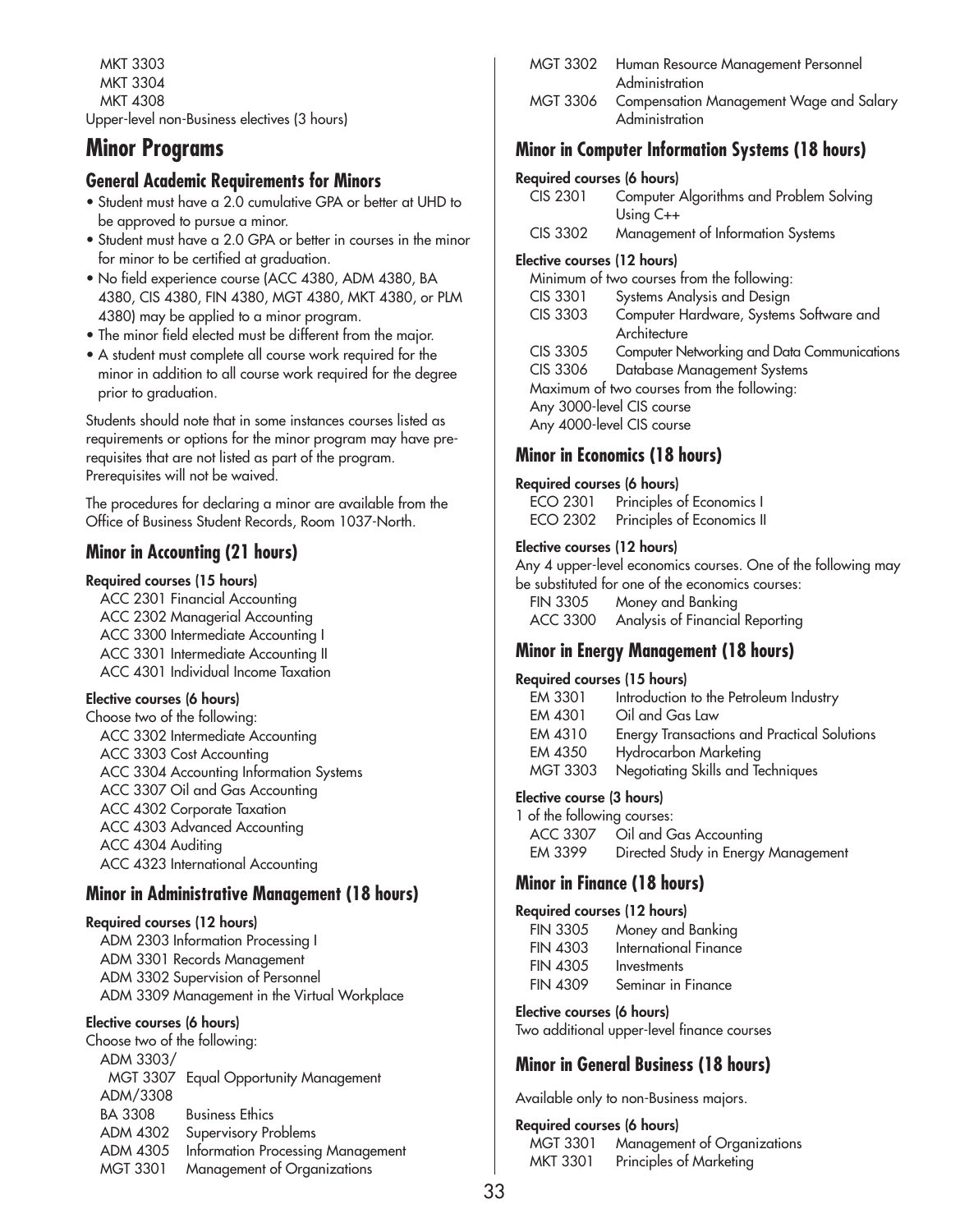### **Elective courses (12 hours)**

Select 4 courses from Administrative Management, Business Administration, Management, Marketing, or Professional Land Management. No more than 2 courses may be from any one field. At least 2 courses must be upper-level.

## **Minor in International Business (18 hours)**

#### **Required course (9 hours)**

| BA 3320         | <b>International Business</b> |
|-----------------|-------------------------------|
| ECO 4303        | International Economics       |
| <b>FIN 4303</b> | International Finance         |

#### **Elective courses (9 hours)**

|                                | Three courses from the following:            |
|--------------------------------|----------------------------------------------|
| ACC 4323                       | International Accounting                     |
| BA 3304                        | <b>International Business Law</b>            |
| ECO 4303                       | International Economics                      |
| <b>ECO 4309</b>                | Economic Development                         |
| <b>FIN 4303</b>                | <b>International Finance</b>                 |
| <b>MGT 4301</b>                | <b>International Management</b>              |
| MKT 3304                       | <b>International Marketing</b>               |
| <b>MKT 4308</b>                | Exporting and Importing                      |
| One course from the following: |                                              |
|                                | <b>COMM 2307 Intercultural Communication</b> |
| <b>POLS 4303</b>               | International Politics                       |
| <b>PHIL 3322</b>               | World Religions                              |
|                                |                                              |

## **Minor in Management (18 hours)**

### **Required courses (6 hours)**

| <b>MGT 3301</b> | Management of Organizations     |
|-----------------|---------------------------------|
| <b>MGT 4308</b> | Applied Organizational Behavior |

### **Elective courses (12 hours)**

| Minimum of 2 courses from: |                                     |
|----------------------------|-------------------------------------|
| MGT 3302                   | Human Resource Management           |
| MGT 3304                   | Labor Management Relations          |
| MGT 3306                   | <b>Compensation Management</b>      |
| MGT 3307                   | <b>Equal Opportunity Management</b> |
| MGT 3332                   | <b>Quantitative Decision Making</b> |
| <b>MGT 3399</b>            | Directed Studies                    |
| MGT 4301                   | International Management            |
| MGT 4303                   | <b>Small Business Management</b>    |
| MGT 4314                   | Quality Management                  |
| MGT 4390                   | Selected Topics in Management       |
| MGT 4330                   | Project Management                  |
|                            | Maximum of two courses from:        |
| BA 3305                    | Entrepreneurship                    |
| BA 3308                    | <b>Business Ethics</b>              |
| MGT 3303                   | Negotiating Skills and Techniques   |
| MGT 3308                   | Purchasing Management               |
| MGT 3309                   | Materials Management                |

## **Minor in Marketing (18 hours)**

## **Required courses (12 hours)**

12 hours of upper-level marketing courses.

## **Elective courses (6 hours)**

| 2 courses from the following: |                                  |
|-------------------------------|----------------------------------|
| BA 3308                       | <b>Business Ethics</b>           |
| BA 4303                       | <b>Small Business Management</b> |
| ECO 4303                      | International Economics          |
|                               |                                  |

| <b>MGT 3303</b> | Negotiating Skills and Techniques |
|-----------------|-----------------------------------|
| <b>FIN 3311</b> | Real Estate Valuation             |

## **Minor in Metro-Entrepreneurship (18 hours)**

| BA 3340               | Entrepreneurial Revenue                    |  |
|-----------------------|--------------------------------------------|--|
| BA 3341               | Entrepreneurial Costs and Budgeting        |  |
| BA 4304               | Entrepreneurial Capitalization and Funding |  |
| BA 4305               | The Business Plan                          |  |
| BA 4379               | Implementing the Business Plan             |  |
| One of the following: |                                            |  |
| BA 3305               | Introduction to Entrepreneurship           |  |
| MGT 4303              | Small Business Management                  |  |
|                       |                                            |  |

## **Minor in Professional Land Management (18 hours)**

## **Required courses (15 hours)**

| EM 3301         | Introduction to the Petroleum Industry      |
|-----------------|---------------------------------------------|
| EM 4301         | Energy Law                                  |
| <b>MGT 3303</b> | Negotiating Skills and Techniques           |
| <b>PLM 3305</b> | Engineering, Geology and Geophysics for the |
|                 | Land Professional                           |
| <b>PLM 4303</b> | Land Management Practices                   |

## **Elective courses (3 hours)**

|          | 1 course from the following: |
|----------|------------------------------|
| BA 3302  | Commercial Law               |
| BA 3309  | Real Estate Law              |
| PLM 3399 | Directed Study in PLM        |

### **Elective courses (6 hours)**

| 2 courses from the following: |                                   |  |
|-------------------------------|-----------------------------------|--|
| BA 3302                       | Commercial Law                    |  |
| <b>MGT 4307</b>               | Supply Chain Logistics Management |  |
| MGT 4311                      | Government Procurement            |  |
| MGT 4314                      | Quality Management                |  |
| MGT 4315                      | Supply Chain Management           |  |
| <b>MGT 4330</b>               | Project Management                |  |
| <b>MKT 3303</b>               | <b>Industrial Marketing</b>       |  |
| <b>MKT 3304</b>               | <b>International Marketing</b>    |  |
| <b>MKT 4307</b>               | Traffic and Transportation        |  |
|                               |                                   |  |

## **Minor in Retail Management (18 hours)**

| <b>MKT 3301</b> | Principles of Marketing         |
|-----------------|---------------------------------|
| <b>MGT 3301</b> | Management of Organizations     |
| <b>MGT 3310</b> | Service Operations              |
| <b>MGT 4308</b> | Applied Organizational Behavior |
| <b>MKT 3330</b> | Retail Management               |
| <b>MKT 4310</b> | Seminar in Retail Strategy      |
|                 |                                 |

## **Minor in Small Business Management (18 hours)**

### **Required courses (15 hours)**

| BA 3305         | Entrepreneurship                 |
|-----------------|----------------------------------|
| ECO 3302        | Managerial Economics             |
| <b>FIN 3301</b> | <b>Small Business Finance</b>    |
| MGT 4303        | <b>Small Business Management</b> |
| MKT 4306        | Marketing Research               |

## **Elective course (3 hours)**

1 of the following courses: ADM 3309/CIS 3318 Management in the Virtual Workplace MGT 3308 Purchasing Management MGT 3309 Materials Management MGT 4308 Applied Organizational Behavior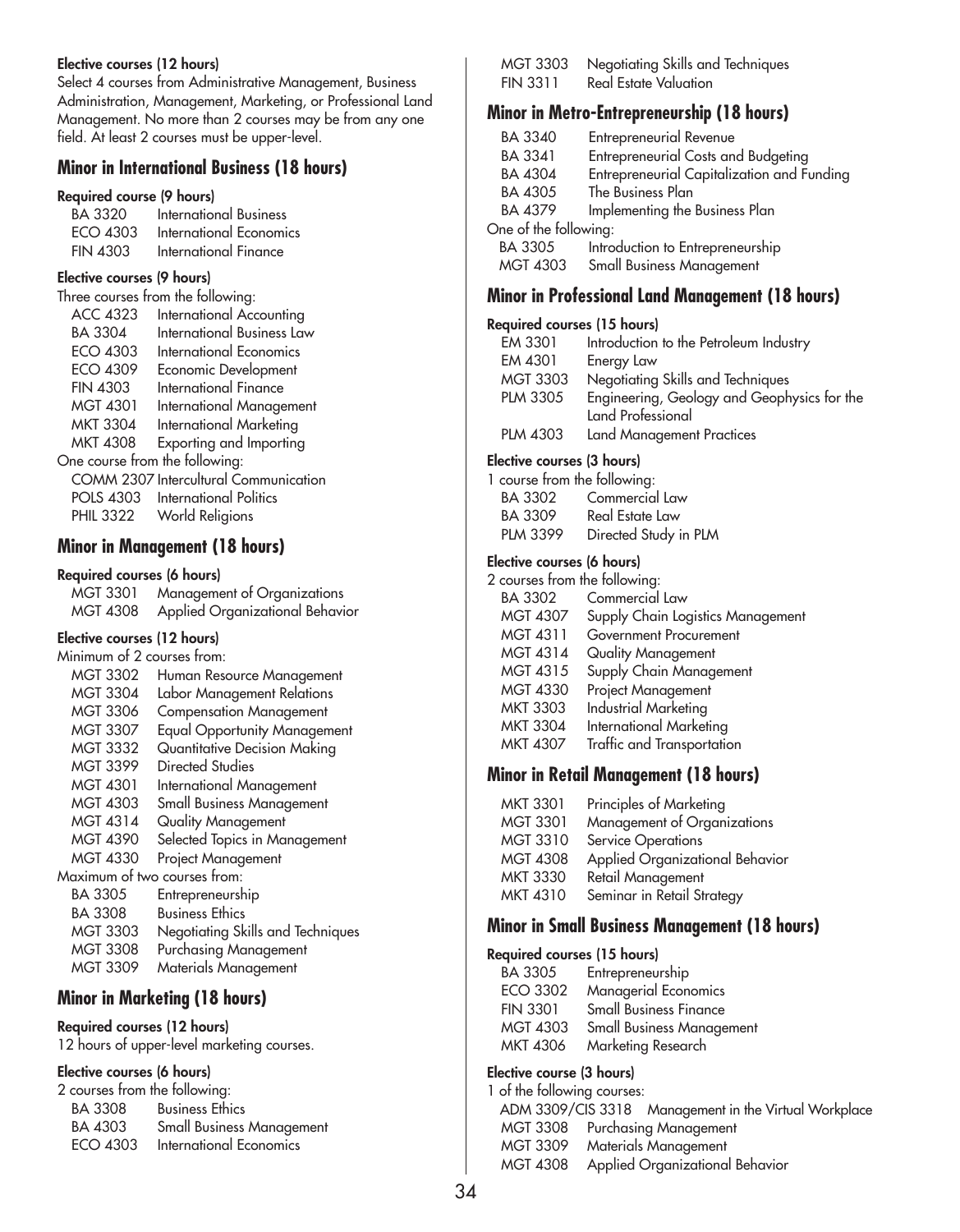## **Minor in Supply Chain Management (18 hours)**

## **Required courses (12 hours)**

| Management of Organizations       |
|-----------------------------------|
| Negotiating Skills and Techniques |
| Purchasing Management             |
| Materials Management              |
|                                   |

## **Humanities and Social Sciences**

# **COLLEGE OF HUMANITIES AND SOCIAL SCIENCES**

**Susan K. Ahern**, PhD, Interim Dean **Robert L. Jarrett**, PhD, Associate Dean Room 1015-South, 713-221-8009

The College of Humanities and Social Sciences offers courses and degrees that explore human culture and social interaction and that develop skills in analysis and communication. The fundamental courses in humanities and social sciences constitute basic requirements in the common core curriculum for a university education.

## **Programs of Study**

### **Degree Programs**

The College of Humanities and Social Sciences offers the following degree programs:

Bachelor of Arts with majors in:

Communication Studies English **History Humanities** Philosophy (*pending Coordinating Board approval*) Social Sciences Spanish for Professionals (*pending Coordinating Board approval*) History **Humanities** Social Sciences

Bachelor of Science with majors in: Interdisciplinary Studies Political Science Professional Writing Psychology Social Sciences Sociology

Master of Science in Professional Writing and Technical Communication

### **General Education Requirements**

All students seeking a bachelor's degree at the University of Houston-Downtown must complete the general education requirements (see pages 24-25), including the common core courses, application courses, enhancement courses and the Writing Proficiency Examination. Fulfillment of general education requirements may vary depending on the degree.

## **Being Accepted as a Degree Major**

All undergraduate students at UH-Downtown are assigned for academic advising to University College until they are accepted into one of the degree programs. Before applying for acceptance to programs in the College of Humanities and Social Sciences, a student must:

- Have fulfilled all Texas Success Initiative obligations;
- Have completed all required developmental courses;
- Have completed ENG 1302 and Math 1301/1310 or equivalent;
- Have completed a minimum of 30 hours toward the general education requirements;
- Be in good academic standing with a UHD GPA of 2.0 or above; and
- Submit all college transcripts and meet all other requirements necessary for release by University College.

After these requirements are met, University College will refer the student to the College of Humanities and Social Sciences.

## **Advising**

The College provides faculty advisors to advise majors on degree requirements and selection of courses, to initiate the student's graduation application before the application deadline in the semester that degree requirements are completed, and to initiate either waivers of degree requirements or requests to exceed the maximum semester course load. To see a college advisor, students should come to the college office in Room 1015-South. Before seeking college advising, students should review the requirements for their academic degree described in this catalog.

Majors in good academic standing can register online on Student e-Services after the priority registration period begins. Students should consult a college advisor several times in their UHD career, especially the semester before they complete their degree in order to apply for graduation. To enroll in courses, students on academic probation must see a college advisor after the regular registration period begins. Students on academic suspension may register only after current semester grades are posted and after consulting with the Associate Dean in Room 1015-South.

## **Requirements for Majors**

All undergraduate degree programs in the College of Humanities and Social Sciences require a minimum of 30 semester credit hours in residence and a minimum of 18 upperlevel semester credit hours earned at UHD. The College reserves the right to limit the number of directed study, internship, service learning, experience learning, and credit-by-examination credit hours that can be applied to degree requirements, especially major requirements.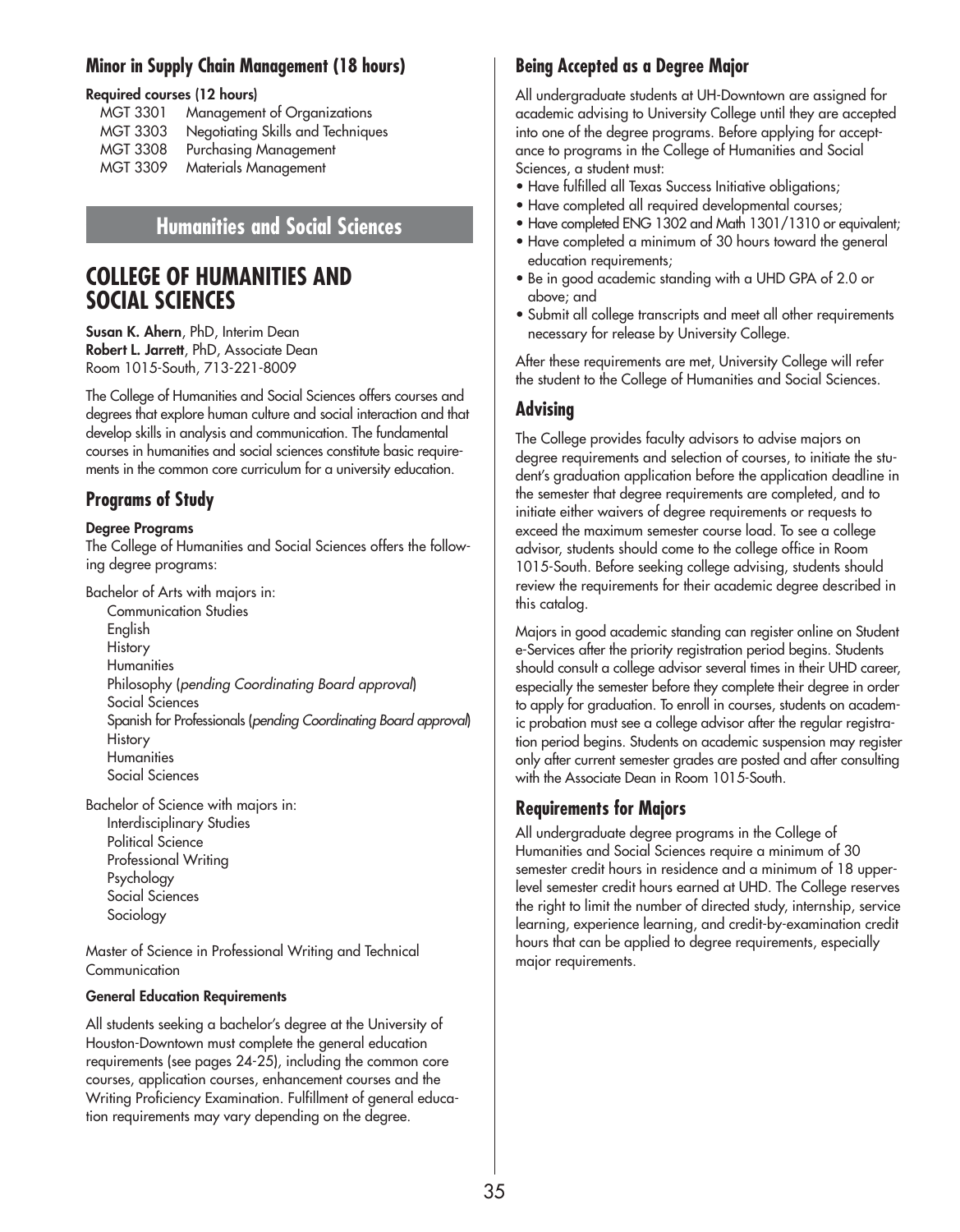## **Minors**

The College of Humanities and Social Sciences offers undergraduate minors in the following areas:

Art Art Administration Communication Studies English Ethnic Studies Gender Studies **History** Philosophy Political Science Professional Writing Psychology Quantitative Methods in Research Sociology Spanish **Theatre** 

Students seeking minors in these areas must meet the following requirements:

- The grade point average for all courses taken at UH-Downtown and applied to the minor must be at least 2.0.
- Upper-level courses applied toward the major may not also be counted toward the fulfillment of minor requirements.
- Transfer courses applied to the minor may be restricted by the individual program.
- Courses applied toward a minor include from 12 hours to 18 hours of coursework, with a minimum of six to nine hours of upper-level course work taken at UH-Downtown.

More detailed requirements for each minor, including total hours and required upper-level hours, are listed with the curricula of the department offering the minor.

The College of Humanities and Social Sciences offers interdisciplinary minors in Ethnic Studies and Gender Studies.

## **Minor in Ethnic Studies**

18 approved hours required, with at least 9 upper-level hours taken at UHD. The following courses will apply without advisor approval:

ANTH 2302 Cultural Anthropology HIST 2309 Ethnic Minorities COMM 2307 Intercultural Communications COMM 3313 Race, Ethnicity, and Communication CJ 3317 Race and Crime ENG 3321 African-American Literature<br>ENG 3322 Mexican-American Literatur Mexican-American Literature ENG 4321 Advanced African-American Studies ENG 4325 Advanced Mexican-American Studies GOV 3303 Urban Politics GOV 3306 Civil Liberties in the United States GOV 4302 Latin American Politics GOV 4304 American Political Thought HIST 3319 African-American History HUM 3304 American Ethnic Heritage HUM 3320 Foreign Language in Translation HUM 3321 Hispanic Culture and Civilization HUM 439A World Religions MGT 3303 Equal Opportunity in Management

SOC 3304 Minorities in America SOC 3306 Social Inequality SOC 4305 Urban Sociology SOSE 3306 Culture of the Urban School

Students may petition to apply toward the minor other courses taught with a significant ethnic studies focus. Petitions should be initiated with a college advisor.

## **Minor in Gender Studies**

18 approved hours required. 12 hours at the upper-level, with at least 9 hours taken at UHD. Prerequisites cannot be waived; see college advisor for approval of upper-level business courses.

The following courses will apply to the minor without advisor approval:

| <b>BIOL 4350</b> | Social Biology                          |
|------------------|-----------------------------------------|
| $CI$ 4314        | Women and the Criminal Justice System   |
| <b>ENG 3350</b>  | Gender Studies in Literature            |
| <b>ENG 4350</b>  | <b>Advanced Gender Studies</b>          |
| <b>HIST 4303</b> | US Women's History                      |
| MGT 3307/        |                                         |
| ADM 3303         | Equal Opportunity in Management         |
| <b>POLS 4306</b> | Women and Politics                      |
| <b>PSY 3310</b>  | Psychology of Women                     |
| SOS 2308         | Human Sexuality                         |
| <b>SOC 2304</b>  | Sex Roles                               |
| SOC 3303         | Sociology of the Family                 |
| SOC 3306         | Social Inequality                       |
|                  | <b>COMM 3308 Family Communication</b>   |
|                  | COMM 3310 Women, Men, and Communication |

Students may petition to apply toward the minor other courses taught with a significant gender studies focus. Petitions should be initiated with a college advisor.

# **Bachelor of Science**

## **Major in Interdisciplinary Studies**

**Barbara Canetti-Rios**, MA, Coordinator Room 1015-South, 713-221-8009

The Bachelor of Science with a major in Interdisciplinary Studies permits students to select, from among UHD's offerings in the arts and sciences, those courses that most interest them, and to present 36 semester credit hours of those courses as their major. The degree shares the basic core curriculum with other degrees and includes a distribution of courses to insure a good academic foundation. Because the degree includes a large number of elective courses, it is often a suitable degree completion alternative for transfer students or students who have discovered that they are no longer interested in their previous major.

Graduates are qualified to undertake a variety of employment or community service opportunities and challenges. By careful selection of courses with the help of a college advisor, students who complete the degree can prepare themselves for graduate or professional programs or for post-baccalaureate teacher certification.In compliance with the accrediting principles of the American Assembly of Collegiate Schools of Business, the business content of non-business programs is limited to 25% of the credit hours applied toward graduation.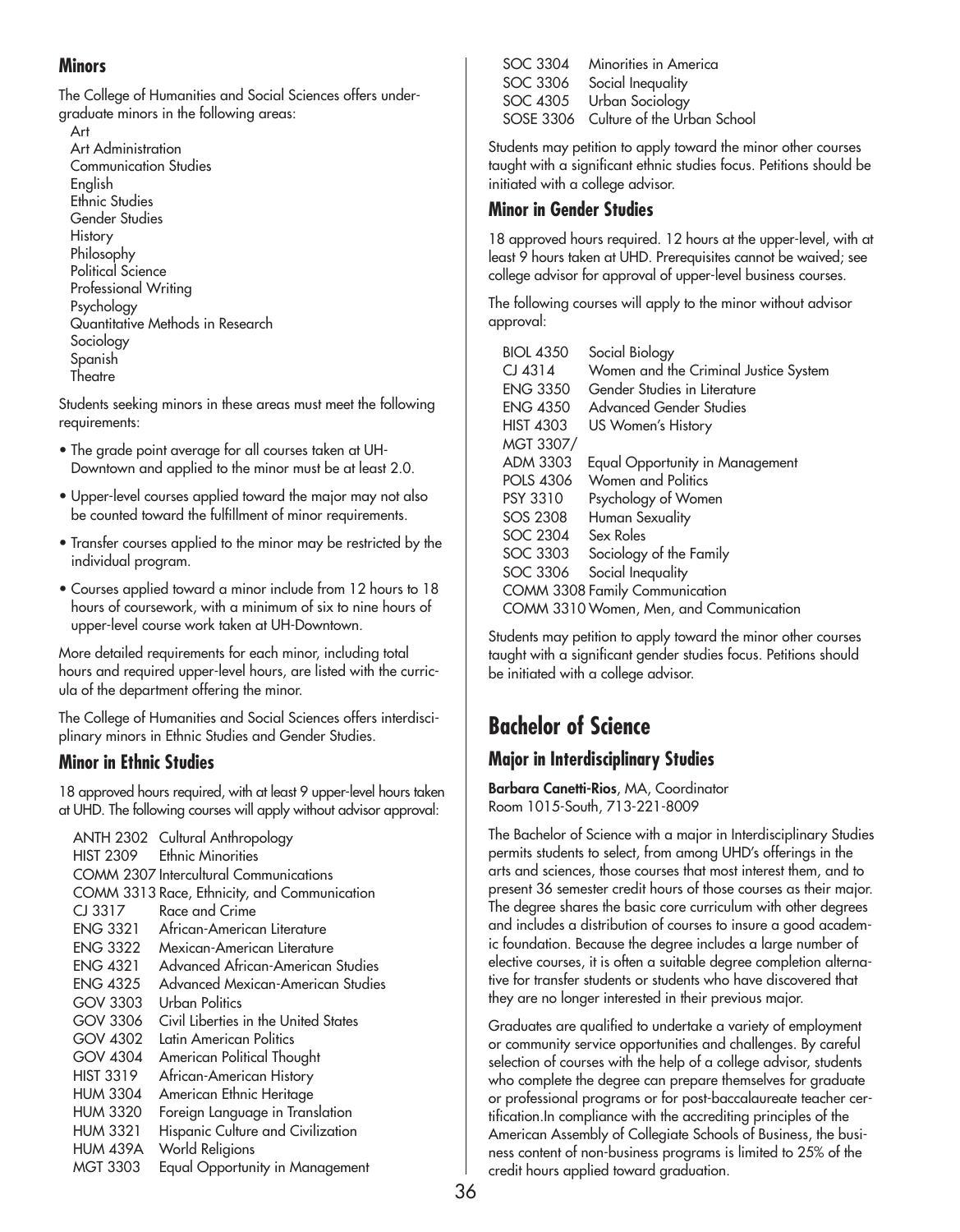When released by University College, students interested in the Bachelor of Science degree with a major in Interdisciplinary Studies may enroll in the program by contacting the coordinator of academic advising in the College of Humanities and Social Sciences.

### **Degree Requirements**

The degree requires completion of 123 hours, at least 36 of which must be upper-level courses (numbered 3000-4999) within the arts and sciences. For degree completion, at least 25% of the semester credit hours must be earned through instruction offered by UH-Downtown. The last 30 of the total hours and 18 of the upper-level hours in the arts and sciences must be successfully completed in residence at UH-Downtown. The minimum grade point average of 2.0 required for graduation is computed on all UHD course work.

## **Common Core Requirements (42 hours)**

See listing under Common Core Requirements on page 23 of this Catalog.

## **Lower-Level Cluster Requirements (18 hours)**

Six hours of arts and humanities, excluding ENG 1300, RDG 1300, ENG 1105, COMM 1301; three additional hours of literature; six hours of social sciences; three hours of mathematics, computer science or natural sciences, excluding MATH 0300 and MATH 1300.

## **Upper-Level Requirements (36 hours)**

At least 36 hours of upper-level work in the arts and sciences offered by UHD's departments of Arts and Humanities, English, Social Sciences, Natural Sciences, and Computer and Mathematical Sciences. With advance approval from the degree coordinator, selected courses from the Department of Urban Education may apply, and no more than six upper-level hours from the College of Business may apply. Due to accrediting requirements in the College of Business, students in the College of Humanities and Social Sciences who plan to enroll in upper-level Business courses must see a college advisor for approval. Six hours of credit in writing-intensive courses are required as part of this program. No more than 18 upper-level hours in a single discipline may be counted toward the major, and no more than 27 total hours in a single discipline (excluding courses used to satisfy common core requirements) may be used to satisfy degree requirements.

## **Electives (27 hours)**

From any department at any level, with the following restrictions: developmental courses (ENG 1300 or below, MATH 0300, MATH 1300 and RDG 1300) may not apply to graduation requirements.

# **Department of Arts and Humanities**

**Susan J. Baker**, PhD, Chair Room 1047-South, 713-221-8104

## **Faculty**

| Professors:                  | Lyttle, Newsum, Roubicek, Wanguri                                        |
|------------------------------|--------------------------------------------------------------------------|
| <b>Associate Professors:</b> | S. Baker, DeWitt, Hagen, Kendall,                                        |
|                              | Mosier, Shelley                                                          |
| <b>Assistant Professors:</b> | Camara, Cervenka, Chiquillo,                                             |
|                              | Krupp, Lawrence, Mrak, Nowak,                                            |
|                              | Padilla                                                                  |
| Lecturers:                   | R. Wilson                                                                |
| Academic Areas:              | Art, Communication Studies, Drama,<br>French, Humanities, Music, Spanish |

# **Programs of Study**

Bachelor of Arts with major in Communication Studies Bachelor of Arts with major in Humanities

Bachelor of Arts with major in Spanish for Professionals (*pending Coordinating Board approval*) Bachelor of Science with major in Interdisciplinary Studies

# **Mission and Objectives**

The Department of Arts and Humanities aims at developing a student's creative and communicative abilities. The department's course offerings support all degree programs at UH-Downtown. Students who wish to pursue a general liberal course of studies may enroll in the program leading to either the Bachelor of Science with a major in Interdisciplinary Studies (see information above) or the Bachelor of Arts with a major in Humanities. Students seeking to work in the communications profession pursue the Bachelor of Arts with a major in Communication Studies.

# **Bachelor of Arts**

## **Major in Communication Studies**

**Deloris McGee Wanguri**, PhD, Coordinator Room 1047-South, 713-221-8104

Students pursuing the Bachelors of Arts in Communication Studies gain a thorough grounding in the theories, skills, and aesthetics of communication. Students learn how to be effective communicators in a variety of contexts, and are equipped to become inquisitive, probing and reflective professionals and citizens. The degree offers students a broad foundation in theory and practice, with technological application in support of its courses. Besides the core curriculum and the major requirements, the degree includes course work in adjacent academic disciplines, such as writing and the social sciences.

## **Degree Requirements**

The Communication Studies major requires a minimum of 122 hours. For degree completion, at least 25% of the semester credit hours must be earned through instruction offered by UH-Downtown. The last 30 of the total hours and 18 of the upperlevel hours toward the degree must be successfully completed in residence at UH-Downtown. An overall minimum grade point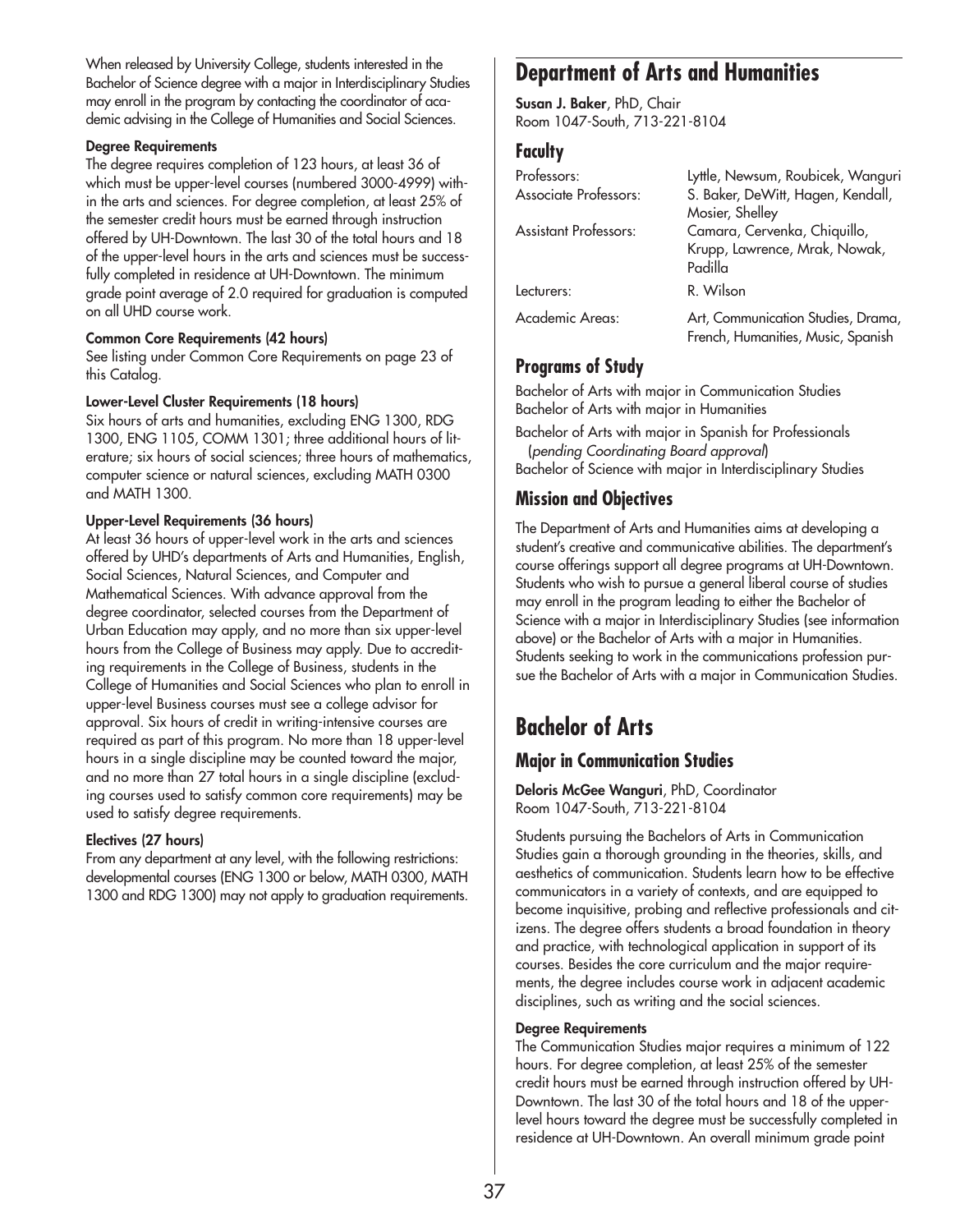average of 2.0 at UH-Downtown is required for graduation, and a minimum average of 2.0 must be maintained in the upper-level hours in the major.

### **Common Core Requirements (42 hours)**

See listing under Common Core Requirements on page 23 of this Catalog.

**Preparatory Requirements (26 hours)** Foreign language in one language (8 hours)

### **Fine Arts (3 hours)**

**Communication/lower-level (3 hours)** Must be COMM 1304 if not taken as part of common core.

**Communication/lower- or upper-level (3 hours)**

### **Philosophy (3 hours)**

**Social Sciences (6 hours)**

**Upper-Level Requirements (24 hours)** COMM 3320 Communication Theory (3 hours)

### **Additional courses in Communication (21 hours)**

### **Cognate Areas (15 hours)**

ENG 3302 Business and Technical Report Writing (3 hours) 12 hours selected from among the following: COMM 3312 Writing for Presentation ENG 3316 History of Rhetoric HUM 3310 Cultural Criticism PSY 3301 Industrial/Organizational Psychology PSY 3310 Psychology of Women PSY 4304 Learning and Behavior SOC 3303 Sociology of the Family SOC 4307 Public Opinion and Mass Communication

Other courses may be substituted upon petition to the degree coordinator by a student.

## **Electives (15 hours)**

From any department at any level, with the following restrictions: Developmental courses (ENG 1300, MATH 0300, MATH 1300, and RDG 1300) may not apply to graduation requirements. No more than 25% of the hours presented for graduation may be credits in business. Electives are an important part of the degree program and should be selected in consultation with an academic advisor.

# **Bachelor of Arts**

## **Major in Humanities**

**Susan J. Baker**, PhD, Coordinator Room 1047-South, 713-221-8104

The study of the humanities is an investigation of human institutions and artistic achievement, the values embodied in those institutions and works, and the range of aesthetic and philosophic responses to the human condition. The Bachelor of Arts in Humanities program gives a student experience with literature, philosophic writings, the history of human culture, and the performing and visual arts, as well as a framework for critical consideration of cultural values and their expression in institutions, literature and the fine arts. Because this is an interdisciplinary degree, no more than 18 hours of upper-level work in a single discipline may be applied to the major, and no more than 27 total hours in a single discipline (excluding course work required to fulfill common core requirements) may be used to satisfy degree requirements.

### **Degree Requirements**

The Bachelor of Arts in Humanities requires a minimum of 125 hours. For degree completion, at least 25% of the semester credit hours must be earned through instruction offered by UH-Downtown. The last 30 of the total hours and 18 of the upper-level hours applied to the degree must be successfully completed in residence at UH-Downtown. An overall minimum grade point average of 2.0 at UH-Downtown is required for graduation, and a minimum average of 2.0 must be maintained in the 36 upper-level hours in the major. In addition to the requirements listed below, every student's program must include a nonverbal analytical reasoning course, either as an elective or in fulfillment of a requirement.

## **Common Core Requirements (42 hours)**

See listing under Common Core Requirements on page 23 of this Catalog.

### **Preparatory Requirements (32 hours)**

Philosophy: 6 hours Fine arts: 6 hours (at least 3 hours in history or appreciation) Written communication: 3 hours Speech communication: 3 hours Language and culture: 14 hours. At least 11 hours of a single foreign language through 2301 and 3 hours of either 2302 *or*

a course focusing on a specific culture, such as: HIST 2309 Ethnic Minorities in American History COMM 2307 Intercultural Communication ENG 3322 Mexican-American Literature HUM 3304 American Ethnic Heritage HUM 3320 Foreign Literature in Translation HUM 3321 Hispanic Culture and Civilization

For students placing out of any foreign language courses, other courses in English, humanities or social sciences may be substituted.

## **Upper-Level Requirements (36 hours)**

Humanities Core (6 hours) HUM 3310: Cultural Criticism (3 hours) HUM 4350: Senior Seminar (3 hours)

Concentration of upper-level courses in one of the following humanities disciplines (12 hours): Art, Communication, Drama, English, Foreign Language, History, Humanities, Music, Philosophy or Spanish. Students are encouraged to consult with a faculty advisor before deciding on their concentration area.

**Upper-level courses taken from any of the following disciplines (18 hours):** Art, Communication, Drama, English, Foreign Language, History, Humanities, Music, Philosophy, Political Science (POLS 4304 and POLS 4306 only), Psychology (PSY 4301only)

## **Electives (15 hours)**

From any department at any level, with the following restrictions: Developmental courses (ENG 1300, MATH 0300, MATH 1300 and RDG 1300) may not apply to graduation require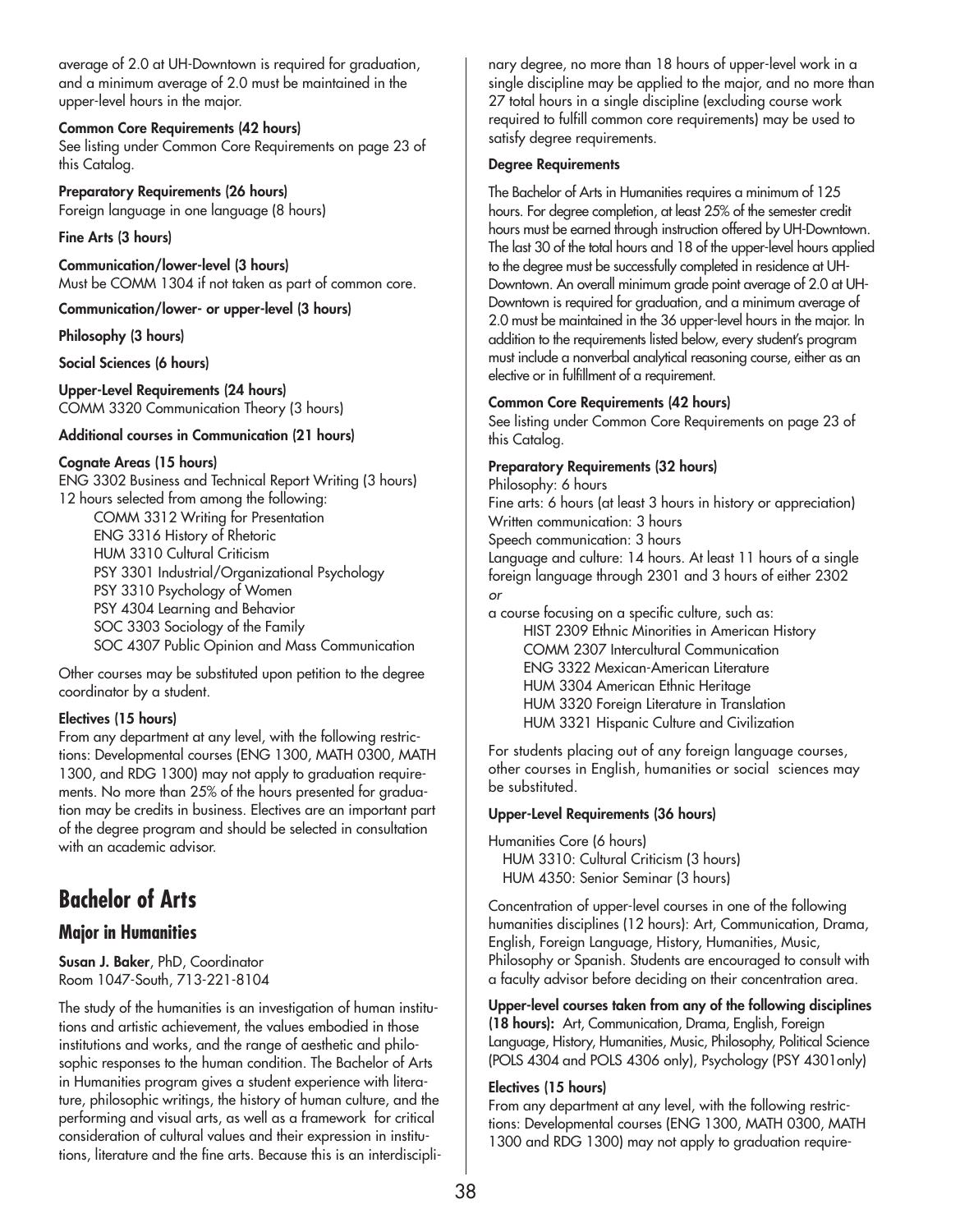ments. No more than 25% of the hours presented for graduation may be credits in business. Electives are an important part of the degree program and should be selected in consultation with an academic advisor.

# **Bachelor of Arts**

## **Major in Spanish for Professionals**

*(pending Coordinating Board approval)*

**Edwin K. Padilla**, PhD, Coordinator Room 1057-South, 713-226-5228

The Bachelor of Arts degree in Spanish for Professionals encourages the integration of Spanish language studies as an essential component of professional development. Students will complete a concentration in a field of academic study that suits their professional goals as well as an internship in which the use of Spanish is required. By combining the academic study of Spanish language and culture with the professional world, students will be well positioned for employment opportunities in which bilingualism is a definite asset.

## **Degree Requirements**

The Spanish for Professionals major requires a minimum of 122 hours. For degree completion, at least 25% of the semester credit hours must be earned through instruction offered by UH-Downtown. The last 30 of the total hours and 18 of the upperlevel hours toward the degree must be successfully completed in residence at UH-Downtown. An overall minimum grade point average of 2.0 at UH-Downtown is required for graduation, and a minimum average of 2.0 must be maintained in the upper-level hours in the major.

## **Common Core Requirements (42 hours)**

See listing under Common Core Requirements on page 23 of this Catalog.

## **Preparatory Requirements (20 hours)**

English Writing (beyond English 1302 at 3000-4999 level) Philosophy (Ethics course)

## **Foreign Language or Culture courses (14 hours)**

## **Upper Level Requirements (27 hours)**

SPAN 3301 (Advanced Grammar and Composition) SPAN 3302 (Professional Writing) SPAN 3320 (Professional Oral Communication) SPAN 4380 (Field Experience / Internship) Additional upper-level elective courses in Spanish (15 hours)

### **Supplemental Concentration in one discipline or area of study (18 hours)**

At least 9 hours must be upper-level (3000-4999). Courses must be approved by area advisor in conjunction with the Spanish degree coordinator.

## **Electives (15 hours)**

From any department at any level, with the following restrictions: Developmental courses (ENG 1300, MATH 0300, MATH 1300, and RDG 1300) may not apply toward graduation requirements. Electives are an important part of the degree program and should be selected in consultation with an academic advisor.

## **Minor in Art**

Minimum requirements:

- A grade point average of 2.0.
- A grade of at least C in all ART courses.
- A total of 15 hours in ART, 3 hours of field study, and an approved portfolio.

## **Minor in Arts Administration**

Minimum requirements:

A grade point average of 2.0.

A grade of at least C in all ART and business courses.

A total of 18 hours including ACC 2301, MGT 3301, and MKT 3301.

Arts Administration, HUM 4380 and a fine arts elective beyond the common core fine arts requirement.

## **Minor in Communication Studies**

Minimum requirements:

- A grade point average of 2.0.
- A grade of at least C in all COMM courses.
- A total of 18 hours in Communication (including COMM 1304 *and*
- at least 9 upper-level hours in Communication at UHD.

## **Minor in Spanish**

- Minimum requirements:
	- A grade point average of 2.0.
	- A grade of at least C in all SPAN courses.
	- A total of 9 upper-level hours in Spanish at UHD.

## **Minor in Theatre**

- Minimum requirements:
	- A grade point average of 2.0.
	- A grade of at least C in all DRA courses
	- A total of 18 hours in drama (including at least 9 upper-level hours in drama at UHD).

# **Department of English**

**William Gilbert**, PhD, Chair Room 1045-South, 713-221-8013

## **Faculty**

| Professors:                  | Birchak, Dressman, Harned, L. Thomas   |
|------------------------------|----------------------------------------|
| Associate Professors:        | Ahern, Cheng-Levine, Creighton,        |
|                              | Cunningham, Dahlberg, Farris,          |
|                              | Gilbert, Jarrett, Jennings, Pavletich, |
|                              | Sullivan, T. Thomas                    |
| <b>Assistant Professors:</b> | Al-Khakhani, Bernstein, Chiaviello,    |
|                              | Goleman, Kannenberg, Laity,            |
|                              | Moosally, M. Johnson, Schmertz,        |
|                              | Turner, Walker                         |
| Instructors:                 | Blight                                 |
| Lecturers:                   | Canetti-Rios, Coblentz, Corrigan,      |
|                              | Fadely, Hanson, Kuzmick,               |
|                              | Rubin-Trimble, C. Smith                |
| Emeriti:                     | Bartholomew, Franks, Levy              |

Academic Areas: American studies, communication, English, humanities, reading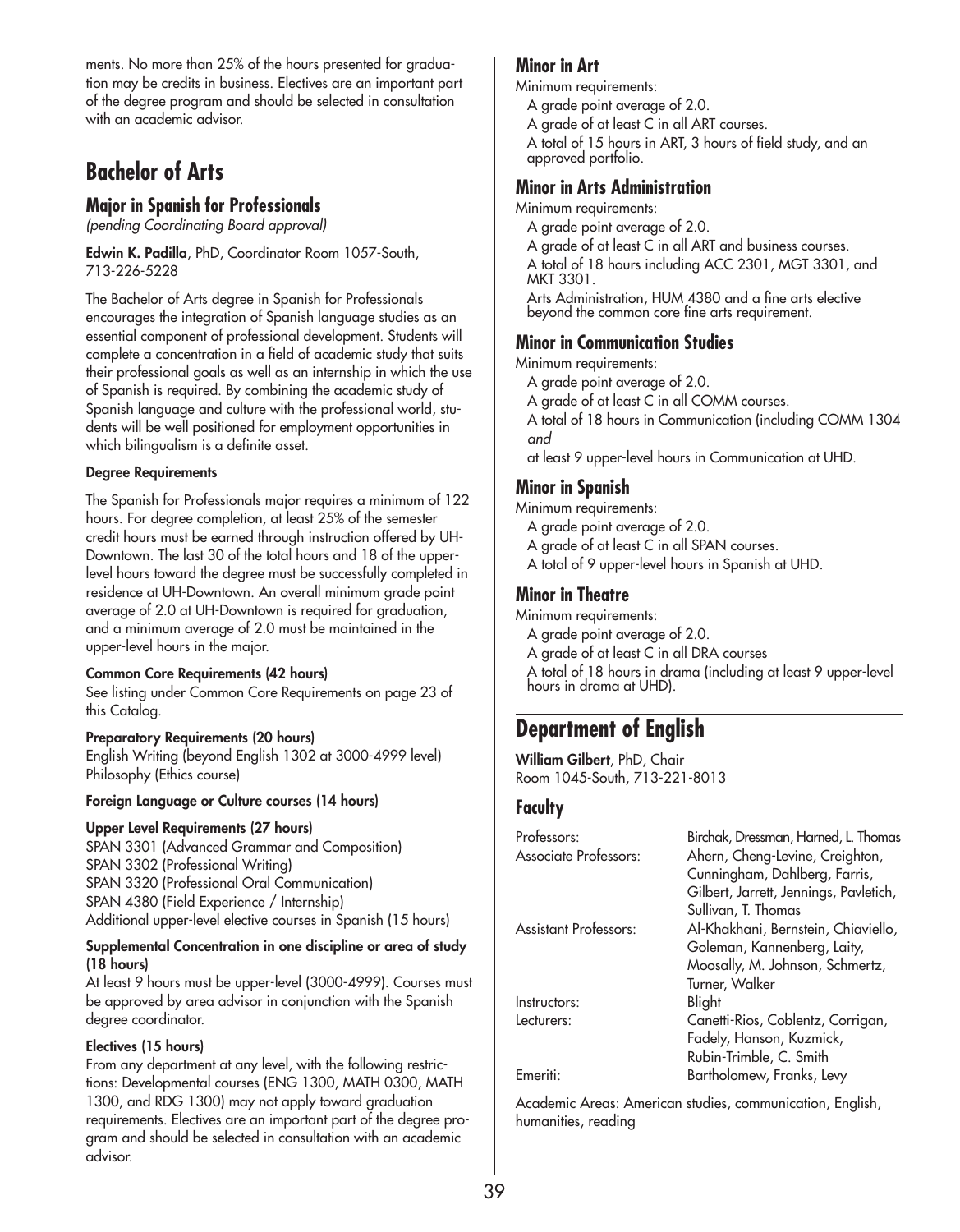## **Programs of Study**

Bachelor of Arts with a major in English Bachelor of Arts with a major in Humanities Bachelor of Science with a major in Interdisciplinary Studies Bachelor of Science with a major in Professional Writing Master of Science in Professional Writing and Technical **Communication** 

The Department of English offers a wide variety of courses designed to improve students' communication skills and enhance their appreciation of the literature, thought, and culture of the English-speaking world. To accomplish these goals, the department offers focused degrees and wide-ranging service courses.

## **Degrees**

The Bachelor of Arts with a major in English gives students a grounding in the language and literature of English. This grounding makes students aware of how cultural forces shape English language and literature and how critical approaches illuminate them. The BA in English offers students a range of educational and career options on graduation, including entrance to graduate and professional schools in preparation for careers in academia and such fields as public policy, social work, and law.

The Bachelor of Science with a major in Professional Writing combines the strengths of a solid liberal arts education with practical training and technical expertise. All Professional Writing majors share a core of required upper-level courses and, beyond that core, choose from clusters of courses, and take internships. The combination of flexibility and focus in the degree enables students to prepare to enter such fields as corporate communications, medical writing, or computer documentation, or to continue their education in graduate or professional schools.

The Master of Science in Professional Writing and Technical Communication provides professional-level skills or knowledge in document production, rhetorical analysis, ethical and global awareness, and research methodologies. Beginning with four required graduate core courses, students select six more graduate courses and conduct directed research to complete their degree in one of two ways-by writing a thesis or by working in an internship and doing a capstone project. This academic experience provides excellent background for employment in business or industry or for advancement to management-level positions. See the Graduate Academic Programs section, pp. 87-88 for more detail.

## **Service Courses**

The English Department's courses in writing, language, and literature support all degrees offered at the University of Houston-Downtown. In addition, courses taught by department faculty form a major component of the programs of the Bachelor of Arts in Humanities and the Bachelor of Science with a major in Interdisciplinary Studies. In all the courses it offers, the department seeks to promote cultural and technological literacy and to improve students' critical thinking skills through analysis, interpretation, and evaluation.

# **Bachelor of Arts**

## **Major in English**

**William Gilbert**, PhD, Coordinator Room 1045-South, 713-221-8013

## **Degree Requirements**

The English major requires a minimum of 122 hours. For degree completion, at least 25% of the semester credit hours must be earned through instruction offered by UH-Downtown. The last 30 of the total hours and 18 of the upper-level hours toward the degree must be successfully completed in residence at UH-Downtown. A minimum grade point average of 2.0 at UH-Downtown is required for graduation, and a minimum average of 2.0 must be maintained in the upper-level hours in the major.

## **Common Core Requirements (42 hours)**

See listing under Common Core Requirements on page 23 of this Catalog.

## **Lower-Level Requirements (29 hours)**

Foreign language in one language (8 hours) Fine Arts (3 hours) Philosophy (6 hours) Social Sciences (6 hours) Literature (6 hours) - both halves of a survey of Western World, American, or British Literature

## **Upper-Level Requirements (36 hours)**

**Genre Courses (9 hours)** ENG 3311 Studies in Poetry ENG 3312 Studies in Fiction ENG 3313 Studies in Dramatic Literature

**Writing/English language (6 hours)**, such as Essay Writing, Creative Writing, History of Rhetoric, Studies in the Theory of Rhetoric, Introduction to the Study of Language, or History of the English Language.

### **Literature/Theory (21 hours) ENG 4098 English Portfolio**

## **Electives (15 hours)**

From any department at any level, with the following restrictions: Developmental courses (ENG 1300, MATH 0300, MATH 1300 and RDG 1300) may not apply to graduation requirements. No more than 25% of the hours presented for graduation may be credits in business. Included among the electives should be a course (3 hours) in nonverbal analytical skills if this requirement is not fulfilled by an equivalent course in the lower-level or upper-level requirements.

# **Bachelor of Science**

# **Major in Professional Writing**

**Ann Jennings**, PhD, Coordinator Room 1045-South, 713-221-8013

## **Degree Requirements**

The professional writing major requires a minimum of 120 hours. For degree completion, at least 25% of the semester credit hours must be earned through instruction offered by UH-Downtown. The last 30 of the total hours and 18 of the upperlevel hours toward the degree must be successfully completed in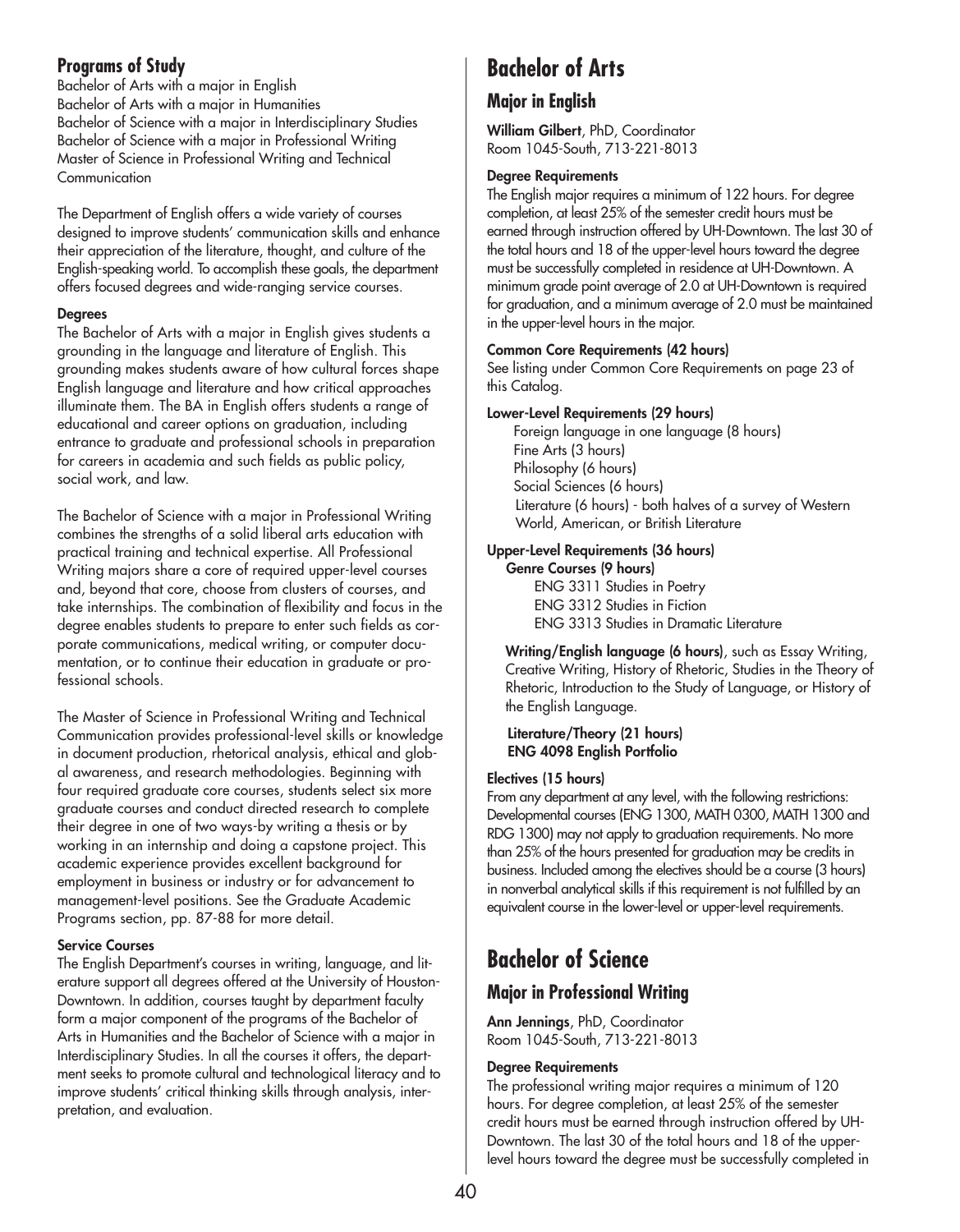residence at UH-Downtown. An overall minimum grade point average of 2.0 at UH-Downtown is required for graduation, and a minimum average of 2.0 must be maintained in the upper-level hours in the major.

#### **Common Core Requirements (42 hours)**

See listing under Common Core Requirements on page 23 of this Catalog. COMM 3306 is recommended in fulfillment of the speech requirement.

#### **Preparatory Requirements (15 hours)**

Philosophy (6 hours) Quantitaive Analysis (3 hours) English electives (6 hours).

### **Upper-Level Requirements (45-48 hours)**

COMM 3306 Business and Professional Speech Communication (may be omitted here if taken as part of the core curriculum)

#### **Professional Writing Core (30 hours)**

ENG 3302 Business and Technical Report Writing ENG 3304 Advanced Business and Technical Report Writing ENG 3318 Studies in English Grammar ENG 3328 Documentation and Manuals ENG 3330 Desktop Publishing ENG 3331 Advanced Desktop Publishing or ENG 3335 Publishing for the Web ENG 4322 Editing, Rewriting and Copyreading Upper-level Language (ENG 3316, 3317, 3319, or 3320) Six hours of field experience (ENG 4380, ENG 4680, or approved substitute courses in ENG or COMM) ENG 4099 Professional Writing Portfolio

#### **Upper-level literature course (3 hours)**

Upper-level literature or language course (3 hours) Three upper-level writing courses (9 hours, includes ENG 3308, 3325, 3326, 3329, 3371, 4306, 4323)

#### **Electives (21 hours) Upper-level elective (3 hours)**

Lower- or upper-level electives (18 hours) Electives are an important part of the degree program and should be selected in consultation with an academic advisor.

## **Minor in English (18 hours minimum)**

### **Required Courses (9 hours)**

Six hours, both halves of sophomore survey of Western World, American, or British Literature.

Three hours in one of the genre courses (ENG 3311, 3312, or 3313).

#### **Upper-Level Electives (9 hours)**

Selected in consultation with an advisor from courses in Literature/Theory and/or Writing/English language.

### **Portfolio**

## **Minor in Professional Writing (18 hours minimum)**

Required Courses (12 hours) ENG 3302 Business and Technical Report Writing ENG 3304 Advanced Business and Technical Report Writing ENG 3330 Desktop Publishing ENG 4322 Editing, Rewriting and Copyreading

**Upper-Level Electives (6 hours)**, selected in consultation with an advisor from courses in Writing/English language (see Major in English).

# **Department of Social Sciences**

**Kathleen M. Haney**, PhD, Chair Room 1009-South, 713-221-8014

## **Faculty**

| Professors:           | Christian, Fairbanks, Haney, McCaffrey |
|-----------------------|----------------------------------------|
| Associate Professors: | Alvarez, Getz, Thacker-Kumar,          |
|                       | Williams,                              |
| Assistant Professors: | Allen, Anderson, Bailey, Behan,        |
|                       | Case, Chadha, Davis, Grebowicz,        |
|                       | Lewis, Li, Linantud, Mobasher,         |
|                       | Pavelich, Ryden, Santos, Walden,       |
|                       | Webb, Ziemer                           |
| Lecturers:            | MacGregor                              |
| Emeriti:              | Wright                                 |
|                       |                                        |

Academic Areas: anthropology, geography, history, philosophy, political science, psychology, sociology

## **Mission and Objectives**

The Department of Social Sciences is an interdisciplinary department. Faculty teach courses and conduct research in seven academic areas: anthropology, geography, history, philosophy, political science, psychology, and sociology. In addition to classes in these disciplines, we offer interdisciplinary classes in the social sciences. Currently, six degrees may be taken in our department: History (BA), Political Science (BS), Psychology (BS), Sociology (BS), and Social Sciences (BA or BS). A BA in Philosophy will be offered in 2004-2005, pending Coordinating Board approval. Please come visit us, or call and talk with us about your interests and plans.

The department's educational philosophy is holistic in emphasizing the importance of students' educational and professional growth both inside and outside of the classroom. Our degree programs prepare students in a number of ways: students are provided with job skills relevant to their career aspirations, a readiness for graduate or professional school, and a strong, broad-based background in the liberal arts which is important in the ever-changing social and economic environment.

Among the essential components of the department's mission are community-based research and public service, and these also constitute integral parts of the department's educational program. All of the department's degree programs are designed to develop skills in research and analysis. Students also are strongly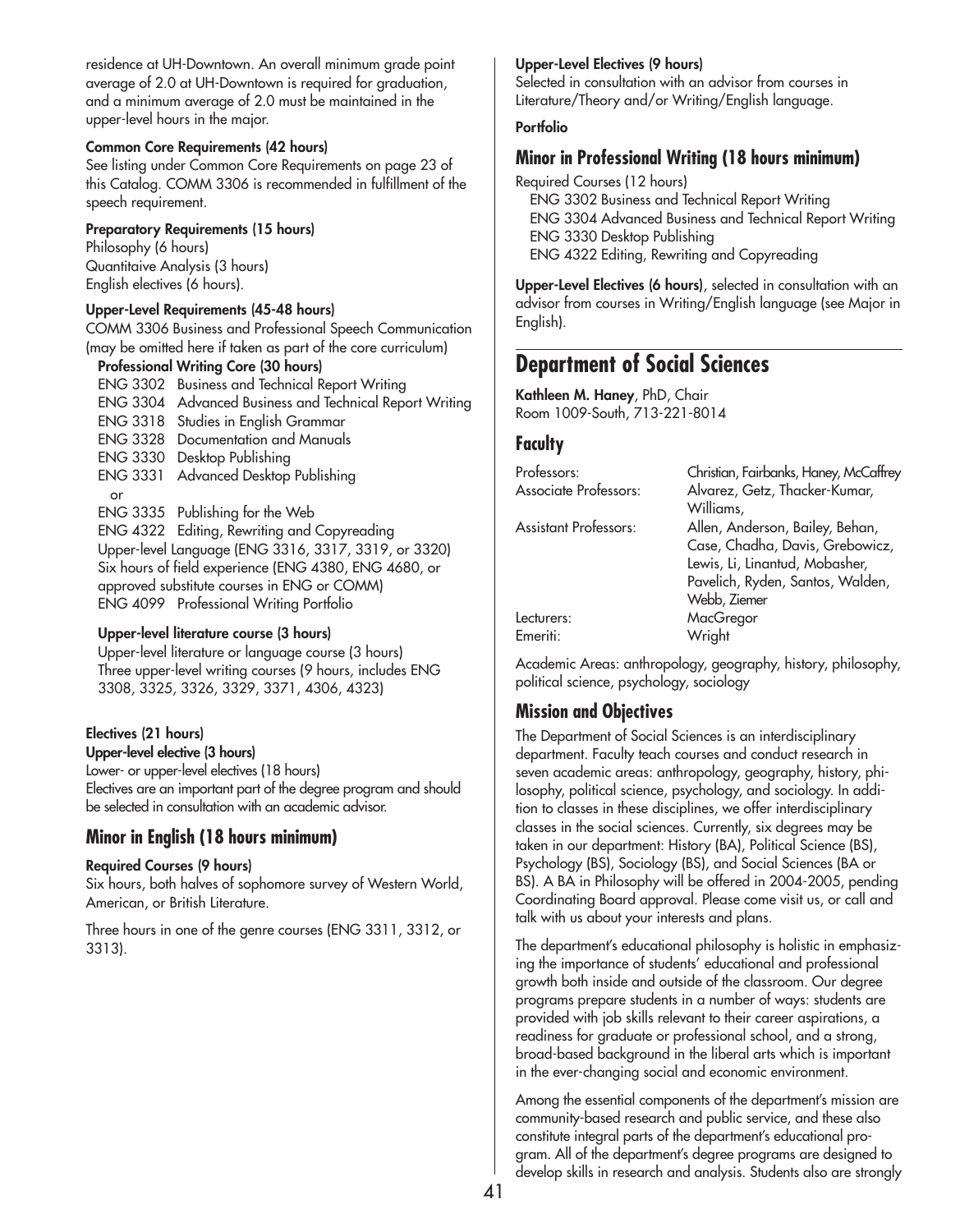encouraged to engage in internships (for credit), volunteer service activities, or other degree-related work experiences in which classroom theory can be applied to "real-life" problems.

The study and practice of the social sciences provide the means for students to unify their learning, since the social sciences, in attempting to understand human individuals and institutions, employ both the methodologies of the linguistically-oriented humanistic disciplines and the empirically-based natural sciences. Thus our unique contribution to the intellectual life of the university is to provide the arena in which all viewpoints can meet and exchange.

## **Honor Societies**

Pi Gamma Mu, International Social Sciences Honorary Society Psi Chi, National Honor Society in Psychology

# **Programs of Study**

**Bachelor of Arts (BA),** majors in:

**History** Philosophy (*pending Coordinating Board approval*) Social Sciences

**Bachelor of Science (BS)**, majors in:

Political Science Psychology Social Sciences Sociology

# **Bachelor of Arts**

## **Major in History**

**James McCaffrey**, PhD, Coordinator Room 1023-South, 713-221-8421

The program in history leading to a Bachelor of Arts degree may prepare a student for graduate school in history as well as other disciplines, including law, political science, economics, and anthropology. Some history students also seek elementary or secondary education certification.

## **Degree Requirements**

The Bachelor of Arts with a major in History requires a minimum of 122 hours. For degree completion, at least 25% of the semester credit hours must be earned through instruction offered by UH-Downtown. The last 30 of the total hours in the degree and 18 of the upper-level hours in the major must be successfully completed in residence at UH-Downtown. An overall minimum grade point average of 2.0 at UH-Downtown is required for graduation, and a minimum average of 2.0 must be maintained in the upper-level hours in the major.

## **Common Core Requirements (42 hours)**

See listing under Common Core Requirements on page 23 of this Catalog.

## **Preparatory Requirements (29 hours)**

These courses are preliminary requirements for the degree and are in addition to the core curriculum:

SOS 3312 Statistics in the Social Sciences

PHIL 3301 Moral Issues, Personal and Professional or equivalent (to fulfill the general education requirement in ethics)

Three hours in literature

Three hours in anthropology, psychology or sociology.

Three hours in the fine arts.

Eight hours in a foreign language. If eight hours are not required due to advanced placement, see statement under Free Electives.

## **Major Requirements (24 hours)**

|                  | $m$ upi negunemenis (27 novis)        |
|------------------|---------------------------------------|
| Non-US history:  |                                       |
|                  | HIST 3315 World History to 1500 AD    |
|                  | HIST 3316 World History since 1500 AD |
|                  | Three hours chosen from this list:    |
| <b>HIST 3301</b> | Twentieth Century Europe              |
| <b>HIST 3308</b> | History of Mexico                     |
| <b>HIST 3309</b> | Twentieth Century England             |
| <b>HIST 3310</b> | Twentieth Century Russia              |
| <b>HIST 3317</b> | Middle Eastern History                |
|                  |                                       |

HIST 4310 Research and Writing Seminar

Eighteen additional hours of courses in History at the 3000 or 4000 level

## **Free Electives (27 hours)**

From any department at any level, with the following restrictions: Developmental courses (ENG 1300, MATH 0300, MATH 1300 and READ 1300) may not apply to graduation requirements. No more than 25% of the hours presented for graduation may be credits in business. Electives are an important part of the degree program and should be selected in consultation with an academic advisor.

If a student is able to bypass foreign language classes because of placement, any hours not transcripted must be made up in elective credits in order to bring the total number of semester credit hours for the degree to no fewer than 120.

# **Bachelor of Arts**

**Major in Philosophy**  (*pending Coordinating Board approval)*

**Kathleen Haney**, PhD, Coordinator Room 1009-South, 713-221-8077

Philosophical study is rigorous and leads to clear reading, thinking and writing. The college-educated generalist with good basic skills, but trained in ethical thinking is attractive to many employers. A philosophy major may make use of the degree in all the professional schools, especially Law. Students interested in acquiring a good general education as well as those interested in graduate school for careers teaching philosophy request this degree. The degree may also be used for the study of ethical and political issues or for the study of logic and its computer applications.

## **Degree Requirements**

The Bachelor of Arts with a major in Philosophy requires a minimum of 122 hours. For degree completion, at least 25% of the semester credit hours must be earned through instruction offered by UH-Downtown. The last 30 of the total hours in the degree and 18 of the upper-level hours in the major must be successfully completed in residence at UH-Downtown. A minimum grade point average of 2.0 at UH-Downtown is required for graduation, and a minimum average of 2.0 must be maintained in the upper-level hours in the major.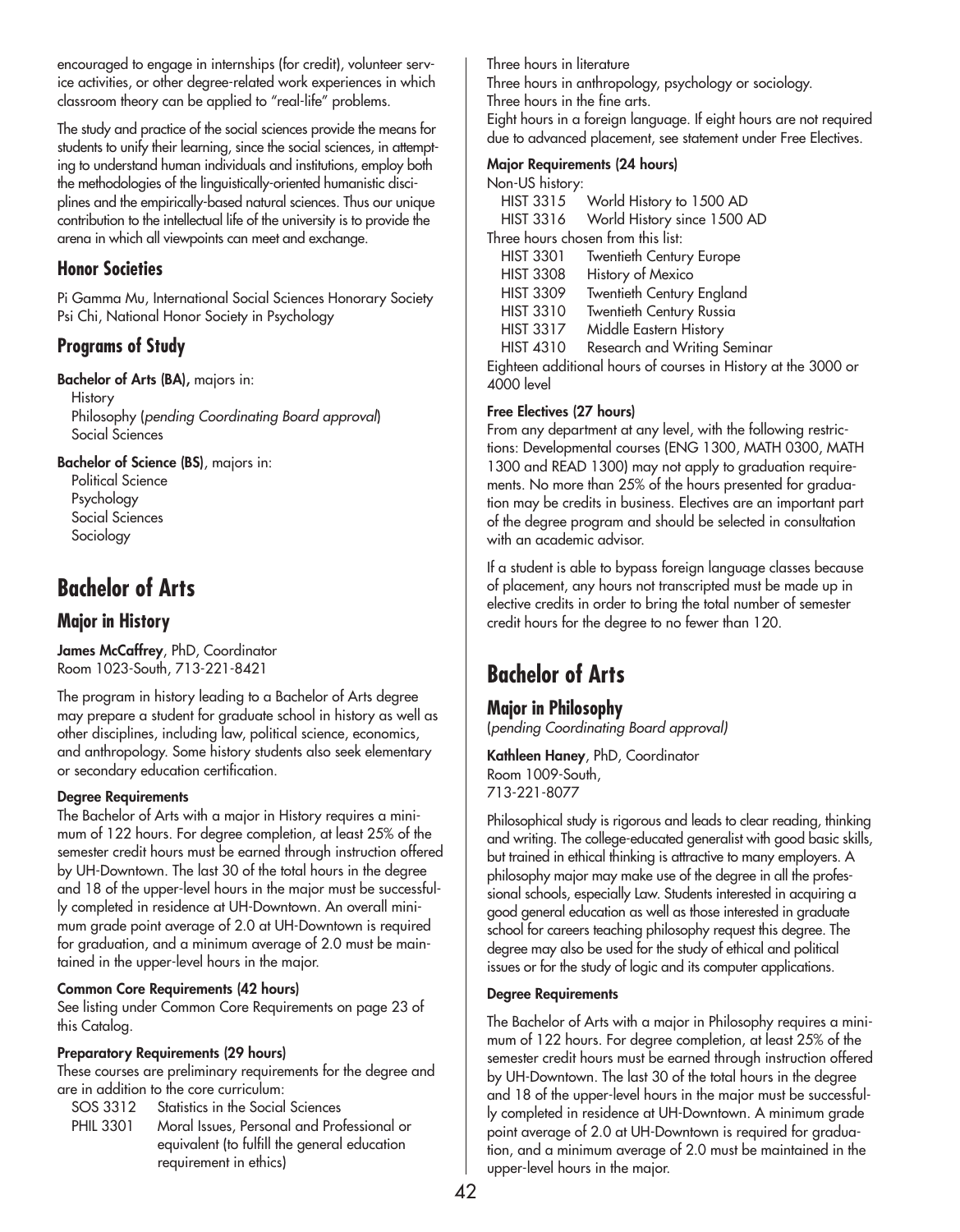## **Common Core Requirements (42 hours)**

See listing under Common Core Requirements on page 23 of this Catalog.

### **Supplemental Courses (26 hours)**

### **Foreign Language in same language (8 hours)**

If a student is able to bypass foreign language classes because of placement, any hours not transcripted must be made up in elective credits

| <b>PHIL 1301</b> | Introduction to Philosophy  |
|------------------|-----------------------------|
| <b>PHIL 2301</b> | <b>Classical Philosophy</b> |
| <b>PHIL 2302</b> | Modern Philosophy           |

### **Lower-level field (9 hours)**

Chosen by the student, at any level in any one discipline, with advisor's consent.

### **Upper-level Required Courses (30 hours)**

ENG 3302 or another upper-level writing course PHIL 3304 (Logic) or PHIL 4315 (Symbolic Logic)

Both HIST 3315 and HIST 3316, or choose two from HUM 3301, HUM 3302, HUM 3310.

### **Upper-level Philosophy (18 hours). Choose from the following:**

PHIL 3301 Moral Issues PHIL 3302 Philosophy of Science PHIL 3304 Logic PHIL 3305 Contemporary Philosophy PHIL 3317 Philosophy of Racism PHIL 3319 Philosophy of Gender PHIL 3320 Environmental Ethics PHIL 3322 World Religions PHIL 3323 Philosophy of Religion PHIL 3328 Philosophy of Gardening PHIL 3340 Postmodern Theory PHIL 4315 Symbolic Logic PHIL 4321 Bio-Medical Ethics (*pending Coordinating Board approval*) PHIL 4325 Philosophy of the Human Sciences (*pending Coordinating Board approval*) PHIL 4412 Major Figures in Philosophy (*pending Coordinating Board approval*)

## **Elective Courses (24 hours)**

From any department at any level, with the following restrictions: Developmental courses (ENG 1300, MATH 0300, MATH 1300 and RDG 1300) may not apply to graduation requirements. No more than 25% of the hours presented for graduation may be credits in business. Electives are an important part of the degree program and should be selected in consultation with a faculty member.

# **Bachelor of Science**

## **Major in Political Science**

**Adolfo Santos**, PhD, Coordinator Room 1027-South, 713-221-8232

The program in political science leading to a Bachelor of Science degree is designed to prepare a student for graduate school in political science as well as other disciplines, including law, history, economics, and anthropology. It is also excellent grounding in the operations of governmental, political, and other complex organizations.

### **Degree Requirements**

The Bachelor of Science with a major in Political Science requires a minimum of 120 hours. For degree completion, at least 25% of the semester credit hours must be earned through instruction offered by UH-Downtown. The last 30 of the total hours in the degree and 18 of the upper-level hours in the major must be successfully completed in residence at UH-Downtown. A minimum grade point average of 2.0 at UH-Downtown is required for graduation, and a minimum average of 2.0 must be maintained in the upper-level hours in the major.

### **Common Core Requirements (42 hours)**

See listing under Common Core Requirements on page 23 of this Catalog.

### **Preparatory Requirements (15 hours)**

These courses are preliminary requirements for the degree and are in addition to the core curriculum:

SOS 2304 Research Methods in the Social Sciences SOS 3312 Statistics in the Social Sciences **Geography or Economics (6 hours in any combination) Math or Natural Science**

Upper Level Requirements (36 hours) English 3302, 3308, or 3326 Social Sciences 4301 or 4380 21 hours from 3000-4000 level Political Science courses 9 additional hours in Political Science or advisor approved courses

## **Electives (27 hours)**

From any department at any level, with the following restrictions: Developmental courses (ENG 1300, MATH 0300, MATH 1300 and READ 1300) may not apply to graduation requirements. No more than 25% of the hours presented for graduation may be credits in business. One of the courses must be in Ethics unless the requirement is filled elsewhere. An English course with "literature" in the title is recommended. Electives are an important part of the degree program and should be selected in consultation with an academic advisor.

# **Bachelor of Science**

## **Major in Psychology**

**John Webb**, PhD, Coordinator Room 1005-South, 713-226-2763

The program in psychology leading to a Bachelor of Science degree may prepare a student for graduate school in psychology and other disciplines. It also serves as preparation for entry-level positions in the field of mental health and other types of employment, including social service agencies and business. The study of psychology also provides a foundation of knowledge for healthy coping with life circumstances and human relationships.

## **Degree Requirements**

The Bachelor of Science with a major in Psychology requires a minimum of 120 hours. For degree completion, at least 25% of the semester credit hours must be earned through instruction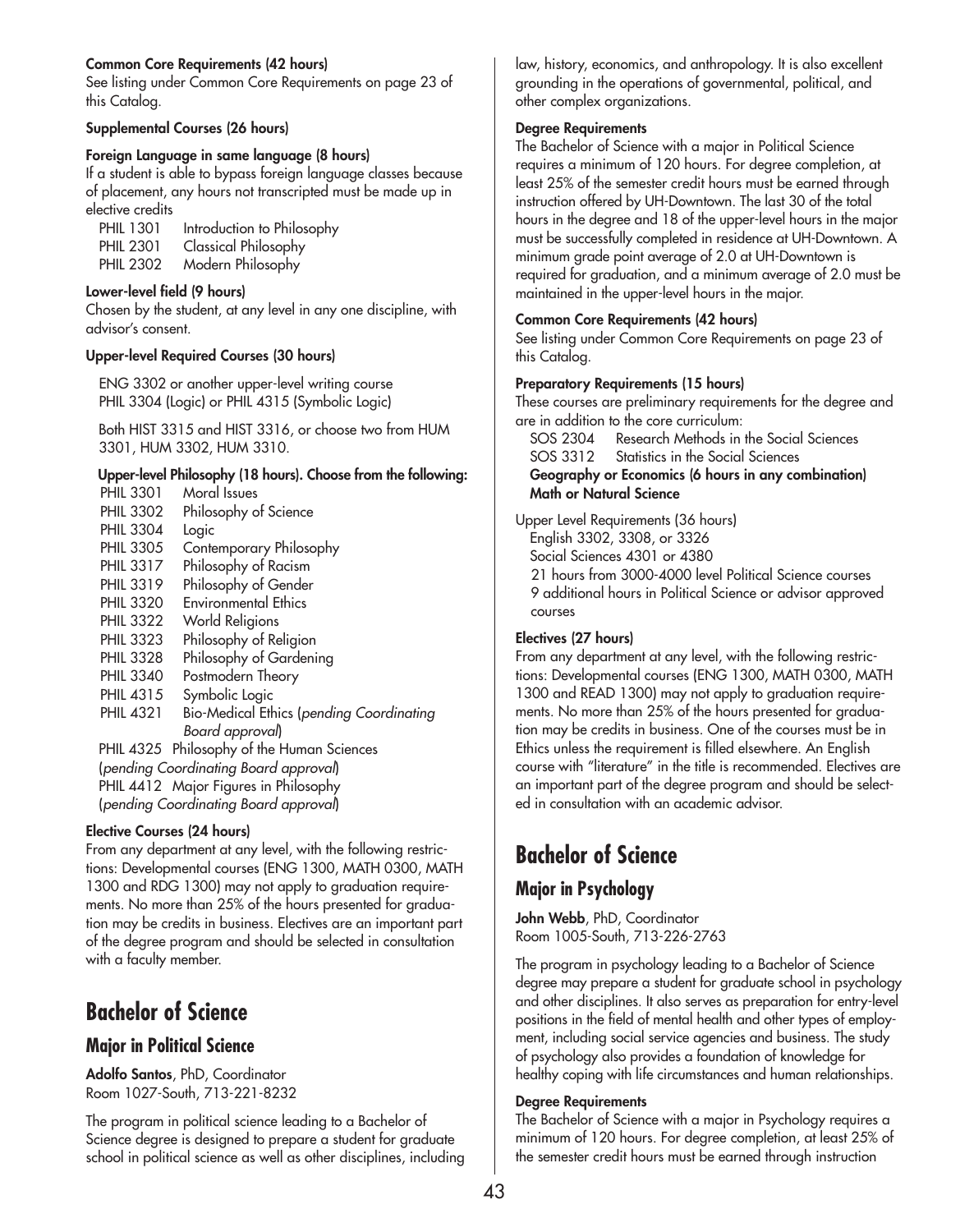offered by UH-Downtown. The last 30 of the total hours in the degree and 18 of the upper-level hours in the major must be successfully completed in residence at UH-Downtown. An overall minimum grade point average of 2.0 at UH-Downtown is required for graduation, and a minimum average of 2.0 must be maintained in the upper-level hours in the major.

### **Common Core Requirements (42 hours)**

See listing under Common Core Requirements on page 23 of this Catalog. In fulfillment of the Behavioral Sciences requirement, PSY 1303 is recommended. If not taken in the core, PSY 1303 should be added to the following preparatory requirements.

### **Preparatory Requirements (21-24 hours)**

These courses are preliminary requirements for the degree and are in addition to the core curriculum, with the possible exception of one three-hour course in introductory behavioral science that may have been taken as part of the core:

PSY 1303 Introduction to Psychology SOC 1303 Principles of Sociology ANTH 2301 Physical Anthropology or ANTH 2302 Cultural Anthropology SOS 2304 Research Methods in Social Sciences SOS 3312 Statistics in the Social Sciences Three hours in philosophy to fulfill the general education requirement in ethics, chosen from this list:

PHIL 1301 Introduction to Philosophy PHIL 2301 Classical Philosophy PHIL 2302 Modern Philosophy PHIL 3301 Moral Issues, Personal and Professional PHIL 3302 Philosophy of Science PHIL 3305 Contemporary Philosophy

Three hours in mathematics or science. Three hours in literature.

### **Major Requirements (27 hours)**

Twenty-four hours of courses in Psychology at the 3000 or 4000 level.

Three hours of internship or special project credit from either

S0S 4301 Special Projects in the Social Sciences (similar to a senior honors thesis)

*or*

SOS 4380 Field Experience in the Social Sciences (Recommended)

## **Related Upper-Level Requirements (9 hours)**

These are upper-level courses in support of the degree. Courses in this category, together with courses chosen as free electives, may be used toward a minor, at the student's option:

### **Advanced Writing (3 hours), one of the following courses:**

| <b>ENG 3302</b> | <b>Business and Technical Report Writing</b> |
|-----------------|----------------------------------------------|
| ENG 3325        | Medical Writing                              |
|                 | ENG 3326 Proposal Writing                    |
|                 | ENG 4306 Science Writing                     |

### **Social and Behavioral Science Electives (6 hours), two of the following courses:**

Any upper-level course in Psychology Any upper-level course in Sociology MGT 3301 Management of Organizations MGT 3302 Human Resource Management

| MGT 3303 | Negotiating Skills and Techniques |
|----------|-----------------------------------|
| MKT 3301 | Principles of Marketing           |
| SOS 3301 | Social Gerontology                |
| SOS 3304 | Death and Dying                   |
| SOS 4302 | The Study of the Future           |
|          |                                   |

### **Free Electives (21 hours)**

From any department at any level, with the following restrictions: Developmental courses (ENG 1300, MATH 0300, MATH 1300 and READ 1300) may not apply to graduation requirements. No more than 25% of the hours presented for graduation may be credits in business. Electives are an important part of the degree program and should be selected in consultation with an academic advisor. No degree program may have fewer than 120 semester credit hours.

# **Bachelor of Science**

## **Major in Sociology**

**J. Greg Getz**, PhD, Coordinator Room 1009-South, 713-221-8939

The program in sociology leading to a Bachelor of Science degree may prepare a student for graduate school in sociology and other disciplines. It also serves as preparation for entry-level positions in social service agencies and business. The study of sociology provides a unique perspective for studying complex social problems including poverty, racial discrimination, crime, violent behavior, and drug use. Different courses focus on important institutions including the family, economy, government, and education.

### **Degree Requirements**

The Bachelor of Science with a major in Sociology requires a minimum of 123 hours. For degree completion, at least 25% of the semester credit hours must be earned through instruction offered by UH-Downtown. The last 30 of the total hours in the degree and 18 of the upper-level hours in the major must be successfully completed in residence at UH-Downtown. A minimum grade point average of 2.0 at UH-Downtown is required for graduation, and a minimum average of 2.0 must be maintained in the upper-level hours in the major.

### **Common Core Requirements (42 hours)**

See listing under Common Core Requirements on page 23 of this Catalog. In fulfillment of the Behavioral Sciences requirement, SOC 1303 is recommended. If not taken in the core, SOC 1303 should be added to the following supplemental requirements.

## **Supplemental Course Requirements (18-21 hours)**

These courses are preliminary requirements for the degree and are in addition to the core curriculum, with the possible exception of one three-hour course in introductory behavioral science that may have been taken as part of the core:

PSY 1303 Introduction to Psychology SOC 1303 Principles of Sociology ANTH 2301 Physical Anthropology or

ANTH 2302 Cultural Anthropology

SOS 2304 Research Methods in the Social Sciences

SOS 3312 Statistics in the Social Sciences

Three hours in philosophy to fulfill the general education requirement in ethics: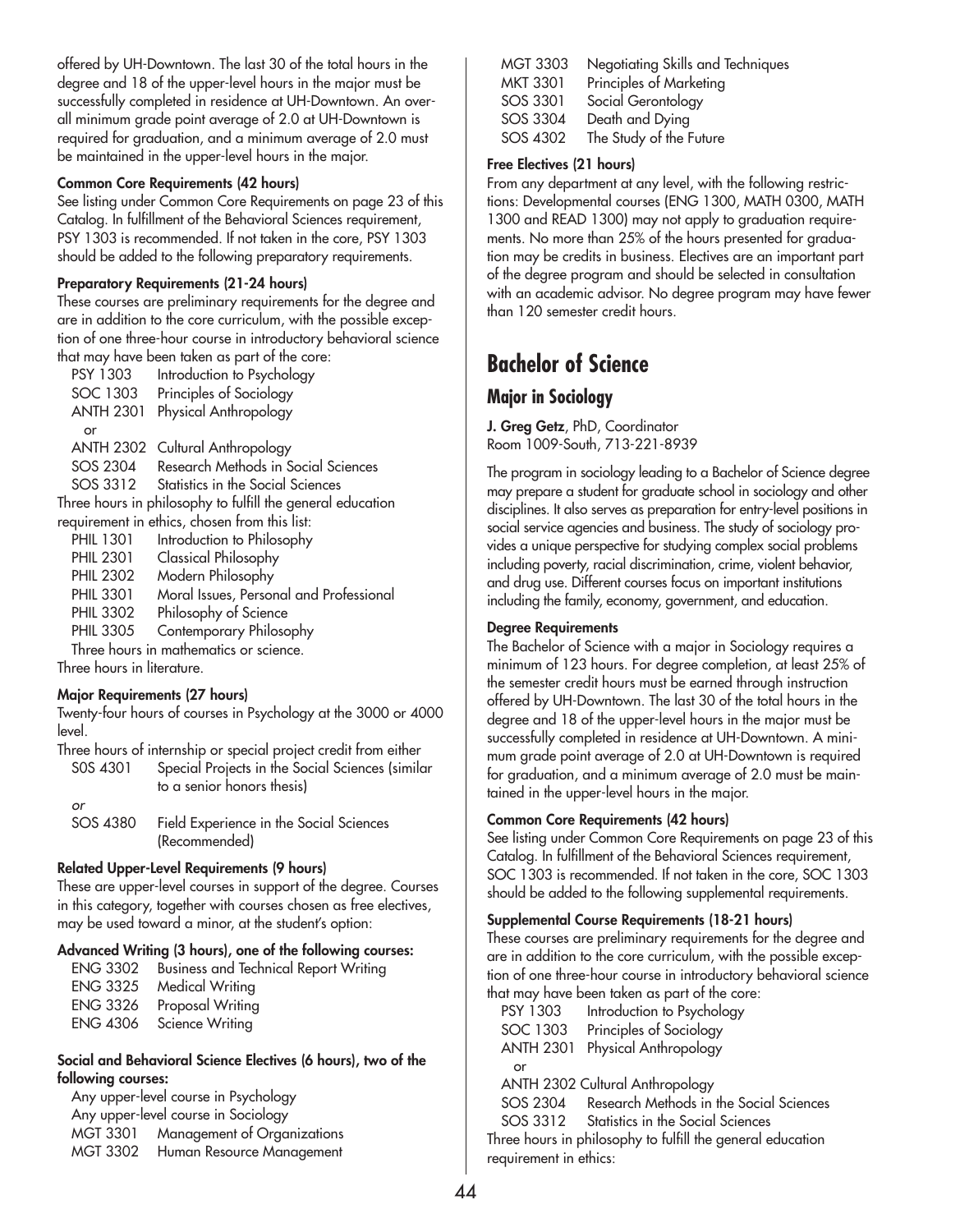PHIL 3302 (Philosophy of Science) is the preferred course. Other upper-level philosophy courses may be substituted at the discretion of the degree coordinator.

Three hours in mathematics, science, or computer science.

#### **Additional Lower-Level Requirements (9 hours)**

6 hours of lower level sociology courses 3 hours of lower level sociology, psychology, or anthropology electives

### **Major Requirements (27 hours)**

Twenty-one hours of courses in Sociology at the 3000 or 4000 level. Three hours of SOC 3301, Sociological Theory Three hours of internship or special project credit from either

SOS 4301 Special Projects in the Social Sciences (similar to a senior honors thesis) *or*

SOS 4380 Field Experience in the Social Sciences (Recommended)

### **Related Upper-Level Requirements (9 hours)**

These are upper-level courses in support of the degree. Courses in this category, together with courses chosen as free electives, may be used toward a minor, at the student's option:

### **Advanced Writing (3 hours), one of the following courses:**

ENG 3302 Business and Technical Report Writing Medical Writing ENG 3326 Proposal Writing ENG 4306 Science Writing

### **Social and Behavioral Science Electives (6 hours), two of the following courses:**

Any upper-level course in Sociology, Psychology, Political Science, History, Philosophy, English, Speech, Humanities, Social Sciences, or Criminal Justice

| BA 3301          | Legal Environment of Business         |
|------------------|---------------------------------------|
| BA 3302          | Commercial Law                        |
| <b>BA 3304</b>   | International Business Law            |
| BA 3315          | Diversity and the Law                 |
| <b>BIOL 4350</b> | Social Biology                        |
| MGT 3301         | Management of Organizations           |
| MGT 3302         | Human Resources Management            |
| <b>MGT 3303</b>  | Negotiating Skills and Techniques     |
| <b>MGT 3307</b>  | <b>Equal Opportunity Management</b>   |
| <b>MKT 3301</b>  | <b>Marketing Principles</b>           |
| <b>MKT 4305</b>  | <b>Consumer Behavior</b>              |
| SOSE 3306        | Culture of the Urban School           |
| SOSE 3320        | Assessment and Evaluation of Children |

## **Free Electives (18 hours)**

From any department at any level, with the following restrictions: Developmental courses (ENG 1300, MATH 0300, MATH 1300 and READ 1300) may not apply to graduation requirements. No more than 25% of the hours presented for graduation may be credits in business. Electives are an important part of the degree program and should be selected in consultation with an academic advisor. No degree program may have fewer than 120 semester credit hours.

# **Interdisciplinary Degrees**

The Bachelor of Arts and Bachelor of Science degrees with majors in Social Sciences (described in the following sections) are interdisciplinary degrees meant to prepare the graduate with a general foundation across the social sciences, and the experience of deeper inquiry in at least two areas of study in the social sciences. For purposes of these degrees, the social sciences include history political science, psychology and sociology. Because this is an interdisciplinary degree, no more than 18 hours of upper-level work in a single discipline may be applied to the major, and no more than 27 total hours in a single discipline (excluding course work required to fulfill Common Core Requirements) may be used to satisfy degree requirements.

## **Degree Requirements**

The Bachelor of Arts with major in Social Sciences requires a minimum of 122 hours, including a foreign language requirement. The Bachelor of Science with major in Social Sciences requires a minimum of 123 hours. For degree completion, at least 25% of the semester credit hours must be earned through instruction offered by UH-Downtown. For both degrees, the last 30 of the total hours and 18 of the upper-level hours toward the degree must be successfully completed in residence at UH-Downtown. An overall minimum grade point average of 2.0 at UH-Downtown is required for graduation, and a minimum grade point average of 2.0 must be maintained in the upper-level hours in the major. A description of these interdisciplinary degrees follows.

# **Bachelor of Arts Major in Social Sciences**

**Kathleen Haney**, PhD, Coordinator Room 1009-South, 713-221-8014

## **Common Core Requirements (42 hours)**

See listing under Common Core Requirements on page 23 of this Catalog. In fulfillment of the Behavioral Sciences requirement, PSY 1303 Introduction to Psychology is recommended. If not taken in the core, PSY 1303 should be added to the following additional basic requirements.

### **Additional Basic Requirements (29-32 hours)**

| SOS 2304                        | Research Methods in the Social Sciences    |  |
|---------------------------------|--------------------------------------------|--|
| SOS 3312                        | Statistics in the Social Sciences          |  |
| <b>ANTH 2301</b>                | Physical Anthropology                      |  |
| or                              |                                            |  |
| ANTH 2302 Cultural Anthropology |                                            |  |
| SOC 1303                        | Principles of Sociology                    |  |
| PSY 1303                        | Introduction to Psychology (may be omitted |  |
|                                 | here if taken as part of core curriculum)  |  |
| Literature (3 hours)            |                                            |  |

Foreign language (14 hours, that is, completion through sophomore year. For students placing out of any foreign language courses, other courses in English, humanities or social sciences may be substituted)

### **Upper-Level Requirements (36 hours)**

Twenty-one upper-level hours in social sciences from the following disciplines

**History** Political Science Psychology Sociology

At least nine hours must be taken in each of two separate disciplines. No more than 18 upper-level hours in a single discipline may be applied to the major. Courses in other social science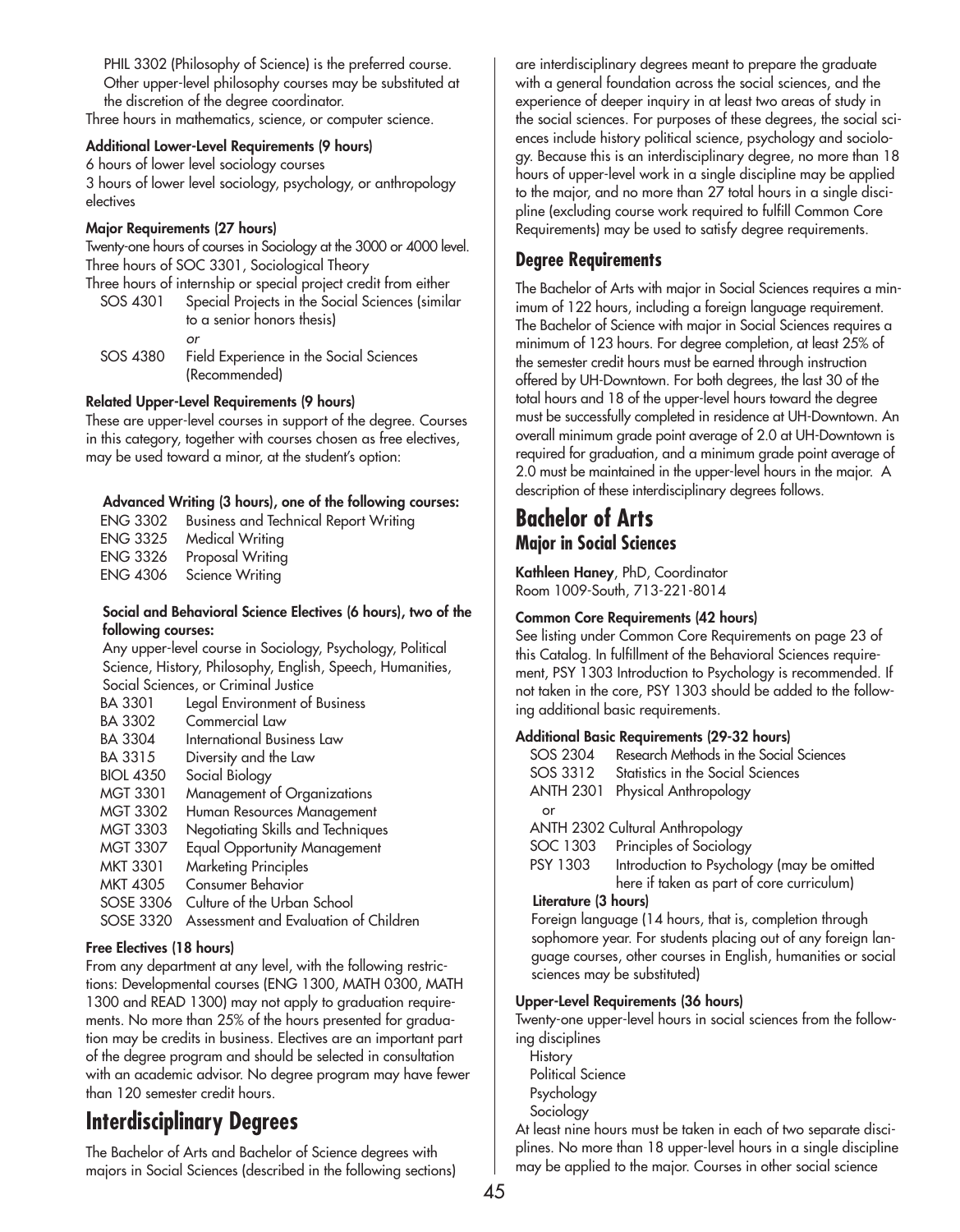disciplines or interdisciplinary courses may be applied to this requirement. Consult a college advisor.

### **Upper-Level courses in social sciences or related disciplines (6 hours)**

| <b>PHIL 3301</b> | Moral Issues or another course to fulfill the |
|------------------|-----------------------------------------------|
|                  | ethics requirement                            |
| <b>ENG 3302</b>  | Business and Technical Report Writing or      |
|                  | another upper-level writing course            |
| SOS 4380         | Field Experience in the Social Sciences       |
|                  | (recommended)                                 |
| or               |                                               |
| SOS 4301         | Special Projects in the Social Sciences       |

## **Electives (15 hours)**

From any department at any level, with the following restrictions: Developmental courses (ENG 1300, MATH 0300, MATH 1300 and RDG 1300) may not apply to graduation requirements. No more than 25% of the hours presented for graduation may be credits in business. Electives are an important part of the degree program and should be selected in consultation with an academic advisor.

# **Bachelor of Science Major in Social Sciences**

**Kathleen Haney**, PhD, Coordinator Room 1009-South, 713-221-8014

### **Common Core Requirements (42 hours)**

See listing under Common Core Requirements on page 23 of this Catalog. In fulfillment of the Behavioral Sciences requirement, PSY 1303 Introduction to Psychology is recommended. If not taken in the core, PSY 1303 should be added to the following additional basic requirements.

## **Additional Basic Requirements (18 hours)**

| SOS 2304                               | Research Methods in the Social Sciences |  |
|----------------------------------------|-----------------------------------------|--|
| SOS 3312                               | Statistics in the Social Sciences       |  |
| <b>ANTH 2301</b>                       | Physical Anthropology                   |  |
| or                                     |                                         |  |
|                                        | ANTH 2302 Cultural Anthropology         |  |
|                                        | SOC 1303 Principles of Sociology        |  |
| Literature                             |                                         |  |
| <b>Mathematics or Natural Sciences</b> |                                         |  |

### **Upper-Level Requirements (36 hours)**

Twenty-one upper-level hours in social sciences from the following disciplines

**History** Political Science Psychology Sociology

At least nine hours must be taken in each of two separate disciplines. No more than 18 upper-level hours in a single discipline may be applied to the major. Courses in other social science disciplines or interdisciplinary courses may be applied to this requirement. Consult a college advisor.

## **Upper-level courses in social sciences or related disciplines (6 hours)**

## **Additional Upper-level requirements (9 hours):**

PHIL 3301 Moral Issues or another course to fulfill the ethics requirement

| <b>ENG 3302</b> | Business and Technical Report Writing or<br>another upper-level writing course |
|-----------------|--------------------------------------------------------------------------------|
| SOS 4380        | Special Projects in the Social Sciences<br>(recommended)                       |
| or<br>SOS 4301  | Field Experience in the Social Sciences                                        |

## **Electives (27 hours)**

From any department at any level, with the following restrictions: Developmental courses (ENG 1300, MATH 0300, MATH 1300 and RDG 1300) may not apply to graduation requirements. No more than 25% of the hours presented for graduation may be credits in business. Electives are an important part of the degree program and should be selected in consultation with an academic advisor.

## **Minor Programs Requirements**

### **Minor in History (18 hours minimum)**

Six hours of US History courses from the common core Twelve additional hours of 3000/4000-level History courses

### **Minor in Philosophy (15 hours minimum)**

Six hours of 1000/2000-level Philosophy courses Nine hours from among the following courses:

| PHIL            | any 3000/4000-level course                                 |
|-----------------|------------------------------------------------------------|
| <b>HUM 3301</b> | Foundations of Western Culture I                           |
|                 | HUM 3302 Foundations of Western Culture II                 |
|                 | At least six of the 15 hours must be taken at UH-Downtown. |

## **Minor in Political Science (18 hours minimum)**

POLS 2303 United States Government I POLS 2304 United States Government II Twelve additional hours of 3000/4000- level Political Sciences courses

## **Minor in Quantitative Methods in Research (18 hours)**

Group A: Lower Level Preparatory requirements (6 hours) SOS 2304 Research Methods in the Social Sciences MATH 1305 Finite Mathematics with Applications

Group B: Upper-Level Course work (9 hours) MATH 3310 Statistical Analyses and Applications II (required) Select two:

- MATH 4306 Mathematical Models and Computer Simulation MATH 4307 Time Series
- MATH 4309 Design and Analysis of Experiments
- MATH 4310 Applied Regression
- PSY 4308 Psychological Assessment

Group C: Select one (3 hours)

- PHIL 2303 Logic
- PHIL 4315 Symbolic Logic
- PHIL 3302 Philosophy of Science

SOS majors seeking this minor will need the following courses as part of their regular degree:

- MATH 1301 serves as a prerequisite for most of the courses in this minor.
- SOS 3312 or MATH 3309 may serve as prerequisites for MATH 3310.
- SOS 3312 Statistics in the Social Sciences (this cannot count toward minor because it is a required upper level course)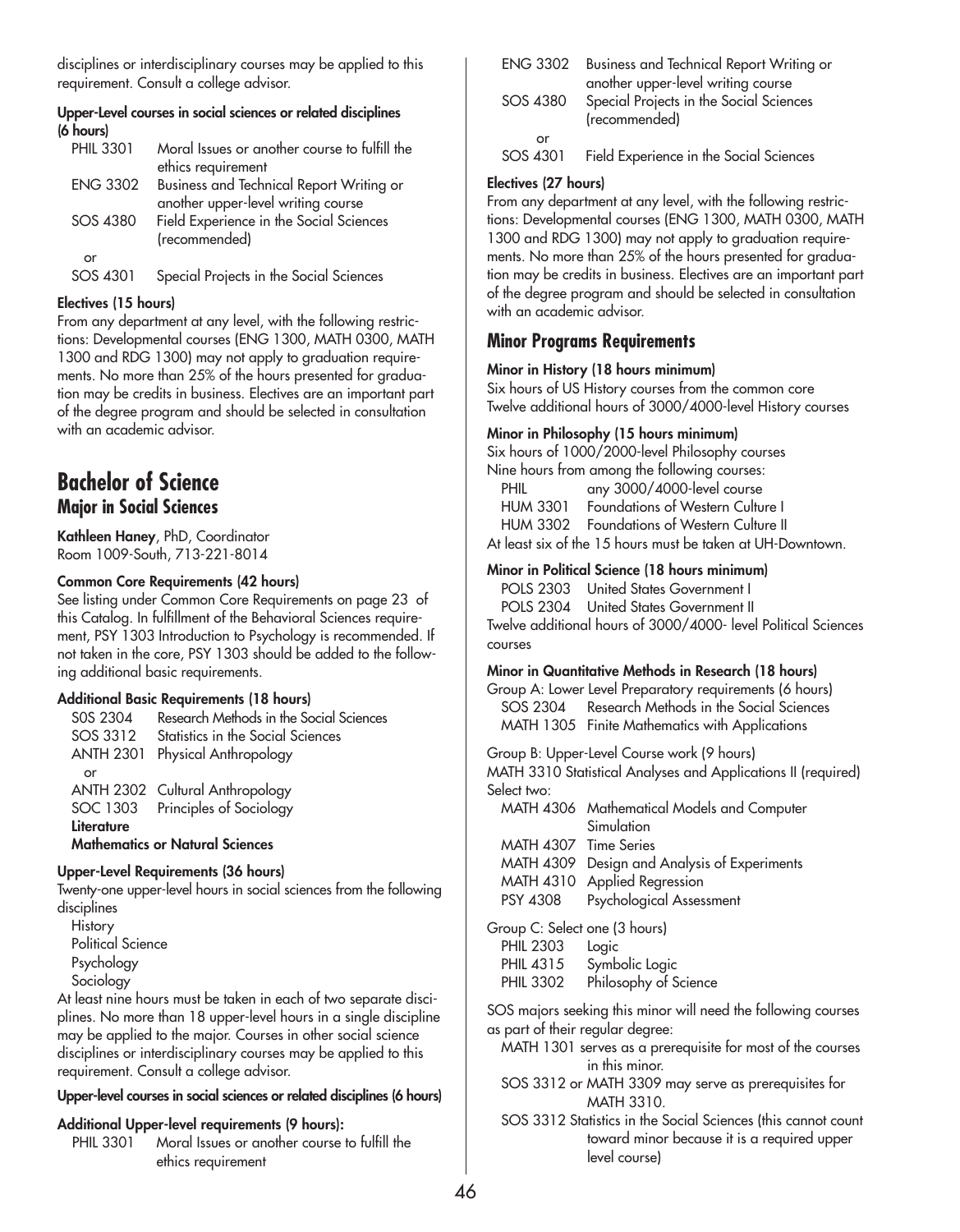### **Minor in Psychology (18 hours minimum)**

PSY 1303 Introduction to Psychology 15 additional hours, including nine hours of 3000/4000-level courses, from among the following:

| PSY any course                                           |  |  |
|----------------------------------------------------------|--|--|
| SOS 2308 Human Sexuality                                 |  |  |
| Social Gerontology                                       |  |  |
| Death and Dying                                          |  |  |
| Assessment and Evaluation of Adolescents and<br>Children |  |  |
|                                                          |  |  |

## **Minor in Sociology (18 hours minimum)**

SOC 1303 Principles of Sociology 15 additional hours, including nine hours of 3000/4000-level courses, from among the following:

| SOC.     | any course         |
|----------|--------------------|
| SOS 2308 | Human Sexuality    |
| SOS 3301 | Social Gerontology |

## **Pre-Law Studies**

**Adolfo Santos**, PhD, Advisor Room 1027-South, 713-221-8232

Students interested in pre-law studies, regardless of their major, may contact Dr. Santos. Catalogs of many law schools also are available for review through the pre-law advisor.

## **Military Science**

(Cooperative Program with University of Houston)

To register for courses, inquire in the Department of Social Sciences, Room 1009-South, 713-221-8014. For all other purposes, contact the Military Science program at UH, 713-743-3875

## **Lt. Col. Michael R. Czaja**, Chair

## **Faculty**

Professors: Czaja<br>Assistant Professors: Avery, Avery, Gass, Reyna, Caston, Whitfield

The goal of the US Army ROTC program is to develop technically competent, physically fit and highly motivated men and women for positions of responsibility as commissioned officers in the active Army, the Army Reserve and National Guard. Upon completion of the curriculum, students will have an understanding of the fundamental concepts and principles of the military as an art and as a science. The leadership and managerial experience gained through ROTC provides great benefit for students in both their civilian endeavors and their military careers.

## **Statutory Authority**

General statutory authority for establishment and operation of the ROTC program, including the scholarship program, is contained in Title 10, United States Code, Chapter 103 (Sec. 2102- 2111 ). Specific rules and procedures are found in US Army Regulation 145-1.

## **Course Credit**

ROTC classes may be taken for elective credit toward any degree plan at the University of Houston-Downtown. Freshman and sophomore level classes are open to all students, regardless of age or physical condition. No military obligation is incurred as a result of enrollment in these courses. Junior and senior level courses are more restrictive and do require a military obligation. ROTC scholarship students also incur a military obligation.

### **Four-Year Program**

The four-year program is divided into two courses: the basic course, which is normally attended by students during their freshman and sophomore years, and the advanced course, attended during the junior and senior years. Advanced course students attend a six-week advanced camp at Fort Lewis, Washington, normally between their junior and senior years.

### **Basic Course**

The basic course consists of four semesters of military science which includes: MSCI 1210, 1220, 2210 and 2220. These freshman and sophomore level classes are open to all students without obligation.

### **Advanced Course**

Students entering the advanced course must enter into a contract to pursue and accept a commission in the active Army, the Army Reserve or the National Guard. To be considered for contracting into the advanced course, the student must be a full-time student in a course of instruction that leads to a degree in a recognized academic field, have a minimum of two years of academic work remaining in a curriculum leading to a baccalaureate or advanced degree, be under age 30 when commissioned, and pass a physical examination.

### **Two-Year Program**

The two-year program is designed for students who did not take the basic course but are otherwise eligible to enroll in the advanced course. This program allows students completing their sophomore year to attend a five-week "basic camp" during June and July at Fort Knox, Kentucky, in lieu of taking the first two years of ROTC. There is no military obligation for attending Basic Camp. The Army provides transportation, room, and board. Students are paid approximately \$700 for the five-week period.

## **Laboratory Requirements**

A military science laboratory is required for students enrolling in MSCI 1210, 1220, 2210, 2220, 3310, 3320, 4310 and 4320. This laboratory provides opportunities for marksmanship training, rappelling, drill and ceremonies, communications training, and other activities.

### **Veterans**

Veterans who have served on active duty or in the Army Reserve or National Guard are also eligible for the ROTC program. Although veterans are not required to take the Basic Course, they are encouraged to do so. All students, including veterans, must have a minimum of 60 credit hours prior to enrolling in the Advanced Course.

### **National Guard and Army Reserve Members**

Students enrolled in ROTC may also be a member of the Army Reserve or National Guard. Through the Simultaneous Membership Program (SMP), those students enrolled in the Advanced Course will be assigned in a leadership position as a cadet and receive pay and entitlements from the Guard or Reserve in the pay grade of Sergeant (E-5).

### **Scholarships**

The United States Army offers, on a competitive nationwide basis, four-, three-, and two-year scholarships. The scholarships will cover up to \$16,000 of tuition. Recipients will also receive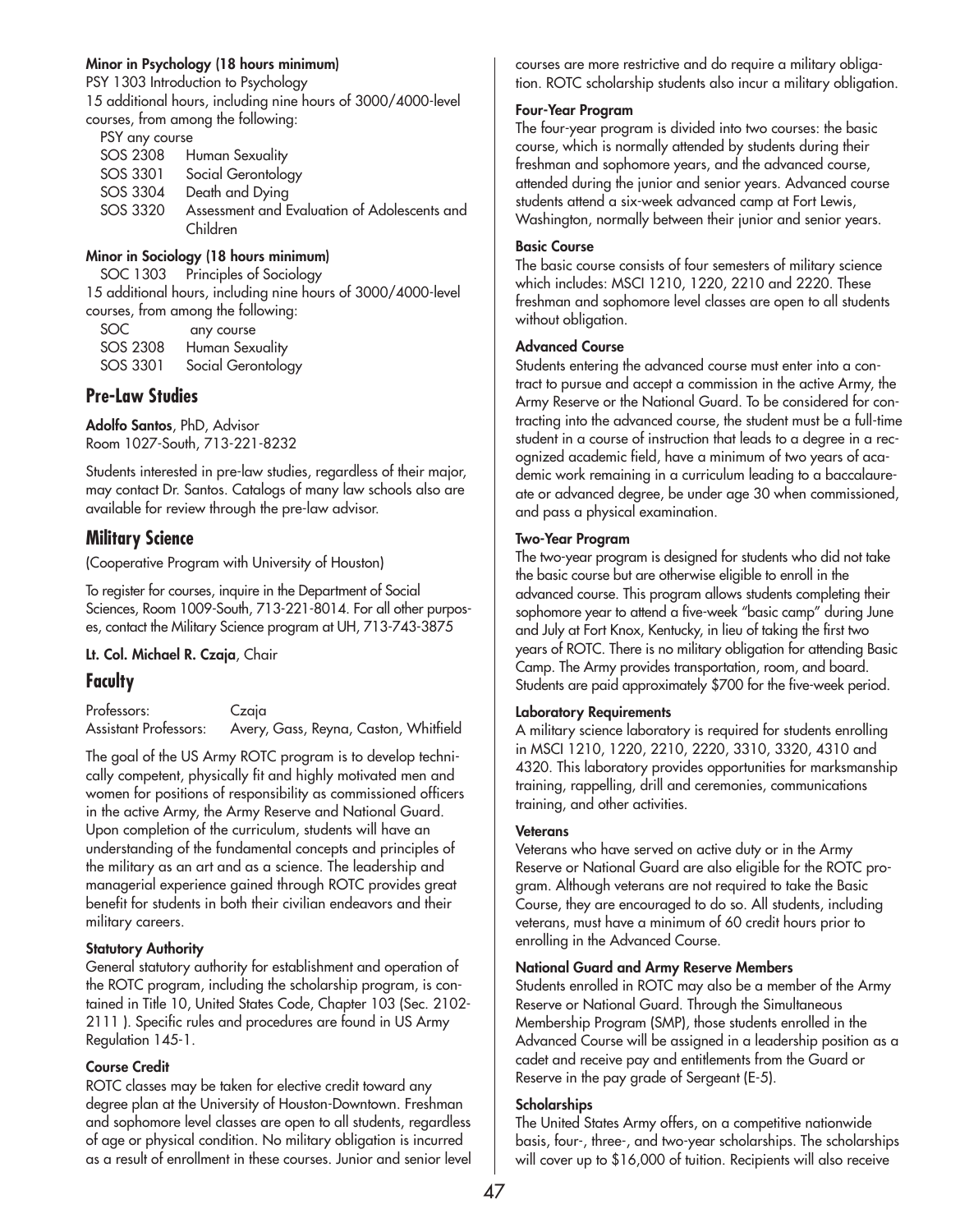benefits for educational fees (to include lab fees), a book allowance and a subsistence allowance of \$200 per month. Applicants must be US citizens and must be under age 27 on the anticipated graduation date. Applications are available from the military science department. Veteran applicants can extend the age limit up to a maximum of three years, based on prior active duty service.

### **Other Financial Aid**

All students enrolled in the Advanced Course will receive a subsistence allowance of \$200 per month. For more information contact the Military Science Department at the University of Houston (713-743-3875). GI Bill recipients still retain benefits.

### **Tuition**

Members of the Army or the National Guard, Texas State Guard, or other reserve forces may be exempted from the nonresident tuition fee and other fees and charges.

## **Special Training**

Basic and advanced course students may volunteer for and attend the US Army Airborne and Air Assault courses during June, July and August. Cadet Troop Leadership training positions are also available to Advanced Course cadets during the summer months.

### **Miscellaneous**

Cadets in the Advanced Course are paid an allowance of \$200 per month during the school year. Military textbooks and uniforms are furnished to all cadets.

The Corps of Cadets sponsors an annual military ball in addition to other social events throughout the school year. The Department of Military Science at the University of Houston sponsors extracurricular activities such as the University of Houston Color Guard and the Ranger Challenge Team.

# **Public Service**

# **COLLEGE OF PUBLIC SERVICE**

**Beth Pelz**, PhD, Interim Dean **Anjoo Sikka** , PhD, Associate Dean 101 Commerce Street, 713-221-8943

The College of Public Service is a community based center for higher learning dedicated to preparing students to enter professional careers in criminal justice and education. It believes that an educated society creates thoughtful policy and humanistic practices for the betterment of its diverse constituents. The College seeks to instill critical thinking skills that nurture in students an appreciation of the use of scientific inquiry to solve the problems of our time and encourages creativity and the development of new ideas. It embraces the professional and personal growth of its faculty, staff and students by promoting intellectual collaboration within the school, university and community at large. The College of Public Service strives to engage in dynamic research that will improve the quality of our area schools and justice institutions, and instill scholarship, integrity and responsibility in tomorrow's leaders.

## **Programs of Study**

### **Degree Programs**

Bachelor of Arts with major in Interdisciplinary Studies (Elementary and Middle School Education) Bachelor of Science with major in Criminal Justice Post-baccalaureate Teacher Certification Master of Arts in Teaching Master of Science with major in Criminal Justice Master of Security Management

### **Special note: Teacher Education Program**

The University of Houston-Downtown's teacher education program offers certification in elementary, secondary, and bilingual education. Students wishing to obtain EC-4, Bilingual (EC-4 or 4- 8), and 4-8 certification will need to take courses in a variety of academic areas. Secondary certification majors may choose from the following subject areas: Mathematics, English-Language Arts, History, Social Studies, Life Science, Physical Science, Composite Science. Additional content areas (of certification) for post-baccalaureate students are also available. For formal admission to the teacher education program, students should have:

- completed at least 32 hours toward their degree, or achieved post baccalaureate standing;
- obtained passing scores on all three sections of the THEA; and
- an overall 2.5 grade point average (for undergraduate majors and for post-baccalaureate students).

Teacher education students are not permitted to self-advise or telephone register for BED, EED, or SED courses. These sections are closed to non-teacher education students. Students interested in the teacher education program should contact the Department of Urban Education at 713-221-8906 or visit Room 603-South.

## **Undergraduate Programs**

## **General Education Requirements**

All students seeking a bachelor's degree at the University of Houston-Downtown must complete the general education requirements (see pages 23), including the common core courses, application courses, enhancement courses and the Writing Proficiency Examination. Fulfillment of general education requirements may vary depending on the degree.

## **Being Accepted as a Degree Major**

All undergraduate students at UH-Downtown are assigned for academic advising to University College until they are accepted into one of the degree programs. Before applying for acceptance to programs in the College of Public Service, a student must:

- Have fulfilled all THEA obligations;
- Have completed all required developmental courses;
- Complete a minimum of 30 hours toward the general education requirements;
- Be in good academic standing; and
- Be released by University College.

After these requirements are met, University College will refer the student to the College of Public Service.

## **Requirements for Majors**

All undergraduate degree programs in the College of Public Service require a minimum of 30 semester credit hours in residence and a minimum of 18 upper-level semester credit hours earned at this university. The College reserves the right to limit the number of directed study, internship, service learning, experience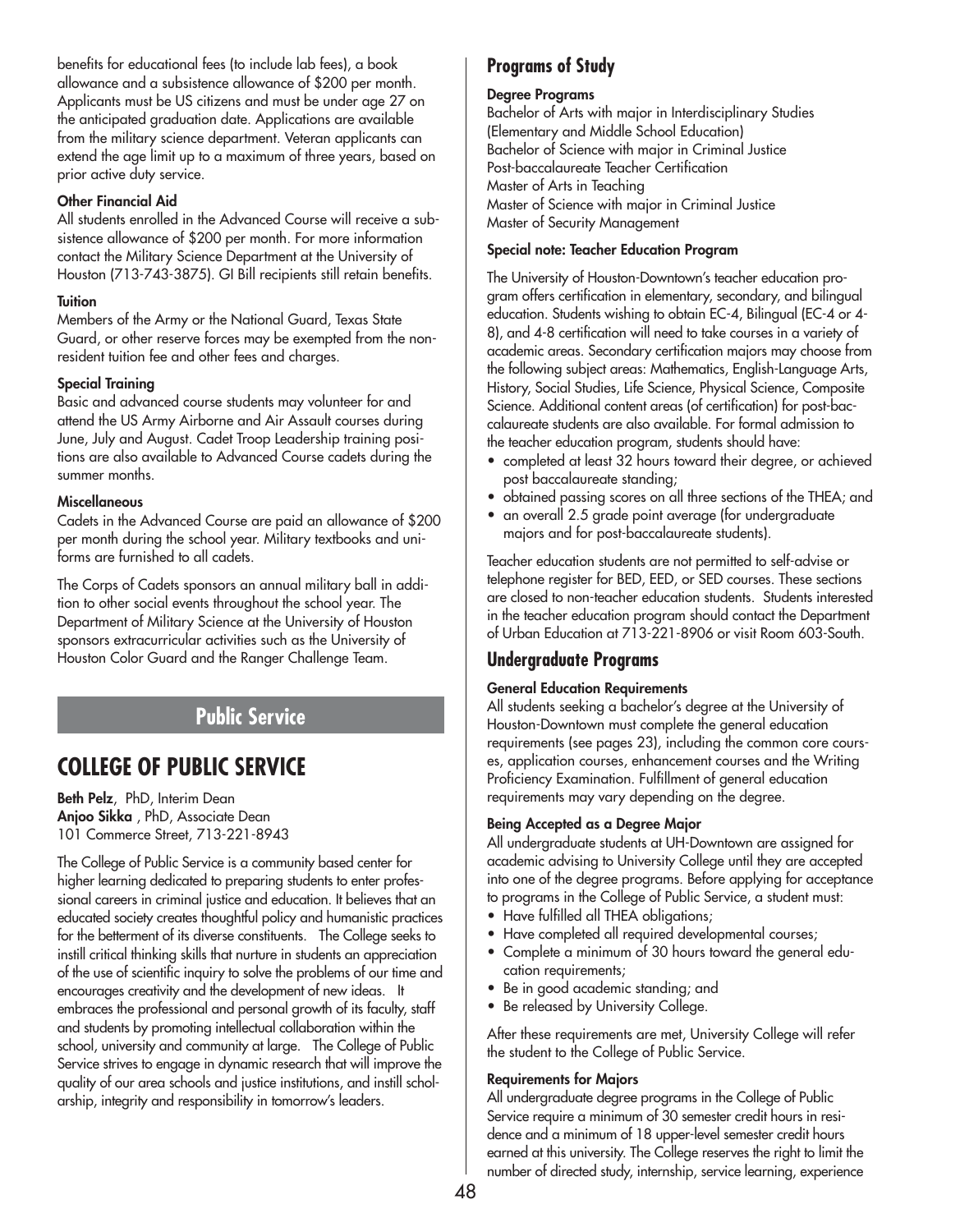learning, and credit-by-examination credit hours that can be applied to degree requirements, especially major requirements.

### **Minors**

The College of Public Service offers undergraduate minors in the following areas:

- Criminal Justice
- Ethnic Studies (cross-disciplinary)
- Gender Studies (cross-disciplinary)

Students seeking minors in these areas must meet the following requirements:

- The grade point average for all courses taken at UH-Downtown and applied to the minor must be at least 2.0.
- Transfer courses applied to the minor may be restricted by the individual program.
- Courses applied toward a minor must include a minimum of six hours of upper-level course work taken at UH-Downtown.
- Upper-level courses applied toward the major may not also be counted toward the fulfillment of minor requirements.

Requirements for each minor are listed with the curricula of the departments offering the minor. The requirements for the minors in Ethnic Studies and Gender Studies are available at the office of the College Humanities & Social Sciences

## **Graduate programs**

Admission to graduate programs is competitive and decisions for admission are made by departmental committees. For information on graduate programs, please refer to graduate section of this catalog.

# **Department of Criminal Justice**

**Robert T. Walsh**, MS, Interim Chair 101 Commerce Street, 713-221-8943

## **Faculty**

Professors: McShane, Williams Associate Professors: Belbot, Engram, Pelz Lecturers: Hill, Karson

Assistant Professors: Glazier, Jakovich, Kellar, Walsh, Wang

## **Programs of Study**

Bachelor of Science in Criminal Justice Master of Science in Criminal Justice Master of Security Management

## **Mission and Objectives**

The mission of the Department of Criminal Justice is to develop and sustain a Criminal Justice program that reflects a cooperative relationship between the University of Houston-Downtown and the community. The department is committed to providing quality academic preparation that is designed to extend the knowledge and intellectual maturity of its students. In addition, we strive to influence the quality and nature of research in the field and to serve the community by influencing the development of programming and public policy in the area of criminal justice. The educational philosophy of the department emphasizes an integration of intellectual growth and skill development in the preparation of our majors. The Criminal Justice program is designed to combine the applied aspects of the field with the theoretical components necessary for the development of sound,

testable programming and public policy. This includes demonstrated competency in criminological, methodological and administrative theory as well as analytical and technical skills. Students are expected to analyze, question, reconsider and synthesize old and new knowledge and skills. We believe our responsibility to our students extends beyond course work to include providing research, internship, mentoring and networking opportunities that will enable them to better succeed in their pursuit of careers in the field of Criminal Justice. Sustained interaction with the professional community and representative of the community at large assists us in achieving this goal.

### **Honor Societies**

Alpha Phi Sigma–National Criminal Justice Honorary

### **Social Association**

Criminal Justice Student Association

# **Bachelor of Science**

## **Major in Criminal Justice**

**Hsiao-Ming Wang**, PhD, Coordinator, 713-221- 8943

Course work leading to this bachelor's degree provides the student with strong communication and analytical skills. This is accomplished (1) through a comprehensive and extensive set of general education requirements; (2) through a critical and indepth interdisciplinary analysis of the causes of crime, the definition and measurement of crime and society's formal and informal efforts at preventing and controlling crime; and (3) by treatment of the field of criminal justice as an applied science where the student is taught to integrate theory construction, empirical validation and practical application.

### **Degree Requirements**

The criminal justice major requires a minimum of 123 hours. At least 25% of the semester credit hours must be earned through instruction offered by UH-Downtown. Twenty-four hours of criminal justice must be at the upper level, and 24 hours must be completed as course work at UH-Downtown. The last 30 of the total hours and 18 of the upper-level hours toward the degree must be successfully completed in residence at UH-Downtown. The degree requires a minimum of 36 upper-level hours. An overall minimum grade point average of 2.0 at UH-Downtown is required for graduation, and a minimum average of 2.0 must be maintained in the upper-level hours in the major.

## **Common Core Requirements (42 hours)**

See listing under Common Core Requirements on page 23 of this Catalog.

### **General Education Requirements (9-12 hours)**

Specific General Education Application and Enhancement Requirements for the Criminal Justice degree are:

### **Writing Skills (3 hours)**

ENG 3302 Business and Technical Report Writing or ENG 3308 Legal Writing

## **Nonverbal Analytical Skills (3 hours)**

CJ 3320 Statistics in Criminal Justice or SOS 3312 Statistics in the Social Sciences

49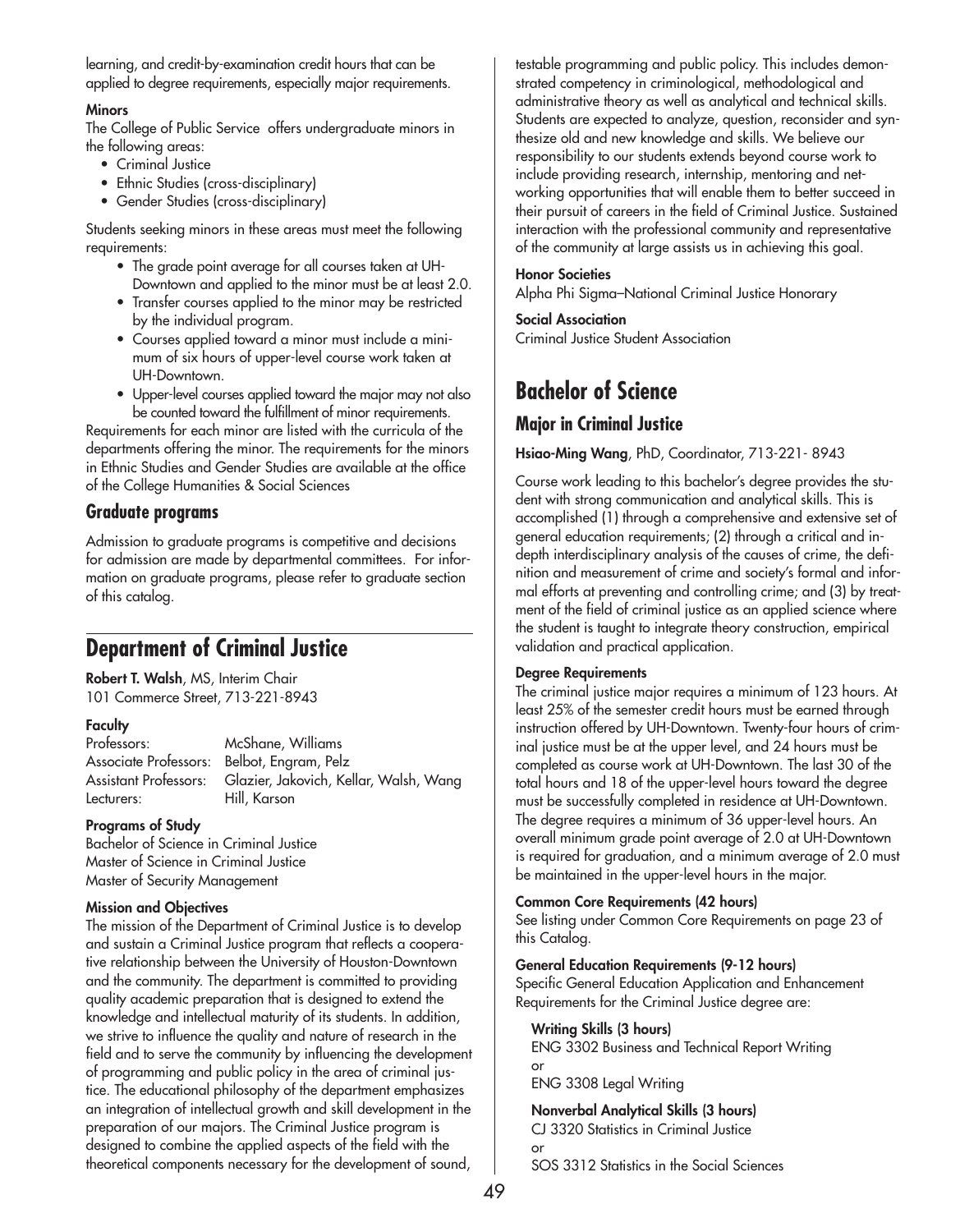## **Ethics and Morality (3 hours)**

CJ 3311 Ethics of Social Control or

PHIL 3301 Moral Issues, Personal and Professional

## **World Community (3 hours)**

One course that addresses topics beyond American society. Consult a degree advisor for specific courses that complement this degree. Courses commonly used to fulfill this requirement in the College of Public Service include courses in g e o g r a p h y, foreign languages and literature, and history, political science and humanities courses that focus on other cultures. This requirement may be fulfilled through elective hours or in some other course applied within the degree including CJ 4313.

## **Criminal Justice Core (18 hours)**

| CJ 1301 | Crime, Law and Society               |
|---------|--------------------------------------|
| CJ 2301 | The Police System                    |
| CJ 2302 | The Criminal Court System            |
| CJ 2303 | The Correctional System              |
| CJ 3300 | Research Methods in Criminal Justice |
| CJ 3301 | Criminology                          |

## **Criminal Justice Electives (27 hours)**

Chosen from among criminal justice courses not applied to the criminal justice core. At least 24 hours must be at the upper level.

**Supplemental Concentration (12 hours) or Minor (15-18 hours)**  Students must select 12 hours of non-criminal justice course work of which nine hours must be 3000-4000 level courses that will supplement their chosen area of specialization within criminal justice. The courses must be approved by a faculty advisor. To declare a minor, students should contact an advisor in the College of Public Service and complete the appropriate forms.

## **Electives (9-15 hours)**

From any department at any level, with the following restrictions: Developmental courses (ENG 1300, MATH 0300, MATH 1300 and RDG 1300), or their equivalent, may not apply to graduation requirements. No more than 25% of the hours presented for graduation may be credits in business. Electives are an important part of the degree program and should be selected in consultation with an academic advisor. (If the world community requirement is fulfilled by any course that meets another degree requirement, the total of elective hours is 9-15.)

## **Minor in Criminal Justice (21 hours minimum)**

| $CI$ 1301                                       | Crime, Law and Society               |  |
|-------------------------------------------------|--------------------------------------|--|
| CJ 2301                                         | The Police System                    |  |
| CJ 2302                                         | The Criminal Court System            |  |
| CJ 2303                                         | The Correctional System              |  |
| CJ 3300                                         | Research Methods in Criminal Justice |  |
| CJ 3301                                         | Criminology                          |  |
| and                                             |                                      |  |
| 3 hours of upper-level criminal justice courses |                                      |  |
|                                                 |                                      |  |

## **Academy Credit**

Students who complete the UHD Texas Commission on Law Enforcement Officer Standards and Education (TCLEOSE) Basic Peace Officer's Academy and pass the licensing exam can apply for advanced placement for CJ 2301 (Police Systems) and CJ 2302 (Criminal Courts) by paying an administrative fee of \$15. Students must be enrolled at UHD in order to receive credit and may not receive credit for classes in which they are currently enrolled or for which they have already received credit. No other criminal justice

classes may be substituted. No grade is awarded for credit obtained in this matter. No other academy credit will be accepted.

# **Master of Science**

## **Major in Criminal Justice**

**(See Graduate Academic Programs section of this catalog)**

# **Master of Security Management**

**(See Graduate Academic Programs section of this catalog)** 

# **Training Division**

## **Rex White**, Director, 713-221-8690

The University of Houston-Downtown has one of the largest criminal justice training centers in Texas. The mission of the Training Division is to provide quality adult education to people desiring to enter public and private sector criminal justice professions and continuing education to criminal justice practitioners. In addition, students, faculty and staff of the division donate thousands of hours annually to activities leading to the improvement of the criminal justice professions and the community at large. The division has conducted more than 100 police academy classes, trained more than 15,000 students for the criminal justice professions, and won regional and national awards for excellence. Its location near the Harris County courthouse and criminal justice complex makes it an ideal training site.

## **Law Enforcement Training Program**

Entry-level training for prospective police officers is provided by the division's Police Academy. The academy is certified by the Texas Commission on Law Enforcement Officer Standards and Education (TCLEOSE) and is approved for veterans' benefits through the Texas Education Agency. Approximately 40-50 specialized and advanced courses are offered annually for police officers and other public sector practitioners. Basic and advanced management training courses ranging from one to 14 weeks in length are provided through the Police Management Institute.

### **Texas Department of Criminal Justice–Institutional Division Officer Training**

The Pre-Service Academy for the Texas Department of Criminal Justice Institutional Division is a minimum 160-hour certification program for training entry-level personnel as Correctional Officers for the TDCJ–ID. Once the academy is completed, the graduates are offered paid positions within the Texas prison system throughout Texas.

## **Specialized Certification Courses and Seminars**

Specialized training and certification opportunities are provided through unique seminars and courses. In cooperation with the International Foundation for Protection Officers, the division cosponsors the Certified Protection Officer Program. In cooperation with the Houston Police Department and the Houston Chapter of the American Society for Industrial Security, the division co-hosts an annual Joint Professional Development Conference. Certification courses are available in such diverse areas as arson investigation, investigative hypnosis, emergency medical care and technician training, and management.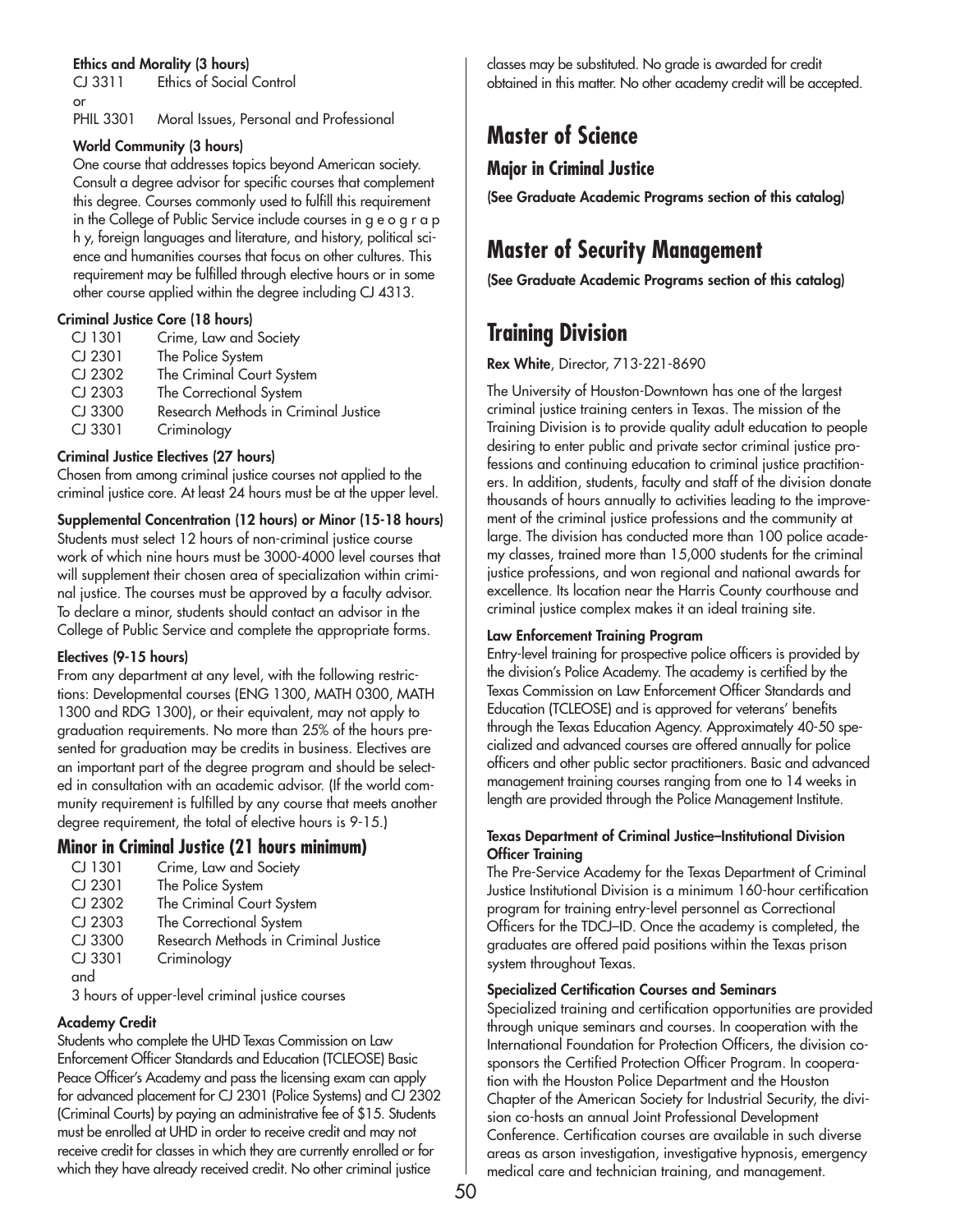# **Department of Urban Education**

**Myrna Cohen**, EdD, Acting Chair 101 Commerce Street, 713-221-8943

## **Faculty**

| Associate Professors:        | Bhattacharjee, Cohen, Hood, R. Johnson,<br>Mullinnix, Sikka, Thielemann                                       |
|------------------------------|---------------------------------------------------------------------------------------------------------------|
| <b>Assistant Professors:</b> | Chen, Cmajdalka, Garcia, Godine,<br>Hare, Mahoney, McIntosh,<br>Nath, Van Horn, Villarreal,<br>Woods-Stellman |
| Instructor:                  | Paige                                                                                                         |

Academic Areas: Bilingual Education, Curriculum and Instruction, Elementary Education, Secondary Education

## **Programs of Study**

## **Undergraduate/Post-baccalaureate**

Bachelor of Arts in Interdisciplinary Studies Post-baccalaureate Teacher Certification

### **Certification Areas**

Early Childhood–Fourth Grade Elementary Generalist Early Childhood–Fourth Grade Bilingual Generalist Fourth–Eighth Grade Elementary Generalist

Fourth-Eighth Grade Bilingual Generalist (check with the Department of Urban Education for availability of program)

Fourth–Eighth Grade Language Arts/Social Studies Specialist (check with Department of Urban Education for availability of program)

Secondary (grades 8-12) (undergraduate degrees to be obtained in content-area department)

## **Graduate**

Master of Arts in Teaching: Elementary Education (with certification) Master of Arts in Teaching: Bilingual Education (with certification ) Master of Arts in Teaching: Secondary Education (with certification) Master of Arts in Teaching: Curriculum & Instruction (for certified teachers only)

## **Mission and Objectives**

The Urban Education Department offers preparation for both undergraduate and post-baccalaureate students seeking elementary, bilingual, or secondary certification. Professional Development and field-based courses in this department are taught as interdisciplinary blocks (9 hours each) and are fieldbased in selected public schools within several Houston metropolitan area districts. Field-based blocks of courses require 60 or more hours of internship in these schools on weekdays between 7:00 AM and 3:30 PM.

Building upon an understanding of cultural, economic, and linguistic diversity developed through the program's general education requirements and its Urban Education Core, the Interdisciplinary Blocks will provide opportunities for future teachers to:

- (1) observe and interact with master teachers and divergent learners within the school setting
- (2) interact with children of diverse backgrounds and experiences to create an understanding of themselves, their own culture, and the cultures of others
- (3) develop a community of learners which acknowledges the similarities of diverse members and appreciates differences
- (4) plan and implement effective strategies which ensure academic success for all learners
- (5) use technology in effective ways to enhance student achievement.

To promote and ensure student success, the curriculum is designed based on (a) state certification standards; (b) Texas Essential Knowledge and Skills, and (c) state teacher education proficiencies. It is expected that at the end of the teacher education program, the new teacher will have internalized the state identified proficiencies for teacher education and will successfully pass the state certification examination.

## **Post-baccalaureate Teacher Certification**

In addition to the undergraduate route, there are three other possible routes to secondary teacher certification.

(1) Deficiency Plan

- (2) Alternative Certification Program (ACP)
- (3) MAT with certification

Teacher certification is available in EC-4 (generalist), EC-4 (bilingual), 4-8 (generalist), 4-8 (bilingual generalist), and, secondary education.

A deficiency plan sponsored by the University of Houston-Downtown requires a minimum of 27 semester credit hours to be taken after the date of the student's bachelor's degree. All courses taken in fulfillment of the deficiency plan are to be taken at UHD unless the student has written permission in the form of a waiver from the Office of the Dean of Public Service. Students enrolled in the Sugar Land Multi-Institutional Teaching Center may consider courses taken at the UHS at Fort Bend sites as "at UHD."

To be accepted into the EC-4 (pre-K/elementary) or 4-8 (middle school) ACP track, students must pass their content area TExES examination. To be accepted into the 8-12 (secondary) Alternative Certification Program (ACP) track, students have the option of either completing 24 hours in their area of certification or passing their relevant TExES examination. ACP requires a minimum of 12 hours of coursework that must be taken prior to recommendation for the probationary certificate and oneyear internship. Following the completion of a 3-credit-hour course and a one-year internship (as teacher-of-record) is required before students are recommended for full certification.

Students interested in obtaining an MAT with certification should refer to the graduate section of this catalog.

## **Please note:**

As state guidelines change, continual program revisions may occur. Teacher education programs are developed in response to SBEC regulations and guidelines. Thus, course requirements and sequencing are subject to change. All students pursuing teacher certification plans must understand that programs are in transition. Although the advising staff will make every effort to communicate program changes as they occur, it is the responsibility of each student to stay apprised of any changes that may affect degree plans. Thus constant monitoring of plans is necessary and students are urged to visit regularly with an academic advisor.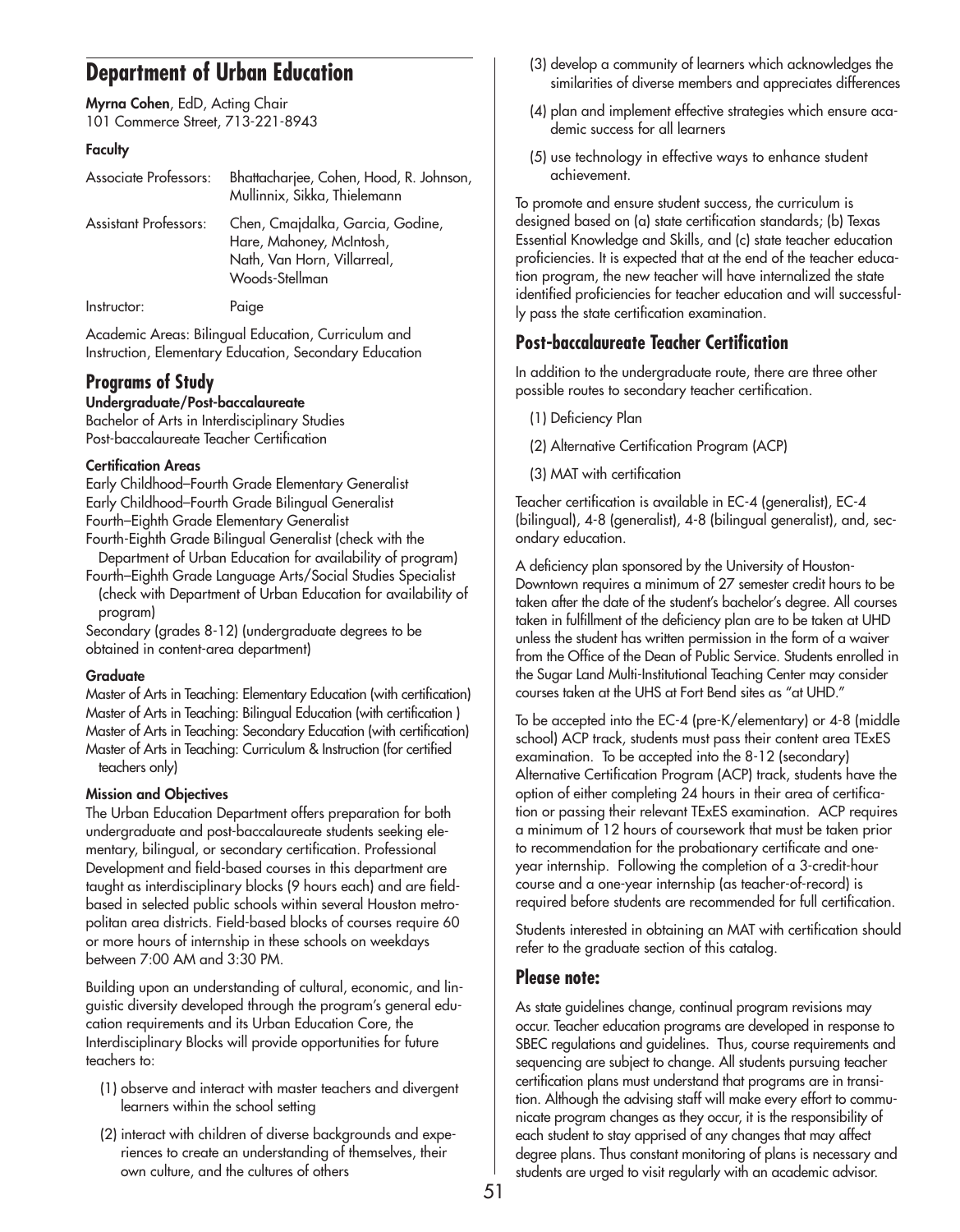**Honor Society**

Kappa Delta Pi

## **Student Organization**

Association of Urban Educators

## **Requirements for All Undergraduate Degrees**

The degree programs in Urban Education require a minimum of 122–126 semester credit hours (SCH). For degree completion, at least the last 30 SCH, representing the professional development and field-based courses, must be earned through instruction offered by the University of Houston-Downtown. Formal admission to Teacher Education requires the following:

- Formal application to the program
- 2.5 overall grade point average
- 40 SCH of course work
- Successful completion of THEA

The University Core and foreign language instruction must be chosen as part of these degrees. Graduation requires successful completion of all course work including three interdisciplinary blocks of courses, and passage of block exams. In addition, certification requires acceptable scores on state-mandated certification examinations.

# **Bachelor of Arts**

## **Major in Interdisciplinary Studies**

Students seeking a Bachelor of Arts with a major in Interdisciplinary Studies will select from among five certification programs:

- (1) Early Childhood–Fourth Grade Elementary Generalist
- (2) Early Childhood–Fourth Grade Bilingual Generalist
- (3) Fourth-Eighth Grade Elementary Generalist
- (4) Fourth-Eighth Grade Bilingual Generalist
- (5) Fourth-Eighth Grade Language Arts/Social Studies Specialist (check with Department of Urban Education for availability of programs)

# **Early Childhood–Fourth Grade Elementary Generalist (125 SCH)**

## **Common Core Requirements**

See listing under Common Core Requirements in this Catalog.

### **Preparatory Requirements and Non-Field-Based Courses for the Educational Component (Interdisciplinary Blocks I, II, and III)**

These courses are requirements for the degree and are in addition to the core curriculum. These courses fulfill the Preparatory Requirements and include other courses that are not field-based for students in the Early Childhood–Fourth Grade Elementary Generalist certification program.

| <b>ECH 2311</b>  | Early Childhood Classroom                   |
|------------------|---------------------------------------------|
| <b>ECH 2212</b>  | The Young Child                             |
| <b>ECH 2313</b>  | Early Childhood Learning Environment        |
| <b>READ 3305</b> | Foundations of Literacy                     |
|                  | READ 3306 Language and Literacy Development |
|                  |                                             |

| <b>MATH 3321</b>  | Math Concepts I (Prerequisites: MATH 1301 or   |
|-------------------|------------------------------------------------|
| <b>MATH 1310,</b> | admission to Teacher Education)                |
| <b>MATH 3322</b>  | Math Concepts II (Prerequisites: MATH 1301     |
|                   | or MATH 1310, admission to Teacher Education   |
| SOSE 3306         | Culture of Urban Schools                       |
| SOSE 3320         | Assessment and Evaluation of Children          |
| <b>ETC 3301</b>   | Educational Technology (Prerequisites: CS 1305 |
|                   | or CIS 1301, or demonstrated competencies)     |

## **Academic Major and Non-Field-Based Courses**

These courses are preliminary requirements for the degree and are in addition to the core curriculum. These courses fulfill the Academic Major Requirements and include other courses that are not field-based for students in the Early Childhood–Fourth Grade Elementary Generalist certification program.

| READ 3307        | Language Arts Instruction (Prerequisite: READ<br>3305, admission to Teacher Education) |
|------------------|----------------------------------------------------------------------------------------|
| <b>NS 3310</b>   | Physical Science Studies (Prerequisite: admis-                                         |
|                  | sion to Teacher Education)                                                             |
| NS 3312          | Life Science Studies (Prerequisite: admission to                                       |
|                  | Teacher Education)                                                                     |
| SOC/BEH          | (any course)                                                                           |
| ECO 1301         |                                                                                        |
| <b>GEOG 1302</b> |                                                                                        |
| <b>HIST 2303</b> | (Prerequisite: Enrollment in or completion of                                          |
|                  | ENG 1301)                                                                              |
| <b>HIST 2309</b> | (Prerequisite: Enrollment in or completion of                                          |
|                  | ENG 1301),                                                                             |
| POLS 3309        | (Prerequisite: POL 2303, POL 2304 and jun-                                             |
|                  | ior standing)                                                                          |
| SOC 3304         | (Prerequisite: SOC 1303 and junior standing)                                           |
| <b>SPAN</b>      | SPAN 1401, 1402, or CLEP Test                                                          |
|                  | (0-8 SCH depending upon placement)                                                     |
| <b>ENG</b>       | (any course)                                                                           |
|                  | ENG 3305 (Prerequisite: 3 hours of literature)                                         |
|                  | ENG 3318 (Prerequisite: 3 hours of literature)                                         |
| PED 3304         | Aesthetic and Physical Development of Children                                         |

## **Education Component**

The Professional Development courses require concurrent enrollment in specific field-based blocks of courses. Fifteen clock-hours per week are required for Blocks I and II. Block III represents a full semester, full-day student teaching experience. In order to successfully complete each block, students must demonstrate mastery of the content by passing a comprehensive Block Exam at the end of Blocks I and II. Admission to these blocks is approved by the advisor/coordinator of the Urban Education Department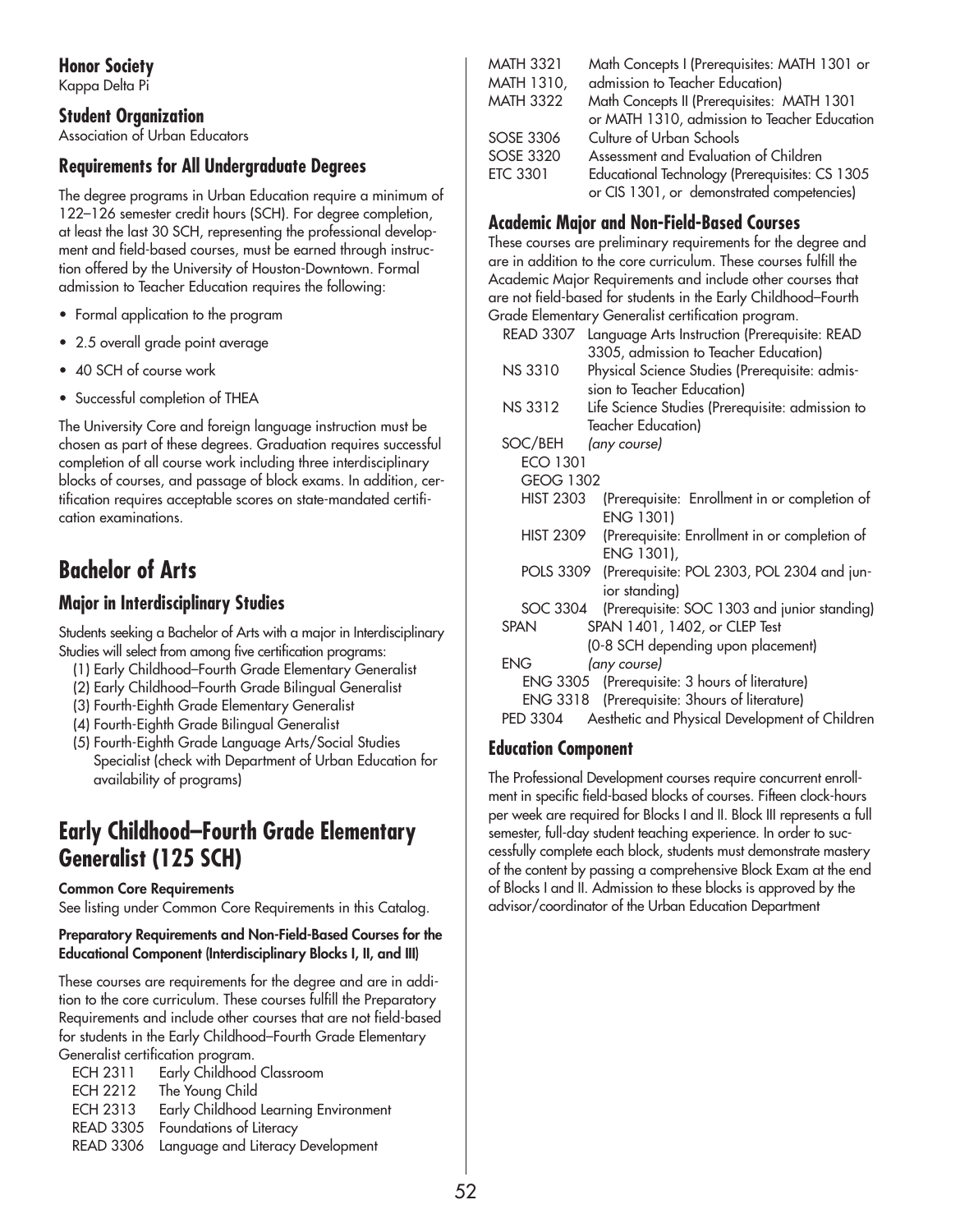## **Block I**

(Prerequisites: admission to Teacher Education, ECH 2311, ECH 2312, ECH 2313, READ 3305, READ 3306, MATH 3321, and MATH 3322. Additional Prerequisite and/or Concurrent Enrollment: SOSE 3306, ETC 3301)

EED 3301 Understanding the Learner in the Elementary Classroom

EED 3312 Effective Teaching Strategies in Mathematics **Education** 

READ 3303 Literacy Curriculum, Methods, and Assessment EC-2

## **Block II**

(Prerequisites: Block I, Passing Score on Block I Exam) EED 3311 Teaching Social Studies in the Elementary Classroom

EED 3315 Effective Teaching Strategies in Science Education READ 4303 Literacy Curriculum, Methods, and Assessment 2-4

## **Block III**

(Prerequisites: Block II, Passing Score on Block II Exam) EED 4301 Student Teaching in the Elementary Classroom EED 4304 Student Teaching in the Early Childhood Classroom SOSE 4303 Current Issues in Urban Teaching

**Total: 125 SCH** 

# **Early Childhood–Fourth Grade Bilingual Generalist (126 SCH)**

## **Common Core Requirements**

See listing under Common Core Requirements in this Catalog.

### **Preparatory Requirements and Non-Field-based Courses for the Educational Component (Interdisciplinary Blocks I, II, and III)**

These courses are preliminary requirements for the degree and are in addition to the core curriculum. These courses fulfill the Preparatory Requirements and include other courses that are not field-based for students in the Early Childhood–Fourth Grade Bilingual Generalist certification program.

| <b>ECH 2311</b>  | Early Childhood Classroom                               |
|------------------|---------------------------------------------------------|
| <b>ECH 2312</b>  | The Young Child                                         |
| <b>ECH 2313</b>  | The Early Childhood Learning Environment                |
| <b>BED 3311</b>  | Foundations of Bilingual Education                      |
| <b>READ 3305</b> | Foundations of Literacy                                 |
| SOSE 3306        | Culture of Urban Schools                                |
| <b>ETC 3301</b>  | Educational Technology (Prerequisites: CS 1305          |
|                  | or CIS 1301, or demonstrated competencies)              |
| <b>MATH 3321</b> | Math Concepts I (Prerequisites: MATH 1301 or            |
|                  | MATH 1310, admission to Teacher Education)              |
|                  | MATH 3322 Math Concepts II (Prerequisites: MATH 1301 or |
|                  | MATH 1310, or admission to Teacher Education)           |
| SOSE 3320        | Assessment and Evaluation of Children                   |

## **Academic Major and Non-Field-based Courses**

These courses are preliminary requirements for the degree and are in addition to the core curriculum. These courses fulfill the Academic Major Requirements and include other courses that are not field-based for students in the Early Childhood–Fourth

|                         | Select 9 SCH of Spanish: (depending upon placement)                                                  |
|-------------------------|------------------------------------------------------------------------------------------------------|
| <b>SPAN 2311</b><br>and | Spanish for Native Speakers                                                                          |
| <b>SPAN 2312</b>        | Spanish II for Native Speakers                                                                       |
| or<br><b>SPAN 2301</b>  | Intermediate Spanish I (Prerequisite: SPAN<br>1402, SPAN 1412 or equivalent)                         |
| and                     |                                                                                                      |
| <b>SPAN 2302</b>        | Intermediate Spanish II (Prerequisite: SPAN<br>2301 or equivalent)                                   |
| and                     |                                                                                                      |
| <b>SPAN 3301</b>        | Advanced Spanish Grammar and Composition<br>(Prerequisite: SPAN 2302 or placement by<br>examination) |
|                         | Select 3 SCH from the two ENG courses below:                                                         |
| <b>ENG 3305</b>         | Essay Writing (Pre-requisite: 3 hours of literature)                                                 |
| <b>ENG 3318</b>         | Studies in English Grammar (Prerequisite: 3<br>hours of literature)                                  |
| <b>NS 3310</b>          | Physical Science Studies (Prerequisite:                                                              |
|                         | Admission to Teacher Education program)                                                              |
| <b>NS 3312</b>          | Life Science Studies (Prerequisite: Admission to<br>Teacher Education program)                       |
| PED 3304                | Aesthetic and Physical Development of Children<br>(Prerequisite: Admission to Teacher Education      |
|                         | program)                                                                                             |
| PED 3314                | Children's Literature in Spanish (Prerequisite:<br>Admission to Teacher Education program)           |
| <b>READ 3306</b>        | Language and Literacy Development                                                                    |
|                         | (Prerequisite: Admission to Teacher Education<br>program and READ 3305)                              |

## **Education Component**

The Professional Development courses require concurrent enrollment in specific field-based blocks of courses. Fifteen clock hours per week are required for Blocks I and II. Block III represents a full-semester, full-day student teaching experience. In order to successfully complete each block, students must demonstrate mastery of the content by passing a comprehensive Block Exam at the end of Blocks I and II. Admission to these blocks is approved by the advisor/coordinator of the Urban Education Department.

## **Block I**

(Prerequisites: admission to Teacher Education, ECH 2312, READ 3305. Additional Prerequisite and/or Concurrent Enrollment: SOSE 3306, ETC 3301)

BED 3301 Understanding the Second Language Learner READ 3317 Language Arts Instruction for Bilingual/ESL READ 4306 Literacy Curriculum, Methods, and Assessment in the Bilingual/ESL Classroom 2-4

# **Block II**

(Prerequisites: Block I, Passing Score on Block I Exam, MATH 3321, and MATH 3322)

BED 4301 Teaching Language Arts and Reading in Spanish BED 4311 Integrating Curriculum in a Bilingual/ESL Classroom READ 3308 Literacy Curriculum, Methods, and Assessment in Spanish EC-2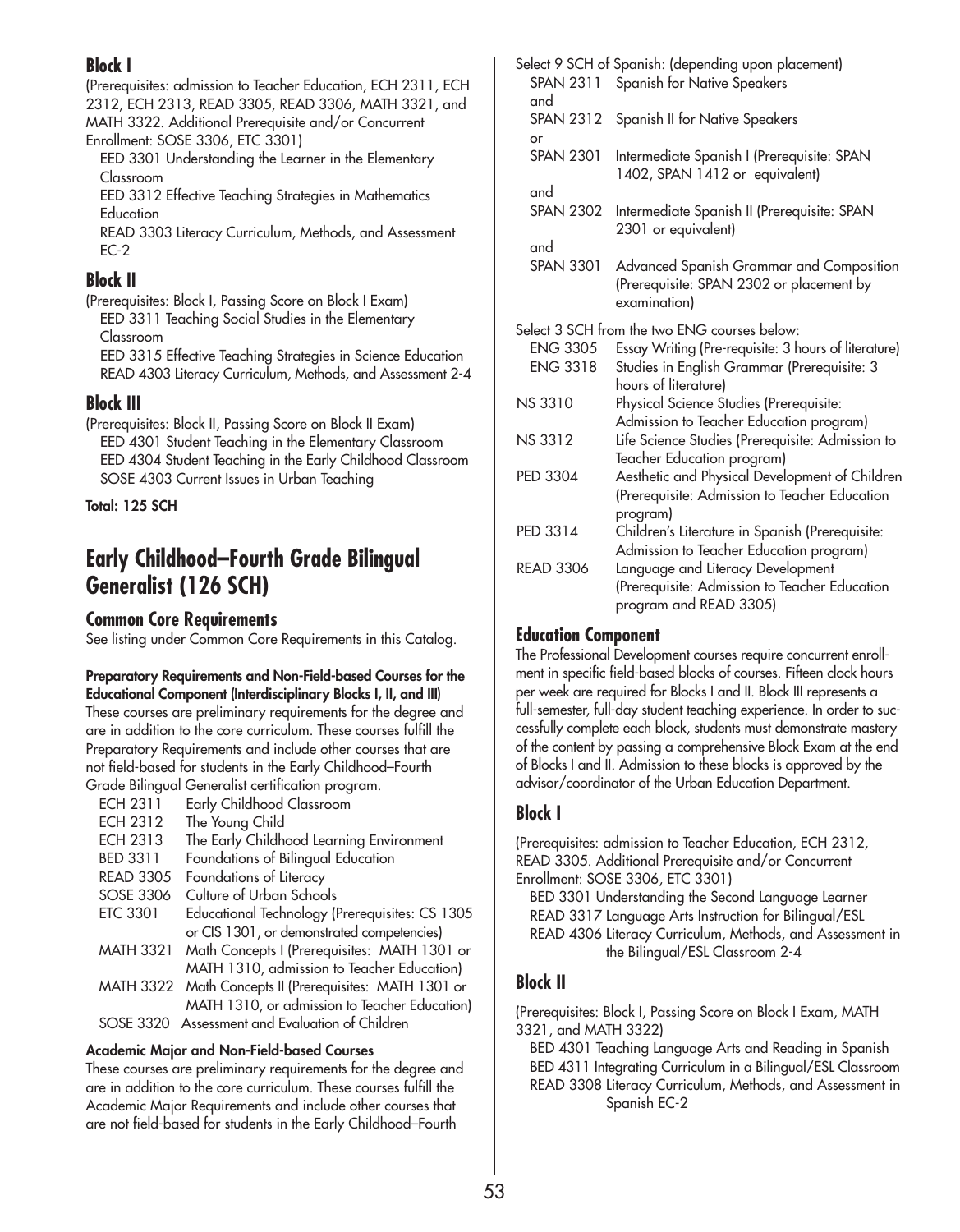# **Block III**

(Prerequisites: Block II, Passing Score on Block II Exam) EED 4303 Student Teaching in the Bilingual/ESL Classroom EED 4304 Student Teaching in the Early Childhood Classroom SOSE 4303 Current Issues in Urban Teaching

**Total: 126 SCH** 

# **Fourth–Eighth Grade Elementary Generalist (122 SCH)**

## **Common Core Requirements**

See listing under Common Core Requirements in this Catalog.

**Preparatory Requirements and Non-Field-based Courses for the Educational Component (Interdisciplinary Blocks I, II, and III.**

These courses are requirements for the degree and are in addition to the core curriculum. These courses fulfill the Preparatory Requirements and include other courses that are not field-based for students in the 4-8 Elementary Generalist certification program.

| <b>READ 3305</b> | Foundations of Literacy                       |
|------------------|-----------------------------------------------|
| SOSE 3306        | Culture of Urban Schools                      |
| <b>ETC 3301</b>  | <b>Educational Technology (Prerequisites:</b> |
|                  | CS 1305 or CIS 1301, or demonstrated          |
|                  | competencies)                                 |
| <b>MATH 3321</b> | Math Concepts I (Prerequisites: MATH 1301 or  |
|                  | MATH 1310, admission to teacher education)    |
| <b>MATH 3322</b> | Math Concepts II (Prerequisites: MATH 1301 or |
|                  | MATH 1310, admission to teacher education)    |
| <b>SOSE 3320</b> | Assessment and Evaluation of Children         |
|                  |                                               |

## **Academic Major and Non-Field-based Courses**

These courses are preliminary requirements for the degree and are in addition to the core curriculum These courses fulfill the Academic Major Requirements and include other courses that are not field-based for students in the Fourth–Eighth Grade Elementary Generalist certification program.

| PED 3303         | Effective Teaching Strategies in Environmental       |
|------------------|------------------------------------------------------|
|                  | Science Education                                    |
| PED 3302         | Teaching Middle School Mathematics                   |
| <b>READ 3307</b> | Language Arts Instruction (Prerequisites: READ       |
|                  | 3305, admission to Teacher Education)                |
| <b>READ 3309</b> | Reading in the Content Areas 4-12                    |
|                  | (Prerequisites: READ 3305, admission to              |
|                  | <b>Teacher Education)</b>                            |
|                  | NS3310/3312 Physical Science Studies or Life Science |
|                  | Studies (any course) (Prerequisite: admission        |
|                  | to Teacher Education)                                |
| <b>NS 3311</b>   | Earth and Environmental Science Studies              |
|                  | (Prerequisite: Admission to Teacher Education)       |
| SOC/BEH          | (any one of the following courses)                   |

```
ECON 1301 (Prerequisite ENG 1301), 
GEOG 1302,
```
- HIST 2303 (Prerequisite: Enrollment in or completion of ENG 1301).
- POLS 3309 (Prerequisites: POLS 2303, 2304, and junior standing),

SOC 3304 (Prerequisites: SOC 1303 and junior standing) SPAN 1401, 1402, or CLEP Test (0-8 SCH depending upon placement)

| (Prerequisite: junior standing or consent of    |
|-------------------------------------------------|
|                                                 |
| (any one of the following courses)              |
| ENG 3302 (Prerequisite: 3 hours of literature), |
| ENG 3305 (Prerequisite: 3 hours of literature), |
| ENG 3320 (Prerequisites: ENG 1302 and jun-      |
|                                                 |
| ENG 3355 (Prerequisite: 3 hours of literature)  |
|                                                 |

## **Education Component**

The Professional Development courses require concurrent enrollment in specific field-based blocks of courses. Fifteen clock hours per week are required for Blocks I and II. Block III represents a fu ll-semester, full-day student teaching experience. In order to successfully complete each block, students must demonstrate mastery of the content by passing a comprehensive Block Exam at the end of Blocks I and II. Admission to these blocks is approved by the advisor/coordinator of the Urban Education Depart m e n t .

## **Block I**

(Prerequisites: admission to Teacher Education, READ 3305. Additional Prerequisite and/or Concurrent Enrollment: SOSE 3306, ETC 3301)

EED 3316 Understanding the Adolescent Learner and Environment

EED 3311 Teaching Social Studies in the Elementary Classroom

READ 3304 Reading Curriculum, Methods, and Assessment 4-8

## **Block II**

(Prerequisites: Block I, Passing Score on Block I Exam, MATH 3321, and MATH 3322)

EED 3312 Effective Teaching Strategies in Mathematics **Education** 

EED 3315 Effective Teaching Strategies in Science Education READ 4304 Diagnostic Instruction of Reading 4-8

## **Block III**

(Prerequisites: Block II, Passing Score on Block II Exam) EED 4301 Student Teaching Elementary EED 4302 Student Teaching Middle School Classroom SOSE 4303 Issues in Urban Teaching

## **Total: 122 SCH**

# **Fourth–Eighth Grade Bilingual Generalist (138 SCH)**

Please check with the Department of Urban Education about availability of the program before pursuing this degree.

## **Common Core Requirements**

See listing under Common Core Requirements in f this Catalog. Students who have not yet completed their history requirement in the core are urged to fulfill 3 SCH of the requirement by taking HIST 2309 (Ethnic Minorities in American History). In fulfillment of the Behavioral Science requirement, PSY 1303 (Introduction to Psychology) is recommended.

## **Preparatory Requirements and Non-Field-based Courses**

These courses are preliminary requirements for the degree and are in addition to the core curriculum. These courses fulfill the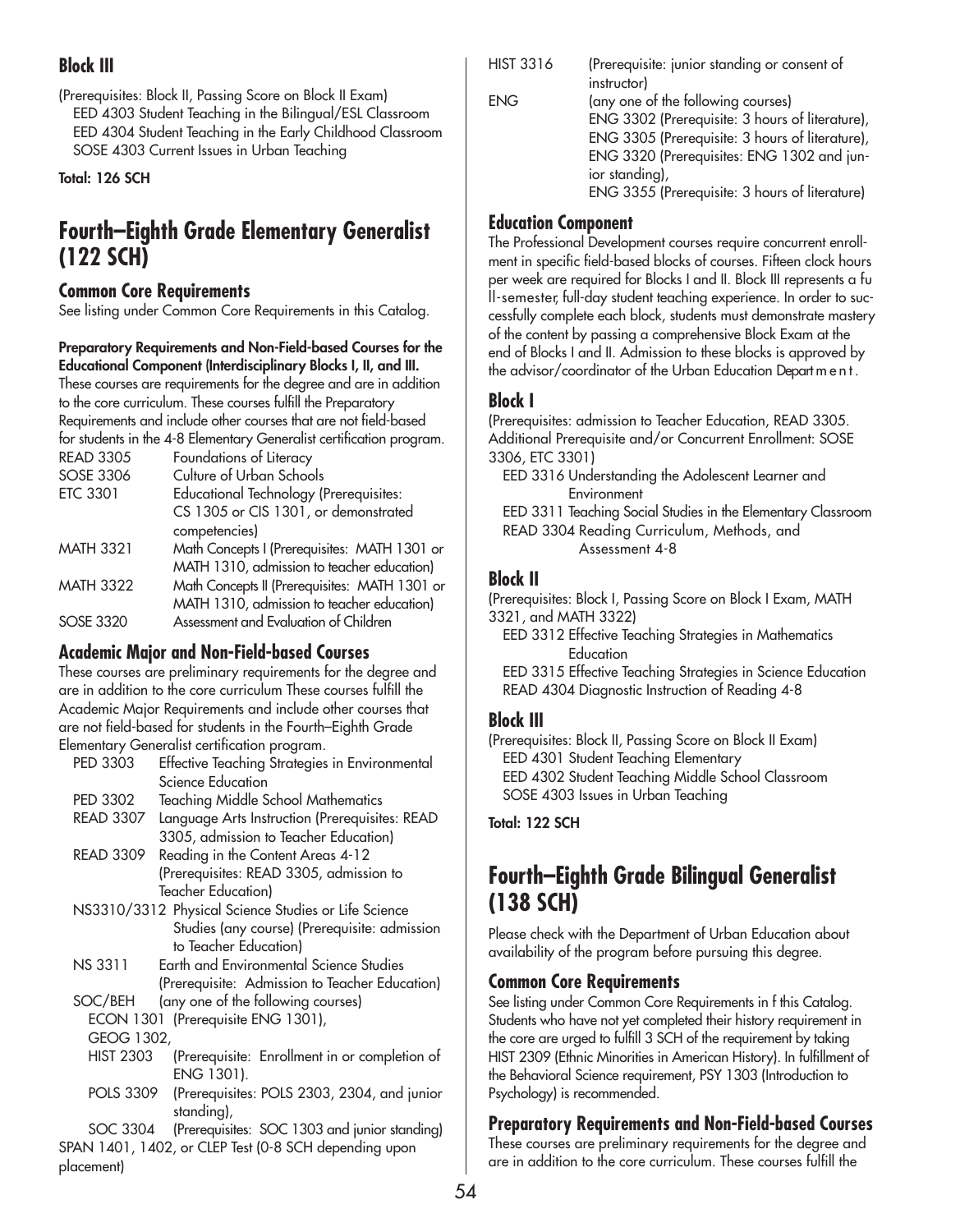Preparatory Requirements and include other courses that are no field-based for students in the 4-8 grade Bilingual Generalist program.

GEOG 1302 World Geography

#### **Select 3 SCH from the following two courses:**

| <b>HIST 2303</b> | Texas History (Prerequisite or Concurrent     |
|------------------|-----------------------------------------------|
|                  | Enrollment: ENG 1301)                         |
| <b>POLS 3309</b> | Texas Politics (Prerequisites: POLS 2303, and |
|                  | junior standing)                              |

POLS 2304

### **Select 3 SCH from the following two courses:**

- ECON 2301 Principles of Economics I (Prerequisite: MATH 1301 or MATH 1310)
- ECON 2302 Principles of Economics II (Prerequisite: MATH 1301 or MATH 1310)

### **Select 9 SCH from the following Spanish courses:**

- SPAN 1401 Elementary Spanish I or SPAN 2311 Spanish I for Native Speakers
- SPAN 1402 Elementary Spanish II or SPAN 2312 Spanish II for Native Speakers
- SPAN 2301 Intermediate Spanish I (Prerequisite: SPAN 1402, SPAN 1412 or equivalent)
- SPAN 2302 Intermediate Spanish II (Prerequisite: SPAN 2301 or equivalent)
- SPAN 3301 Advanced Spanish Grammar and Composition (Prerequisite: SPAN 2302 or placement by examination)
- SPAN 4310 Spanish Linguistics (Prerequisite: SPAN 3301 or Approval of Chair)

### **Academic Major and Non-Field-Based courses**

BED 3311 Foundations of Bilingual/ESL Education (Prerequisite: admission to Teacher Education)

### **Select 3 SCH from the following two courses:**

- ENG 3319 Introduction to the Study of Language
- ENG 3320 History of the English Language

## **Select 3 SCH from the following two courses:**

ENG 3322 Mexican-American Literature (Prerequisite: 3 SCH of literature) ENG 3353 Social Class and Literature (Prerequisite: 3 SCH of literature

## **Select 3 SCH from the following two courses:**

- ENG 3318 Advanced English Grammar for Writers (Prerequisite: ENG 1302 and junior standing)
- ENG 3305 Essay Writing (Prerequisite: ENG 1302 and junior standing)
- ETC 3301 Educational Technology (Prerequisite: CS 1305 or CIS 1301, or demonstrated competencies)

## **Select 3 SCH from the following two courses:**

- HIST 2303 Texas History (Prerequisite or Concurrent Enrollment: ENG 1301)
- POLS 3309 Texas Politics (Prerequisites: POLS 2303, POLS 2304 and junior standing)
- HIST 3316 World History Since 1500 AD (Prerequisite: Junior standing)
- MATH 3321 Math Concepts I (Prerequisites: MATH 1301, admission to Teacher Education)

|                  | MATH 3322 Math Concepts II (Prerequisites: MATH 1301, |
|------------------|-------------------------------------------------------|
|                  | admission to Teacher Education)                       |
|                  | NS 3310 Physical Science Studies                      |
|                  | (Prerequisite: admission to Teacher Education)        |
| <b>NS 3311</b>   | Earth and Environmental Science Studies               |
|                  | (Prerequisite: admission to Teacher Education)        |
| <b>NS 3312</b>   | Life Science Studies (Prerequisite: admission to      |
|                  | Teacher Education)                                    |
| PED 3314         | Children's Literature in Spanish (Prerequisite:       |
|                  | admission to Teacher Education)                       |
| <b>READ 3305</b> | Foundations of Literacy Development and               |
|                  | Instruction EC-1255                                   |
| <b>READ 3307</b> | Language Arts Instruction (Prerequisite:              |
|                  | READ 3305 and admission to Teacher Education          |
| <b>READ 3309</b> | Teaching Reading in the Content Area 4-               |
|                  | 8(Prerequisite: READ 3305)                            |
| <b>SOSE 3424</b> | Culture of the Urban School (Prerequisite:            |
|                  | Introductory course in social sciences)               |
|                  | (Prerequisites: PSY 1303)                             |

## **Professional Development and Field-based Courses**

The Professional Development courses require concurrent enrollment in specific field-based blocks of courses. Fifteen clock-hours per week are required for Blocks I and II. Block III represents a full-semester, full-day student teaching experience. In order to successfully complete each block, students must demonstrate mastery of the content by passing a comprehensive Block Exam at the end of Blocks I and II. Admission to these blocks is approved by the advisor/coordinator of the Urban Education Department.

## **Block I**

(Prerequisites: admission to Teacher Education, READ 3305. Additional Prerequisite and/or Concurrent Enrollment: SOSE 3306, ETC 3301)

- EED 3311 Teaching Social Studies in the Elementary Classroom
- EED 3316 Understanding the Adolescent Learner and Environment
- READ 3312 Reading Curriculum, Methods, and Assessment in ESL 4-8

## **Block II**

```
(Prerequisites: Block I, Passing Score on Block I Exam, MATH
3321, and MATH 3322)
```

| EED 3312        | Effective Teaching Strategies in Mathematics       |
|-----------------|----------------------------------------------------|
|                 | Education                                          |
| <b>EED 2215</b> | Effective Teaching Strategies in Science Education |

- EED 3315 Effective Teaching Strategies in Science Education
- READ 4307 Diagnostic Instruction of Reading in the ESL Classroom 4-8

## **Block III**

(Prerequisites: Block II, Passing Score on Block II Exam)

| EED 4302 | Student Teaching in the Middle-School Classroom          |
|----------|----------------------------------------------------------|
|          | EED 4303 Student Teaching in the Bilingual/ESL Classroom |
|          | SOSE 4303 Current Issues in Urban Teaching               |

## **Total: 138 SCH**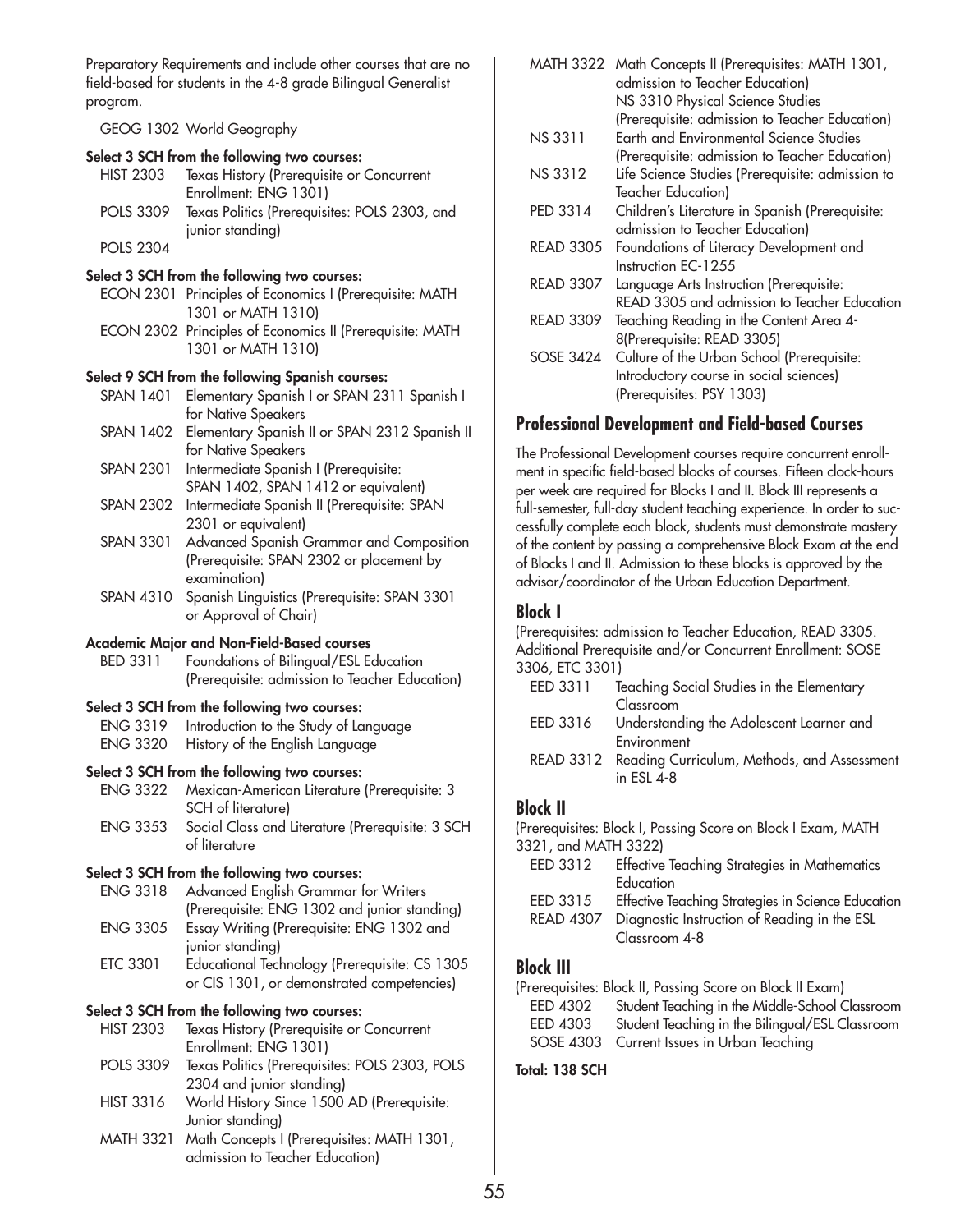# **Fourth–Eighth Grade Language Arts-Social Studies Specialist (132-137 SCH)**

Please check with the Department of Urban Education about availability of the program before pursuing this degree.

## **Common Core Requirements**

See listing under Common Core Requirements in this Catalog. Students who have not yet completed their history requirement in the core are urged to fulfill 3 SCH of the requirement by taking HIST 2309 (Ethnic Minorities in American History). In fulfillment of the Social/Behavioral Science requirement, PSY 1303 (Introduction to Psychology) or SOC 1303 (Principles of Sociology) is strongly recommended.

## **Preparatory Requirements and Non-Field-based Courses**

These courses are preliminary requirements for the degree and are in addition to the core curriculum. These courses fulfill the Preparatory Requirements and include other courses that are no field-based for students in the 4-8 grade Language Arts-Social Studies program.

## **Select 3 SCH from the following two courses:**

- ECON 2301 Principles of Economics I (Prerequisites: MATH 1301 or MATH 1310)
- ECON 2302 Principles of Economics II (Prerequisites: MATH 1301 or MATH 1310) GEOG 1302 World Geography

## **Select 3 SCH from the following four courses:**

| <b>HIST 2303</b> | Texas History (Prerequisite or Concurrent        |
|------------------|--------------------------------------------------|
|                  | Enrollment: ENG 1301)                            |
| <b>HIST 3312</b> | Readings in Texas History (Prerequisites: Junior |
|                  | standing and 3 SCH in history)                   |
| POLS 3309        | Texas Politics (Prerequisites: POLS 2303, POLS   |
|                  | 2304, junior standing)                           |
| <b>POLS 3302</b> | Public Policy Analysis (Prerequisites: POLS      |
|                  | 2303, POLS 2304, junior standing)                |
|                  |                                                  |

## **Select 3 SCH from the following two courses:**

- SOC 1303 Principles of Sociology (Prerequisite or Concurrent Enrollment: ENG 1301)
- PSY 1303 General Psychology (Prerequisite or Concurrent Enrollment: ENG 1301)

## **Academic Major and Non-Field-based Courses**

These courses are preliminary requirements for the degree and are in addition to the core curriculum. These courses fulfill the Academic Major Requirements and other courses that are not field-based for students in the Fourth–Eighth Grade Language Arts/Social Studies Specialist program.

| <b>ENG 3351</b> | Children's Literature (Prerequisite: 3 SCH of  |
|-----------------|------------------------------------------------|
|                 | literature                                     |
| <b>ENG 3355</b> | Young Adult Literature                         |
| <b>ENG 3318</b> | Advanced English Grammar for Writers           |
|                 | (Prerequisite: ENG 1302, junior standing)      |
| <b>ENG 3305</b> | Essay Writing (Prerequisite: ENG 1302, junior  |
|                 | standing)                                      |
| <b>ENG 3306</b> | Introduction to Literary Theory (Prerequisite: |
|                 | 3 SCH of literature)                           |

## **Select 3 SCH from the following two courses:**

| <b>ENG 3319</b>                             | Introduction to the Study of Language             |
|---------------------------------------------|---------------------------------------------------|
|                                             | (Prerequisite: ENG1302, junior standing)          |
| <b>ENG 3320</b>                             | History of the English Language (Prerequisite:    |
|                                             | ENG 1302, junior standing)                        |
| <b>ETC 3301</b>                             | Educational Technology (Prerequisite: CS 1305     |
|                                             | or CIS 1301, or demonstrated competencies)        |
| <b>HIST 3316</b>                            | World History since 1500 A.D. (Prerequisite:      |
|                                             | Junior standing)                                  |
|                                             | READ 3305 Foundations of Literacy Development and |
|                                             | Instruction EC-12                                 |
| <b>READ 3309</b>                            | Teaching Reading in the Content Area 4-8          |
|                                             | (Prerequisite: READ 3305)                         |
| Calcul 2. CCU from the following three com- |                                                   |

## **Select 3 SCH from the following three courses:**

| SOC 4301     | Political Sociology (Prerequisites: SOC 1303, 3 |
|--------------|-------------------------------------------------|
|              | additional SCH in sociology, junior standing)   |
| $P^{\prime}$ |                                                 |

POLS 3310 American Legislatures (Prerequisites: POLS 2303, POLS 2304, junior standing) POLS 4306 Women and Politics (Prerequisites: POLS 2303,

POLS 2304, junior standing)

## **Select 3 SCH from the following three courses:**

| SOC 3304 | Minorities in America (Prerequisites: SOC            |
|----------|------------------------------------------------------|
|          | 1303, junior standing)                               |
| SOC 3306 | Social Inequality (Prerequisites: SOC 1303.          |
|          | junior standing)                                     |
|          | SOC 4305 Urban Sociology (Prerequisites: SOC 1303, 3 |
|          | additional SCH in sociology, junior standing)        |
|          | SOSE 3424 Culture of the Urban School                |
|          | SPAN 3-8 SCH (depending upon placement)              |
|          |                                                      |

## **Professional Development and Field-based Courses**

The Professional Development courses require concurrent enrollment in specific field-based blocks of courses. Fifteen clock hours per week are required for Blocks I and II. Block III represents a full-semester, full-day student teaching experience. In order to successfully complete each block, students must demonstrate mastery of the content by passing a comprehensive Block Exam at the end of Blocks I and II. Admission to these blocks is approved by the advisor/coordinator of the Urban Education Department.

## **Block I**

(Prerequisites: admission to Teacher Education, READ 3305. Additional Prerequisite and/or Concurrent Enrollment: SOSE 3306, ETC 3301)

| EED 3316         | Understanding the Adolescent Learner and |
|------------------|------------------------------------------|
|                  |                                          |
|                  | Environment                              |
| <b>READ 3327</b> | Language Arts Instruction 4-8            |
| <b>READ 3304</b> | Reading Curriculum, Methods, and         |
|                  | Assessment 4-8                           |

## **Block II**

(Prerequisites: Block I, Passing Score on Block I Exam.

Additional Prerequisite or Concurrent

Enrollment: SOSE 3320)

| EED 3311 | Teaching Social Studies in Elementary Classroom |
|----------|-------------------------------------------------|
| EED 4320 | Advanced Processes for Teaching Writing in      |
|          | the Middle Grades                               |

READ 4304 Diagnostic Instruction of Reading 4-8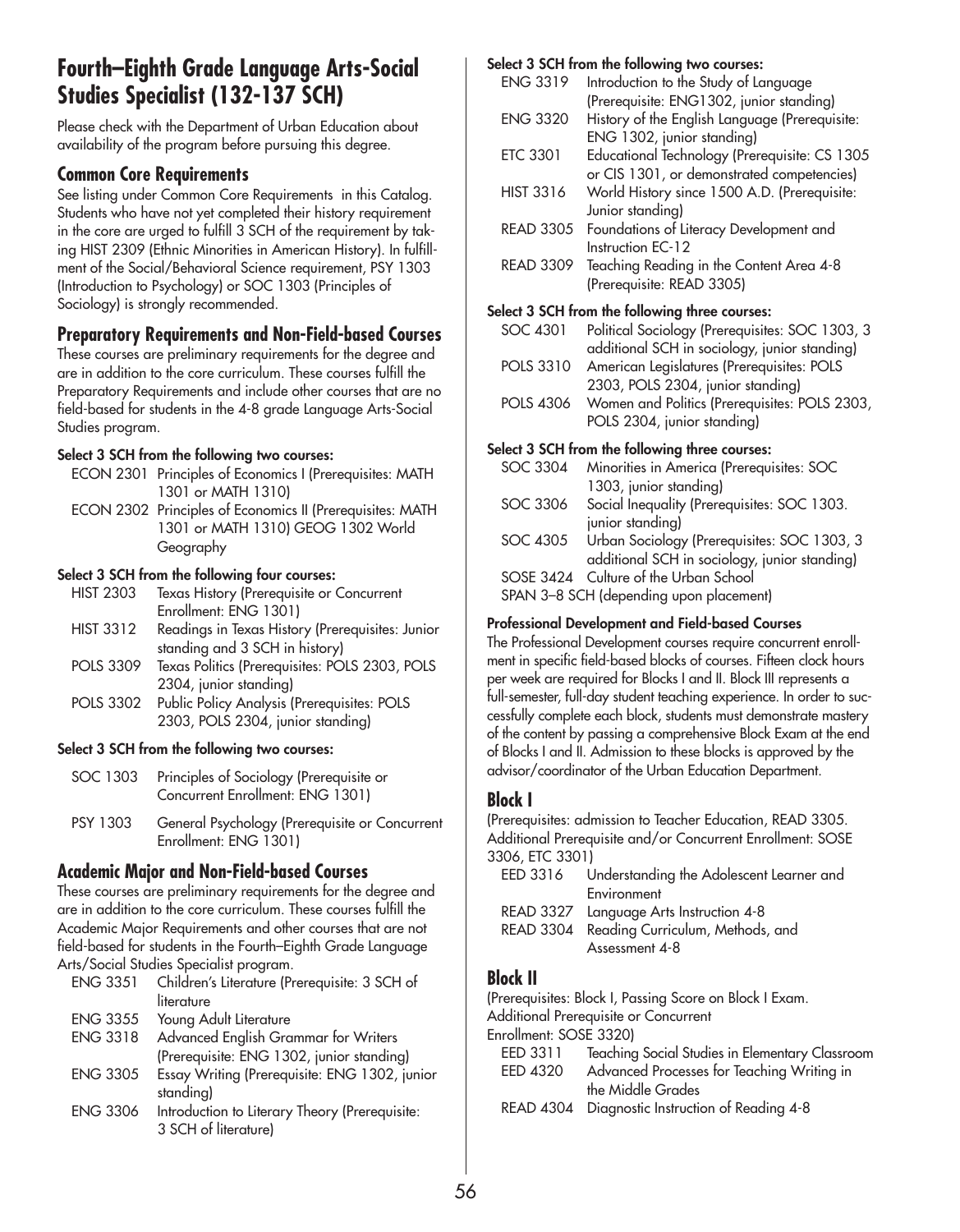## **Block III**

(Prerequisites: Block II, Passing Score on Block II Exam) EED 4301 Student Teaching in the Elementary Classroom EED 4302 Student Teaching in the Middle School Classroom SOSE 4303 Current Issues in Urban Teaching

## **Total: 132-137 SCH**

## **Secondary Education**

Students seeking secondary certification (grades 8-12) will select from the following:

Bachelor of Science with Life-Earth Science Certification Bachelor of Science with Physical Science Certification Bachelor of Science with Science Composite Certification Bachelor of Science in Social Sciences with Composite Social

Studies Certification Bachelor of Arts in English with English Language Art **Certification** 

Bachelor of Science with Mathematics Certification

Bachelor of Science with Computer Information Systems Certification\*

Bachelor of Science with Business Certification\* Bachelor of Arts with History Certification

\*State certification examinations are pending.

In order to determine certification requirements for the areas above, please contact your content area department.

To obtain certification to teach in grades 8-12, students must also take course work in the area of Professional Development. These are:

## **Support Courses: (9 hours):**

| .<br>ETC 3301 | Educational Technology                          |
|---------------|-------------------------------------------------|
|               | READ 3309 Teaching Reading in the Content Areas |
|               | SOSE 3306 Culture of the Urban School           |

## **Professional Development Sequence (27 hours)**

Courses in the professional development sequence must be taken as a block of courses. These blocks will be offered at various times to accommodate student schedules. Blocks I and II require 15 clock-hours weekly for a semester (6 of which are internships in public schools), and Block III represents a fullsemester, full-day student teaching experience. In order to successfully complete each block, students must demonstrate mastery of the content by passing a comprehensive Block Exam after Block I and Block II. Block I and II students who are not teachers-of-record must spend at least 6 hours per week with a mentor in a public school classroom under the supervision of UHD faculty. Admission to these blocks is by approval of the advisor/coordinator of the Urban Education Department. Summer blocks are open only to teachers-of-record. Approval for admission to summer blocks must be obtained in the Urban Education Advising Office.

## **Block I**

| SED 3301 | Understanding the Learner in the Secondary<br>School                         |
|----------|------------------------------------------------------------------------------|
| SED 3305 | Professional Roles and Responsibilities in the<br>Urban Secondary School     |
| SED 3312 | Organizing and Managing the Classroom<br>Environment in the Secondary School |

## **Block II**

| SED 3302         | Enhancing Student Achievement in the<br>Secondary School |
|------------------|----------------------------------------------------------|
| SOSE 3321        | Assessment and Evaluation in the Classroom               |
| <b>READ 4321</b> | Reading Across the Curriculum for Grades 8-12            |

## **Block III**

|          | SOSE 4303* Current Issues in Urban Teaching |
|----------|---------------------------------------------|
| SED 4301 | Student Teaching in the Secondary School    |
| SED 4302 | Student Teaching in the Secondary School    |

## **Master of Arts in Teaching**

Majors in Elementary Education (EC-4, 4-8), Bilingual Education, Secondary Education, and Curriculum & Instruction.

(See the Graduate Academic Programs section of this catalog)

# **Sciences and Technology**

# **COLLEGE OF SCIENCES AND TECHNOLOGY**

**George Pincus**, PhD, PE, Dean **Kenneth Oberhoff**, PhD, Assistant Dean Room 723-North, 713-221-8019

The College of Sciences and Technology provides intellectual discipline and academic experiences essential to a sound education. It offers degrees to prepare students to enter professional schools, technical and scientific careers, graduate study and research. The college offers undergraduate courses and programs in the Biological and Physical Sciences, Mathematical and Computer Sciences, and Engineering Technology. The degree programs offer opportunities for specialization as well as breadth.

The College of Sciences and Technology places the highest emphasis on quality instruction throughout its programs. Bringing the leading edge of science and technology into the classroom is a major goal that the faculty accomplishes by remaining current and active in their fields of specialization. The recently formed UHD Scholars Academy is designed to encourage more students to pursue and complete undergraduate degree programs in computer science,engineering/engineering technology, mathematics, and the natural sciences.

The College of Sciences and Technology also offers its students rare opportunities for undergraduate-level research. Resident research centers are: the Center for Applied Polymer Science Research, created in 1994 to provide undergraduate students at UHD with the opportunity to participate directly in basic and applied polymer research projects that are of academic and industrial significance, and the Center for Computational Sciences and Advanced Distributed Simulation, whose mission is to formally assemble a human resource base in the field, perform research that supports funded activities, develop software and investigate new technologies which respond to funding agency needs. Summer research assistantships are available for qualified students.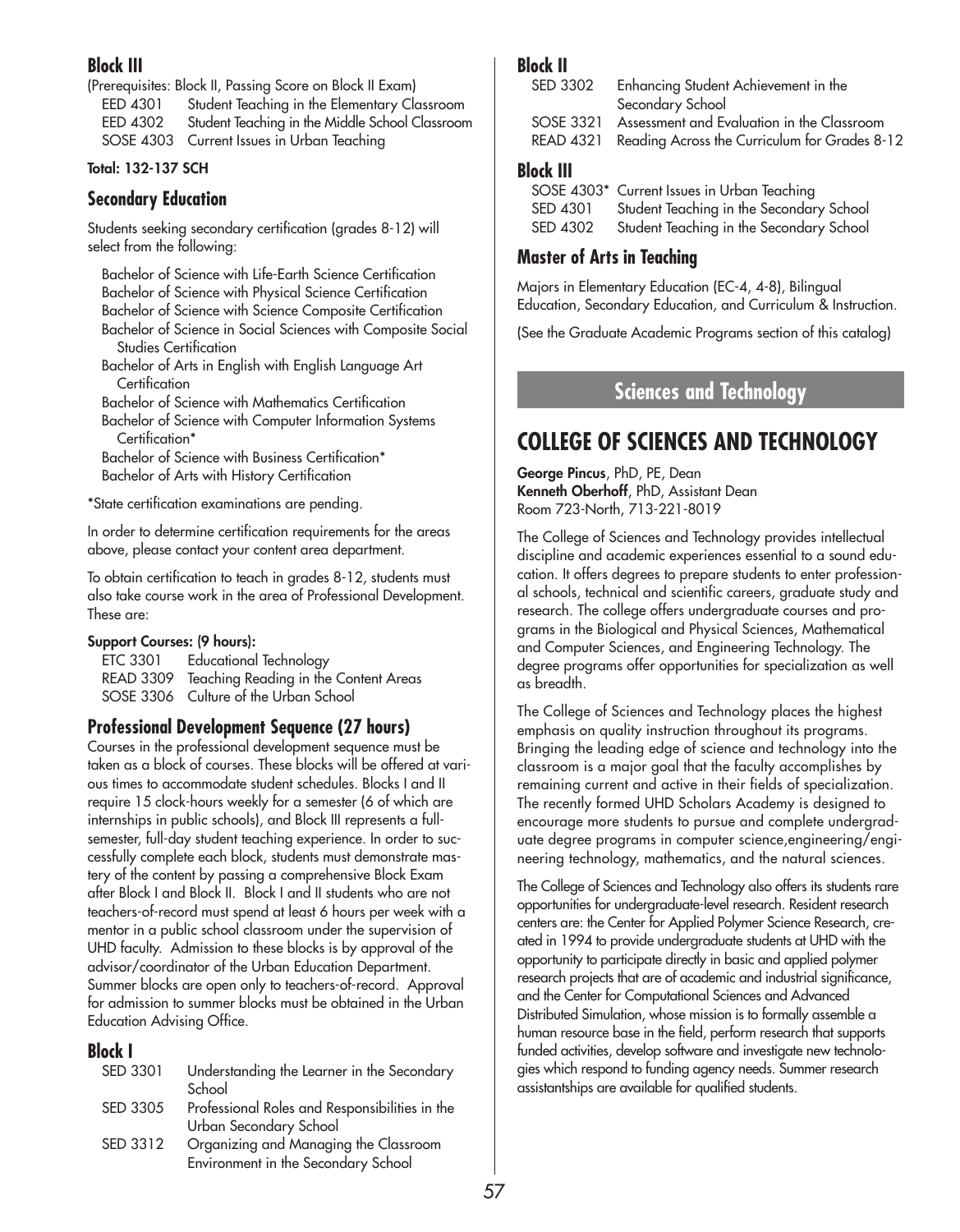# **The UHD Scholars Academy**

Coordinator: **Suzette Mouchaty**, PhD Room 740-South, 713 221-8471

The Scholars Academy is a new, exciting and innovative program at UHD designed for students who want to major in Computer Science, Mathematics, Engineering/Engineering Technology, and all areas of Natural Science. This competitive program is funded by the National Science Foundation, NASA, Office of Naval Research, UHD, US Army Research Office and the US Department of Agriculture. Academy Scholarships vary from \$2,500 to \$5,000 per academic year with additional summer stipends available for research participation. Students applying for admission to the Academy must be graduates of a college-preparatory high school curriculum; have a minimum GPA of 3.0 in mathematics and science; have minimum SAT Math and Verbal scores of 450 each or TASP math, reading and writing component scores of 250 each; and be enrolled as full-time students majoring in one of the degree programs in the College of Sciences and Technology.

# **Programs of Study**

**The College of Sciences and Technology offers degree programs leading to: Bachelor of Science with majors in:** Applied Mathematics Applied Physics Biological and Physical Sciences Biology Biotechnology **Chemistry** Computer Science Industrial Chemistry Microbiology Quantitative Methods **Bachelor of Science in Engineering Technology with majors in:** Control and Instrumentation Electronics Design\* Safety and Fire Process and Piping Design\* Structural Analysis and Design\*

*\*Accredited by the Technology Accreditation Commission of the Accreditation Board for Engineering and Technology (111 Market Place, Suite 1050, Baltimore, MD 21202, Phone: 4210-374-7700, Email: accreditation@abet.org, http://www.abet.org)* 

# **General Requirements**

## **General Education Requirements**

All students seeking a bachelor's degree at the University of Houston-Downtown must complete the general education requirements (see pages 23-24), including the common core courses, application courses, enhancement courses and the Writing Proficiency Examination. Fulfillment of general education requirements may vary depending on the degree.

## **Prerequisites**

Registration for any course offered by the College of Sciences and Technology that has a course prerequisite must be authorized by an advisor. Students may be dropped from any class for which they lack a prerequisite or a co-requisite. A course that is a prerequisite or co-requisite for another course may not be dropped unless the student drops both courses.

## **Transfer Credits**

The department chair in consultation with department faculty will determine the applicability of transfer credits into specific degree programs.

# **Computer and Mathematical Sciences Department**

**Kenneth Oberhoff**, PhD, Chair Room 705-South, 713-221-8012

## **Faculty**

| Professors:           | Aló, Barnes, de Korvin, London,           |
|-----------------------|-------------------------------------------|
|                       | Rodriguez, Sirisaengtaksin, Turski, Xie   |
| Associate Professors: | Becerra, Berrached, DeLaViña, Hodgess,    |
|                       | Oberhoff, Vobach, Waller                  |
| Assistant Professors: | Anderson, Chen, Lin, Simeonov, Yoon,      |
|                       | Zafiris                                   |
| Lecturers:            | Baker, Gad, Leveille, Nadler-Blumberg,    |
|                       | Nakamura, Nguyen, Rosenthal-              |
|                       | Simmons, Solomon                          |
| Emeriti:              | Wood, Freeman                             |
| Academic Areas:       | Computer science, mathematics, statistics |
|                       |                                           |

# **Programs of Study**

## **Bachelor of Science with majors in:**

Computer Science Applied Mathematics Quantitative Methods

The degree programs in the Department of Computer and Mathematical Sciences provide students with an education responsive to the expanding uses of mathematical and computer techniques in business, government and industry. They are designed to permit students to select courses suited to a variety of interests and career goals. In achieving these objectives, advising plays an important role and consequently each student is assigned an advisor to assist with the student's schedule and career planning. The departmental Academic Screening Committee periodically evaluates academic progress by departmental majors, and students are advised appropriately.

Undergraduate training in the mathematical sciences has undergone substantial change during the past decade. This change has been driven by advances and developments in the computer field and the expanding use of computers in business, government and industry. Growing demands exist for professional applied mathematical scientists. These individuals should have a solid background in basic mathematics, an understanding of advanced programming languages as well as advanced software techniques, and a mastery of important techniques in applied mathematics such as operations research and statistics. Virtually all industrial, business and governmental environments need individuals with these qualifications.

Those whose interests lie in the administrative or managerial sciences are especially valuable in market forecasting, computerbased accounting systems, industrial control, management training programs and long-range planning decisions. Those with an interest in statistics are valuable to firms that deal with large amounts of data, such as banking and insurance companies, which need personnel to develop and maintain the associated software.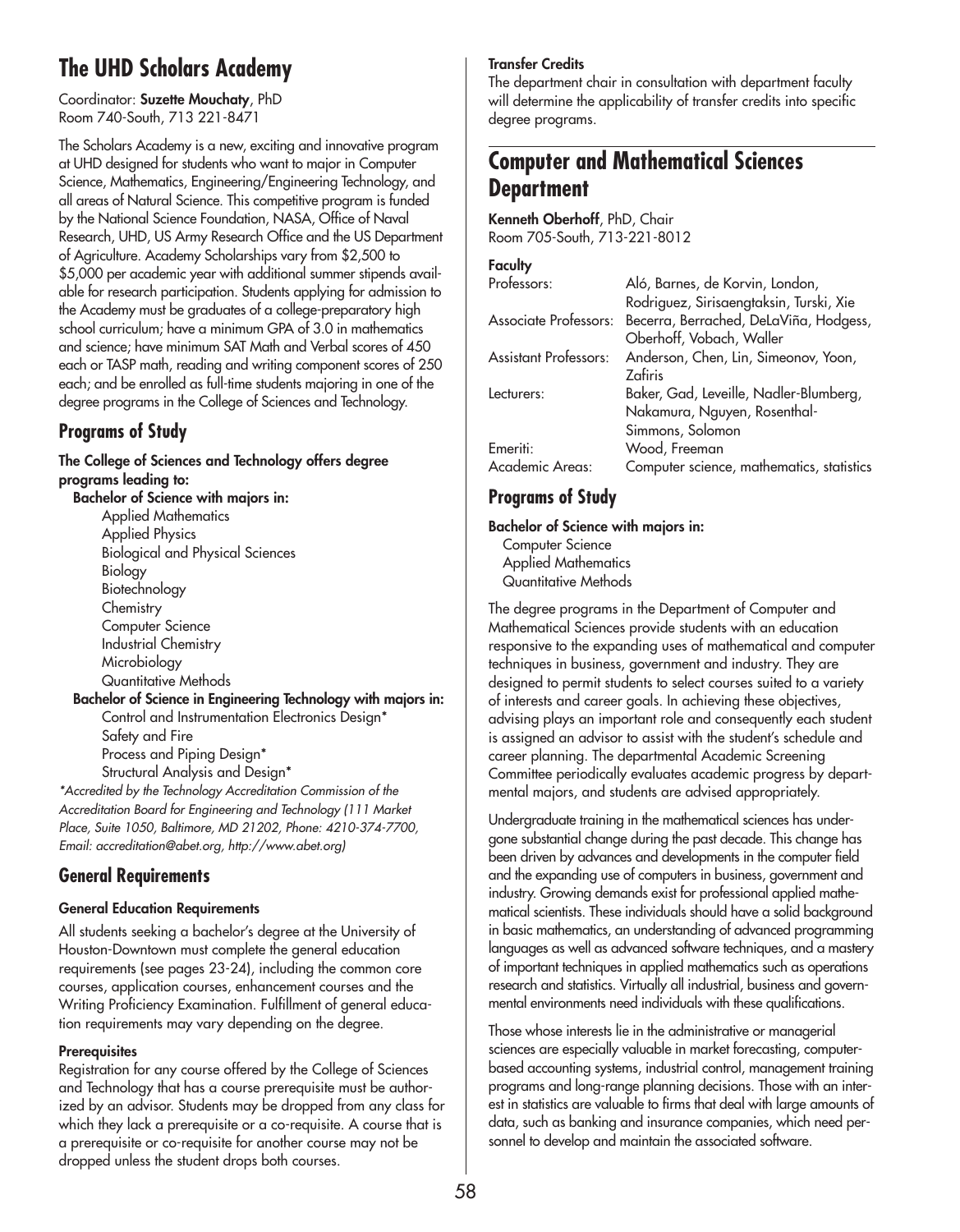## **General Requirements for Graduation**

The Department of Computer and Mathematical Sciences requires all candidates pursuing degrees in that department to have a grade of "C" or better in all Computer and Mathematical Sciences course work. Transfer grades of "D" are not accepted by the department.

Students are responsible for meeting the requirements for graduation. Therefore, students should become familiar with the requirements listed in this Catalog and their degree plan and should refer to them each time they plan their semester program of study.

The last 25% (32 hours) of the semester credit hours of course work toward the degree must be taken at the University of Houston-Downtown. A minimum of 18 semester hours of upper-level credit in CMS courses must be completed at UHD. Students who wish to take courses at another college or university, including any other campus of the University of Houston System, and apply the credits earned toward their degree must request approval through the department that administers their program before taking the course. Courses taken without such approval may not be counted toward the fulfillment of the degree requirements.

# **Bachelor of Science**

# **Majors in Applied Mathematics, Computer Science, Quantitative Methods**

**Ken Oberhoff**, DA, Coordinator Room 705-South, 713-221-8012

The Computer and Mathematical Sciences degree programs are structured to develop written and oral communication skills, to provide broad-based studies in the mathematical sciences, and to provide a selection of advanced course work in computer science, applied mathematics and/or statistics.

One of the key aspects of the program is the Senior Seminar during which students are exposed to the world community as it relates to the major. In addition, students prepare a project proposal for their possible practicum. As a result of their performance in this course, students are invited to participate in the Senior Project or are assigned an appropriate writing course. The writing course requires prerequisites of MATH/CS 4294, COMM 1304 and ENG 3302.

All degree candidates must have a 2.0 GPA average and a grade of "C" or better in all Computer and Mathematical Sciences course work. Transfer grades of "D" are not accepted by the department. Any course substitutions or waivers must be approved by the department chair and dean.

Students who complete the requirements of the University College are accepted for advising into the Department of Computer and Mathematical Sciences after they complete MATH 1301 College Algebra with a grade of "C" or better.

To declare a major in the department, students must satisfactorily complete a prescribed set of courses (see departmental application for advising form) in the prospective degree plan. Students must achieve a grade of "C" or better in the prescribed courses to be accepted as a major. Policies regarding the degree programs are printed on the program sheets distributed by the

department. In compliance with the accrediting principles of the American Assembly of Collegiate Schools of Business, the business content of non-business programs is limited to no more than 25 percent of the hours prescribed for graduation.

## **Applied Mathematics Major**

The curriculum is structured to prepare the student to develop and use analytical skills, to master mathematical techniques required in related fields of applications, and to enter the employment market with relevant and proficient mathematical tools for areas such as industrial mathematics, applied statistics, or computer analysis and programming for various types of applications. The degree requires a minimum of 128 semester credit hours.

**General Education and Core Requirements (see page 23)** Additional General Education Requirements: Students majoring in applied mathematics are also required to take ENG 3302, COMM 1304 and CS 1410.

Eight hours of lab sciences are required and must be in the same natural science and be approved by the department: MATH 2305 satisfies the analytical skills requirement of the General Education program. The writing skills requirement may be met by taking ENG 3302 and one of the following W courses: MATH 4395; MATH 4306; MATH 4312; MATH 4301; MATH 4328.

## **Mathematical Sciences Requirements (44 hours)**

MATH 2305, 2307, 2401, 2402, 2403, 3301, 3306, 3307, 3308, 4294; STAT 3302. Nine hours of additional upper-level senior mathematical sciences courses other than STAT 3309, including a W course or MATH 4395.

## **Minor (18 approved hours minimum)**

Any university-approved minor will satisfy this requirement. **Electives (18 hours to complete a minimum of 128 hours total)**

# **Computer Science Major**

The Computer Science program in the Department of Computer and Mathematical Sciences at UH-Downtown offers students a strong foundation in the fundamental concepts of computer science combined with sound practical training relevant to the common applications of computing in business and industry. The Bachelor of Science degree provides preparation for all career paths in computer science and information technology, including database systems, scientific computing and simulation, graphics, artificial intelligence, software engineering, and networking and telecommunications. By emphasizing broad-based studies including mathematics and science requirements, the student's choice of an approved university minor, and sustained development of writing and speaking proficiency, the degree furnishes students with the problem solving and communication skills that are in high demand in today's job market and graduate schools. Possessing many areas of expertise, the computer science faculty shares UHD's commitment to quality teaching in a challenging yet personal and supportive learning environment. This commitment helps our majors compete successfully for positions involving the use and support of current computer applications, as well as for positions designing and building the computer applications of tomorrow.

**General Education and Core Requirements (see page 24)** Additional general education requirements for students majoring in Computer Science are ENG 3302 and COMM 1304.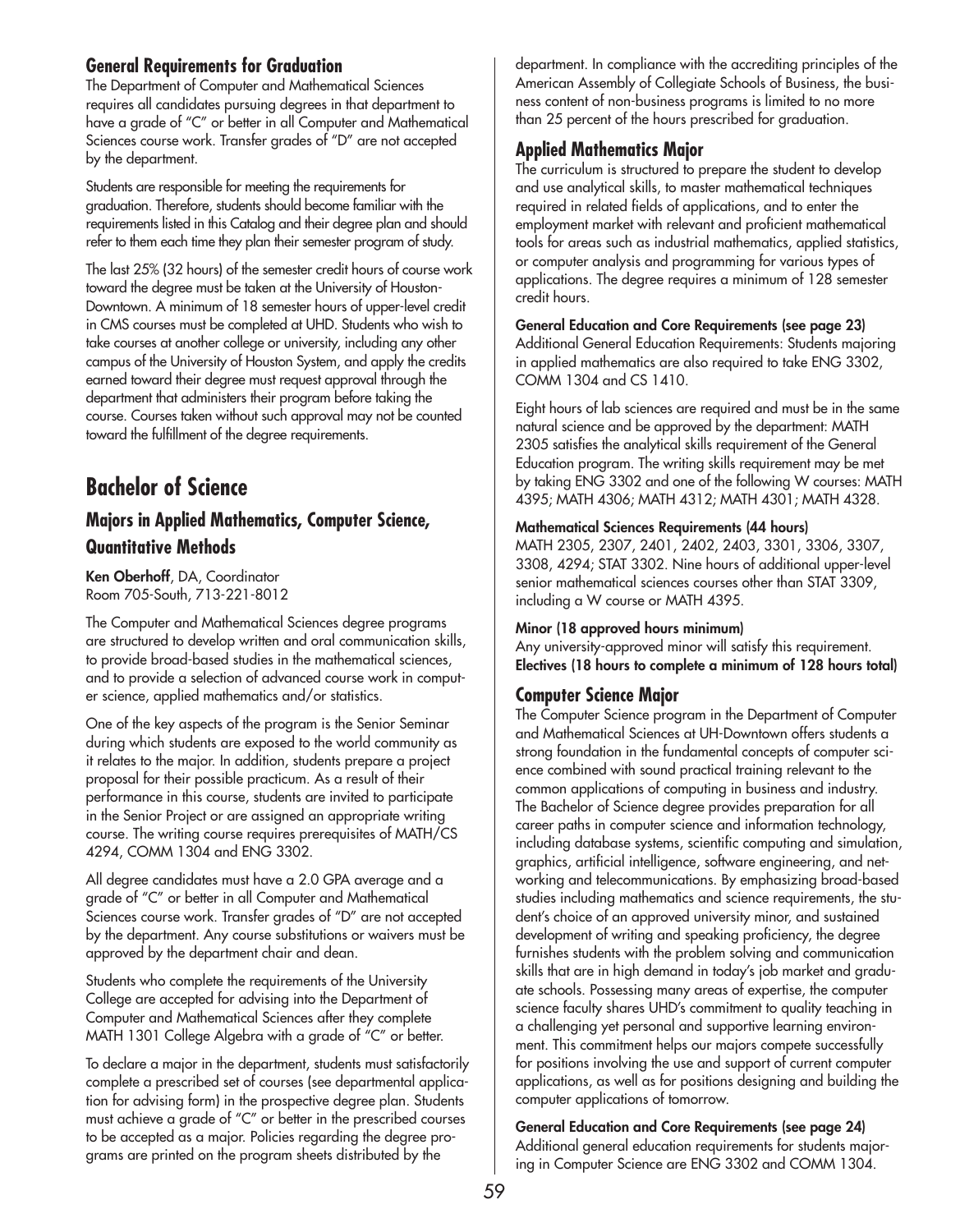Eight hours of lab sciences are required and must be in the same natural science and be approved by the department.

MATH 2305 satisfies the analytical skills requirement of the General Education program. The writing skills requirement may be met by taking ENG 3302 and one of the following W courses: CS 4395; CS 4306; CS 4312; CS 4301; CS 4328.

## **Mathematics Requirements (20 hours)**

MATH 2305, 2307, 2401, 2402, 3301, and STAT 3302.

## **Computer Science Requirements (44 hours)**

CS 1410, 2310, 3304, 3306, 3401, 3402, 4294, 4303, 4315, and 4395 (or approved W course). In addition, 12 approved hours of upper-level Computer Science courses must be taken.

## **Science Requirement (4 hours)**

Four hours of science in addition to the general education requirements above. These hours may be counted toward the minor requirements.

## **Minor (18 approved hours minimum)**

Any approved university minor will satisfy this requirement.

**Electives (sufficient hours to complete a minimum of 128 hours total)**

## **Quantitative Methods Major**

The curriculum in Quantitative Methods is structured to allow students to be employed in areas requiring the tools of discrete mathematics and statistics. The advent of high-speed digital computers and technological advances being made in this area have encouraged the development of, and have resulted in, important advances that constitute significant mathematical tools for such areas as the life sciences, administrative/managerial sciences and the social/behavioral sciences. The major in Quantitative Methods, through its core of courses, emphasizes those tools of discrete mathematics that have impacted greatly the development and advancement of areas such as those mentioned above. Consequently, this major complements the major in Computer Science and Applied Mathematics and will be selected by students desiring a quantitatively oriented program that emphasizes statistics and the decision sciences.

## **General Education and Core Requirements (see page 23)** Additional general education requirements for students major-

ing in quantitative methods are: ENG 3302; PHIL 3304; COMM 1304.

Eight hours of lab sciences are required and must be in the same natural science and approved by the department.

MATH 2305 satisfies the analytical skills requirement of the General Education program. The writing skills requirement may be met by taking ENG 3302 and one of the following: MATH 4395; MATH 4306; MATH 4312; MATH 4301; MATH 4328.

## **Mathematical Sciences Requirements (39 hours)**

CS 1408 or CS 1410, MATH 1305, 1306, 2305, 2307, 4294, 4395 (or approved W course), STAT 3309, 3310, and four courses chosen from MATH 4311; STAT 4300, 4303, 4307, 4309, 4310. The sequence MATH 2401, MATH 2402, STAT 3302 may be substituted for MATH 1305, MATH 1306, STAT 3309, STAT 3310.

## **Minor (18 hours minimum)**

Any university-approved minor will satisfy this requirement.

**Electives (27 hours to complete a minimum of 128 hours)**

## **Minors Programs**

## **Minor in Applied Mathematics (21 hours minimum)**

### **Required Courses**

MATH 2401, MATH 2402, MATH 2403, MATH 2307. Six hours required from: MATH 3301, MATH 3302, MATH 3306, MATH 3307, MATH 3308, MATH 4301, MATH 4302, MATH 4304, and MATH 4305. The six upper level hours must be completed at UH-D. All hours counted toward the minor must be "C" or better.

## **Minor in Bioinformatics (25 hours)**

BIOL 3303/3103

MATH 3302

One course from BIOL 3302/3102, BIOL 4303, BIOL 4320, BIOL 4330, CHEM 4340/4140

At least two courses from CS/MATH 3308, CS/MATH 3330, CS/MATH 4306, CS/MATH 4328, CS/MATH 4331, CS/MATH 4399

At least two courses from MATH 3301, MATH 3315, MATH 4304, STAT 4307

Students majoring in an area of the natural sciences, computer science or mathematics should choose courses in consultation with their academic advisor.

## **Minor in Computer Science (19 hours minimum)**

Required Courses:

CS 1410; CS 2310; six hours beyond CS 1305 and six hours of upper-level Computer Science. The six upper level hours must be completed at UH-D. All hours counted toward the minor must be "C" or better.

#### **Minor in Statistics (18 hours minimum)** Required Courses:

The sequence MATH 1305, MATH 1306, STAT 3309 or the sequence MATH 2401, MATH 2402, STAT 3302; and nine hours required from: STAT 3310, STAT 4300, MATH 4306, STAT 4307, STAT 4309 and STAT 4310. Six upper level hours must be completed at UHD. All hours counted toward the minor must be "C" or better.

### **Minor in Decision Sciences (18 hours minimum)** Required Courses:

The sequence MATH 1305, MATH 1306, STAT 3309 or the sequence MATH 2401, MATH 2402, STAT 3302; and 9 hours required from: STAT 4303, MATH 4306, STAT 4307 and MATH 4311.Six upper level hours must be completed at UHD. All hours counted toward the minor must be "C" or better.

## **For all minors:**

- No D accepted toward credit to minor
- At least 6 hours of upper-level course work in the minor must be completed at the University of Houston-Downtown

## **Honors Program in the Computer and Mathematical Sciences**

To enhance the educational opportunities and experiences of the academically talented students at UH-Downtown, the Department of Computer and Mathematical Sciences offers an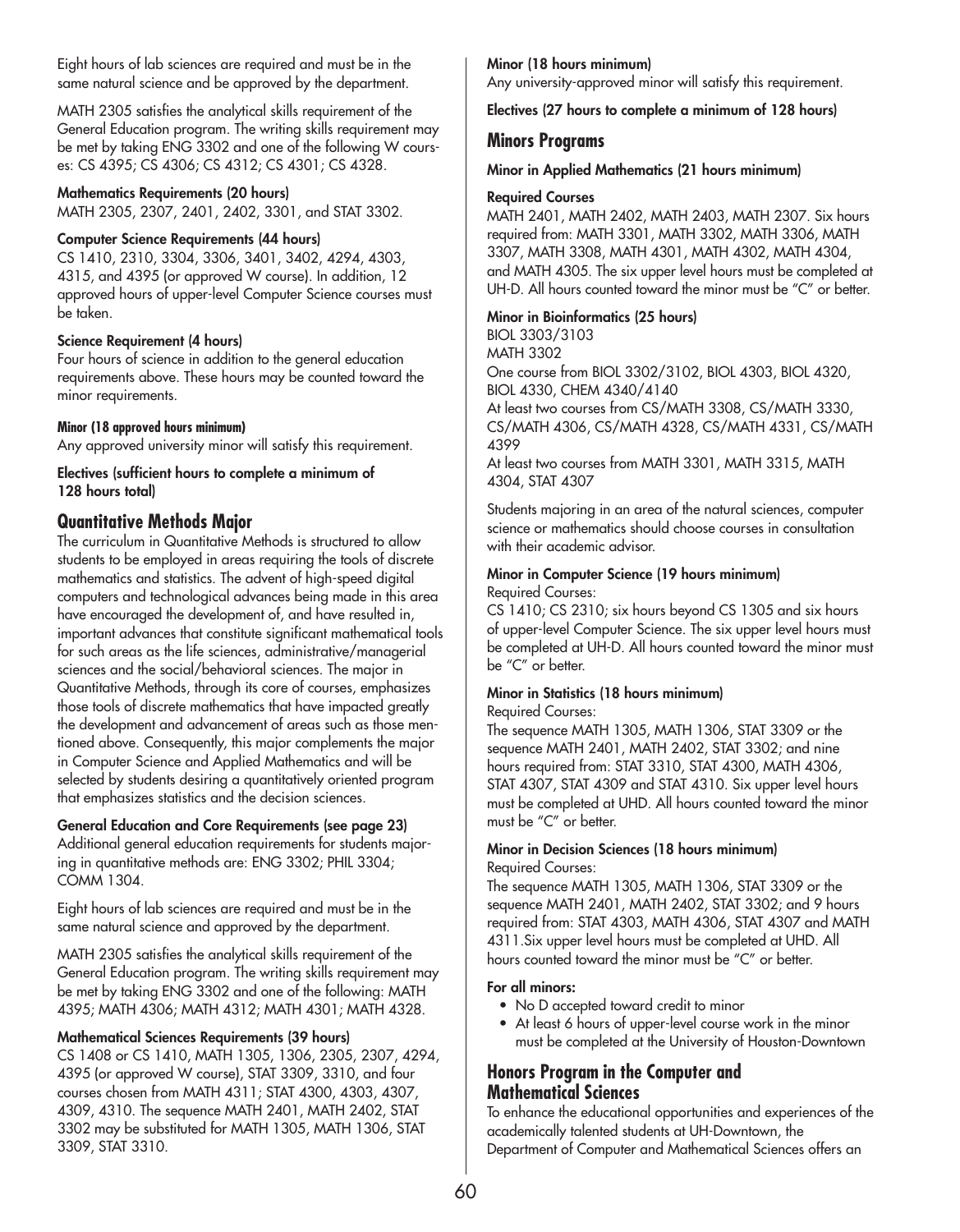Honors Program. The program is designed to challenge and motivate students to do more than the minimum required for a particular degree. Students who successfully complete this program will be designed as graduates of an Honors Program in the Department of Computer and Mathematical Sciences on their diploma and university transcript.

#### **Admission Requirements:**

Application to the department's Honors Program Admission and Review Committee

### **Completion of at least 60 semester credit hours of recognized university-level work**

An overall GPA of at least 3.0 with a GPA of 3.25 or better in CMS courses

### **Completion of at least 16 semester credit hours in CMS courses, eight of which must have been taken at UH-Downtown.**

#### **Program Requirements:**

Satisfy the requirements for one of the department's bachelor of Science degree programs

Complete at least two honors designated courses in addition to three hours of credit in Senior Honor Thesis. The Senior Thesis will be done under the supervision of an approved member of UH-D faculty and will be presented in both oral and written form to the CMS faculty.

Maintain a minimum GPA of 3.25 in all CMS courses including the required honors courses.

Maintain a GPA of 3.0 or better in all courses outside the CMS Department taken at UH-Downtown.

The department Honors Program Admissions and Review Committee must approve all honors designated courses and all projects proposed by students for their honors theses. Upperlevel courses designated as Honors require at least 25 percent more in-depth study than that required of students taking the course without honors credit. The additional course requirements will vary depending on the course instructor.

## **Mathematics Certification Program**

In addition to the degree program, the CMS Department offers in conjunction with the Urban Education Department, a bachelor of science in Applied Mathematics with mathematics certification.

## **Pi Mu Epsilon**

The Department of Computer and Mathematical Sciences is privileged to have a chapter of the prestigious honorary mathematics society Pi Mu Epsilon. The name of our chapter is Texas Nu. The mission of the society is to encourage and promote mathematics. Each year the Pi Mu Epsilon coordinators invite students who have shown exceptional abilities in the mathematical sciences to join the chapter.

In addition, the Department of Computer and Mathematical Sciences is also privileged to have student chapters of the prestigious organizations: The Mathematical Association of America and the Association of Computing Machinery. Both chapters are extremely active.

# **Engineering Technology Department**

**Alberto Gomez-Rivas**, PhD, PE, Chair Room 738 North, 713-221-8089

## **Faculty**

Professors: Gomez-Rivas, Pincus Associate Professors: Franz, Nandagopal, Feng

Assistant Professors: Groendyke, Sheinberg

## **Programs of Study**

**Bachelor of Science in Engineering Technology with majors in:**

Control and Instrumentation Electronics Design Technology Safety and Fire Engineering Technology Process Piping Design Technology Structural Analysis and Design Technology

### **Mission and Objectives**

The Engineering Technology Department strives to provide high quality engineering technology degree programs and unique curricula for students from diverse social, educational, and ethnic backgrounds. The department is committed to maintaining an educational environment in which students can significantly enhance their academic standing as well as their skills in computing, problem-solving, communication, and teamwork. With a strong sense of professionalism, students are trained to become successful individuals who are socially responsible and professionally competitive.

The Engineering Technology curricula reflect the demands and requirements of industries and businesses in the greater Houston area. The close partnerships forged between the department and local industries ensure that our academic programs are dynamic and up-to-date. Such partnerships also benefit graduates when they seek employment.

Our academic programs include solid foundation courses in the basic sciences, mathematics, and applied engineering together with a strong emphasis in computer applications. Courses in PC applications in engineering and PC facilities management are included in the curricula of all Engineering Technology programs to promote the philosophy of productivity. Design-oriented semester projects embedded in technological courses give students ample opportunities to gain practical experience, and to prepare themselves to be productive engineering technologists after graduation.

The Department provides an innovative teaching and learning environment. Classroom lecturing is typically combined with laboratory experiments and computer simulations. The degree programs aim to empower students with lifelong learning and continuous improvement capabilities. Members of the faculty are committed to providing extended support to students' learning activities both inside and outside the classroom. The faculty's open-door policy and flexible class scheduling accommodate the needs of working students. Our mentoring system ensures that each student receives individual consulting time. The existence within the Department of a number of student chapters of professional organizations promotes networking, career awareness and planning opportunities. Special scholarships are available to promote excellence in academics, service, and leadership.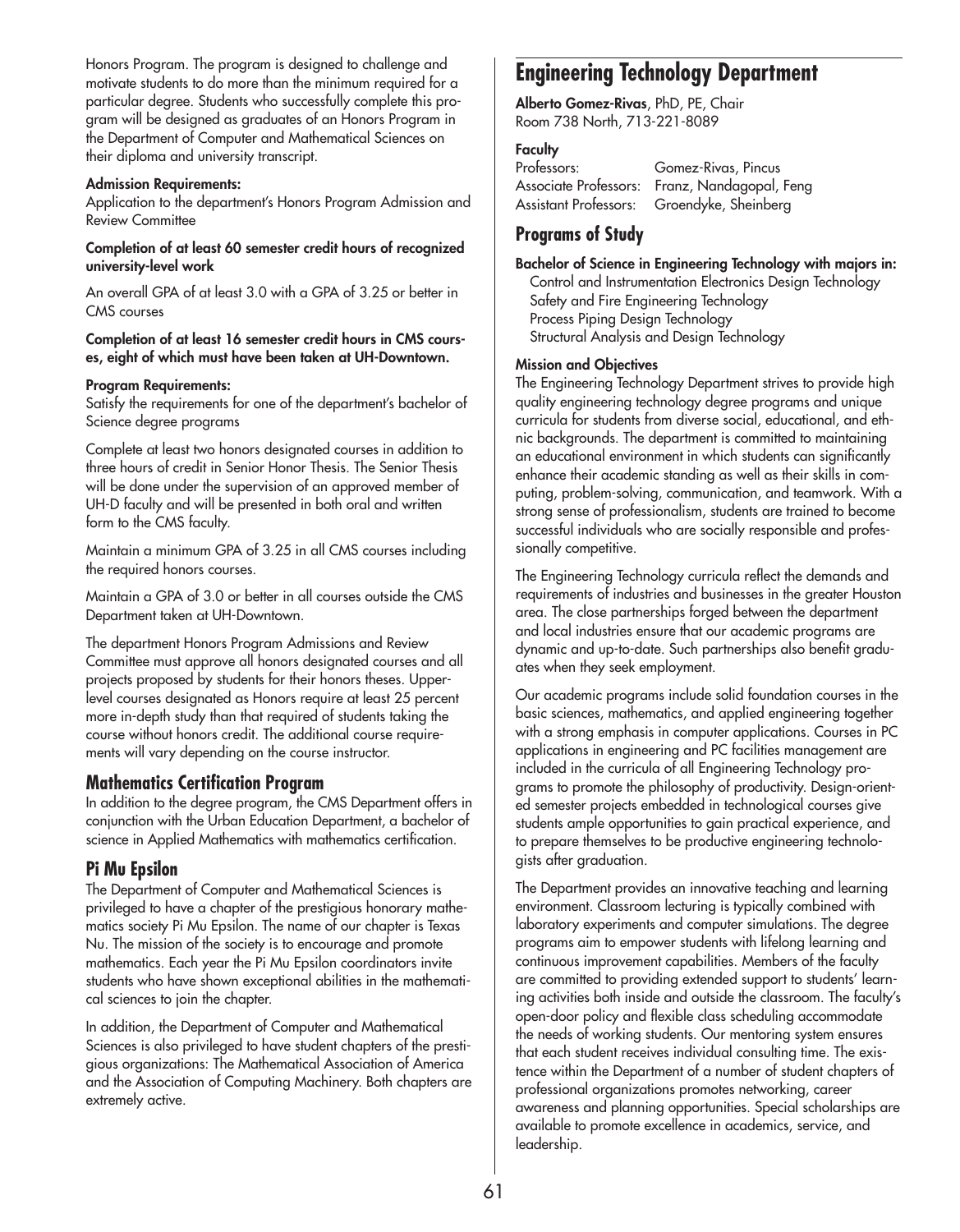## **Honor Societies**

Texas Zeta Chapter of Tau Alpha Pi, National Honor Society for Engineering Technologies

### **Professional Institution**

The Engineering Technology Department is the home of the Society of Piping Engineers and Designers (SPED).

### **Facilities**

The modern laboratory facilities in the Engineering Technology Department provide students with ample opportunities for hands-on practice. The laboratories are:

- Process Piping Laboratory
- Structures and Soil Mechanics Laboratory (sponsored by NSF)
- GPS–GIS Laboratory
- Electronics Laboratories
- Process Control Laboratory

These labs are equipped with materials, equipment, instruments, PCs and computer networks, and various up-to-date design and application software tools that meet industrial standards.

### **Semester Projects**

In order to fulfill the accreditation requirements of TAC of ABET, all courses in the Engineering Technology Department include semester projects with collaborative participation of all students working in teams. The projects include oral presentations, written reports, CADD drawings, and development of computer simulations. The purpose of the projects is to train students to work on real-industry problems in the team environment that they will encounter working in industry after graduation.

### **Advising**

For information about requirements for admission to Engineering Technology degree programs, declaration of major, transferability of courses, and requirements for graduation, please contact the department office in Room 738-North, or phone 713-221-8089.

The minimum conditions which must be met by students before being accepted in an Engineering Technology degree program are: passing all sections of the TASP test, completing 30 hours of course credits that are applicable to the Engineering Technology degree programs, and being in good academic standing. Engineering Technology faculty will recommend courses and provide course sequence guidelines to ensure that students make smooth progress toward completion of degree requirements. Faculty members also provide information regarding career opportunities and other development opportunities.

When a student is accepted into an Engineering Technology degree program, the department prepares a computerized official degree plan and makes it available for review by the student. The student's degree plan serves as a basic advising document used by the department faculty. In order to facilitate advising during registration, students should bring an electronic copy of their degree plan.

### **Requirements for Graduation**

The requirements for graduation with an Engineering Technology major comply with the UHD policy on graduation requirements. In addition, the students should complete all the requirements listed for the specific degree program. It is the students' responsibility to become familiar with the requirements listed in this Catalog

and in their degree plan, and the students should refer to them each time they plan their semester program of study.

## **Courses of Instruction**

All courses of instruction are offered at least once each academic year, including summer. Careful planning is required in order for a student to complete a specific degree plan within shortest period of time.

### **Minor in Engineering Technology**

The Engineering Technology minor is offered to provide specific engineering knowledge and skills to students pursuing degrees in other fields such business, humanities, or the sciences, and also to enhance the employment prospects of students enrolled in non-technical majors. Laboratories associated with our courses give students hands-on skills in the use of up-to-date equipment, laboratory devices, and instruments. The minor can be customized to meet the needs of the student and to complement the student's academic background. Course requirements shall include 20 semester credit hours in Engineering Technology courses with a limit of 12 credit hours transferred from other institutions. Course grades in the Engineering Technology minor must be "C" or better. Credit for Field Experience cannot apply.

### **Sample Requirements**

- 1. Sample for students pursuing the BBA, major in Purchasing & Materials Management: ENGR 1401, ET 2401 or ENGR 1400, EET 1411 and EET 2431 or other courses chosen in consultation with Engineering Technology advisor.
- 2. Sample program for students pursuing the Bachelor of Science, major in Computer Science: EET 1412, EET 2431, EET 2421 and EET 3435 and EET 3451 or other courses chosen in consultation with Engineering Technology advisor.

## **Control and Instrumentation Electronics Design Technology (127 hours)**

Accredited by the Technology Accreditation Commission of the Accreditation Board for Engineering Technology

**Weining Feng**, PhD, Coordinator Room 708-North, 713-221-8591

The main focus of the Control and Instrumentation Electronics Design Technology degree program is the application of computer technology and modern electronics to industrial process control and instrumentation systems. As such, the program produces graduates who:

- have a sound foundation in the analysis, design, testing, and implementation of instrumentation and control systems;
- are proficient in applying their knowledge (in mathematics, sciences, and engineering), and standard tools, especially computer software and hardware tools, to technical problem solving;
- are all-around individuals with strong social skills, able to work in team environments, competent in communication and information presentation, and with a strong sense of professionalism;
- are committed to continuous improvement and lifelong learning.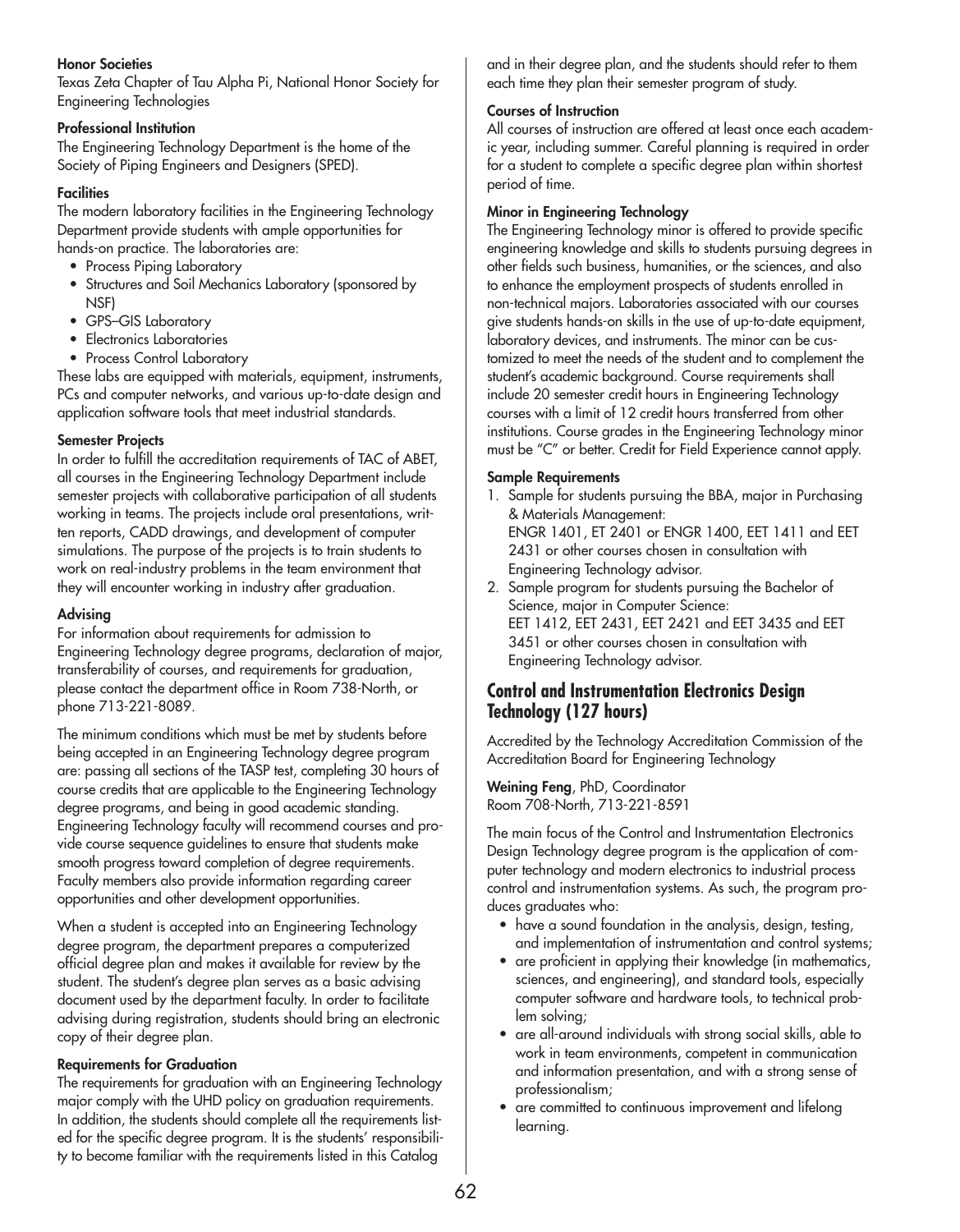Control and instrumentation specialists are among the most sought-after personnel in the Houston area due to the growing demand from process industries (petrochemical and oil refining), power companies, and energy industries. Control and instrumentation engineering technology has its basis in computer technology, electrical/electronics systems and communication systems. The broad technical background of control and instrumentation graduates opens up bright employment prospects, from process industries to telecommunications.

### **General Education Core Requirements**

ENGR 1400 PC Applications in Engineering ENG 1302 Composition II HIST 1305 US History to 1877 HIST 1306 US History after 1877 MATH 2401 Calculus I PHYS 1307/1107 General Physics I with Lab PHYS 1308/1108 General Physics II with Lab POLS 2303 US Government I POLS 2304 US Government II PSY 1303 General Psychology COMM 1304 Introduction to Speech Communication ENG 3302 Business and Technical Report Writing Fine Arts Fine Arts (three hours) Literature (three hours, sophomore level or above) Writing Proficiency Examination

## **Control and Instrumentation Electronics Design Technology Requirements**

### **Lower Division**

| FFT 1411              | Electric Circuits with Lab                 |
|-----------------------|--------------------------------------------|
|                       | ENGR 2410 Analysis of Engineering Networks |
| FFT 2421              | Electronic Devices with Lab                |
| EET 2431              | Digital Logic Design                       |
| MATH 2402 Calculus II |                                            |

## **Upper Division**

| ET 4323          | Technology Seminar                         |
|------------------|--------------------------------------------|
| ET3308           | Materials Science                          |
| <b>ENGR 3409</b> | PC Facilities Management with Lab          |
| <b>EET 3432</b>  | Computer Architecture and Design with Lab  |
| <b>ENGR 3404</b> | Digital Signal Processing with Lab         |
| <b>EET 3435</b>  | Fundamentals of Automation and Control     |
| <b>EET 3451</b>  | Instruments and Transducers with Lab       |
| EET 3461         | Analog and Digital Communications with Lab |
| ET 4323          | Technology Seminar                         |
| EET 4335         | Computer Networking                        |
| <b>ENGR 3406</b> | Process Control Systems                    |
| <b>ENGR 3407</b> | Industrial Robotics with Lab               |
| <b>EET 3334</b>  | <b>Electrical Power Systems</b>            |
| <b>ENGR 3302</b> | <b>Engineering Economics</b>               |
| <b>ENGR 3410</b> | Process Modeling and Simulation            |

Six (6) hours of electives selected in consultation with department advisors.

ENG 3302, ENGR 3410 and ET 4323 satisfy the W and S application course requirements of the General Education program.

# **Safety and Fire Engineering Technology (129 hours)**

**Edward R. Sheinberg**, MME, Coordinator Room 706-North, 713-221-8441

The main focus of the Safety and Fire Engineering Technology degree program is the application of engineering principles, including fire dynamics and fire codes, together with computer technology, to industrial safety, and the design of safe industrial facilities. As such, the program produces graduates who

- have a sound foundation in the analysis, design, testing, and implementation of fire protection systems and are proficient in applying their knowledge (in mathematics, sciences, and engineering) and standard tools, especially computer software and hardware tools, to technical problem solving;
- are all-around individuals with strong social skills, able to work in team environments, competent in communication and information presentation, and with a strong sense of professionalism;
- are committed to continuous improvement and lifelong learning.

Safety and fire specialists are among the most sought-after personnel in the Houston area due to the growing demand from process industries (petrochemical and oil refining), power companies, and the energy industry. Safety and Fire engineering technology has its basis in computer technology, thermodynamics, fluid mechanics, materials science and data communications. The broad technical background of safety and fire graduates opens up bright employment prospects, from process industries to the energy industry.

## **General Education Core Requirements**

ENGR 1400 PC Applications in Engineering ENG 1302 Composition II HIST 1305 US History to 1877 HIST 1306 US History after 1877 MATH 2401 Calculus I PHYS 1307/1107 General Physics I with Lab PHYS 1308/1108 General Physics II with Lab POLS 2303 US Government I POLS 2304 US Government II PSY 1303 General Psychology COMM 1304 Introduction to Speech Communication ENG 3302 Business and Technical Report Writing Fine Arts Fine Arts (three hours) Literature (three hours, sophomore level or above) Writing Proficiency Examination

## **Safety and Fire Engineering Technology Requirements**

### **Lower Division** CHEM 1307/1107 General Chemistry I with Lab EET 1411 Electric Circuits with Lab ENGR 2409 Engineering Mechanics with Lab ENGR1402 Fire & Safety Hazard Recognition ENGR1403 Fire Suppression & Detection Systems ENGR 1404 Automatic Fire Suppression Systems ENGR 1480 Occupational Safety Techniques

ENGR2407 Surveying with GIS-GPS ENGR 2410 Analysis of Engineering Networks

## **Upper Division**

| ET 3307         | Applied Thermodynamics      |
|-----------------|-----------------------------|
| ET 3308         | Materials Science           |
| <b>ENGR3311</b> | Structural Analysis         |
|                 | ENGR 3308 Fluid Mechanics I |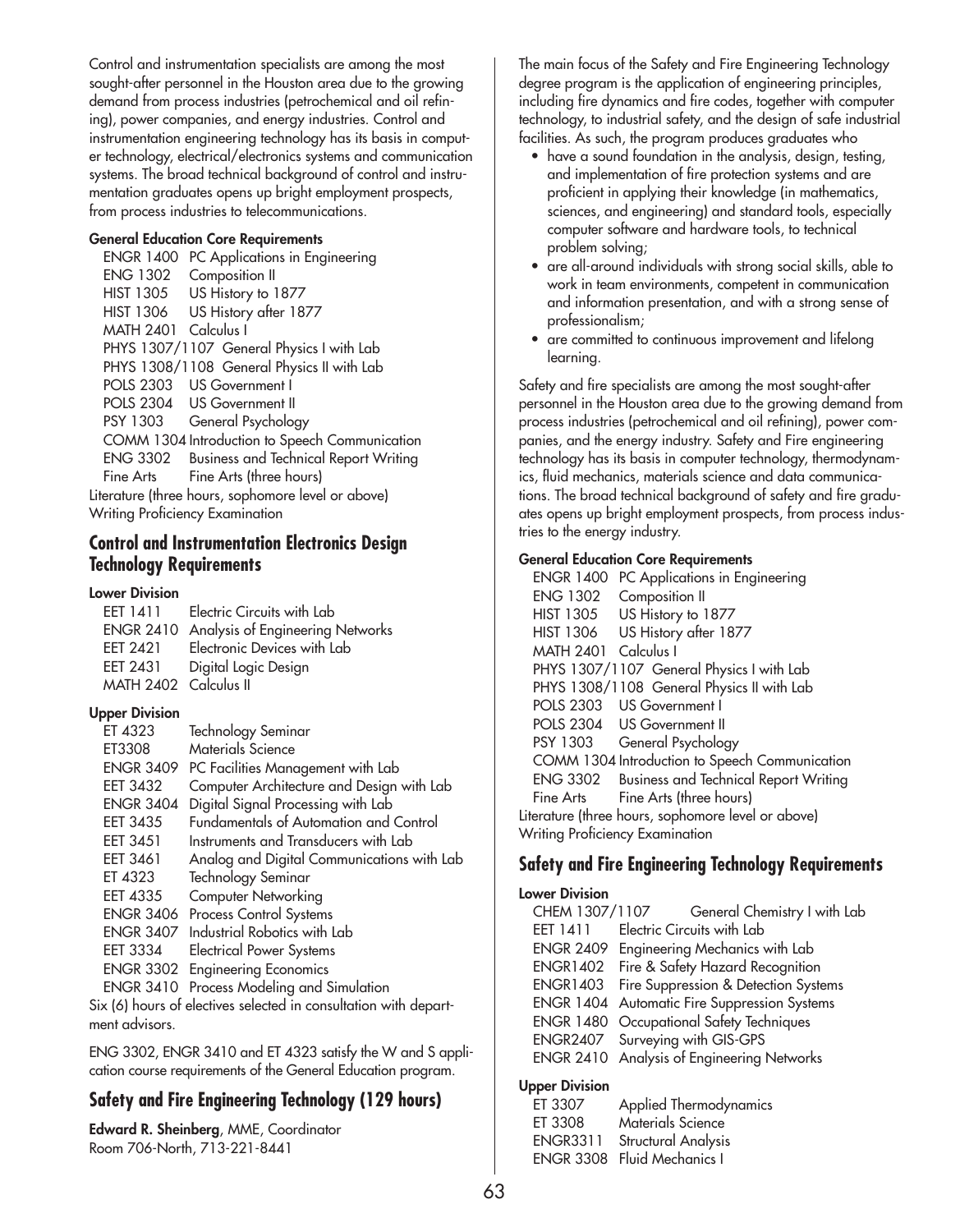| MGT 3301 | Management of Organizations                  |
|----------|----------------------------------------------|
|          | <b>ENGR 3302 Engineering Economics</b>       |
|          | ENGR 4370 Human Factors in Safety and Fire   |
|          | ENGR 4410 Industrial Hygiene Instrumentation |
|          | ENGR 4420 Fire Dynamics                      |
|          | ENGR 4450 Industrial Safety                  |
|          | ENGR 4380 Security of Computing Systems      |
| ET 4323  | Technology Seminar                           |

### **Career Electives (9 hours)**

ENG 3302 and ET 4323 satisfy the W and S application course requirements of the General Education Program.

## **Process Piping Design (126 hours)**

Accredited by the Technology Accreditation Commission of the Accreditation Board for Engineering and Technology

## **N. S. Nandagopal**, MS, Coordinator

Room 710-North, 221-8439

The main focus of the Process Piping Design degree program is the application of modern technology to design, layout, analysis, construction, operation, and maintenance of piping systems. As such, the program produces graduates who

- have a sound foundation in the analysis, design, construction, and operation of piping systems, including pipes, pumps, reactors and pressure vessels;
- are proficient in applying their knowledge (in mathematics, sciences, and engineering) and standard tools, especially computer software and hardware tools, to technical problem solving;
- are all-around individuals with strong social skills, able to work in team environments, competent in communication and information presentation, and with a strong sense of professionalism;
- are committed to continuous improvement and lifelong learning.

Process piping specialists are among the most sought-after personnel in the Houston area due to the growing demand from process industries (petrochemical and oil refineries), power companies, and energy industries. Process piping engineering technology has its basis in computer technology, materials science, thermodynamics, fluid flow, heat transfer, engineering mechanics, stress analysis, and plant layout. The broad technical background of process piping graduates opens up bright employment prospects in a variety of companies—chemical, petrochemical, off-shore, food, fabrication and testing.

*The University of Houston-Downtown has the only Process Piping Design degree program in the United States.*

## **General Education Core Requirements**

| <b>ENGR 1400</b>                               | PC Applications in Engineering             |  |
|------------------------------------------------|--------------------------------------------|--|
| <b>ENG 1302</b>                                | Composition II                             |  |
|                                                | HIST 1305 US History to 1877               |  |
|                                                | HIST 1306 US History after 1877            |  |
| MATH 2401 Calculus I                           |                                            |  |
| PHYS 1307/1107 General Physics I with Lab      |                                            |  |
|                                                | PHYS 1308/1108 General Physics II with Lab |  |
|                                                | POLS 2303 US Government I                  |  |
|                                                | POLS 2304 US Government I                  |  |
|                                                | PSY 1303 General Psychology                |  |
| COMM 1304 Introduction to Speech Communication |                                            |  |

ENG 3302 Business and Technical Report Writing ENG 23xx Literature Fine Arts Fine Arts (three hours) Literature (three hours, sophomore level or above) Writing Proficiency Examination

## **Process Piping Design Requirements**

### **Lower Division**

| CHEM 1307/1107        | General Chemistry I with Lab             |
|-----------------------|------------------------------------------|
|                       | ENGR 1401 Engineering Graphics I         |
| EET 1411              | Electric Circuits with Lab               |
|                       | ENGR 2409 Engineering Mechanics with Lab |
| ET 2401               | Piping Drafting I                        |
| ET 2402               | Piping Drafting II                       |
| MATH 2402 Calculus II |                                          |
|                       |                                          |

## **Upper Division**

| <b>ENGR 3302</b> | <b>Engineering Economics</b>    |
|------------------|---------------------------------|
| <b>ENGR 3308</b> | Fluid Mechanics I               |
| ET 3401          | Process Piping Design I         |
| ET 3307          | Applied Thermodynamics          |
| ET 3308          | <b>Materials Science</b>        |
| ET 4301          | Piping Models                   |
| ET 4315          | <b>Piping Stress Analysis</b>   |
| ET 4323          | Technology Seminar              |
| ET 4307          | Fluid Mechanics II with Lab     |
| ET 4311          | <b>Heat-Power Applications</b>  |
| ET 4313          | <b>Applied Heat Transfer</b>    |
| <b>ENGR 4340</b> | Senior Project in Piping Design |

## **Electives (9 hours)**

Nine (9) hours of career electives selected from the list approved by the department.

ENG 3302, ET 3401, and ET 4323 satisfy the W and S application course requirements of the General Education program.

## **Structural Analysis and Design (128 hours)**

Accredited by the Technology Accreditation Commission of the Accreditation Board for Engineering and Technology

#### **Alberto Gomez-Rivas**, PhD, Coordinator Room 713-North, 713-221-8581

The main focus of our degree program is the application of computer technology, modern materials, and construction techniques to the design of structures. As such, the program produces graduates who

- have a sound foundation in the analysis, design, testing, and construction of civil structures (bridges, buildings, and communication towers);
- are proficient in applying their knowledge (in mathematics, sciences, and engineering) and standard tools, especially computer software and hardware tools, to technical problem solving;
- are all-around individuals with strong social skills, able to work in team environments, competent in communication and information presentation, and with a strong sense of professionalism;
- are committed to continuous improvement and lifelong learning.

Structural analysis specialists are among the most sought-after personnel in the Houston area due to the growing demand from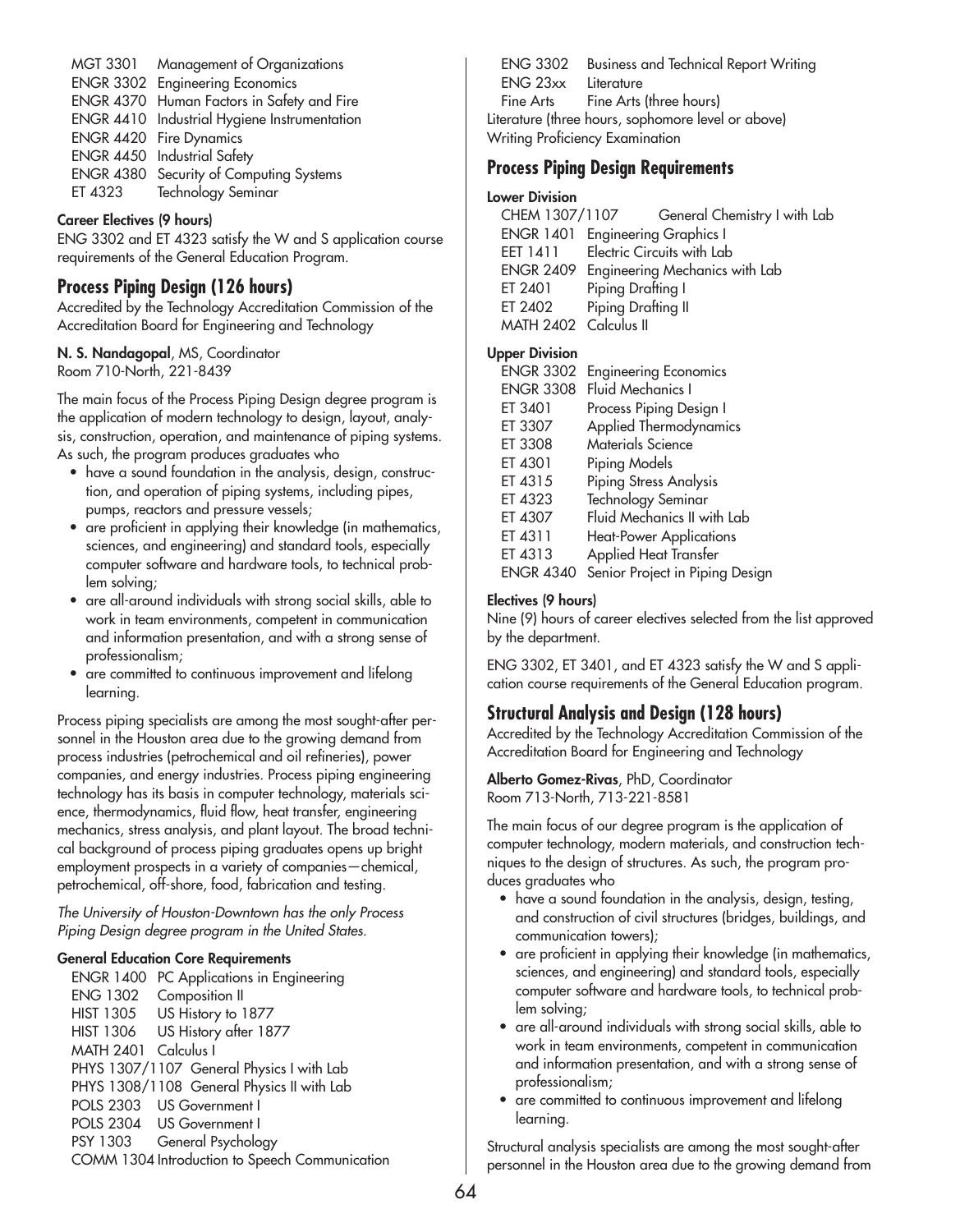construction industries, power companies, transportation systems and energy industries. Structural analysis and design technology has its basis in computer technology, construction systems, and materials science. The broad technical background of structural analysis graduates opens up bright employment prospects, from construction industries to telecommunications and transportation systems.

#### **General Education Core Requirements**

ENGR 1400 PC Applications in Engineering ENG 1302 Composition II HIST 1305 US History to 1877 HIST 1306 US History after 1877 MATH 2401 Calculus I PHYS 1307/1107 General Physics I with Lab PHYS 1308/1108 General Physics II with Lab POLS 2303 US Government I POLS 2304 US Government II COMM 1304 Introduction to Speech Communication ENG 3302 Business and Technical Report Writing PSY 1303 General Psychology Fine Arts Fine Arts (three hours) Literature (three hours, sophomore level or above) Writing Proficiency Examination

## **Structural Analysis and Design Requirements**

### **Lower Division**

| CHEM 1307/1107 General Chemistry with Lab |                                                |  |
|-------------------------------------------|------------------------------------------------|--|
|                                           | <b>ENGR 1401</b> Engineering Graphics I        |  |
| EET 1411                                  | Electric Circuits with Lab                     |  |
|                                           | ENGR 2304 Computer-Aided Drafting and Design I |  |
|                                           | ENGR 2409 Engineering Mechanics with lab       |  |
| ENGR 2407 Surveying                       |                                                |  |
|                                           | MATH 2307 Linear Algebra                       |  |

## **Upper Division**

| <b>ENGR 3302</b> | <b>Engineering Economics</b>                 |
|------------------|----------------------------------------------|
| <b>ENGR 3311</b> | Structural Analysis I                        |
| <b>ENGR 3312</b> | Reinforced Concrete Design                   |
| ET 3320          | Modern Concrete Technology                   |
| ET 3321          | Soil Mechanics                               |
| ET 3325          | 3D Computer Modeling, Rendering and          |
|                  | Animation                                    |
| ET 3322          | <b>Finite Element Analysis of Structures</b> |
| ET 4320          | <b>Prestressed Concrete</b>                  |
| ET 4321          | Structural Steel Design                      |
| ET 4322          | Foundation Design                            |
| ET 4323          | Technology Seminar                           |
| ET 4324          | Senior Concrete Project                      |
| ET 4325          | Senior Steel Project                         |
| <b>ENGR 3308</b> | Material Science                             |
| <b>ENGR 3409</b> | PC Facilities Management                     |
|                  |                                              |

## **Electives (9 hours)**

Nine (9) hours of career electives selected from the list approved by the department.

ENGR 3311, ENG 3302, and ET 4323 satisfy the W and S application course requirements of the General Education program.

# **Natural Sciences Department**

**Akif Uzman**, PhD, Chair Room 813-North, 713-221-8015

## **Faculty**

| Professors:                  | Capeheart, Hoffmann-Pinther, Merrill,<br>Spears                                                                                                                                                                               |
|------------------------------|-------------------------------------------------------------------------------------------------------------------------------------------------------------------------------------------------------------------------------|
| Associate Professors:        | Abramowitz, Christmas, Driy, Flosi,<br>Gulati, Montgomery, Morris-Smith,<br>Uzman                                                                                                                                             |
| <b>Assistant Professors:</b> | Derrick, Lyons, McCullough, Morano,<br>Slough,                                                                                                                                                                                |
| Lecturers:                   | Forrest, Garza, Johnson, Mouchaty                                                                                                                                                                                             |
| Emeriti:                     | Avenoso, Fefer, Price, Sherman,<br>Umland                                                                                                                                                                                     |
| Academic Areas:              | biology, chemistry, geology,<br>microbiology, physics                                                                                                                                                                         |
| Pre-Professional Areas:      | dental hygiene, dentistry, medical tech-<br>nology, medicine, nutrition and dietet-<br>ics, nursing, occupational therapy,<br>optometry, pharmacy, physical thera-<br>py, physician's assistant, and veteri-<br>nary medicine |
| <b>Specialized Areas:</b>    | Environmental science and science<br>education (see list of certification areas<br>below).                                                                                                                                    |

## **Programs of Study**

### **Bachelor of Science with majors in:**

Applied Physics Biology Biological and Physical Sciences Biotechnology **Chemistry** Industrial Chemistry Microbiology

The Department of Natural Sciences offers lower and upper-level courses in the academic and specialized areas listed above. In addition, it provides courses that serve a number of pre-professional areas. Students interested in biology may pursue the Bachelor of Science in Biology or Biotechnology. Students interested in chemistry may pursue the Bachelor of Science program in Chemistry or Industrial Chemistry. Students interested in microbiology may pursue the Bachelor of Science in Applied Microbiology. Students who are interested in physics may pursue the Bachelor of Science in Applied Physics. Students interested in environmental science or science education may seek the Bachelor of Science degree in the Biological and Physical Sciences.

### **Affiliation Agreement between UHD and UTHSC at Houston Graduate School of Biomedical Sciences.**

The University of Houston-Downtown and The University of Texas Health Science Center (UTHSC) at Houston Graduate School of Biomedical Sciences have a formal joint program designed to increase the number of students who pursue graduate degrees in the biomedical sciences. This exciting and successful program allows UHD science majors to earn undergraduate degree credit while pursuing advanced-level research in participating laboratories of the Graduate School of Biomedical Sciences. In addition, this agreement fosters the exchange of faculty for seminars, guest lecturing and joint research projects.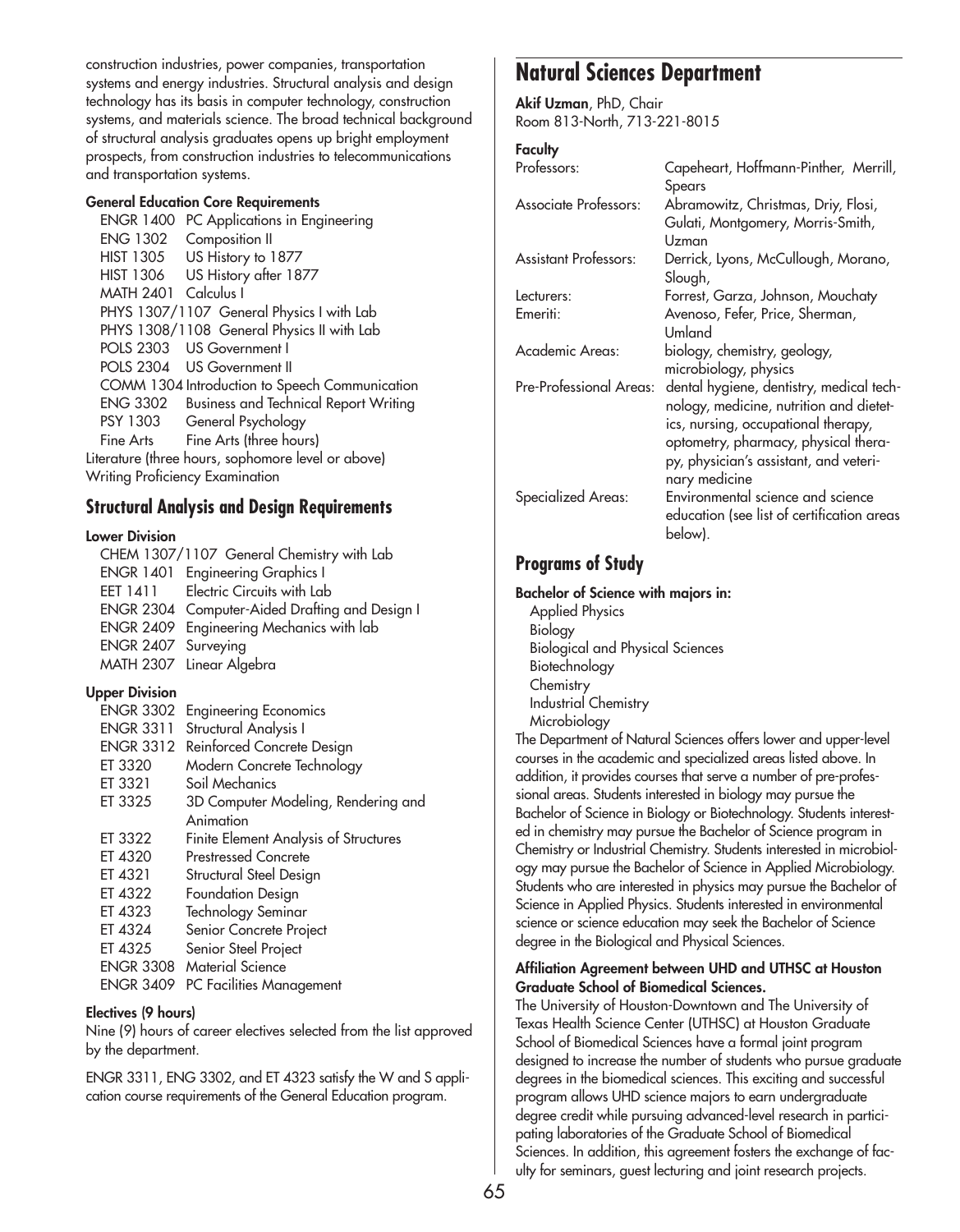## **Declaring a Major and Advising**

Students who wish to officially declare a major in an area of natural science and be accepted into a degree program in the Department of Natural Sciences should have passed all portions of TASP, have credit for 30 or more hours of university-level course work with a minimum grade point average of 2.0, and be cleared by University College (Room 655-South). All students accepted into the department will be assigned an advisor. The department's Health Professions Advisory Committee will coordinate the advising of students interested in a particular health professions area. Students who wish to declare a major in science or one of the health-related areas should go to the department office in Room 813-North.

## **Drop Policy for Science Courses with Prerequisites/Co-requisites**

Students must follow stated prerequisite/co-requisite listings for natural science courses. A student can drop a co-requisite course after mid-semester up to and including the last day to drop the course. The student would receive a W for the dropped course. The department will not allow graduation credit for a science course in which the student has not satisfactorily completed any listed co-requisite.

## **General Requirements for Graduation**

The Department of Natural Sciences has the following general requirements for all science degrees: (1) Students must have a minimum GPA of 2.0 in all science courses that could apply toward the degree; (2) The only transfer credit courses with grades of D that apply toward a degree are first-year nonmathematics and non-science courses; (3) No more than three credit hours with a grade of D in upper-level science courses may be applied toward the degree; (4) Students must have at least 18 credit hours of upper-level science from UH-Downtown with a minimum GPA of 2.0 to apply toward the degree; and (5) Credit for science courses that are more than 10 years old must be approved by the department before they can be applied toward a degree.

Students are responsible for meeting the requirements for graduation. Therefore, students should become familiar with the requirements listed in their degree plan and should refer to them each time they plan their semester program of study.

The last 25% of the semester credit hours of work toward the degree must be taken at the University of Houston-Downtown. Students who wish to take courses at another college or university, including any other campus of the UH System, and apply the credits earned toward their degrees must request approval through the Natural Sciences Department. Courses taken without such approval may not be counted toward the fulfillment of degree requirements.

## **Requirements for Minors in Science**

No upper-level courses with grades of D will be counted. No transfer credits with grades of D will be counted. Must have a minimum GPA of 2.0 in courses applied to the minor. Upperlevel courses must be taken at UH-Downtown. Credit for directed studies, field experiences, honors thesis and undergraduate research cannot apply.

Bioinformatics: 25 hours; BIOL 3303/3103, MATH 3302 One course from BIOL 3302/3102, BIOL 4303, BIOL 4320, BIOL 4330, CHEM 4340/4140

|               | At least two courses from CS/MATH 3308,                                                           |
|---------------|---------------------------------------------------------------------------------------------------|
|               | CS/MATH 3330, CS/MATH 4306, CS/MATH<br>4328, CS/MATH 4331, CS/MATH 4399                           |
|               | At least two courses from MATH 3301, MATH                                                         |
|               | 3315, MATH 4304, STAT 4307                                                                        |
|               | Students majoring in an area of the natural sci-<br>ences, computer science or mathematics should |
|               | choose courses in consultation with their aca-<br>demic advisor.                                  |
|               |                                                                                                   |
| Biology:      | 22 hours of biology with only eight hours at the<br>lower level; must include a minimum of four   |
|               | three-contact hour laboratory courses.                                                            |
| Chemistry:    | 21 hours of chemistry; must include CHEM                                                          |
|               | 1307/1107, 1308/1108, 3301/3201 and                                                               |
|               | eight hours of upper-level chemistry.                                                             |
| Geology:      | 20 hours; must include GEOL 1305/1105,                                                            |
|               | 1306/1106 and 12 hours of upper-level cours-                                                      |
|               | es in geology.                                                                                    |
| Microbiology: | 20 hours; must include BIOL 1301/1101,                                                            |
|               | 1302/1102, MBIO 2305/2105 and eight                                                               |
|               | hours of upper-level microbiology.                                                                |
| Physics:      | 20 hours; must include PHYS 2401/2101,                                                            |
|               | 2402/2102 and three upper-level courses in                                                        |
|               | physics.                                                                                          |

## **Science Certification Programs**

**Scott Slough**, EdD, Coordinator Room 724A-North, 713-221-8954

The Department of Natural Sciences, in cooperation with the Department of Urban Education, offers a full array of science certification programs for secondary-level education. These programs satisfy the requirements established by the Commission on Standards for the Teaching Professions of the state of Texas. Detailed curriculum guides are available for each program in Room 813-North.

## **Option I Programs (single discipline with a supporting field)**

Biology-Chemistry as supporting field Life-Earth Science-Chemistry as supporting field Physical Science-Biology as supporting field Chemistry-Mathematics as supporting field

## **Option II Programs (two disciplines)**

Biology and Chemistry Biology and Earth Science Biology and Physical Science Chemistry and Earth Science Chemistry and Physical Science Life-Earth Science and Physical Science

## **Option III Program**

Science (all disciplines).

Requirements for all of the above programs may be completed under one of the degree programs available in the department.

## **Honors Program in the Natural Sciences**

**Jeff Flosi**, PhD, Coordinator Room 820-North, 713-221-8171

In order to enhance the educational opportunities and experiences of academically talented students at UH-Downtown, the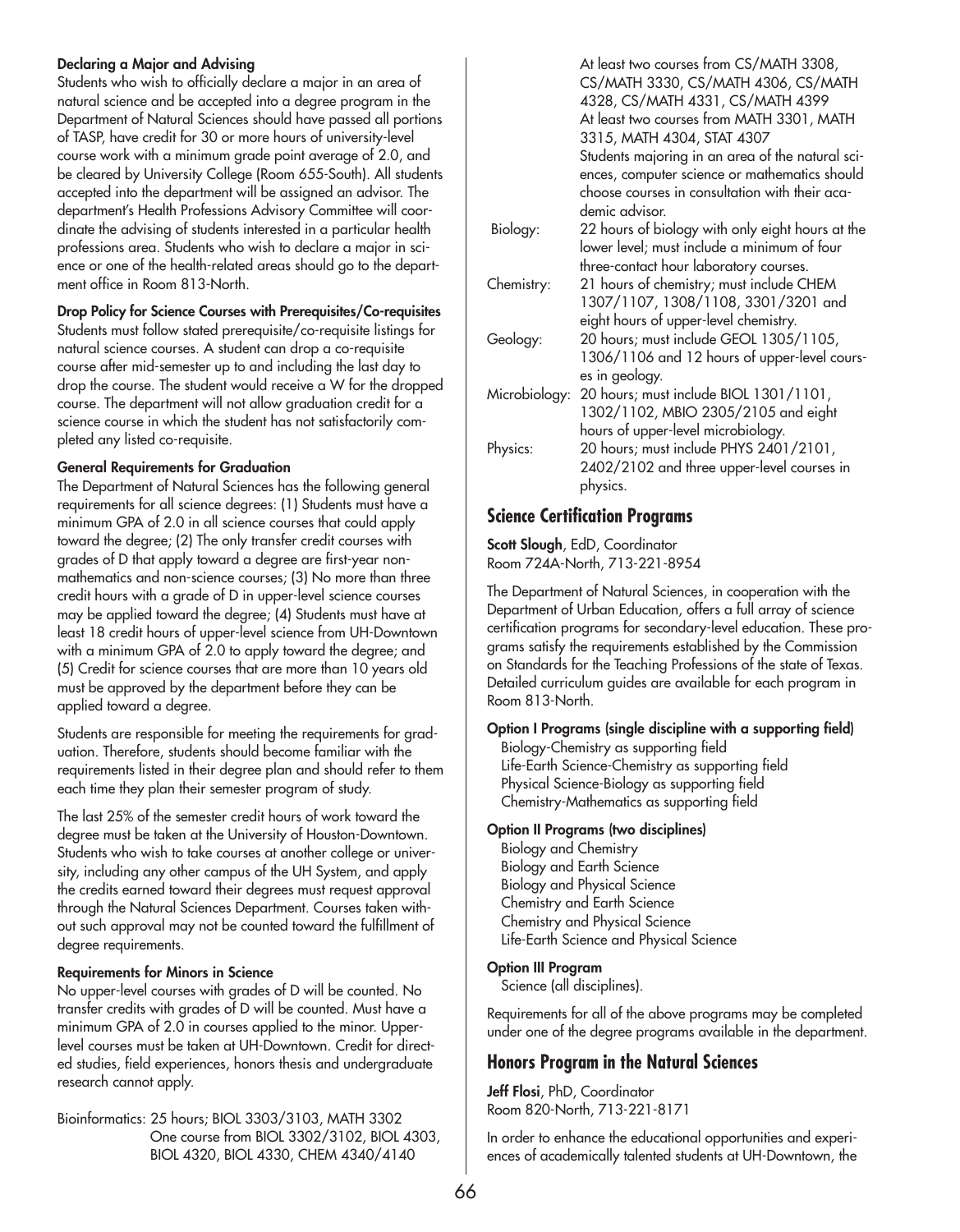Department of Natural Sciences offers an Honors Program in the Natural Sciences. The program is designed to challenge and motivate students to do more than the minimum required for a particular degree in science. Students who successfully complete this program will be designated as graduates of an Honors Program in the Department of Natural Sciences on their university transcript.

### **Admission Requirements:**

- Application to the department's Honors Program Admissions and Review Committee
- Completion of at least 60 semester credit hours of recognized university-level work
- An overall GPA of at least 3.0 with a GPA of 3.25 or better in science courses
- Completion of at least 16 semester credit hours in science, eight of which must have been taken at UHD

## **Program Requirements:**

- Satisfy the requirements for one of the department's Bachelor of Science degree programs
- Complete at least two honors-designated courses in addition to six hours credit in BIOL, CHEM, GEOL, MBIO, or PHYS 4399 Senior Honors Thesis. The two honors courses may not be taken during the same semester. The senior thesis will be done under the supervision of an approved member of the UHD faculty or under a scientist at an affiliated research institution or laboratory and will be presented in both oral and written form to the natural sciences faculty
- Maintain a minimum GPA of 3.25 in all science courses including the required honors courses
- Maintain a GPA of 3.0 or better in all non-science courses taken at UH-Downtown

The departmental Honors Program Admissions and Review Committee must approve all honors designated courses and all projects proposed by students for their honors theses. Upperlevel courses designated as Honors require at least 25 percent more in-depth study than that required of students taking the course without honors credit. The additional course requirements will vary depending on the course and instructor.

# **Bachelor of Science Major in Applied Physics**

**Peter Hoffmann-Pinther**, PhD, Coordinator Room 811-North, 713-221-8174

The Bachelor of Science in Applied Physics is designed to provide a firm knowledge of the foundations of physics necessary to understand and analyze physical problems of current interest in different fields, coupled with the mathematical and laboratory skills to address those problems successfully. Bachelor's degree physicists are employed in a variety of fields in industrial and government laboratories. They make contributions to such diverse areas as energy, aerospace and medicine. Currently UHD has a cooperative program with NASA, and other programs are being developed.

The program has two tracks: computational physics and scientific instrumentation. The computational physics track emphasizes the use of computers and mathematical models in solving physical problems. Individuals with this background often act as liaison between engineering groups and their science and mathematics counterparts.

The scientific instrumentation track focuses on the tools necessary to implement industrial and laboratory applications of measurement and control through the use of computers and sensing devices. Both tracks are intertwined with other disciplines: computational physics with the Department of Computer and Mathematical Sciences and scientific instrumentation with the Department of Engineering Technology. While pursuing the program, students obtain an interdisciplinary background in physics, mathematics, computers and electronics.

## **Course Requirements for the Applied Physics Major (128-131 hours)**

The program consists of 128 to 131 semester credit hours, of which 33 are for general education courses, 80 to 83 hours are in the sciences and mathematics and 15 hours are electives. The core curriculum is designed to provide a well-rounded graduate and consists of courses in English composition, speech, literature, fine arts, American history and political science, behavioral sciences, mathematics, natural sciences and computer science. All general requirements for graduation in the Department of Natural Sciences apply to this degree.

## **General Education Requirements (33 hours)**

ENG 1301, 1302, and 3302 or 4306; 3 hours of sophomore literature; 3 hours of Fine Arts; POLS 2303, 2304; two of the following: HIST 1305, 1306, 2303 and 2309; COMM 1304 or 3306; Social and Behavioral Sciences (one of the following: ANTH 2301, ANTH 2302, CJ 1301, ECO 1301, GEOG 1301, GEOG 1302, PSY 1303, SOC 1303)

## **Basic Mathematics and Science (59 hours)**

PHYS 2401/2101, 2402/2102, 3401, 3307, 3330, 3393, 4308, 4401; CHEM 1307/1107, 1308/1108; MATH 2401, 2402, 2403, 3301, 4304; CS 1408 or 1410

## **Major Area of Emphasis**

**Computational Physics (21 hours)** MATH 2307, 4302; CS 3308; and 12 hours from PHYS 3300, 3399, 4320; CS 4301; MATH 3315,4305, 4311; STAT 3302

## **Scientific Instrumentation (21-24 hours)**

EET 3432, 3435, 4434 and three of the following: EET 3433, 3451, 3461, ET 4302, PHYS 3300, 3399 Electives (15 hours)

# **Bachelor of Science**

## **Major in Biological and Physical Sciences**

**Glen Merrill**, PhD, Coordinator Room 810-North, 713-221-8168

The Bachelor of Science in Biological and Physical Sciences provides both a broad-based curriculum in the liberal arts and a specific set of courses in the natural sciences designed to meet the personal and career goals and interests of the student. This degree is especially appropriate for students interested in multidisciplinary areas such as environmental science, earth/geological science, forensic science, life science, medical technology, public health, science education, and any health-related program that requires a bachelor's degree for entry into a particular graduate program.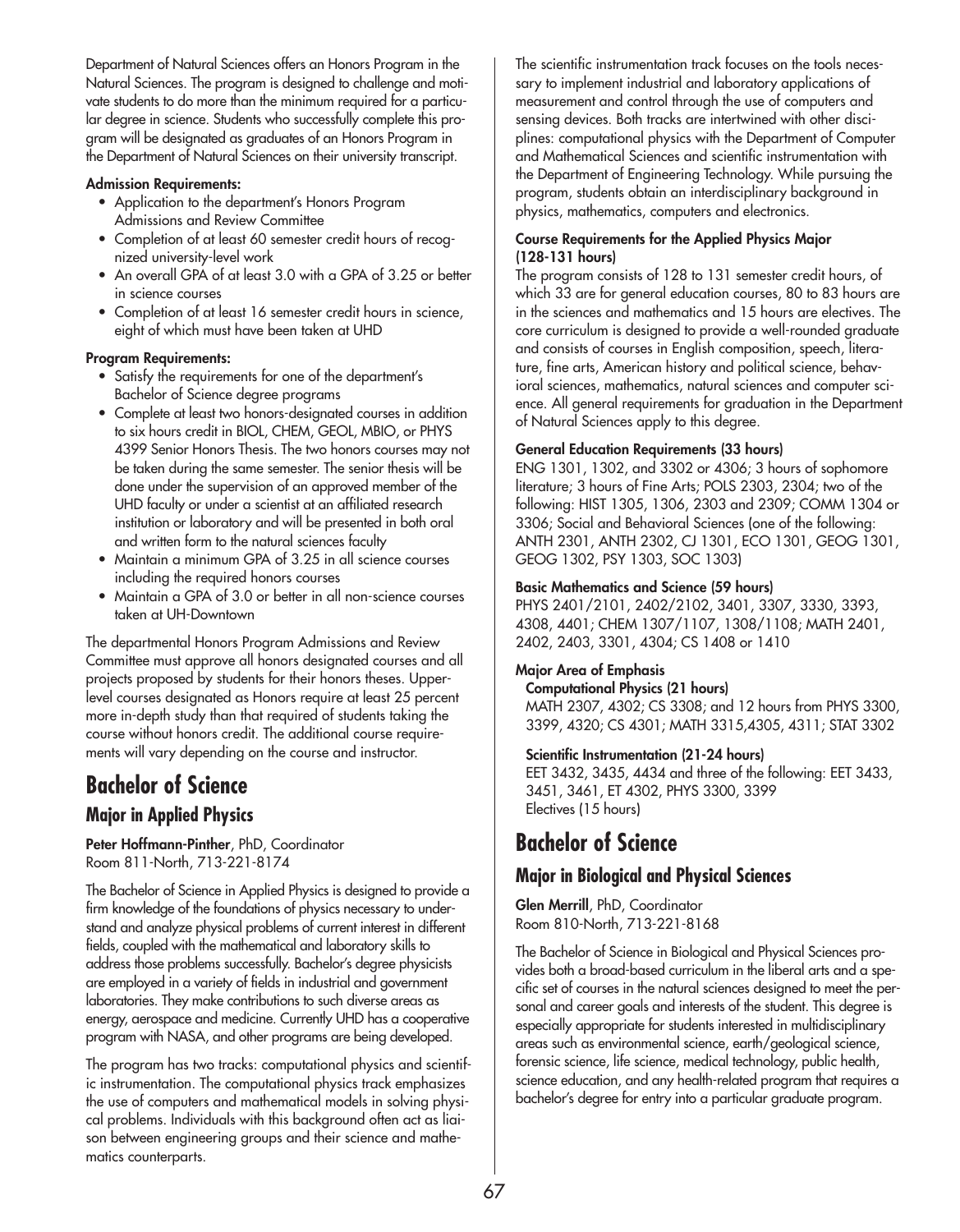## **Course Requirements for the Biological and Physical Sciences Major (126 hours)**

The approved degree plan for this program will be determined by consultation between the student, his or her advisor, and the department chair. A minimum of 126 hours of university-level course work is required. A maximum of 66 hours from a junior or community college may be approved as credit toward this degree. All general requirements for graduation in the Department of Natural Sciences apply to this degree.

### **General Education Requirements**

To fulfill the common core's mathematics requirement, MATH 1404 is recommended. To fulfill the natural sciences requirement, two of the courses listed below under "Lower Level Science Requirements" are recommended. To fulfill the computer literacy requirement, CS 1410 is recommended. All other common core requirements may be fulfilled by taking any of the courses listed as options on page 23.

The writing skills requirement is satisfied by the completion of two upper-level writing courses chosen from an approved list of courses available from the program coordinator or the departmental office. The nonverbal analytical skills requirement is satisfied by many of the required natural sciences courses.

The general education program's emphases on ethical and moral issues and the world community are addressed by taking one course in each area. A list of approved courses for these two requirements is available from the program coordinator or the departmental office.

### **Lower-Level Science Requirements**

*(Some of the following courses may be taken to fulfill common core requirements)* MATH 1404 CS 1410 Seven of the following lecture/laboratory courses: BIOL 1301/1101, 1302/1102 CHEM 1307/1107, 1308/1108 GEOL 1405, 1406 PHYS 1307/1107, 1308/1108

## **Upper-Level Requirements**

Forty-four hours, of which at least 22 hours must be in the natural sciences (biology, chemistry, geology, microbiology and physics) with a minimum grade point average in natural sciences courses of 2.0 or better. At least 7-8 hours must be in 4000-level natural sciences lecture courses with at least one laboratory course. Field experience or thesis credit cannot be used to satisfy this requirement

## **Electives**

Total of 16 hours, at any level, chosen with advisor approval.

NOTE: Excluding the hours listed under "Lower-Level Science Requirements," no more than 28 hours of natural sciences courses (biology, chemistry, geology, microbiology and physics) may be in a single discipline, and no more than 18 hours of the required upper-level science may be in a single discipline.

# **Bachelor of Science**

## **Major in Biology**

**John Capeheart**, PhD, Coordinator Room 808-North, 713-221-8176

The Bachelor of Science program provides both a broad-based curriculum in the Liberal Arts and in the Natural Sciences and a set of courses specifically in Biology. It is designed to meet the personal and career goals and interests of the student. The program allows the student a certain amount of flexibility in tailoring a degree program to his/her unique needs, yet does so within the confines of a traditional major in biology. This degree is particularly appropriate for students interested in the following areas: dentistry, medicine and related fields that require post-graduate study, public health, graduate work in biological or biomedical sciences, and science education. The Natural Sciences Department offers other degree programs that serve similar student career objectives. Some are more broad-based; others are more narrowly focused.

## **Course Requirements for the Biology Major (133-136 hours)**

The approved degree plan for this program will be determined through consultation among the student, her/his advisor, and the chairperson of the department. A minimum of 133 hours of university-level work will be required. A maximum of 66 hours from junior or community colleges may be approved as credit toward this degree. All general requirements for graduation in the department and the university apply to this degree.

## **General Education Requirements**

To fulfill the common core's speech requirement, COMM 1304, 3304, or 3306 are recommended. To fulfill the mathematics, natural sciences and computer literacy requirements, one MATH course, two natural science courses, and one CS course listed below under "Basic Mathematics and Science" are recommended. All other common core requirements may be fulfilled by taking any of the courses listed as options on page 23.

The writing skills requirement is satisfied by ENG 3302, 3325, 3324, or 4306 and one additional upper-level course chosen from an approved list available from the program coordinator or the departmental office. The nonverbal analytical skills requirement is satisfied by many of the required natural sciences courses. The general education program's emphases on ethical and moral issues and the world community are addressed by taking one course in each area. A list of approved courses for these two requirements is available from the program coordinator or the departmental office.

## **Basic Mathematics and Science**

*(Some of the following courses may be taken to fulfill common core requirements)* BIOL 1301/1101, 1302/1102 CHEM 1307/1107, 1308/1108 CS 1408 or 1410 MATH 1404, STAT 2300 or SOS 3312 MBIO 2305/2105 PHYS 1307/1107, 1308/1108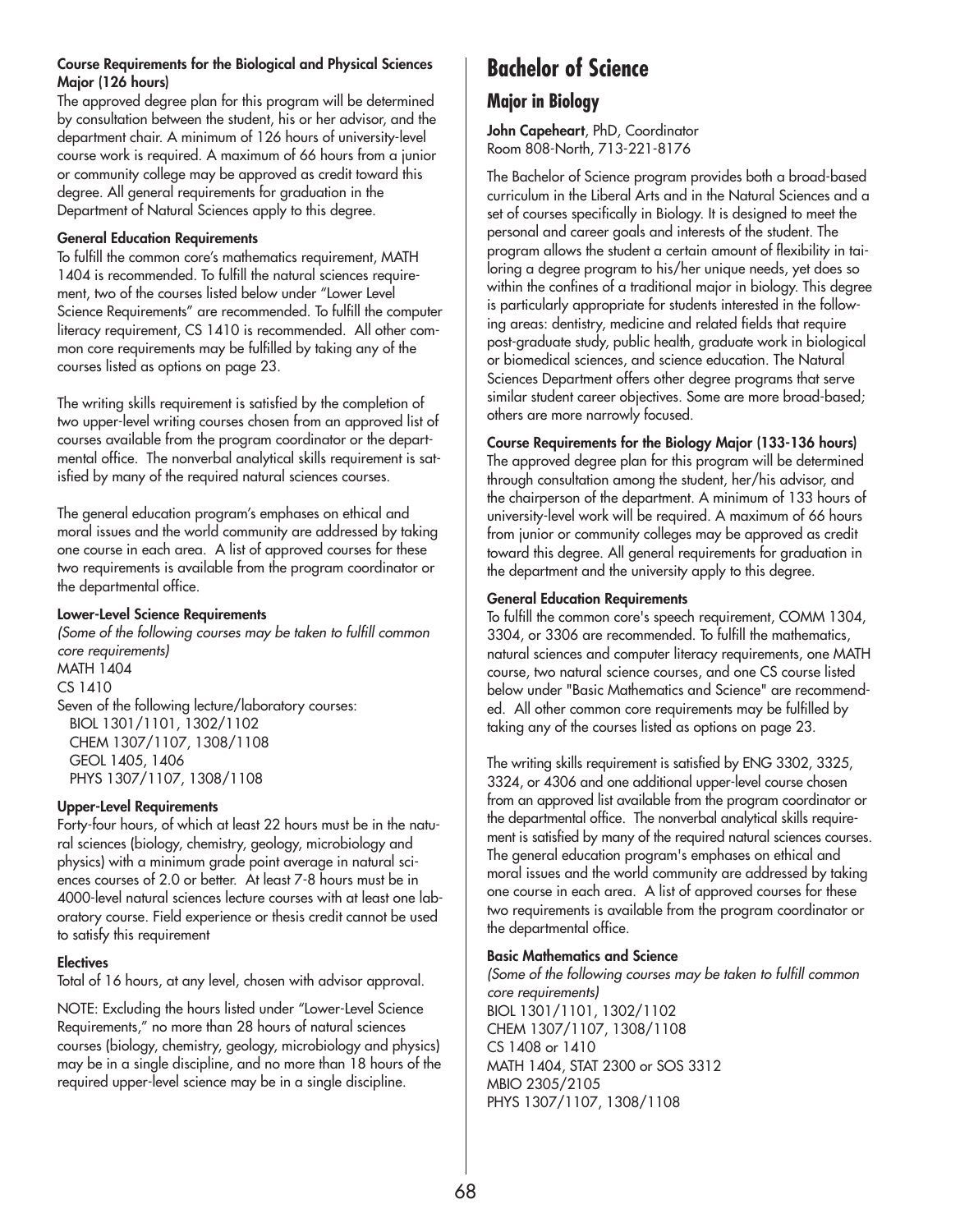#### **Upper-Level Science**

BIOL 3303/3103 CHEM 3301/3201, 3302/3202, 4304/4104 One of the following: BIOL 4320, 4325, 4230, 4330, or 4390 One of the following: BIOL 3310/3110, 3330/3130, 3340/3140 or 4390 Two of the following: BIOL 3304/3104, 3305/3105, 3320/3120, 4303, 4310/4110, 4313/4113 or 4390 One of the following: BIOL 3301, 4260, 4340, 4350, 4360 or 4390

**Approved Electives** Total of 27 hours, of which at least eight hours must be at the upper-level.

## **Bachelor of Science**

### **Major in Biotechnology**

**Akif Uzman**, PhD, Coordinator Room 810-North, 713- 221-8015

This Bachelor of Science program provides a rigorous, broadbased curriculum in the Liberal Arts and in the Natural Sciences, and a set of courses specifically directed toward the field of Biotechnology. This interdisciplinary program provides both entry-level job skills in biotechnology and a strong academic background needed to pursue a master's or doctorate degree in Biotechnology, Biochemistry, Microbiology or Molecular Biology. This program will also satisfy course requirements for all major pre-professional degree programs in medicine, dentistry, pharmacy, optometry, and veterinary medicine.

**Course Requirements for the Biotechnology Major (130-133)** The approved degree plan for this program will be determined through consultation among the student, her/his advisor, and the chairperson of the Department of Natural Sciences. A minimum of 133 hours of university-level course work will be required. The Department of Natural Sciences has the following requirements for all science degrees: (1) Students must have a minimum GPA of 2.0 in all science courses that could apply toward the degree; (2) The only transfer credit courses with grades of D that apply toward a degree are first-year nonmathematics and non-science courses; (3) No more than three credit hours with a grade of D in upper-level science courses may be applied toward the degree; (4) Students must have at least 18 credit hours of upper-level science from UHD with a minimum GPA of 2.0 to apply toward the degree; and (5) Credit for science courses that are more than 10 years old must be approved by the department before they can be applied toward a degree. All general requirements for graduation in the department and the university apply to this degree.

#### **General Education Requirements**

To fulfill the common core's speech requirement, COMM 1304, 3304 or 3306 are recommended. To fulfill the mathematics, natural sciences and computer literacy requirements, a MATH course, 2 natural science courses, and a CS course listed below under "Basic Mathematics and Science" are recommended. All other common core requirements may be fulfilled by taking any of the courses listed as options on page 23.

To fulfill the writing skills requirement, ENG 3302, 3325 or 4306 are recommended. The nonverbal analytical skills requirement is satisfied by many of the required math and natural sciences courses.

The general education program's emphases on ethical and moral issues and the world community should be addressed through elective courses.

#### **Basic Mathematics and Science**

*(Some of the following courses may be taken to fulfill common core requirements)* BIOL 1301/1101, 1302/1102 CHEM 1307/1107, 1308/1108 CS 1408 or 1410 MATH 1404, 2401, STAT 2300 or SOS 3312 MBIO 2305/2105 8 additional hours of lower-level biology or physics

#### **Upper-Level Science**

BIOL 3303/3103, 3330/3130 or 3340/3140, BIOL/MBIO 4210, BIOL 4230, 4290, 4330 CHEM 3301/3201, 4340/4140 MBIO 4310/4111, 4320/4120 One of the following: BIOL 4313/4113 BIOL 4325 CHEM 3310/3110 MBIO 3340 One of the following: BIOL 4320 CHEM 4342 MBIO 3320

#### **Research or internship in Biotechnology (3-4 hours)**

**Approved Electives (12 hours)** Must include Enhancement Courses as defined in the UHD Catalog

# **Bachelor of Science**

### **Major in Chemistry**

**Tyra Montgomery**, PhD, Coordinator Room 817-North, 713-221-8485

**Course Requirements for the Chemistry Major (130-132 hours)** The courses specified for this degree are consistent with the American Chemical Society's suggestions for a Bachelor of Science in Chemistry. This degree will provide students with the knowledge needed to pursue graduate studies in chemistry or related fields.

The program is divided into three principal areas. The first area contains a group of courses in the liberal arts that provide the student with a broad-based general education. The second area contains courses that provide a strong foundation in basic science, including courses in biology, chemistry, computer science, mathematics, and physics. The third area emphasizes the advanced methods, theories, and applications that are important to the world of chemistry. Some of the courses included in this area are organic chemistry, physical chemistry, instrumental analysis, and environmental chemistry. Students are required to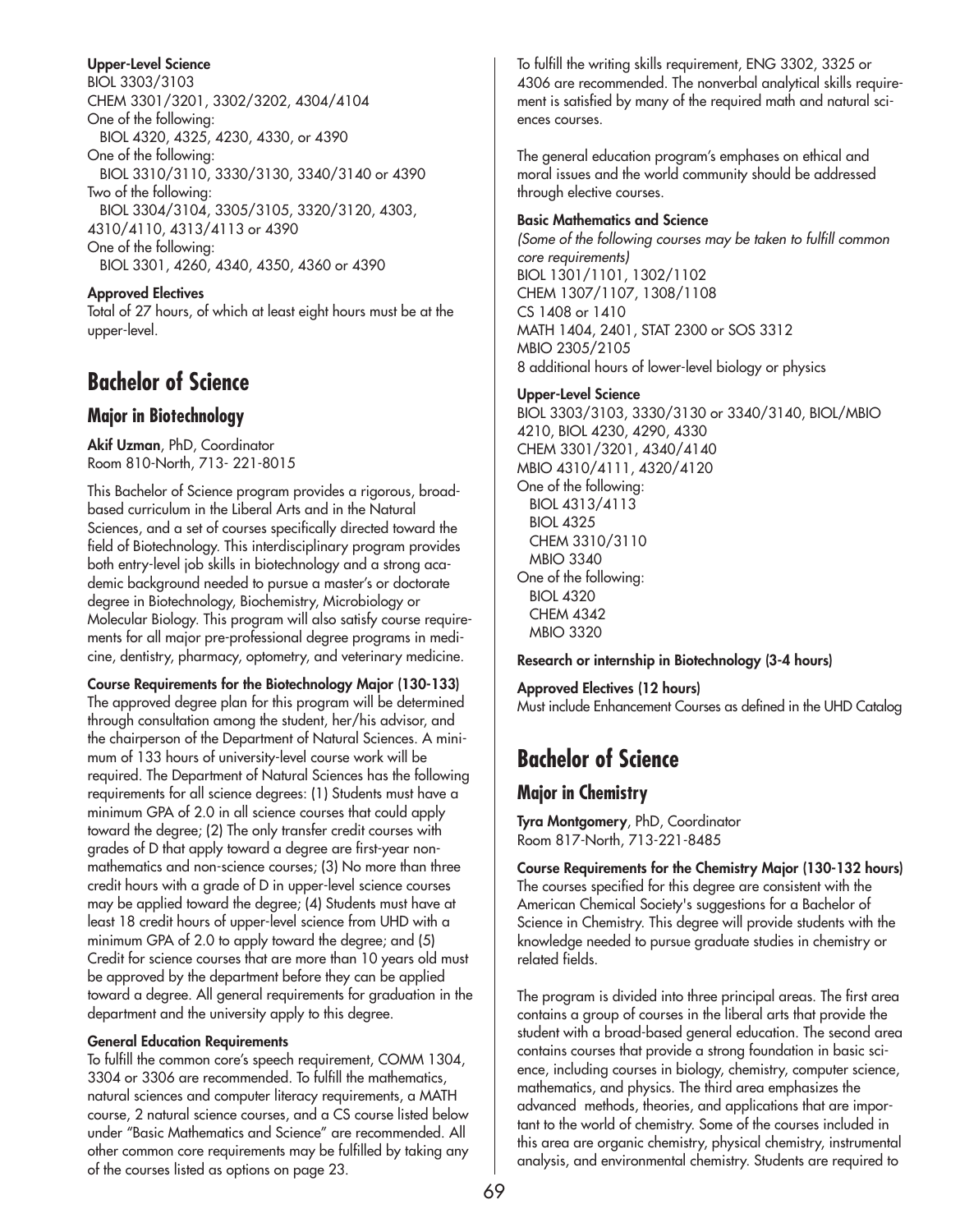participate in a directed studies research activity during the junior or senior year. All general requirements for graduation in the Department of Natural Sciences apply to this degree.

#### **General Education Requirements**

To fulfill the common core's speech requirement, COMM 1304 or 3306 are recommended. To fulfill the mathematics, natural science and computer literacy requirements, one MATH course, two natural science courses and one CS course listed below under "Basic Mathematics and Science" are recommended.

The writing skills requirement is satisfied by ENG 3302, 3325, 3329, or 4306 and CHEM 3320.

The nonverbal analytical skills requirement is satisfied by many of the required math and natural sciences courses.

The enhancement course requirements should be addressed through elective courses.

#### **Basic Science and Mathematics**

BIOL 1301/1101, 1302/1102 CHEM 1307/1107, 1308/1108 CS 1408 or 1410 MATH 1404, 2401, 2402, 2403 PHYS 1307/1107 and 1308/1108 or 2401/2101 and 2402/2102 STAT 2300

#### **Major Area of Emphasis**

CHEM 3300, 3301/3201, 3302/3202, 3310/3110, 3320, 3330/3130, 3332/3132, 4310, 4340/4140, 4362/4162, and one other 4000-level CHEM course or one 3000- or 4000 level PHYS course.

#### **Electives**

Seven to nine hours, which the degree coordinator must approve. Students are encouraged to use an appropriate field experience or undergraduate research course to satisfy part of this requirement.

# **Bachelor of Science**

### **Major in Industrial Chemistry**

**Tyra Montgomery**, PhD, Coordinator Room 817-North, 713-221-8485

The Bachelor of Science in Industrial Chemistry is a flexible, broad-based curriculum in the liberal arts and natural sciences that prepares the student for a wide variety of technical positions in the chemical and petroleum industries of the greater Houston area, which is considered to be the chemical capital of the world. Graduates of this program will be well prepared to enter the highly technical and demanding field of industrial chemistry.

#### **Course Requirements for the Industrial Chemistry Major (130-132 hours)**

The program is divided into three principal areas. The first area contains a group of courses in the liberal arts that provide the student with a broad-based general education. The second area contains courses that provide a strong foundation in basic science including courses in biology, chemistry, computer science, geology, mathematics and physics. The third area emphasizes

the advanced methods, theories and applications that are important to the world of industrial chemistry. Some of the courses included in this area are organic chemistry, physical chemistry, instrumental analysis, and polymer chemistry. Students are encouraged to participate in an appropriate field experience or a directed studies research activity during their junior or senior year. All general requirements for graduation in the Department of Natural Sciences apply to this degree.

#### **General Education Requirements**

To fulfill the common core's speech requirement, COMM 1304 or 3306 are recommended. To fulfill the mathematics, natural science and computer literacy requirements, one MATH course, two natural science courses and one CS course listed below under "Basic Mathematics and Science" are recommended. To fulfill the social and behavioral sciences requirement, ECO 1301 is recommended.

ENG 3302, 3325, 3329, or 4306 and one additional upperlevel course chosen from an approved list available from the program coordinator or the department office satisfy the writing skills requirement.

The nonverbal analytical skills requirement is satisfied by many of the required math and natural sciences courses.

The enhancement course requirements should be addressed through elective courses.

#### **Basic Mathematics and Science**

BIOL 1301/1101, 1302/1102 CHEM 1307/1107, 1308/1108 CS 1408 or 1410 GEOL 1303/1105 MATH 2401, 2402 PHYS 1307/1107 & 1308/1108, or 2401/2101 & 2402/2102 STAT 2300

#### **Major Area of Emphasis**

CHEM 3301/3201, 3302/3202, 3310/3110, 3330/3130, 4310, 4340/4140, 4364

#### **Electives**

Twenty-six hours, which the degree coordinator must approve. No more than seven hours of lower-level courses may be used unless they are part of a minor approved by the degree coordinator. No more than six hours may be undergraduate research and/or appropriate field experience.

# **Bachelor of Science**

### **Major in Microbiology**

**Poonam Gulati**, PhD, Coordinator Room 807-North, 713-221-8486

The Bachelor of Science degree in Microbiology will prepare the student to be a productive team member in a variety of settings. A graduate will be prepared for positions in microbially related industry, research and clinical laboratories in the health care industry. In addition to being qualified for immediate industrial employment, a student with this background can also continue with graduate studies in such areas as biochemistry, biotechnology, dentistry, medicine, microbiology, molecular biology and public health microbiology.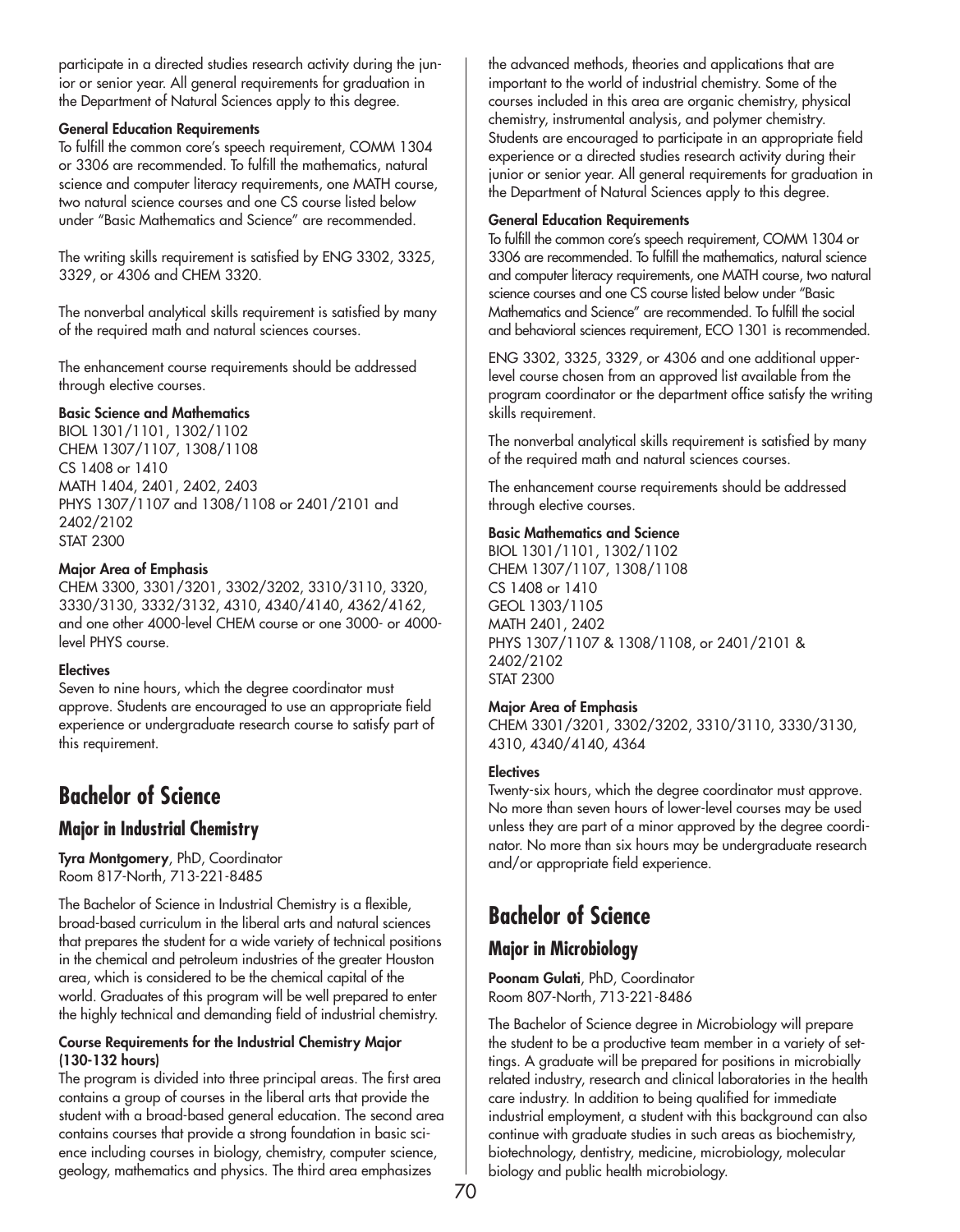#### **Course Requirements for the Microbiology Major (129-130 hours)**

The program consists of three basic areas. The first area contains courses that provide the student with a broad-based general education. These courses are selected from English, fine arts, humanities and the social sciences. The second area contains courses that provide the student with a strong foundation in basic sciences, math and analytical reasoning skills. These basic courses include biology, chemistry, computer science, mathematics, microbiology and physics. The third area involves in-depth study in areas related to microbiology, including courses in industrial microbiology, immunology, pathogenic microbiology, biochemistry, and virology. All general requirements for graduation in the Department of Natural Sciences apply to this degree.

#### **General Education Requirements**

To fulfill the common core's speech requirement, COMM 1304 or 3306 are recommended. To fulfill the mathematics, natural sciences and computer literacy requirements, one MATH course, two natural science courses, and one CS course listed below under "Basic Mathematics and Science" are recommended. All other common core requirements may be fulfilled by taking any of the courses listed as options on page 23.

The writing skills requirement is satisfied by ENG 3302 and one additional upper-level writing course chosen from an approved list available from the program coordinator or the departmental office. The nonverbal analytical skills requirement is satisfied by many of the required natural sciences courses.

The general education program's emphases on ethical and moral issues and the world community are addressed by taking one course in each area. A list of approved courses for these two requirements is available from the program coordinator or the departmental office.

#### **Basic Mathematics and Science**

*(Some of the following courses may be taken to fulfill common core requirements)* BIOL 1301/1101, 1302/1102 CHEM 1307/1107, 1308/1108 CS 1408 or 1410 MATH 1404, 2401 MBIO 2305/2105 PHYS 1307/1107, 1308/1108 STAT 2300

#### **Major Area of Emphasis**

BIOL 3303/3103, 4320 CHEM 3301/3201, 3302/3202, 4340/4140 MBIO 4210, 4320/4120 Choose one of the following: MBIO 4310/4111 or MBIO/BIOL 4230 Choose at least three of the following: MBIO 3320, 4310/4111, 4340/4140 MBIO/BIOL 3340, 4230, 4313/4113 Choose one of the following: BIOL 4220, 4310/4110, 4330 CHEM 3310/3110, 4342

#### **Electives**

Twelve hours, of which six hours may be satisfied by appropriate field experience.

## **Pre-Professional Areas**

The Department of Natural Sciences offers lower and upper-level courses in the academic and specialized areas described above. In addition, it provides courses that serve a number of pre-professional areas. Students in pre-dentistry, pre-medicine and preveterinary medicine who plan to earn a bachelor's degree prior to entering the respective professional school may choose to follow one of the degree programs offered by the department. The pre-clinical course requirements for students interested in clinical laboratory science, dental hygiene, nursing, nutrition and dietetics, occupational therapy, optometry, pharmacy, physical therapy, physician's assistant and dentistry, medicine and veterinary medicine are described below. Since entrance requirements vary widely and are subject to frequent changes, close consultation with an assigned advisor is recommended.

## **Clinical Laboratory Science/Medical Technology**

Students who plan to become registered medical technologists must complete one year of clinical training during the fourth or fifth year of study. Prior to entering the clinical program they should complete the following courses: BIOL 1301/1101, 1302/1102, 3420; CHEM 1307/1107, 1308/1108, 3301/3201, 3310/3110, and 4340/4140; ENG 1301, 1302, and six hours of sophomore English; POLS 2303, 2304; HIST 1305, 1306; six hours of mathematics; MBIO 2305/2105, 4320/4120; PHYS 1307/1107, 1308/1108; suggested electives include BIOL 3303/3103, 3305/3105. The BS program in Biological and Physical Sciences is recommended for students interested in Medical Technology or Clinical Laboratory Science. UHD is affiliated with the School of Medical Technology at the Methodist Hospital of Houston.

#### **Dental Hygiene**

Students applying to schools of dental hygiene to pursue the Bachelor of Science in Dental Hygiene are required to complete at least 62 semester hours prior to their admission. Courses generally required include: BIOL 1301/1101, 1302/1102; CHEM 1305/1105, 1306/1106; ENG 1301/1302, and 6 hours of sophomore English; POLS 2303, 2304; 3 hours of mathematics; HIST 1305, 1306; PSY 1303; SOC 1303; COMM 1304.

## **Medical Records Administration/Health Information**

#### **Management Program**

To qualify for the Medical Record Administration designation, a bachelor's degree and completion of an accredited Medical Record Administration are required. There are three accredited MRA programs at the baccalaureate level in the State of Texas. The general requirements for the program in the State of Texas are: BIOL 1303/1103, 1304/1104; ENG 1301, 1302 and three hours of Sophomore English, POLS 2303, 2304; HIST 1305, 1305; MBIO 1305/1105; three hours each of business, mathematics, computer science and speech; and up to 21 hours, which must include biology and other courses depending on the institution. Check with your advisor for the specific requirements for a given institution.

#### **Nursing**

Students who intend to pursue a bachelor of science degree in nursing are required to complete at least 60 semester hours prior to entering a school of nursing. Courses generally required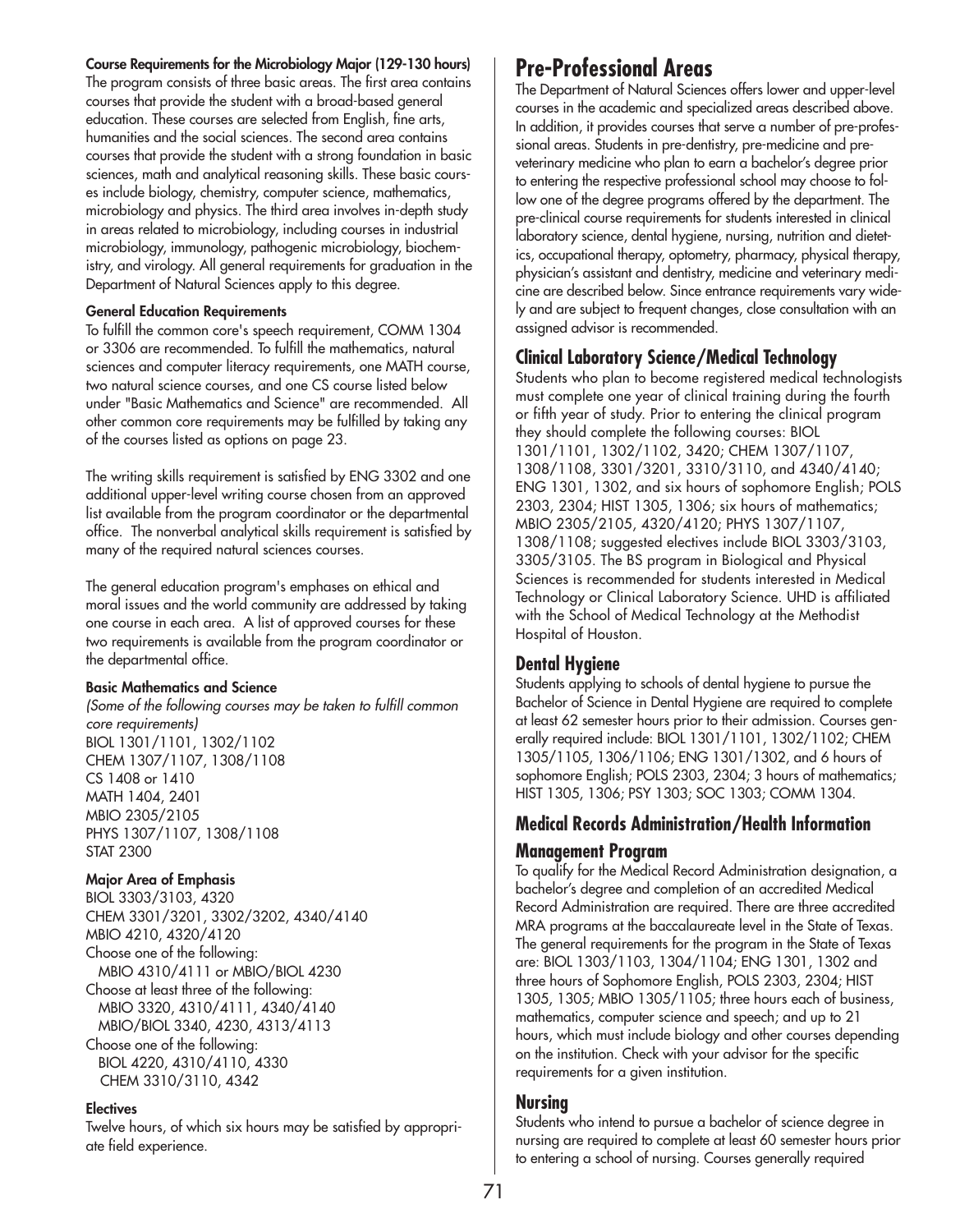include: ANTH 2302; BIOL 1303/1103, 1304/1104, 1306; CHEM 1305/1105, 1306/1106, ENG 1301, 1302; POLS 2303, 2304; HIST 1305, 1306; STAT 2300 or SOS 3312; MBIO 1305/1105; PHIL 1301; PSY 1303, 3307; SOC 1303.

### **Nutrition and Dietetics**

Students applying to schools of nutrition and dietetics to pursue the bachelor of science degree during their junior and senior year are required to complete at least 60 semester hours prior to their admission. UH-Downtown and the University of Texas School of Allied Health Sciences have a cooperative program for a Bachelor of Science in Nutrition and Dietetics. Lower-level courses required include: BIOL 1303/1103, 1304/1104, 1306; CHEM 1307/1107, 1308/1108, 3301/3201; ECO 2301 or 2302; ENG 1301, 1302 and 3 hours of sophomore English; POLS 2303, 2304; PSY 1303; SOC 1303. Recommended electives include courses in physics, statistics, speech and additional courses in social sciences, biology and mathematics.

## **Occupational Therapy**

Prior to admission to a clinical program in occupational therapy, students are required to complete a minimum of 60 semester hours. Courses generally required include: BIOL 1301/1101, 1302/1102, 1303/1103, or 3304/3104, 1304/1104 or 3305/3105; CHEM 1307/1107, ENG 1301, 1302, plus zero-six hours of literature; POLS 2303, 2304; HIST 1305, 1306; zero-six hours of mathematics; PHYS 1307/1107; six hours of psychology, three-six hours of sociology and zero-three hours of speech. TWU requires a baccalaureate degree for transfer students.

## **Optometry**

Students applying to the UH College of Optometry to pursue the bachelor of science and doctor of optometry degrees are required to complete at least 90 semester hours prior to their admission. Students may apply for admission while completing their pre-optometry course work. A baccalaureate degree is recommended prior to optometry studies. Courses required to enter the University of Houston College of Optometry include: BIOL 1301/1101, 1302/1102, 1303/1103, 1304/1104; CHEM 1307/1107, 1308/1108, 3301/3201 and 4340/4140; ENG 1301, 1302, and 6 hours of sophomore English; POLS 2303, 2304; HIST 1305, 1306; MATH 1404, 2401; MBIO 2305/2105; PHYS 1307/1107, 1308/1108; PSY 1303; SOS 3312 or STAT 2300; electives: six hours from art, drama, history, literature, music and philosophy.

## **Pharmacy**

The schools of Pharmacy in the State of Texas are now instituting the Doctor of Pharmacy (PharmD) as the entry level degree for the field of pharmacy. For admission to the program at the University of Houston College of Pharmacy the courses listed below must be successfully completed or in progress. The courses listed also meet all but one or two of the minor requirements for admission to the colleges of pharmacy at the University of Texas at Austin, Texas Southern University, and Texas Tech University.

BIOL 1301/1101, 1302/1102; CHEM 1307/1107, 1308/1108, 3301/3201, 3302/3202; ENG 1301, 1302 and six hours of sophomore English; POLS 2303, 2304, HIST 1305, 1306; MATH 1306; MBIO 2305/2105; PHYS 1307/1107, PSY 1303, PSY 2302 or SOC 1303, STAT 2300; Six hours of Cultural Heritage electives which meet the requirements of the UH core

curriculum. Suggested electives are BIOL 3305/1105 and CHEM 4340/4140/COMM 1304, 3304 or 3306; .

## **Physical Therapy**

Most physical therapy programs recommend a Bachelor of Science degree prior to admission. Courses required include: BIOL 1301/1101, 1302/1102, 3305/3105, 3320/3120; CHEM 1307/1107, 1308/1108; COMM 1304; ENG 1301, 1302; POLS 2303, 2304; HIST 1305, 1306; MATH 1301; PHYS 1307/1107, 1308/1108; PSY 1303, 2310; SOC 1303; STAT 2300. The BS program in Biological and Physical Sciences is recommended for students interested in Physical Therapy.

## **Physician's Assistant**

Prior to admission to a program leading to professional certification as a physician's assistant, students must complete a minimum of 90 hours. Many students who enter these programs have a four-year degree. Some programs require a degree prior to admission. Students should consult with their advisor for the requirements of the program(s) they are interested in. Courses generally required are: BIOL 1301/1101, 1302/1102 and 1303/1103, 1304/1104; CHEM 1307/1107, 1308/1108, ENG 1301, 1302, three hours of literature; three hours of speech; POLS 2303, 2304; HIST 1305, 1306; MATH 1301; MBIO 2305/2105, STAT 2300; nine hours of behavioral and social sciences; eight hours of electives in health-related areas; and a computer literacy course.

## **Dentistry and Medicine\***

A baccalaureate degree is strongly recommended for all predental and pre-medical students since dental and medical colleges accept very few students without a degree. The courses required of most pre-dental and pre-medical students in Texas prior to admission include: BIOL 1301/1101, 1302/1102 and eight hours of advanced biology with lab, CHEM 1307/1107, 1308/1108, 3301/3201, 3302/3202, 4340; ENG 1301, 1302 and six hours of sophomore English (may include ENG 3302), MATH 2401 (except for dental students); PHYS 1307/1107, 1308/1108.

## **Veterinary Medicine\***

A baccalaureate degree is recommended for all pre-veterinary medicine students. The following lists the minimum requirements for admission to the Texas A&M College of Veterinary Medicine: BIOL 1301/1101, 1302/1102, 3303/3103, 1306; CHEM 1307/1107, 1308/1108, 3301/3201, 4340/4140; MATH 2401 or STAT 2300; MBIO 2305/2105; PHYS 1307/1107, 1308/1108; COMM 1304; ENG 1301, 1302, 3302, three hours of literature, three hours of technical writing, and a three hour course in animal nutrition.

*\*After completion of 30 semester hours of university-level work and passing all sections of the TSI exam, the pre-dental, pre-medical and pre-veterinary major must contact the Health Professions Advisory Committee in order to be assigned a permanent faculty advisor. The advisor and other committee members will be responsible for advising the student, providing information about application procedures and professional entrance exams, and providing letters of evaluation.*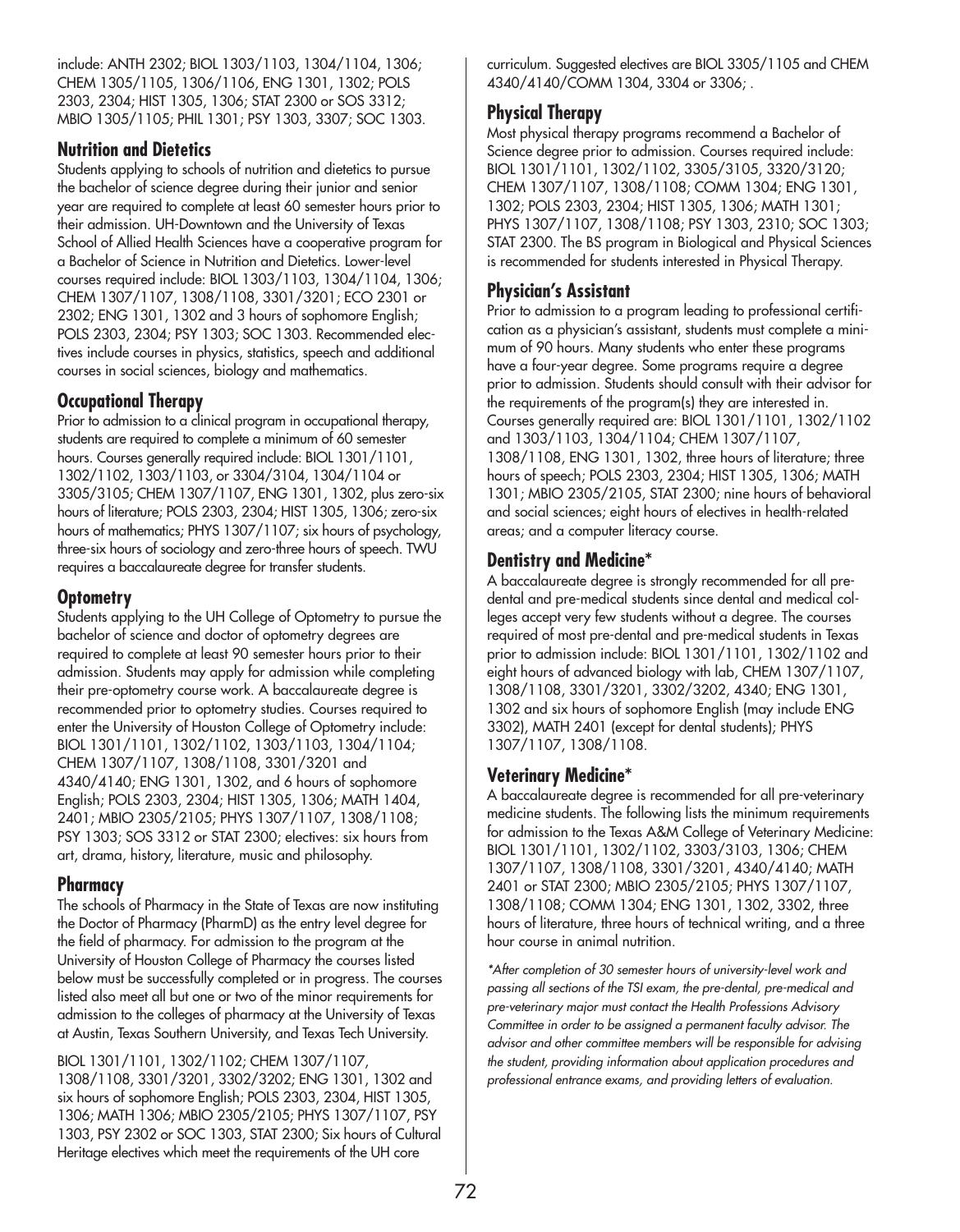## **Admissions**

## **Graduate Admission Policies**

Applicants wishing to pursue graduate-level work at UHD must hold a bachelor's degree from an institution accredited by an accrediting agency recognized by the US Department of Education and meet the minimum admissions criteria of the graduate program for which they wish to pursue a degree.

An applicant must be accepted into a specific graduate program at UHD to be admitted to the university as a graduate student.

#### **International Applicants**

International applicants whose undergraduate work was completed at a foreign university are eligible for admission if UHD determines that their academic preparation is equivalent to or higher than that of graduates of an accredited US institution.

Individuals who hold non-immigrant visas are classified as international students. Individuals who have applied for immigrant status, but who have not adjusted their status with the Immigration and Naturalization Service, also must follow procedures specified to obtain an I-20 immigration form.

International students and US citizens born outside the United States must provide original, valid immigration documents (I-551, I-688, I-94, passport or US citizenship certificate). International graduate students are also subject to the general provisions regarding undergraduate international student admission including providing a transcript evaluation by a certified evaluation service of all transcripts from colleges and universities outside the United States, a statement of financial support indicating who will be responsible for the applicant's educational and living expenses, a current TOEFL score of at least 550 or other evidence of English language proficiency as required by the program the applicant desires to enter, evidence of required health insurance, and any other documentation required to comply with policies and procedures of the United States Immigration and Naturalization Service.

#### **Graduate Admission Procedures**

Applicants must submit all application materials to the Office of Admissions and pay the non-refundable \$25 application fee by the application deadline. The application fee for international students is \$60. The application and fee are valid for a period of one year.

University of Houston-Downtown Office of Admissions Coordinator of Graduate Admissions One Main Street, Room 350-South Houston, TX 77002 713-221-8522 www.uhd.edu/admissions

Applicants must submit a completed application form and official copies of all previous college transcripts including previous graduate work. A transcript is considered official when it bears the institution's seal, is signed by the issuing authority, and is sent directly by the issuing institution or delivered in a sealed envelope from the institution.

Additional application materials, such as standardized test scores, vary based on the specific graduate program. Please consult the website of the graduate program in which you are interested (www.uhd.edu/admissions/application.htm) or contact the Office of Admissions.

Application deadlines and enrollment procedures are printed in the Class Schedule each semester.

## **Tuition and Fees**

The amounts shown in this section are provided to better assist students in assessing the cost of enrolling at the University of Houston-Downtown. While this information is intended to be comprehensive, tuition and fees are subject to change without notice by action of the Texas Legislature and/or the Board of Regents of the University of Houston System. Students are responsible for any additional amounts due UHD, including changes to any fees and waivers, resulting from audits and corrections, such as registration assessing errors, changing from on-campus to off-campus courses or courses delivered via tape, television or online. For current information on tuition and fees, see the Class Schedule for the semester in which enrollment is planned or inquire at the Cashier's Office.

## **Distance Education Fees**

Students enrolled in courses at off-campus sites or in courses delivered via tape, television or computer modem/online are subject to a distance education fee.

## **Texas Residency Status**

Residency status is determined in accordance with Rules and Regulations for Determining Residency Status, published by the Texas Higher Education Coordinating Board, and pursuant to Title 3, Texas Education Code. Information concerning residency requirements is available in the Registrar's Office.

In order to request a change in residency status for a given semester, a residency appeal form and all supporting documentation must be submitted to the Registrar's Office by the Official Day of Record found in the University Calendar of the Class Schedule for the semester to be considered.

## **Auditing**

Students auditing courses pay the regular tuition and all other applicable fees. Senior citizens 65 years or over may audit free on a space-available basis. A Request for Audit form must be processed in the Registrar's Office by the Official Day of Record for the appropriate term. For further details regarding auditing, contact the Registrar's Office.

### **Fees**

All new students at the university are subject to a \$10 general property deposit fee. State law allows the university to collect this deposit to insure against loss, damage, and breakage in libraries and laboratories. The deposit is refundable, UPON REQUEST, only upon permanent withdrawal or graduation.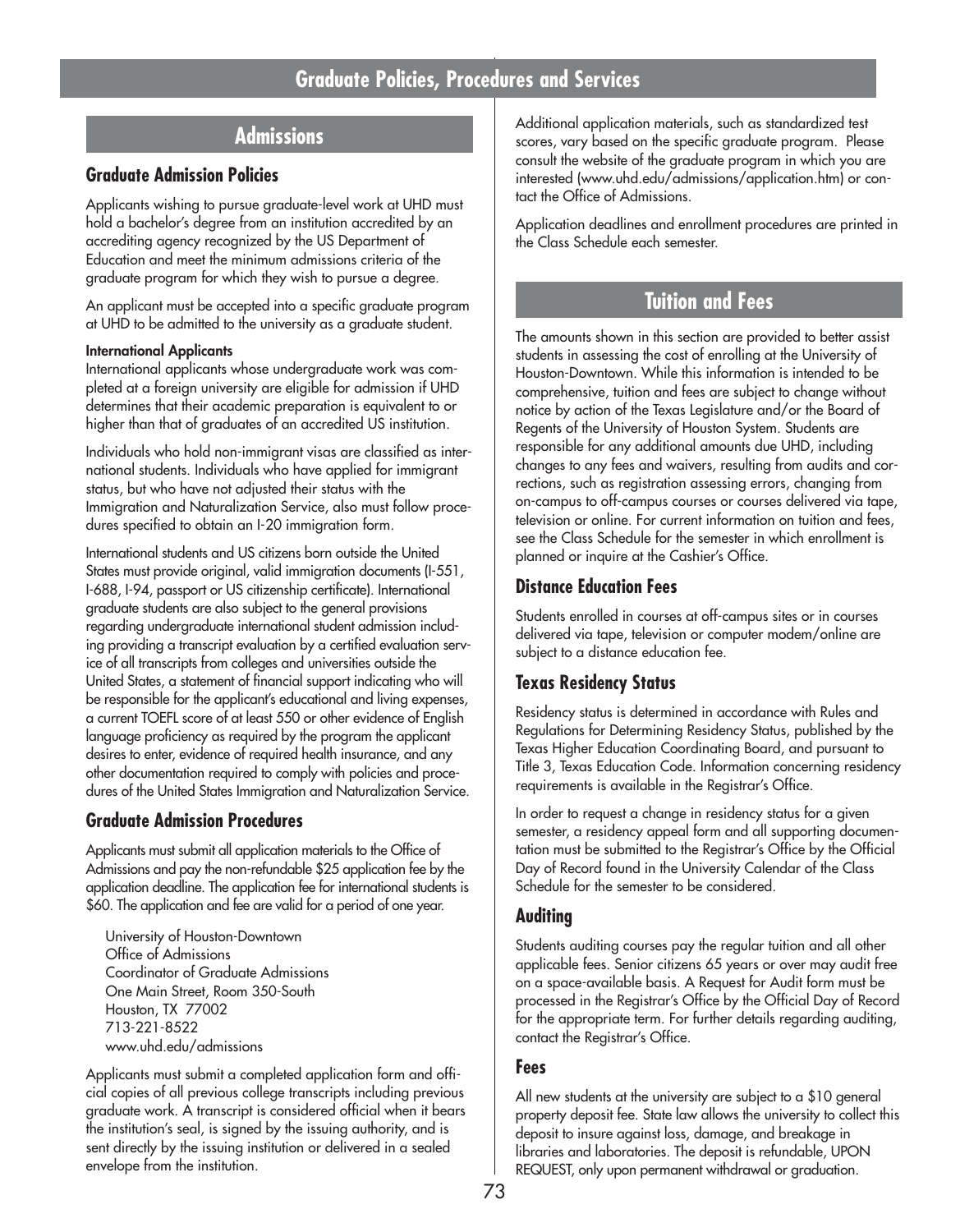Charges for any loss, damage or breakage caused by the student are deducted from the deposit. Refund request forms are available in the Cashier's Office. Any general property deposit for which a refund request has not been made for a period of four years from the date of last attendance shall be forfeited and become a part of the student deposit fund to be used exclusively for scholarships.

In addition to tuition, all students at the University of Houston-Downtown are subject to student services, general use, University Center, student record, international education and computer access fees (see chart below). Some courses and services also require additional fees:

| Application for admission (nonrefundable) \$25                     |
|--------------------------------------------------------------------|
| Late application for admission (nonrefundable) \$75                |
| Application for international admission (nonrefundable) \$60       |
| Late application for international admission (nonrefundable) \$100 |
| Laboratory (per laboratory class) Varies from \$10 to \$30         |
| Distance ed: face-to-face or ITV at off-campus center \$25         |
| per semester credit hour                                           |
| Distance ed: computer modem/online \$50                            |
| per semester credit hour                                           |
|                                                                    |
|                                                                    |
|                                                                    |
|                                                                    |
|                                                                    |
|                                                                    |
|                                                                    |
| Student parking registration: long semester \$50                   |
| Student parking registration: summer session \$18                  |
|                                                                    |
| per semester credit hour                                           |

#### **Fall 2004 Graduate Tuition and Fees**

|         | Tuition                   |                       |         |          |                     | Fees    |                     |         |
|---------|---------------------------|-----------------------|---------|----------|---------------------|---------|---------------------|---------|
|         |                           | Non-                  | Student | Student  |                     | Student | $\lfloor n \rfloor$ |         |
| SCHs    | Resident                  | Resident              | Center  | Service  | Incidental          | Record  | Education Library   |         |
|         | 14-22 \$141/hr. \$364/hr. |                       | \$25    | \$120    | \$150               | \$11    | \$1                 | \$40    |
| 10-13   | $$141/hr.$ $$364/hr.$     |                       | \$25    | \$10/hr. | \$10/hr.            | \$11    | \$1                 | \$3/hr. |
| $6 - 9$ |                           | $$141/hr.$ $$364/hr.$ | \$25    |          | $$10/hr.$ $$10/hr.$ | \$11    | \$1                 | \$3/hr. |
| $4 - 5$ |                           | $$141/hr.$ $$364/hr.$ | \$15    | \$10/hr. | \$10/hr.            | \$11    | \$1                 | \$3/hr. |
| 3       | \$306                     | \$364/hr.             | \$15    |          | $$10/hr.$ $$10/hr.$ | \$11    | \$1                 | \$3/hr. |

The university reserves the right to change tuition, other charges, and related requirements and regulations as necessitated by Board of Regents or legislative action.

International students pay out-of-state tuition and fees plus a \$45 international student service fee during long semesters. The international student service fee is \$20 each summer session. Student Health Insurance is also required for each semester.

## **Method of Payment**

Students shall be provided with two alternative methods of payment of tuition and mandatory fees for each fall and spring semester for which they are enrolled.

• Full payment of all tuition and mandatory fees prior to the beginning of the semester may be made in person by cash, check or credit card, fax (713-226-5267) or over the web via UHD's Student e-services (www.uhd.edu) by credit card (Visa, MasterCard or Discover); or

• Installment Plan -One-half payment of all tuition and fees plus a \$24 installment fee prior to the beginning of the semester, onequarter payment prior to the start of the sixth class week, and the final one-quarter payment prior to the start of the eleventh class week. There will be a \$10 late fee added for each installment payment not received by the due date. Installment plans are also available online through Student e-Services.

Summer and minimesters require payment in full prior to the beginning of the semester.

Health Insurance fees shall be paid prior to the beginning of the semester.

Students receiving financial aid equal to, or in excess of, the total amount of tuition and fees prior to the beginning of the semester may not participate in the installment plan. The full payment of tuition and fees for the semester in which they are enrolling must be made upon issuance of that semester's financial aid funds.

Withdrawal from the university, for whatever reason, will not cancel the obligation to pay the full amount of the installment plan. If the amount of tuition and fees credited as a result of withdrawal is less than the remaining balance of an installment plan, the balance remaining is still the obligation of the student. If the credited amount is more than the balance of an installment plan, the remaining credit will be refunded to the student.

Any student who has elected to pay tuition and fees by installment, and who is delinquent in making payment by the final installment due date, is barred from registering at any institution in the University of Houston System until full payment, including delinquent charges, has been made. Each university maintains records and informs other institutions about the status of payments should the student attempt to register for courses or pursue a degree at any other component of the University of Houston System.

An additional default fee of \$50 is collected from any student who fails to make all installment payments by the end of the semester. This fee, in addition to all other amounts due, must be paid prior to the student's registering for courses during a subsequent semester.

## **Financial Responsibility**

Students are required to meet financial responsibilities to the university.

Students who write checks to the university on accounts with insufficient funds are assessed a \$20 service charge for each such check, regardless of the amount. If a check is returned as a result of bank error, the student must deal with the bank for reimbursement of the \$20 returned check charge paid to the university. If such a check is presented in payment of tuition and fees, the return of the check could also result in possible charges of late fees, and if the check is not redeemed within 10 days, the student may be dropped from all classes.

A student who does not meet financial responsibilities to the university may be subject to withdrawal from classes and may be referred to law enforcement authorities and/or the local credit bureau.

An official transcript shall not be given to or on behalf of a student who is in default on any payment due the university. The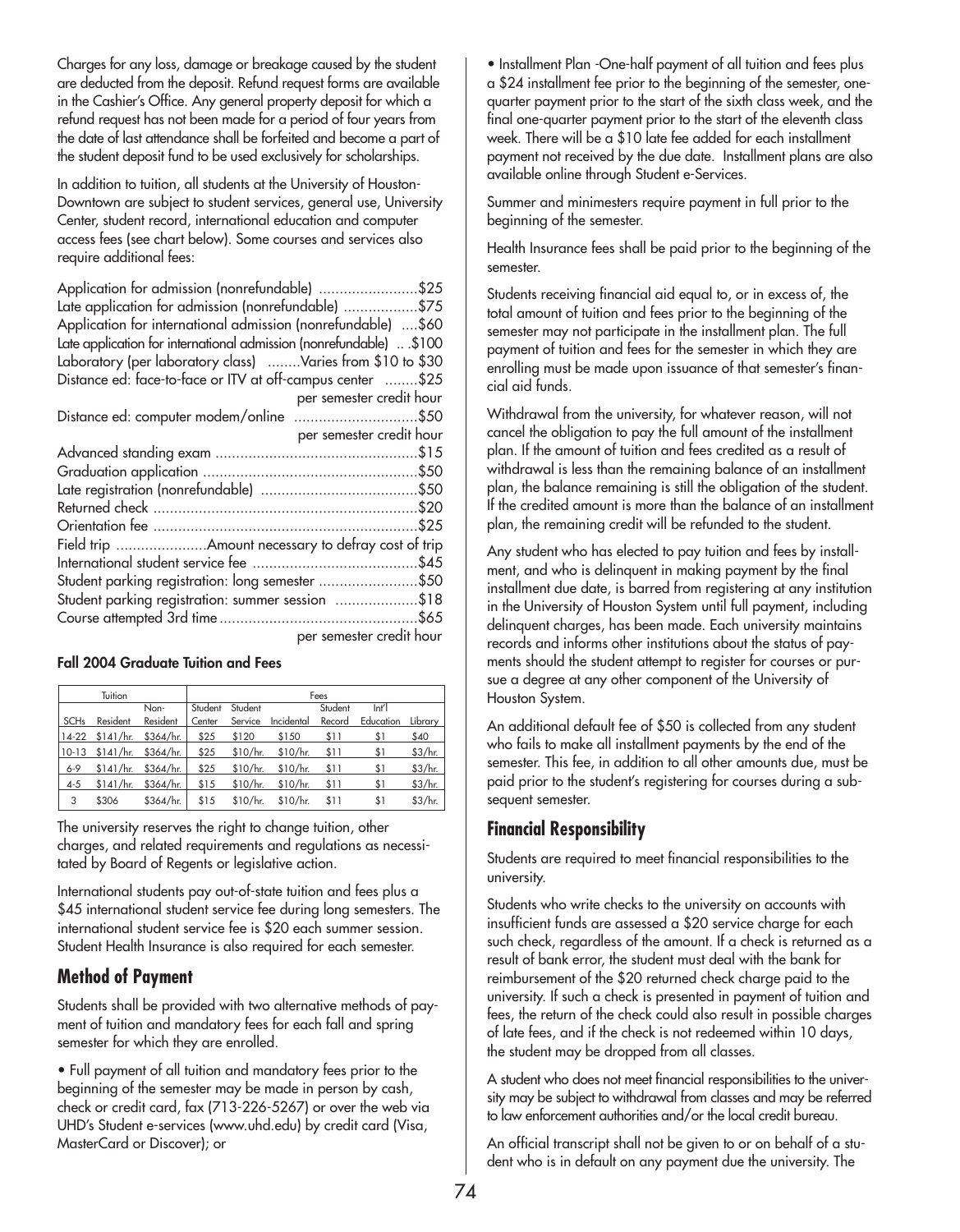student will not be allowed to re-enroll at the university until all past due payments have been made, and a reinstatement charge may be required before enrollment is approved.

## **Refunds**

All refunds are made in accordance with the following rules and regulations:

#### **Concurrent Enrollment**

Under the provisions of Section 54.062 of the Texas Education Code, the university will refund to students excess tuition paid as a result of being concurrently enrolled at more than one Texas public institution of higher education. Excess tuition applies for students taking only 1 or 2 semester credit hours at UH-Downtown. To qualify the student must:

- register at UH-Downtown after registering at the first institution;
- provide the university proof of being concurrently enrolled and paid at both institutions; and
- provide the university proof of the amount of tuition paid at the first institution.

All concurrent enrollment refund requests must be made in writing at the Business Affairs Office. The refund check will be mailed to the address on file in Enrollment Services.

#### **Complete Withdrawal**

Students who officially withdraw from all university courses may be eligible for a refund of tuition and mandatory fees. No refund will be made to a student until full payment has been made on any outstanding balance. All 100% refunds incur a \$15 processing fee. Students who are withdrawing and who have received financial aid should consult the Office of Scholarships and Financial Aid.

#### **Partial Withdrawal**

Students who officially drop courses within the first 12 class days of the fall or spring semester, or within the first four days of a summer session, are eligible for a partial refund of tuition and certain fees at the end of the semester. Students who are withdrawing and who have received financial aid should consult the Office of Scholarships and Financial Aid. Refunds resulting from dropped classes will not be processed until after the ADD/DROP period has ended.

No refund will be made to a student who has not met all financial obligations, including full payment of installment balances. Refunds will be mailed to the address on the student's record file. No refund will be issued if a student received financial aid; the refund will be credited to the appropriate financial aid account. The Class Schedule provides specific dates and deadlines.

# **Scholarships and Financial Aid**

## **Estimated Costs**

The following are estimated costs for attending UHD full time for the 2004-2005 academic year:

| <b>Direct Costs</b>       | Resident | Non-Resident |
|---------------------------|----------|--------------|
| Tuition & Fees (9 hours)  | \$3,026  | \$7,040      |
| <b>Books and Supplies</b> | \$1,020  | \$1,020      |
| <b>Indirect Costs</b>     |          |              |

**Indirect Co** 

| Living Expenses  |         |         |
|------------------|---------|---------|
| With Parents     | \$4,016 | \$4,016 |
| Not with Parents | \$8,032 | \$8,032 |
| Transportation   | \$3,012 | \$3,012 |

The University of Houston-Downtown offers a variety of financial aid programs to assist undergraduate and graduate students in meeting educational costs. The programs include scholarships, grants, loans and part-time employment, which may be awarded in various combinations and amounts to meet individual student needs. Because funds are limited in many programs, it is important to begin the application process early and complete the necessary applications properly and on time. To receive priority consideration for Supplemental Equal Opportunity Grant and all state grant funds, all necessary applications must be on file in the Office of Scholarships and Financial Aid by April 1 of each year. Most federal and state aid is awarded on the basis of proven financial need rather than academic achievement. Most scholarships are awarded on the basis of academic achievement, talents and special skills rather than proven financial need.

# **Financial Aid Programs**

UH-Downtown participates in the following federal, state and institutional programs. Most programs have limited funds so early application is encouraged.

### **Grants**

Texas Public Educational Grant. This grant is funded by tuition revenues and is available to both Texas residents and non-residents. Students must demonstrate financial need to be eligible for this grant. Priority will be given to students who enroll at least half-time.

## **Work-Study Programs**

Texas Work-Study and Federal College Work Study. These programs are designed for students who enroll at least half-time who demonstrate financial need. Awards are earned as wages in on- and off-campus positions. Must be a US citizen or permanent resident for federal work-study or be classified as a Texas resident for Texas work-study. Students who have relatives working at UH-Downtown must get clearance from the Office of Scholarships and Financial Aid to show they are in compliance with the university's nepotism policy.

## **Student Loans**

Federal Subsidized Stafford Loan . A low-interest loan with interest subsidies while student is enrolled at least half-time. Must be a US citizen or permanent resident and be enrolled at least half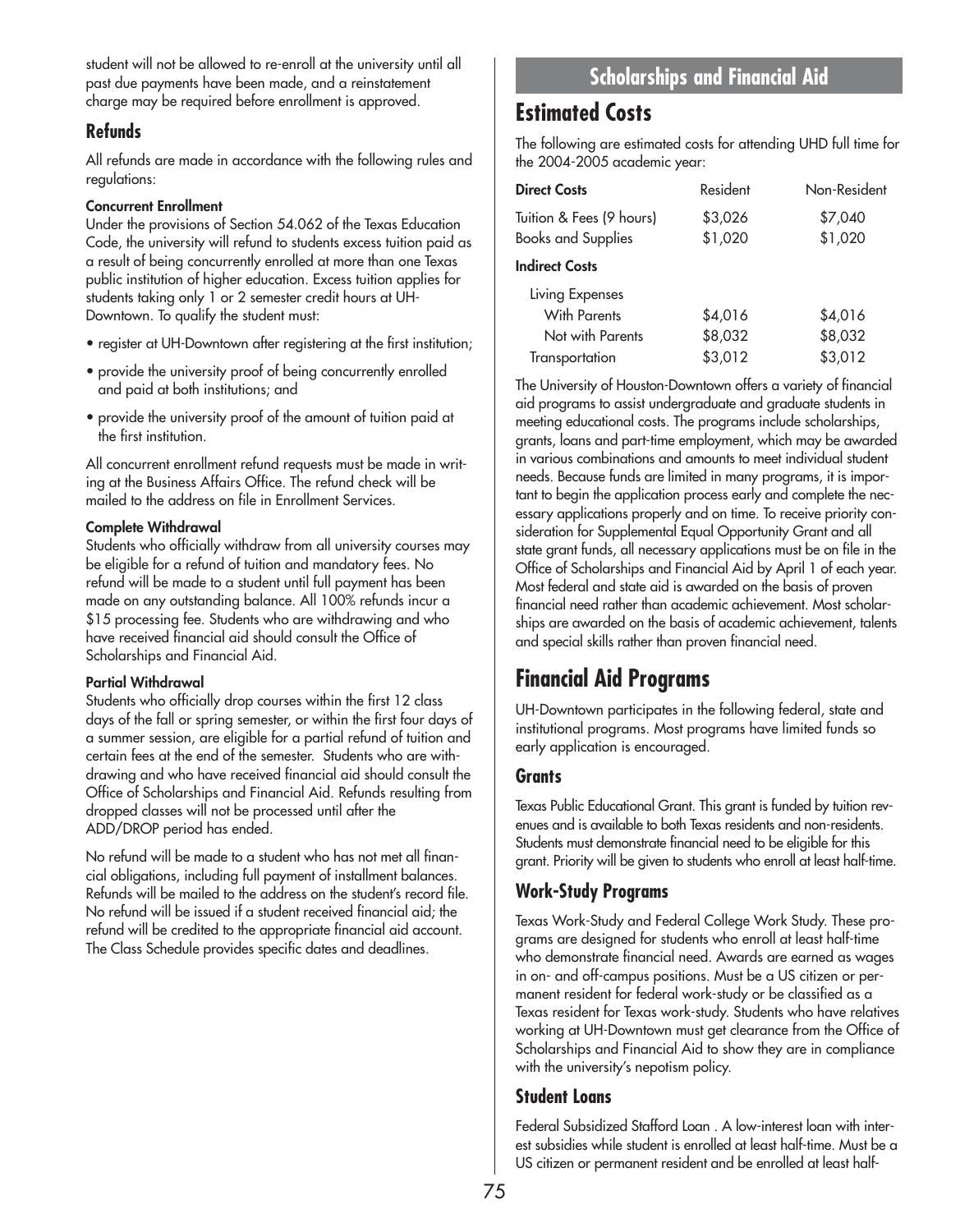time to participate. Maximum loan amounts vary with grade level in college. Additional application and loan counseling required.

Federal Unsubsidized Stafford Loan. A low-interest loan not based on financial need. Students may defer interest payments while enrolled at least half-time. Must be a US citizen or permanent resident and be enrolled at least half-time to participate. Maximum loan amounts vary with grade level in college. Additional application and loan counseling required.

# **Application Procedures**

At a minimum, students should complete the Free Application for Federal Student Aid (FAFSA) and the UHD Financial Aid Application. Other forms or documentation may be required to determine eligibility for state and/or federal programs. When completing the FAFSA, students should list UH-Downtown's school code (003612) in Step Six. Students may request a financial aid application packet by calling 713-221-8041. Once a student has begun the application process, the Office of Scholarships and Financial Aid will notify the student of missing forms and/or documentation by mail. Students will also be mailed an award letter when their eligibility for aid has been finalized.

# **Other Eligibility Requirements**

## **UHD Degree-Seeking Student Requirement**

To be eligible for financial aid, students must be admitted as a degree-seeking student at UH-Downtown. Transient students (students taking classes to transfer toward a degree pursued at another institution) are not eligible for financial aid at UHD.

## **Satisfactory Academic Progress Requirements**

In order to receive financial aid, you must make progress toward your degree as defined by the Office of Scholarships and Financial Aid. There are three components to academic progress:

#### **Grade Point Requirement**

You must achieve and maintain at least a 2.0 cumulative grade point average on all course work attempted. Graduate students must achieve and maintain a cumulative GPA of 3.0.

#### **Completion Requirement**

You must complete at least 73% of all course work attempted.

#### **Time Frame Requirement**

You may attempt up to 170 hours without earning a degree. If you have earned your first bachelor's degree, you are allowed 150% of the hours remaining to complete your program. A complete copy of the Satisfactory Academic Progress Policy is available upon request. Please read this policy to see how your progress will be monitored. The Office of Scholarships and Financial Aid is required to review your entire academic record (regardless of the age of the record or whether or not aid was received) to determine if you are in compliance. If you are not in compliance, you will be notified in writing of your denial/suspension and the appropriate appeal procedure.

## **Dropping Classes**

Your final eligibility for aid will be based on the number of hours for which you are enrolled on the Official Day of Record listed in the Class Schedule. If you register and then drop class(es) prior to that date, your eligibility for aid will be RECAL-CULATED on your remaining hours as of the Official Day of Record. Since financial aid is released prior to the Official Day of Record, students who receive a financial aid payment based on more hours than those remaining as of the Official Day of Record may be responsible for repaying a portion of any financial aid received. Dropping classes may affect your eligibility for future aid. Yo u should consult the Satisfactory Academic Progress Policy to determine if dropping classes will affect your eligibility for aid.

## **Total Withdrawal from School**

If you register and then totally withdraw from all classes, your eligibility for aid will be RECALCULATED based on the number of days you attended class. If you totally withdraw from all classes prior to the first class day, you must repay any and all financial aid received. If you withdraw on or after the first class day, you may have to repay a portion of any cash financial aid received. See Return of Title IV Funds below. If you totally withdraw, you should consult the definition of Satisfactory Academic Progress to determine if your withdrawal will affect your eligibility for future aid.

## **Return of Title IV Funds**

The Higher Education Amendments of 1998 changed the formula for calculating the amount of aid a student and school can retain when the student totally withdraws from all classes. Students who withdraw from all classes prior to completing 60% of the semester will have their eligibility for aid recalculated based on the percent of the semester completed. For example, a student who withdraws completing only 30% of the term will have "earned" only 30% of any Title IV aid received. The remaining 70% must be returned by the school and/or the student. The Office of Scholarships and Financial Aid encourages you to obtain a complete copy of this policy from the office and read it carefully. If you are thinking about withdrawing from all classes PRIOR to completing 60% of the semester, you should contact the Office of Scholarships and Financial Aid to see how your withdrawal will affect your financial aid.

# **Academic Scholarships**

Academic scholarships at UH-Downtown are intended to recognize and reward outstanding achievement and community involvement. Applicants for most scholarships, therefore, do not need to show evidence of financial need to apply. The application deadline for most UH-Downtown scholarships is April 1 of each academic year. However, the Office of Scholarships and Financial Aid may accept applications at other times during the year if scholarship funds are available. Interested students should contact the Office of Scholarships and Financial Aid as soon as they decide to apply for admission at UHD to find out what scholarships are available. Many academic departments at UHD also award scholarships. Students are encouraged to contact the department of their major to find out what departmental scholarships are available.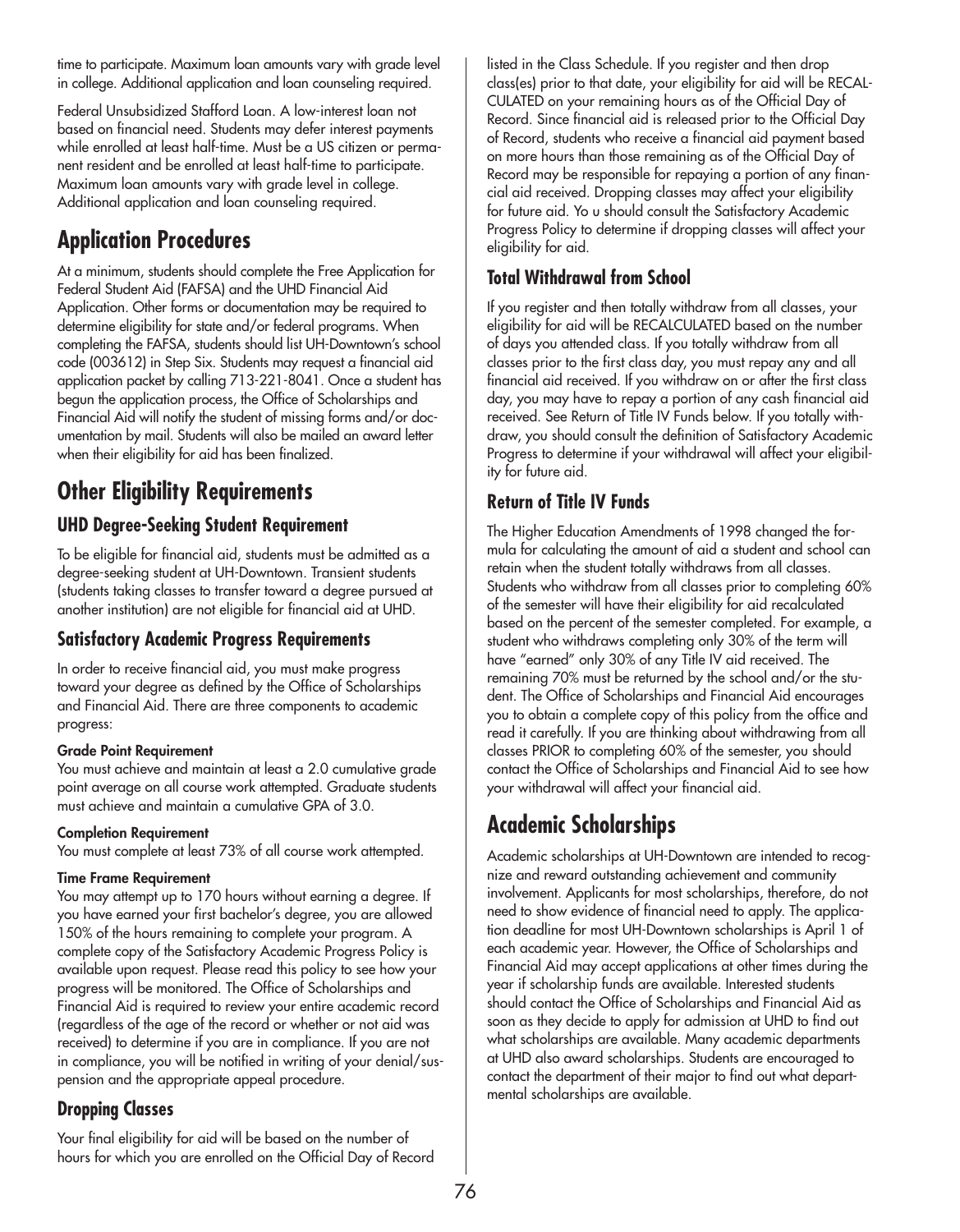# **Tuition and Fee Exemptions**

## **Hazlewood Act for Veterans**

State law provides that a veteran who is a legal Texas resident is exempted from tuition and certain required fees, but not from deposits, if the following criteria are met. The veteran:

- has resided in Texas for a period of not less than 12 months prior to the date of registration;
- served in the armed forces or in certain auxiliary services for more than 180 days;
- was a bona fide legal Texas resident at the time of entering such service;
- was honorably discharged (except those who were discharged because of being over the age of 38 or because of personal request);
- has exhausted all veteran's educational benefits;
- is not eligible for federal grants, including federally sponsored grants provided for veterans by the US government; and
- is not be in default on any federal or state student loans.

To obtain this exemption, the veteran must submit an application with attached evidence to the Office of Scholarships and Financial Aid by the Official Day of Record of the term for which the veteran is applying for the Hazlewood benefits. Hazlewood applications must be renewed each year.

#### **Benefits for Children of Texas Veterans and Children of Disabled Firemen or Peace Officers**

Exemption from payment of certain fees also extends to children of members of the armed forces who were killed in action or died while in the service and to the children of disabled firemen and peace officers where injury or death was sustained in the line of duty. Contact the Office of the Scholarships and Financial Aid for proper procedures.

## **Academic Resources**

## **Library**

The W.I. Dykes Library is located on the entire fifth floor of the One Main Street building with the only entrance being from the Main Street elevators or stairwell. The library has holdings of more than 240,000 books, 37,000 bound periodical volumes, 148,000 microforms, and 1,900 current periodicals and serial subscriptions. The library also has a collection of compact discs and videos that are available for checkout or for listening and/or viewing in the library. Video, compact disc, and audio cassette players are available for use in the library, if needed. The library has more than 70 computers available to access the library's online catalog, using the electronic databases for finding articles or citations, and for searching the Internet. The library's web site is www.uhd.edu/library.

The UHD Online Catalog lists the books and journals available in the W.I. Dykes Library and at most other University of Houston campus libraries. Access to the online catalog and electronic databases from a home computer or from the UHD computer lab supports research 24 hours per day. The library 's electronic resources include databases that may be searched to identify articles on a topic. Search results can be printed, downloaded, and/or emailed. Electronic databases can be used from anywhere with Web access by logging in through e-services. The library network also provides access to the online catalogs of other libraries in the Houston area and to a wealth of Internet resources.

The reference collection in the library contains encyclopedias, dictionaries, almanacs, directories, and many other sources. The full text of journal, magazine, and newspaper articles in electronic form can be found by using the library 's full text databases such as Academic Search Premier, Business Source Premier, Criminal Justice Index, Houston Chronicle, JSTOR, Omnifile, and Wall Street Journal. These are located under the "Find Articles" section of the library 's web site. Many additional electronic resources for finding citations or inform a t i o n about a topic can be accessed through links from the library 's "Find Articles" section of the web site as well. The library also houses the Texas Education Collection, including Texas stateadopted textbooks for K-12 and curriculum guides for HISD. This collection is supplemented by holdings in juvenile books.

Reference librarians can offer individual assistance at the Reference Desk in utilizing the online catalog, print materials, or any of the electronic library resources. Tours and classes may be scheduled for group instruction.

Coin and card-operated machines are maintained for photocopying of materials. The library has two computer workstations reserved for visually impaired students. Anyone with special physical or communication needs can ask for assistance from any library service desk or phone the library to schedule an appointment for special services. Study rooms are also available for groups of three or more students. If the W.I. Dykes Library does not own the book or journal article needed by a student, faculty, or staff member, then Interlibrary Loan can be used. The library will borrow the material for you from another library anywhere in the country. Interlibrary Loan is primarily a free service. If there will be a charge, your permission will be requested before UHD requests this material for you.

The library has additional services for UHD distance students. Just go to http://www.uhd.edu/library/dised.html on the library's web site, and you will have access to forms for requesting books and articles, reference assistance, and information on off-campus access to electronic databases. A currently validated UHD identification card is used as the library card and must be presented when checking out materials. The card is obtained during registration and must be updated with a current sticker each semester. The library is open seven days a week during Fall and Spring semesters and Monday through Saturday during Summer semesters. Check with the library for intersession and holiday hours. For reference information call 713-221- 8187; for circulation information call 713-221-8186.

## **Academic Support Center**

The Academic Support Center houses the Math Lab, Reading Center, and Writing Center. Each lab provides one-on-one tutoring and learning support software for individual work in developing mathematical, reading, writing, and THEA skills. The center is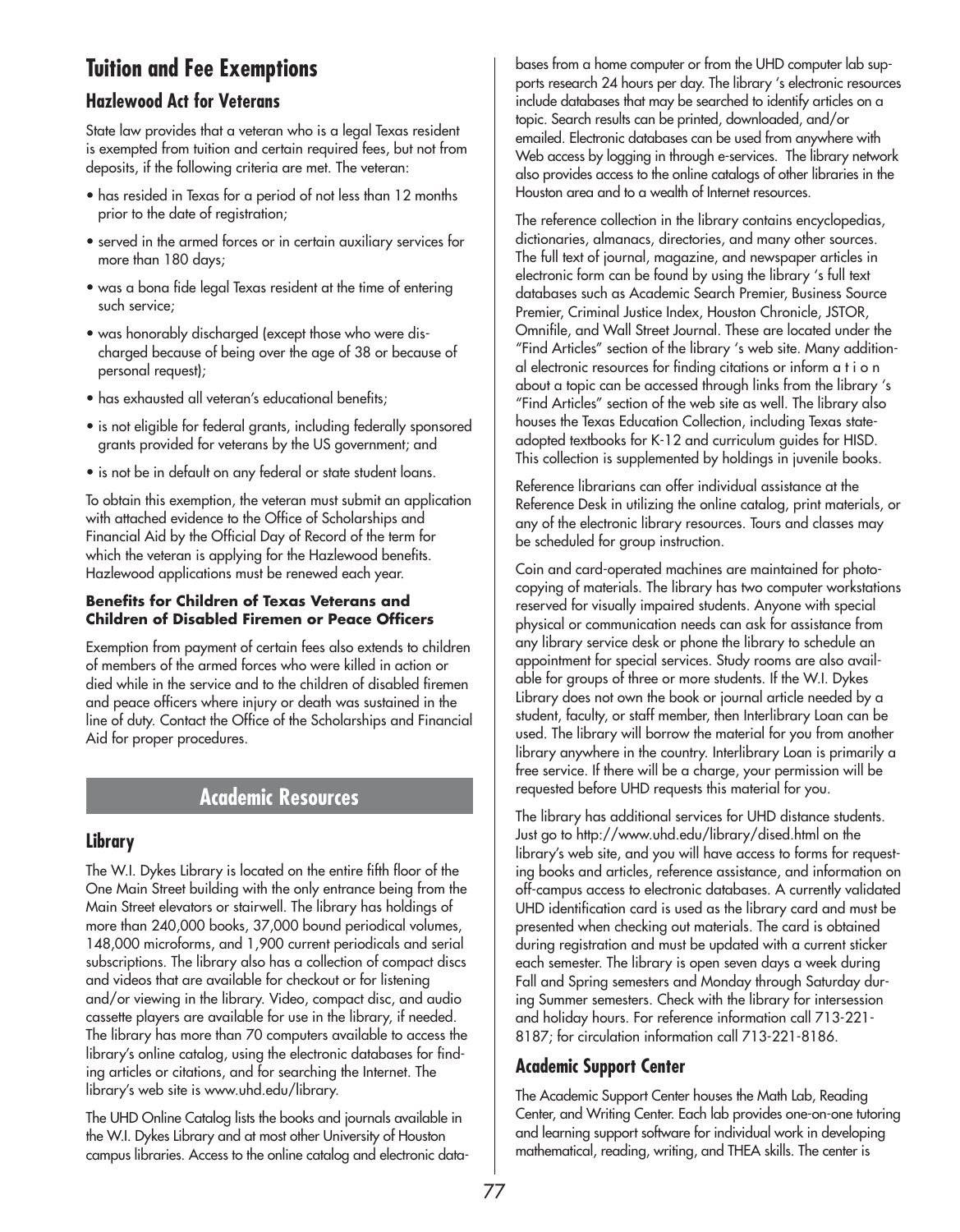located in room 925-North of the One Main Street building and is open to all currently enrolled UHD students. Hours of operation are structured to fit day and evening students' schedules, and students may attend as often as they like. The center's web site is located at www.uhd.edu/academic/support.htm.

## **Computing Services**

The University of Houston-Downtown offers state-of-the-art computing equipment and software to its students, faculty, and staff. The 16,000-square-foot Academic Computing Lab houses more than 300 PCs and printers. This facility, which is available to any currently enrolled student, has five electronic classrooms, and special devices to aid disabled students. Academic Computing teaches short courses, develops documentation and provides group and individual consulting to its constituents.

Special purpose labs are available to students. The Department of Engineering Technology maintains several computer labs for engineering applications. The Department of Computer and Mathematical Sciences has four computer classrooms of PCs for instruction in computer science, mathematics, and statistics. The Department of Natural Sciences has a Science Learning Center that contains two state-of-the-art electronic classrooms, and a Science and Technology Demonstration Laboratory. The College of Business has a classroom for teaching word processing, keyboarding, and computer information systems. The Academic Support Center offers learning support software for individual work in developing reading, writing and mathematical skills. There are over 20 specialized departmental computing labs service subject specific needs.

## **Student e-services**

UH-Downtown offers a variety of student e-services on the web that allow students to go online rather than stand in line to perform administrative and academic functions that have traditionally required face to face interaction on campus. UHD's student e-services functions as a one-stop student portal. In addition to providing access to GatorMail (see below) and a range of general information, such as the course schedule and the university catalog, many student-specific functions are available. Students may apply for admission, determine their financial aid status, determine their eligibility for registration, register for classes if they meet certain requirements, view their grades, update their address and other directory information, and obtain information about their computer account.

## **GatorMail**

All enrolled students are issued a GatorMail email account. Students can obtain their GatorMail username and password via Student e-services (www.uhd.edu/eservices). UHD assigns student email accounts as a means of communication between faculty, staff, and students. Students should check their email on a frequent and consistent basis in order to stay current with University-related communications.

## **Technology Teaching and Learning Center**

The Technology Teaching and Learning Center (TTLC) assists faculty to develop and implement interactive teaching and learning technologies that increase the effectiveness of their pedagogy. Off e r i n g a wide range of programs, tools, and activities, the TTLC houses five electronic classrooms, a training/teleconference room, an instructional television studio, control booth and editing suite, a faculty development area, a multimedia production lab, an emerging technologies showcase, and an instructional technology library.

The TTLC Group provides web and instructional design services, training, consultation, and support for faculty who develop online courses at UHD. Students interested in taking online courses should visit the online orientation at uhdonline.uhd.edu/uhdonline/orientation/checkitout.htm.

## **Multimedia Services/Instructional Television**

Multimedia Services/Instructional Television provides instruction and presentation support and media production facilities for faculty, staff and students. Multimedia Services distributes and maintains presentation equipment in classrooms, lecture halls, the Special Events Center, and the Wilhelmina Cullen Robertson Auditorium. The staff assists clients in creating and producing audio, video, photographic, streaming media and multimedia presentations. Facilities include the television studio, digital editing suites, and training rooms equipped with videoconference equipment.

The instructional television component of Multimedia Services oversees the transmission and operation of all interactive distance-learning classes that connect UHD to off-campus learning sites. They also provide videoconference and satellite downlink services for the university community. Multimedia Services is located within the TTLC in Suite 729-A.

## **Academic Policies**

# **Courses and Course Credit**

## **Course Load**

A full-time graduate course load during the fall and spring terms is 9 semester credit hours or three courses. For students who are employed 40 hours per week, the recommended load is two courses, or six credit hours. Depending on the program, the regular load for one combined summer session (9 weeks) is 6-9 credit hours. Students who wish to enroll in more than the recommended course load must seek approval from the appropriate academic dean or program coordinator. For further information on graduate course load consult specific master's degree handbooks.

## **Schedule Changes**

Schedule changes are made online, through telephone registration and in person and may require approval by an academic advisor. Instructions are found in each semester's Class Schedule.

## **Discontinued Classes**

The university reserves the right to discontinue classes or otherwise alter the class schedule. Whenever possible, enrollment in an alternate course is completed through an administrative change form initiated by the department responsible for discontinuing the class.

## **Classification**

Students admitted to a graduate program are classified as graduate students. Post-baccalaureate students enrolled in graduate courses are governed by undergraduate policies.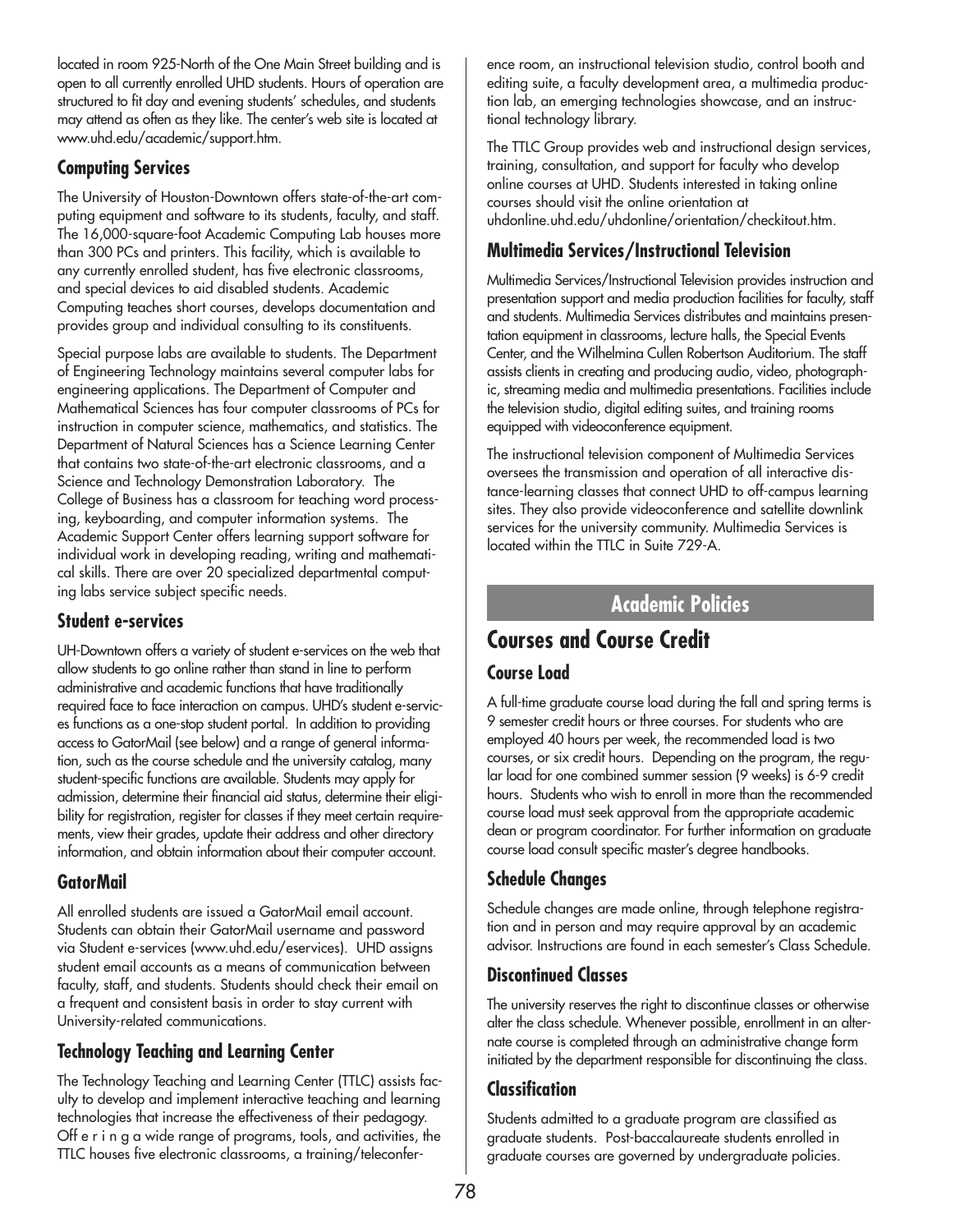## **Class Attendance**

Students are expected to attend all class sessions. The responsibility for withdrawing from a course lies with the student. Departments and faculty members may have other attendance policies for their courses.

## **Transfer Credit**

#### **Acceptance of Transfer Credit**

Transfer students must submit official transcripts from all colleges or universities attended as a part of the admission process (See New and Transfer Student Admission, page 3). An evaluation will be performed upon acceptance into the university. Course work transferred or accepted for credit toward an undergraduate degree must represent collegiate course work relevant to the degree, with course content and level of instruction resulting in student competencies at least equivalent to those of students enrolled in the institution's own undergraduate degree program.

Six semester hours of graduate credit from another accredited institution may be transferred into a degree plan, subject to approval from the graduate degree coordinator. Students should obtain approval from their degree-granting college before taking additional courses to transfer to a UH-Downtown graduate program.

Transfer credit will not be granted for courses in which grades of C or lower have been earned. Students should direct questions concerning transfer credit to their graduate coordinator.

#### **Evaluation of Transfer Credit**

Transcripts will be evaluated for institutional transfer credit upon completion of the admission application process. Students accepted later in the admission cycle may not receive the evaluation until after they have actually enrolled. Transfer work will be further evaluated for applicability to the student's chosen degree plan by the degree-granting college.

#### **Transferring Credits From Other Countries**

Students applying for admission with college credits from other countries must submit an evaluated transcript from a credential evaluation service recognized by the university. Credits will be granted based on the recommendations of the evaluating service with respect to University of Houston-Downtown degree requirements at the time of enrollment.

Information and brochures from evaluating services are available at the Office of Admissions.

#### **Auditing Courses**

To audit a course is to enroll in a course on a noncredit basis. Students wishing to audit courses should contact the Registrar's Office. Students auditing courses pay regular tuition and all other applicable fees as set forth in this Catalog. A change to credit status may not be made after the student has registered to audit a course. Changes from credit status to audit status in a course must be made prior to the end of the Official Day of Record.

# **Grading System and Standards**

All students are expected to maintain high academic standards throughout their graduate programs. All graduate students at UHD are subject to the following policies as well as any policies stated in the handbooks for each degree program. Links to the graduate programs can be found at http://www.uhd.edu/academic/gradprograms.htm.

## **Academic Honesty**

The Academic Honesty Code is embraced by all members of the University of Houston-Downtown academic community and is an essential element of the institution's academic credibility. The Honesty Code states "We will be honest in all our academic activities and will not tolerate dishonesty." The purpose of the Academic Honesty Policy is to deal with alleged violations of the Honesty Code in a fair and consistent manner. The policy is administered jointly by students and faculty. It is each student's responsibility to read and understand the Academic Honesty Policy. It may be found in the Student Handbook for each program.

## **Grading System**

The following grades are included in the calculation of grade point averages:

| Grade* | Grade Points |  |
|--------|--------------|--|
|        |              |  |
|        |              |  |
|        |              |  |
|        |              |  |
|        |              |  |

\*Grade descriptions are subject to override by descriptions published in the handbooks for each graduate program.

The following grades are not included in the calculation of grade point averages:

#### Grade

#### **I (Incomplete)**

An incomplete grade is given only when an unforeseen emergency prevents a student from completing the course work and only with the instructor's approval. A grade of I will be changed to a passing grade if the missing work is completed satisfactorily by the deadline set by the instructor but no later than the end of the long semester immediately following the term in which the grade was received. An incomplete grade that is not removed by this deadline becomes an F.

Repetition of a course for which an incomplete grade was received does not affect resolution of the original grade.

An incomplete grade earned in a student's graduating semester is computed as an F in determining grade point average.

#### **IP (In Progress)**

The grade of IP may be given in some developmental courses and the Writing Proficiency Exam. In the calculation of grade point average, a grade of IP is treated as a W. To receive credit for a course in which an IP was assigned, a student must register for the course again and earn a passing grade.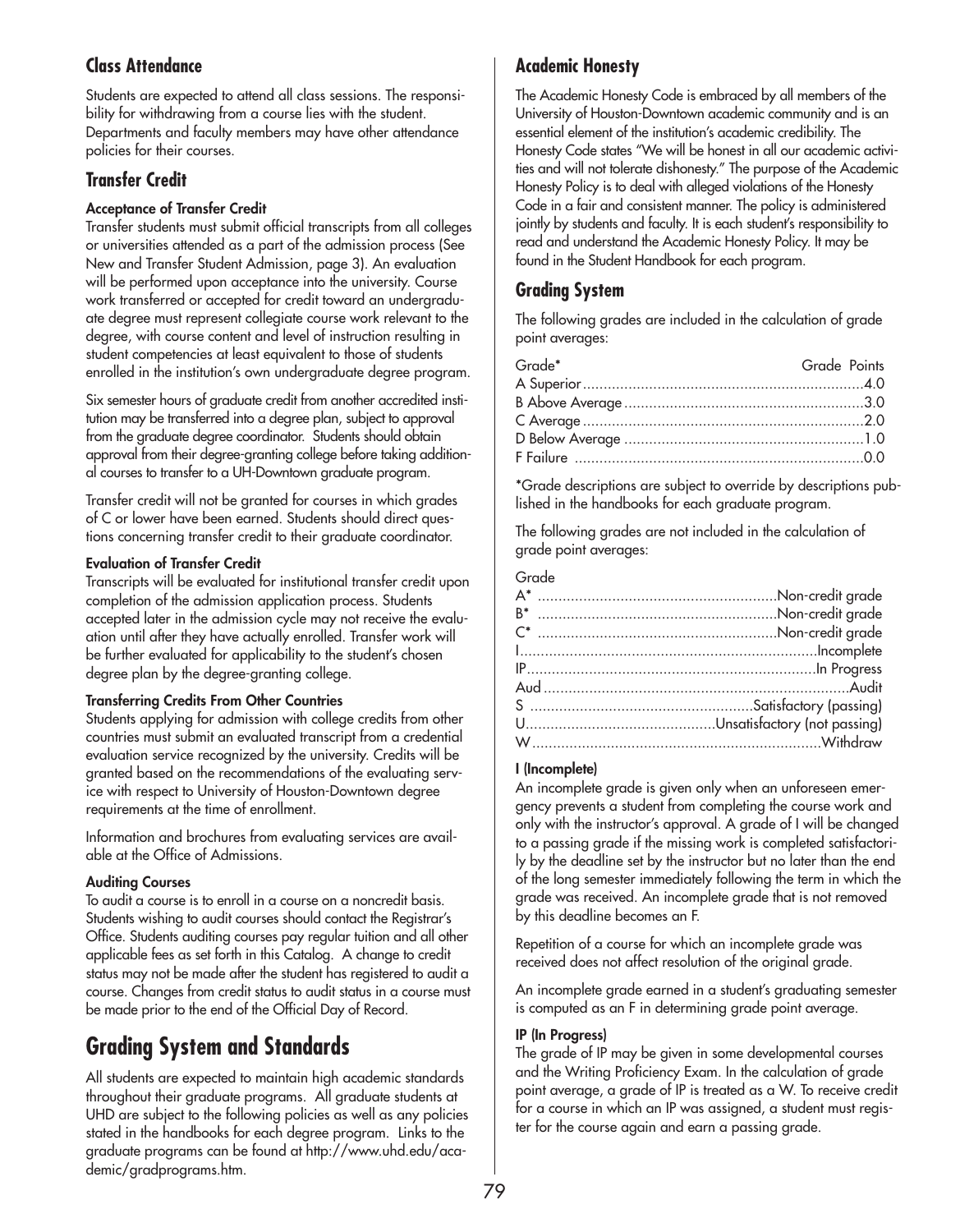#### **S (Satisfactory)**

The grade of S may be earned in field experience courses and certain other courses. Credit received with a grade of S is not part of the grade point average calculation.

#### **W (Withdrawal from Courses)**

Students will not receive a grade if they withdraw from a course by the Official Day of Record.

Students automatically receive a grade of W for any course from which they withdraw after the Official Day of Record but before the end of Thursday of the 10th week during a long term and Thursday of the fourth week during a summer term.

Official Day of Record and withdrawal deadlines are published in the University Calendar found in the Class Schedule.

Class days are defined as days on which the university has one or more classes scheduled, not the days for which an individual student is scheduled for his/her particular classes.

Additional policies applicable to graduate students are published in the specific master's degree handbooks.

# **Grade Point Average (GPA)**

The grade point average is a measure of a student's academic achievement. Grade point averages are computed by multiplying the grade point value by the number of credit hours in each course, and then dividing the sum of all grade points obtained by the total number of hours attempted. The following formula represents the method of computing grade point average:

Total Number of Grade Points<br>Total Number of Semester Hours

The number of grade points earned for each course equals the hour credit value of the course multiplied by the points awarded for grades received. Grades of I, S, U, IP and grades marked with an asterisk (\*) in the table above are not counted in the calculation of the grade point average, except for graduation. Grades of I will be calculated as F grades in determining grade point average for graduation.

Graduate students must meet a graduation requirement of a minimum 3.0 grade point average.

## **Appeal of Grades**

Any grade which a student believes to be in error should be appealed, first to the instructor, then to the appropriate department chair, and finally to the appropriate dean. If an appeal is not made within one calendar year after the close of the semester in which the grade was received, the grade will be considered final and no appeal will be heard.

## **Repeated Course Policy**

The policies applicable to graduate students covering repeated courses are published in the specific degree program handbooks.

## **Academic Probation and Suspension**

The policies applicable to graduate students covering academic probation and suspension are published in the specific degree program handbooks

# **Student Records**

## **Transcripts**

Requests for official or student copies of transcripts are made to the Registrar's Office. Requests may be made online, by mail, or by fax.

## **Release of Student Records**

UHD has a policy in conformity with the Family Educational Rights and Privacy Act (FERPA) covering the release of student records.

Student rights include the following:

- 1. Students have the right to inspect and review their education records within 45 days of the day the university receives the request.
- 2. Students have the right to request amendment of their education records that they believe are inaccurate or misleading.
- 3. Students have the right to consent to the disclosure of personally identifiable information in their education records, except to the extent that FERPA authorizes disclosure without consent.
- 4. Students have the right to file a complaint with the US Department of Education concerning alleged failures by the university to comply with the requirements of FERPA.

## **Directory Information**

At its discretion UHD may provide directory information to the general public without student consent. Directory information is defined by FERPA as follows:

- name
- address
- telephone number
- e-mail address
- date and place of birth
- dates of attendance
- most recent previous education institution attended
- major and minor fields of study
- degree/awards received
- participation in officially recognized activities

Students may request that directory information be withheld from the public by contacting the Enrollment Services Office at any time during the semester. Such requests must be made in writing and will remain in place until the student directs the office in writing that it is to be removed.

## **Disclosure of Education Records**

In accordance with FERPA and at its discretion, UHD will disclose information from a student's education records without the written consent of the student to school officials who have a legitimate educational or administrative interest in the records. A school official is defined as a person employed by the univer-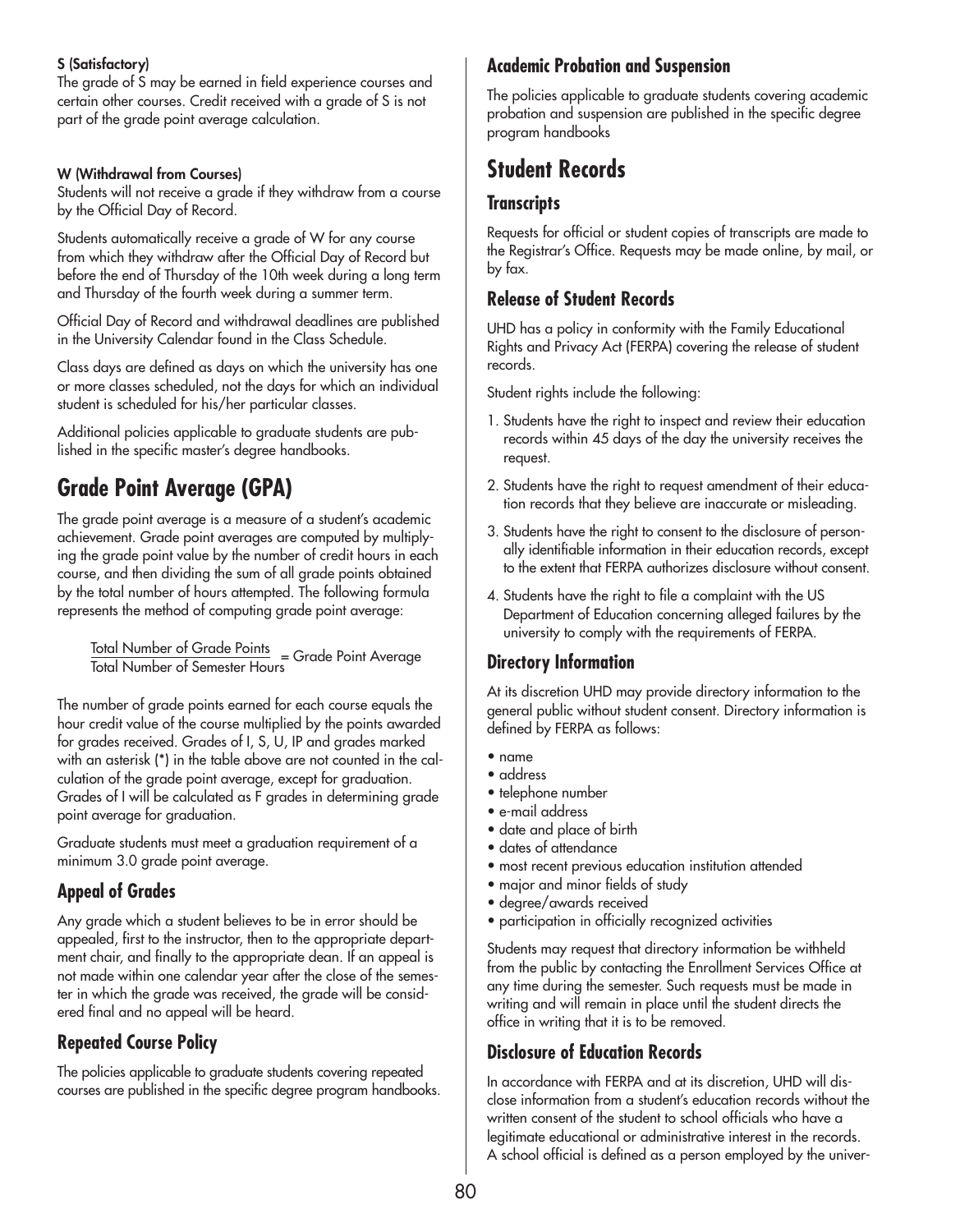sity in an administrative, supervisory, academic, or support staff position (including the university's police department and health care staff); a person or company with whom the university has contracted (such as an attorney, auditor, or collection agent); a person serving on the Board of Regents; or a person assisting another school official in performing his or her official duties.

## **Procedure for Inspecting Education Records**

A student has the right to inspect his or her education records and challenge the contents. To review records, a student must make a request in writing to the registrar. The request must identify the record or records he wishes to inspect.

## **Procedure for Amending Education Records**

If a student believes the information in his or her education record contains information that is inaccurate, misleading, or in violation of the students rights of privacy, the student should submit a written request for amendment to the registrar. The request should clearly identify and correct the inaccuracy. The university will notify the student within a reasonable time regarding the request. If the request for amendment is denied the student has the right to a hearing. This procedure does not govern grade appeals.

## **Change of Name and Address**

Any change in name or address must be reported to the Registrar's Office. Addresses may also be changed online at www.uhd.edu. Name changes must be supported by legal documentation.

# **Graduation under a Specific Catalog**

A student usually graduates under the degree provisions of the Catalog in effect at the time of his or her first completed term of enrollment; where enrollment is defined as registration for and completion of at least one course. Students have the option of graduating under the Catalog in effect at the time of their major declaration or any subsequent Catalog. If degree requirements change during the time of the student's enrollment, the student may be required to meet the new degree requirements if the number of hours the student must take has not increased.

Exceptions:

- No Catalog more than 10 years old may be used (unless specified otherwise in the student handbook for the student's graduate degree program).
- Students who interrupt their program for more than two consecutive long semesters for reasons other than military service shall be governed by the Catalog in effect at the time of reentry to the university.
- Students whose enrollment is interrupted by military service must re-enroll within one year from date of separation from the service and no more than five years from the beginning of military service in order to remain under the provisions of the Catalog in effect at the time of original enrollment at the university.
- Students forced to withdraw for adequate cause before completion of their degree may upon readmission petition to graduate under the Catalog in effect at the time of original enrollment.
- Students who change their major shall be governed by the Catalog in effect at the time of the change.

## **Application for Graduation**

Any student who plans to graduate from the University of Houston-Downtown must file an application for graduation with the degree-granting college and with Enrollment Services. Deadlines for filing applications and paying fees are announced in the calendar published in each Class Schedule. A graduation fee is required at the time of filing the application. If the student does not complete the requirements for the degree, application procedures must be repeated.

## **Commencement Exercises**

Only students who complete all degree requirements and file an application for graduation with the degree-granting college may participate in the commencement exercises. The final decision on eligibility for graduation and participation in commencement exercises rests with the appropriate academic dean.

Arrangements for obtaining academic regalia may be made through the university bookstore. Deadlines for ordering and paying for regalia are announced for each commencement.

## **Student Affairs**

The University of Houston-Downtown's Division of Student Affairs offers a wide variety of services, programs and activities designed to augment the academic experience of students and to facilitate their development as whole persons.

## **Student Services**

### **Office of Admissions**

Room 350-South, 713-221-8522

The Office of Admissions provides information regarding the university to all prospective students and facilitates the admission process. The office is committed to providing quality service and assistance to students in all phases of the admission process and to ensuring that their admission experience is a positive one. For information on admission criteria, see page 3.

## **Scholarships and Financial Aid**

Room 330-South, 713-221-8041

The Office of Scholarships and Financial Aid provides assistance for qualified students in obtaining scholarships, grants and loans and college work-study aid to support their educational activities. For information regarding specific programs and requirements, see page 8.

### **Counseling Services**

Room 390-North, 713-221-8132

Counseling Services offers individual, couples, and group counseling for a variety of academic and personal concerns. Appointments are recommended; however, walk-ins are welcome. Emergency counseling is also available during regular office hours. Groups for support on particular issues can be formed with enough student interest. Examples of groups that have met successfully and have helped students include Women's Support, Relationship, and General Counseling groups. Study skills and test anxiety groups are also popular.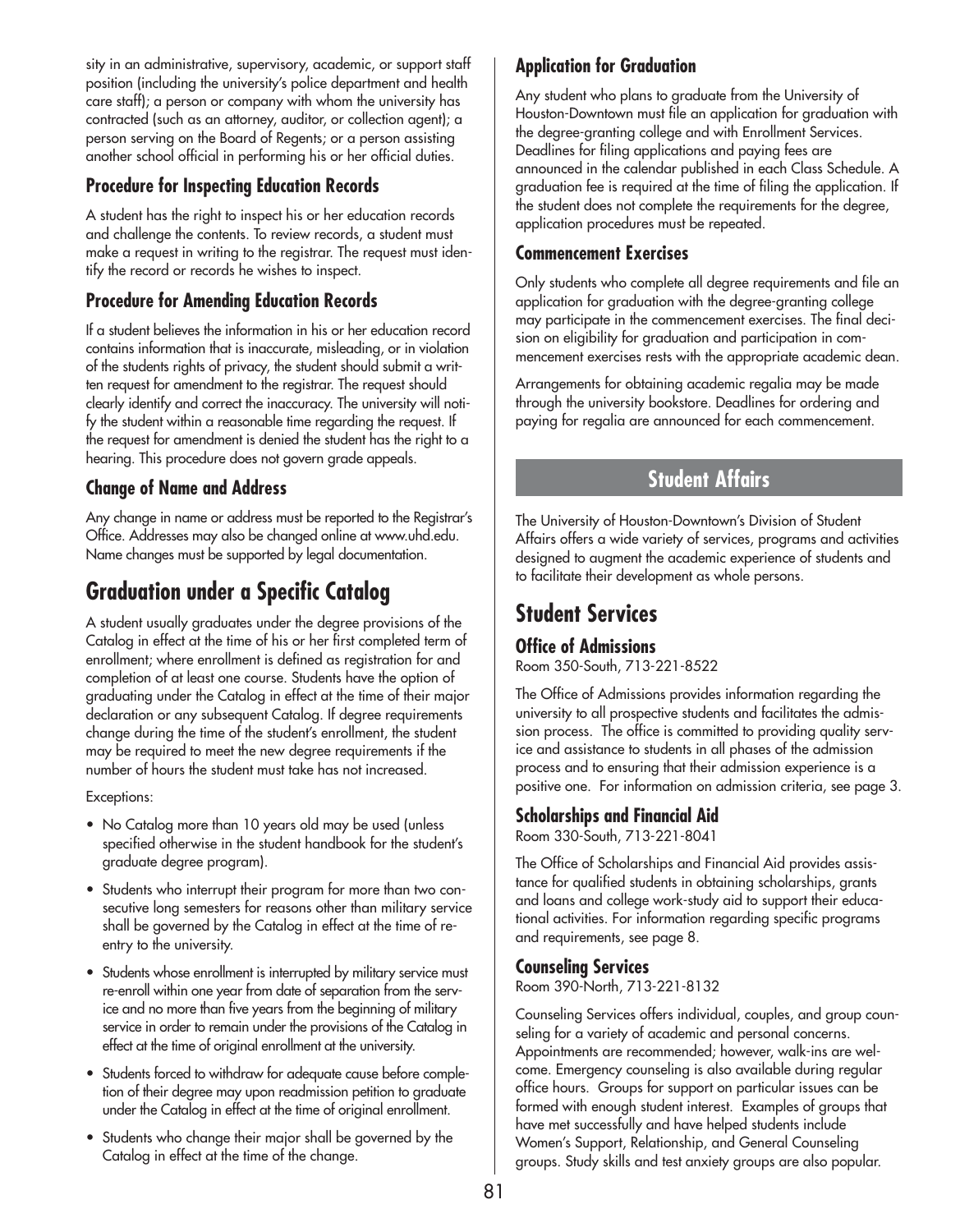Psychiatric and other referral services are provided free of charge. Strict confidentiality is observed.

## **Career Services**

Room 370-North, 713-221-8980

On the cutting edge of electronic technology, Career Services offers support, information, and counseling to students and alumni who wish to explore their career options. This office can help students develop academic and extracurricular programs to support and enhance career options through such tools as interest inventories and temperament indicators, available both in the Career Services Resource Center and on the Internet. eRecruiting, our online resume bank and job-listing site, lends itself well to the proactive, self-directed job search of today. Information about labor market and salary trends and career options are also available. In addition, UHD's Field Experience program offers qualified students the opportunity to integrate classroom learning with work experience, granting up to six semester credit hours to students working in their field of study. Information regarding this program as well as other services is available in the Career Services office.

## **Student Health Services**

Room 380-North, 713-221-8137

Student Health Services focuses on health promotion, disease prevention, and treatment of minor illnesses and injuries. Appointments are recommended. Our clinicians provide the same primary care found in most physicians' offices (including women's health), and offer referrals to specialists in the community when necessary. Routine laboratory services, pregnancy testing, and confidential HIV testing and counseling are provided. The pharmacy will fill in-clinic prescriptions at low cost and offers some non-prescription medications for sale. Our nurses provide counseling on a wide variety of health issues and off e r special screenings and services throughout the year. Educational brochures on a variety of health-related subjects are also available. Applications for student health insurance may be obtained at the office of Student Health Services, Suite 380-North.

# **Student Activities and Events**

Room 280-South, 713-221-8573

The Office of Student Activities & Events encourages and challenges students to become involved in non-academic components of campus life that enrich their campus experience, offer opport unities to develop leadership and other skills and allow them to make friends from a variety of educational and cultural backgrounds. The Office of Student Activities & Events coordinates the functions of the Student Government Association, Campus Activities Board, a variety of clubs and organizations, Crossroads Festival, Culture on the Bayou, New Student Orientation Program, One Main Event, UHD Activities Day and Project Leadership UHD.

## **Student Government Association**

The Student Government Association (SGA) is the representative body for all UH-Downtown students. SGA is responsible for nominating students to serve on university committees and for chairing the Council of Organizations, which is the representative body for all clubs and organizations. SGA is involved in

policy development activities through its participation in the shared governance process.

## **Campus Activities Board**

The Campus Activities Board (CAB) is the programming body that brings a variety of educational, social and multicultural programs and activities to UHD. Any student interested in offering creative ideas about enhanced programs on campus is encouraged to volunteer with CAB.

## **Student Organizations**

The varied personal and professional interests of UH-Downtown students are aptly reflected in the range of active clubs and organizations on campus. Professional organizations and departmental clubs provide opportunities for individuals with similar interests and goals to meet. There are also social clubs, cultural organizations and special interest groups. All clubs offer students educational opportunities, as well as personal enjoyment.

## **Student Publications**

The Dateline is a student-run newspaper. With guidance from a faculty advisor and the Student Publications Advisory Committee appointed by the president, students are provided with a wide range of experiences in journalism.

The Bayou Review is a literary journal, with biannual publication of poetry, essays, reviews, photos and drawings. The journal seeks to promote arts and humanities at UH-Downtown and to provide a forum for students who have an interest in creative writing.

## **Volunteer Center**

UHD's Volunteer Center promotes public service and organizes support for volunteer opportunities in the community. The UHD Volunteer Center also serves as a clearinghouse of volunteer opportunities for UHD student organizations, individual students, faculty and staff.

## **Locker Rental**

Lockers, located on the 2nd, 3rd and 4th floors, are available for students to rent. Per-semester rates are \$5 for small, \$7 for medium and \$10 for large lockers. Lockers are assigned on a first-come (with receipt), first-served basis.

## **New Student Orientation**

New Student Orientation introduces new students to the academic community at UH-Downtown. It is designed to meet the special needs of all students entering the university for the first time and to help make the new student's transition to the university a smooth and enjoyable one. New Student Orientation programs are offered for the summer, fall and spring semesters. Programs occur during the summer for those entering in the fall, and during the fall for those students preparing to enroll in the spring semester. Orientation also offers currently enrolled students the opportunity to develop their leadership skills and make new friends by becoming leaders in the program.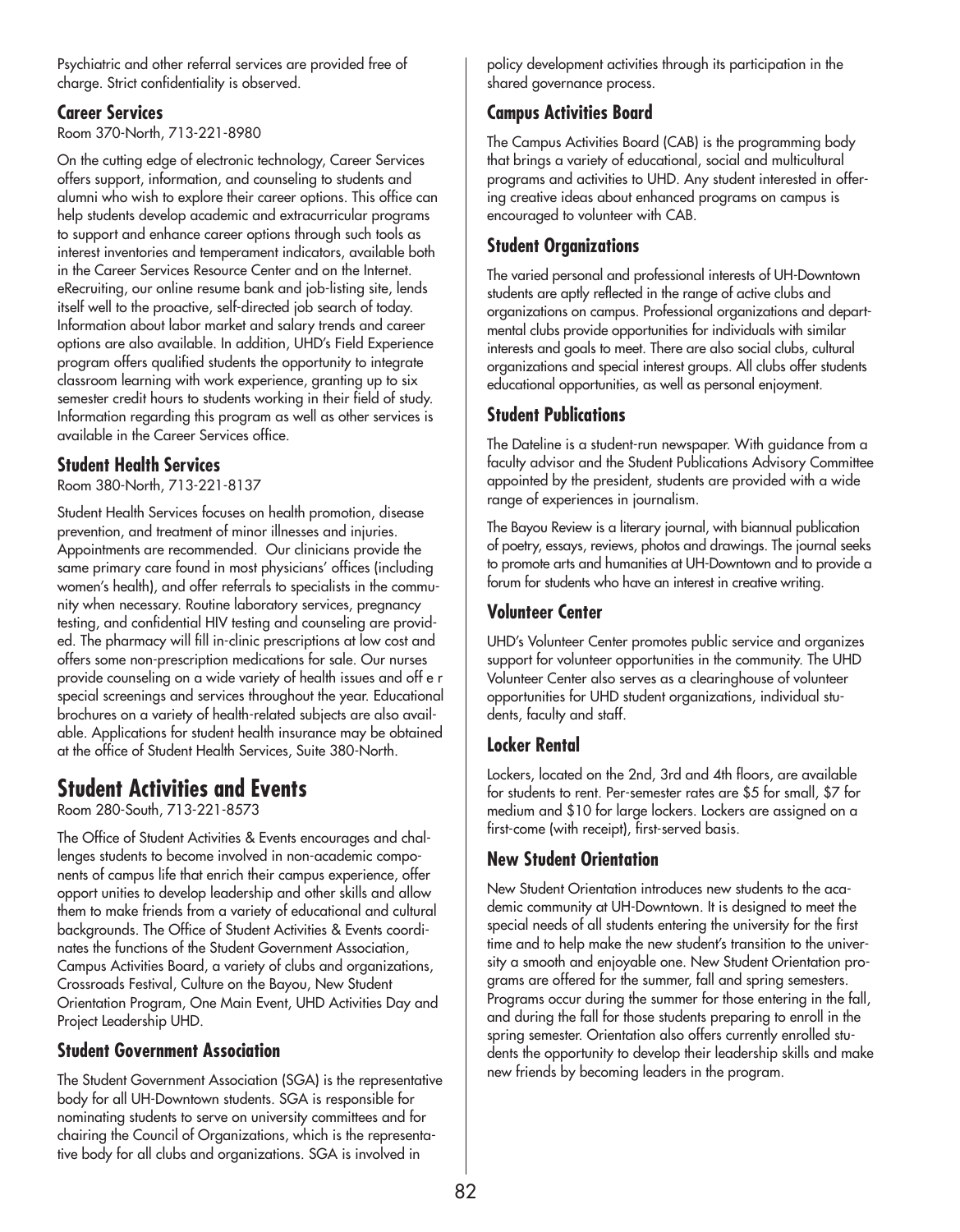## **Sports and Fitness**

Student Life Center, 713-221-8225

Sports & Fitness provides members with programs and facilities that offer vigorous, fun-filled, health-promoting, physical activity conducive to wellness and personal development. Through a well-equipped recreational facility, fitness programs, intramural sports and sport clubs activities, members will be motivated to embrace a healthy life-style, which may ultimately enhance their quality of life.

#### **Membership**

The programs and services of Sports & Fitness are open to all UHD students, faculty and staff at no additional fees. UHD Alumni Society members may purchase a Sports & Fitness Membership at an annual \$60.00 fee.

#### **Jesse H. Jones Student Life Center**

The three-level, 30,000-square-foot Jesse H. Jones Student Life Center includes two ball courts equipped for basketball, volleyball, and badminton; a multipurpose studio designed for aerobics and martial arts; and a fitness center with state-of-the-art weight equipment and cardiovascular units. Lockers and showers are available.

#### **Fitness Programs**

Fitness programs are offered at various times throughout the week from certified instructors. Programs include: Aerobics, Karate, Tai Chi, Tae Kwon Do, Yoga, Hip Hop, Latin Dance, and Pilates. Personal trainers are available to members for a nominal fee. The initial fitness assessment is free of charge.

#### **Intramural Sports**

Intramural sports programs are designed to provide opportunities for UHD members to participate in organized sports activities. Individual and team sports are offered in over 15 different sports. Leagues are created for competitive and just-for-fun participants alike, and there are several activities where men and women combine for co-recreational sports.

#### **Sport Clubs**

Sport Clubs provide members with opportunities to share common interests and pursue active involvement and improvement in a sport or activity. Clubs are encouraged to represent the university at local, regional and national competitions.

# **Special Services**

### **International Students**

Room 350-South, 713-221-8048

Within the Office of Admissions, the Office of International Admissions supports the academic and cultural experience of international students at the University of Houston-Downtown. The office processes admission applications and provides immigration counseling. To ease the transition to living and studying in the United States, the office coordinates a special orientation for incoming international students and offers personal assistance whenever possible.

The office also provides cultural programming and immigration workshops for international students and serves as a resource to students and faculty with information about studying abroad, international exchange programs and conferences.

## **Preventing the Abuse of Substances and Self (PASS)**

PASS provides confidential services aimed at prevention of alcohol and drug abuse and other addiction-related behaviors. Free substance-abuse screening, individual counseling, group counseling, workshops, outreach, consultation and referral services are offered. The PASS counselor is a certified alcohol and drug abuse counselor and may be contacted in person or by calling the PASS confidential line at 713-221-8989. Interested students may join the PASS Peer Educators, a volunteer group devoted to fighting the war on drugs.

### **Testing Services**

Room 370-South, 713-221-8027

To support new and current students, Testing Services personnel administer UH-Downtown, state and national tests. Local prepared tests include the Writing Proficiency Examination and the foreign language (Spanish) placement examinations. Several national tests are provided by testing personnel, including the General Education Development (GED), College Level Examination Program (CLEP), PRAXIS/School Leadership Series, Law School of Admission Test (LSAT), Medical College Admission Test (MCAT), Texas Academic Skills Program (TASP), American College Testing Assessment (ACT) and the SAT I and II. Registration deadlines are about one month prior to test dates. Registration information and forms for most tests are contained in test bulletins available in Testing Services, Room 370-South.

## **Cultural Enrichment Center**

The Cultural Enrichment Center provides support for the recruitment and retention of minority students and engages in programs that offer greater access to higher education for students at UH-Downtown. The center also provides research and evaluation to promote effective program development, extend cooperative efforts with the Mexican-American and African-American Studies Programs at the University of Houston, and increase activities in support of outreach efforts with Houston area public schools.

The center has an activities fund to encourage the university community's participation in events that may be of special interest to minority students or that increase awareness of ethnic and cultural issues in society. The fund is offered in support of speakers, workshops, publicity and activities undertaken on behalf of the center.

## **General Information**

### **Student Parking**

Student parking is available at UH-Downtown in four different areas: the Daly Street Lot (North Main at Daly), the Shea Street Lot (North Main at Shea), the Naylor Street Lot (North Main at Naylor) and the Washington Street Lot (Washington at Travis and Washington at Louisiana). Shuttle bus service is available from the Daly Street Lot, providing service at regular intervals to the One Main Building. Students who park in any UH-Downtown parking lot are required to register their vehicles with the Parking Office and obtain a permit to display on the vehicle. The university reserves the right to control the availability of student parking areas to meet the demand for parking for special events. The parking fee is subject to change by the Board of Regents.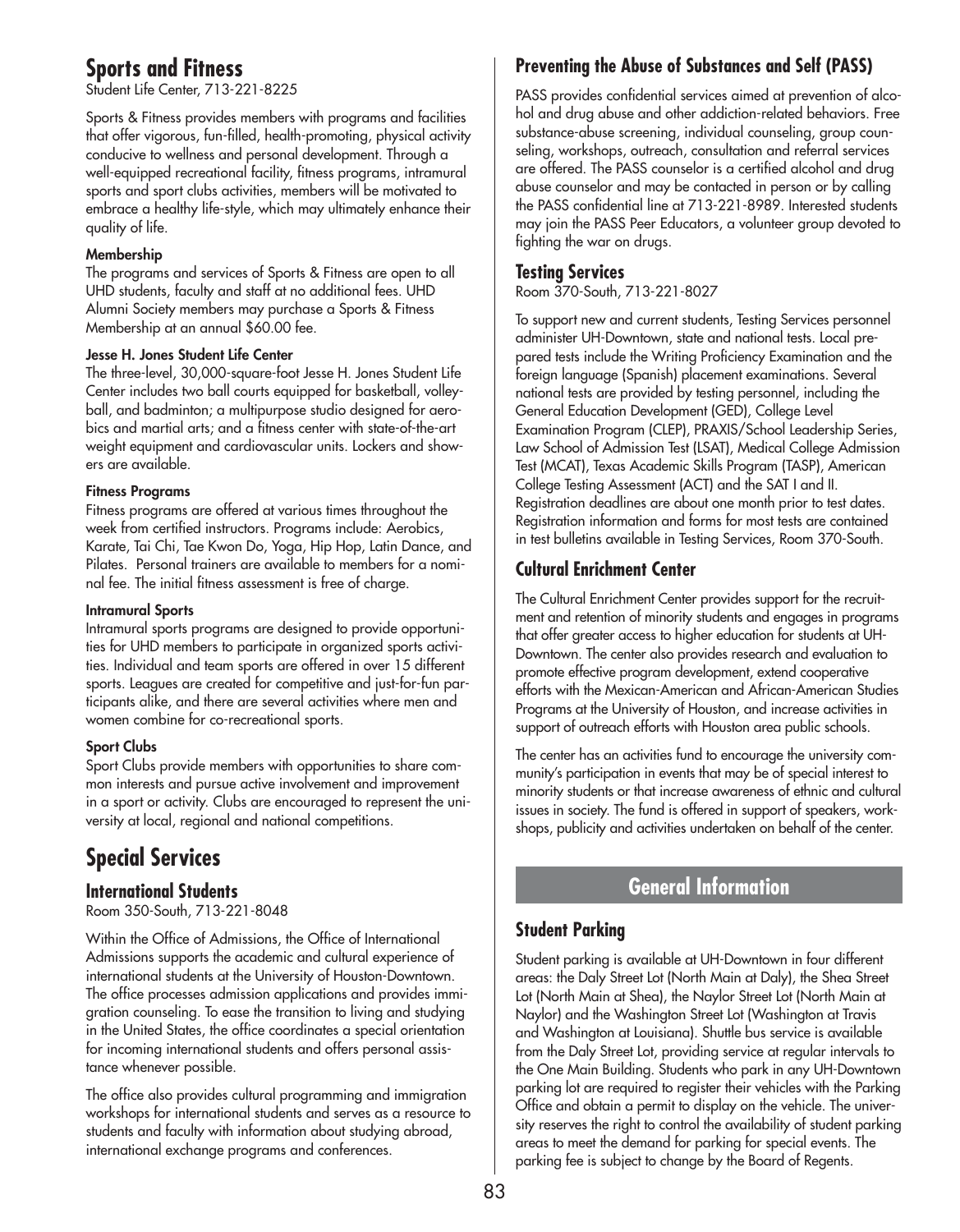## **Dining Facility**

Dining facilities are located on the third floor of the Academic Building. Breakfast and lunch items are served Monday through Saturday. An evening meal is available Monday through Thursday after 4:00 pm during the Fall and Spring semesters. The food court offers home-cooked entrees with vegetables and rolls or cornbread, fish, chicken and vegetable wraps, rotisserie chicken, Italian foods, sandwiches, a grill, prepackaged salads, a Taco Bell and a variety of desserts.

## **Bookstore**

The upper level (third floor) of the university bookstore is located near the Main Street entrance of the One Main Building. It offers school supplies, clothing, insignia items, and snacks. The lower level (second floor) houses new and used textbooks and off e r s postal services including purchasing stamps, mailing letters in the US, and shipping packages in the US via metered mail, certified mail, return receipt and other special shipping options.

## **O'Kane Gallery**

The Harry W. O'Kane Gallery, established in 1970, was made possible by gifts from Harry W. O'Kane, Mary W. Bingman, and the Humphreys Foundation. Gallery Director, Mark C e rvenka, and the O'Kane Gallery Committee annually select five to six exhibitions of artworks by emerging, established, and historical artists, that meet the diverse interests of the students, faculty, and staff of the University of Houston-Downtown and the downtown Houston community. Exhibitions in all media provide educational support to various university courses and to nearby schools, while the gallery, itself, functions as a site for university forums, meetings, and receptions. Exhibitions are free and open to the public. For hours and information call 713-221-8042.

## **O'Kane Theatre**

The Harry W. O'Kane Theatre, established in 1970, was made possible by gifts from Harry W. O'Kane, Mary W. Bingman, and the Humphreys Foundation. UH-Downtown presents one theatrical production each long semester in this intimate 90-seat facility. Participation is open to students, faculty, staff and alumni.

## **Weekend College, Distance Learning and Off-Campus Programs**

To meet the needs of its busy students, UHD strives to offer courses at locations, in formats and at times that insure broad flexibility for students to pursue their degrees. Courses are available online via the internet and through tape purchase programs. The Weekend College provides opportunities for students who can only take courses on the weekend. And for students who live or work in the suburban Houston areas, UHD offers programs at UHS at Sugar Land, UHS at Cinco Ranch, and The University Center in The Woodlands. Courses taken offcampus may apply to any UHD degree program in which they are ordinarily accepted. Students enjoy the ability to tailor their schedule to meet individual needs by taking courses at multiple locations or using multiple formats.

Students taking off-campus courses (online, tape purchase, instructional television or at one of the off-campus locations) may be assessed an additional fee. Specific details about these fees can be found on p. 6 of this Catalog, and are also are available on the UHD website (www.uhd.edu) and in the Class Schedule.

## **The Weekend College**

The Weekend College gives students the opportunity to complete their college degree by taking classes on Friday evenings or Saturdays. Students have a choice of two degree programs, the Bachelor of Business Administration with major in General Business or Purchasing and Supply Management and the Bachelor of Science in Interdisciplinary Studies.

Course offerings in the Weekend College are scheduled to help a student who already has 60 hours of credit to complete a degree program. Although there is a strong upper-level course focus, some freshman-and sophomore-level courses are also offered.

## **Off-Campus Programs**

#### **Online Courses**

www.uhdonline.uhd.edu

The rapid expansion of access to the Internet has created new opportunities for meeting UHD students' educational needs. UHD offers a growing selection of courses delivered over the web in support of degree programs. The courses are organized to provide students with a variety of activities designed to enhance the educational experience while providing the student with flexibility in taking the course. Students generally work within defined time frames for completion of course modules, they often have the opportunity to interact directly in real-time with fellow students and their professor through chats and bulletin board discussions.

#### **Telecourses**

To give students more flexibility in arranging their schedules, UHD offers a selection of telecourses, presented in a series of video segments and accompanied by specially prepared academic materials. Students may check out tapes from the UHD library. Some telecourses are also broadcast on the Houston Access station. Registration may be done by phone or in person, just as for any other UHD course. Students enrolled in a telecourse may be required to attend an orientation session.

### **UHS at Sugar Land**

www.sugarland.uh.edu 14000 University Blvd. Sugar Land, Texas 77479 281-275-3300

William O'Neill, UHD Coordinator 281-275-3323 email: O'Neill@uhd.edu

In April 1996, the Texas Higher Education Coordinating Board granted approval to the University of Houston System to form a partnership among the four UH System universities (University of Houston, UH-Downtown, UH-Clear Lake, and UH-Victoria), Houston Community College System, and Wharton County Junior College to begin offering course work leading to 29 bachelor's and master's degrees.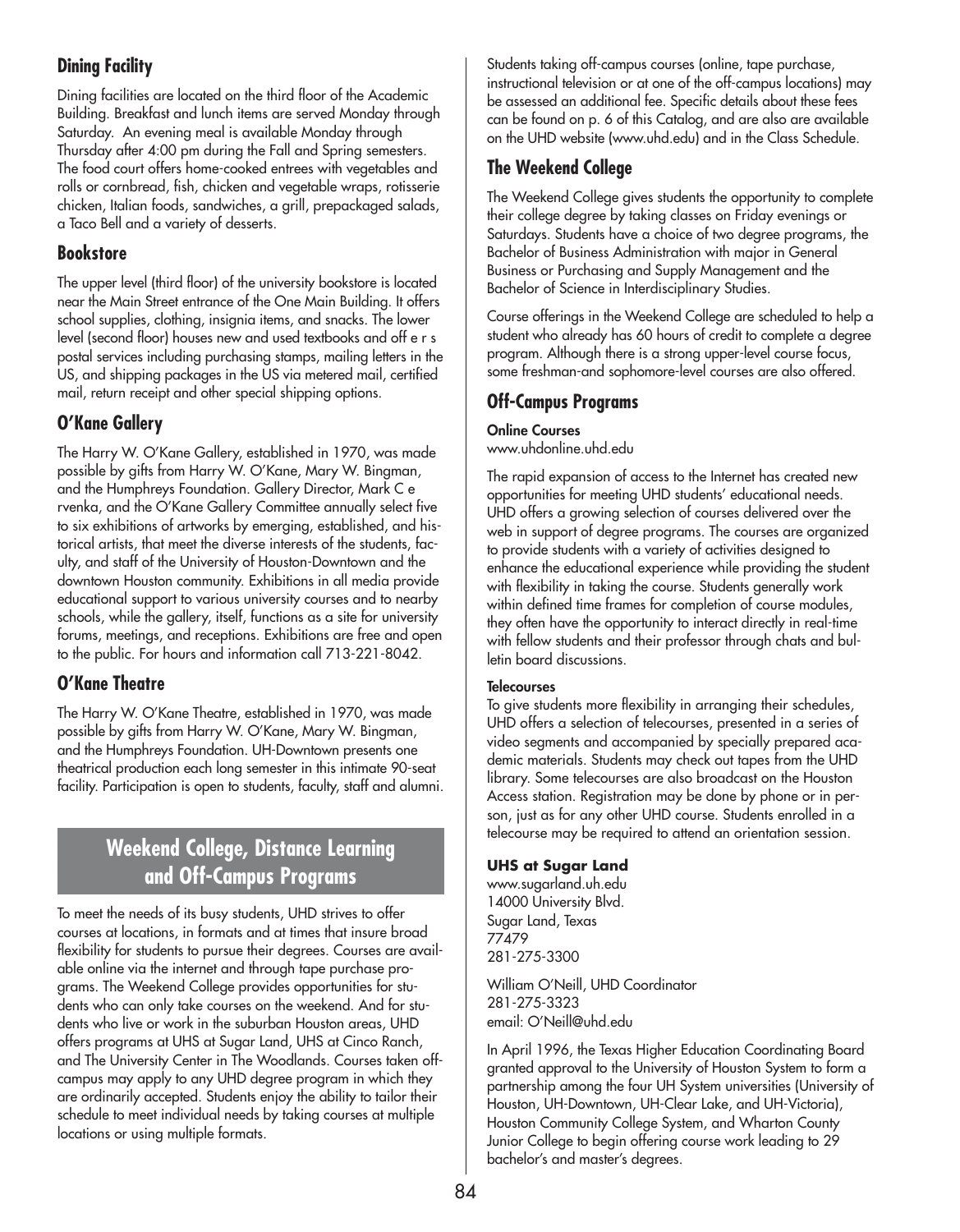The two community college partners offer lower-division courses; the UH System universities offer junior, senior, and master's courses. Courses leading to a degree may be offered by faculty from more than one university, but students register with the university that awards the degree they are pursuing. Instruction is delivered in several forms: live on-site; interactive TV on-site; video tape on-site; videotape purchased for home viewing; KUHT-TV Channel 8 at home; and online.

Degrees offered by UH-Downtown include the Bachelor of Business Administration with majors in General Business, Accounting, Finance, Management, and Marketing; the Bachelor of Arts in Interdisciplinary Studies with elementary certification; the Bachelor of Science with majors in Computer Science, Criminal Justice, and Interdisciplinary Studies; and the Master of Science with major in Criminal Justice.

#### **The University Center in The Woodlands**

www.tuc.edu The University Center 3232 College Park Drive The Woodlands, Texas 77381 936-273-7510

Louis Evans, UHD Coordinator 936-273-7519

The University Center in The Woodlands is a partnership of six universities including the University of Houston-Downtown and the University of Houston, and the North Harris Montgomery Community College District. Degrees offered by UHD include the Bachelor of Science in Interdisciplinary Studies, the Bachelor of Business Administration in Marketing, the Bachelor of Business Administration in Finance, and the Bachelor of Business Administration in Computer Information Systems.

Students complete lower-level course work at one of the five colleges of the North Harris Montgomery Community College District. UHD offers the junior and senior courses leading to the degree. As at UHS-Sugar Land, instruction is delivered in several forms; live onsite; interactive TV on-site; video tape on-site; video tape purchased for home viewing; KUHT-TV Channel 8 at home; and online.

#### **UHS at Cinco Ranch**

www.cincoranch.uh.edu 4242 South Mason Road Katy, Texas 77450 832-842-2800

The newest addition to off-campus locations is the University of Houston System at Cinco Ranch in West Houston. UHS-CR is similar in organization to UHS at Sugar Land. It is a partnership of the four UH System universities (University of Houston, UH-Downtown, UH-Clear Lake, and UH-Victoria) and Houston Community College System.

Degrees offered by UHD include the Bachelor of Business Administration with majors in General Business, Accounting, Finance, Management, and Marketing; and the Bachelor of Science in Interdisciplinary Studies. Students complete the lower level requirements for the undergraduate degree at one of the HCC System campuses. UHD provides the junior and senior level courses required by the degree on-site at the Cinco Ranch

location. As at the UHS Sugar Land and The University Center, instruction is delivered in several forms: live on-site; interactive TV on-site; video tape on-site; video tape purchased for home viewing; KUHT-TV Channel 8 at home; and online.

## **Continuing Education and Professional Development**

Continuing education and training are provided through three units: the Applied Business and Technology Center, the English Language Institute and the Criminal Justice Training Division (see description in the Criminal Justice Department's section of this Catalog).

### **Applied Business and Technology Center**

Room 606-South, 713-221-8032

The Applied Business and Technology Center (ABTC) is dedicated to responding to the needs of business and industry. With continuing changes in technology, jobs can become obsolete almost overnight. The many changes that are emerging in the workplace make lifelong education a necessity, not a luxury.

- Hands-on training courses range from entry to advanced levels. The ABTC is an Authorized Premier Autodesk training center offering classes related to AutoCad and 3D Studio Max, Microsoft Authorized Academic Training Program partner offering training classes required to become a Microsoft Certified Systems Engineer (MCSE), and Oracle Academic Initiative partner offering training programs related to Oracle database. In addition, hands-on training is provided on MicroStation, several programming languages and various business applications.
- The center has an extensive consulting service that customizes courses to meet special industry requirements. Area corporations and agencies often contract with the center to provide their training needs in business and technology. In addition, national and foreign corporations often contract with the center to deliver services throughout the United States and abroad.

### **English Language Institute**

Room 606-South, 713-221-8047

The English Language Institute (ELI) at the University of Houston-Downtown is a noncredit English language program for international students, permanent residents and US citizens who wish to improve their English language proficiency. The ELI is a member of the American Association of Intensive English Programs (AAIEP) and NAFSA: Association of International Educators. Its instructors are trained and experienced professionals in the delivery of post-secondary English language instruction. The student population is international in makeup and ranges from 80-150 students per session. Most students have graduated from high school or hold bachelor's degrees. Two programs are offered at the ELI  $-$  an Intensive English program that focuses on academic preparation with a conversational component, and a Business English program that offers linguistic preparation for the business world. In addition, the ELI develops individual English language learning programs for companies and organizations both here and abroad.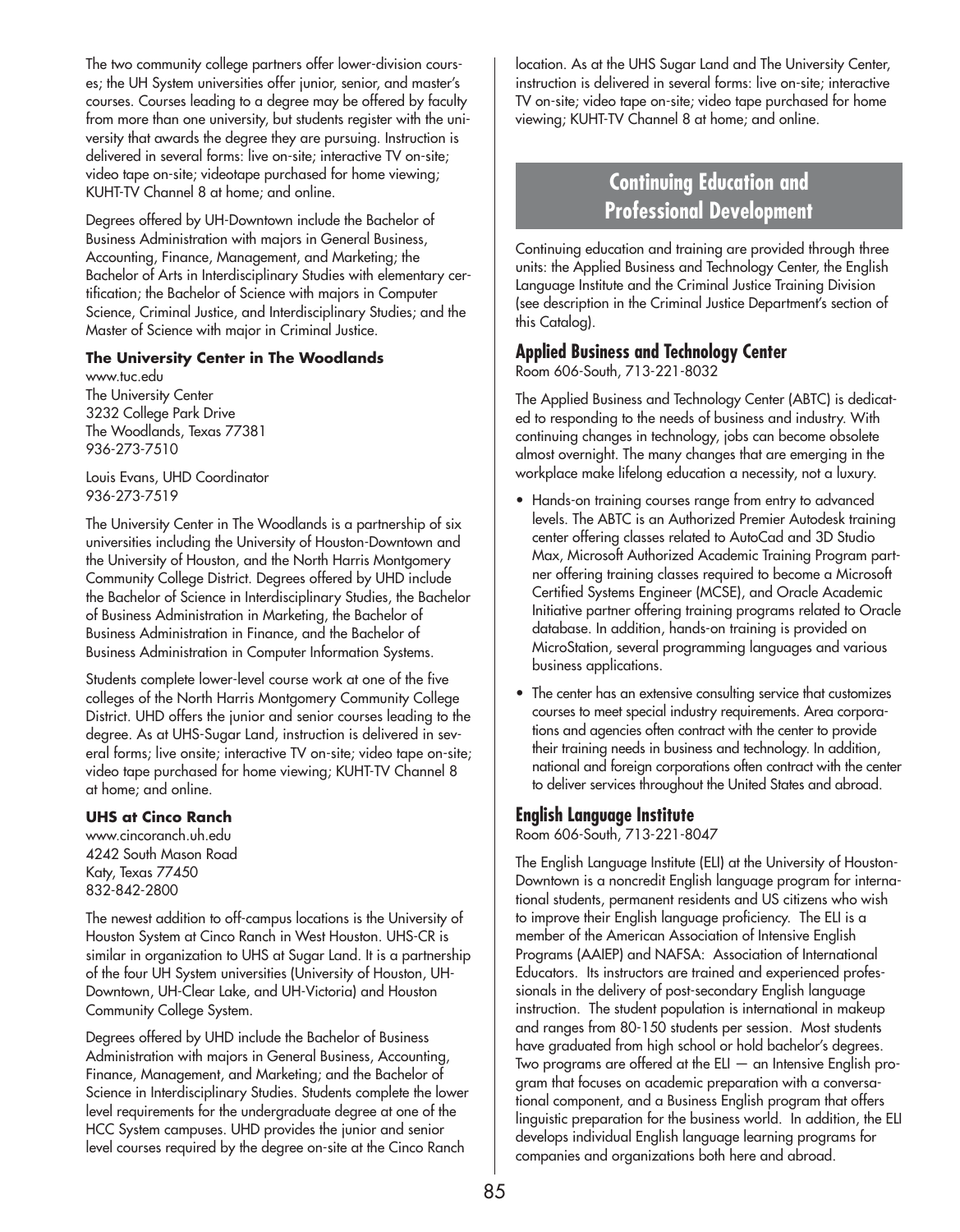The ELI's Intensive English program is a seven-level program that emphasizes preparation for university academic studies through course work in listening, speaking, reading, writing and grammar. Each session offers 130 hours of class instruction and 130 hours of voluntary laboratory study. The program is supported by a computer laboratory with the latest English as a Second Language software and by a SONY language laboratory. Academic content and materials help initiate students into academic study and language usage. Although the ELI does offer an afternoon Test of English as a Foreign Language (TOEFL) preparation course for an extra fee, ELI graduates who pass the exit test may attend UHD academic classes without a TOEFL score. In addition, ELI graduates receive three hours of UHD elective credit toward their degree.

The ELI Business English program is a three-level program designed for trainees with at least an intermediate proficiency in English. Trainees study the idiomatic language of business, the language of business meetings, the language and method of business presentations, cross-cultural communication, and business writing. Each session offers 145 hours of class instruction, 20 hours of required laboratory, and 95 hours of voluntary laboratory study. The program is supported by a computer laboratory with the latest Business English software, by a SONY language laboratory, and by a video library of international business scenarios.

Cultural and social activities are an important aspect of the ELI program. Students and trainees from other countries are given the opportunity to learn about American culture while they are learning English and are given opportunities to practice their English with native speakers.

## **Special Programs**

## **Study Abroad Programs**

The University of Houston-Downtown is a charter member of the Texas Consortium of Study Abroad Programs. Academic year and semester programs of study are available in Mexico, England, Ireland, France, Italy, Russia, Spain, the Czech Republic, Austria, Argentina, Australia, Japan, and South Africa. In addition to more formal courses of study, faculty-led programs are occasionally offered in conjunction with various academic classes. Recent faculty-led programs have visited China, Mexico, and London.

All currently enrolled UH-Downtown students planning to take part in a UHD sponsored or approved study abroad program are eligible to apply for financial support from the International Education Student Fee Fund. Depending on the cost, program length, and student interest in a particular study abroad program, a limited number of grants up to \$2,000 may be available to help supplement the cost of a study abroad program. Information on study abroad programs, scholarships and grants is available in the Provost's Office, Room 950-South.

#### **Disabled Student Services**

Room 409-South, 713-226-5227

Disabled Student Services meets the special needs of disabled students in the university. These services are designed to assist students and instructors with placement testing; priority registration and scheduling; academic advising and counseling; and testing accommodation, including taped and enlarged tests, and proctored, extended-time testing. In addition, staff members advise instructors on classroom accommodations, arrange tutoring services, and serve as liaison between disabled students and faculty, and between disabled students and community agencies.

Section 504 of the Rehabilitation Act of 1973 stipulates that disabled students must be accommodated so that they may achieve at the level of which they are capable. Detailed information may be found in the Disabled Requirements Handbook of the Federal Programs Advisory Service, US Department of Education. Additional information is available in the Disabled Student Services office.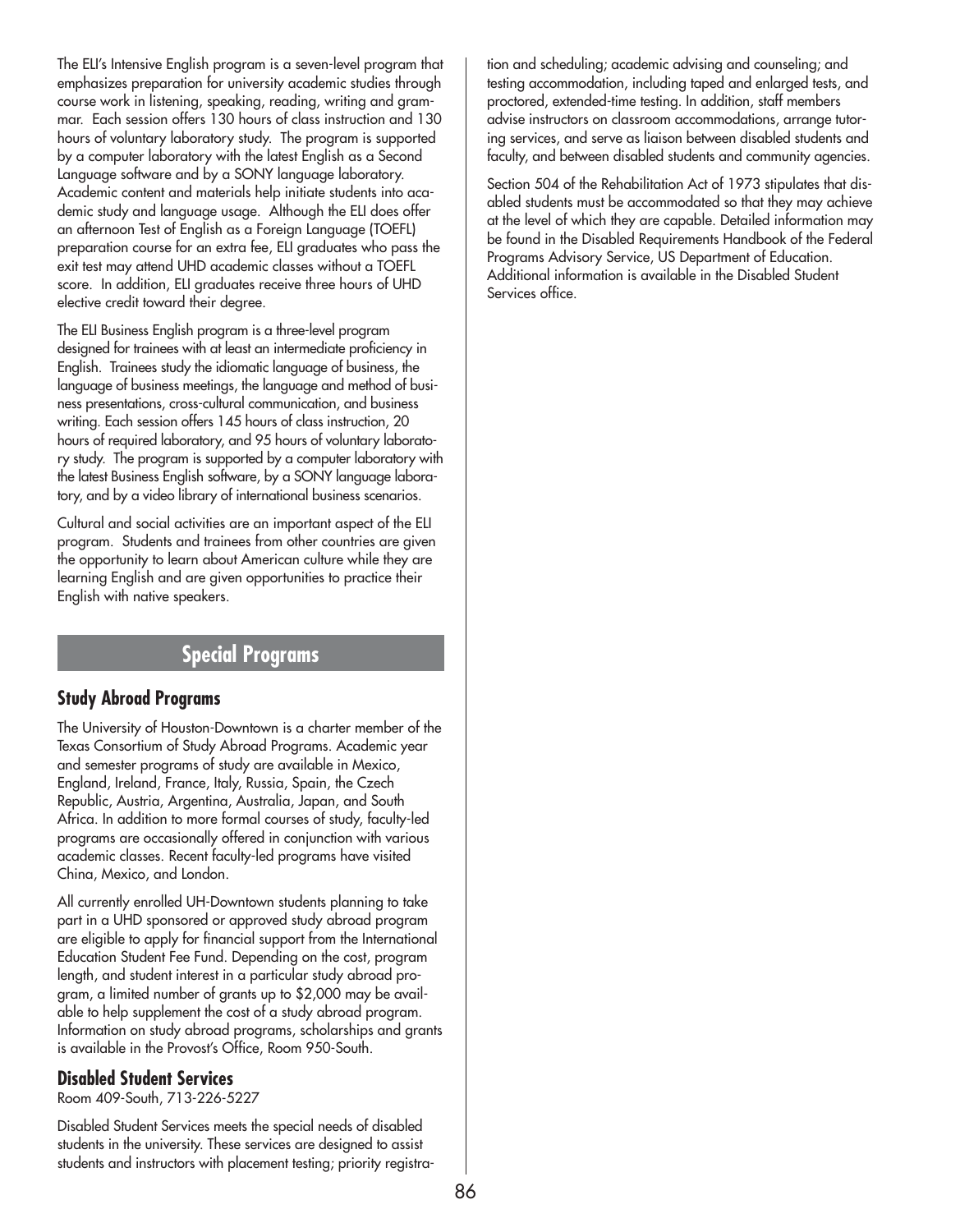## **HUMANITIES AND SOCIAL SCIENCES**

## **COLLEGE OF HUMANITIES AND SOCIAL SCIENCES**

Susan K. Ahern, PhD, Interim Dean Robert L. Jarrett, PhD, Associate Dean Room 1015-South, 713-221-8009

UH-Downtown's College of Humanities and Social Sciences offers the Master of Science in Professional Writing and Technical Communication. It also offers graduate courses in support of the Master of Arts in Teaching degree offered by the Department of Urban Education.

## **Department of English**

**William Gilbert**, PhD, Chair Room 1045-South, 713-221-8013

#### **Faculty**

Professors: Birchak

Associate Professors: Chiaviello, Jarrett, Jennings, Moosally Assistant Professors: Goleman, M. Johnson, Kannenberg, Strange, Turner

## **Master of Science Major in Professional Writing and Technical Communication**

**Molly K. Johnson,** PhD, Coordinator Room 1045-South, 713-221-8013

The Master of Science in Professional Writing and Technical Communication, an outgrowth of our well-established undergraduate program in Professional Writing, will provide graduates with writing, design, and management skills based on rhetorical principles. Students will gain publication and production skills, study project management and the ethical and global implications of professional communication, participate in research, conduct audience analyses and usability tests, and create web sites and on-line help.

This program is valuable for a range of candidates:

- Professional writers seeking promotion to managerial positions or interested in teaching technical writing in high schools or community colleges
- Science and technology, public relations, or corporate training professionals with the goal of expanding employment options
- Undergraduates interested in a applied master's level degree, either to increase their employability or to pursue a doctoral degree in technical communication

#### **Program Objectives**

Students graduating with an MS in Professional Writing and Technical Communication will demonstrate professional-level skills or knowledge in the following areas:

*Document production*: writing, editing, and delivering documents in the various print and electronic genres of professional communication.

*Rhetorical analysis*: identifying, assessing, and articulating the theoretical principles that underlie rhetorical choices in professional writing. Students will demonstrate these skills in the analysis, design, and production of professional communication documents.

*Ethical and global awareness*: analyzing the ethical and global implications of professional communication.

*Research methodologies*: conducting research in technical and professional communication, including audience analysis and usability testing.

#### **Admission**

Admission is competitive and selective. Applicants must demonstrate that they possess the abilities, interests, and qualities necessary to successfully complete the program and the potential to contribute to the fields of professional writing or technical communication.

Applicants seeking admission will provide the following application materials for review by the Graduate Curriculum Committee:

- Official transcript showing a baccalaureate degree from an accredited university
- Official transcripts showing GPA from all colleges or universities previously attended (As admission to the degree program is competitive, candidates with a cumulative GPA of 3.0 or higher will be preferred.)
- Graduate Record Exam (GRE) scores
- Personal application statement and resume
- Academic or professional writing sample (1-3 documents totaling 2500 words or more)
- Three letters of recommendation and recommendation forms from individuals acquainted with the applicant's work and academic potential.
- Test of English as a Foreign Language scores if graduate of a university in which English is not the native language (minimum score of 550 with section scores of 50 or higher).

The Graduate Curriculum Committee will not review a candidate's application until the file contains all of the items listed above.

#### **Admission Process**

The Graduate Curriculum Committee will evaluate applications using a matrix based on GPA, GRE score, relevant course work or experience, recommendations, and other written materials in the applicant's file. The Graduate Curriculum Committee will use the results of this evaluation to determine if an applicant is admitted. The Graduate Coordinator will notify students, in writing, of the committee's decision.

#### **Degree Requirements**

The Master of Science in Professional Writing and Technical Communication requires a minimum of thirty-six semester hours that include a choice of thesis or capstone project. All students must complete successfully a graduation portfolio and an oral defense of the portfolio.

|          | 12 hours Required Core Courses     |
|----------|------------------------------------|
| 18 hours | <b>Elective Courses</b>            |
|          | 6 hours Thesis or Capstone Project |
|          | 36 hours Required                  |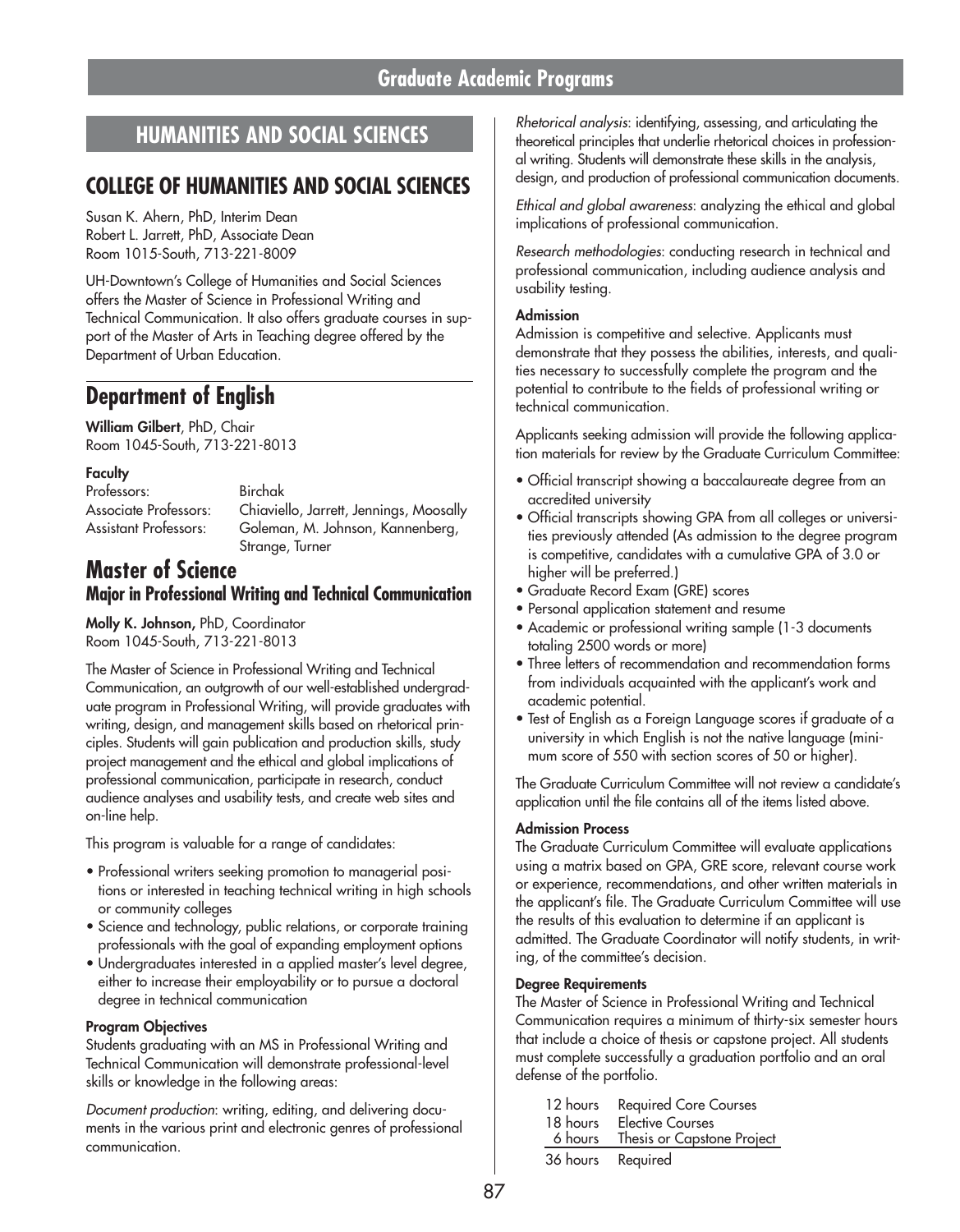#### **Thesis or Capstone Project Options**

Students will choose either the Thesis or Capstone Project option.

*Thesis option*: Candidates opting for the thesis must complete 3 hours of thesis, 3 hours of directed research practicum, and oral defenses of the thesis and graduation portfolio.

*Capstone Project option*: Candidates opting for the capstone project must complete 3 hours of capstone project, either 3 hours of directed research practicum or an internship, and oral defenses of the capstone project and graduation portfolio.

#### **Minimum Grade Point Average**

Students must maintain a minimum grade point average of 3.0. Grades of C or lower do not count toward graduation, and two course grades of C or lower are cause for dismissal from the program.

### **Transfer**

Students may transfer no more than six semester hours of graduate work; transferred coursework must be at B level or above.

#### **Curriculum**

#### **Required Core Courses (12 hours)**

| ENG 5304 Proseminar in Professional & Technical |
|-------------------------------------------------|
| Communication                                   |
| ENG 5317 Rhetorical Theory & Criticism          |
| ENG 5330 Visual Design                          |
| ENG 5340 Project Management                     |

#### **Thesis or Capstone Project Options** (6 hours)

Thesis :

|                 | ENG 6390 Directed Research |
|-----------------|----------------------------|
| ENG 6391 Thesis |                            |
| or              |                            |

Capstone Project :

|                           | <b>ENG 6390</b> Directed Research |
|---------------------------|-----------------------------------|
| or 6380<br>$\sim 10^{-1}$ | Internship                        |
|                           | ENG 6392 Capstone Project         |

#### **Elective Courses** (18 hours)

| ENG 5322 Advanced Editing                              |
|--------------------------------------------------------|
| ENG 5325 Advanced Medical Writing                      |
| ENG 6303 Public Relations and Media Management         |
| <b>ENG 6310</b> Intercultural and World Communication  |
| ENG 6312 Ethical and Legal Dimensions of Communication |
| ENG 6318 Stylistics & Editing                          |
| ENG 6322 Instructional Design                          |
| ENG 6324 Writing in the Professions                    |
| ENG 6328 Hypermedia Theory & Design                    |
| ENG 6360 Special Topics in Technical and Professional  |
| Communication                                          |
|                                                        |

The following graduate courses may accepted as electives towards the degree, at the discretion of the Graduate Coordinator:

| <b>ENG 6301</b> | Composition Pedagogy |  |
|-----------------|----------------------|--|
|-----------------|----------------------|--|

|         | ENG 6319 Language Development and Variation: |
|---------|----------------------------------------------|
|         | Implications for Educators                   |
| CJ 6320 | Research Design and Methods                  |
| CI 6321 | Quantitative Analysis in Criminal Justice    |
|         | Math 5305 Advanced Business Statistics       |
|         | ENG 4322 Editing, Rewriting, and Copyreading |
|         | ENIO 220F M F INJUST                         |

ENG 3325 Medical Writing

A maximum of six (6) undergraduate hours may be accepted as degree electives, at the discretion of the Graduate Coordinator.

## **Public Service**

## **COLLEGE OF PUBLIC SERVICE**

**Beth Pelz**, PhD, Interim Dean **Anjoo Sikka**, PhD, Associate Dean 101 Commerce Street, 713-221-8943

The College of Public Service offers the Master of Arts in Teaching, the Master of Science in Criminal Justice, and the Master of Security Management.

## **Department of Criminal Justice**

**Robert Walsh**, MS, Interim Chair 101 Commerce Street, 713-221-8943

#### **Faculty**

| Professor:            | McShane, Williams                      |
|-----------------------|----------------------------------------|
| Associate Professors: | Belbot, Engram, Pelz                   |
| Assistant Professors: | Glazier, Jakovich, Kellar, Walsh, Wang |
| Lecturer:             | Hill, Karson                           |

## **Master of Science**

### **Major in Criminal Justice**

**Barbara Belbot**, PhD, Coordinator, 101 Commerce Street, 713-221-8943

The degree is designed to prepare graduate students to provide leadership, critical thinking and knowledge in the areas of criminological theory, program evaluation and criminal justice administration. The curriculum provides for the development of skills in criminal justice planning, implementation, and evaluation in order to ensure that the management and administration of the criminal justice system is effective, efficient, and responsive to the needs of the community.

- The degree is particularly beneficial for students already working in a criminal justice occupation and who wish to:
- increase their professional knowledge and skills or obtain employment in a criminal justice agency
- teach at the community college level
- pursue a doctoral degree.

#### **Admission Requirements**

Admission is competitive and selective, and is designed to identify applicants who have the ability, interest, and qualities necessary to successfully complete the program, and the potential to contribute to the field of criminal justice.

To be eligible for admission, an applicant will be required to present the following:

#### *Mandatory Admission Requirements*

- Baccalaureate degree conferred by a regionally-accredited institution.
- Official transcripts, submitted to the Office of Admissions, of all academic work previously undertaken.
- Choice of three standardized tests, submit one: Graduate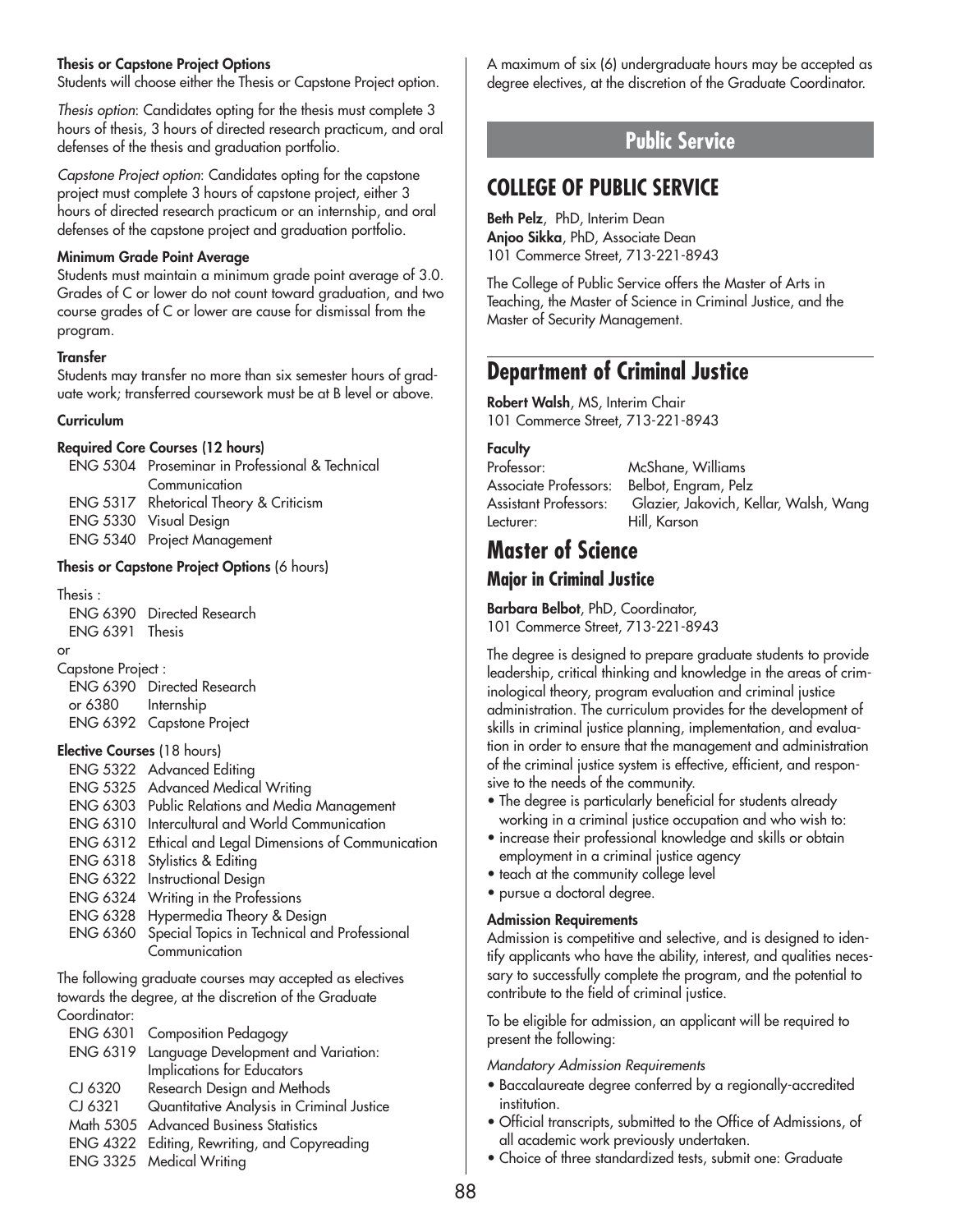Record Examination (GRE) general scores; Miller Analogies Test (MAT); Graduate Management Admission Test (GMAT). Scores must be provided by the testing authority. Test scores are not required if the applicant has already completed a graduate degree.

- Three letters of recommendation from individuals acquainted with your academic work and academic potential.
- A letter describing why the applicant desires this particular degree.
- For graduates of universities where English is not the native language: minimum TOEFL scores of 550 with section scores of 50 or higher.

#### *Preferences:*

- \*Major or minor in criminal justice or a related field from accredited university. Otherwise, additional preparatory course work will be needed.
- \*Undergraduate GPA of 3.0, or higher, on a 4-point scale for the final 60 semester hours of study.
- \*Evidence of scores in the higher percentiles on any of the acceptable standardized tests.
- \*Letter should demonstrate strong writing skills, commitment to completing the degree, and strong rationale for wanting this specific degree.
- \*Letters of recommendation from faculty sufficiently acquainted with the student to be able to comment on the potential to successfully complete a graduate program and providing evidence of excellent critical thought, motivation, study and writing skills, and strong overall faculty recommendation.
- Completion of a previous master's degree in any field, from an accredited institution.
- Authoring of publication(s), technical, professional or academic.
- Research experience.
- Grant-writing experience.

\*Primary attention is paid to these preferences.

Any student accepted into the MS program may be required to take remedial course work in Criminal Justice.

Applicants who have earned a graduate degree in a field other than criminal justice at an accredited institution, and who meet all other admission requirements, are not required to submit GRE, GMAT or MAT scores. However, they are required to submit all graduate transcripts.

#### **Degree Requirements**

The degree requires a minimum of 36 semester hours for either thesis or non-thesis options. Thirty of these hours must be taken at UH-Downtown. Both thesis and non-thesis options require completion of the following core for a total of 18 hours.

- CJ 6310 Issues in Criminal Justice
- CJ 6320 Research Design and Methods
- CJ 6321 Quantitative Analysis in Criminal Justice
- CJ 6330 Advanced Criminology
- CJ 6340 Administration in Criminal Justice
- CJ 6350 Criminal Justice Policy Analysis

A minimum GPA of 3.0 for all course work is required.

#### **Thesis Option**

In addition to the core, thesis option candidates are required to complete 12 hours of electives, 3 hours of Thesis I, and continuous enrollment in Thesis II until completion of the thesis.

#### **Non-Thesis Option**

In addition to the core, non-thesis option candidates are required to complete 12 hours of electives and the following two courses (6 hours):

CJ 6322 Program Evaluation

CJ 6326 Communications & Technology in Criminal Justice

Non-thesis option candidates will be required to take and pass a comprehensive examination, encompassing materials covered in all six core curriculum courses. The purpose of this examination is to provide a structured situation in which the candidate can demonstrate proficiency in various areas of study.

#### **Transfer of Graduate Credits**

A maximum of six units of equivalent graduate course work may be transferred from other accredited universities. A minimum grade of B is required in any such courses. Transfer credit is granted by petition to, and approval by, the Graduate Committee. It is the student's responsibility to initiate the petition and justify the acceptance of the courses. The Graduate Committee will determine whether the courses are equivalent. Please keep in mind that transfer credit is by permission only and is not a right of the student.

## **Master of Security Management**

**Hsiao-Ming Wang**, PhD, Coordinator 101 Commerce Street, 713-221-8943

The degree is designed to meet the needs of the security community by producing graduates who can perform evaluation research, engage in policy analysis, exhibit strong communication skills and apply security management skills to the business environment. Employers are increasingly seeking applicants with advanced education in these professional skills. This reflects the evolving nature of the corporate, industrial and retail security fields as they react to the current demands of homeland security in the private sector. The MSM Program of the University of Houston-Downtown is committed to meeting these needs.

To this end the program intends to:

- Prepare students with law enforcement backgrounds to operate within the security and business environment
- Prepare students with business backgrounds to operate within the specialized security environment
- Create a conduit between private and public security to address issues common to both specialties
- Provide students with an analytical academic environment within which he or she can apply the most recent information, techniques and practices
- Provide professional enrichment opportunities for current and future security professionals to enhance their skills
- Provide management skills necessary to supervise programs and personnel in the security environment

#### **Admission Requirements**

Admission is competitive and selective, and is designed to identify applicants who have the ability, interest, and qualities necessary to complete the program, and the potential to contribute to the field of security management.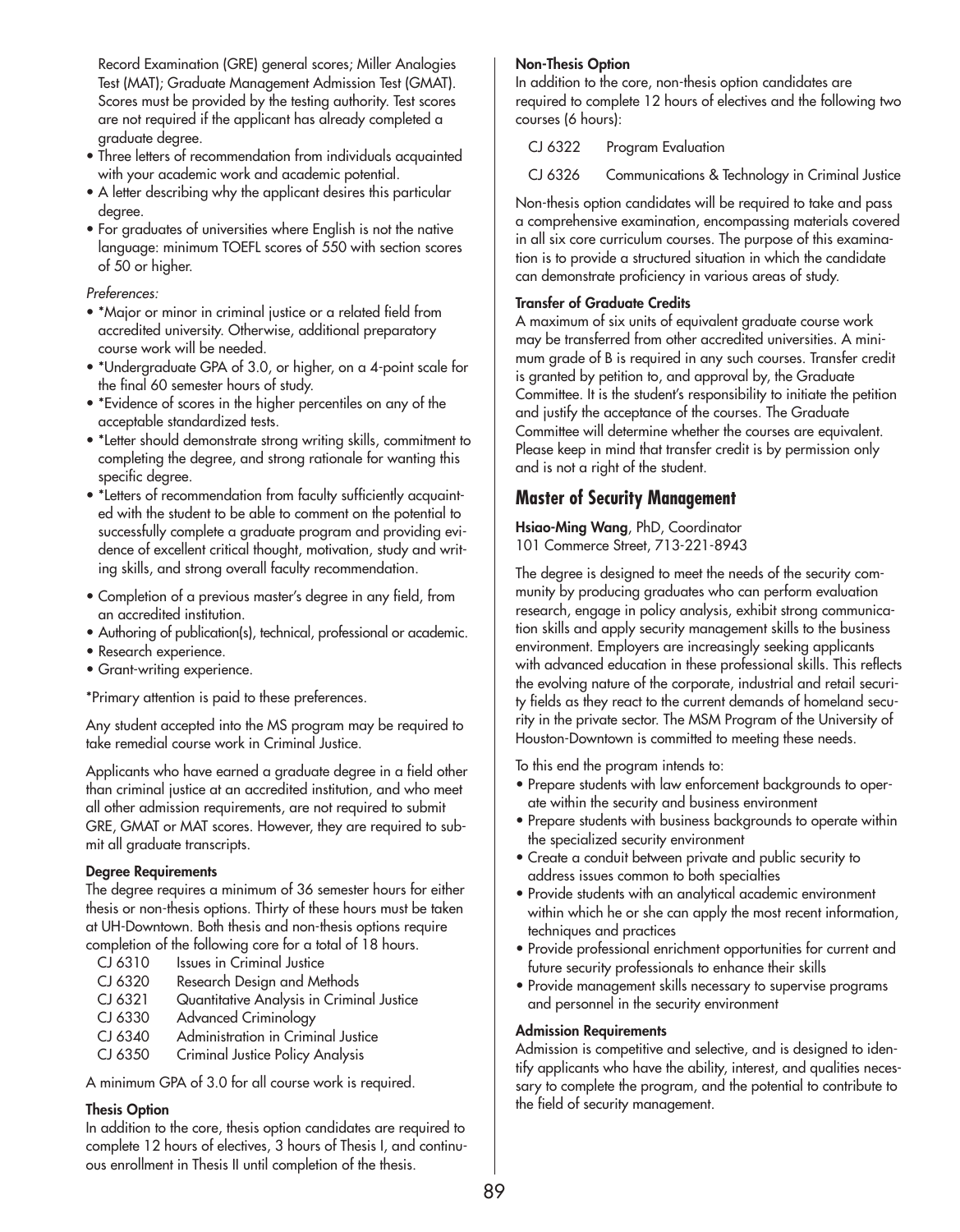#### *Mandatory Admission Requirements*

To be eligible for admission, an applicant will be required to present the following:

- Baccalaureate degree conferred by a regionally-accredited institution
- Official transcripts, submitted to the Office of Admissions, of all academic work previously undertaken
- Choice of three standardized tests, submit one: Graduate Record Examination (GRE) general scores; Miller Analogies Test (MAT); Graduate Management Admission Test (GMAT). Scores must be provided by the testing authority. Not required if the applicant has already completed a graduate degree.
- Three letters of recommendation from individuals acquainted with your academic work and academic potential.
- A letter describing why the applicant desires this particular degree.
- For graduates of universities where English is not the native language: minimum TOEFL scores of 550 with section scores of 50 or higher.

*Preferences:*

- \*Major or minor in criminal justice, business, or related field from accredited university. Otherwise, additional preparatory course work will be needed
- \*Undergraduate GPA of 3.0, or higher, on a 4-point scale for the final 60 semester hours of study
- \*Evidence of scores in the higher percentiles on any of the acceptable standardized tests
- \*Letter should demonstrate strong writing skills, expressed desire to work in the security field at the management level and/or assist in developing security policy within a governmental environment, commitment to completing the degree, and strong rationale for wanting this specific degree
- \*Letters of recommendation from faculty sufficiently acquainted with the student to be able to comment on the potential to successfully complete a graduate program and providing evidence of excellent critical thought, motivation, study and writing skills, and strong overall faculty recommendation
- One or more years of paid work experience in a supervisory capacity within a security setting (private security or law enforcement)
- Completion of a previous master's degree in any field, from an accredited institution
- Authoring of publication(s), either technical, professional or academic
- Research experience
- Grant-writing experience

\*Primary attention is paid to these preferences.

#### **Degree Requirements**

The degree requires 36 semester hours. Of these hours, 30 are required classroom courses. The remaining 6 hours are comprised of a practicum and directed project experience with a professional specialization in Physical Security or Security Investigations. An additional professional seminar attendance requirement exists.

**Prerequisite background:** Students should have an academic background in either Criminal Justice or Business

Administration. Other academic and professional preparation will be considered if program faculty deems it appropriate to the degree. Failing that, students must be willing to prepare themselves with the minimum of an undergraduate course in security management.

**Course work** (10 courses, 30 hours):

*Communication Area* (2 courses, 6 hours) COMM 6315 Integrated Communication for the Security Manager

ENG 6323 Communications and Technology

*Analytical Area* (4 courses, 12 hours) CJ 6320 Research Methods and Design MATH 5309 Business Statistics

- or CJ 6321 Quantitative Analysis in Criminal Justice
- CJ 6350 Policy Analysis
- CJ 6322 Program Evaluation

*Security Specialization Area* (4 courses, 12 hours)

| CJ 5360   | Security and Crisis Management:                  |
|-----------|--------------------------------------------------|
|           | Theories and Practices                           |
| $CI$ 5362 | <b>Risk Analysis and Abatement</b>               |
| CJ 6363   | <b>Business Aspects for the Security Manager</b> |
| CJ 6364   | Legal Aspects for the Security Manager           |
|           |                                                  |

P*rofessional Specialization Practicum and Project* 

(1 course, 6 hours): Choose one.

- CJ 6680 Physical Security Specialization
- CJ 6681 Security Investigation Specialization

Students must enroll in one of the above courses in order to declare a professional specialization. These courses are intended to provide the student with an analytical academic environment within which he or she can apply the most recent information, techniques and practices to likely scenarios in a designated security specialty field. A written product is required with a public presentation of the results. Students will work with a committee of two UHD faculty members and one security professional who will guide the student's research and analysis in the specialty area. The committee will guide the student in developing a professional presentation that incorporates a problem analysis, a comprehensive literature review, and the knowledge gained in the professional seminar hours (see below) and practicum. A successful defense of the project is necessary to pass the requirement.

#### *Professional Seminar Requirement*

Students must attend a mandatory minimum of 36 real-time hours of professional seminar presentation covering the domains, tasks and knowledge statements for physical security or security investigation published by the American Society of Industrial Security, International.

Graduation is dependent upon successful completion of all course work with a minimum graduate grade point average of 3.0, completion of professional seminar requirement and successful defense of the professional specialization project.

#### **Transfer of Graduate Credits**

A maximum of six units of equivalent graduate course work may be transferred from other accredited universities. A minimum grade of B is required in any such courses. Transfer credit is granted by petition to, and approval by, the Graduate Committee. It is the student's responsibility to initiate the petition and justify the acceptance of the courses. The Graduate Committee will determine whether the courses are equivalent. Please keep in mind that transfer credit is by permission only and is not a right of the student.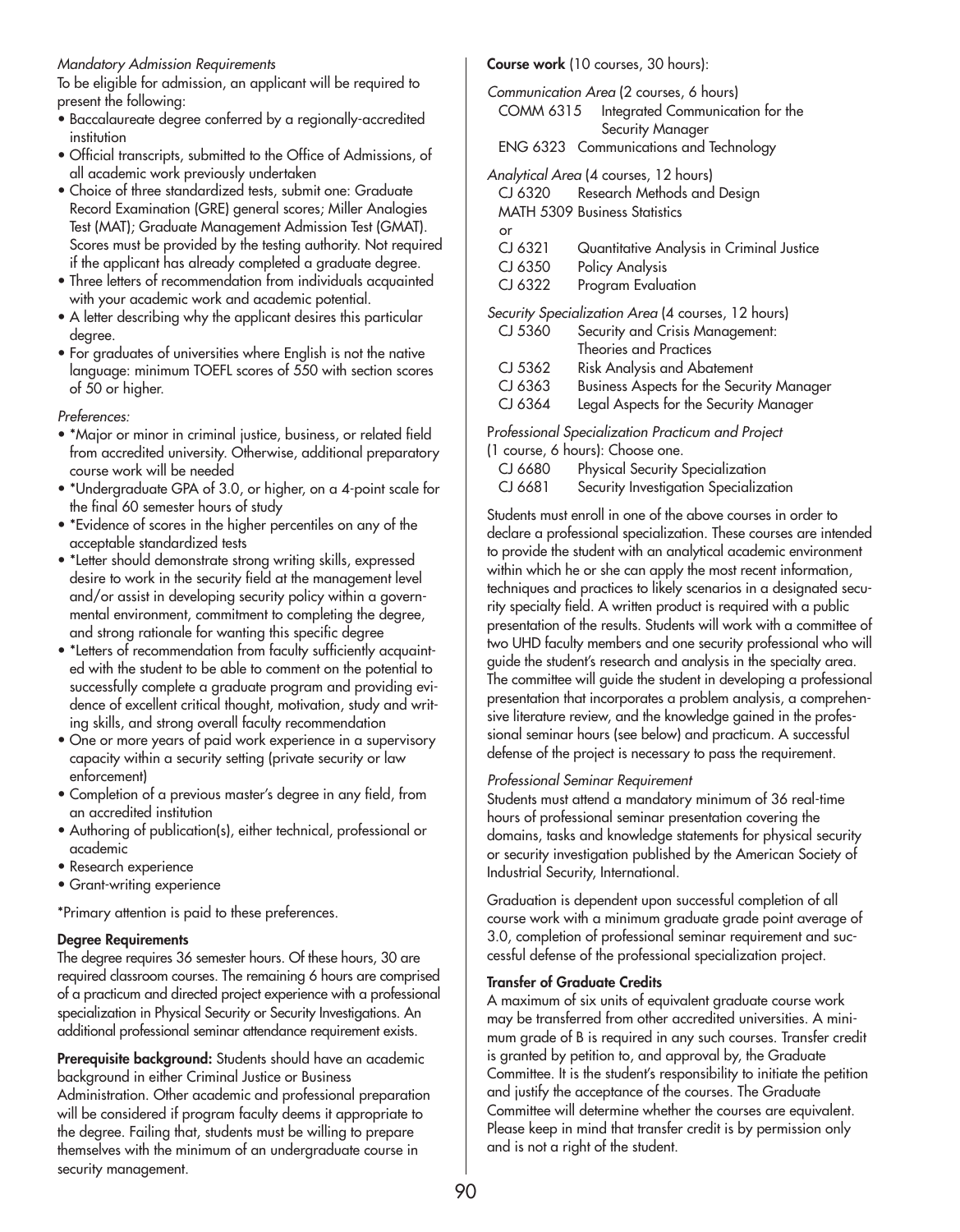## **Department of Urban Education**

**Myrna Cohen**, EdD, Interim Chair 101 Commerce Street, 713-221-2759

#### **Faculty**

| Bhattacharjee, Cohen, Hood, R.         |
|----------------------------------------|
| Johnson, Mullinnix, Sikka, Thielemann, |
| Chen, Cmajdalka, Garcia, Godine,       |
| Hare, Mahoney, McIntosh, Nath,         |
| Van Horn, Villarreal, Woods-Stellman   |
| Paige                                  |
|                                        |

### **Master of Arts in Teaching**

Majors in Elementary Education (with certification), Bilingual Education (with certification), Secondary Education (with certification), and Curriculum and Instruction.

The Master of Arts in Teaching, with majors in Elementary Education, Bilingual Education, Secondary Education, and Curriculum and Instruction, is designed to support existing teachers, and to prepare future teachers to teach in urban classrooms. The emphasis on urban teaching makes this degree truly unique. To meet the special needs of children in urban classrooms, students completing the MAT degree will demonstrate competency in the following areas of knowledge:

- 1. Characteristics and needs of learners in multicultural settings
- 2. Effective teaching practices that enhance student achievement for all students regardless of socioeconomic status, ethnicity, or language spoken
- 3. Factors related to the development of effective teaching environments in urban classrooms
- 4. Classroom-based research methodology to support best instructional practices
- 5. Enriched understanding of academic content areas of language arts, social studies, mathematics, or the natural sciences

Admission into the MAT program requires that the applicant:

- 1. Possess a baccalaureate degree from an accredited university and a GPA of 2.5
- 2. Be a teacher of record in an urban classroom
- 3. Obtain acceptable scores on a matrix based on GRE scores (General test) and GPA
- 4. Obtain an acceptable score on the Test of English as a Foreign Language if they are graduates of universities in which English is not the native language

#### **Degree Requirements**

The MAT degree program requires a minimum of 39 semester credit hours. For degree completion, at least 33 hours must be completed at UH-Downtown, with a grade point average of 3.0. In addition, students must successfully complete a Directed Studies project (MAT 6390), with approval of the faculty advisor and the graduate committee.

Students seeking the MAT degree should select one of the following four options:

- Elementary Education (Certification Track) (39 graduate hours)
- Bilingual Education (Certification Track) (39 graduate hours)
- Secondary Education (Certification Track) (42 graduate hours)
- Curriculum & Instruction (for Certified Teachers only) (39 graduate hours)

Students seeking certification in conjunction with the MAT will be recommended for certification based upon satisfactory performance in the classroom, on the Examination for the Texas Examination of Educator Standards, and upon recommendation of the Graduate Studies Coordinator.

#### **Core requirements (15 hours)**

| All MAT students will take the following courses: |                                                      |  |  |  |  |  |
|---------------------------------------------------|------------------------------------------------------|--|--|--|--|--|
|                                                   | MAT 6315 Introduction to Educational Research        |  |  |  |  |  |
|                                                   | MAT 6316 Advanced Methods for the Culturally Diverse |  |  |  |  |  |
|                                                   | Classroom                                            |  |  |  |  |  |
|                                                   | MAT 6317 Classroom-Based Research                    |  |  |  |  |  |
| MAT 6318                                          | Technology Application for Curriculum                |  |  |  |  |  |
|                                                   | Development and Instruction                          |  |  |  |  |  |
|                                                   | MAT 6390 Directed Study in Urban Teaching            |  |  |  |  |  |

#### **Electives (12 hours)**

Students (except MAT-Secondary students) will select three semester hours from:

- MAT 6319 Teaching the Language Minority Child
- MAT 6321 Teaching Children's Literature in Spanish

MAT 6322 Readings in Critical Pedagogy

Depending on their teaching area, students will select nine semester hours from one of the following strands:

#### **Language Arts Strand**

|                 | ENG 6306 Methods of Reading and Writing about |
|-----------------|-----------------------------------------------|
|                 | Literature                                    |
| <b>ENG 6319</b> | Language Development and Variation:           |
|                 | Implications for Educators                    |
| <b>ENG 6307</b> | Advanced Shakespeare                          |
|                 |                                               |

- ENG 6330 Composition Pedagogy
- COMM 6301 Speech Communication for the Elementary/Middle School Teacher
- COMM 6302 Speech Communication for the Secondary School Teacher

#### **Mathematics Strand**

MATH 6301 Geometry for Elementary School Teachers

- MATH 6302 Mathematical Structures for Elementary Teachers
- MATH 6304 Combinatorics and Probability for Elementary **Teachers**
- MATH 6311 Geometry for Secondary School Teachers
- MATH 6312 Analysis for Secondary School Teachers
- MATH 6318 Special Topics for Secondary School Teachers

#### **Natural Sciences Strand**

|                | BIOL 6301 Selected Topics in Advanced Biology             |
|----------------|-----------------------------------------------------------|
|                | CHEM 6301 Selected Topics in Advanced Chemistry           |
|                | GEOL 6331 Selected Topics in Advanced Geology and Physics |
| NS 6301        | Selected Topics in Earth and Environmental Science        |
| NS 6311        | Selected Topics in Life Science                           |
| <b>NS 6321</b> | Selected Topics in Physical Science                       |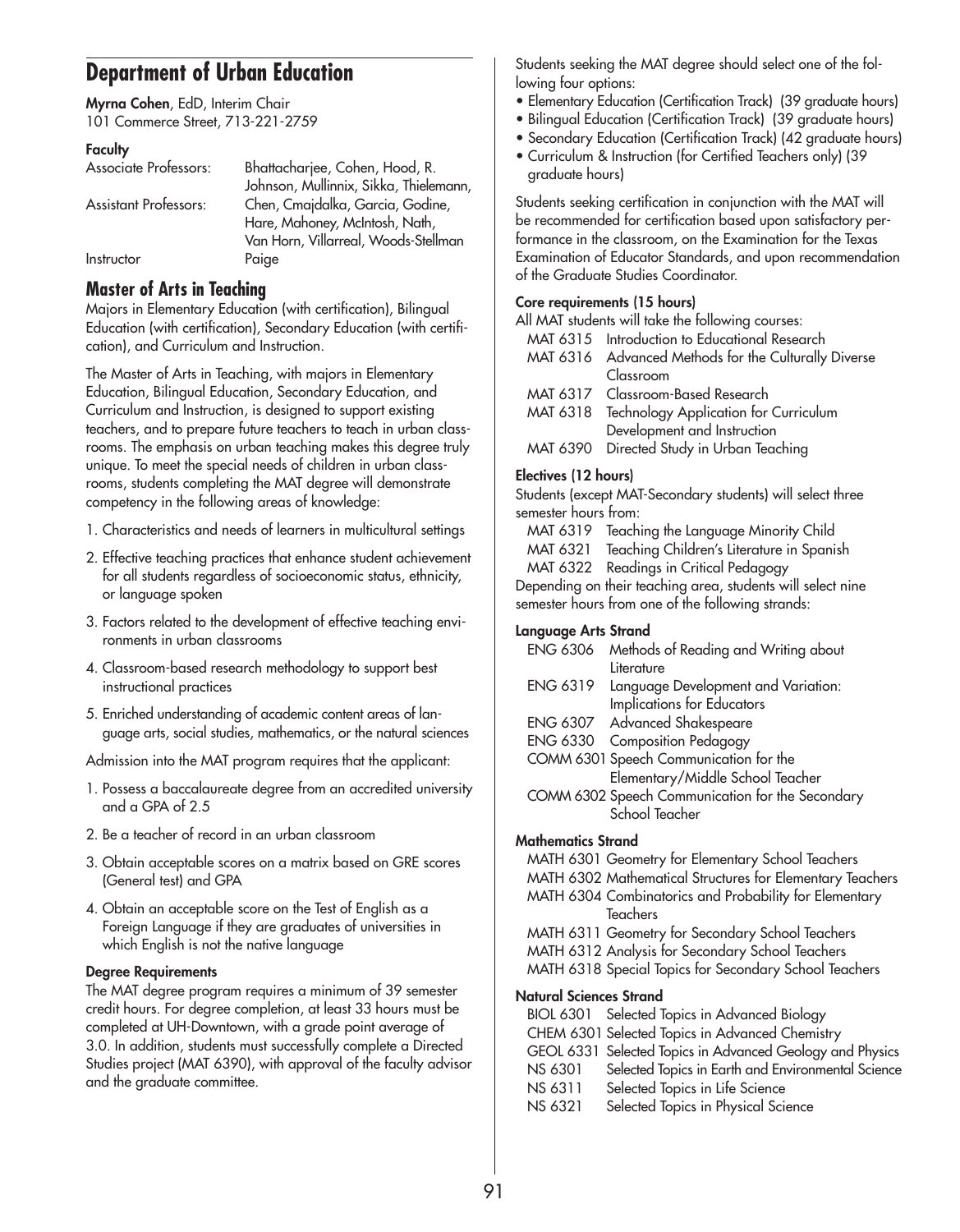#### **Social Studies Strand**

| GEOG 6301 World Cultural Geography |                                              |  |  |  |  |
|------------------------------------|----------------------------------------------|--|--|--|--|
|                                    | HIST 6301 Seminar in Modern European History |  |  |  |  |
|                                    | HIST 6302 Seminar in US History              |  |  |  |  |
|                                    | HIST 6303 Seminar in Texas History           |  |  |  |  |
|                                    | POLS 6301 American Government and Politics   |  |  |  |  |
|                                    | POLS 6302 Elements of Politics               |  |  |  |  |
|                                    | ECO 5331 Economic Processes                  |  |  |  |  |

#### **MAT students will take the following courses, depending upon their major:**

| MAT with Major in Elementary Education |                                              |  |  |  |  |  |
|----------------------------------------|----------------------------------------------|--|--|--|--|--|
| (with initial teacher certification)   |                                              |  |  |  |  |  |
|                                        | MAT 6301 Science Methods for the             |  |  |  |  |  |
|                                        | Elementary/Middle School                     |  |  |  |  |  |
|                                        | MAT 6302 Mathematics Methods for Elementary/ |  |  |  |  |  |
|                                        | Middle School Teachers                       |  |  |  |  |  |
| MAT 6303                               | Diagnostic Testing of Reading                |  |  |  |  |  |
| MAT 6381                               | Internship in Urban Classrooms               |  |  |  |  |  |

*MAT with Major in Bilingual Education* 

*(with initial teacher certification)*

- MAT 6304 Language Arts/Reading Methods in Spanish
- MAT 6305 Integrated Curriculum–Bilingual
- MAT 6306 Reading Diagnosis in Bilingual Classroom
- MAT 6381 Internship in Urban Classrooms

*MAT with Major in Secondary Education (with initial teacher certification) (pending approval)*

- MAT 5301 Understanding the Middle and High School Learner
- MAT 5302 Curriculum, Instruction, and Evaluation in Secondary Schools
- MAT 5305 Professional Roles and Responsibilities for Secondary Teachers
- MAT 5312 Managing the Secondary Environment for Student Success
- MAT 5321 Literacy in Middle and Secondary Schools
- MAT 6381 Internship in Urban Classrooms

#### *MAT with Major in Curriculum and Instruction*

- MAT 6310 Reading in a Multicultural Classroom
- MAT 6311 Advanced Study of Developmental Psychology and Diversity
- MAT 6312 Foundations of Curriculum and Instruction for Culturally Diverse Settings
- MAT 6380 Practicum for Urban Teachers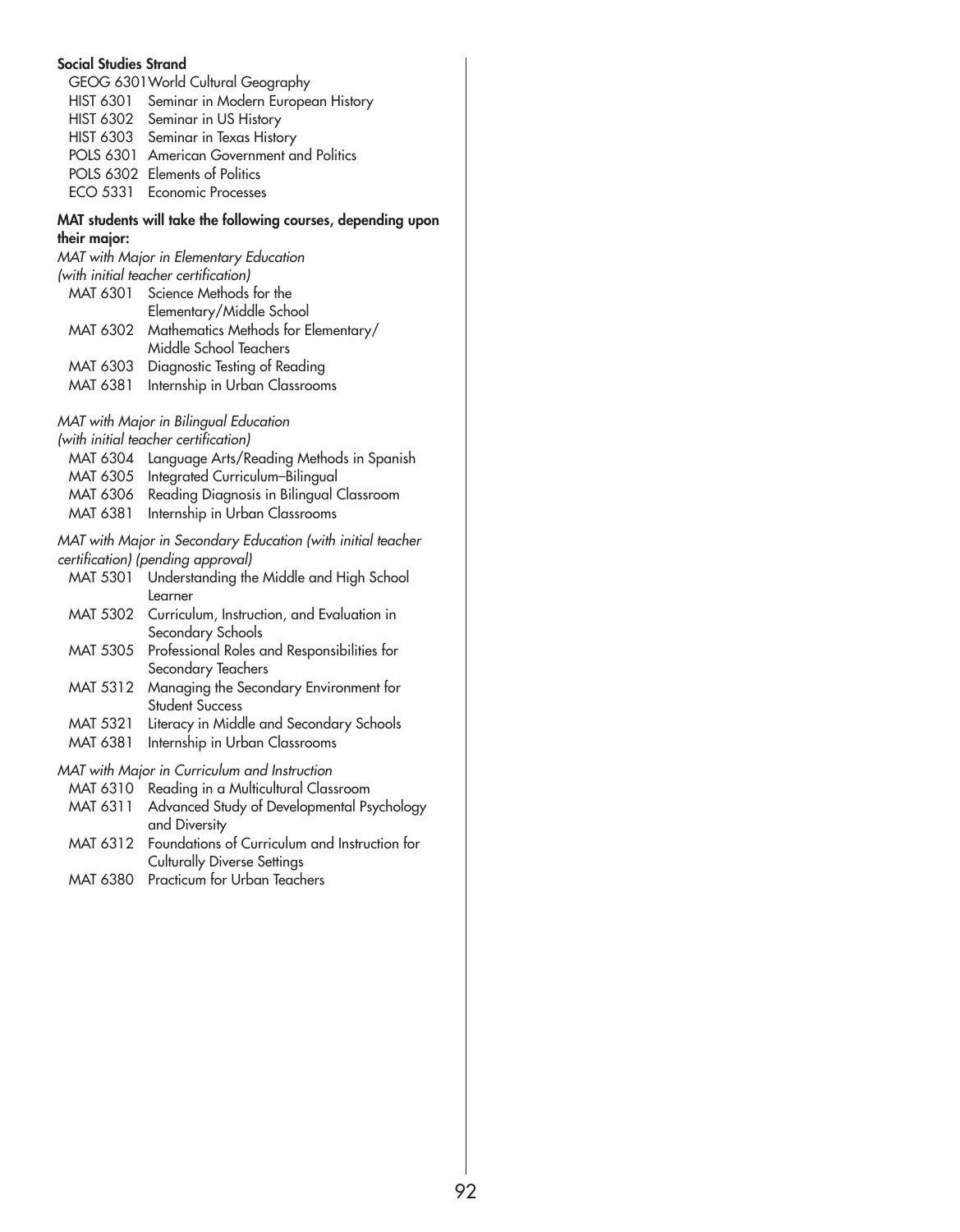# **Texas Common Course Numbering System Cross-Reference List**

| <b>TCCNS</b><br><b>Course Number</b> |      | <b>UHD</b><br><b>Course Number</b> |      | <b>TCCNS</b><br><b>Course Number</b> |      | <b>UHD</b><br><b>Course Number</b> |      | <b>TCCNS</b><br><b>Course Number</b> |      | <b>UHD</b><br>Course Number |      |
|--------------------------------------|------|------------------------------------|------|--------------------------------------|------|------------------------------------|------|--------------------------------------|------|-----------------------------|------|
| <b>ACCT</b>                          | 2301 | <b>ACC</b>                         | 2301 | <b>CRIJ</b>                          | 1306 | CJ                                 | 2302 | <b>MATH</b>                          | 2318 | MATH 2307                   |      |
| <b>ACCT</b>                          | 2302 | <b>ACC</b>                         | 2302 | <b>CRIJ</b>                          | 2313 | CJ                                 | 2303 | <b>MATH</b>                          | 2412 | MATH 1404                   |      |
| <b>ANTH</b>                          | 2302 | <b>ANTH 2302</b>                   |      | <b>CRIJ</b>                          | 2328 | CJ                                 | 2301 | <b>MATH</b>                          | 2413 | <b>MATH 2401</b>            |      |
| <b>ANTH</b>                          | 2351 | <b>ANTH 2301</b>                   |      | <b>DRAM</b>                          | 1310 | <b>DRA</b>                         | 1301 | <b>MATH</b>                          | 2414 | <b>MATH 2402</b>            |      |
| <b>ARTS</b>                          | 1301 | <b>ART</b>                         | 1310 | <b>DRAM</b>                          | 1330 | <b>DRA</b>                         | 1305 | <b>MATH</b>                          | 2415 | MATH 2403                   |      |
| <b>ARTS</b>                          | 1303 | <b>ART</b>                         | 1301 | <b>DRAM</b>                          | 1351 | <b>DRA</b>                         | 1303 | <b>MUSI</b>                          | 1311 | <b>MUS</b>                  | 1304 |
| <b>ARTS</b>                          | 1304 | <b>ART</b>                         | 1302 | <b>DRAM</b>                          | 1352 | <b>DRA</b>                         | 1304 | PHIL                                 | 1301 | PHIL                        | 1301 |
| <b>ARTS</b>                          | 1311 | <b>ART</b>                         | 1303 | <b>ECON</b>                          | 2301 | <b>ECO</b>                         | 2301 | PHIL                                 | 2316 | PHIL                        | 2301 |
| <b>ARTS</b>                          | 1312 | ART                                | 1304 | <b>ECON</b>                          | 2302 | <b>ECO</b>                         | 2302 | PHIL                                 | 2317 | PHIL                        | 2302 |
| <b>ARTS</b>                          | 1316 | <b>ART</b>                         | 1305 | <b>ENGL</b>                          | 1301 | <b>ENG</b>                         | 1301 | PHYS                                 | 1101 | <b>PHYS</b>                 | 1107 |
| <b>ARTS</b>                          | 1317 | <b>ART</b>                         | 1306 | <b>ENGL</b>                          | 1302 | <b>ENG</b>                         | 1302 | PHYS                                 | 1102 | PHYS                        | 1108 |
| <b>ARTS</b>                          | 2316 | <b>ART</b>                         | 2303 | <b>ENGL</b>                          | 2322 | <b>ENG</b>                         | 2313 | <b>PHYS</b>                          | 1301 | <b>PHYS</b>                 | 1307 |
| <b>ARTS</b>                          | 2317 | <b>ART</b>                         | 2304 | <b>ENGL</b>                          | 2323 | <b>ENG</b>                         | 2314 | PHYS                                 | 1302 | <b>PHYS</b>                 | 1308 |
| <b>BIOL</b>                          | 1106 | <b>BIOL</b>                        | 1101 | <b>ENGL</b>                          | 2327 | <b>ENG</b>                         | 2311 | <b>PHYS</b>                          | 2125 | <b>PHYS</b>                 | 2101 |
| <b>BIOL</b>                          | 1107 | <b>BIOL</b>                        | 1102 | <b>ENGL</b>                          | 2328 | <b>ENG</b>                         | 2312 | <b>PHYS</b>                          | 2126 | <b>PHYS</b>                 | 2102 |
| <b>BIOL</b>                          | 1307 | <b>BIOL</b>                        | 1302 | <b>ENGL</b>                          | 2332 | <b>ENG</b>                         | 2301 | <b>PHYS</b>                          | 2425 | <b>PHYS</b>                 | 2401 |
| <b>BIOL</b>                          | 1322 | <b>BIOL</b>                        | 2306 | <b>ENGL</b>                          | 2333 | <b>ENG</b>                         | 2302 | PHYS                                 | 2426 | <b>PHYS</b>                 | 2402 |
| <b>BIOL</b>                          | 2101 | <b>BIOL</b>                        | 1103 | <b>ENGR</b>                          | 1407 | <b>ENGR 2407</b>                   |      | <b>PSYC</b>                          | 2301 | <b>PSY</b>                  | 1303 |
| <b>BIOL</b>                          | 2102 | <b>BIOL</b>                        | 1104 | <b>FREN</b>                          | 1411 | <b>FREN</b>                        | 1401 | <b>PSYC</b>                          | 2306 | SOS                         | 2308 |
| <b>BIOL</b>                          | 2120 | <b>MBIO</b>                        | 1105 | <b>FREN</b>                          | 1412 | <b>FREN</b>                        | 1402 | <b>PSYC</b>                          | 2314 | <b>PSY</b>                  | 2310 |
| <b>BIOL</b>                          | 2121 | <b>MBIO</b>                        | 2105 | <b>FREN</b>                          | 2311 | <b>FREN</b>                        | 2301 | <b>PSYC</b>                          | 2315 | <b>PSY</b>                  | 2306 |
| <b>BIOL</b>                          | 2301 | <b>BIOL</b>                        | 1303 | <b>FREN</b>                          | 2312 | <b>FREN</b>                        | 2302 | <b>PSYC</b>                          | 2319 | PSY                         | 2302 |
| <b>BIOL</b>                          | 2302 | <b>BIOL</b>                        | 1304 | <b>GEOG</b>                          | 1303 | <b>GEOG 1302</b>                   |      | <b>REAL</b>                          | 1301 | <b>FIN</b>                  | 2301 |
| <b>BIOL</b>                          | 2306 | <b>BIOL</b>                        | 1301 | <b>GOVT</b>                          | 2301 | <b>POLS</b>                        | 2303 | SOCI                                 | 1301 | SOC                         | 1303 |
| <b>BIOL</b>                          | 2320 | <b>MBIO</b>                        | 1305 | <b>GOVT</b>                          | 2302 | <b>POLS</b>                        | 2304 | SOCI                                 | 1306 | SOC                         | 2302 |
| <b>BIOL</b>                          | 2321 | <b>MBIO</b>                        | 2305 | <b>HIST</b>                          | 1301 | <b>HIST</b>                        | 1305 | SOCI                                 | 2326 | <b>PSY</b>                  | 2302 |
| <b>CHEM</b>                          | 1111 | CHEM 1107                          |      | <b>HIST</b>                          | 1302 | <b>HIST</b>                        | 1306 | SOCW                                 | 2361 | SOC                         | 2306 |
| <b>CHEM</b>                          | 1112 | CHEM 1108                          |      | <b>HIST</b>                          | 2301 | <b>HIST</b>                        | 2303 | SPAN                                 | 1300 | SPAN                        | 1305 |
| <b>CHEM</b>                          | 1305 | CHEM 1305                          |      | <b>HUMA</b>                          | 2319 | <b>HIST</b>                        | 2309 | SPAN                                 | 1411 | SPAN                        | 1401 |
| <b>CHEM</b>                          | 1311 | CHEM 1307                          |      | <b>MATH</b>                          | 1314 | <b>MATH 1301</b>                   |      | <b>SPAN</b>                          | 1412 | SPAN                        | 1402 |
| <b>CHEM</b>                          | 1312 | <b>CHEM 1308</b>                   |      | <b>MATH</b>                          | 1316 | MATH 1302                          |      | SPAN                                 | 2311 | SPAN                        | 2301 |
| <b>COMM 1307</b>                     |      | <b>COMM1302</b>                    |      | <b>MATH</b>                          | 1324 | MATH 1305                          |      | <b>SPAN</b>                          | 2312 | <b>SPAN</b>                 | 2302 |
| COSC                                 | 1301 | <b>CIS</b>                         | 1301 | <b>MATH</b>                          | 1325 | <b>MATH 1306</b>                   |      | <b>SPAN</b>                          | 2313 | SPAN                        | 2311 |
| COSC                                 | 1417 | CS                                 | 1408 | <b>MATH</b>                          | 1332 | MATH 1310                          |      | <b>SPAN</b>                          | 2315 | SPAN 2312                   |      |
| COSC                                 | 2330 | CS                                 | 2310 | <b>MATH</b>                          | 1342 | MATH 2300                          |      | <b>SPCH</b>                          | 1311 | <b>COMM1304</b>             |      |
| <b>CRIJ</b>                          | 1301 | CJ                                 | 1301 | MATH                                 | 2305 | <b>MATH 2305</b>                   |      | <b>SPCH</b>                          | 1342 | COMM1301                    |      |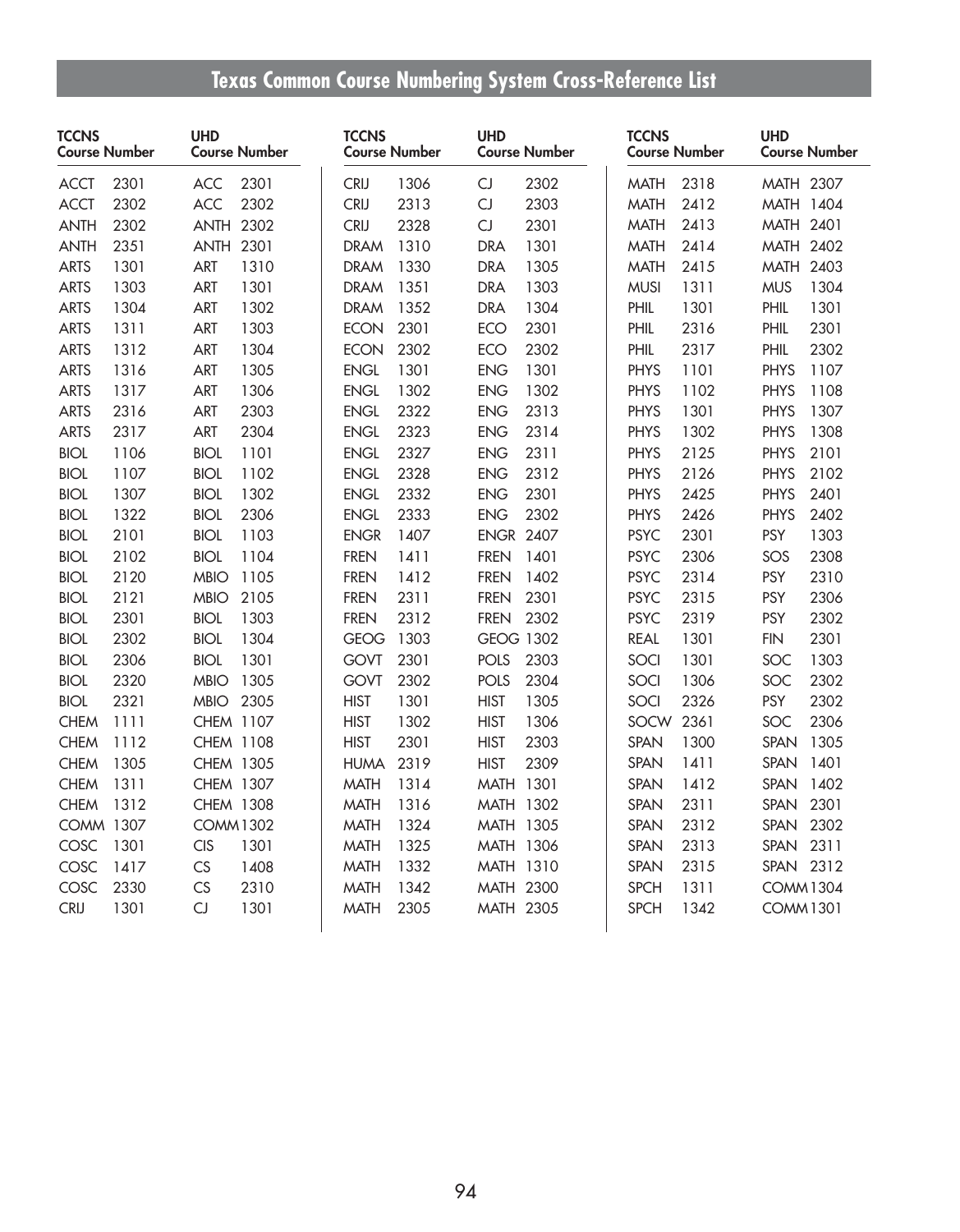#### **Course Credit and Numbering System**

Progress toward the completion of academic work is measured in terms of semester credit hours. One semester credit hour is normally equivalent to one hour of class work, or from one to six hours of laboratory work per week for a semester.

All courses are identified by discipline and number. The first digit of a course number indicates the academic level. Courses in the 1000 series are generally for freshmen, 2000 for sophomores, 3000 for juniors and 4000 for seniors. The 5000 and 6000 series courses are graduate courses. Undergraduates are not allowed to enroll in graduate courses without permission of the academic department which offers the courses.The second digit indicates the number of semester credit hours that the course carries. The third and fourth digits specify a particular course within its discipline.

The three numbers in parentheses after each course title indicate the number of semester credit hours, the number of class hours per week, and the number of additional laboratory or activity hours per week.

#### **The Texas Common Course Numbering System**

The University of Houston-Downtown is a participant in the Texas Common Course Numbering System (TCCNS). This system ensures that if a student takes a course bearing a common course number at another college or university, UH-Downtown will accept the course in transfer as equivalent to the corresponding UH-Downtown course.

Common course numbers have a four-letter prefix followed by a four-digit number. The four-letter prefix identifies the subject area. For example, ENGL is the common prefix for English courses, and COSC is the common prefix for computer science courses. The four-digit number following the prefix identifies a specific course with the subject area.

Each digit in the four-digit sequence gives additional information about the course. The first digit identifies the course as either freshman level (1) or sophomore level (2). The second digit identifies the number of credit hours students earn upon completing the course. The final two digits indicate the sequence in which courses are generally taken. Thus, French I (FREN 1311) is taken before French II (FREN 1312).

In this Catalog, for courses corresponding to those in the TCCNS, the common course number is indicated in parentheses at the end of the course description. The page to the left lists all UH-Downtown courses for which a common course number exists.

More information about the Texas Common Course Numbering System is available from the Office of Admissions (Room 326- South; 713-221-8533).

## **ACC (Accounting)**

#### **2301 Financial Accounting (3-3-0)** Prerequisite: MATH 1301.

The financial accounting course is fundamental to the business curriculum and to success in the business world beyond college. The purpose of the course is to (1) give students a grasp of accounting terminology, (2) help students learn the process of gathering, classifying and reporting financial information on financial statements, and (3) provide analytical skills necessary to understand the importance of financial statements in economic decision making. (ACCT 2301)

#### **2302 Managerial Accounting (3-3-0)**

*Prerequisite: ACC 2301.*

The managerial accounting course is fundamental to the business curriculum. The purpose of the course is to provide an understanding of the role of accounting information in the business decision-making process. The course is taught from the perspective of the users of accounting information. The major emphasis is on *what* the accounting information is, *why* it is important, and *how* it is used by economic decision makers. (ACCT 2302)

#### **3300 Intermediate Accounting I (3-3-0)**

*Prerequisite: Completion of the common core plus 18 additional hours and a grade of C or better in ACC 2301 and ACC 2302.*

Development of a comprehensive analysis of financial accounting topics involved in preparing, interpreting and using financial statements that comply with generally accepted accounting principles. Designed to help students understand and apply the conceptual framework of financial reporting, asset measurement and revenue recognition.

#### **3301 Intermediate Accounting II (3-3-0)**

*Prerequisite: Completion of the common core plus 18 additional hours and a grade of C or better in ACC 3300.* Continuation of Intermediate Accounting I. This course furthers the development of analytical skills necessary for the measuring and reporting of assets, liabilities and equity. Accounting principles underlying the preparation of financial statements are studies in depth.

#### **3302 Intermediate Accounting III (3-3-0)**

*Prerequisite: Completion of the common core plus 18 additional hours and a grade of C or better in ACC 3301.* Continuation of Intermediate Accounting II. This course focuses on understanding and solving some of the more complex topics of financial accounting and their impacts on users. Topics include leases, pensions and corporate income taxes. Additional special topics will be included.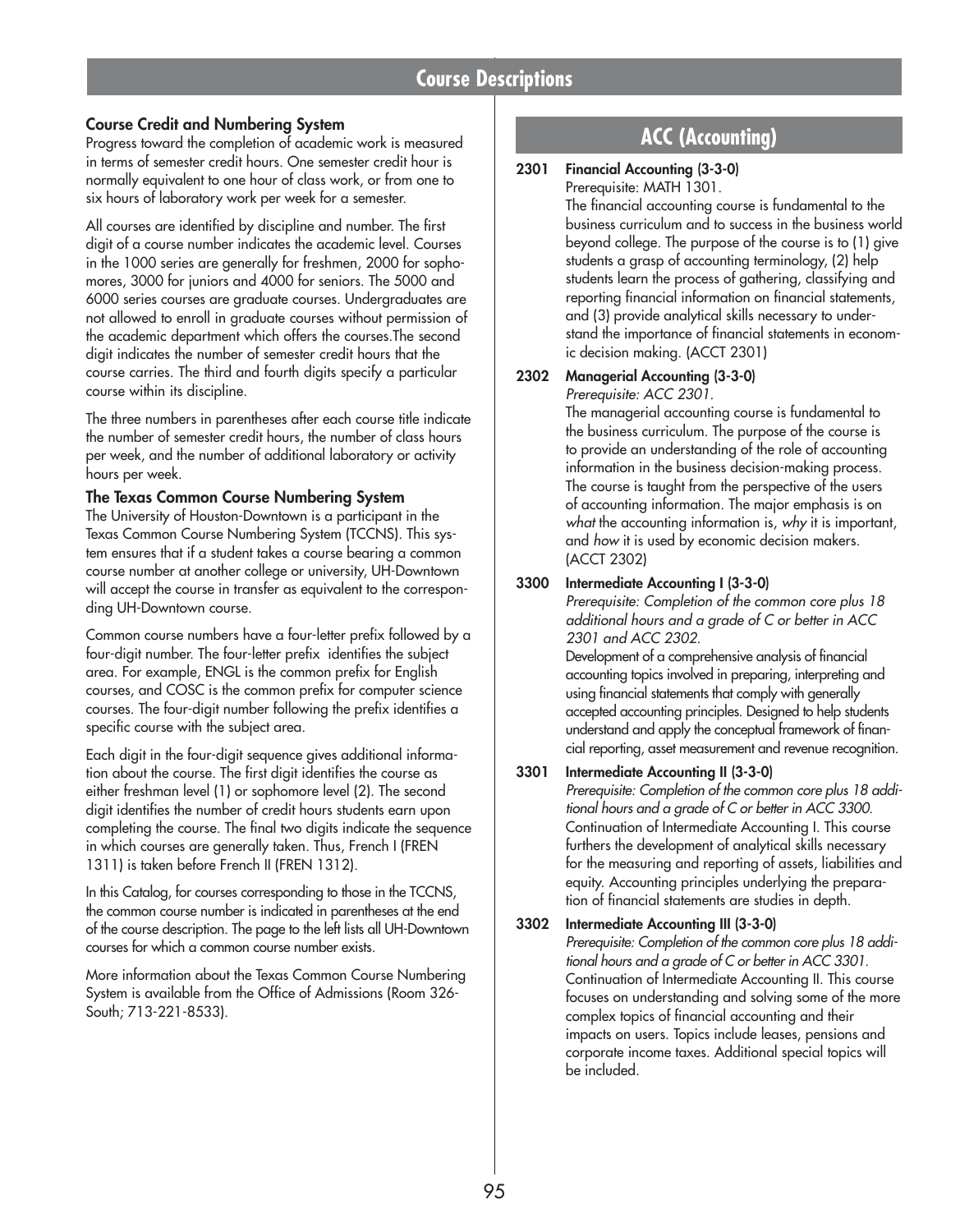#### **3303 Cost Accounting (3-3-0)**

*Prerequisite: Completion of the common core plus 18 additional hours, a grade of C or better in ACC 2302, and junior standing.*

This course builds on the managerial accounting course. The purpose of the course is to provide a thorough treatment of traditional and contemporary approaches to cost accounting, cost management and cost control.

#### **3304 Accounting Information Systems (3-3-0)**

*Prerequisite: ACC 3300.*

Study of accounting systems as information and control systems. Financial information needs, control methods and efficiency measures. Computer applications.

#### **3305 Governmental Accounting (3-3-0)**

*Prerequisite: Completion of the common core plus 18 additional hours and ACC 2302.* Special features of budgetary and fund accounting as applied to nonprofit entities: municipalities, other governmental units and institutions such as schools and hospitals.

#### **3307 Oil and Gas Accounting (3-3-0)**

*Prerequisite: Completion of the common core plus 18 additional hours and ACC 2302.* Accounting systems and procedures generally applicable to the oil and gas industry.

#### **3323 International Accounting (3-3-0)**

*Prerequisite: Completion of the common core plus 18 additional hours and ACC 2302.*

An overview of international financial accounting standards, current problems of international operations and multinational corporations. It also provides comparative analysis of accounting principles and practices outside the United States.

#### **3399 Directed Study in Accounting**

*Prerequisite: Formal approval by department chair and dean.*

Selected topics in accounting; intensive individual study under the guidance of a member of the accounting faculty.

#### **4301 Individual Income Taxation (3-3-0)**

*Prerequisite: Completion of the common core plus 18 additional hours and ACC 2302.*

Determination of income and statutory deductions to arrive at net taxable income. In addition, the determination of tax liability and various tax credits are discussed. The Internal Revenue Code, various income tax acts and problems of the preparation of individual income tax returns are studied as they relate to current laws.

#### **4302 Corporation Taxation (3-3-0)**

*Prerequisite: ACC 4301.*

Study of income tax acts as they relate to corporations and partnerships. Methods of tax research are integrated into each of the topics studied.

#### **4303 Advanced Accounting (3-3-0)**

*Prerequisite: A grade of C or better in ACC 3302.* Business combinations, home office and branches, and partnerships, with concentration on accounting and reporting for purchase acquisitions using the equity method.

#### **4304 Auditing (3-3-0)**

*Prerequisite: Completion of the common core plus 18 additional hours and MATH 3309 or equivalent.* Introduction to auditing as it relates to the accounting profession. Studies emphasize generally accepted auditing standards; the acquisition, evaluation and documentation of audit evidences; professional responsibilities; and auditors' reports and opinions.

#### **4307 Accounting Analysis for Decision Making (3-3-0)** *Prerequisite: Completion of the common core plus 18 additional hours, ACC 3303, and MATH 3309 or equivalent.* This course builds on the managerial accounting and cost accounting courses. The purpose of the course is to provide a contemporary conceptual framework for the study of analytical techniques for supporting tactical and strategic business decisions.

#### **4309 EDP Audit and Controls (3-3-0)**

*(Cross-listed as CIS 4309. Credit may not be earned for both.)*

*Prerequisite: Completion of the common core plus 18 additional hours, ACC 2302 and CIS 1301.* Introduction to the fundamentals of auditing computerbased information systems. Emphasis for this course is on the concepts and techniques used in automated information systems audits. Exposure to risk assessment, business impact analysis, and disaster recovery analysis is provided as these topics relate to the varying requirements of business entities and of the business community.

#### **4321 Financial Reporting Theory (3-3-0)**

*Prerequisite: A grade of C or better in ACC 3302.* Theoretical structures and rationale underlying financial reporting standards. Critical evaluation of Financial Accounting Standards.

### **4322 Estate, Gifts and Trust Taxation (3-3-0)** *Prerequisite: ACC 4301.* Statutory and case law approach to federal taxation of estates, gifts and trusts. Emphasizes use of Internal

Revenue Code and regulations and includes tax planning and research.

#### **4325 Tax Research Methodology (3-3-0)**

*Prerequisite: ACC 4301 and ACC 4302.* This course focuses on fundamentals of federal tax research. The emphasis will be on methodology and sources of tax research, tax analysis and use of the computer in tax practice/research.

#### **4380 Field Experience in Accounting** For more information and qualifications see Field

Experience in the College of Business section of this catalog and/or the department chair for your declared major.

## **ADM (Administrative Management)**

#### **1301 Keyboarding Applications (3-3-0)**

Introductory course designed to develop basic concepts and touch keyboarding and calculator skills on the personal computer using alphabetic and numeric keys. Students also learn standard formatting skills required to prepare business letters, reports, tables and memoranda.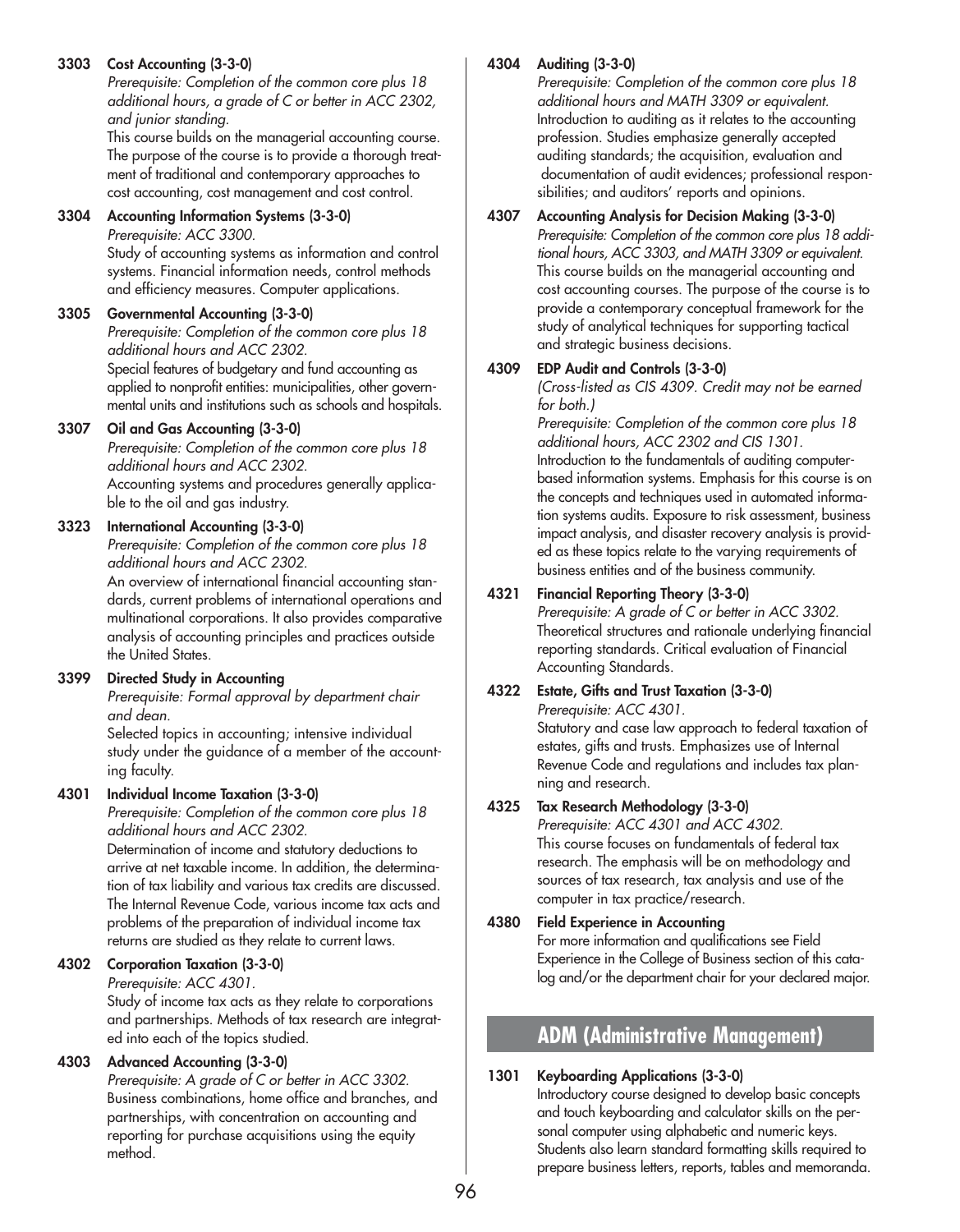#### **2303 Information Processing I (3-3-0)**

*Prerequisite: ADM 1301 or departmental approval.* Introductory course emphasizing the development of basic information processing skills including preparation of standard correspondence such as business letters; memos; reports; and merged letters; development of a presentation using software and integration of spreadsheets into basic correspondence. Students also learn basic desktop publishing skills required for development of newsletters, brochures and manuscripts. The semester project is a desktop published newsletter.

#### **3301 Records Management (3-3-0)**

*Prerequisite: Completion of the common core plus 18 additional hours and completion of, or enrollment in, BA 3300.* Principles of the creation, use, retention, protection/preservation, storage, retrieval of business records regardless of media or format.

#### **3302 Supervision of Personnel (3-3-0)**

*Prerequisite: MGT 3301 or departmental approval and completion of, or enrollment in, BA 3300.* Motivational techniques, productivity measurements, strategies and issues related to supervising office productivity. Issues addressed include working with vendors, personal aspects of supervision, effective colleague relations including office politics, reorganizing office systems and defining office productivity.

#### **3303 Equal Opportunity Management (3-3-0)**

*(Cross-listed as MGT 3307. Credit may not be earned for both.)*

*Prerequisite: MGT 3301 or departmental approval and completion of, or enrollment in, BA 3300.* Focuses on managerial issues affected by the rights of the workforce. Issues include harassment and discrimination based on such factors as race, ethnicity, gender, physically challenged and sexual orientation.

#### **3304 Information Processing II (3-3-0)**

*Prerequisite: ADM 2303 or departmental approval and completion of, or enrollment in, BA 3300.* The course builds on topics introduced in Information Processing I, and introduces students to advanced topics in desktop publishing, presentation software, conversion and use of ASCII files, hypertext document preparation, and Web Page design. Semester projects include the production of a presentation using software and the development of a personal web page.

#### **3308 Business Ethics (3-3-0)**

*(Cross-listed as BA 3308. Credit may not be earned for both.)*

*Prerequisite: Completion of the common core plus 18 additional hours and completion of, or enrollment in, BA 3300.* A theoretical examination of the bases for moral business decisions, raising of the moral recognition level and blending of theory with practice.

#### **3309 Management of the Virtual Workplace (3-3-0)** *(Cross-listed as CIS 3319. Credit may not be earned for both.)*

*Prerequisite:* Completion of the common core plus 18 additional hours and completion of, or enrollment in, BA 3300. Management of the virtual workplace

encompassing telecommuters, entrepreneurs and virtual office workers. Covers integration of the use of e-mail, computerized meetings, virtual office design, web page development, and other forms of telecommunications, as it becomes available. Simulations conducted via Internet with other on-line participation.

#### **3399 Directed Study in Administrative Management** *Prerequisite: Approval of the department chair and dean.* Selected topics in office management; intensive individual study under the guidance of a faculty member.

#### **4301 Business Communications (3-3-0)**

*Prerequisite: BA 3300, completion of the common core plus 18 additional hours and a declared business major.* Analysis of the communications process as it relates to business functions. Principles of communication are applied to the communication process for verbal and non-verbal communication between individuals and within groups. Emerging forms of communication such as telecommunications, e-mail and software presentation systems, as well as traditional forms of written business communication, are studied. In addition to developing strategies for oral presentations and written research, students enhance listening skills and critique oral and written communication.

#### **4302 Supervisory Problems (3-3-0)**

*Prerequisite: BA 3300, ADM 3302 or departmental approval.*

A case study course investigating supervisory problems in business, government and industry.

- **4303 Administrative Management (3-3-0)** *Prerequisite: BA 3300 and ADM 3301.* Capstone course of the Administrative Services Management curriculum. Methods of hiring, training and supervising office personnel are included, along with technology, people and procedures within the organization.
- **4305 Information Processing Management (3-3-0)** *Prerequisite: BA 3300 and ADM 3301.* Organizational concepts of managing information. Development of business reports related to records management via integration of word processing, spread sheet and data processing software. Investigation of appropriate interfacing methods and the impact of new technology on the organization.
- **4311 Seminar in Administrative Management (3-3-0)** *Prerequisite: ADM 4303 and senior standing.* Special problems in office management.
- **4380 Field Experience in Administrative Management** For more information and qualifications see Field Experience in the College of Business section of this catalog and/or the department chair for your declared major.

#### **4390 Selected Topics in ADM (3-3-0)**

*Prerequisite: Approval of department chair.* Intensive study of one or more major topics in administrative management, especially with respect to a new or emerging area.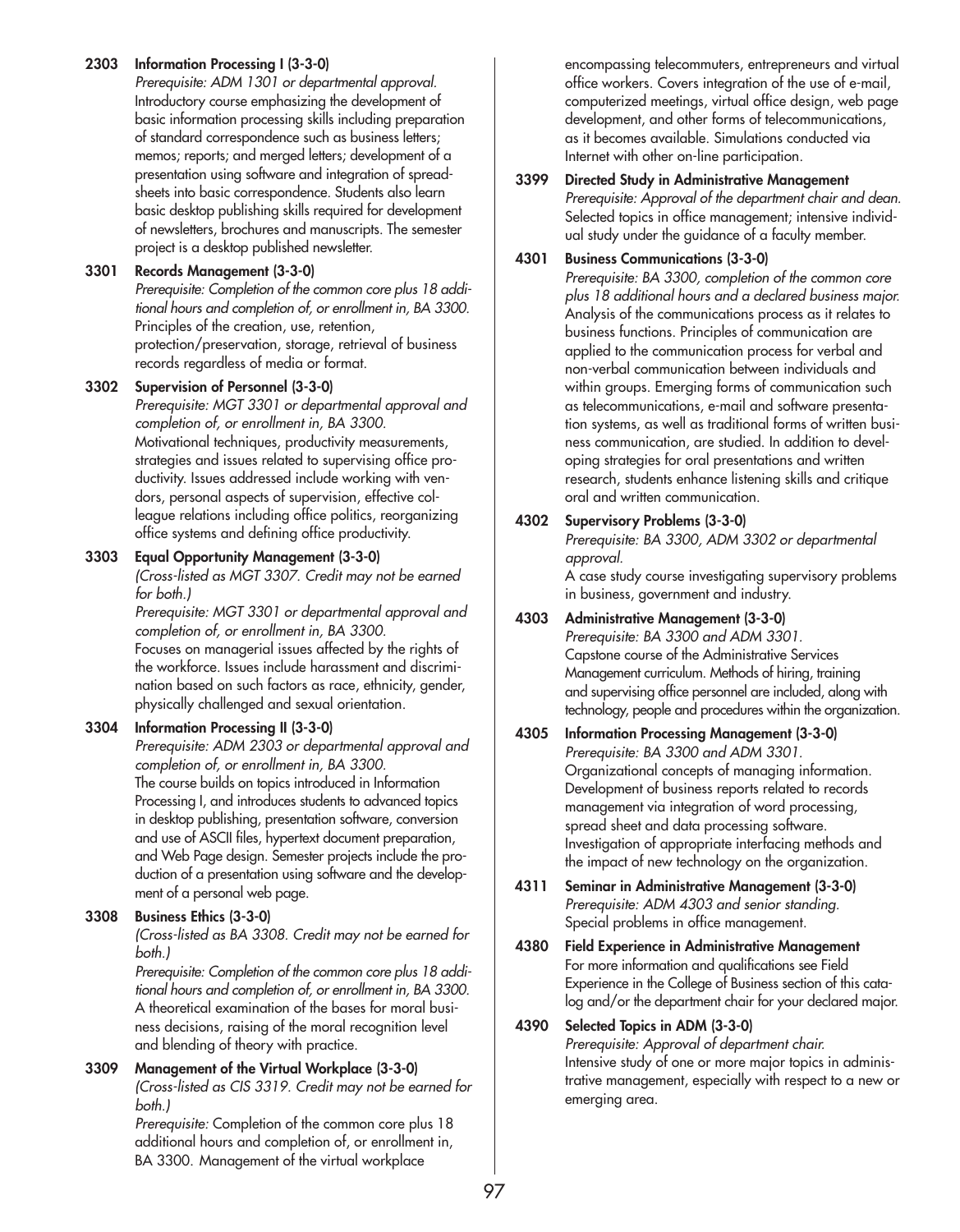# **ANTH (Anthropology)**

### **2301 Physical Anthropology (3-3-0)**

*Prerequisite: Credit or enrollment in ENG 1301.* Humans as physical beings, through the study of evolution, ancestry, prehistory and genetics. (ANTH 2351)

#### **2302 Cultural Anthropology (3-3-0)**

*Prerequisite: Credit or enrollment in ENG 1301.* An introduction to the study of humans as cultural beings. The nature of culture and the economic, social and political impact of cultural changes. Institutions of primitive people are compared with those of urban societies. (ANTH 2302)

### **3313 Health, Medicine, and Culture (3-3-0)**

*Prerequisites: ANTH 2301, ANTH 2302 or permission of the instructor.*

This course will examine the anthropology of health including the concepts of illness, medicine, aging, and the role of the healer from a cross-cultural perspective. Topics will primarily focus on the interaction of culture and biology in relation to causes of disease, treatment of disease, and the attitudes of the population.

### **4390 Special Topics in Anthropology (3-3-0)**

*Prerequisite: 3 hours in anthropology or permission of the instructor.*

Selected topics in anthropology. Topics may vary form semester to semester and may be repeated for credit.

# **ART (Art)**

- **1301 History of Art: Paleolithic to Renaissance (3-3-0)** *Prerequisite: Credit or enrollment in ENG 1301.* An introduction to monuments of art from prehistoric times to c. 1500 AD. The course analyzes the variety of contexts and circumstances under which works of art were created, and explores both the similarities and differences between artistic periods. (ARTS 1303)
- **1302 History of Art: Renaissance to Present (3-3-0)** *Prerequisite: Credit or enrollment in ENG 1301.* An introduction to monuments of art from the late Renaissance to contemporary times. The course analyzes the variety of contexts and circumstances under which works of art were created, and explores both the similarities and differences between artistic periods. (ARTS 1304)

**1303 Design and Materials (3-3-3)** *Laboratory fee required:*  Analysis of fundamental principles and elements in twoand three-dimensional design. Work with various materials and colors in relation to space and movement. (ARTS 1311)

### **1304 Design Color and Structure (3-3-3)**

*Prerequisite: ART 1303 or equivalent. Laboratory fee required:* A continuation of the study of fundamental principles

and elements in two- and three-dimensional design. (ARTS 1312)

## **1305 Drawing I (3-3-3)**

*Laboratory fee required:*  Representation drawing with a consideration of perspective, light and shade; practice using charcoal, pencil, conte, pen and wash. (ARTS 1316)

### **1306 Drawing II (3-3-3)**

*Prerequisite: ART 1305 or equivalent. Laboratory fee required:* 

A continuation of representation drawing, with a consideration of perspective, light and shade; practice using charcoal, pencil, conte, pen and wash. (ARTS 1317)

### **1310 Art Appreciation (3-3-0)**

An introduction to the visual arts. The visual elements of artworks are defined and students are introduced to the vocabulary, principles and techniques of art in different periods and cultural settings. Includes individual art projects and tours. (ARTS 1301)

### **2301 Figure Drawing (3-3-3)**

*Laboratory fee required:* Introduces students to figure drawing and develops skill

in perceiving the human figure as form and volume in live models and mannequins. Various media and techniques are used.

### **2303 Painting I (3-3-3)**

*Laboratory fee required:* Application of methods and techniques of still-life painting, correlation of media and approaches to mixed media. (ARTS 2316)

#### **2304 Painting II (3-3-3)**

*Prerequisite: ART 2303 or equivalent. Laboratory fee required:*  Continuation of ART 2303. (ARTS 2317)

### **2305 Film Appreciation (3-3-0)**

*(Cross-listed as COMM 2305. Credit may not be earned for both.)* 

*Prerequisite: ENG 1302.*

An overview of film as a communication and esthetic medium. Films are studied for their artistic and cultural significance, and for the communication strategies they use. Topics include film genres, sound and graphics, imagery, symbolism, cultural contexts for film, and film criticism.

### **2306 Watercolor Painting I (3-3-3)**

*Prerequisite: ART 2303 or permission of instructor.* This course will explore the basic techniques and materials used in watercolor painting. Emphasis on transparent application, flat brush, graded wash, dry brush, wet on wet techniques and paper preparations.

#### **2307 Watercolor Painting II (3-3-3)**  *Prerequisite: ART 2306.*

This course will explore the advanced techniques and materials used in watercolor painting. Emphasis on transparent application, flat brush, graded wash, dry brush, wet on wet techniques and paper preparations*.*

### **3301 Major Developments in the History of Art (3-3-0)** *(Cross-listed as HUM 3312.)*

A study of important historical events in the development of the theory and practice of the visual arts. May be repeated for credit when topic changes.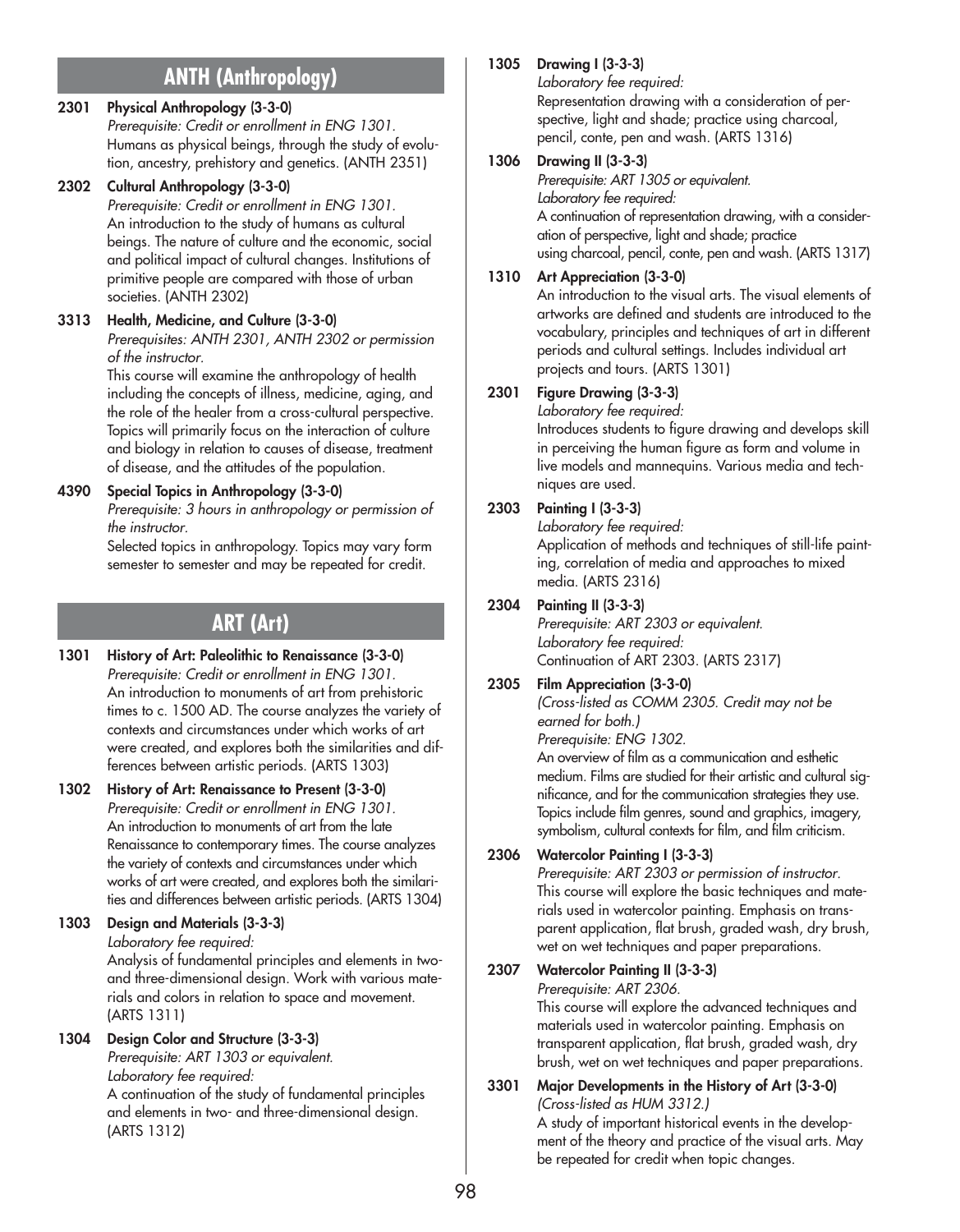#### **3302 History of Modern Art (3-3-0)**

*(Cross-listed as HUM 3324. Credit may not be earned for both.)*

*Prerequisite: ENG 1301 and 3 hours of art history or art appreciation.*

A survey of world art from the Revolutionary Period (late 18th century) to contemporary times, including such artistic movements as Neoclassicism, Romanticism, Impressionism, Cubism, Surrealism and Pop Art.

#### **3305 Computer Graphics (3-3-0)**

*Prerequisite: ART 1303 or permission of instructor* Students learn about the extensive scope of computer graphics by applying basic principles in art and design. Students will develop skills in symmetry and pattern, as they solve fundamental design problems and create images with drawing software.

#### **3306 Art and Religion - Origins (3-3-0)**

*(Cross-listed as HUM 3305. Credit may not be earned for both.)*

*Prerequisite: 3 hours of art history or art appreciation.* Survey of the religious arts and architecture of the ancient world and their underlying beliefs and practices. Examines the early art and architecture of the world religions. All works are presented in historical sequence, concluding with the period known in the West as the Renaissance.

#### **3307 Art and Religion - Developments (3-3-0)**

*(Cross-listed as HUM 3307. Credit may not be earned for both.)*

*Prerequisite: 3 hours of art history or art appreciation.* Survey of the religious arts and architecture of the developing modern world from the 17th century to the present. The main focus is on religious art in Buddhism, Christianity and Islam, but the course also examines the impact of these religions on modern secular and religious movements.

#### **4390 Selected Topics in Studio Art (3-3-3)**

*Prerequisite: An art course at the 2000-level and junior standing.*

Explores a range of studio media from printmaking to advanced painting. Topics in relief printing include woodcut, linocut, monoprint and collograph. Topics in painting include traditional and nontraditional methods of medium and structural investigations. Emphasis on technique and creativity to expand students' imagery and visual vocabulary. May be repeated for credit when the topic varies.

## **AS (American Studies)**

#### **1301 The American Experience (3-3-0)**

A broad introduction to the social and intellectual currents which define American culture of the 20th century. The course will foster the development of critical and analytical skills appropriate to the study of culture.

## **BA (Business Administration)**

#### **3300 Business Cornerstone (3-3-0)** *Prerequisite: Sophomore standing.* An introductory course for all majors. Topics include

critical thinking, ethics, diversity, teams, research methods, and international issues. The critical thinking component introduces the concepts and techniques of critical thinking. The ethics component introduces the basic ethical concepts, principles, and techniques of moral reasoning needed in business. The diversity component develops an understanding of the cultural demographic and regulatory aspects of a diverse population of customers and employees. The teams component focuses on the importance and role of teams in business. The research methods component introduces the concepts of primary and secondary sources of information for business research. The international issues component introduces the global aspects of business.

#### **3301 Legal Environment of Business (3-3-0)**

*Prerequisite: Completion of the common core plus 18 additional hours, POLS 2303, POLS 2304 and completion of, or enrollment in, BA 3300.*

An introduction to business law, with special emphasis on the legal and ethical environment of business, both domestic and international. Topics include a description of the American legal system, crimes, torts, contracts, agency and legal liability, business organizations, and governmental regulations.

#### **3302 Commercial Law (3-3-0)**

*Prerequisite: BA 3301 and completion of, or enrollment in, BA 3300.*

A continuation of BA 3301, including laws governing sales, credit transactions, bankruptcy, negotiable instruments, corporations, partnerships and property. The emphasis of this course is commercial law and business.

#### **3303 Global Environmental Issues in Business (3-3-0)** *Prerequisite: BA 3301 or instructor approval and completion of, or enrollment in, BA 3300.* Contemporary domestic and international environmental issues with emphasis on the legal framework within which these issues are addressed to provide an understanding of the associated business risks relating to these issues. Applicable federal and state regulations, their enforcement and effects on business will be covered. Consequences of noncompliance such as civil and criminal prosecution and tort liability will also be studied.

#### **3304 International Business Law (3-3-0)**

*Prerequisite: BA 3301 or instructor approval and completion of, or enrollment in, BA 3300.* An introduction to diverse legal influences which affect international business transactions. Topics include: international law and organizations, bilateral and multilateral trade agreements, governmental policies, competition, property rights, contracts relating to import/ export, and dispute resolution.

#### **3305 Entrepreneurship (3-3-0)**

*Prerequisite: Completion of the common core plus 18 additional hours or instructor approval and completion of, or enrollment in, BA 3300.*

Creation and management of new businesses. Characteristics and special problems of entrepreneurs. New venture ideas and strategies. Preparation of new venture plans. Acquisition of venture capital.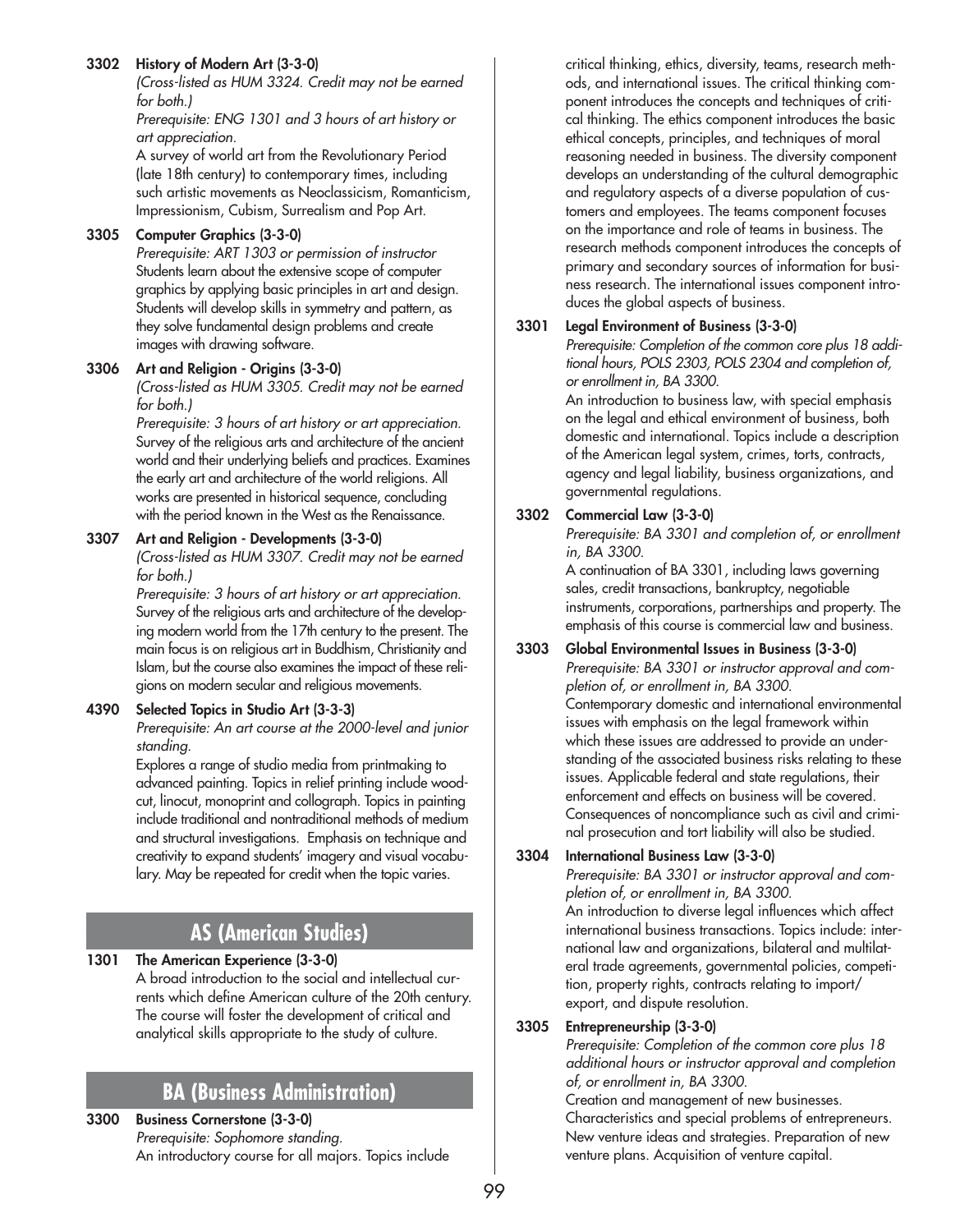#### **3308 Business Ethics (3-3-0)**

*(Cross-listed as ADM 3308. Credit may not be earned for both.)*

*Prerequisite: Completion of the common core plus 18 additional hours and completion of, or enrollment in, BA 3300.* A theoretical examination of the bases for moral business decisions, raising of the moral recognition level and blending of theory with practice.

#### **3309 Real Estate Law (3-3-0)**

*Prerequisite: Completion of the common core plus 18 additional hours and completion of, or enrollment in, BA 3300.*

A study of the application of the law in real estate interests, conveyance of title, contracts of sale, title searches, types of ownership, liens and mortgages, insurance, leases and taxation of property owners.

#### **3315 Diversity and the Law (3-3-0)**

*Prerequisite: BA 3301 and completion of, or enrollment in, BA 3300.*

Organizations must deal with diversity and related legal issues in a variety of environments, external as well as internal, which are highly regulated and surround diversity in numerous different contexts involving employers, employees, customers, the courts, and local, state, and federal agencies. Emphasis will be placed upon organizational compliance with applicable legal constraints by creating an atmosphere of understanding of and appreciation for diversity.

#### **3320 International Business (3-3-0)**

*Prerequisite: Completion of the common core plus 18 additional hours or instructor approval and completion of, or enrollment in, BA 3300.*

Broad approach to the basic principles of business globalization. Emphasis is placed on the business enterprise as it conducts its commercial activity in environments that are different in their economic, political, legal, social and cultural aspects from the firm's corresponding domestic environment.

#### **3340 Entrepreneurial Revenue (3-3-0)**

*Prerequisite: Completion of the common core plus 18 additional hours or instructor approval, and completion of, or enrollment in, BA 3300.*

Teaches students about the dynamics of marketing entrepreneurial products and services. Students will learn the effects of pricing and marketing strategies on the growing enterprise.

#### **3341 Entrepreneurial Costs and Budgeting (3-3-0)**

*Prerequisite: Completion of the common core plus 18 additional hours or instructor approval, and completion of, or enrollment in, BA 3300.*

Teaches students how to manage the costs of bringing new products and services to market. Provides students with knowledge, tools, and insights to help understand and control the obvious costs associated with new ventures as well as the hidden costs that can eat away at a venture's profits.

#### **3399 Directed Study in Business Administration (3-3-0)** *Prerequisite: Approval from department chair and dean.* Selected topics in business administration; intensive individual study under the guidance of a member of the business faculty.

#### **4302 Business Strategy (3-3-0)**

*Prerequisite: BA 3300 and must be a declared business major and have completed all required general education and business core courses. Successful completion of the Writing Proficiency Exam is required.* The capstone course in business emphasizing planning and decision-making, formulating strategies and implementing plans for action. Comprehensive cases provide the opportunity to study proper interrelationships among production, operations, finance, accounting, marketing and the many other functions involved in managing a business enterprise.

#### **4304 Entrepreneurial Capitalization and Funding (3-3-0)**

*Prerequisite: Completion of the common core plus 18 additional hours or instructor approval, and completion of, or enrollment in, BA 3300.*

Capital is the lifeblood of all new ventures. This course introduces students to the many sources of capital available to new ventures and provides them with insights on how to gain access to capital.

#### **4305 Business Plan (3-3-0)**

*Prerequisite: Completion of the common core plus 18 additional hours or instructor approval, and completion of, or enrollment in, BA 3300.*

The business plan is the road map for new ventures. It outlines the goals and objectives of the enterprise and describes how they will be achieved. It helps keep the venture on the path of growth and profitability, and provides a mechanism for communicating the firm's achievements and goals with external parties, including potential investors.

#### **4379 Implementing the Business Plan (3-3-0)**

*Prerequisite: Completion of the common core plus 18 additional hours or instructor approval, and completion of, or enrollment in, BA 3300.*

This course teaches students what will be involved in launching and operating a new venture. Using a combination of experiential exercises and case studies, students will develop a "hands on" understanding of the difficulties associated with launching new ventures.

#### **4380 Field Experience in Business Administration** For more information and qualifications see Field Experience in the College of Business section of this catalog and/or the department chair for your declared major.

#### **4390 Selected Topics in Business (3-3-0)**

*Prerequisite: Approval of instructor or department chair.* Intensive study of one or more major topics in business. May be repeated for credit with departmental approval when topics vary.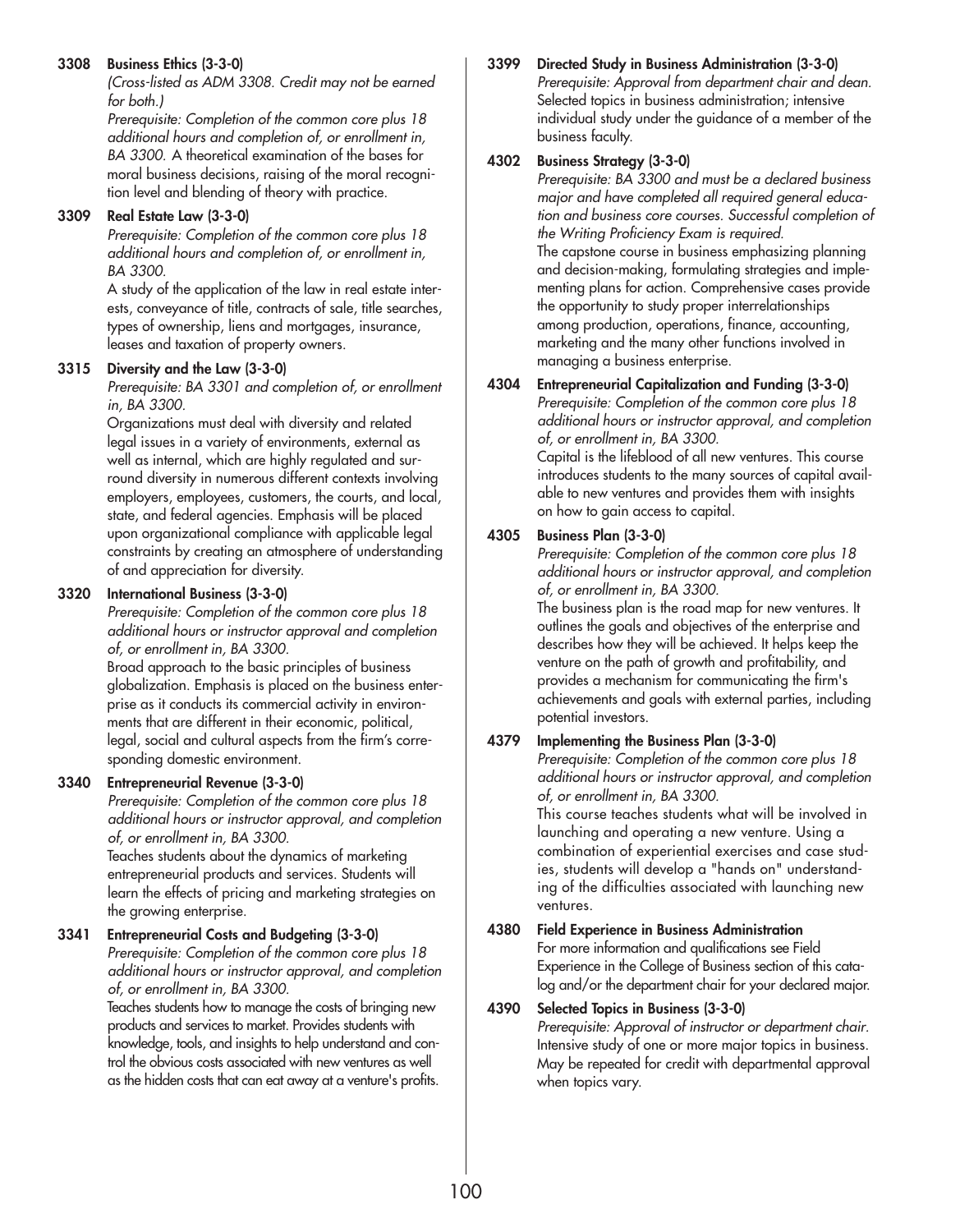## **BED (Bilingual Education)**

- **3301 Understanding the Second Language Learner (3-3-2)** *Prerequisite: Admission to Teacher Education program and concurrent enrollment in Interdisciplinary Block I.* Field-based course that provides an understanding of developmental, environmental, and cultural, factors that affect second language learners.
- **3311 Foundations of Bilingual/ESL Education (3-3-0)** *Prerequisite: Admission to Teacher Education program and concurrent enrollment in Interdisciplinary Block I.* Field-based course that examines and applies the rationale, goals, and objectives of bilingual/ESL programs through interaction with urban students and teachers in a bilingual/ESL classroom.
- **4301 Teaching Language Arts and Reading in Spanish (3-3-0)** Prerequisite: Completion of Interdisciplinary Block I, a score of 75 or better on departmental examination and concurrent enrollment in Interdisciplinary Block II. Field-based course that applies language arts and reading techniques in Spanish through interaction with urban students and teachers in a bilingual classroom.
- **4311 Integrating Curriculum in a Bilingual/ESL Classroom (3-3-0)**

*Prerequisite: Completion of Interdisciplinary Block I, a score of 75 or better on departmental examination and concurrent enrollment in Interdisciplinary Block II.* Field-based course that addresses bilingual/ESL methods and techniques for integration of various school subjects.

## **BIOL (Biology)**

**1101 General Biology Laboratory I (1-0-3)** *Prerequisite: Credit or enrollment in BIOL 1301. Laboratory fee required. \$12.* Appropriate exercises and experiments requiring scientific observations and analysis that illustrate some of the

basic techniques, concepts and facts presented in BIOL 1301, with emphasis on plant biology. (BIOL 1106)

- **1102 General Biology Laboratory II (1-0-3)** *Prerequisite: BIOL 1101 and credit or enrollment in BIOL 1302. Laboratory fee required. \$12.* A continuation of BIOL 1101, with emphasis on animal biology. Animal dissection required. (BIOL 1107)
- **1103 Human Anatomy and Physiology Laboratory I (1-0-3)** *Prerequisite: Credit or enrollment in BIOL 1303. Laboratory fee required. \$12.* Laboratory course emphasizing some of the techniques and principles presented in BIOL 1303. Animal dissection required. (BIOL 2101)
- **1104 Human Anatomy and Physiology Laboratory II (1-0-3)** *Prerequisite: BIOL 1103 and credit or enrollment in BIOL 1304. Laboratory fee required. \$12.* A continuation of BIOL 1103. (BIOL 2102)

#### **1301 General Biology I (3-3-0)**

*Prerequisite: Credit or enrollment in BIOL 1101, ENG 1301 and MATH 1301.*

Topics include the scientific method, chemical and physical bases of life, cell structure and function, respiration, photosynthesis, cell division, heredity, regulation of genes, the diversity of life, and plant structure and function. BIOL 1301 and 1302 are courses designed for students who plan to take advanced level courses in biology and microbiology. Only one of the following courses may be applied toward a degree: BIOL 1301 or BIOL 1308. (BIOL 1306)

#### **1302 General Biology II (3-3-0)**

*Prerequisite: BIOL 1101, BIOL 1301 and credit or enrollment in BIOL 1102.*

Continuation of BIOL 1301. Topics include digestion, nervous and hormonal control, gas exchange, excretion, homeostasis, reproduction and development, animal behavior, evolution and the ecology of biological communities. (BIOL 1307)

**1303 Human Anatomy and Physiology I (3-3-0)** *Prerequisite: Credit or enrollment in BIOL 1103* Cells and tissues of the human body and its skeletal, muscular, integumentary, nervous and sensory systems. (BIOL 2301)

**1304 Human Anatomy and Physiology II (3-3-0)** *Prerequisite: BIOL 1303 and credit or enrollment in BIOL 1104.*

Continuation of the study of the human body, with emphasis on the endocrine, circulatory, respiratory, digestive, excretory and reproductive systems. (BIOL 2302)

#### **1310 Introduction to Biology I (3-2-2)**

*Laboratory fee required: \$12. Prerequisite: Credit or enrollment in ENG 1301.* Integrated lecture/laboratory course for non-science majors. This course will include a study of the scientific method, how it compares to other methods of inquiry, and the relationship between science and technology. Emphasis will be placed on the biology of the individual including composition of human cells, the organization of the human body, and the functions of its organ systems. Issues related to animal experimentation, genetic engineering, cloning, human reproduction, and contraception will be discussed. Laboratory activities will be experimental in nature, and include the use of a variety of instruments and techniques used by scientists to study biological phenomena.

#### **1312 Introduction to Biology II (3-2-2)**

*Laboratory fee required: \$12.*

*Prerequisite: BIOL 1310.*

Integrated lecture/laboratory course for non-science majors. This course will expand the study of biology to the environment outside the human body. Major themes will include adaptation to environmental conditions and change, evolution, the diversity of life forms, how humans interact with and affect other organisms, overpopulation, and human alteration of the physical environment. Laboratory activities will be investigative in nature and relate to the lecture topics.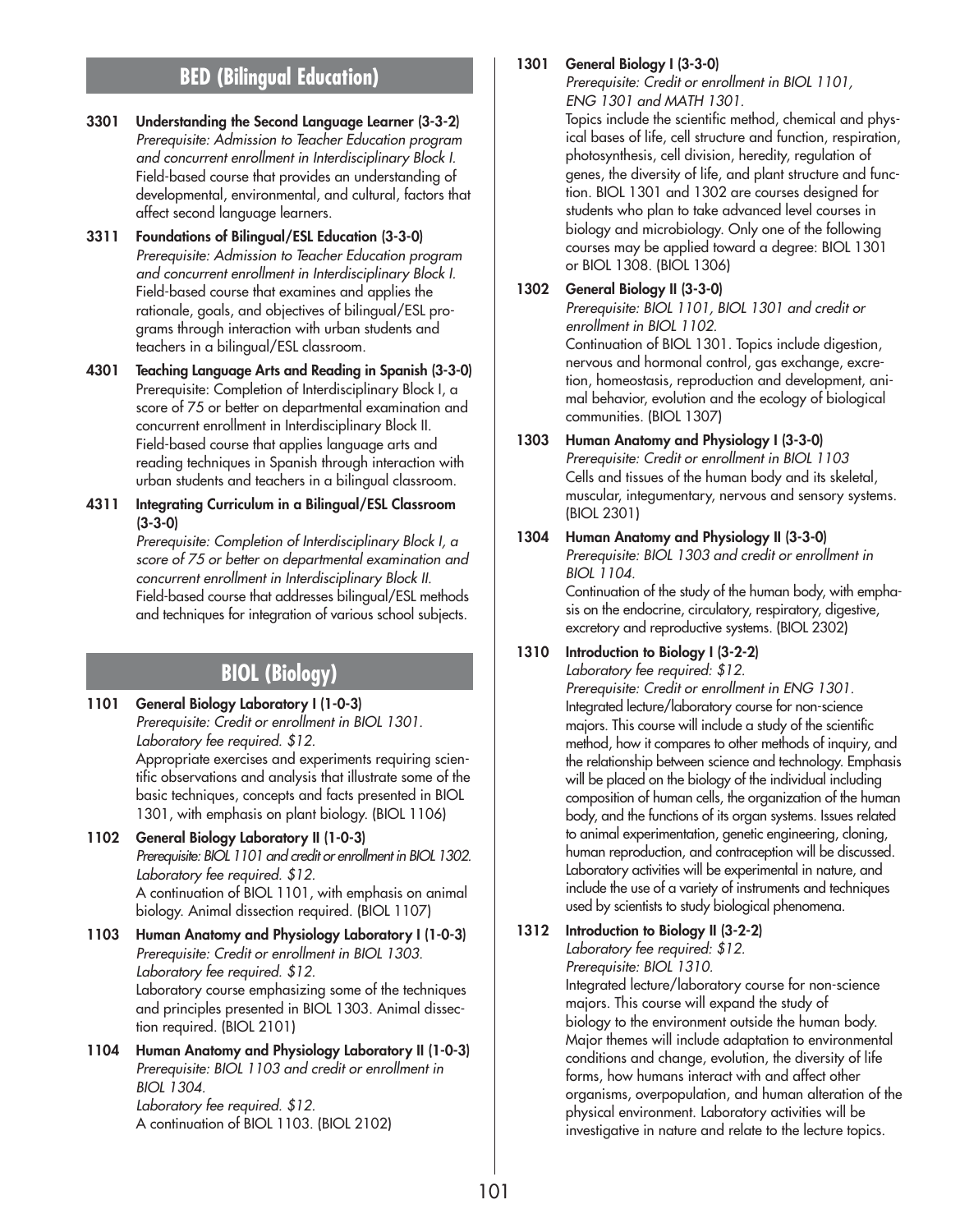**2306 Fundamentals of Nutrition (3-3-0)**

*Prerequisite: BIOL 1303 or CHEM 1305 or their equivalents.* Food, nutrients, and their digestion, absorption and metabolism in humans are studied. Regional and cultural diet patterns are discussed. Nutritional assessment procedures are performed. (BIOL 1322)

#### **3102 General Ecology Laboratory (1-0-3)** *Prerequisite: Credit or enrollment in BIOL 3302* Explore theoretical concepts and practical applications in ecology. Population dynamics will be investigated using computer simulations. Field sampling of local plant and animal populations will expose students to practical techniques of data collection and analysis.

**3103 General Genetics Laboratory (1-0-3)** *Prerequisite: Credit or enrollment in BIOL 3303. Laboratory fee required. \$12.* Laboratory topics designed to mimic classical genetic investigations. Experiments focus on the use of Drosophila melanogaster. Students conduct individual and group research projects.

## **3104 Vertebrate Embryology Laboratory (1-0-3)**

*Prerequisite: Credit or enrollment in BIOL 3304. Laboratory fee required. \$12.* Appropriate exercises and experiments that illustrate some of the basic concepts, experimental techniques and facts presented in BIOL 3304.

#### **3105 Human Anatomy Laboratory (1-0-3)** *Prerequisite: Credit or enrollment in BIOL 3305.* Appropriate exercises and activities that illustrate the techniques, concepts, and facts presented in BIOL 3305.

### **3110 Plant Identification Laboratory (1-0-3)**

*Prerequisite: Credit or enrollment in BIOL 3310. Laboratory fee required. \$12.* Emphasizes plant identification and naming of plants from selected families of plants. A collection of local native plants will be required with appropriate scientific naming including family, genus, and species.

### **3120 Human Physiology Laboratory (1-0-3)**

*Prerequisite: Credit or enrollment in BIOL 3320. Laboratory fee required. \$12* Appropriate exercises and experiments that illustrate techniques, facts, and concepts presented in BIOL 3320.

## **3130 Plant Biology Laboratory (1-0-3)**

*Prerequisite: Credit or enrollment in BIOL 3330. Laboratory fee required. \$12.* Laboratory investigations and experimental analysis regarding the biology of plants, including plant taxonomy, morphology, anatomy, reproductive biology, nutrient requirements, photobiology, hormonal regulation, ecology, plant tissue culture and applications.

### **3140 Biology of Fungi Laboratory (1-0-3)**

*(Cross-listed as MBIO 3150. Credit may not be earned for both.)*

*Prerequisite: Credit or enrollment in BIOL 3340. Laboratory fee required. \$12.*

A study of the principles and applications of techniques for isolation, culture, and identification of fungi; and a study of the characteristics of fungal growth, nutrition, metabolism and genetics.

## **3150 Ornithology Laboratory (1-0-3)**

*Prerequisite: Credit or enrollment in BIOL 3350.* Field and museum laboratories will emphasize aspects of morphology, ecology and behavior, as well as taxonomy and identification of local bird species. Weekend field trips will be required.

### **3300 Undergraduate Research (3-0-9)**

*Prerequisite: Approval by Natural Sciences advisor, minimum GPA of 2.5, and permission of instructor.* Independent investigation of a specific topic or problem in biology research under the direction of a selected faculty member.

#### **3301 Evolution of the Earth and its Inhabitants (3-3-0)** *(Cross-listed as GEOL 3301. Credit may not be earned for both.)*

*Prerequisite: One year of biology or geology.* Analysis of the concepts and discoveries that led Darwin to propose his theory of natural selection to explain evolution and the subsequent lines of evidence in both geology and biology that substantiate his ideas and unify our understanding of the relationships of various organisms to each other. Specific groups of organisms will be discussed in relation to morphological changes through time as well as adaptations that may occur due to environmental changes and other variables.

## **3302 General Ecology (3-3-0)**

*Prerequisite: BIOL 1302/1102, MATH 1404 or 1505 and enrollment or credit in BIOL 3102* Introduction to the major theories in ecology with particular emphasis on mathematical investigations of population dynamics, community ecology, and evolutionary ecology. Movement of energy and nutrients through ecosystems will also be covered

## **3303 General Genetics (3-3-0)**

*Prerequisite: BIOL 1302/1102, CHEM 1308/1108, and credit or enrollment in BIOL 3103.* Fundamental principles of genetics including Mendelian inheritance, linkage, the chemical basis of genetics, mutations and chromosomal aberrations.

## **3304 Vertebrate Embryology (3-3-0)**

*Prerequisite: BIOL 1302/1102, CHEM 1308/1108, and credit or enrollment in BIOL 3104.* A study of the development of the vertebrate body from fertilization to birth or hatching, with emphasis on the frog, chicken, pig and human.

## **3305 Human Anatomy (3-3-0)**

*Prerequisite: 8 hours of biology, CHEM 1308/1108, and enrollment in BIOL 3105.* A study of the structure of the human body using a systems approach. System and structural interactions will be examined. Structural and functional relationships will also be assessed.

### **3310 Plant Identification (3-3-0)**

*Prerequisite: BIOL 1302/1102 and credit or enrollment in BIOL 3110.*

A study of the principles of naming, identification and classification of plants with an emphasis on the characteristics of select families of flowering plants.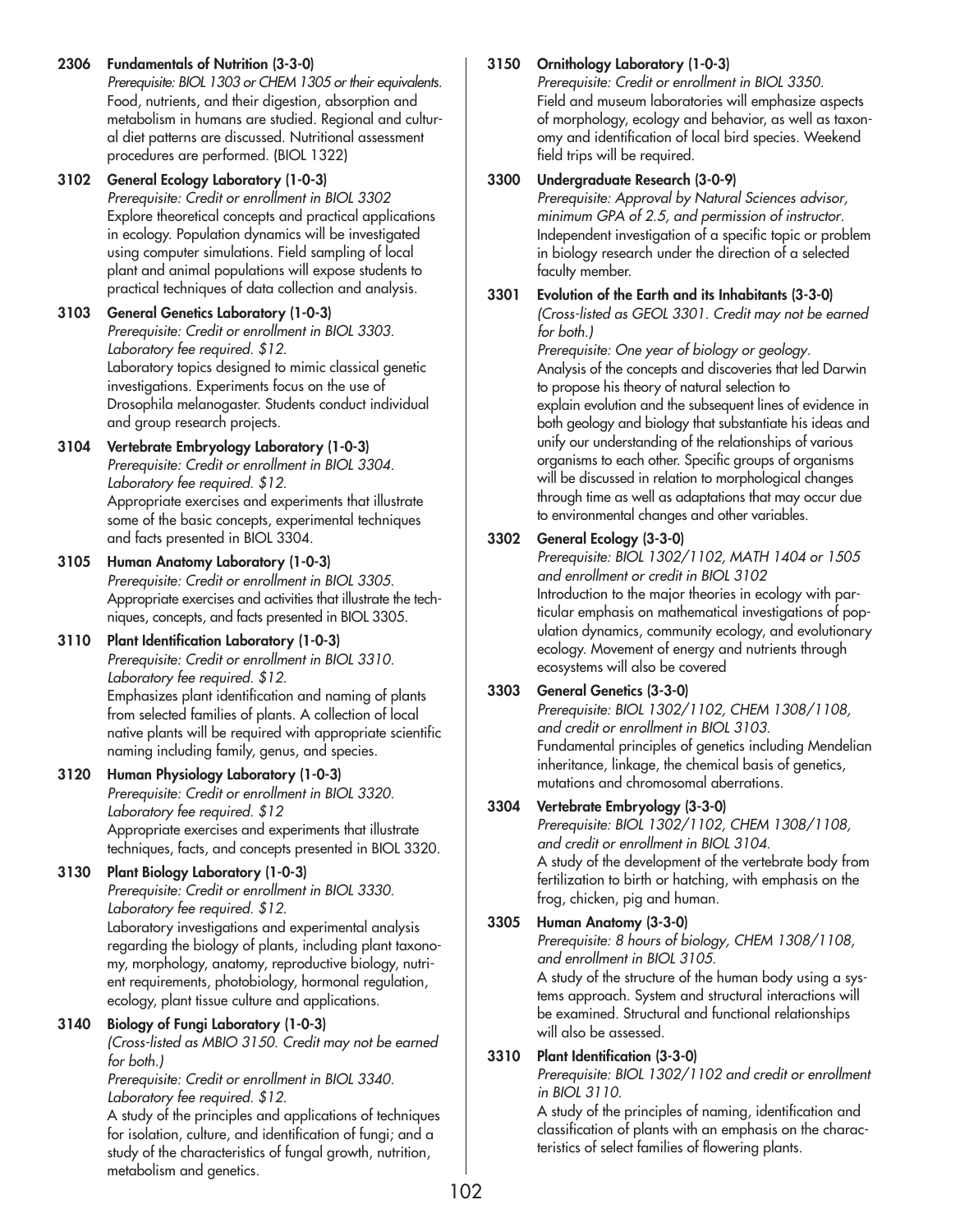#### **3320 Human Physiology (3-3-0)**

*Prerequisite: 8 hours of biology, CHEM 1308/1108 and credit or enrollment in BIOL 3120.* A study of the function of the human body using a systems approach. Course will focus on the interaction of body systems and the maintenance of homeostasis. Some study of major disease processes associated with each system will be included.

#### **3330 Plant Biology (3-3-0)**

*Prerequisite: BIOL 1302/1102, CHEM 1308/1108, and credit or enrollment in BIOL 3130.* Comprehensive analysis regarding the biology of plants, including plant taxonomy, morphology, anatomy, physiology, reproduction, development, ecology, ethnobotany and biotechnology.

#### **3340 Biology of Fungi (3-3-0)**

*(Cross-listed as MBIO 3350. Credit may not be earned for both.)*

*Prerequisite: BIOL 1302/1102, CHEM 1308/1108 or credit or enrollment in BIOL 3140.*

A comprehensive study of fungi with emphasis on higher fungi. Course includes aspects of the fungal body, growth, sporulation, reproduction and diversity.

#### **3350 Ornithology (3-3-0)**

*Prerequisite: BIOL 1302/1102* The biology of birds, including evolutionary history, functional morphology, physiology, ecology, and behavior. The course will explore the adaptations characteristic of the different orders of birds with particular emphasis on the local avian community.

#### **3399 Directed Study in Biology (3-3-0)**

*Prerequisite: Approval of the department chair and dean, junior standing, minimum GPA of 3.0.* Intensive in-depth study of various topics under the guidance of a member of the biology faculty.

#### **4110 Histology Laboratory (1-0-3)**

*Prerequisite: Credit or enrollment in BIOL 4310. Laboratory fee required. \$12.* Appropriate exercises and experiments that illustrate some of the basic techniques, concepts and facts presented in BIOL 4310.

#### **4113 Parasitology Laboratory (1-0-3)**

*(Cross-listed as MBIO 4113. Credit may not be earned for both.)*

*Prerequisite: Credit or enrollment in BIOL 4313. Laboratory fee required. \$12.*

Appropriate exercises and experiments that illustrate some of the basic techniques, concepts and facts presented in BIOL 4313.

#### **4210 Biology Seminar (2-2-0)**

*Prerequisite: Senior standing and majoring in an area of life science.*

Presentations and discussions related to recent research accomplishments in biology and biotechnology including student research presentations.

#### **4220 Computational Biology (2-2-0)**

*Prerequisite: MATH 1404, MATH 3303 or SOS 3312, 1 upper-level course in biology or chemistry.* Study of the principles of bioinformatics and computer

modeling. Students will learn to evaluate the strengths and weaknesses of bioinformatics programs and computer models of biological systems. Work with computer models to explore problems in biology and bioinformatics. Computer expertise is not required.

#### **4230 Techniques in Cell and Molecular Biology (2-0-6)** *(Cross-listed as MBIO 4230. Credit may not be earned*

*for both.)*

*Prerequisite: BIOL 3303 and permission of instructor. Laboratory fee required. \$24.*

Introduction to modern techniques in the manipulation of genes, and their introduction and regulation in eukaryotic cells. Techniques include polymerase chain reaction, in vitro mutagenesis, and fluorescence microscopy. Laboratory work emphasizes the design and carrying out of student-designed protocols.

### **4260 Environmental Laboratory and Field Studies (2-0-6)** *Prerequisite: credit for BIOL 1302/1102, CHEM 1308/1108, GEOL 1306/1106 and credit or enroll-*

*ment in either BIOL 4360, CHEM 3320 or GEOL 3303. Laboratory fee required: \$24.*

Intensive laboratory and field investigations to illustrate principles and current concepts presented in BIOL 4360, CHEM 3320 and GEOL 3303 by sampling, measuring and analyzing biological, chemical and physical factors of select environments, with emphasis on the activities of humans and their effects on ecosystems.

#### **4303 Human Genetics (3-3-0)**

*Prerequisite: BIOL 3303/3103*

A study of inherited traits in humans with emphasis on the mapping of the human genome, molecular mechanisms of disease, Karyotyping and chromosomal abnormalities, genetic testing, gene therapy, and ethical issues associated with human genetics.

#### **4305 Physiological Ecology of Vertebrates (3-3-0)**

*Prerequisite: BIOL 1302 and credit or enrollment in CHEM 3301.*

Focus on mechanisms used by vertebrates to adapt to their natural habitats. Topics include the relationship between evolution and adaptation, nature and levels of adaptation, mechanisms of adaptation and the major adaptations of selected vertebrates. Emphasis on adaptation to extreme environments.

#### **4310 Histology (3-3-0)**

*Prerequisite: BIOL 1302/1102, CHEM 1308/1108, and credit or enrollment in BIOL 4110. Laboratory fee required. \$12.*

A comprehensive overview of the microscopic and submicroscopic anatomy of the vertebrate body, with emphasis on humans. Special topics include histochemistry, tissue culture and pathophysiology.

#### **4313 Parasitology (3-3-0)**

*(Cross-listed as MBIO 4313. Credit may not be earned for both.)*

*Prerequisite: BIOL 1302/1102, CHEM 1308/1108, and credit or enrollment in BIOL 4113.* Introduction to parasitism as a biological concept and a survey of specific parasites of medical and veterinary importance. Additional topics include the relationship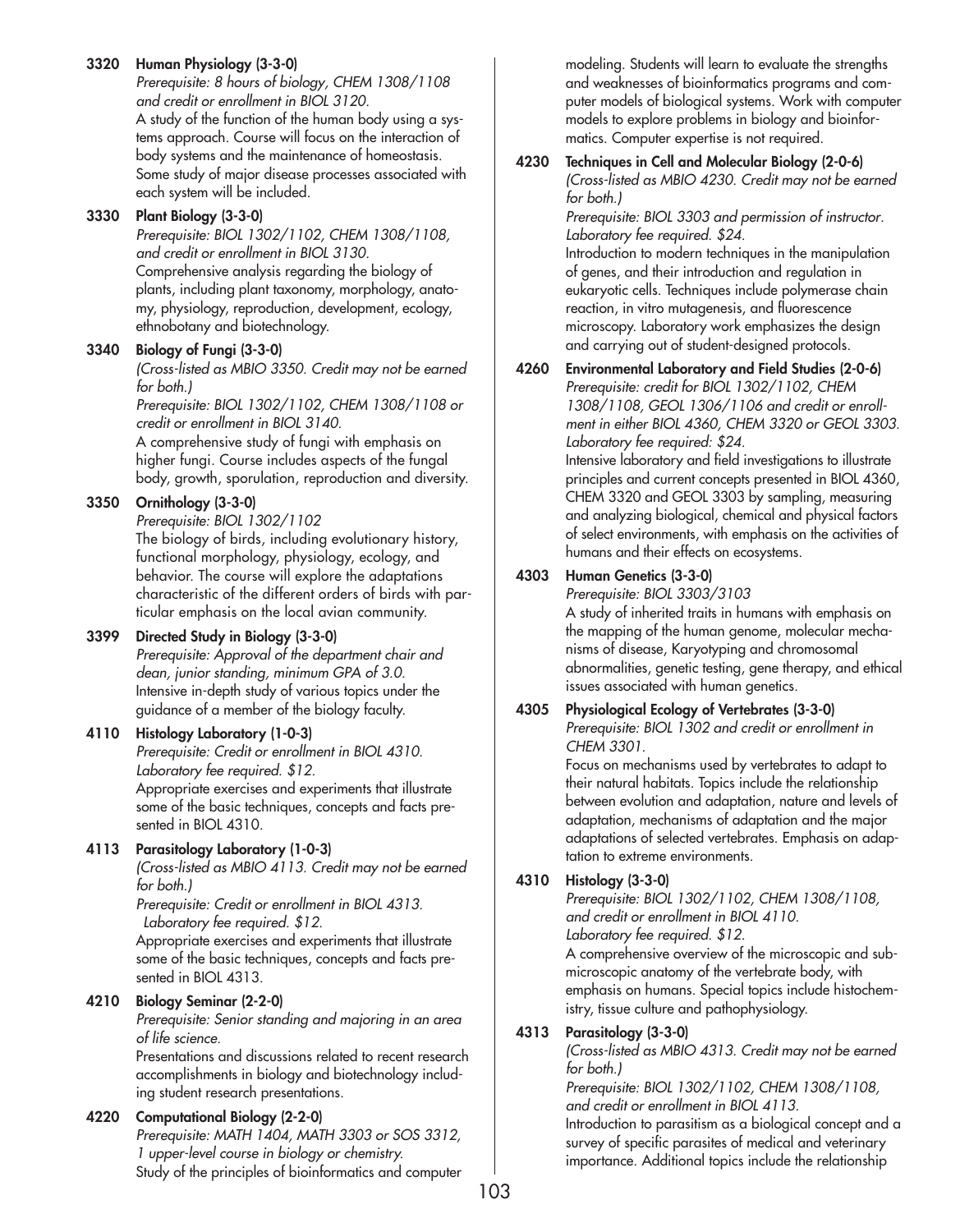of opportunistic parasites in the treatment of AIDS, immunodiagnosis and the status of vaccine development for parasitic diseases.

#### **4320 Cellular Biology (3-3-0)**

*Prerequisite: BIOL 1302/1102, CHEM 1308/1108, and junior-level standing. CHEM 3302/3202 is recommended.*

The composition, structure, functions and dynamics of cells. Topics include interrelations of organelles, molecular transport and membrane trafficking, cytoskeletal interactions, enzymatic catalysis and metabolism, nucleocytoplasmic relationships, intercellular communications and laboratory analyses.

#### **4325 Advanced Microscopy (3-1-6)**

*(Cross-listed as GEOL 4325. Credit may not be earned for both.)*

*Prerequisite: 16 hours of laboratory-based science including 8 hours at the upper level, and approval of instructor. Laboratory fee required. \$24.*

Instrumentation principles and laboratory exercises associated with the applications of a variety of microscopes and associated techniques, including preparation of samples, light microscopy (bright-field, darkfield, phase-contrast, polarized and fluorescent), scanning electron microscopy, transmission electron microscopy, and X-ray microanalysis.

#### **4330 Molecular Biology (3-3-0)**

*Prerequisite: BIOL 3303 or equivalent.*

Introduction to the molecular aspects of gene regulation in eukaryotic cells. Eukaryotic gene regulation is explored in the context of cell cycle regulation, cell differentiation, and cancer. The course emphasizes study of the primary research literature and the creation and testing of hypotheses using current technology.

#### **4340 Animal Behavior (3-3-0)**

*Prerequisite: BIOL 1302/1102 and ENG 1302.* Behavioral capacities of the animal kingdom, with emphasis on methods of study, instinctive behavior, the biological basis of behavior, learning and intelligence and social behavior.

#### **4350 Social Biology (3-3-0)**

*Prerequisite: 8 hours of biology, ENG 1302, PSY 1303 or SOC 1303, and junior standing.*

This discussion-format course is intended to bring together ideas and students from the disciplines of biology, psychology, sociology and anthropology. Its focus is on the area of animal behavior that involves the interaction of conspecifics. Topics to be discussed include aggression, courtship, parental behavior, altruism, behavior genetics, dominance, competition and cooperation, and behavioral ecology.

#### **4360 Environmental Biology (3-3-0)**

*Prerequisite: BIOL 1302/1102, CHEM 1308/1108, and 4 hours of biology above the 1000-level.* Ecological principles and current topics regarding the interrelationships among organisms and their environments, including analysis of human activities that impact natural ecosystems and cause environmental problems.

#### **4190- Selected Topics in Biology**

**4490** *Prerequisite: Varies according to topic.* Selected topics in upper-level biology according to the needs and interests of the students.

#### **4380 Field Experience in Biology**

*Prerequisite: At least 85 hours and department approval* Field experience integrates theory learned in biology classes with practical laboratory or field experience. Students are placed in laboratories, clinical settings, or under the tutelage of a field researcher. May be repeated for additional credit; 6 hours may be applied toward a degree. A summary oral and written report must be presented to the Natural Sciences faculty.

#### **4399 Senior Honors Thesis**

*Prerequisite: Senior standing and enrollment in the Honors Program in the Natural Sciences.* A research project, supervised by a member of the natural sciences faculty or a scientist at an affiliated research institution or laboratory. The completed research project must be presented in both written and oral form to the science faculty. No more than six hours

credit for this course may be applied toward a degree.

### **Graduate Courses**

**6301 Selected Topics in Advanced Biology (3-3-0)**

*Prerequisite: Graduate Standing* Possible topics include modern genetics, biotechnology, immune disorders and health, urban science and ecology, computational biology, and advanced investigative methods in biology.

## **CHEM (Chemistry)**

**1105 Introductory Chemistry Laboratory I (1-0-3)** *Prerequisite: Credit or enrollment in CHEM 1305. Laboratory fee required. \$12.* Appropriate laboratory experiments for the student who will not be a professional physical scientist. The experiments support the principles of chemistry developed in the lecture portion of the course and illustrate some of the basic approaches to chemical problems. (CHEM 1105)

## **1107 General Chemistry Laboratory I (1-0-3)**

*Prerequisite: Credit or enrollment in CHEM 1307. Laboratory fee required. \$12.* Experiments which illustrate basic laboratory techniques and procedures, physical and chemical properties, stoichiometry, solutions, and thermochemistry. (CHEM 1111)

#### **1108 General Chemistry Laboratory II (1-0-3)** *Prerequisite: CHEM 1107 and credit or enrollment in CHEM 1308.*

*Laboratory fee required. \$12.*

Emphasis on reactions in aqueous solutions, gas laws, equilibrium, kinetics and qualitative analysis, with an introduction to instrumental analysis. (CHEM 1112)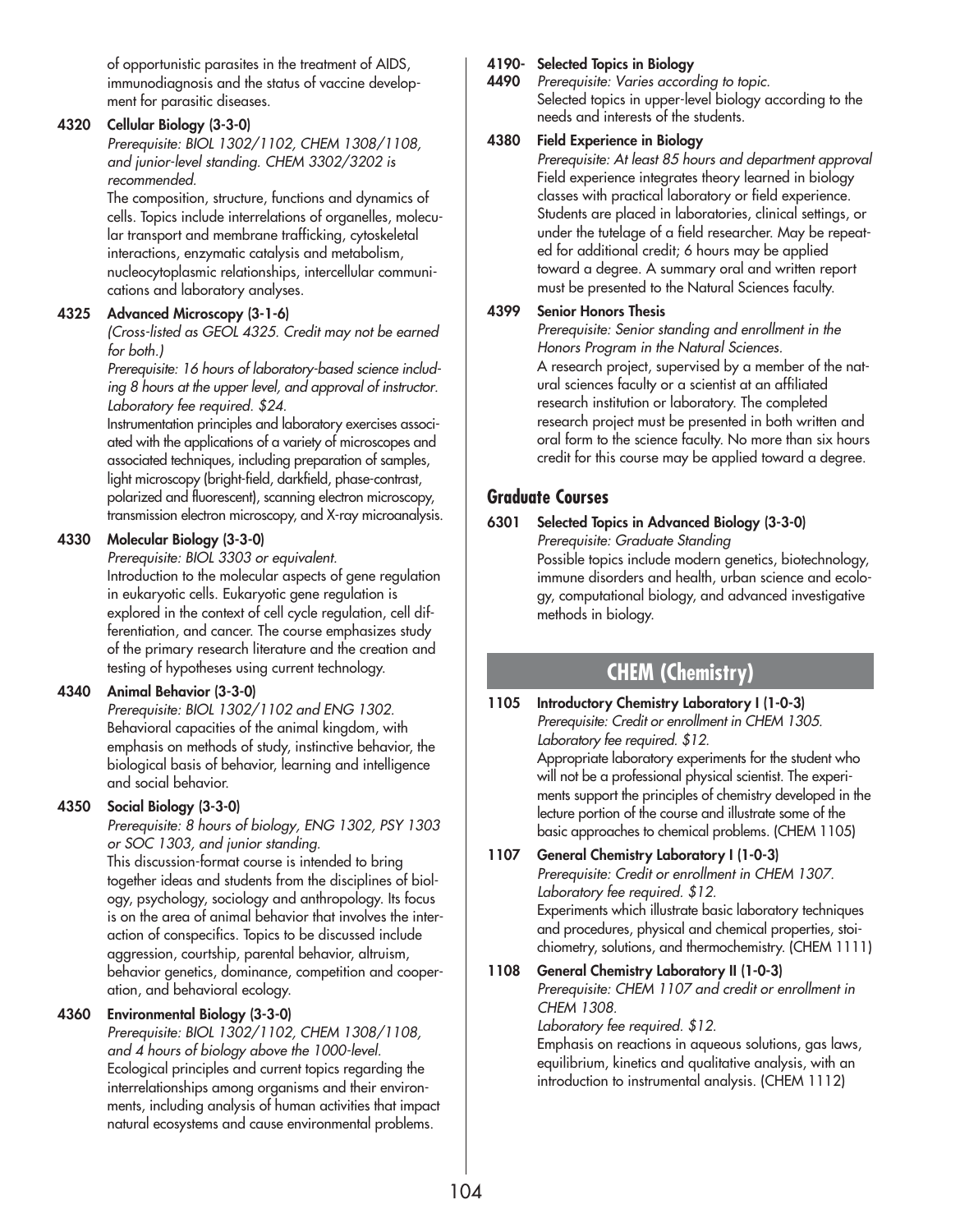#### **1304 Chemistry in Society (3-2-2)**

*Laboratory fee required. \$12.*

This course presents the relevance of chemistry in everyday life, particularly in applications to environmental problems such as air pollution, ozone depletion, global warming, energy, water purity and acid rain. Fundamental concepts in chemistry introduced on a need-to-know basis include stoichiometry, atomic structure, chemical bonding, states of matter, electrolytic solutions and chemical reactions. This course meets the common core requirement in natural sciences.

#### **1305 Introductory Chemistry I (3-3-0)**

*Prerequisite: Credit or enrollment in CHEM 1105 and credit or enrollment in MATH 1301 or MATH 1310.* The composition, properties and interaction of substances necessary to produce new materials. Topics include stoichiometry, atomic structure, chemical bonds, states of matter, electrolyte solutions and chemical reactions. (CHEM 1305)

#### **1307 General Chemistry I (3-3-0)**

*Prerequisite: Credit or enrollment in MATH 1301, and CHEM 1107, and one year of high school chemistry or CHEM 1305.*

Fundamentals of general chemistry. Descriptive material is correlated with the basic chemical principles and their applications. Modern concepts of atomic and molecular structure, chemical bonding, the gaseous state and the kinetic molecular theory of matter are analyzed. Emphasis on stoichiometric calculations of mass and molar relationships, energy relations and intermolecular forces. Credit for both CHEM 1305 and CHEM 1307 may not be applied toward a degree. (CHEM 1311)

#### **1308 General Chemistry II (3-3-0)**

*Prerequisite: A grade of C or better in CHEM 1307 and credit or enrollment in CHEM 1108.*

A continuation of CHEM 1307. Topics include liquids and solids, intermolecular forces, chemical kinetics, thermodynamics, homogeneous, heterogeneous and ionic equilibrium, modern concepts of acids and bases, electrochemistry, coordination chemistry, nuclear chemistry and selected topics. (CHEM 1312)

#### **3110 Quantitative Analysis Laboratory (1-0-3)**

*Prerequisite: Credit or enrollment in CHEM 3310. Laboratory fee required. \$12.* Quantitative methods of analysis including gravimetric, volumetric and instrumental. Instrumental methods will include absorption and emission spectroscopy, gas and liquid chromatography and elec-

#### **3130 Physical Chemistry Laboratory I (1-0-3)**

trochemical analysis.

*Prerequisite: Credit for or enrollment in CHEM 3330. Laboratory fee required. \$12.*

Advanced experiments in physical chemistry including studies in thermodynamics, colligative properties of solutions, surface tension of surfactant containing solutions, solution viscosities, electrochemistry and the physical chemistry of polymeric materials. In addition to providing support for CHEM 3330, this course is designed to acquaint the student with the experimental

approaches and laboratory techniques used in industrial research and development activities.

#### **3132 Physical Chemistry Laboratory II (1-0-3)** *Prerequisite: Credit for or enrollment in CHEM 3332. Laboratory fee required. \$12.* A continuation of CHEM 3130.

#### **3201 Organic Chemistry Laboratory I (2-0-6)**

*Prerequisite: CHEM 1308/1108 and credit or enrollment in CHEM 3301. Laboratory fee required. \$24.* Experiments illustrating basic techniques, synthesis, interpretation of spectra, use of molecular models and scientific literature.

#### **3202 Organic Chemistry Laboratory II (2-0-6)**

*Prerequisite: CHEM 3301/3201 and credit or enrollment in CHEM 3302. Laboratory fee required. \$24.* Experiments illustrating multistep synthesis, semimicro techniques, instrumental analysis, investigation of reaction mechanisms and qualitative analysis.

#### **3300 Undergraduate Research (3-0-9)**

*Prerequisite: Approval by Natural Science advisor and a minimum GPA of 2.5, and permission of instructor.* Independent investigation of a specific topic or problem in chemistry research under the direction of a selected faculty member.

#### **3301 Organic Chemistry I (3-3-0)**

*Prerequisite: CHEM 1308/1108 and credit or enrollment in CHEM 3201.*

Fundamentals of organic chemistry. Topics include molecular orbital theory, stereochemistry, conformational analysis, reaction mechanisms, spectroscopy, nomenclature, physical properties, preparation and reactions of alkanes, alkyl halides, organometallics, alcohols and ethers.

#### **3302 Organic Chemistry II (3-3-0)**

*Prerequisite: CHEM 3301/3201 and credit or enrollment in CHEM 3202.*

A continuation of CHEM 3301, with emphasis on alkenes, alkynes, aromatic compounds, aldehydes, ketones, acids and derivatives, amines, amino acids, proteins, and carbohydrates.

#### **3310 Quantitative Analysis (3-3-0)**

*Prerequisite: CHEM 1308 and CHEM 1108 and credit or enrollment in CHEM 3110.* A study of chemical equilibrium, reliability of measurements and the theory of applications of gravimetric, volumetric and instrumental methods of analysis.

#### **3320 Environmental Chemistry (3-3-0)**

*Prerequisite: BIOL 1302 and BIOL 1102; and CHEM 1308 and CHEM 1108.*

Chemistry and analysis of clean and polluted air and water. Environmental standards of the American Public Health Association and the US Environmental Protection Agency.

#### **3330 Physical Chemistry I (3-3-0)**

*Prerequisite: CHEM 3301, MATH 2402 and one year of general physics.*

Applications of the first and second laws of thermodynamics to gases, liquids, solutions and phase equilibria;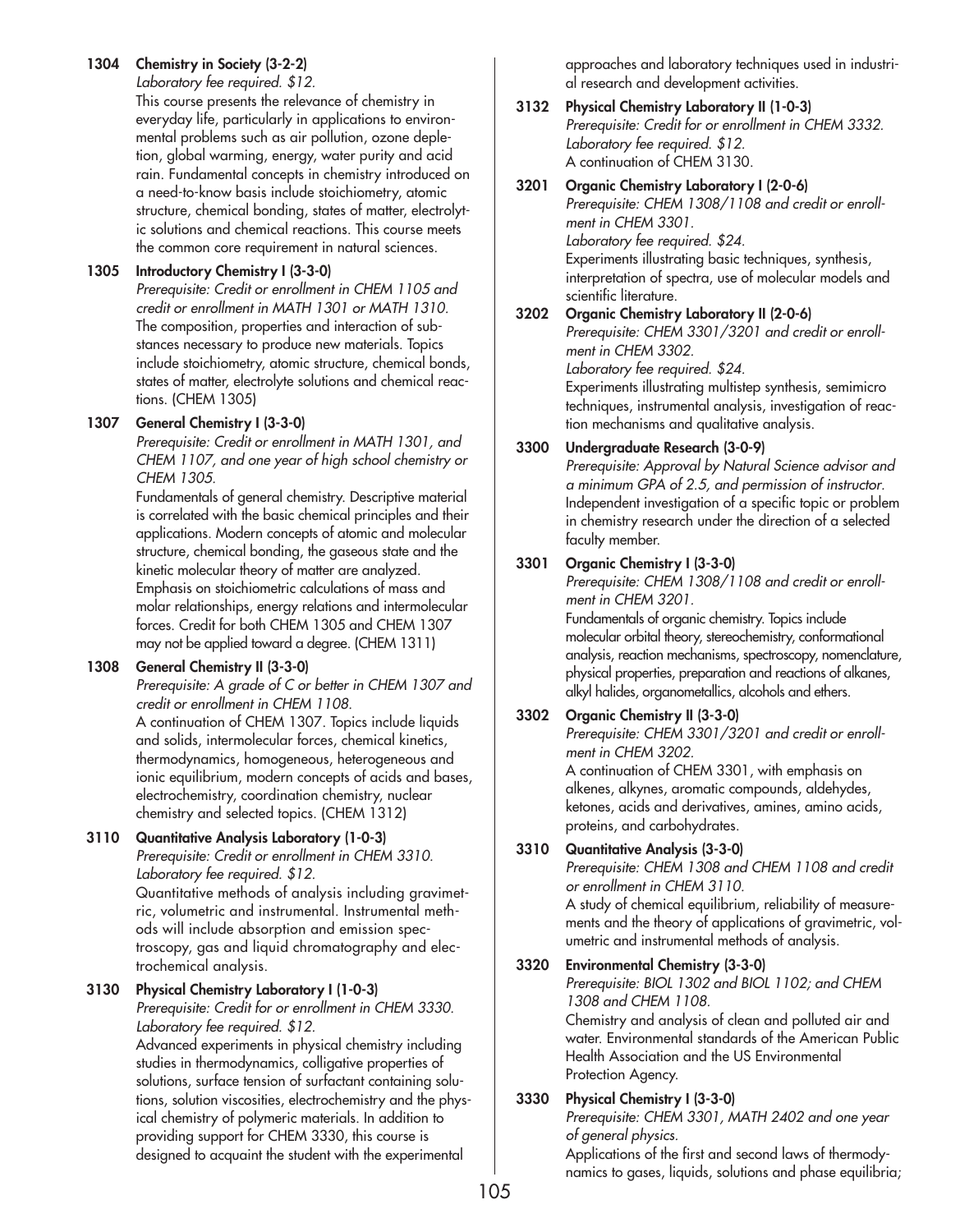applications of the third law to systems at equilibrium; chemical rate processes; elementary kinetic theory; and statistical thermodynamics with applications.

## **3332 Physical Chemistry II (3-3-0)**

*Prerequisite: CHEM 3330.*

A study of the principles and theories for describing atomic and molecular structure and the experimental methods used for determining structure.

## **3340 Inorganic Geochemistry (3-3-0)**

*(Cross-listed with GEOL 3340. Credit may not be earned for both.)*

*Prerequisite: GEOL 1305/1105 and CHEM 1308/1108.* Examination of the Earth and earth processes through the application of chemical principles including fractionation and distribution of the elements, the chemical evolution of planetary interiors and interactions between Earth's lithosphere, hydrosphere and atmosphere. Topics include evaluation of theories and analysis of data relevant to geologic problems facing society such as the search for and utilization of mineral resources and the environmental implications of waste disposal and remediation.

## **4140 General Biochemistry Lab I (1-0-3)**

*Prerequisite: Credit or enrollment in CHEM 4340. Laboratory fee required. \$12.* Experiments in biochemistry to accompany CHEM 4340.

**4162 Advanced Inorganic Laboratory (1-0-3)** *(Pending Coordinating Board approval) Prerequisite: Credit or enrollment in CHEM 4362. Laboratory fee required: \$12* This laboratory course is designed to supplement CHEM 4362. It will involve experiments that demonstrate the principles of inorganic chemistry and the techniques used by inorganic chemists for the synthesis and characterization of inorganic materials.

#### **4310 Instrumental Methods of Analysis (3-1-6)** *Prerequisite: CHEM 3310/3110. Laboratory fee required. \$24.* Principles and applications of advanced instrumental methods of chemical analysis including UV-VIS, FT-IR, NMR, HPLC, GC/MS, and polarography. Major emphasis will be placed on the analysis of organic compounds.

## **4340 General Biochemistry I (3-3-0)**

*Prerequisite: BIOL 1102 and BIOL 1302 and CHEM 3201 and CHEM 3301.* Chemistry of the constituents of living matter, including carbohydrates, lipids, nucleic acids and proteins and their metabolism.

## **4342 General Biochemistry II (3-3-0)**

*Prerequisite: CHEM 4340/4140.* A continuation of CHEM 4340 with primary emphasis on the integration and control of the metabolism of cellular constituents.

# **4360 Industrial Organic Chemistry (3-3-0)**

*Prerequisite: CHEM 3302/3202.*

A survey of the chemistry and industrial processes used to obtain the seven major organic compounds that are used as starting materials in the chemical industry. Also included is the synthesis of related derivatives of these base chemicals, their properties and industrial applications.

# **4362 Advanced Inorganic Chemistry (3-3-0)**

*Prerequisite: Credit or enrollment in CHEM 3330, and/or CHEM 3310.*

An introduction to modern inorganic chemistry including a survey of the descriptive chemistry of the elements and a detailed study of the technology involved in the production and use of the most industrially significant inorganic materials.

# **4364 Polymer Chemistry (3-3-0)**

*Prerequisite: CHEM 3302/3202.*

A study of the chemistry and technology of polymeric materials including methods of polymerization, characterization and applications of polymers with an emphasis on structure-property relationships.

# **4380 Field Experience in Chemistry**

*Prerequisite: At least 60 semester credit hours and approval of department chair.* Selected students are placed in jobs in their local community which are related to and reinforce their academic training. Positions are full time, salaried and last the duration of a semester. May be repeated once for additional credit. Recommended for students not already employed in their area of study.

## **4399 Senior Honors Thesis**

*Prerequisite: Senior standing and enrollment in the Honors Program in the Natural Sciences.* A research project supervised by a member of the natural sciences faculty or a scientist at an affiliated research institution or laboratory. The completed research project must be presented in both written and oral form to the science faculty. No more than 6 hours credit for this course may be applied toward a degree.

# **Graduate Courses**

**6301 Selected Topics in Advanced Chemistry (3-3-0)** *Prerequisite: Graduate Standing* Possible topics include thermodynamics and kinetics, chemistry of important biological reactions, properties and chemistry of polymers, and advanced investigative methods in chemistry.

# **CIS (Computer Information Systems)**

**1301 Introduction to Computer Based Systems (3-3-0)** *Prerequisite: MATH 1300.* An overview of computer information systems, includ-

ing computer hardware, software, procedures and systems, and human resources and their application in today's technological society. (Does not satisfy degree requirements in Engineering Technology.) (COSC 1301)

## **2301 Computer Algorithms and Problem Solving Using C++ (3-3-0)**

*Prerequisite: Grade of C or better in CIS 1301 and MATH 1301.*

Introduction to solving business problems through step-bystep instructions (algorithms) that can be implemented using computer programming languages. The focus is on struc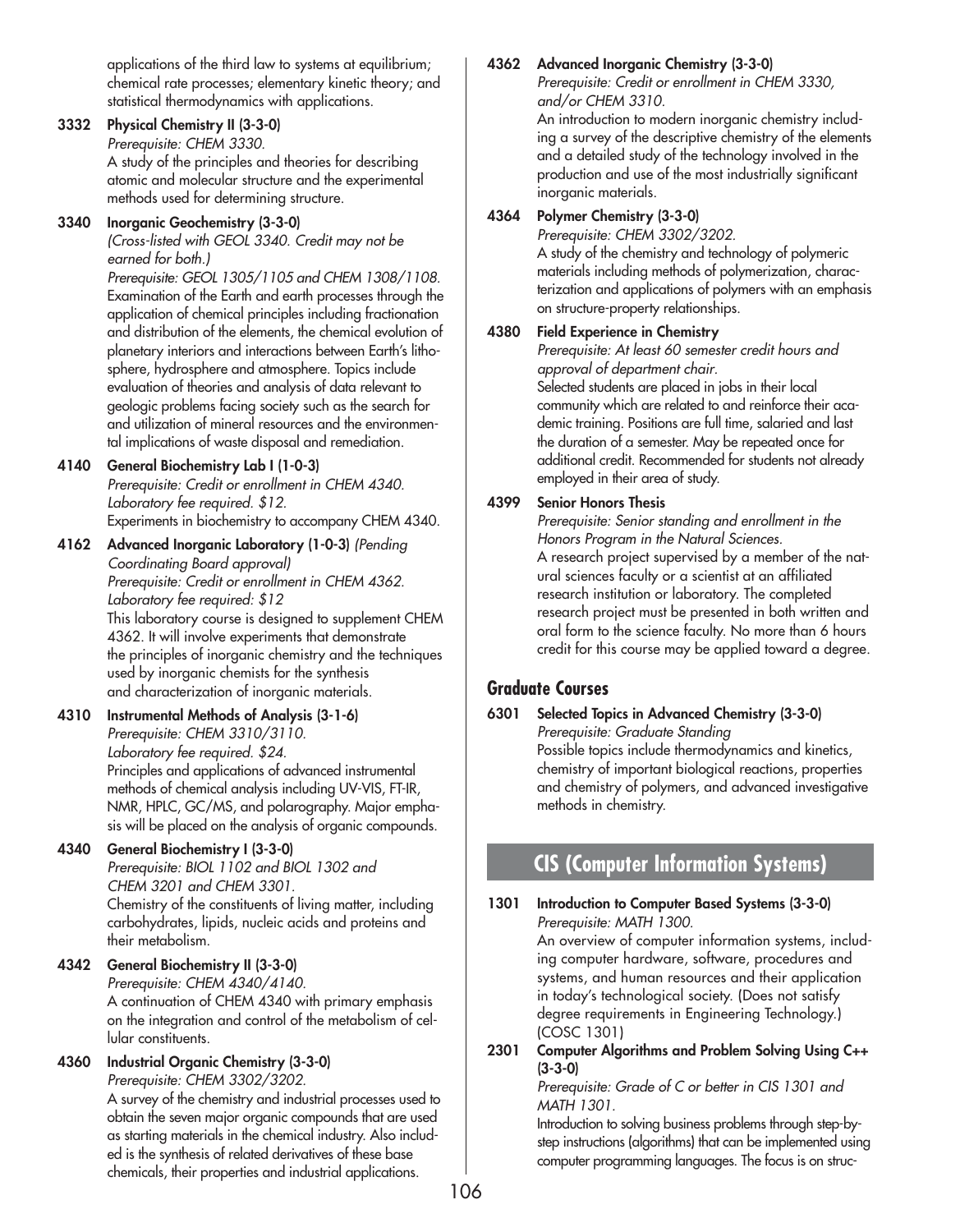tured programming using sequential, iterative, and selection processes. Topics includes data types, logic structures, control breaks, file handling, and search techniques. The C++ programming language is used to provide students with hands-on experience in implementing algorithms.

#### **3301 Systems Analysis and Design (3-3-0)**

*Prerequisite: Completion of the common core plus 18 additional hours and a grade of C or better in CIS 2301.* Concepts, skills, and techniques to effectively analyze and develop computer information systems in a team environment. Topics include systems thinking and systems development based in an organizational context utilizing the Systems Development Life Cycle methodology to provide a strong conceptual and systematic framework. The various analytical and design skills and techniques to develop software are presented within this framework. Project management, computeraided software tools, and other automated development technologies are introduced.

## **3302 Management of Information Systems (3-3-0)**

*Prerequisite: Completion of the common core plus 18 additional hours and CIS 1301.*

A survey course dealing with the managerial and technical environments within which computer information systems exist in business organizations. The student is introduced to a wide range of topics pertaining to the business use of information systems technology including systems development, computer operations, ethical and societal issues in information systems, and emerging technologies.

#### **3303 Computer Hardware, System Software and Architecture (3-3-0)**

*Prerequisite: Completion of the common core plus 18 additional hours and a grade of C or better in CIS 2301 or CS 1410.*

This course presents a functional system level review of computing hardware and the organization of system components into architectural configurations. The principles of system software and its interaction with hardware will also be provided. In addition, a variety of operating systems internals and command languages will be covered.

#### **3304 Microcomputer Applications in Business (3-3-0)** *Prerequisite: Completion of the common course plus 18 additional hours, and a grade of C or better in CIS 1301 or CS 1305.*

An overview of computer applications, information needs in business and information systems. Microcomputer hardware and software applications also will be examined. The course reviews many software packages to support a microcomputer-based executive work station. Included are web development tools, electronic spreadsheets, file and database management systems and graphics packages.

**3305 Computer Networking and Data Communications (3-3-0)** *Prerequisite: Completion of the common core plus 18 additional hours and a grade of C or better in CIS 3302 and CIS 3303.*

Study of data communications and networking technol-

ogy including digital data communication technologies, microcomputer-based networking and workstation components, local and wide area networks, management of networks, intelligent computer load sharing networks, distributed and decentralized data processing, and emerging technologies.

#### **3306 Database Management Systems (3-3-0)**

*Prerequisite: Completion of the common core plus 18 additional hours and a grade of C or better in CIS 3301 or CIS 3302.*

Introduces the development of computer-based systems to manage business data. The organizational context of database management, concepts of data modeling, and database design are presented. Data file management, database implementation and data retrieval using query languages and graphical user interface are introduced. Database administration issues are discussed and new database technologies are introduced.

#### **3309 Computer Graphics in Business (3-3-0)**

*Prerequisite: Completion of the common core plus 18 additional hours and CIS 1301.*

Presents the needs and applications for graphics in business. Also covers developments such as laser printer, advanced display techniques and the principles of software packages that generate graphics. Hardware innovations, such as video imaging into computer graphics systems, light pen, mouse and other input techniques are also covered.

#### **3311 Programming Languages: Procedural, Nonprocedural and Fourth Generation (3-3-0)**

*Prerequisite: Grade of C or better in CIS 2301.* Students are guided in the development of programs and implementation of systems through the use of procedural, nonprocedural and fourth generation languages. The major strengths and weaknesses of each group in business systems applications are surveyed.

## **3312 CIS Communication, Reporting and Documentation Techniques (3-3-0)**

*Prerequisite: CIS 3301 and ENG 3302 or departmental approval.*

A combination writing and speech course designed to sharpen the writing and speaking skills of the CIS specialist. The writing section of the course will include the documentation of the systems life cycle activities and the production of user, reference and training manuals. The speaking section of the course will include methods and techniques of presenting materials and information to large and small groups including the use of graphs, charts and narratives using overhead projectors and computer-generated materials.

#### **3314 Social Impact of Information Technology for Business (3-3-0)**

*Prerequisite: Completion of the common core plus 18 additional hours and CIS 1301 or equivalent computer literacy course.*

This course focuses on social issues of the new Information Age. Information technology proliferation is changing society in many important new ways. These changes impact how business will operate in the next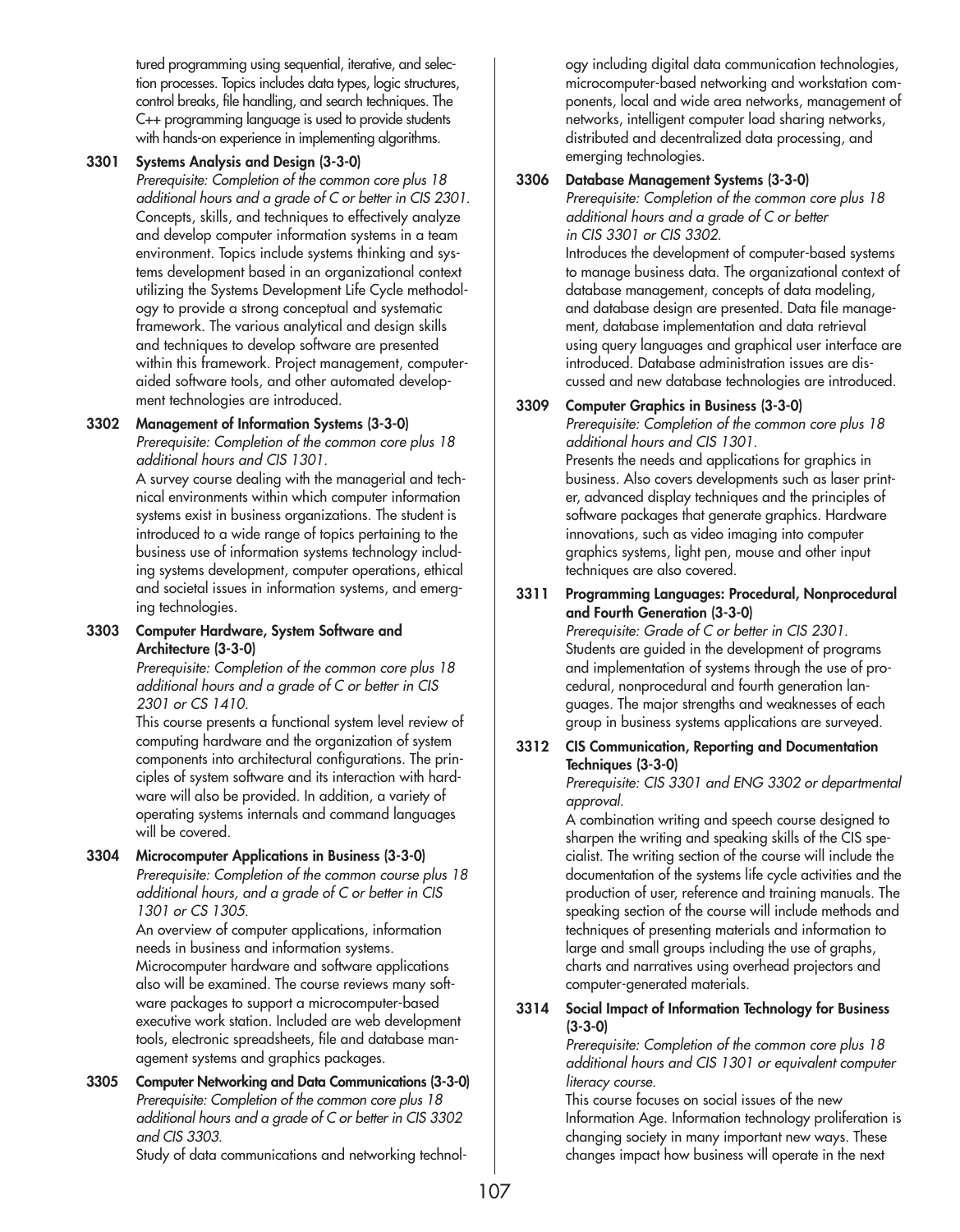millennium. Students will gain an understanding of these profound implications.

**3316 Supply Chain Information and Control Systems (3-3-0)**  *Prerequisite: Completion of the common core plus 18 additional hours and MATH 1305.* Supply chain information systems including theoretical and practical understanding of hardware and software operations in the supply chain. This includes inventory management and tracking, supplier evaluation, physical distribution systems, and customer service using information systems. Technology includes bar coding, radio frequency tracking, and other automated data entry techniques in managing procurement operations. The role of documentation in domestic and international trading are examined including the use of commercial invoicing, packing lists, ocean bills of lading, freight forwarding booking requests, shipper's export declarations, and certificates of origin.

## **3319 Management of the Virtual Workplace (3-3-0)**

*(Cross-listed as ADM 3309. Credit may not be earned for both.)*

*Prerequisite: Completion of the common core plus 18 additional hours or instructor approval.*

Management of the virtual workplace encompassing telecommuters, entrepreneurs, and virtual office workers. Techniques include the use of e-mail, computerized meetings, virtual office design, web page development, and other forms of telecommunication as they become available. Simulation conducted via the Internet with other on-line participants.

## **3321 Programming in Visual Basic (3-3-0)**

*Prerequisite: Grade of C or better in CIS 2301.* Introduction to programming business applications using Microsoft Visual Basic. Topics include analysis, design, coding, testing, debugging, and implementing structured programs in the graphical programming environment while developing an understanding of object oriented programming.

## **3325 Programming in COBOL (3-3-0)**

*Prerequisite: Grade of C or better in CIS 2301.* Introduction to programming in COBOL that emphasizes the concept of structured programming. Students apply a structured, multiphase program development process that features a series of steps involving understanding a problem, formal problem definition, graphical design methodologies such as flow charts and structure charts, and developing program specifications using pseudocode.

## **3330 Programming in Java (GUI) (3-3-0)**

*Prerequisite: A grade of C or better in CIS 2301.* An introduction to programming in Java that emphasizes the concept of object oriented programming, the design of graphical user interfaces, and the development of event-driven programs. Topics include objects, classes, instances, methods, applets and applications, control structures in Jave, Java arrays (as objects), strings and characters, graphics, multimedia, and exception handing.

- **3399 Directed Study in Computer Information Systems** *Prerequisite: Approval of department chair and dean.* Selected topics in computer information systems. Intensive individual study under the guidance of a member of the CIS faculty.
- **4301 Information Resource Planning and Management (3-3-0)** *Prerequisite: CIS 3306 and MGT 3301.* An overview of corporate strategic, tactical and operational planning and control techniques and methodologies. Elements of information systems planning and control include facilities, equipment, technical specialization, training and project definition and priority setting.
- **4303 Strategic Information Systems (3-3-0)** *Prerequisite: Completion of the common core plus 18 additional hours and CIS 1301 or CS 1305.* This course emphasizes the use of computing and information technology for the strategic advantage of and issues involved in bringing advanced, computer-based technology and methods into the organization. Additionally, it covers the changing nature of the information technology profession as systems professionals are impacted by the use of strategic information systems.
- **4305 Management of Telecommunications Systems (3-3-0)** *Prerequisite: Grade of C or better in CIS 3305.* This course is a continuation of CIS 3305. It deals with managing telecommunications technologies and focuses on techniques for planning, organizing, directing and controlling voice and data communications environments.
- **4306 Advanced Database Management Systems (3-3-0)**  *Prerequisite: Grade of C or better in CIS 3306.* Provides an understanding of large scale database environment and data warehousing and the skills to develop them. Students learn to use Structured Query Language to create an integrated database application. Topics include data warehouse modeling, design, and implementation; business intelligence techniques, and emerging trends in data management.

# **4309 Computer Control and Audit (3-3-0)**

*(Cross-listed as ACC 4309. Credit may not be earned for both.)*

*Prerequisite: Completion of the common core plus 18 additional hours, CIS 1301 and ACC 2302.* A study of the skills, tools and procedures needed to effectively evaluate computer-based information systems controls. Concepts and techniques used in Information Systems Audits are examined from general, industry-specific and technological perspectives. Exposure to business impact analysis, risk analysis and disaster recovery analysis is provided with emphasis on varying requirements of the business community.

**4310 Advanced Computer Control and Audit (3-3-0)** *Prerequisite: CIS 4309 and ACC 4308.* Continuation of CIS 4309/ACC 4308. A study of advanced techniques and procedures for auditing modern information systems technology in business situations. Students will be exposed to the processes of evidence collection and assessment of computing and networking technologies as well as the effective man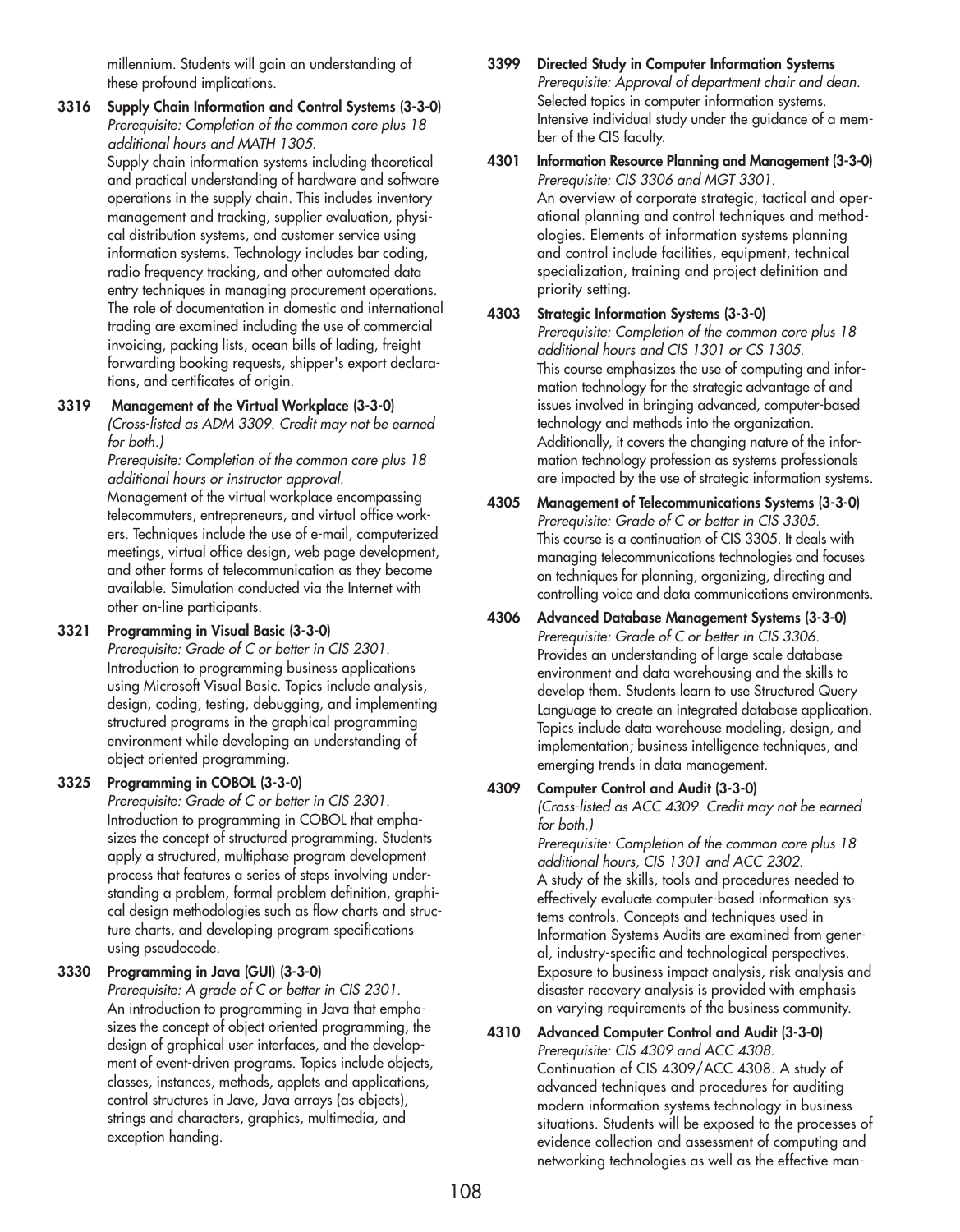agement of information resources in modern business. Course includes sections on managing the EDP audit function in business and governmental organizations.

**4311 Computer Technology and the Future Seminar (3-3-0)** *Prerequisite: Completion of the common core plus 48* additional hours and declared business major. This course will study, discuss and debate current issues and trends in the field of computer technology as it relates to business, government and society. The broader issues of the role of technology in the future of mankind are also expected.

#### **4312 Systems Development Project**

*Prerequisite: A grade of C or better in CIS 3301, 3305, 3306, senior standing and successful completion of Writing Proficiency Exam.*

This is a capstone course. Emphasis is placed on the development of a computer application through life cycle methodology. In addition, students acquire additional knowledge in the specific concepts and skills of project management. Use of project management methods, project scheduling and control techniques, formal presentations and group dynamics in the analysis of information systems.

## **4313 Electronic Commerce (3-3-0)**

*Prerequisite: Completion of the common core plus 18 additional hours and a grade of C or better in CIS 3306.* Introduction to the business and technical aspects of electronic commerce. Topics include types and models of commerce conducted over the Internet, software and hardware needs, payment methods, and security issues. Streamlining value chain activities, legal and ethical issues, business plans for electronic commerce ventures, issues related to electronic government, and emerging electronic commerce solutions are discussed. A basic electronic web presence is developed.

- **4314 Electronic Commerce Systems Development (3-3-0)** *Prerequisite: CIS 4313 and CIS 3306.* Addresses advanced topics in the development and implementation of electronic commerce solutions. Topics include web design principles, setup and configurations of business web servers, and design and development of web-based database and spreadsheet applications. Involves client-side and server-side scripting.
- **4316 Information Security Management (3-3-0)** *Prerequisite: Grade of C or better in CIS 3305 or departmental approval.*

Considers the technical, operational, and managerial issues of computer systems and network security in an operational environment. Addresses threats to computer security including schemes for breaking security and techniques for detecting and preventing security violations. Emphasis on instituting safeguards, examining the different types of security systems, and applying the appropriate level of security for the perceived risk.

#### **4317 Advanced Programming in C++ (3-3-0)**  *Prerequisite: Grade of C or better in CIS 2301.* Advanced topics in development and implementation of algorithms in the C++ programming language to provide solutions to business problems. Students learn to

use a number of data structures such as strings, multilevel lists, and files. Additional topics include algorithms for creating, organizing, searching, and updating data; the use of recursion; arrays; records; sets; pointers; lists; stacks; queues, trees; and heaps.

## **4320 Decision Support Systems (3-3-0)**

*Prerequisite: Grade of C or better in CIS 3306.* Study of how information systems are used for better decision making in organizations. Students learn the skills necessary for effective and strategic application of decision support technologies to advance the quality of problem identification and associated solutions. Survey of decision making models and styles, hardware and software technologies used, development of decision support systems, data warehouses, data mining, expert systems, and knowledge management.

- **4321 Advanced Programming in Visual Basic (3-3-0)**  *Prerequisite: Grade of C or better in CIS 3321.* Advanced topics in designing and implementing Microsoft Visual Basic applications. Topics include developing and maintaining database programs and files, creating and managing Active X documents and controls, programming for the Internet, and using Microsoft's graphical programming environment to develop expertise in object oriented programming.
- **4325 Advanced Programming in COBOL (3-3-0)**  *Prerequisite: Grade of C or better in CIS 3325.* Advanced COBOL programming provides the student with experience in the development and maintenance of COBOL programs as part of overall information systems. Students are also introduced to web programming using COBOL, and the role of COBOL in emerging environments.
- **4330 Advanced Programming in Java (3-3-0)**  *Prerequisite: Grade of C or better in CIS 3330.* An advanced course in Java programming to develop scalable applications and distributed systems. Topics include technologies such as Extensible Markup Language, security, Java Database Connectivity, and advanced graphical user interface.
- **4380 Field Experience in CIS (3-0-0)** For more information and qualifications see Field Experience in the College of Business section of this catalog and/or the department chair for your declared major.
- **4390 Special Topics in Computer Information Systems (3-3-0)** An investigation of the rapidly changing field of CIS, including such topics as computers and society, microand minicomputers and computer simulation models.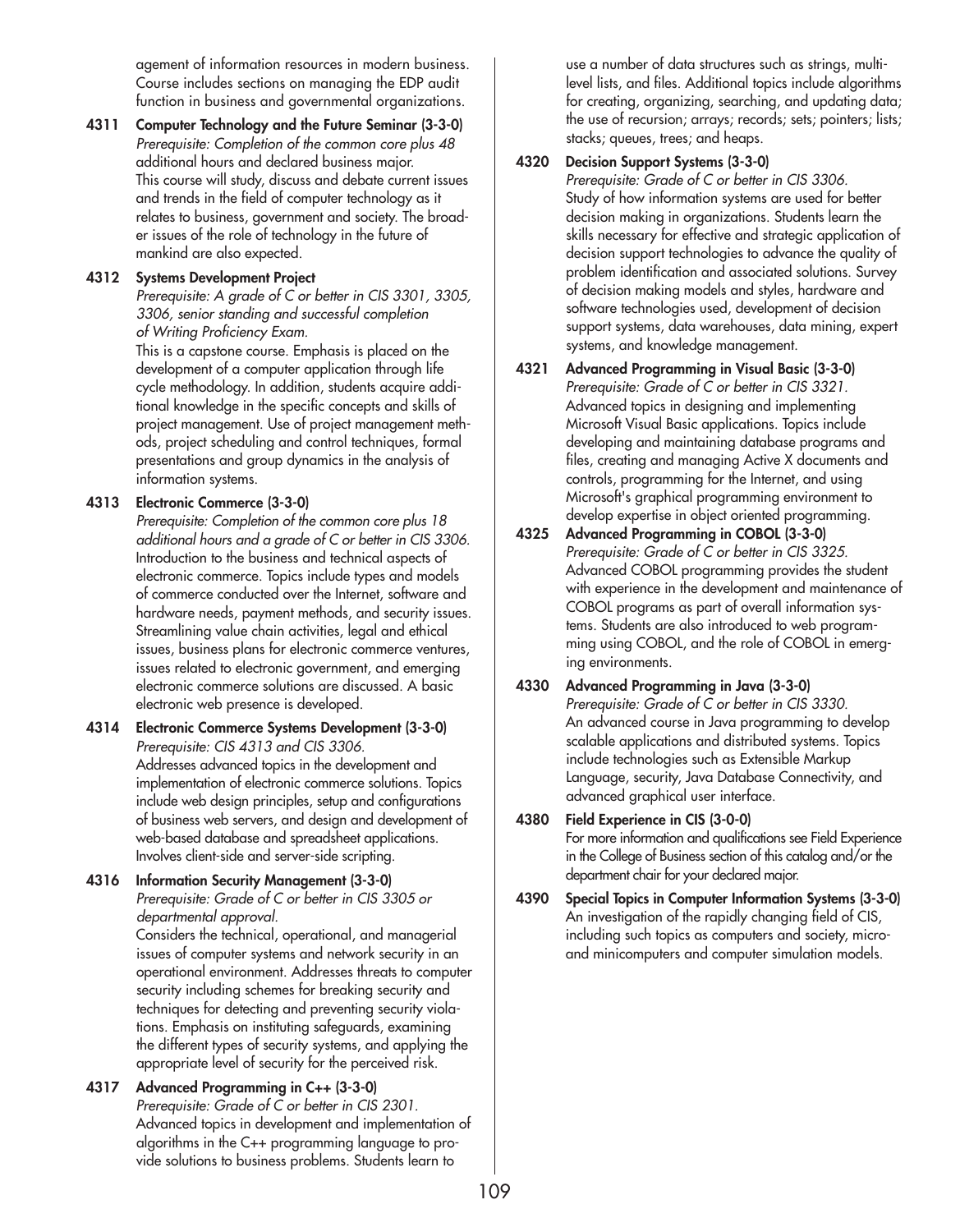# **CJ (Criminal Justice)**

## **1301 Crime, Law and Society (3-3-0)**

*Prerequisite: Completion or co-enrollment in ENG 1301.* An overview and description of the criminal justice system is presented, including its goals, its relationship to other governmental bodies and its relationship to society. Also included is the study of the basic components of the criminal justice system. (CRIJ 1301)

**2301 The Police System (3-3-0)**

*Prerequisite: CJ 1301.*

Historical analysis of the police function and how it has evolved into the contemporary professional police function. Overview of philosophical and ethical issues surrounding the role of the police in a democratic society and a survey of contemporary and traditional police policies and practices. (CRIJ 2328)

## **2302 The Criminal Court System (3-3-0)**

*Prerequisite: CJ 1301.*

The history, philosophy and basic concepts of the legal system are studied. The criminal justice legal process from inception to appeal is also presented. (CRIJ 1306)

## **2303 The Correctional System (3-3-0)**

*Prerequisite: CJ 1301.*

The historical and philosophical development of the correctional system is examined. The role of correc tional agencies, their personnel and their relationship to the criminal justice system is emphasized. (CRIJ 2313)

## **3300 Research Methods in Criminal Justice (3-3-0)**

*Prerequisite: CJ 1301, CJ 2301, CJ 2302, CJ 2303.* Introduction to the design and implementation of research in the field of criminal justice. The principles of research methods and design for use in policy analysis, content analysis and analysis of secondary data will be presented. Considerable attention will be given to the application of design and implementation as it relates to criminal justice within a real world context.

## **3301 Criminology (3-3-0)**

*Prerequisite: CJ 1301, PSY 1303 or SOC 1303.* An overview of criminal behavior, its impact on the criminal justice system and theories of criminal behavior are presented.

## **3302 Criminal Investigation (3-3-0)**

*Prerequisite: Completion of Criminal Justice core.* The history and theory of criminal investigation, investigative procedures, conduct at the crime scene, collection and preservation of evidence and problems of successful prosecution are studied. The law and procedure affecting case preparation and presentation are emphasized.

## **3304 Criminal Law (3-3-0)**

*Prerequisite: Completion of Criminal Justice core.* This course examines the elements of the various specific crimes against persons and property, along with associated legal concerns. General legal principles are studied and related to the Texas Penal Code.

## **3305 Criminal Evidence and Procedure (3-3-0)**

*Prerequisite: Completion of Criminal Justice core.* Laws of evidence and procedure are studied through examination of case law and the Texas Code of Criminal Procedure. Emphasis is given to the rules governing admissibility of various classes of evidence, as well as their exceptions.

## **3306 Crime and Delinquency (3-3-0)**

*Prerequisite: Completion of Criminal Justice core.* Delinquent behavior and the role and responsibility of the criminal justice system in controlling delinquency are examined. Special emphasis is placed on social problems contributing to delinquency as well as current treatment methods.

## **3307 Community Oriented Policing (3-3-0)**

*Prerequisite: Completion of Criminal Justice core.* The nature of the community and its impact on the police is explored. Those factors that contribute to conflict and inhibit police-community relations are studied in order to discover how the police and the community can achieve a more cooperative relationship.

## **3308 Juvenile Justice System (3-3-0)**

*Prerequisite: Completion of Criminal Justice core.* The history, philosophy and role of the juvenile court with emphasis on jurisdiction, treatment, criminal proceedings and the family court is presented.

## **3309 Security and the Law (3-3-0)**

*Prerequisite: Completion of Criminal Justice core.* The functional aspects of security investigation and the legal restrictions placed on non-governmental related activities are presented. These include industrial, commercial, campus and private security entities.

## **3311 Ethics of Social Control (3-3-0)**

*Prerequisite: Junior or senior standing, or permission of instructor.*

This course explores the role of law in controlling behavior, examines questions of individual responsibility and governmental authority and covers professional ethics in law, corrections and law enforcement.

## **3312 Institution-Based Corrections (3-3-0)**

*Prerequisite: Completion of Criminal Justice core.* This course is a comprehensive examination of the history, philosophy and management of prisons. The effectiveness of jails and prisons for the purposes of retribution, incapacitation, deterrence and rehabilitation is evaluated.

## **3313 Community-Based Corrections (3-3-0)**

Prerequisite: Completion of Criminal Justice core. The history, philosophy and legal authority of community correctional alternatives is presented. Community corrections include probation, parole, fines, diversion, restitution, community treatment centers, work/study release centers and half-way houses.

## **3316 Victimology (3-3-0)**

*Prerequisite: Junior standing.*

Examines the role of the victim in the criminal process. Emphasis is given to victims' rights and responsibilities)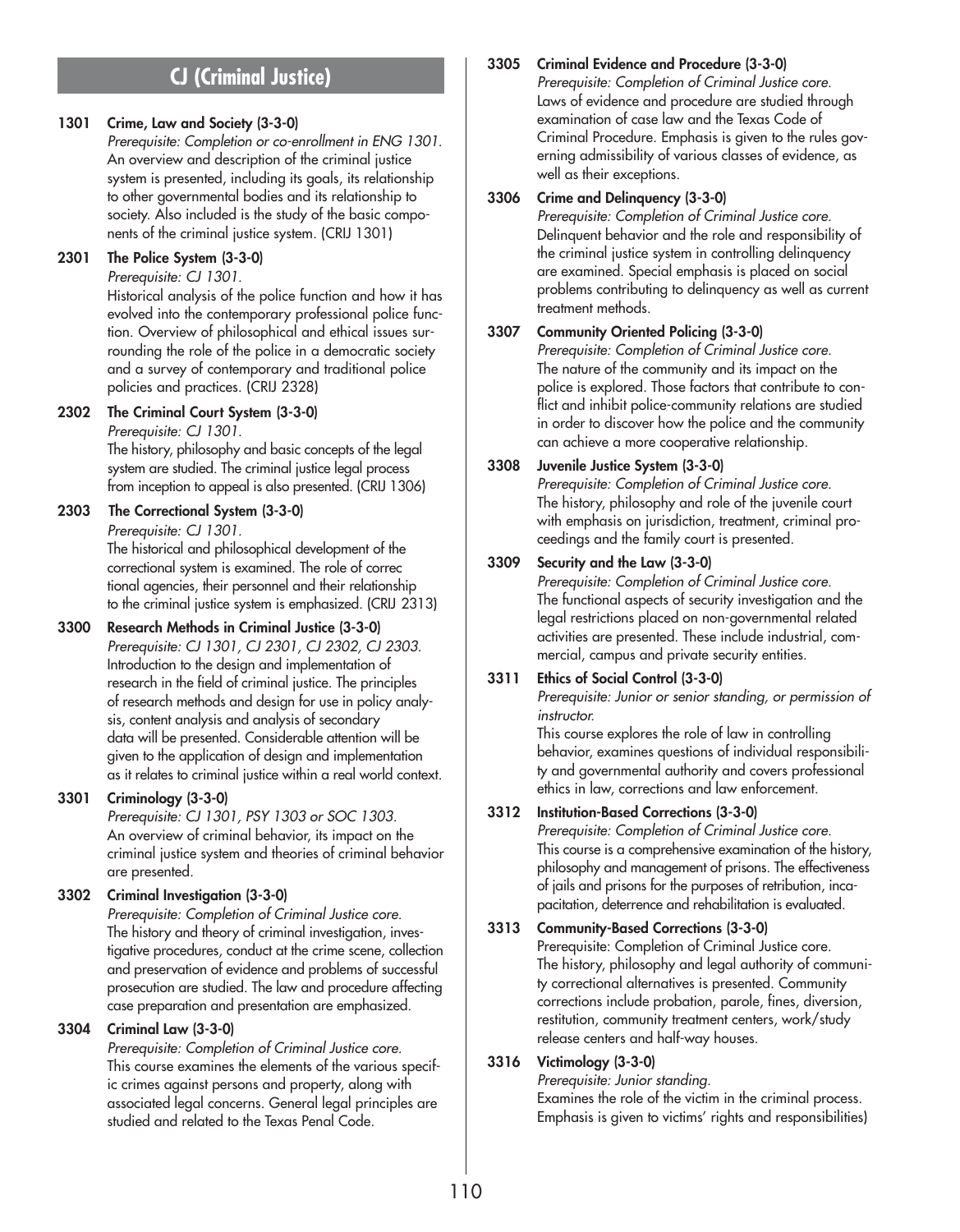#### **3317 Race and Crime (3-3-0)**

*Prerequisite: Junior standing.*

Examines impact of race on victimization, criminal behavior and type and seriousness of legal sanctions. Emphasis is given to disproportionate representation of minorities in the criminal justice system.

#### **3318 Sex Crimes (3-3-0)**

*Prerequisite: Completion of Criminal Justice core.* Examines sexual activities prohibited by law with special attention given to activities of rape, prostitution, homosexuality, abortion issues, pornography, some serial murders, and juvenile related offenses. Emphasis will also be given to causative factors and societal attitudes concerning these crimes and others which have a sexual orientation.

## **3319 Legal Research (3-3-0)**

*Prerequisite: Junior standing.*

Study of the principles of legal problem solving using research materials available in a law library. Students will be introduced to various legal texts, Shepard's citations, statutes [PE1], case reporters. Assignments involve practical research applications.

#### **3320 Statistics in Criminal Justice (3-3-0)**

*Prerequisite: CJ3300 or departmental approval and MATH 1301 or 1310.*

Introduction to data analysis in criminal justice. Emphasis will be placed on the application of quantitative measures to the study of the prevention, interdiction and suppression of criminal behavior. The course will examine both descriptive and inferential statistics. In addition, students will be introduced to data analysis through the use of statistical computer software.

## **4301 Police Management (3-3-0)**

*Prerequisite: Completion of Criminal Justice core.* Traditional and contemporary police organization, management and administration methods and theories are reviewed and analyzed. Special emphasis is given to planning, supervision and policy development.

#### **4302 Organized Crime (3-3-0)**

*Prerequisite: Senior standing and completion of Criminal Justice core.*

A historical survey is made of organized crime including basic knowledge of the organizational function and structure of crime. Societal factors, preventive techniques and control systems are stressed.

## **4303 Vice, Drugs and the Law (3-3-0)**

*Prerequisite: Senior standing and completion of Criminal Justice core.*

The historical, philosophical and legal aspects of vice activities and drugs are examined. An analysis is made of the reactions of the police and society to victimless crime. The classification, description and extent of the drug problem is surveyed.

#### **4304 White Collar Crime (3-3-0)**

*Prerequisite: Completion of the Criminal Justice core and senior standing.*

A comprehensive examination of the nature, extent and consequences of white collar crime. Emphasis on explanation from the criminological perspective and sanctioning from a multicultural perspective.

## **4305 Correctional Counseling (3-3-0)**

*Prerequisite: CJ 3312.*

An introduction to the philosophy and objectives of couseling. The prison is viewed as a community and the group counseling process in this setting is given special attention. Problems relating to custody and treatment are examined.

## **4306 Domestic Terrorism (3-3-0)**

*Prerequisite: Senior standing.*

This course will examine the development, organization and activities of the various groups that have been labeled as threats to state and national security. Special attention will be given to their disproportionate impact on the American Criminal Justice System.

#### **4307 Legal Rights of the Convicted (3-3-0)**

*Prerequisite: CJ 3312.*

A comprehensive analysis of the legal rights of prisoners, probationers and parolees derived from case law, statutes and constitutional principles on both state and federal levels.

### **4309 Seminar in Criminal Justice Films (3-3-0)**

*Prerequisite: Senior standing.*

This course examines the substance contributions of films, a familiar aspect of American culture, to citizen attitudes and stereotypes about the criminal justice system, criminology and the law.

### **4310 Criminal Court Administration (3-3-0)**

*Prerequisite: Completion of Criminal Justice core and 3 additional hours in law-related course work.* The role of the criminal court manager is explored. The organization, structure and operations of criminal courts are examined through the application of principles of supervision, management and human relations.

## **4311 Security Management (3-3-0)**

*Prerequisite: CJ 3309.*

The organization, administration and management of the security function are examined from the perspective of efficiency and effectiveness. This course surveys organizations in business, industry and government. Particular emphasis is placed upon policy and decision-making, training, personnel development and budgeting.

## **4312 Research Topics (3-3-0)**

*Prerequisite: Criminal justice major, senior standing and department approval.*

This course provides a unique opportunity for the criminal justice major to conduct in-depth research into an area of the student's field of interest. A major paper is required.

#### **4313 International Criminal Justice (3-3-0)**

*Prerequisite: Criminal justice major and senior standing.* Examines and analyzes the structure and operation of various criminal justice systems from an international perspective.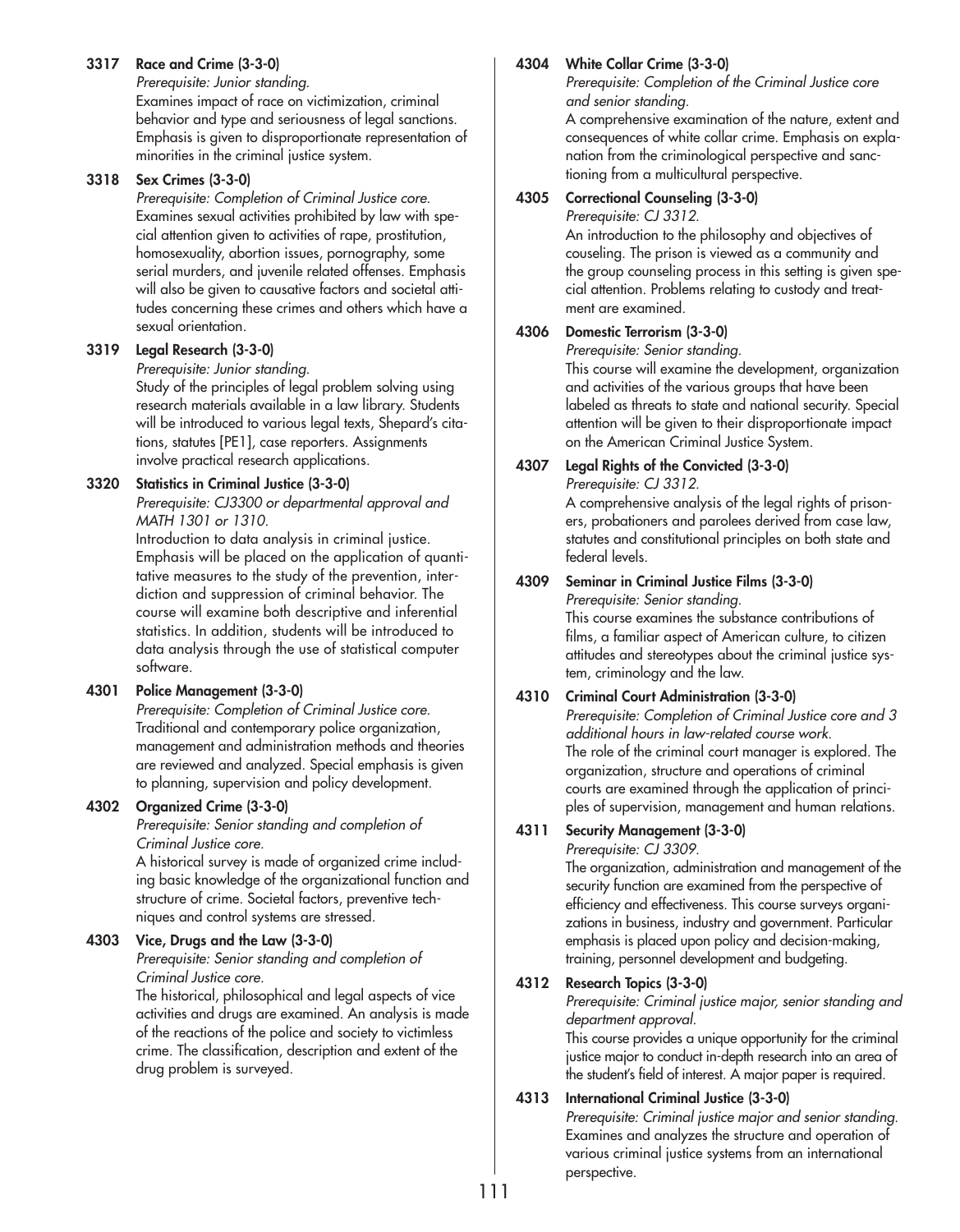- **4314 Women and the Criminal Justice System (3-3-0)** *Prerequisite: Criminal justice major and senior standing.* Provides an in-depth look at women's participation in three areas of criminal justice-as offenders, as victims and as criminal justice professionals.
- **4370 Senior Seminar in Criminal Justice (3-3-0)** *Prerequisite: Criminal Justice major and senior standing.* Students will address current issues in criminal justice. Analytical skills to frame the problem and suggest solutions will be stressed. The oral and written presentations in class will emphasize problem solving techniques and analysis. Ethical, political and social issues that impact criminal justice research will also be examined.

## **4380 Field Experience in Criminal Justice**

*Prerequisite: Criminal justice major, junior standing, 2.5 GPA and departmental approval.*

Selected students are placed in criminal justice agencies for 120 hours, applying academic training to practical situations. Recommended for criminal justice majors who are not employed in the criminal justice system. Practitioners, however, may apply for an internship in an area of criminal justice other than the one in which they normally function.

**4390 Special Topics in Criminal Justice (3-3-0)**

Prerequisite: Criminal justice major and senior standing. Selected topics or current issues in criminal justice, taught by faculty, visiting lecturers or others who possess a special area of expertise.

## **4680 Field Experience in Criminal Justice**

*Prerequisite: Criminal justice major, junior standing, 2.5 GPA and departmental approval.* Selected students are placed in criminal justice agencies for 240 hours, applying academic training to practical situations. Recommended for criminal justice majors who are not employed in the criminal justice system. Practitioners, however, may apply for an internship in an area of criminal justice other than the one in which they normally function.

# **Senior/Graduate Courses**

No more than six hours of 500-level courses may be taken for undergraduate credit by senior CJ majors. Department approval is required.

## **5360 Security and Crisis Management: Theories and Practices (3-3-0)**

*Prerequisite: CJ 1301, CJ 2301, CJ 2302, CJ 2303, senior/graduate standing.*

The management of the security function is examined through the study of management strategies and case studies. Discussions and research will include policies and procedures, fiscal management, audits and surveys and organizational structures and operations and crisis management.

## **5362 Risk Analysis and Abatement (3-3-0)**

*Prerequisite: CJ 1301, CJ 2301; CJ 2302, CJ 2303, senior/graduate standing.*

This course surveys a variety of procedures, programs and policies used to form a strategic business security

plan to neutralize an organization's vulnerabilities and measure the effectiveness of its security. Strategies to prevent and reduce risks inherent in the private business sector will be discussed and analyzed.

## **Graduate Courses**

## **6310 Issues in Criminal Justice (3-3-0)**

*Prerequisite: Graduate standing or department approval* An analysis of the current issues facing the criminal justice system.

**6311 Legal Liabilities in Criminal Justice (3-3-0)**

*Prerequisite: Graduate standing or department approval* An examination of legal liabilities facing criminal justice management in their relations with human resources/personnel, their clients/offenders, and the public.

## **6312 Law and Society (3-3-0)**

*Prerequisite: Graduate standing or department approval* An inquiry into selected current legal issues such as gun control legislation, asset forfeiture law, the prison reform legislation act, domestic violence legislation, sex offender legislation, death penalty legislation, etc.

## **6313 Issues in Corrections (3-3-0)**

*Prerequisite: Graduate standing or department approval* Examines current issues in institutional and community corrections with emphasis on comparisons of control versus rehabilitation strategies, lack of strategic planning and public policy development.

## **6314 Issues in Law Enforcement (3-3-0)**

*Prerequisite: Graduate standing or department approval* This course will focus on the long term, intractable problems in policing, particularly in urban areas. Endemic issues that affect the limits and potential of mainstream policing will be examined including an analysis of emerging critical issues and a critical assessment of the philosophy and politics of community policing.

## **6320 Research Design and Methods (3-3-0)**

*Prerequisite: Graduate standing or department approval* Includes the scientific method, basic social science research design and execution, and evaluation of contemporary research in criminal justice. Topics covered include the logic of causal order, the logic of inference, sampling theory, qualitative and quantitative research design, data collection, and model specification. Prepares students to critically appraise reported research, and to design and conduct independent research projects.

**6321 Quantitative Analysis in Criminal Justice (3-3-0)** *Prerequisite: Graduate standing or department approval, an undergraduate statistics course within the last 5 years, and CJ 6320.* The use of descriptive and inferential statistics and computer applications as used in criminal justice research.

## **6322 Program Evaluation (3-3-0)**

*Prerequisite: Graduate standing or department approval, and CJ 6321.*

Evaluation research is the systematic application of social research procedures for assessing the conceptualization, design, implementation, and utility of social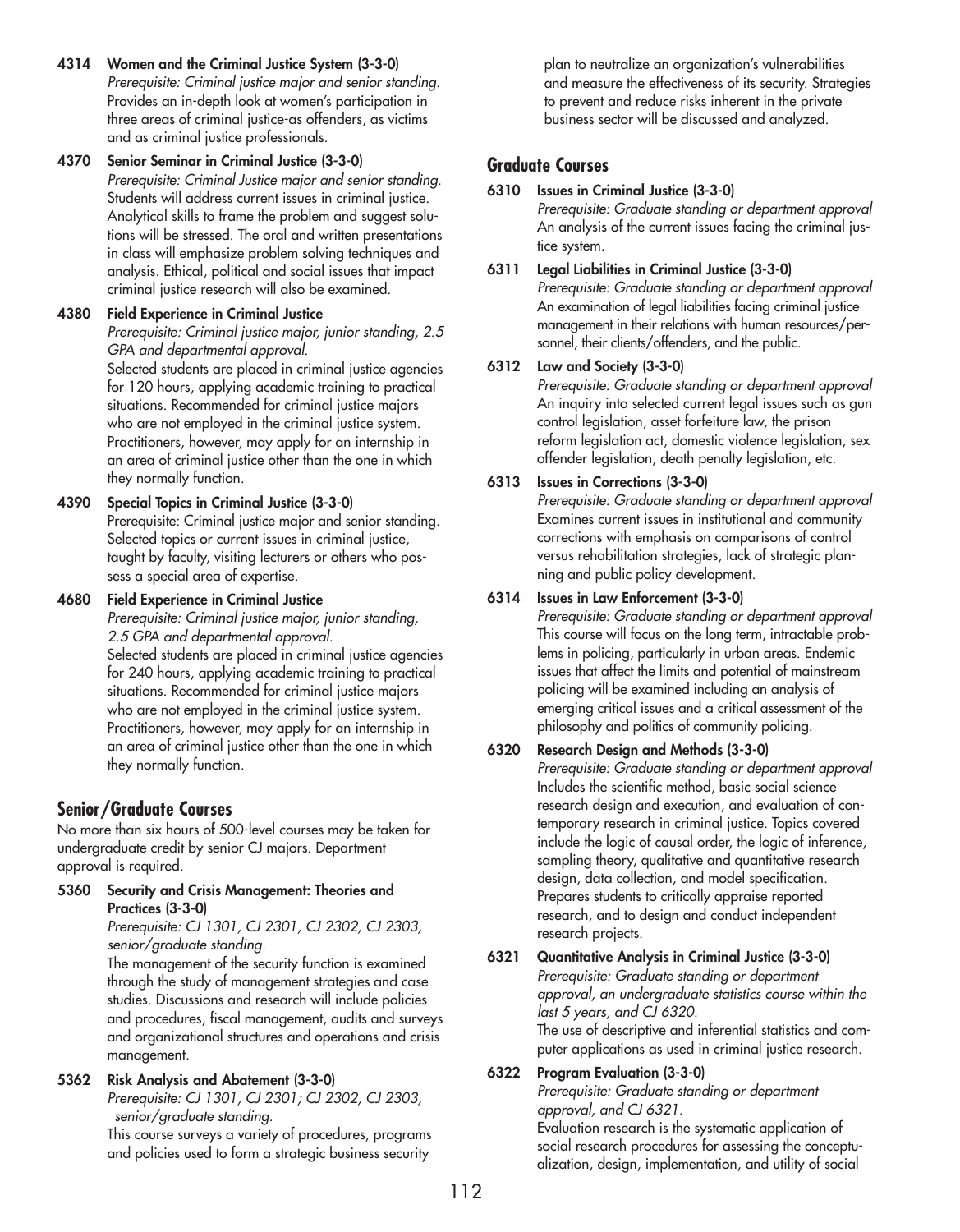intervention programs. The purpose of this course therefore, is to acquaint the student with theories and techniques which will prepare students to make these research applications in the context of "live" ongoing programs or projects.

**6330 Advanced Criminology (3-3-0)** *Prerequisite: Graduate standing or department approval* History of criminological thought, etiology of criminal behavior, and analysis and evaluation of contemporary criminological theories.

#### **6333 Violence in America (3-3-0)**

*Prerequisite: Graduate standing or department approval* A survey of violence in past and present American society with an emphasis on theoretical perspectives and possible future trends.

**6340 Administration in Criminal Justice (3-3-0)** *Prerequisite: Graduate standing or department approval* Surveys the relationship between worker productivity and personnel/management policies in criminal justice organizations. Examines the workplace application of theories of learning, personality, cognitive processes, group dynamics and communications.

## **6342 Correctional Programming (3-3-0)**

*Prerequisite: Graduate standing or department approval* Examines the development, management and assessment of the various types of non-security programs within correctional settings. Facilitates the understanding of dynamics of rehabilitation of offenders, as well as the group dynamics of institutions designed to work with delinquent populations.

## **6350 Criminal Justice Policy Analysis (3-3-0)**

*Prerequisite: Graduate standing or department approval* A study of the process by which public policy decisions are selected and developed in political environments for implementation in the criminal justice system. This course requires the student to identify and explain the motives, goals, tactics, and strategies of the parties involved in current policy issues.

## **6360 Special Topics (3-3-0)**

*Prerequisite: Graduate standing or department approval* Seminar for advanced students offered in response to student request and faculty interest. May be repeated for additional credit when course content differs. Sample topics include the death penalty, family violence and disputes, hate crimes, inmate social organization, prison gangs, etc.

- **6363 Business Aspects of Security Management (3-3-0)** *Prerequisite: Graduate standing or department approval.* Introduction to essential terms, concepts and methods in business for security managers. Emphasis on balance sheets, income statements and cash flow statements. Topics include business organization, time value of money, market efficiency and financial performance.
- **6364 Legal Aspects of Security Management (3-3-0)** *Prerequisite: Graduate standing or department approval.* Criminal law, administrative law and extralegal contractual agreements that impact security management including legal liabilities attached to arrest, search and

seizure, evidence, tort liability and personell issues in industrial, corporate, retail and private security.

## **6370 Independent Study**

*Prerequisite: Graduate standing and department approval* Intensive study of a subject that the student cannot normally pursue in a regularly scheduled course. Supervised independent or group studies for advanced students. May be repeated for additional credit with faculty approval.

## **6390 Thesis I**

*Prerequisite: Completion of coursework.* This course represents a student's initial thesis enrollment. No credit is awarded until the student has completed the thesis.

## **6391 Thesis II**

*Prerequisite: Completion of Thesis I.* This course represents a student's continuing enrollment. The student continues to re-enroll in this course until the topic is approved by the thesis committee.

# **COMM (Communication)**

## **1301 Voice and Diction (3-3-0)**

Strongly recommended for students for whom English is a second language. Introduction to phonetics and methods of voice development. Acquiring good speech habits through individual analysis, tape recordings, guided practice, class drills, oral readings and vocabulary building. (SPCH 1342)

## **1302 Mass Media (3-3-0)**

*Prerequisite: ENG 1301* An introduction to mass communications, including the functions in society of newspapers, magazines, radio and television. (COMM 1307)

## **1303 Storytelling (3-3-0)**

Students will develop skills in storytelling by examining the communicative elements essential to the storytelling event: teller, audience, purpose. Enhancing critical and creative thinking, developing language skills, improving listening, and better understanding and appreciating culture are among the topics to be covered in this performance-based course. Also included is storytelling as a teaching tool.

**1304 Introduction to Speech Communication (3-3-0)** *Prerequisite: READ 1300 or acceptable reading placement score.*

An overview of skills important in developing effective communication. Students will gain experience in interpersonal, small group, and public communication. (SPCH 1311)

## **1305 Oral Interpretation of Literature (3-3-0)**

*Prerequisite: ENG 1301 or permission of instructor.* An introduction to the oral study of texts through performance of prose and poetry. Assists students in mastering theory and practice of performing and reading texts. Recommended for elementary education certification. (SPCH 2341)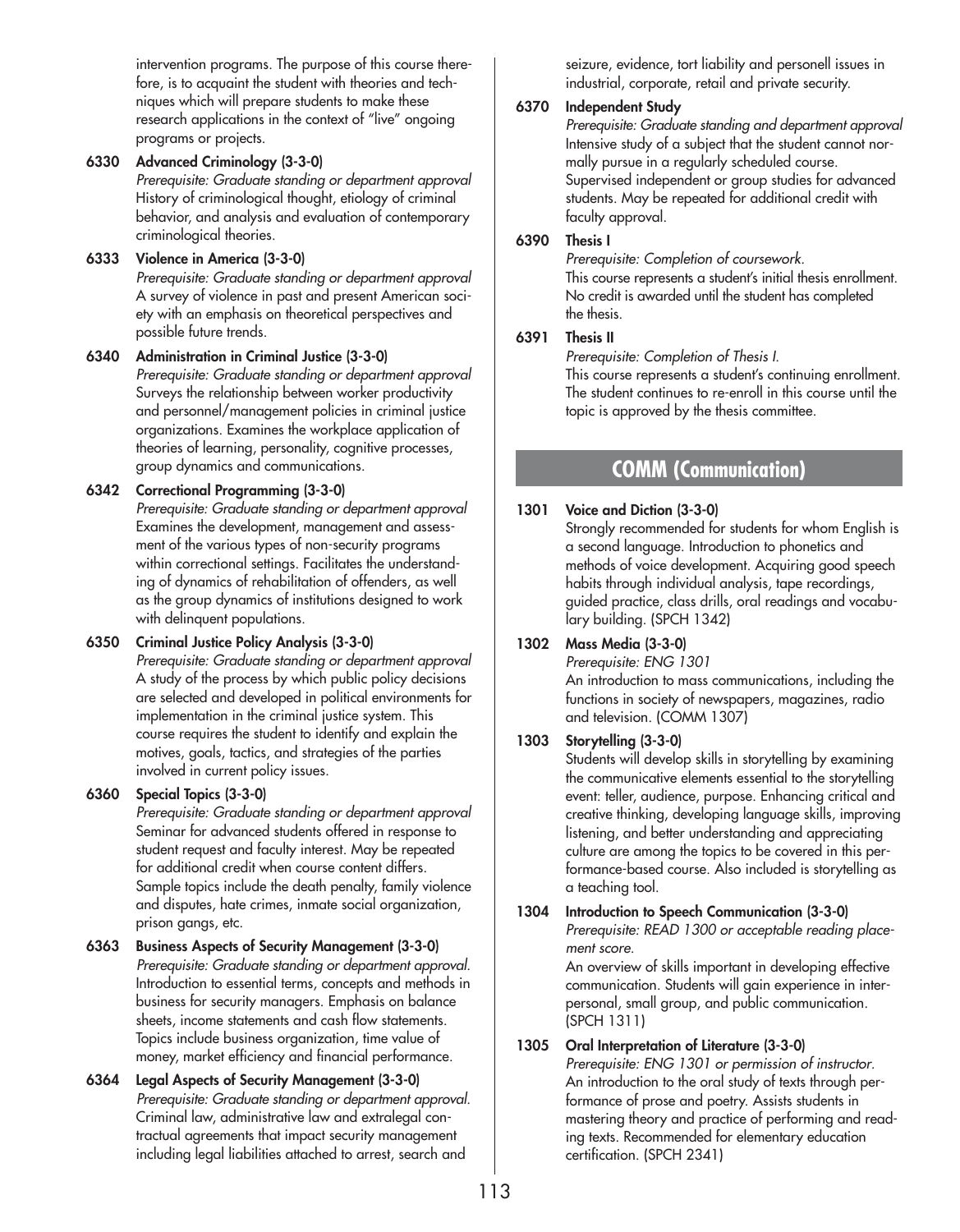## **1385 Communication in the Classroom (3-3-0)**

*Prerequisite: Enrollment in or credit for ENG 1301.* Communication behaviors for the classroom teacher and how those behaviors affect student learning. Discussion of theories and practice in self-concept, feedback, listening, disclosure and nonverbal communication.

## **2301 Health Communication (3-3-0)**

Focus on communication in health care contexts. Topics include communication among patients, physicians, nurses and other health care team members; history of health care; diversity among patients and caregivers; cultural viewpoints on health; organizational structure in health care facilities; media images about health; health promotion campaigns; patient compliance; talk about the dying and death of friends or family members.

## **2305 Film Appreciation (3-3-0)**

*(Cross-listed as ART 2305. Credit may not be earned for both.)* 

#### *Prerequisite: ENG 1302.*

An overview of film as a communication and esthetic medium. Films are studied for their artistic and cultural significance, and for the communication strategies they use. Topics include film genres, sound and graphics, imagery, symbolism, cultural contexts for film, and film criticism.

## **2307 Intercultural Communication (3-3-0)**

*Prerequisite: ENG 1302.*

A study of the impact of culture on communication behaviors and the implication for cross-cultural interactions, both interpersonal and organizational.

## **2309 Interpersonal Communication (3-3-0)**

A theoretical, practical and experiential introduction to interpersonal communication. Areas in communication apprehension, family communication, listening and communication in multiple contexts are discussed.

## **3301 Public Relations (3-3-0)**

*(Cross-listed as ENG 3371. Credit may not be earned for both.)*

*Prerequisite: ENG 1302 and junior standing.* A study of techniques and methods of public relations in promoting the images of organizations, corporations and institutions, both public and private.

## **3302 Argumentation and Debate (3-3-0)**

*Prerequisite: COMM 1304 or permission of instructor.* Theory and practice in argumentation and debate, including inductive and deductive reasoning, attitude change, use of evidence, fallacies, and beginning debate.

## **3303 Introduction to Advertising (3-3-0)**

*(Cross-listed as ENG 3373. Credit may not be earned for both.)*

*Prerequisite: ENG 1302 and junior standing.* History, theory and basic techniques of advertising, with special emphasis on the use of media in advertising campaigns and message development for media campaigns.

## **3304 Public Speaking (3-3-0)**

*Prerequisite: COMM 1304 or 3306.* A comprehensive examination of the preparation and presentation of various types of speeches. Types include: informative, persuasive, impromptu and ceremonial. Videotaping and in-depth student assessment are integral to the course.

#### **3305 Fundamentals of Communication Technology (3-3-0)**  *Prerequisite: COMM 1304.* Critical analysis of communication technology based on

models of communication. Examines how communicators prepare, deliver and assess messages for effective distribution in technological contexts.

**3306 Business and Professional Speech Communication (3-3-0)** *Prerequisite: COMM 1304 or ENG 1302.* Effective communication in a business and professional setting. Units include: interview, group decision making, informing, and persuading.

## **3307 Political Communication (3-3-0)**

*Prerequisite: COMM 1304.* Examines role of communication in shaping political and social changes. Political rhetoric of individuals and groups, past and present; how discourse forms and calls upon one's political self.

## **3308 Family Communication (3-3-0)**

*Prerequisite: Three hours of COMM.* Course reflects the trends in theory and practice in developing an understanding of the frameworks of communication as it relates to the family unit. Communication issues include intimacy, roles, power, decision-making, rules, quality dialogue and conflict.

## **3309 Theory and Practice of Interviewing (3-3-0)**

*Prerequisite: COMM 1304.*

The application of communication theory to interview situations. This theory and practicum course is designed to aid the student in mastering specific skills appropriate to specialized settings such as selection interviews, appraisals, discipline interviews, exit interviews, computer-assisted interviews, journalistic interviews and investigative reporting, and survey and telephone interviews.

**3310 Women, Men and Communication (3-3-0)** *Prerequisite: Three hours of COMM.* Course explores the theory and practice of communication between the sexes in personal relationships and professional contexts. The social construction of gender is also discussed.

## **3311 Writing for the Media (3-3-0)**

*(Cross-listed as ENG 3333. Credit may not be earned for both.)*

*Prerequisite: ENG 1302 and either COMM 1302 or ENG 3302.*

Study and practice of writing techniques appropriate to print and broadcast media with emphasis on the relevance of these skills to managing media relations.

## **3312 Writing for Presentation (3-3-0)**

*(Cross-listed as ENG 3334. Credit may not be earned for both.)*

*Prerequisite: ENG 1302 and either COMM 1302 or ENG 3302.*

This course covers writing for the media employed for presentations in business, industry and the professions. Possible course focuses include videoscripting, speechwriting and writing for slide and multimedia presentations.

114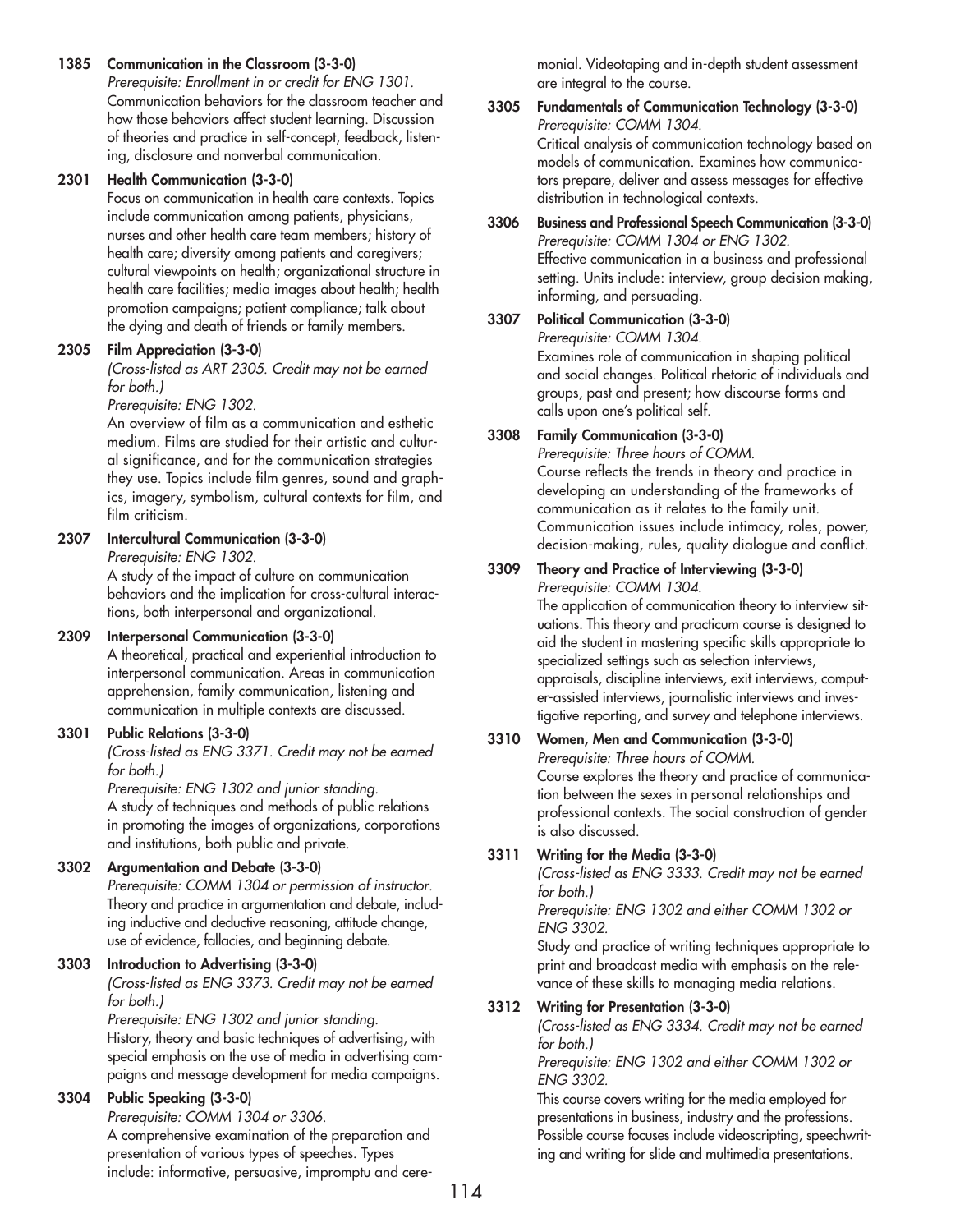**3313 Race, Ethnicity and Communication (3-3-0)** *Prerequisite: COMM 1304.*

This course explores the inextricable and multidimensional relationship between race and communication. Students will understand how to transcend race using communication capital as a means of developing effective interactions. Specific attention to the construction of one's own racial/ethnic identity as well as those of other groups. Part I of the course will cover various foundations of interracial communication including topics such as language, identity, history, cultural influences, and theories. Part II will draw from this foundation and discuss interracial communication in a number of contexts such as in relationships, organizations, and the mass media.

#### **3314 Research in Communication Studies (3-3-0)**

*Prerequisite: Three hours in COMM and junior standing* This course will provide students with a research vocabulary and will teach them to evaluate research. Quantitative, qualitative, and critical paradigms will be examined. Students will conduct original research.

#### **3320 Communication Theory (3-3-0)**

*Prerequisite: ENG 1301, ENG 1302, and 3 hours of COMM.* This course focuses on theories of communication that help students to understand the issues affecting the field today. These theories help students understand people's daily interactions in various contexts

**3330 Nonverbal Communication (3-3-0)** *Prerequisite: COMM 1304.* Addresses how we communicate other than through the

use of words. Topics will include body language (kinesics), use of space (proxemics), touch (haptics), and vocal variety.

**3399 Directed Study in Communication** *Prerequisite: Formal approval by department chair and dean.* Selected topics in the field; intensive individual study

under the guidance of a member of the faculty.

## **4301 Persuasive Communication (3-3-0)**

*Prerequisite: COMM 1304 and COMM 3302.* Study of the theories, techniques, forms, functions, applications, potential and limitations of persuasive communication for the individual and organizations. Utilizes classical rhetorical and contemporary communication theories.

#### **4310 Communication in the Organization (3-3-0)** *Prerequisite: Three hours of COMM.*

Emphasis on linking theories of organizational behavior and leadership to theories of human communication in dyadic, small group, presentational, and public contexts. Students have the opportunity to apply theories to real organizational settings by conducting diagnostic projects focusing on communication dynamics within the organizational setting.

**4330 Communication Training and Development (3-3-0)** *Prerequisite: COMM 3306 or ENG 3302.* Methods of training and development are explored as communication processes through which organizations help managers and employees improve performance and increase job satisfaction. Methods include discussion, simulation, programmed instruction, and multime-

dia presentation. Students learn skills required for designing a training program: assessing needs, interviewing, and writing the training proposal.

## **4380 Field Experience in Communication**

*Prerequisite: 60 hours toward degree and department approval.*

Placement of students in jobs involving areas in Communication Studies within the private and public sectors. Work may be paid or unpaid. Written reports, conferences with the instructor and other academic work are required. May be repeated once for credit.

#### **4390 Issues in Speech Communication (3-3-0)** *Prerequisite: Three hours of COMM.* The issues addressed in this course reflect current trends in speech communication. Possible topics to be offered in different semesters include: health communication, nonverbal communication, small group communication, training and development. With permission of department chair, may be repeated once for credit.

# **Graduate Courses**

## **6301 Speech Communication for the Elementary School Teacher (3-3-0)**

*Prerequisite: Graduate standing.*

An experientially-oriented course designed to explore the theoretical and pragmatic rationale for using thoughtful communication strategies in the urban-centered elementary school classroom, with an emphasis on practical means of implementing those strategies effectively. Topics include voice and diction skills, public speaking, message structuring, discussion methods, cultural diversity, storytelling, active listening, and effective use of feedback.

#### **6302 Speech Communication for the Secondary School Teacher (3-3-0)**

*Prerequisite: Graduate standing.*

An experientially-oriented course designed to explore the theoretical and pragmatic rationale for using thoughtful communication strategies in the urban-centered secondary school classroom, with an emphasis on practical means of implementing those strategies effectively. Topics include conflict resolution, team building, leading a discussion, conducting an interview, structuring complex messages cultural diversity, communication apprehension, and feedback.

## **6315 Integrated Communication for the Security/Criminal Justice Professional (3-3-0)**

*Prerequisite: Graduate standing or department approval.* This introduction explores ways in which security management and criminal justice professionals can become effective, integrated communicators (one-to-one, oneto-several, one-to-many) by examining relevant theories and applications unique to the security management environment. Topics include interviewing, accessing disclosure, building trust and credibility, handling difficult people, group decision making, and public presentation skills. Course assignments will include qualitative research projects and experiential learning.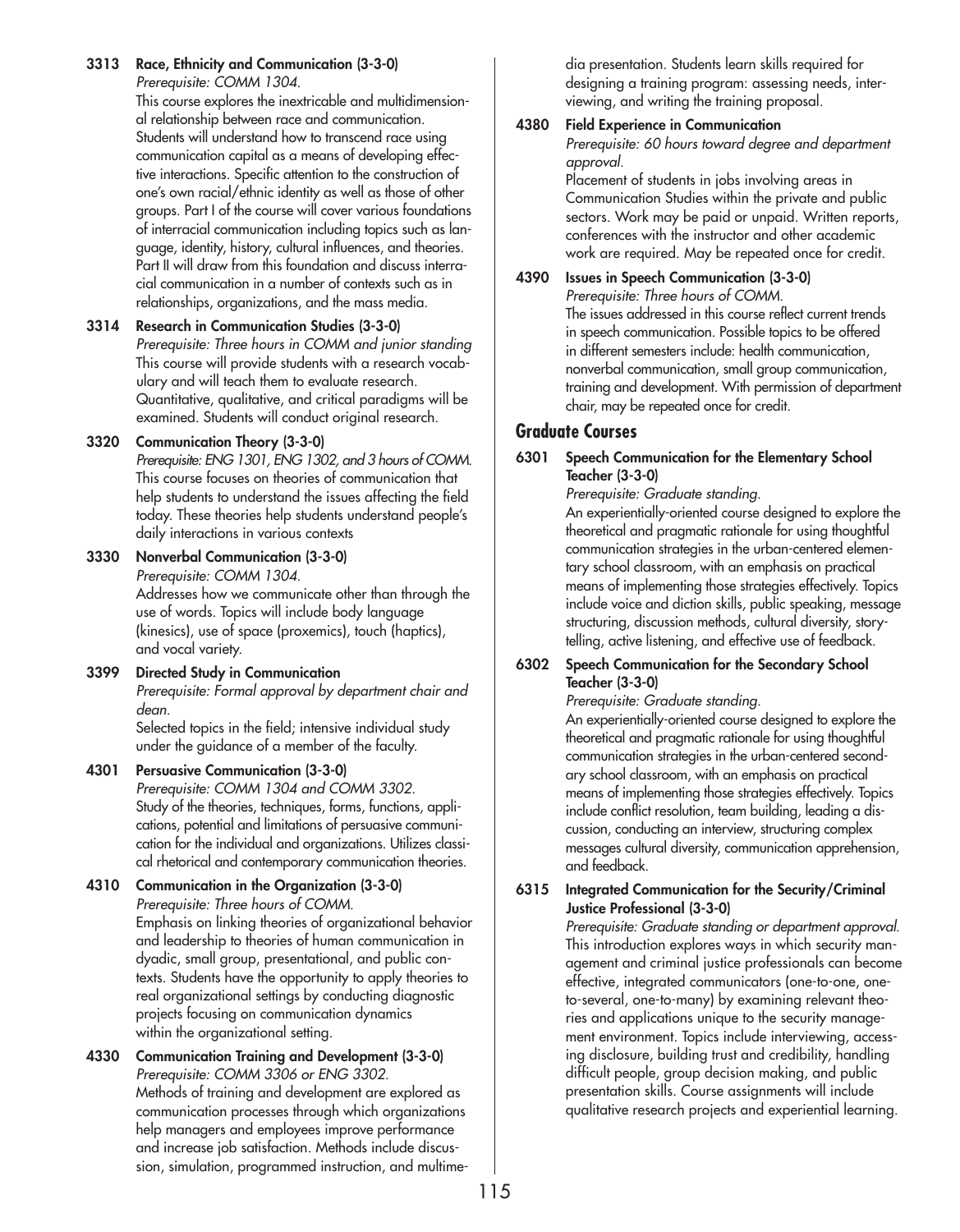# **CS (Computer Science)**

## **1105 Technology for Education Lab (1-0-2)**

*Prerequisite: Credit or enrollment in CS 1305, or CS 1410, or CS 1408.*

An introduction to authorware systems and presentation software for the development of interactive teaching materials and classroom presentations. Examples of computer-based instruction and tutoring systems will be discussed. The use of CS-ROM multimedia teaching materials will be introduced.

**1305 Introduction to Computer Technology (3-3-0)** *Prerequisite: MATH 1300 or placement by exam.* Topics include the history and nature of computers, ethical and other societal issues, an overview of computer hardware and software (with an emphasis on computer applications and the use of standard software packages). The use of the Internet for communication and research is introduced.

#### **1312 Computer Programming in Visual Basic (3-3-0)**  *Prerequisite: Completion of, or enrollment in, MATH*

*1404, MATH 1505, or MATH 1306.*

An introduction to programming using Visual Basic with an emphasis on event-driven programming. The Visual Basic environment includes objects, events, code, and properties. Topics also include statements, subprograms, data types, arrays, input-output, and user interface design.

- **1408 Introduction to Computer Science and FORTRAN (4-4-0)** *Prerequisite: Credit or enrollment in MATH 1306 or* MATH 1404; and placement in ENG 1301 or above. History, nature and uses of the computer, algorithms and flowcharts, number systems and structuring, with an overview of computer hardware and software, computing systems and applications. Computer projects are run in the FORTRAN programming language. Closed labs on key topics will be conducted. (COSC 1417)
- **1410 CS I-Introduction to Computer Science with C++ (4-3-2)** *Prerequisite: Credit or enrollment in MATH 1404 or MATH 1505 or MATH 1306; and placement in ENG 1301 or above History*, nature and uses of the computer; algorithms; number systems; information representation; and organization, with an overview of computer hardware and software, computing systems and major applications. Ethical and societal issues are discussed. An introduction to high-level languages with an emphasis on programming in C++. Control statements, subprograms, data types, arrays, and streams. Closed (supervised) laboratories are conducted on: an introduction to Microsoft Windows, and a C++ programming environment; appropriate programming exercises emphasizing top-down design methodology and simple and structured data types; and key topics of the discipline and areas of application Designed as a first course for majors in Computer and Mathematical Sciences (COSC 1420)

**2310 CS II-Introduction to Data Structures and Algorithms (3-3-0)**

*Prerequisite: Grade of C or better in CS 1410 and credit or enrollment in MATH 2401* Arrays, records (C++ structs), classes and data abstraction, object-oriented software development, pointers, dynamic data structures, linked structures, elementary and searaching and sorting algorithms, recursion, and

**3300 Object-Oriented Programming and Concepts (3-3-0)** *Prerequisite: Grade of C or better in CS 2310.* Provides practical guidance on the construction of objectoriented systems. The Unified Modeling Language (UML) is used as a tool for analysis and design and the JAVA language is used for implementation. Key concepts of object-Oriented Programming methodology as discussed.

introduction to algorithm complexity analysis.

# **3304 Data and Information Structures (3-3-0)**

*Prerequisite: Grade of C or better in CS 2310 and MATH 2305.*

Development of methods for organizing and processing data sets.Types of data structures analyzed include linear lists,stacks, queues, trees, and graphs. Algorithm analysis methods are used throughout to analyze the various data structures and algorithm design alternatives.

**3306 Introduction to Theory of Computation (3-3-0)** *(Cross-listed as MATH 3316. Credit may not be earned for both.)*

*Prerequisite: Grade of C or better in CS 2310, MATH 2305 and MATH 2307.*

An introduction to the modern theory of computing. Topics selected from the abstract algebra, finite automata, regular expressions, regular languages, pushdown automata, context-free languages, and Turing machines. The capabilities and limitations of abstract computing devices are investigated form a theoretical perspective.

## **3308 Numerical Methods (3-3-0)**

*(Cross-listed as MATH 3308. Credit may not be earned for both.)*

*Prerequisite: Grade of C or better in CS 1408 or CS 1410, MATH 2307 and credit or enrollment in MATH 3301.*

Develop and implement algorithms used in solving a variety of problems from science and engineering, including numerical solutions of linear systems of equations and nonlinear equations, curve fitting, approximation, numerical differentiation and integration, and numerical solutions of ordinary differential equations. Computer techniques are used in obtaining and analyzing numerical solutions.

## **3320 Introduction to Software Engineering (3-3-0)**

*Prerequisite: Grade of C or better in CS 3304* Provides the students with a theoretical, and a practical, understanding of the development of large software systems. The theoretical component is supported with readings, lecture, and discussion. The practical component consists of preparation of software systems using software engineering principles.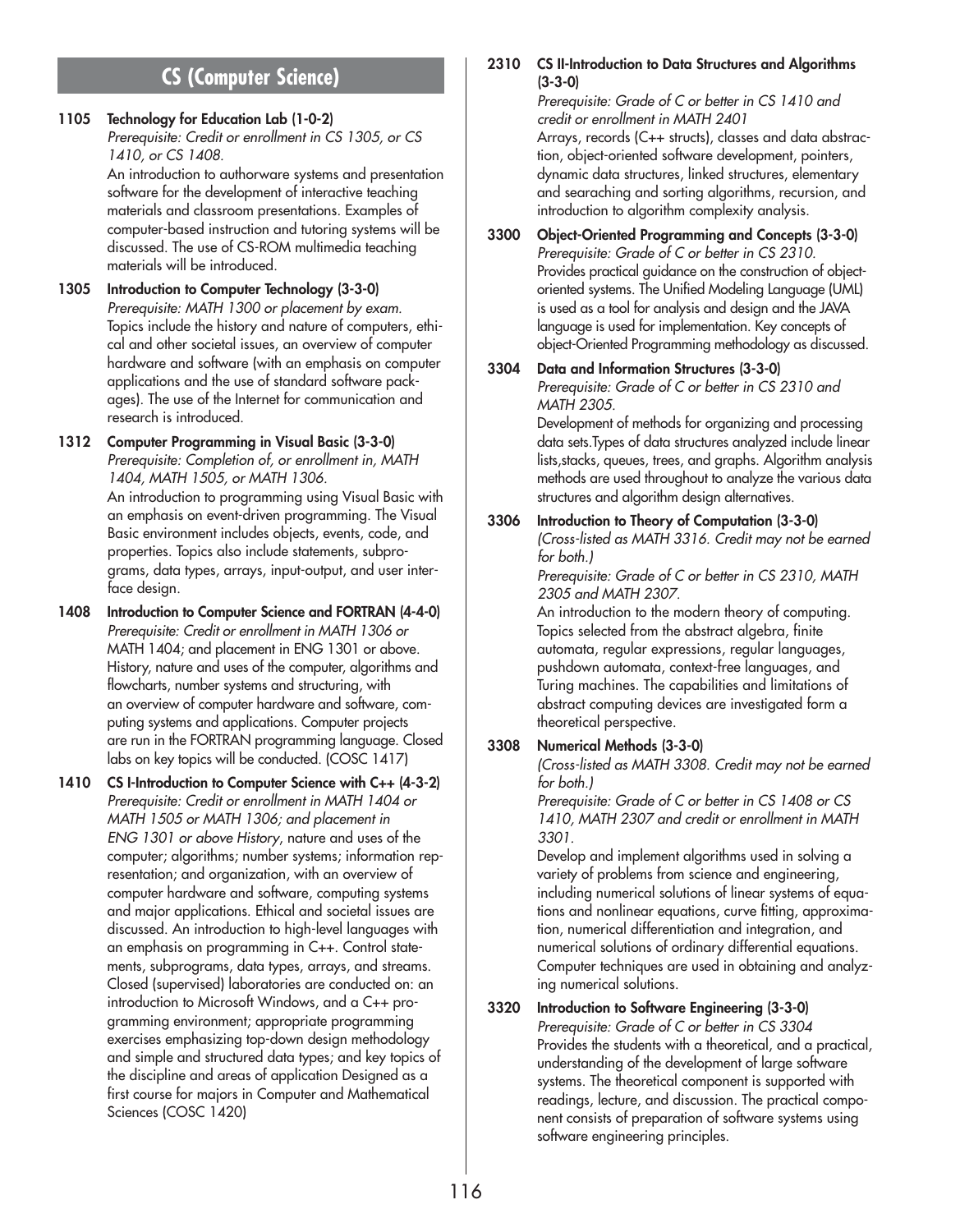### **3330 Introduction to Geometric Modeling (3-3-0)**

*(Cross-listed as MATH 3330. Credit may not be earned for both.)*

*Prerequisite: Grade of C or better in MATH 2403, MATH 2307 and CS 2310.*

Mathematical methods for the definition and manipulation of geometric shapes. Topics include Bezier curves and surfaces, B-spline curves and surfaces, Coons surfaces, Gordon surfaces, Gregory surfaces, tensor product forms, and subdivision methods. Applications of geometric modeling to computer animation, aircraft design, automobile design, and other areas will be discussed.

## **3401 Introduction to Computer Organization and Assembly Language (4-4-0)**

*Prerequisite: Grade of C or better in CS 1410 or CS 1408.* Organization of General purpose Computers; data representation and arithmetic, instruction sets and addressing modes; assembly language programming; computer arithmetic, program control structures; basic I/O operations, memory hierarchies. Laboratory assignments include assembly language programming.

## **3402 Digital Logic (4-3-2)**

*Prerequisite: Grade of C or better in: CS 2310, CS 3401 and MATH 2305.*

Topics include: analysis and synthesis of combinational and sequential switching network; optimization methods using random logic gates, multiplexers, decoders, registers, counters, and programmable logic devices. Laboratory exercises involve the design and implementation of digital circuits. Emphasis is on the use of CAD tools in the design, simulation, and testing of digital circuits.

## **4294 Senior Seminar**

*(Cross-listed as MATH 4294. Credit may not be earned for both.)*

*Prerequisite: Advanced standing, ENG 3302, COMM 1304, departmental approval and passing score on the Writing Proficiency Exam.*

An intense, structured seminar. Students are exposed to the world community as it relates to their major (involving a written and oral report on cultural issues as well as discussion of these topics); ethics is discussed as it relates to the subject. In addition, students prepare a written proposal for a senior project. Attendance at departmental colloquia is also required.

## **4300 Web Programming (3-3-0)**

*Prerequisite: CS 3300*

An introduction to Web programming using HTML, XML, JavaServer Pages, and Java Script, with an emphasis on developing and designing dynamic Web pages in the client-server model.

#### **4301 Advanced Numerical Methods for Science and Engineering (3-3-0)**

*(Cross-listed as MATH 4301. Credit may not be earned for both.)*

*Prerequisite: MATH 3308, MATH 2403 and MATH 3301.* Advanced topics in numerical mathematics, including the numerical solution of ordinary and partial differential equations and advanced methods in numerical lin-

ear algebra. Programming projects are stressed that use the computer to solve physical and engineering problems. This course may be used to fulfill the writing application course requirement with additional prerequisites of CS 4294, ENG 3302 and COMM 1304.)

## **4302 Computer Systems Architecture (3-3-0)**

*Prerequisite: Grade of C or better in CS 3402.* Main topics in general-purpose computer architectures, including CPU organization, instruction set design with case studies from RISC and CISC architectures, control unit design, hardwired and microprogrammed pipelined and parallel execution; memory hierarchy and technology, virtual, cache and interleaved memory; input/output systems. Parallel architectures, including superscalar processors, vector processors and multiprocessor architectures.

## **4303 Programming Language Concepts (3-3-0)**

*Prerequisite: Grade of C or better in CS 3304.* Provides a foundation in the concepts and implementation of modern programming languages. Imperative, functional, logic, and object-oriented programming paradigms are covered.

**4306 Mathematical Models and Computer Simulation (3-3-0)** *(Cross-listed as MATH 4306. Credit may not be earned for both.)*

*Prerequisite: MATH 3302 or MATH 3310 and CS 1408 or CS 1410.*

Quantitative modeling of industrial systems, computer simulation languages; discussion of problems encountered in constructing simulation programs. This course may be used to fulfill the writing application course requirement with additional prerequisites CS 4294, ENG 3302 and COMM 1304.

# **4310 Principles of Computer Graphics (3-3-0)**

*Prerequisite: CS 2310 and MATH 2307* Analytical treatment of computer graphics; input, transformation and display of graphical data; graphical algorithms and languages; emphasis on current developments.

## **4312 History of Applied Mathematics (3-3-0)**

*(Cross-listed as MATH 4312. Credit may not be earned for both.)*

*Prerequisite: MATH 2401 or MATH 1306 and department approval*

The course traces the development of mathematics and its applications from the Greek mathematicians through the modern age including the development of computer techniques in applied mathematics. This course may be used to fulfill the writing application course requirement with additional prerequisites CS 4294, ENG 3302 and COMM 1304.

## **4315 Operating Systems (3-3-0)**

*Prerequisite: Grade of C or better in CS 3304 and CS 3306.* Basic concepts of operating systems including concurrent process management, I/O device management, and storage management (virtual memory and file systems). UNIX/WindowsNT serve as standard examples.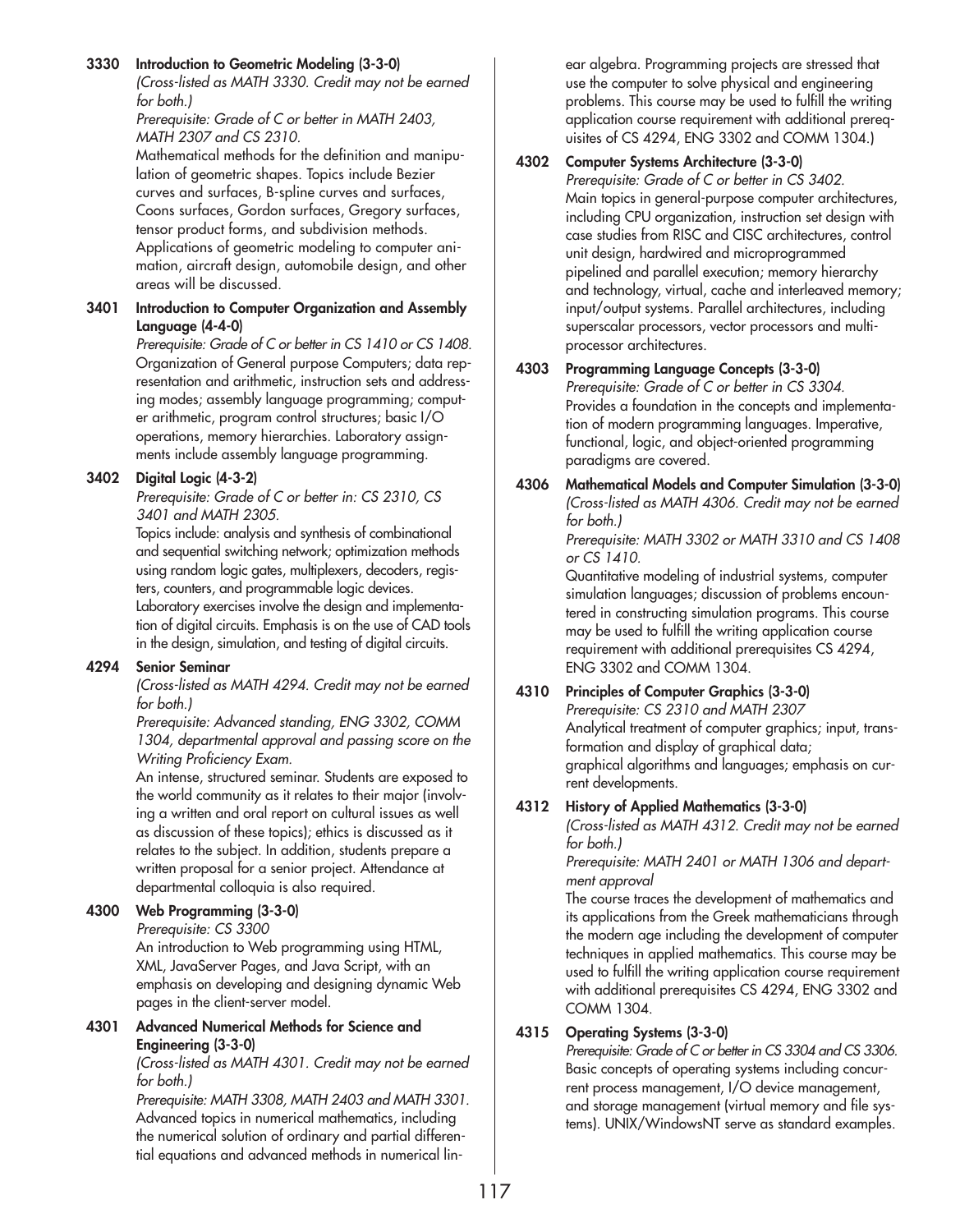#### **4318 Theory of Database and File Structures (3-3-0)** *Prerequisite: CS 3304 and CS 3306.*

An introduction to the theory of database and file structures with an emphasis on general principles and algorithmic issues as well as a conceptual overview of the design, construction and maintenance of database and file processing systems. After the various models are considered, specific attention is given to advanced topics such as data integrity, optimization and distributed environments.

## **4320 Software Engineering (3-3-0)**

#### *Prerequisite: CS 3320*

Software engineering and design considerations, including software design, definition, representation techniques and methodologies.

## **4322 Theory of Algorithms (3-3-0)**

*Prerequisite: CS 3304 and CS 3306.* Detailed study of the main algorithmic techniques of computer science (e.g., sorting and searching) and analysis of the operating characteristics and complexity of selected algorithms.

## **4325 Computer Network Architecture (3-3-0)**

*Prerequisite: CS 3402.*

Architectures and operating systems of distributed networks including data communication, local networks, public networks and design alternatives.

## **4328 Parallel Computing (3-3-0)**

*(Cross-listed as MATH 4328. Credit may not be earned for both.)*

*Prerequisite: Grade of C or better in CS 2310 and CS/MATH 3308*

Introduces fundamental concepts of parallel computers and parallel/distributed computation. A semester project involving parallel algorithm design, software implementation and results analysis to solve scientific and/or engineering application problems in parallel will be assigned. This course may be used to fulfill the writing application course requirement with additional prerequisites of CS 4294, ENG 3302 and COMM 1304.

## **4330 Concepts of Artificial Intelligence and Knowledge Systems (3-3-0)**

#### *Prerequisite: CS 3304 and CS 3306.*

Primary topics in artificial intelligence including problem representation, knowledge representation, cognition models, natural language, search methods, automated deduction and applications.

## **4333 Theory and Applications of Neural Nets (3-3-0)**

*(Cross-listed as MATH 4333. Credit may not be earned for both.)*

*Prerequisite: Grade of C or better in MATH 2307, MATH 2403, and CS 2310.*

Introduction to basic concepts of neural networks used in supervised and unsupervised learning. Several learning rules and algorithms will be presented along with applications.

# **4334 Fuzzy Logic: Theory and Applications (3-3-0)**

*(Cross-listed as MATH 4334. Credit may not be earned for both.)*

*Prerequisite: Grade of C or better in CS 2310 and MATH 2307.*

This course will cover important ideas in the theory and applications of fuzzy logic as operations on fuzzy sets, alpha cuts, possibility measure, ruled based computations, associative memories and other topics as time permits.

# **4380 Field Experience**

*Prerequisite: At least 60 semester hours, grade of B or better in CS 3304, 3306 and 3402 and approval of department chair.*

Selected students are placed in jobs in the local community which are related to and reinforce their academic training. Positions are full time, salaried and last the duration of a semester. Recommended for students not already employed in their area of study.

# **4390 Selected Topics in Computer Science (3-3-0)**

*Prerequisite: Department approval.* Intensive study of one or more major topics in computer science, especially with respect to a new or emerging area. Course may be repeated for credit with department approval.

# **4395 Senior Project in Computer Science**

*(Cross-listed as MATH 4395. Credit may not be earned for both.)*

*Prerequisite: COMM 1304, ENG 3302,grade of B or better in CS 4294, 3.0 GPA, senior standing and department approval.*

Intensive study under the guidance of a member of the Computer and Mathematical Sciences faculty which culminates in an individually researched and formally written report and oral presentation dealing with the applications of computer science in the student's area of specialization and related to one type of business or industry in the Houston area.

## **4396 Senior Thesis**

*Prerequisite: Approval of department chair and the student's advisor for CS 4395.*

Intensive study under the guidance of a member of the Computer and Mathematical Sciences faculty which continues and expands the research carried out in CS 4395. A formal written report and oral presentation will be required.

## **4399 Directed Study in Computer Science**

*Prerequisite: Approval of department chair and dean.* Selected topics in computer science. Intensive individual study under the guidance of a member of the Computer and Mathematical Sciences faculty.

# **CSP (College Success Program)**

#### **1101 College Success Program Course (1-1-0)** An introduction to college life. Topics include study skills, time management, university resources, library skills, and goal setting. Recommended for all new and returning students.

## **1301 Effective Learning Models (3-3-0)**

An overview of how humans acquire, process, and apply knowledge. Designed to provide entering and returning students the analytical and critical skills necessary for college success.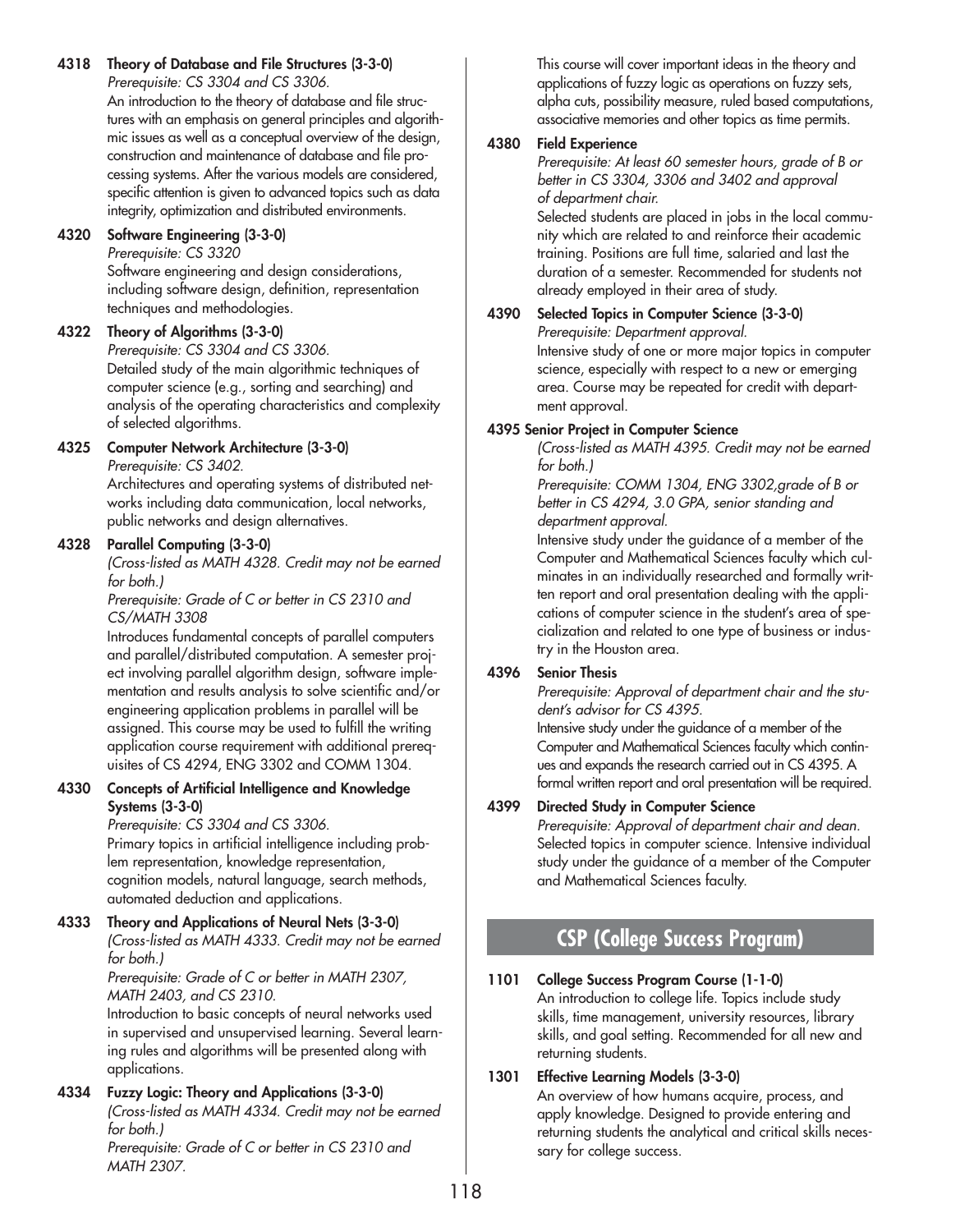# **DRA (Drama)**

#### **1301 Introduction to the Theater (3-3-0)**

*Prerequisite: RDG 1300 or acceptable reading placement score.*

Topics examine the five essential elements of theater: the audience, the actor, the script, the production and the physical theater. Attendance at plays required; no acting included. (DRAM 1310)

#### **1303 Acting I (3-3-0)**

Basic concepts of acting (including improvisations, elements of characterization, role playing and scene production) through class presentations, attendance at plays, personal contact with professional actors and viewing films and videos. (DRAM 1351)

#### **1304 Acting II (3-3-0)**

*Prerequisite: DRA 1303 or permission of instructor.* Concentration on advanced concepts of acting, auditioning, improvisations, characterizations, pantomime, voice development and scene presentation. Performance in university productions encouraged. (DRAM 1352)

#### **1305 Stagecraft I (3-0-3)**

An introduction to the basic aspects of scenery and lighting, including elementary construction techniques, types and kinds of lighting instruments and equipment, various building materials and the operation and care of tools and machinery. (DRAM 1330)

#### **1306 Stagecraft II (3-0-3)**

*Prerequisite: DRA 1305 or permission of instructor.* A continuation of Stagecraft I, focusing on more advanced technical and construction work and equipment operation.

#### **2301 Stage Design (3-3-0)**

*Prerequisite: ENG 1301*

Examines the history and development of stage scenery and lighting. Includes consideration of design principles and techniques in each area as well as materials and tools used. Also looks at notable scenic and lighting designers from the past and present.

#### **3303 Theater: Greek to Elizabethan (3-3-0)**

*(Cross-listed as HUM 3315. Credit may not be earned for both.)*

*Prerequisite: ENG 1301.*

World theater from its beginnings to the 18th century, including theater architecture, staging and costuming practices, plays and playwrights and social and political forces affecting the theater.

### **3304 Theater: Elizabethan to Modern (3-3-0)**

*(Cross-listed as HUM 3316. Credit may not be earned for both.)*

*Prerequisite: ENG 1301.*

World theater from the 18th century to the present.

#### **3308 Playwriting (3-3-0)**

*(Cross-listed as HUM 3326. Credit may not be earned for both.)*

*Prerequisite: Junior standing or permission of the instructor.* The process of playwriting. Topics include dramatic

structure, character and dialogue development and conflict resolution. Culminates with an original script.

#### **3332 Stage Directing (3-3-0)**

*Prerequisite: DRA 1301 and DRA 1303 or DRA 1304.* An examination of the principles and practices of directing live theater. Concentration on such directorial responsibilities as play selection, casting, script analysis, rehearsal scheduling, character development and blocking techniques. Course culminates in the public presentation of a short dramatic performance. Course may be repeated once for credit.

#### **4390 Selected Topics in Theater (3-3-0)**

*Prerequisite: ENG 1302 and junior standing.* An in-depth examination of selected aspects of theater including, but not limited to: playwriting; directing; dramatic criticism; the contributions of a particular playwright, or group of playwrights; and historical trends and group contributions to the evolving theater scene. May be repeated for credit with approval when topic varies.

# **ECH (Early Childhood Education)**

## **2311 Early Childhood Classroom (3-3-0)**

Classroom strategies and materials appropriate for preschool, kindergarten, and primary classrooms.

## **2312 The Young Child (3-3-0)**

Characteristics of physical, psychosocial, cognitive, language, and literacy development of young children and the instructional implications to those characteristics for an early childhood environment.

**2313 The Early Childhood Learning Environment (3-3-0)** Introduction to models and theories off the organization and management of an early childhood learning environment. Application of specific organizational strategies and classroom management techniques appropriate for young children.

# **ECO (Economics)**

#### **1301 Introduction to Economics (3-3-0)** *Prerequisite: ENG 1301.*

Combines microeconomics and macroeconomics in one semester. A non-technical examination of economic theories, programs, and policies. The primary objective in this course is to develop an interest and appreciation for the relevance of economic analysis.

# **2301 Principles of Economics I (3-3-0)**

*Prerequisite: MATH 1301 or MATH 1310.* Principles of macro-economics. Topics include structure of the U.S. economy, national income determination and the application of monetary and fiscal policies. Also includes analysis of international trade and finance. (ECON 2301)

**2302 Principles of Economics II (3-3-0)** *Prerequisite: MATH 1301 or MATH 1310.* Principles of micro-economics, with major emphasis on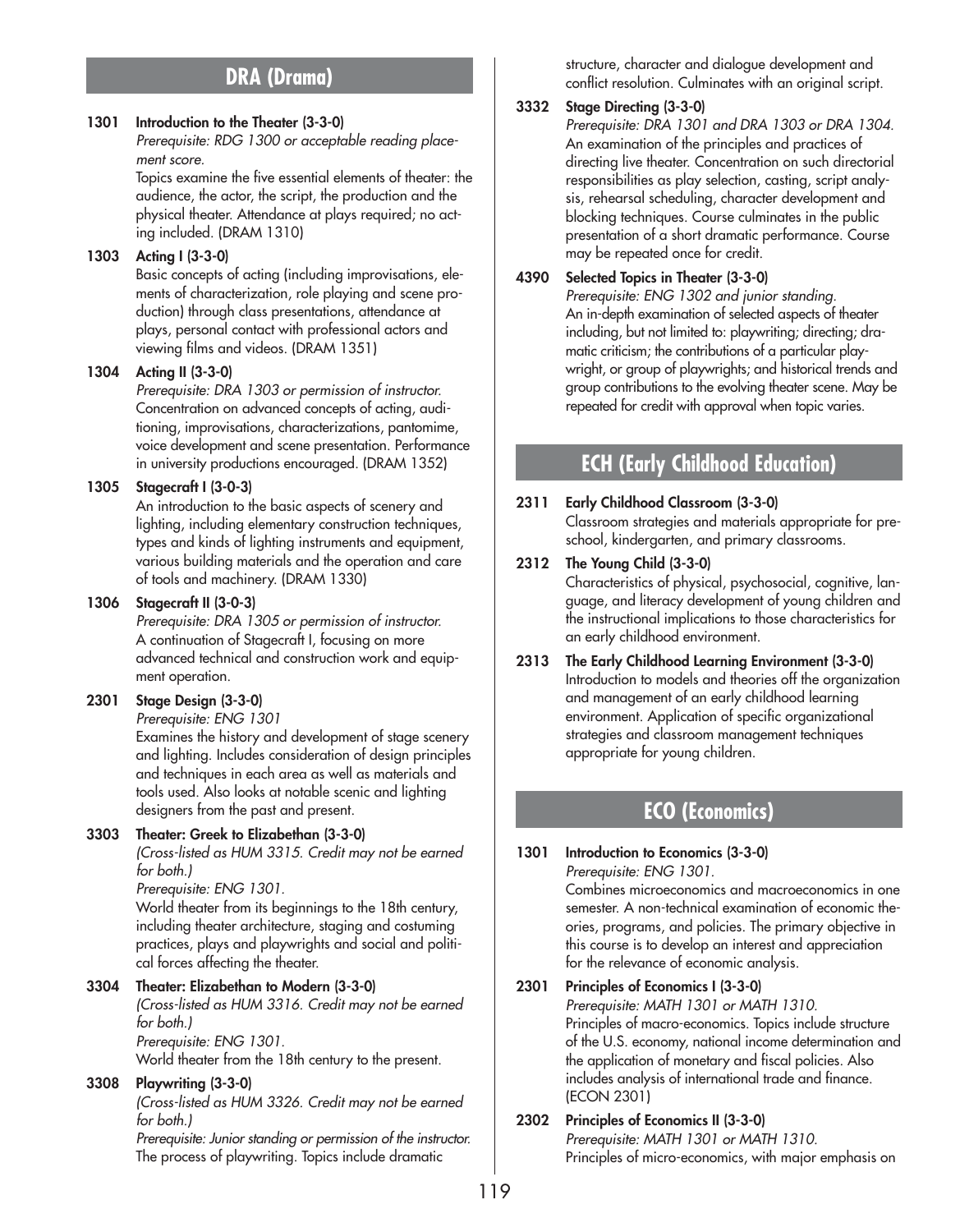price and income distribution theory. Topics include demand theory, competition, oligopoly and monopoly, marginal productivity theory, international trade, and international finance. (ECON 2302)

#### **3301 Natural Resources and Environmental Economics (3-3-0)** *Prerequisite: Completion of the common core plus 18 additional hours and ECO 2302.*

The economics of non-renewable resource extraction, the economics of pollution control, the application of cost-benefit analysis to the environment and the economics of sustainable development.

## **3302 Managerial Economics (3-3-0)**

*Prerequisite: Completion of the common core plus 18 additional hours and ECO 2302.*

Application of micro-economic theory to important business decision-making. Analytical methods in production, cost, demand, marketing and pricing. Regression analysis applied to test and to estimate empirical models.

## **3303 Economics of Industrial Organization (3-3-0)**

*Prerequisite: Completion of the common core plus 18 additional hours and ECO 2302.*

A survey of market structures and market performance as well as the role of government regulations and antitrust policy in different sections of the economy. Emphasis is placed on methods and techniques used in measuring market structures and performance. Public regulation is considered in both theory and practice.

## **3305 Economics of Government Finance (3-3-0)**

*Prerequisite: Completion of the common core plus 18 additional hours, ECO 2301 and ECO 2302.* This course emphasizes the theories and techniques which enable students to evaluate the role of government in modern economy more objectively. The course reviews theories of public expenditures and taxation. It also critically evaluates major U.S. government expenditure programs and tax policies.

## **3306 Petroleum Economics (3-3-0)**

*Prerequisite: MATH 1301, ECO 2301, and ECO 2302.* Introduction to the methods and practices used by the oil and other industries to examine the economic viability of upstream oil and gas projects. Prepares students to perform economic evaluations and to critically review those done by others. Topics include cash flow analysis, economic indicators, risk and uncertainty, fiscal analysis, and techniques for valuing oil and gas properties and companies.

#### **3307 Intermediate Macroeconomics (3-3-0)** Prerequisite: ECO 2301.

In depth and comprehensive analysis of macroeconomic theories and policies with real world applications. Alternative theories are evaluated using the IS/LM and the AD/AS models. The policy differences of these theories are critically examined. Topics include Business cycles, unemployment, inflation, interest rates, deficits and debts, economic growth, and Monetary and fiscal policies. Macroeconomic issues in the context of today's global economy are also explored.

#### **3309 Intermediate Microeconomics (3-3-0)** *Prerequisite: ECO 2302.*

Comprehensive analysis of micro economic theories, policies, and applications will be undertaken. Topics include an analysis of the market system, marginal analysis and optimization behavior, consumer choice, production and cost, market structure models, resource markets, externalities, public choice, distribution theories and welfare economics.

## **3310 Current Economic Issues (3-2-0)**

This course surveys current economic issues facing the U.S. and the World. It achieves this objective by discussing policy options and analyzing their implications. Issues to be covered include pollution and environment, inflation and unemployment, poverty, crime, education, health care, global interdependence, and others which arise from time to time. (Students may receive 3 hours credit with approval of department chair.)

## **3399 Directed Study in Economics (3-0-0)**

*Prerequisite: Approval of department chair and dean.* Selected topics in economics; intensive individual study under the guidance of a member of the economics faculty.

# **4301 Business and Economic Forecasting (3-3-0)**

*Prerequisite: Completion of the common core plus 18 additional hours, ECO 2301 and a grade of C or better in MATH 3309.*

Combines economic theory, quantitative methods and forecasting techniques to understand, analyze and forecast trends and fluctuations in business and economic activities. Emphasis on forecasting techniques such as smoothing methods, decomposition analysis, regression analysis, Box-Jenkins ARIMA methods and other advanced time-series techniques. Actual data and appropriate computer software will be used to provide hands-on experience to learn techniques and apply them for business and economic decision making.

## **4303 International Economics (3-3-0)**

*Prerequisite: Completion of the common core plus 18 additional hours, ECO 2301 and ECO 2302.* This course focuses on the principles of foreign trade and covers theories concerning the reasons for trade. The course examines the monetary and real aspects of international trade and includes analysis of foreign exchange markets and balance of payments problems.

## **4307 Health Economics (3-3-0)**

*Prerequisite: Completion of the common core plus 18 additional hours and ECO 2302.* A study of demand and supply in the medical services industry. Specific issues include markets for medical education, health insurance, hospital care, physicians and nurses. The role of government in health and medical care such as medicare, medicaid and national health insurance is discussed.

## **4309 Economic Development (3-3-0)**

*Prerequisite: Completion of the common core plus 18 additional hours and ECO 2301.*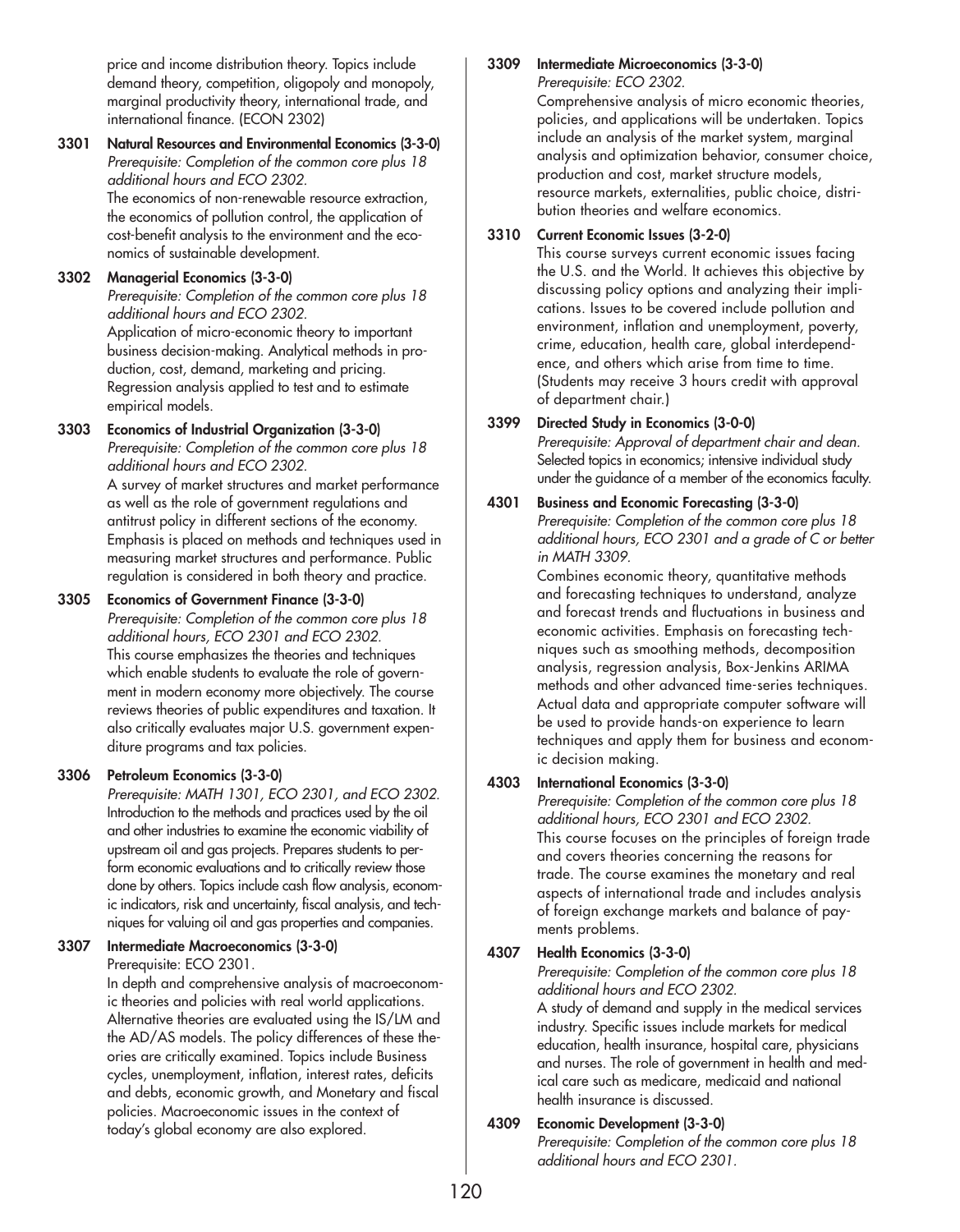Examines economic development theories, policies and practices of developing countries with particular emphasis given on the nature, causes and possible solutions to the problems of developing countries. Also examines the relationship between developed and developing countries in such areas as trade, capital flows, and labor migration.

## **Graduate Courses**

**5331 Economic Processes (3-3-0)** *Prerequisite: Graduate standing and ENG 1301.* An intensive summary of basic micro- and macroeconomic theories as applied to business.

# **EED (Elementary Education)**

**3301 Understanding the Learner in the Elementary Classroom (3-3-2)**

> *Prerequisite: Admission to the Teacher Education Program* Addresses factors that affect student learning in urban schools: human growth and development, environment, diversity, instruction, and motivation.

**3311 Teaching Social Studies in the Elementary Classroom (3-3-2)**

*Prerequisite: Admission to Teacher Education Program and enrollment in interdisciplinary blocks.* A field-based course which addresses social studies curricula and methodology in urban elementary and middle-school classrooms.

**3312 Effective Teaching Strategies in Mathematics Education (3-3-2)**

*Prerequisite: Admission to Teacher Education Program and enrollment in interdisciplinary blocks.* A field-based course that emphasizes how children learn and develop mathematical concepts, skills, and procedures. The course will employ strategies to plan, organize, and implement instruction and curriculum goals aligned to local, state, and national standards.

- **3313 Effective Teaching Strategies in Science Education (3-3-2)** *Prerequisite: Admission to Teacher Education Program and successful completion of interdisciplinary block I.* A field-based course that emphasizes inquiry-based, student-centered science learning experiences for young children and adolescents. This course employs research-based approaches that support effective teaching in science content and pedagogy resulting in high science achievement for learners.
- **3315 Effective Teaching Strategies in Science Education (3-3-2)** *Prerequisite: Completion of Interdisciplinary Block I.* A field-based course that emphasizes inquiry-based, student-centered science learning experiences for young children and adolescents. This course employs research-based approaches that support effective teaching in science content and pedagogy resulting in high science achievement for learners.

#### **3316 Understanding the Adolescent Learner and Environment (3-3-2)**

*Prerequisite: Admission to Teacher Education Program.* A field-based course that addresses factors which affect the learning of adolescents in urban schools. Among the topics covered are human growth and development, learning environment, diversity, instruction and motivation.

#### **3317 Unifying Mathematics Concepts and Processes in Urban Education (3-3-2)**

*Prerequisite: Admission to Teacher Education Program and concurrent enrollment in EED 3316 and EED 3318.* A field-based course utilizing research-based mathematical processes to reason, solve, communicate, and make mathematical connections within and outside of mathematics. The course employs strategies to enhance student achievement in the urban classroom.

**3318 Unifying Concepts and Processes in Science Education (3-3-2)**

> *Prerequisite: Admission to Teacher Education Program and concurrent enrollment in EED 3316 and EED 3317.* A field-based course that emphasizes an integrated approach using unifying science concepts and processes across the science disciplines. The processes and concepts are taught using inquiry-based science learning experiences.

- **4301 Student Teaching in the Elementary Classroom (3-3-15)** Prerequisite: Block II, passing score on Block II exam. Classroom management, student record keeping, assisted and independent teaching in an urban public school, guided by a mentor teacher and site-based university instructor.
- **4302 Student Teaching in the Middle-School Classroom (3-3-15)** *Prerequisite: Completion of interdisciplinary Block II, concurrent enrollment in interdisciplinary Block III and I.* Classroom management, student record keeping, assisted and independent teaching in an urban school, guided by a mentor teacher and site-based university instructor.
- **4303 Student Teaching in the Bilingual/ESL Classroom (3-3-15)** *Prerequisite: Block II, passing score on Block II exam.* Classroom management, student record keeping, assisted and independent teaching in an urban public school, guided by a mentor teacher and site-based university instructor.
- **4304 Student Teaching in the Early Childhood Classroom (3-3-15)**

*Prerequisite: Block II, passing score on Block II exam.* Classroom management, student record keeping, assisted and independent teaching in an urban public school, guided by a mentor teacher and site-based university instructor.

**4320 Advanced Processes for Teaching Writing in the Middle Grades (3-3-2)**

*Prerequisite: Completion of interdisciplinary Block I and concurrent enrollment in EED 3311 and READ 3309.* This field-based course is designed to provide prospective teachers with the understanding that writing is a developmental process. Instructional tools that help late elementary and middle-school age children develop competence in written communication are addressed.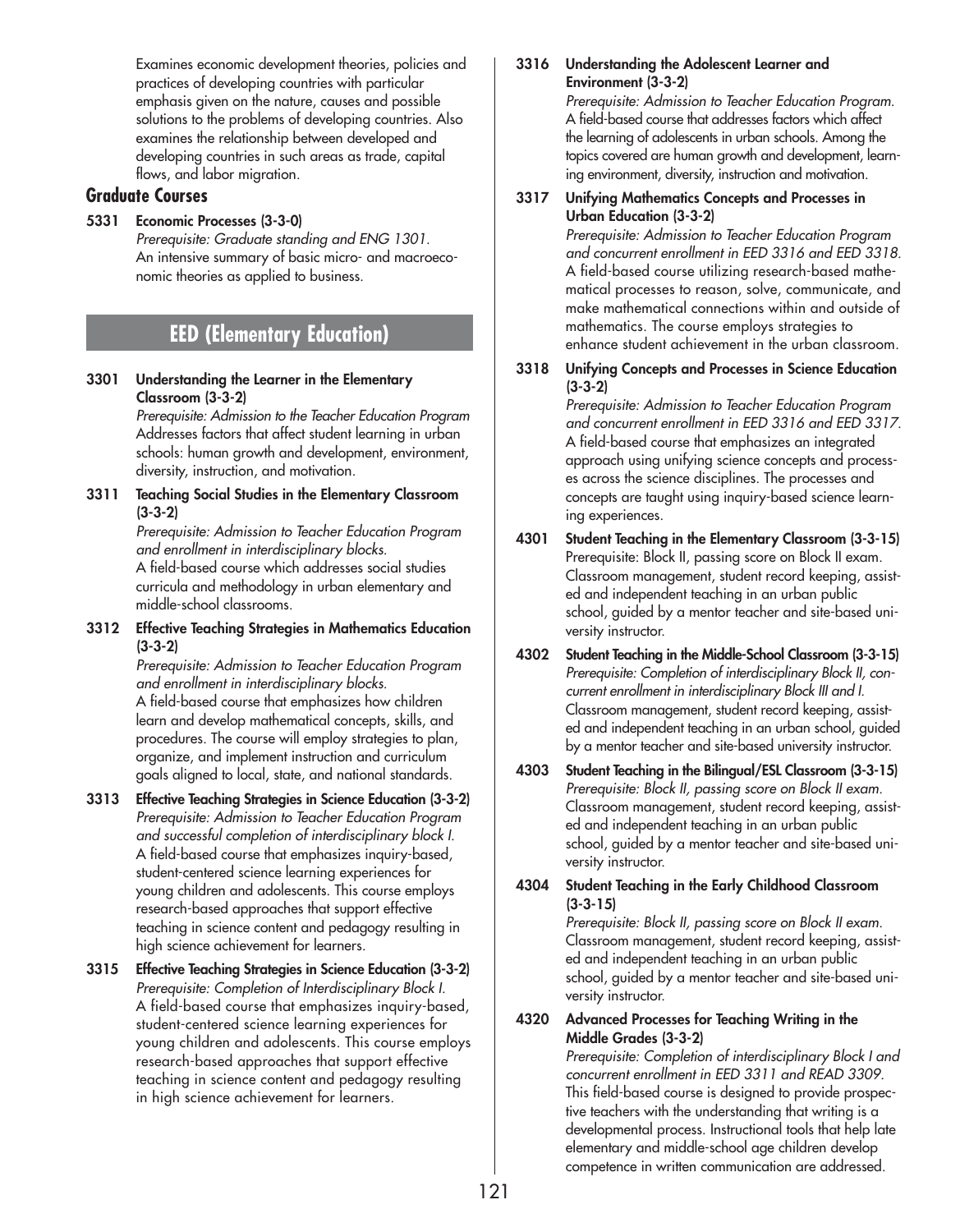# **EET (Electrical Engineering Technology)**

## **1411 Electric Circuits with Lab (4-3-1)**

*Prerequisites: MATH 1301 or department approval.* Laboratory fee required. \$12.

Theory and applications of electric circuits as found in typical engineering systems and daily living environment. Basic principles and analysis methods for dc and ac circuits are studied and circuit applications explored. Computer simulation software tools are used extensively to provide an interactive teaching and learning process. Hands-on experience is gained through circuit testing and trouble shooting exercies. This course lays the foundation for other Electrical Engineering Technology courses.

#### **2421 Electronic Devices and Amplifiers with Lab (4-3-1)** *Prerequisite: EET 1411 or department approval.*

Laboratory fee required \$12. Study of the characteristics and operation of electronic devices including diodes, bipolar junction transistors and field effect transistors, operational amplifiers, 555 timers. Electronic circuitry for signal amplification and filtering, instrumentation, power regulation, electric drives. Use of computer software in electronics design.

## **2431 Digital Logic with Lab (4-3-1)**

*Prerequisite: EET 1411 or department approval.* Laboratory fee required: \$12. Introduction to binary numbers, Boolean algebra, and Karnaugh maps. Logic gates, memory devices, counters, registers, arithmetic logic units, and data-handling circuits. A/D and D/A converters. Combined computer simulation and circuit testing in the laboratory.

# **3334 Electrical Power Systems (4-3-1)**

*Prerequisite: EET 1411.*

Basic principles and applications of electrical power systems, power generation, transmission and distribution in utility and industrial systems. Included are lighting and grounding design, motor controls, transformers and area classification. Computer simulation of power systems.

## **3432 Computer Architecture and Design with Lab (4-3-1)** *Prerequisite: EET 2431.*

Laboratory fee required: \$12.

The organization and design of digital computer systems, including microprogramming, register transfer language, micro-operations and control functions of the computer. Computer input/output. The microcomputer is emphasized. The basics of machine and assembly language are utilized with the hardware.

#### **3435 Fundamentals of Automation and Control with Lab (4-3-1)**

*Prerequisites: EET 2421 and MATH 2402.* Laboratory fee required. \$12.

Study of plant dynamic modeling (first-and second order, transfer functions, nonlinear characteristics) and simulation, control system configurations (open-loop, closed-loop, combined feedforward/feedback control), types of controllers (analog, PC-based, PLCs), and control modes (on-off, PID, etc.). System designs for dc servo position and speed control, temperature control, lighting control, etc.

## **3451 Instruments and Transducers with Lab (4-3-1)** *Prerequisites: EET 2421 or department approval.* Laboratory fee required: \$12. Transducer characteristics and applications. Sensor and measurement systems for major process variables: temperature, pressure, level, flow, and other physical variables. Design on signal conditioning circuits. 4-20mA current loops. Data acquisition and instrumentation networks.

## **3461 Analog and Digital Communication Circuits with Lab (4-3-1)**

*Prerequisites: EET 2421 and EET 2431.* Laboratory fee required. \$12. Analysis of tuned circuits, modulation/demodulation techniques, transmitters and receivers basic transmission line theory, data communication techniques and modems. Applications of fiber optics for communication systems.

## **4335 Computer Networking (3-3-0)**

Prerequisite: EET 3461 Principles and applications of computer networking techniques, including the seven layered protocol model, hierarchy of commands, descriptions of the physical layers of the model and descriptions and analysis of popular techniques currently in existence. Development and implementation of NT networks.

# **4434 Microprocessor Systems Design (4-3-1)**

*Prerequisite: EET2431* Laboratory fee required. \$12.

Design, application and operation of various electronics systems using microprocessors. Consideration will be given to the specific type of components required, the sources of manufactured components, and the construction of the circuits and systems. Emphasis will be placed on microcomputers and their related peripherals and the use of system design software, XILINX. Various electronic circuits will be designed, implemented, and troubleshot using PAL's and PGA's. A group electronics systems project using microprocessors will be completed and troubleshot using all aspects of the course.

# **EM (Energy Management)**

**3301 Introduction to the Petroleum Industry (3-3-0)**  *Prerequisite: Completion of the common core plus 18 additional hours and completion of, or enrollment in, BA 3300.*

> Overview of the petroleum industry including industry structure, vocations within the industry, basic exploration and production concepts, regulatory issues, and current events and status of the industry.

**3399 Directed Study in Energy Management** *Prerequisite: Approval of department chair.* Directed study in selected topics in energy management.

#### **4301 Energy Law (3-3-0)**  *Prerequisite: BA 3300, BA 3301, and EM 3301.*

Study of law as it relates to the energy industry. Emphasis on legal concepts relating to mineral interests and contracts commonly used in the industry, title, leasing, joint operations, farmouts, drilling contracts, mar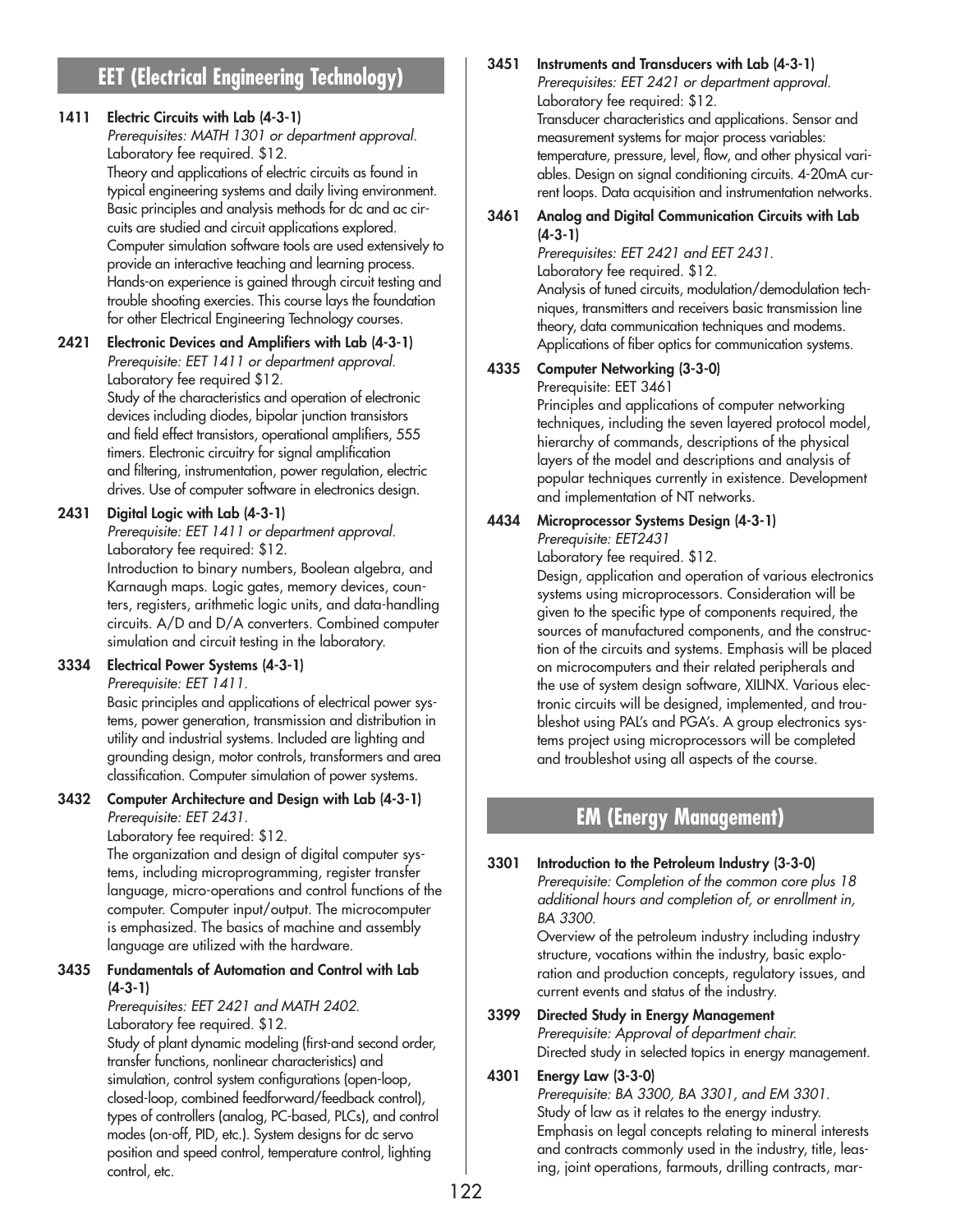keting contracts, bid agreements, international agreements and their economic consequences, regulatory and environmental issues.

## **4310 Energy Transactions and Practical Solutions - Case Study (3-3-0)**

*Prerequisite: BA 3300, EM 3301, MGT 3303, and FIN 3302.* Case study of actual and hypothetical transactions in the energy industry. Deals with all facets of decision making including analysis of predicted returns, synergies, cost reduction, risk profiling, cultural ramifications of acquisition and divestiture, long-term vs. short-term implications of transactions and their effects on stakeholders.

#### **4350 Hydrocarbon Marketing: From the Wellhead to the Consumer (3-3-0)**

*Prerequisite: BA 3300, MKT 3301, and MKT 3302.* Examines upstream, downstream and midstream marketing opportunities. Topics include fractionating and refining, transportation differentials, premiums, discounts and penalties. Regulatory and marketing issues for integrated companies.

# **ENG (English)**

## **1101 THEA Tutorial (1-1-0)**

Tutorial instruction designed to prepare students to pass the writing component of the THEA exam.

## **1105 Writing Tutorial (1-0-3)**

*Prerequisite: Eligibility for ENG 1301 or permission of department.*

Individualized instruction in English composition. Suggested for students who have problems in some aspect of writing and who seek to improve their mastery in particular areas. Instructor designs a course of study to assist student in learning new skills or in overcoming specific errors. Fulfills no English composition degree requirement. Course is offered on a pass/fail basis. May be repeated once without permission of department.

## **1300 Fundamentals of English (3-3-0)**

Placement examination is required. Introduction to the writing process, including such elements as awareness of audience, prewriting, organization strategies, revising and editing to conform to the major conventions of standard written English.

## **1301 Composition I (3-3-0)**

*Prerequisite: A grade of C or better in ENG 1300 or ENG 130A, or placement by examination.* Review of the writing process, including such elements as audience analysis, invention, drafting and revising. Practice in expository techniques of writing and attention to readings. (ENGL 1301)

## **1302 Composition II (3-3-0)**

*Prerequisite: A grade of C or better in ENG 1301 or placement by examination.*

A continuation of ENG 1301; emphasis on writing based on research. (ENGL 1302)

#### **1318 Introduction to the Study of English Grammar** Introduction to basic grammar concepts and terminology through exploration of language variation and lan-

#### guage systems. **2301 Survey of World Literature: Ancient to 17th Century (3-3-0)**

*Prerequisite: ENG 1302.* A study of literature of the world from its beginnings through the 17th Century. (ENGL 2332)

**2302 Survey of World Literature: 17th Century and Beyond (3-3-0)**

*Prerequisite: ENG 1302.* A study of literature of the world from the 17th century to the present. (ENGL 2333)

- **2311 Survey of American Literature: Beginnings to 1865 (3-3-0)** *Prerequisite: ENG 1302.* A study of American literature from the Colonial period through the Civil War. (ENGL 2327)
- **2312 Survey of American Literature: 1865 to Present (3-3-0)** *Prerequisite: ENG 1302.* A study of American literature from 1865 to the present. (ENGL 2328)
- **2313 Survey of British Literature: Beginnings to 1800 (3-3-0)** *Prerequisite: ENG 1302.* A study of British literature from its beginnings through the 18th century. (ENGL 2322)
- **2314 Survey of British Literature: 1800 to Present (3-3-0)** *Prerequisite: ENG 1302.* A study of British literature from the 19th century to the present. (ENGL 2323)
- **3302 Business and Technical Report Writing (3-3-0)** *Prerequisite: 3 hours of literature.* Study and practice of formal and informal presentation of technical information, with emphasis on report writing.
- **3304 Advanced Business and Technical Report Writing (3-3-0)** *Prerequisite: ENG 3302 or permission of department.* Practice in writing in varied professional contexts. Special attention is given to audience and purpose, tone, logic and accuracy.

## **3305 Essay Writing (3-3-0)**

*Prerequisite: 3 hours of literature.* Study, analysis and practice of advanced rhetorical principles in non-fiction, with a view to increasing clarity, effectiveness and precision in a student's writing style.

**3306 Introduction to Literary Theory (3-3-0)** *Prerequisite: 3 hours of literature.* A study of contemporary methodologies in literary criticism and practice in applying them.

## **3307 Shakespeare (3-3-0)**

*Prerequisite: 3 hours of literature.* Reading and analysis of representative comedies, tragedies, histories and poems by Shakespeare, with special consideration of his life and the historical context.

## **3308 Legal Writing (3-3-0)**

*Prerequisite:3 hours of literature* A study of the principles of analytical writing, with special emphasis on the strategies of legal persuasion and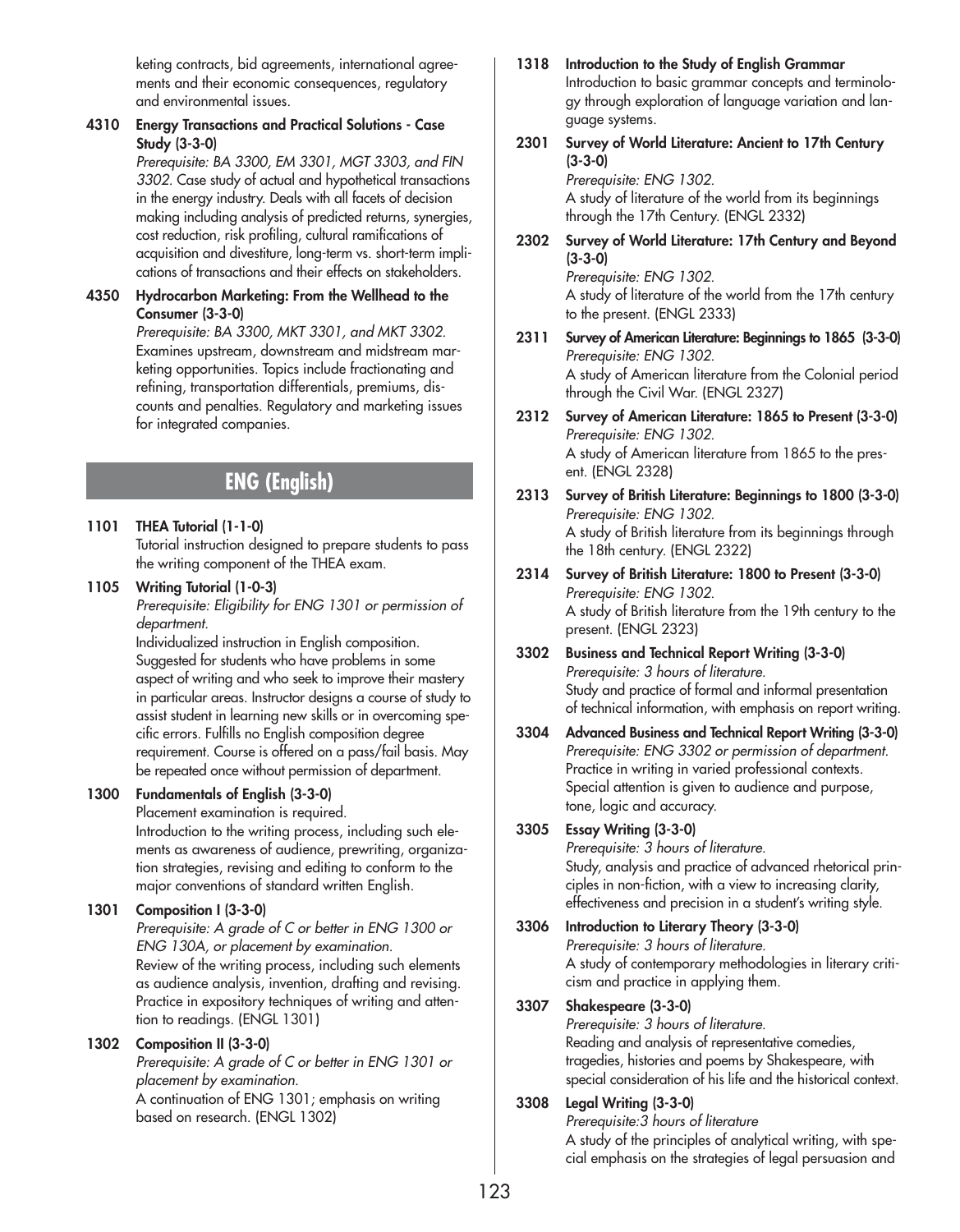the techniques and appropriate style of legal writing. Students will learn to brief (summarize) published cases as well as to write legal memoranda.

## **3309 Creative Writing (3-3-0)**

*Prerequisite: 3 hours of literature.* Techniques of writing fiction and poetry; emphasis on the student's own work. May be repeated once for credit.

## **3310 Studies in Nonfiction Writing (3-3-0)**

*Prerequisite: 3 hours of literature.* An examination of a variety of nonfiction texts, including news presentations, books, and movies.

## **3311 Studies in Poetry (3-3-0)**

*Prerequisite: 3 hours of literature.* A study of poetry as a genre of literature, with emphasis on forms and styles; reading and analysis of poems from a variety of periods.

## **3312 Studies in Fiction (3-3-0)**

*Prerequisite: 3 hours of literature.* A study of short stories and/or novels. Consideration of the historical development of fiction as a genre and detailed analysis of the elements of fiction.

#### **3313 Studies in Dramatic Literature (3-3-0)**

*Prerequisite: 3 hours of literature.* A study of representative plays from ancient to modern times, with emphasis on the origins and historical development of drama and its characteristics as a genre.

## **3314 Studies in Autobiography (3-3-0)**

*(Cross-listed as HUM 3314. Credit may not be earned for both.)*

*Prerequisite: 3 hours of literature*

A study of autobiographical writing, the course may analyze its forms or techniques, trace a topic or style of autobiographical literature or investigate critical problems posed by autobiography.

## **3315 Studies in Science Fiction (3-3-0)**

*Prerequisite: 3 hours of literature* A study of the conventions, major themes and/or history of futuristic or fantasy fiction.

## **3316 History of Rhetoric (3-3-0)**

*Prerequisite: 3 hours of literature.* An historical survey of rhetoric with emphasis upon its development as a discipline from Plato and Aristotle to the present day.

#### **3317 Studies in the Theory of Rhetoric (3-3-0)** *Prerequisite: 3 hours of literature.*

An investigation of major contemporary theories of rhetoric and composition with special attention to the implications of those theories on the practices of writers.

## **3318 Studies in English Grammar (3-3-0)**

*Prerequisite: 3 hours of literature* An intensive survey of the principles and problems of English grammar with emphasis on developing vocabulary and understanding necessary to identify and explain writing choices and errors.

**3319 Introduction to the Study of Language (3-3-0)** *Prerequisite: ENG 1302 and junior standing.* An introduction to linguistic sciences. The course gives an overview of language, its use and development. Basic concepts covered are approaches to grammatical description, history, acquisition and social and regional variation.

#### **3320 History of the English Language (3-3-0)**

*Prerequisite: ENG 1302 and junior standing.* A study of the development of English speech, writing, spelling, syntax and vocabulary.

#### **3321 African-American Literature (3-3-0)** *Prerequisite: 3 hours of literature.*

A survey of prose, plays and poems by African-American writers.

**3322 Mexican-American Literature (3-3-0)**

*Prerequisite: 3 hours of literature.* A study of Mexican-American literature and its cultural traditions from pre-Columbian Mexico to the present.

#### **3323 Technology and Literature (3-3-0)**

*(Cross-listed as HUM 3323. Credit may not be earned for both.)*

*Prerequisite: 3 hours of literature.* The course may study influences of technology or science on literature, analyze how literature represents technology, or interpret literature as a reflection of social ambivalence toward technology.

## **3324 American Ethnic Heritage (3-3-0)**

*(Cross-listed as HUM 3304. Credit may not be earned for both.) Prerequisite: 3 hours of literature.* An interdisciplinary study of ethnic contributions to the art, music, drama and literature of the United States.

## **3325 Medical Writing (3-3-0)**

*Prerequisite:3 hours of literature* The study and practice of interpreting and incorporating findings and statistical results into clear, comprehensible and well-organized prose.

## **3326 Proposal Writing (3-3-0)**

*Prerequisite: ENG 3302* Practice in writing and editing a series of proposals of varying scope and complexity.

#### **3328 Documentation and Manuals (3-3-0)**

*Prerequisite: ENG 3302* Application of general rhetorical principles and current theory in document design to the development of procedures manuals and other documentation.

## **3329 Environmental Writing (3-3-0)**

*Prerequisite:3 hours of literature* Practice in presenting information about environmental issues as addressed by government, industry, private organizations and the mass media.

## **3330 Desktop Publishing (3-3-0)**

*Prerequisite: ENG 3302 or concurrent enrollment in ENG 3302 or permission of department.* An introduction to desktop publishing, covering specific applications of typography, graphics, layout and presentation, and using desktop publishing software.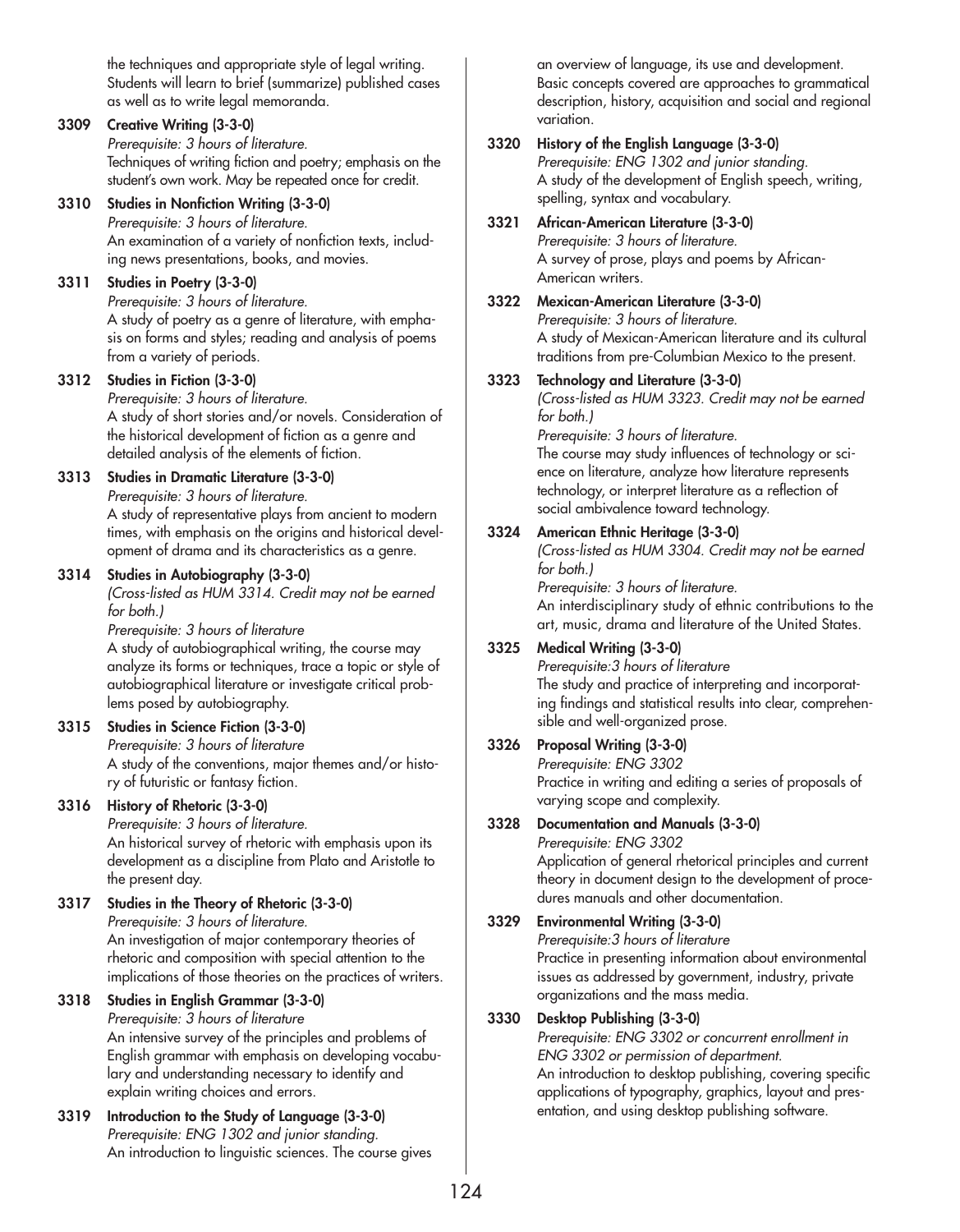## **3331 Advanced Desktop Publishing (3-3-0)**

*Prerequisite: ENG 3330 or permission of department.* A continuation of desktop publishing techniques using additional software for more complex projects.

## **3332 Newsletters (3-3-0)**

*Prerequisite: ENG 3302*

Guided practice in designing, writing, editing and producing a newsletter; the course operates as a practicum, with students working cooperatively to produce an actual newsletter.

## **3333 Writing for the Media (3-3-0)**

*(Cross-listed as COMM 3311. Credit may not be earned for both.)*

*Prerequisite: ENG 1302 and either COMM 1302 or ENG 3302.*

Study and practice of writing techniques appropriate to print and broadcast media with emphasis on the relevance of these skills to managing media relations.

## **3334 Writing for Presentation (3-3-0)**

*(Cross-listed as COMM 3312. Credit may not be earned for both.)*

*Prerequisite: ENG 1302 and either COMM 1302 or ENG 3302.*

This course covers writing for the media employed for presentations in business, industry and the professions. Possible course focuses include videoscripting, speechwriting and writing for slide and multimedia presentations.

## **3335 Publishing for the Web (3-3-0)**

*Prerequisite: ENG 3330 or permission of the department.* An introduction to web publishing techniques using web design software. As a substitute for ENG 3331, satisfies a core requirement for professional writing majors.

## **3336 Writing for the Web (3-3-0)**

*Prerequisite: ENG 3302.*

An introduction to writing for the web with emphasis on structure, tone, voice, usability and navigation.

## **3340 Cultural Criticism (3-3-0)**

*(Cross-listed as HUM 3310. Credit may not be earned for both.)*

*Prerequisite: 3 hours of literature and 3 hours of philosophy.*  A survey of different ways of analyzing human culture. Students examine major schools of criticism and interpretation of society and its creative activity. This course is the gateway course for the BA in Humanities. May be repeated once for credit as topic varies.

## **3341 Postcolonial Studies (3-3-0)**

*Prerequisite: Three hours of literature.* A survey of major authors and themes in the literatures growing out of the experience of colonialism and its aftermaths.

## **3350 Gender Studies in Literature (3-3-0)**

*Prerequisite: 3 hours of literature.* An interdisciplinary study of the social construction of gender as reflected in literature from various historical periods and from various cultures.

#### **3351 Children's Literature (3-3-0)** *Prerequisite: 3 hours of literature.* This course introduces students to children's literature,

its history, development, and uses in relation to the needs of the child and the culture.

## **3352 Introduction to Folklore (3-3-0)**

*Prerequisite: 3 hours of literature.* An introduction to the development of cultural studies and to the methodology of field research.

## **3353 Social Class and Literature (3-3-0)**

*Prerequisite: 3 hours of literature.* A study of the role of social class in literary representation, production, and consumption.

## **3354 Film as Narrative (3-3-0)**

*Prerequisite: 3 hours of literature.* A study of film as narrative, either fiction or non-fiction, and organized by topic, historical development, genre, or critical approach.

## **3355 Young Adult Literature (3-3-0)**

*Prerequisite: 3 hours of literature.* A study of texts written for readers from middle school through high school. The course emphasizes the history of texts written for young adults and examines and employs various theoretical approaches to textual analysis, including cultural critique of both classic and contemporary examples.

## **3371 Public Relations (3-3-0)**

*(Cross-listed as COMM 3301. Credit may not be earned for both.) Prerequisite: ENG 1302 and junior standing.* A study of techniques and methods of public relations in promoting the images of organizations, corporations and institutions, both public and private.

## **3373 Introduction to Advertising (3-3-0)**

*(Cross-listed as COMM 3303. Credit may not be earned for both.)*

*Prerequisite: ENG 1302 and junior standing.* History, theory and basic techniques of advertising, with special emphasis on the use of media in advertising campaigns and message development for media campaigns.

## **3399 Directed Study in English**

*Prerequisite: Formal approval by department chair and dean.*

Intensive individual study of a selected topic under the guidance of a member of the faculty.

#### **4101 Proseminar in Professional Writing (1-1-0)** *Prerequisite: ENG 3302.*

A capstone course for Professional Writing majors; an overview of possibilities for further education and employment. Review of graduate programs and the application process; preparation for the job search, with special emphasis on assembling a portfolio.

## **4105 Senior Capstone Project (1-1-0)**

*Co-requisite: Enrollment in an upper-level English course and an approved project.*

A capstone course for English majors. Under the supervision of the instructor of the co-requisite course, students complete a project exemplifying creative and critical skills acquired as an English major.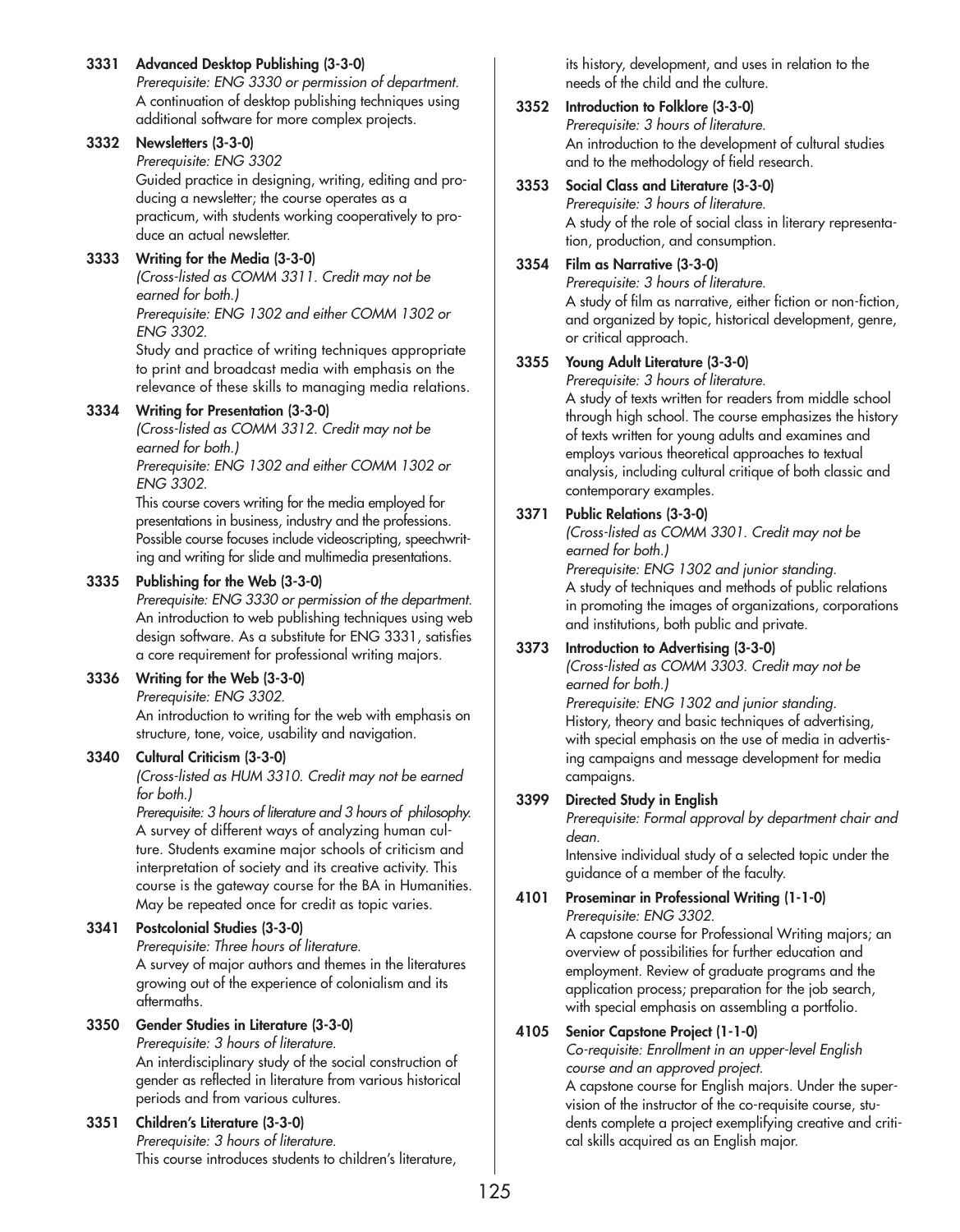**4306 Science Writing (3-3-0)**

*Prerequisite: 3 hours of literature* The study and practice of documenting, reporting and presenting science in articles, audiovisual scripts, specifications, reports and proposals.

**4309 Advanced Creative Writing (3-3-0)** *Prerequisite: ENG 3309 or permission of instructor.* Extended writing projects in poetry, fiction, and/or creative non-fiction. Emphasis on the practice of editing and publication. May be repeated once for credit, with permission.

# **4311 Contemporary Literature (3-3-0)**

*Prerequisite: 3 hours of literature.* A study of the themes and techniques of prominent 20th-century writers. Readings seek to identify and explore emerging traditions in literature since 1960.

**4312 Literature of the South and Southwest (3-3-0)** *Prerequisite: 3 hours of literature.* A study of Southern or Southwestern literature, the course may focus on a literary genre, region, topic, or critical approach.

# **4313 Psychology through Literature (3-3-0)**

*(Cross-listed as HUM 4313. Credit may not be earned for both.)*

*Prerequisite: 3 hours of literature.* The course adopts psychological theory as a methodology for studying literature and its cultural contexts.

## **4314 Major Authors (3-3-0)**

*Prerequisite: Six hours of literature.* An in-depth study of one or two significant authors.

- **4318 Advanced Studies in English Grammar and Style** *Prerequisite: ENG 3318 or permission of the instructor.* Writers will learn how to manipulate language structure and styles and will analyze the rhetorical implications for interpretation, acceptance, and understanding by various audiences.
- **4321 Advanced African-American Studies (3-3-0)** *Prerequisite: 6 hours of literature or ENG 3321.* A specialized exploration of the aesthetic, critical, and theoretical bases of African-American literaturepoetry, fiction, drama, and creative non-fiction.
- **4322 Editing, Rewriting and Copyreading (3-3-0)** *Prerequisite: ENG 3302 or permission of department.* Fundamentals of editing for printed and digital media. Studies in clarity, concision, accuracy, grammar and stylebook conventions. Projects include rewriting, copy editing and copy reading documents of varying complexity.
- **4323 Feature Writing for Business and Industry (3-3-0)** *Prerequisite: ENG 3302 or permission of department.* Procedures in recognizing ideas and gathering material for feature stories for business and industry; analysis of reader appeal; study of feature story structure; development of style by practice in writing feature stories.
- **4325 Advanced Mexican-American Studies (3-3-0)** *Prerequisite: 6 hours of literature or ENG 3322.* Specialized, focused study of the culture of literature by Mexican-Americans.

# **4330 Senior Seminar in the Humanities (3-3-0)**

*(Cross-listed as HUM 4350. Credit may not be earned for both.)*

*Prerequisite: Senior standing and 18 upper-level hours in the humanities, including HUM 3310/ENG 3340.* A review of key issues in interpretation and understanding from philosophy, literature, history and the arts. It aims to provide students with means for synthesizing their studies in the liberal arts. This course is the capstone for the BA in Humanities.

## **4341 Advanced Postcolonial Studies (3-3-0)**

*Prerequisite: Six hours of literature or ENG 3341.* Specialized, focused study of postcolonial literature and theory. May be organized by region, genre, topic, or critical approach.

## **4350 Advanced Gender Studies (3-3-0)**

*Prerequisite: 6 hours of literature or ENG 3350.* Specialized investigation of the role of gender in literary representation and in culture.

# **4360 Publications Workshop (3-3-0)**

*Prerequisite: ENG 3302.* This course provides students an opportunity to gain hands-on print production experience. Working in the offices of student publications or other appropriate environments, students will write, edit and produce materials for publication, using word processing, graphics and electronic pagination software to prepare camera-ready materials.

# **4380 Field Experience in English**

*Prerequisite: Departmental approval, ENG 3330, and ENG 3304 or ENG 4322.*

Placement of selected students in jobs involving professional writing within the public or private sector. Jobs may be paid or unpaid. Written reports, conferences with the instructor and other academic work are required. May be repeated once for credit.

# **4390 Topics in Language and Literature (3-3-0)**

*Prerequisite: 3 hours of literature and junior standing.* Selected topics in language and/or literature. May be repeated when topic varies.

# **4680 Field Experience in English**

*Prerequisite: Departmental approval, ENG 3330, and ENG 3304 or ENG 4322.*

Placement for six hours credit of selected students in jobs involving professional writing within the public or private sector. Jobs may be paid or unpaid. Written reports, conferences with the instructor and other academic work are required.

# **Graduate Courses**

## **5304 Proseminar in Professional and Technical Communication (3-3-0)**

*Prerequisite: ENG 3304 or equivalent, and graduate standing or departmental approval.*

Orients students to faculty research and the issues, goals, and methodologies of professional and technical communication. Examines definitions and histories of the field; relevant theories, practices, and genres; data gath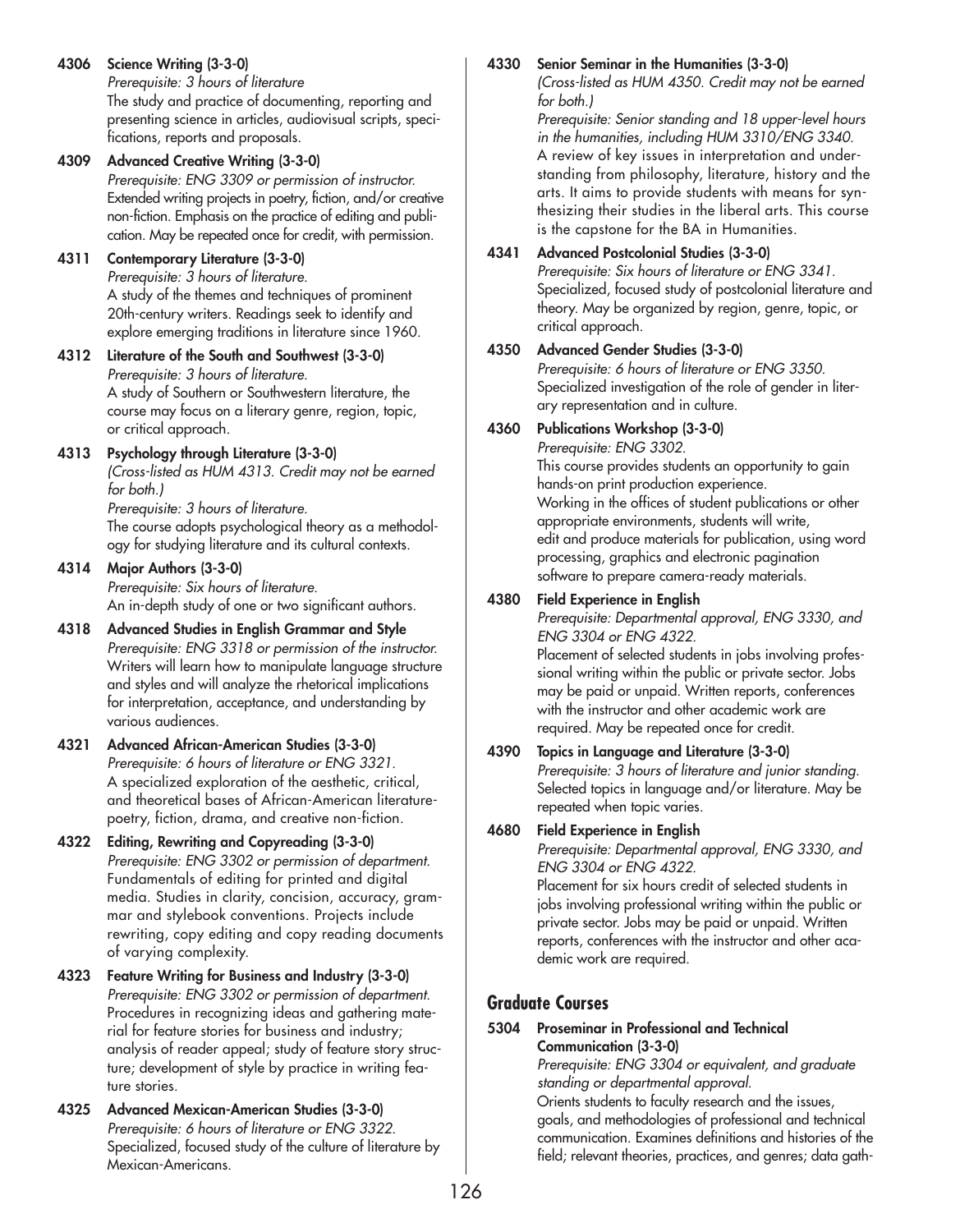ering and research; technology-related issues; ethical and intercultural implications; and professionalization.

## **5317 Rhetorical Theory and Criticism (3-3-0)**

*Prerequisite: Graduate standing or departmental approval.* Introduces major rhetorical theories, practice, and criticism. Provides practice in applying critical theory to contemporary texts.

## **5322 Advanced Editing (3-3-0)**

*Prerequisite: Graduate standing or departmental approval.* Fundamentals of editing for print and digital media. Studies in verbal and visual clarity, conciseness, accuracy, grammar, and stylebook conventions. Projects include copyediting, rewriting, and substantive editing of documents of varying complexity. Graduate students will complete additional projects, such as expanded annotated bibliographies, reports, or presentations on their research.

## **5325 Advanced Medical Writing (3-3-0)**

*Prerequisite: Graduate standing or departmental approval.* Theory and practice of documenting and reporting both narrative findings and statistical results for medicine and life sciences ina variety of formats including proposals, publishable articles, and patient information materials. Graduate students will present a seminar with an accompanying literature review and complete individual and group projects.

## **5330 Visual Design (3-3-0)**

*Prerequisite: ENG 5317 and graduate standing or departmental approval.*

Practicum in the application of theory to original designs and to the analysis and revision of existing designs. Examines the theory and practices appropriate to print and electronic media.

## **5340 Project Management (3-3-0)**

*Prerequisite: ENG 5304 and graduate standing or departmental approval.*

Introduces techniques for systematic planning and supervision of complex writing projects and the production of print and electronic documentation. Students will become proficient in collaborating with subject matter experts to develop and clarify content, coordinating writing and production elements for publication, and expert testing for usability.

## **6301 Composition Pedagogy (3-3-0)**

*Prerequisite: Post-baccalaureate standing and 6 hours of upper-level language or writing courses.* Composition theory, technology, and assessment as guides for teaching practices.

## **6303 Public Relations and Media (3-3-0)**

*Prerequisite: Graduate standing or departmental approval.* Explores the trends and issues affecting corporations, crisis management, public affairs, communication, consumer affairs, employee relations, environmental problems, and issues of multinationals. May include the analysis of various examples of publicity materials (news conferences, feature placements, special events, media tours, case studies) as well as readings on the history and theories of public relations and propaganda.

#### **6306 Methods of Reading and Writing about Literature (3-3-0)**

*Prerequisite: Post-baccalaureate standing and 6 hours of upper-level literature courses.*

This course compares the theory and practice of two or three strategies for interpreting literature, such as formalism, reader-response, and cultural studies.

## **6307 Advanced Shakespeare (3-3-0)**

*Prerequisite: Post-baccalaureate standing and 6 hours of upper-level literature courses.* An in-depth study of four or five plays by Shakespeare, with attention to their literary and intellectual backgrounds, performance/film history, and contemporary critical approaches.

#### **6310 Intercultural and World Communication (3-3-0)**  *Prerequisite: Graduate standing or departmental approval.* Examines issues surrounding communication for and with multiple audiences with diverse linguistic and cultural patterns. Will consider implications of controlled language systems.

**6312 Ethical and Legal Dimensions of Communication (3-3-0)** *Prerequisite: Graduate standing or departmental approval.* Helps students identify and address the ethical challenges that occur in private, social, and professional contexts. Focus on real world ethical dilemmas with diverse approaches to decision making using ethical reasoning and applied ethics. Legal considerations will include first amendment issues such as freedom of speech and press, copyright, libel, privacy, access, administrative law of advertising and broadcasting, and other legal problems in professional writing situations.

## **6318 Stylistics and Editing (3-3-0)**

*Prerequisite: Graduate standing or departmental approval.* Trains students in the examination and assessment of the rhetorical effects of style and editing choices and in the application of appropriate choices to a variety of documents, audiences, and settings. Covers information processing theory and practice. Students will be responsible for articulating clearly and concisely the reasons for their style and editing choices, including graphics.

#### **6319 Language Development and Variation: Implications for Educators (3-3-0)**

*Prerequisite: Post-baccalaureate standing and 6 hours of upper-level language or writing courses.* An examination of language development and its relevance to skills required in an educational environment. The course will focus on sound patterns, word formation patterns, sentence structures, and writing systems and standards. It will also address ways in which language variation and multilingualism can interact with and affect development and acquisition of a standard variety.

## **6322 Instructional Design (3-3-0)**

*Prerequisite: Graduate standing or departmental approval.* Surveys and applies the theory, research, creation, development, and delivery of courses in corporate and academic environments. Students will design and present curricula for business, industry, or classroom use.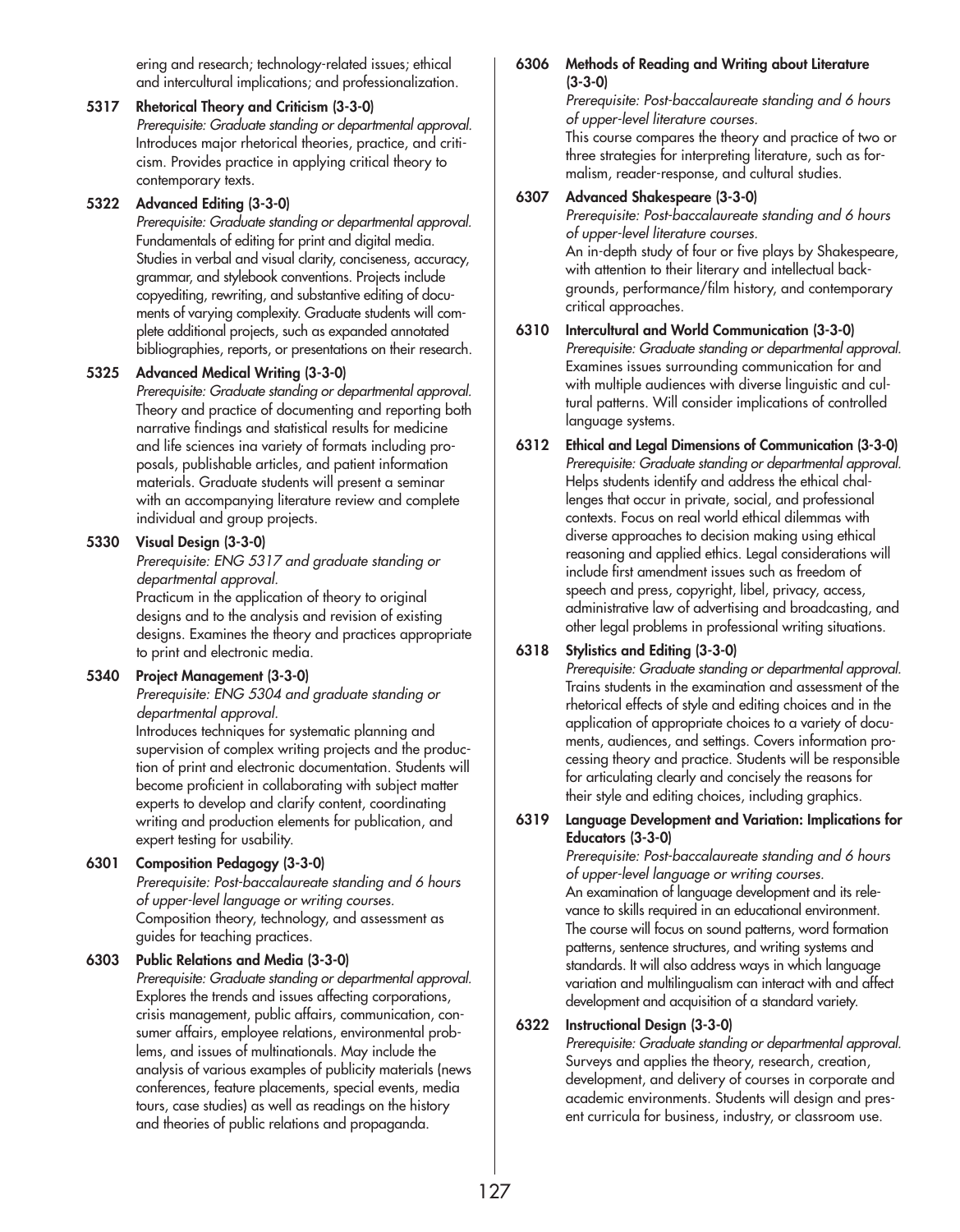## **6323 Communications and Technology (3-3-0)**

*Prerequisite: Graduate standing or department approval.* Acquaints students with various computer software programs and their applications to specific disciplines such as criminal justice, medical and science writing and technical communication. Projects will include documents as well as slide presentations incorporating analyzed research data. Students will expand their knowledge of rhetorical principles and techniques for reporting statistical analyses and conveying them to specialized audiences.

## **6324 Writing in the Professions (3-3-0)**

*Prerequisite: Graduate standing or departmental approval.* Examines researching, writing, and editing journal and newsletter articles in one or several technical fields or disciplines including science, medicine, pharmaceutical, engineering, environmental science, and law. Students will develop one article project from initial research to submission. May be repeated once for credit with departmental approval.

## **6328 Hypermedia Theory and Design (3-3-0)**

*Prerequisite: Graduate standing or departmental approval.* Reviews print-based methods of content organization and reader orientation. These traditional methods are contrasted with typical solutions in online and multimedia communications to the problems of content navigation, readability, and usability. Includes study of navigation maps or graphs, information architecture, traditional and hyperlinked indices, tables of contents and online content lists, and the use of document description or meta-information to facilitate effective information retrieval.

## **6360 Special Topics in Technical and Professional Communication (3-3-0)**

*Prerequisite: Graduate standing or departmental approval.* Selected topics in writing for industry, linguistics, pedagogy, and rhetorical or discourse theory. When course content varies, may be repeated with departmental approval.

**6380 Field Experience in Professional Writing and Technical Communication** 

*Prerequisite: Fifteen hours and graduate standing or departmental approval.*

Provides industry experience for students. Writing or design projects developed in the course may be tested and used for the capstone project or portfolio.

## **6390 Directed Research in Professional Writing and Technical Communication**

*Prerequisite: Fifteen hours and graduate standing or departmental approval.*

Supports and guides student research for thesis or capstone project. Students enroll during the semester they intend to research, develop, and propose a thesis or capstone project.

# **6391 Thesis**

*Prerequisite: Eighteen hours, ENG 6390, and graduate standing or departmental approval.*

Provides direction and support for students during the semester when they intend to complete the thesis. No credit is awarded until the thesis is approved by the thesis committee and the student has passed an oral exam

on the thesis and graduation portfolio. May be repeated until the thesis is approved.

# **6392 Capstone Project**

*Prerequisite: Eighteen hours and ENG 6380/6390.* As an alternative to the thesis, students may complete a capstone project in which they propose and design a long document for a real world audience. The project typically includes a form of usability testing and rewriting. No credit is awarded until the project is approved by the thesis committee and the student has passed an oral exam on the project and the graduation portfolio. The course may be repeated until the capstone project is approved.

# **ENGR (Engineering)**

## **1302 Engineering and Technology Fundamentals (3-3-0)** *Prerequisite: Credit or enrollment in MATH 1302.* Overview of techniques and fundamental principles used in engineering, science and technology. Topics include: dimensional analysis and units, measurements, representation of technical information, problem solving, and an introduction to selected science and engineering topics.

**1400 PC Applications in Engineering (4-3-1)** *Prerequisite: MATH 1301.*

Application of PC hardware and software to engineering problems. Data acquisition and computational methods for control systems, structures, and piping systems. Intensive use of the NSF sponsored laboratory for data acquisition, transmission and analysis of data. Modern computational approach to solids-fluids mechanics, and heat transfer.

**1401 Engineering Graphics and Visualization with Lab (4-3-4)** Laboratory fee required. \$12. Introduction to graphics, with emphasis on drafting techniques: use of instruments, lettering, geometric constructions, multiview projections, auxiliary views, sectional views, sketching drawings for electrical, piping and structural applications. Introduction to computer-aided drafting.

## **1402 Fire and Safety Hazard Recognition with Lab (4-3-1)** *Prerequisite: MATH 1302.*

Laboratory fee required. \$12.

Physical, chemical, electrical, and natural hazards and their relationship to loss of property and/or life. Safe location, storage, transportation and handling practices to eliminate or control the risk of fire and other hazards in the home, business and industry. Experiments and computer simulations.

#### **1403 Fire Suppression and Detection Systems (4-3-1)** *Prerequisite: MATH 1302.*

Laboratory fee required. \$12.

The design, installation, maintenance and utilization of portable fire-extinguishing appliances and pre-engineered systems. Operational capabilities and utilization requirements of fire detection and signaling systems. Fire detection and suppression applied in practical problems. Experimental demonstrations and computer simulation of hazard detection systems.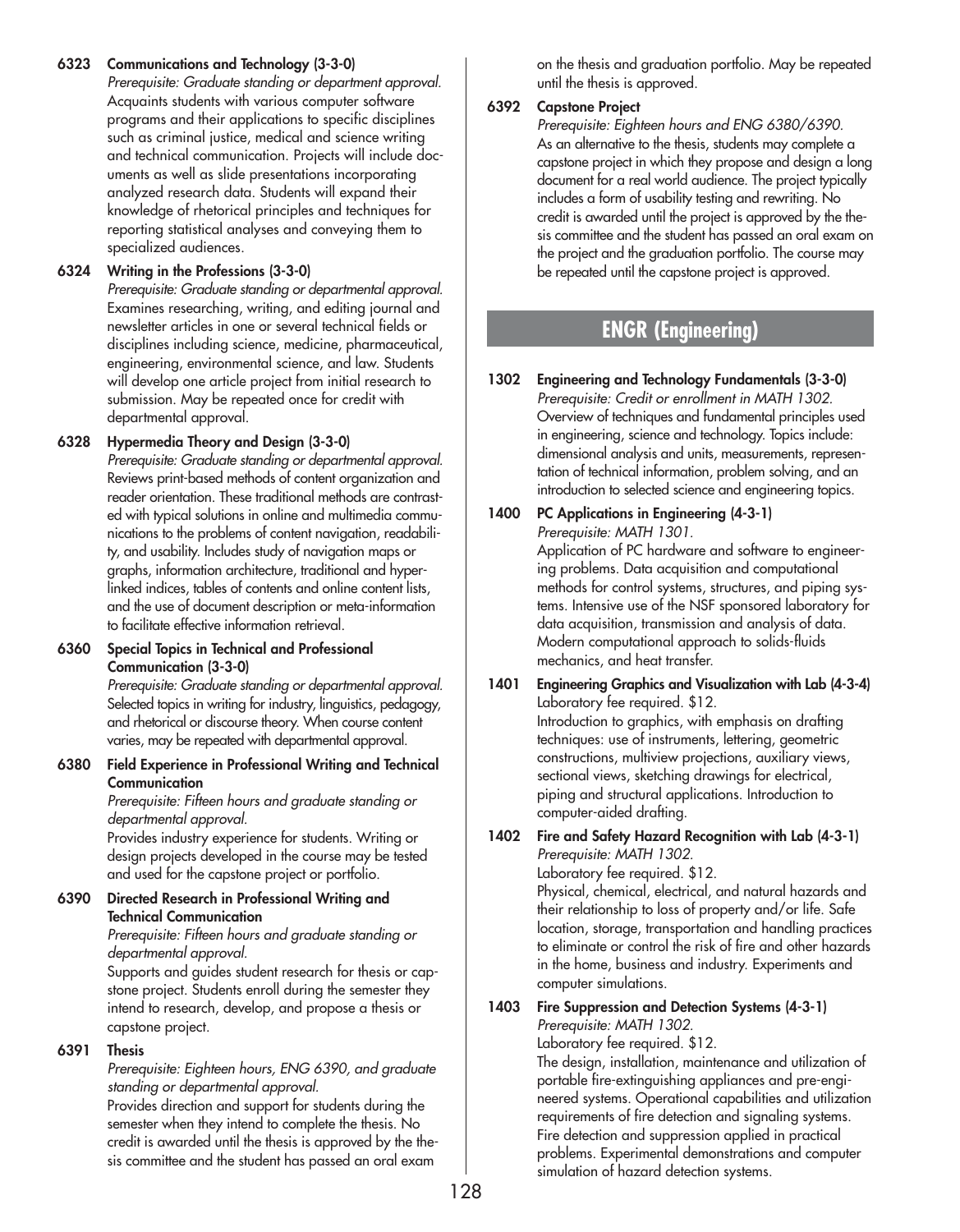**1404 Automatic Fire Suppression Systems with Lab (4-3-1)** *Prerequisite: MATH 1302.* Laboratory fee required. \$12. Detailed current standards for selection, design, installation, operation, and maintenance of automatic fire suppression systems. Experiments and computer simulations.

#### **1480 Occupational Safety Techniques (4-3-1)** *Prerequisite: MATH 1302.* Laboratory fee required. \$12. Occupational facilities, equipment and operations and their inherent hazards. Directed toward worker, machine and environmental control. Equipment demonstrations and computer simulation of safe equipment operation.

**2304 Computer-Aided Drafting and Design I (3-2-2)** *Prerequisite: ENGR 1401 or department approval.* Laboratory fee required. \$12. An introduction to Computer Aided Drafting and Design (CADD) systems commonly used in industry. Topics include introduction to CADD systems, basic drawing and editing commands, drawing annotations, dimensioning, cross hatching, creation and use of drawing symbols, generation of engineering drawing and drawing database.

#### **2407 Surveying with GIS-GPS (4-3-3)** *Prerequisite: MATH 1302.*

Laboratory fee required. \$12.

Field training in the use of electronic measurement devices, total stations and global positioning systems (GPS) applied to construction projects. Field recording of data, uploading to microcomputersfor analysis using geographic information systems (GIS). Computation of areas and construction volumes. Downloading of data for field layout. Surveying applied to flood prevention and environmental measurements. (ENGR 1407)

#### **2409 Engineering Mechanics with Lab (4-3-1)** *Prerequisite: MATH 2401.*

Laboratory fee required. \$12. Study of elastic bodies, stresses and strains, axial loads, torsion, beam stresses, beam deflections, combined stresses, columns,connections and behavior of materials under tension, compression and torsional loading. Study of thermal properties of materials. Applications of instrumentation.

#### **2410 Analysis of Engineering Networks with Lab (4-3-1)** *Prerequisite: Departmental approval.* Laboratory fee required. \$12.

This course applies energy principles of thermodynamics, fluid mechanics and electric circuits to the analysis of common engineering networks. Piping systems, electric circuits and structural networks are studied under basic principles of conservation and dissipation of energy. Applications of linear algebra to the analysis of networks. Computer simulation of engineering networks.

# **3302 Engineering Economics (3-3-0)**

*Prerequisite: Junior standing.* Time value of money, annual cost, present worth, future value, capitalized cost, break-even analysis, valuation

and depreciation, income taxes. Economic evaluation of engineering alternatives and proposals. Use of spreadsheets. Introduction to optimization.

## **3308 Fluid Mechanics (3-3-0)**

### *Prerequisite: MATH 2401.*

Fluid properties, fluid statics, flow concepts and basic equations, viscous effects, laminar and turbulent flow, pipe flow, momentum equation and energy equation. Use of software in designing flow systems. Applications to fire prevention systems.

## **3311 Structural Analysis (3-3-0)**

*Prerequisite: ENGR 2409.* Analysis of trusses, beams and frames using classical and matrix methods. Service and ultimate load analysis. Intensive application of computers to structural analysis including program development. Experimental verification of analytical results. Vibration of structures. Experimental evaluation of existing structures for safety.

#### **3312 Reinforced Concrete Design (3-3-0)** *Prerequisite: ENGR 2409.*

Analysis and design procedures based on ultimate load capacity based on the ACI Code, effects of creep, shrinkage, and temperature, torsional stresses and study of deflections. Computer applications to concrete design and program development Behavior of concrete members under fire and explosion conditions.

## **3401 Biomedical Instrumentation with Lab (4-3-1)**

*Prerequisite: EET 2421*

Laboratory fee required. \$12. Applications of electronics devices to monitoring biological systems. Origin of biopotentials and bioelectrodes. Amplifiers for physiological measurements. Measurement techniques for cardiac and circulatory systems. Measurement of respiratory parameters. Measurement techniques for electrical activity of the brain. Electroencephalography.

# **3403 Process Piping Design for Offshore Installations**

*Prerequisite: ET 3402* Laboratory fee required. \$12 A continuation of ET 3402 Process Piping Design II. This course applies the concepts and practices of process piping design to offshore installations.

## **3404 Digital Signal Processing with Lab (4-3-1)** *Prerequisite: ENG 1400 and EET 2421* Laboratory fee required. \$12. Analysis of discrete time signals and systems. Three key aspects will be addressed: sampling signals, frequency response, filter design and implementations. Both PC

based and special purpose processor DSP systems will be used. Case studies of DSP applications in audio, communication, and biomedical systems.

## **3406 Processing Control Systems with Lab (4-3-1)** *Prerequisite: EET 3435.*

Laboratory fee required. \$12. Process representations and P&ID diagrams. Temperature, pressure, flow, and level control in industrial processes. Supervisory Control and Data Acquisition (SCADA). Distributed Control System (DCS) configuration and implementation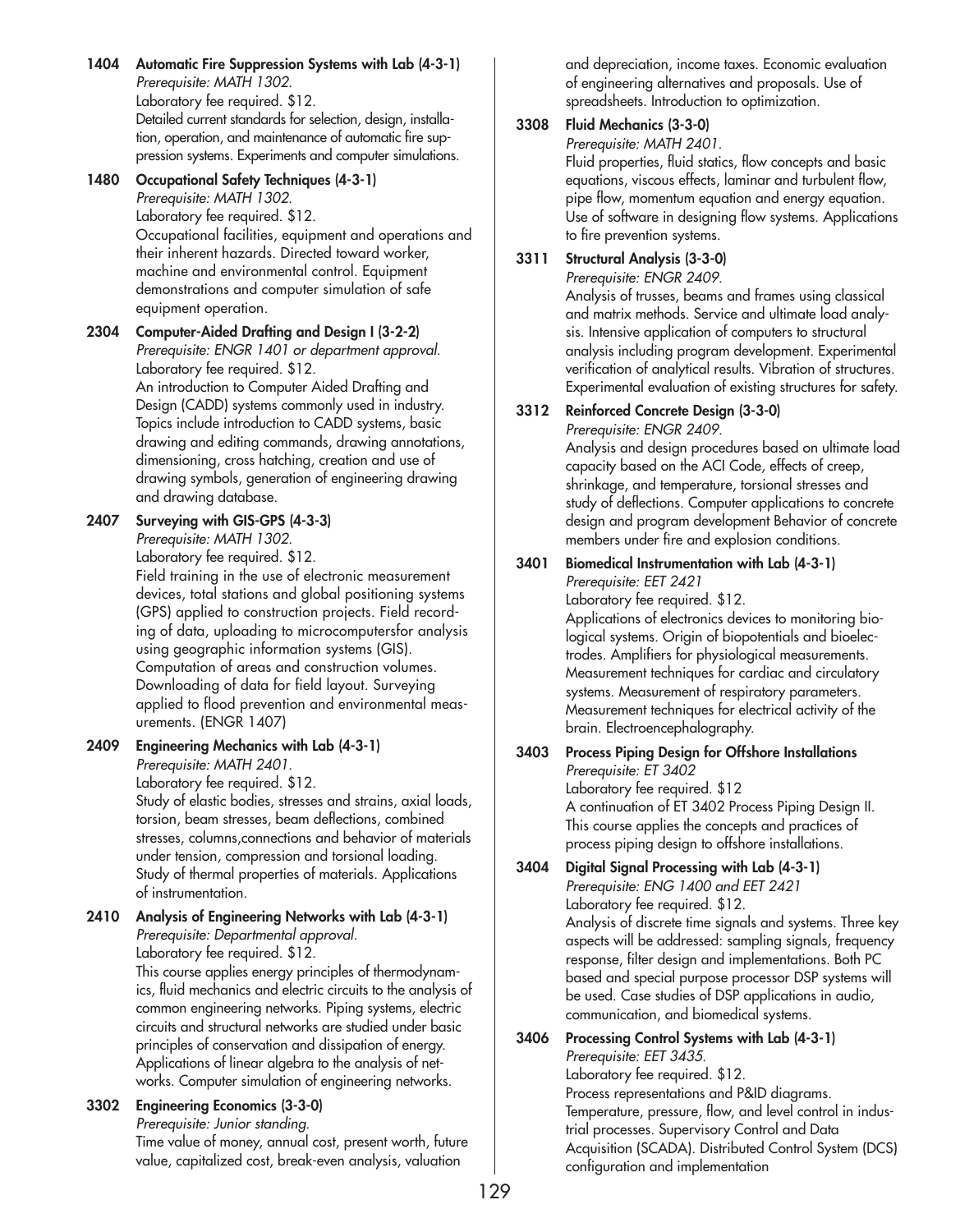## **3407 Industrial Robotics with Lab (4-3-1)**

*Prerequisite: Departmental approval.* Laboratory fee required. \$12.

This course addresses the problem of controlling robots that operate in dynamic, unpredictable environments. Students , in pairs, build their own robot, and program it to perform a variety of simple tasks. In addition, the course covers the major paradigms of robot programming and studies architectures for building perception and control systems for intelligent robots. Applications to industrial and medical systems.

#### **3409 PC Facilities Management with Lab (4-3-1)** *Prerequisite: Departmental approval.*

Laboratory fee required. \$12.

This course addresses the problem of life cycle management of PC facilities. The course includes equipment selection, installation, maintenance, troubleshooting and upgrading. Hardware and software aspects of the PCs and its communications are covered in the lectures involving theory and intensive practice. Economic aspects of PC facilities.

## **3410 Process Modeling and Simulation (4-3-1)**

*Prerequisite: ENGR 2410 or Departmental Approval.* Laboratory fee required. \$12.

Process analysis based on the laws of physics and thermodynamics, material and energy balance. Modeling and simulation of typical industrial processes: gas processing, oil refinery and other petrochemical and chemical engineering processes. Steady state modeling and optimization for process design and dynamic modeling for process controllability. Use of computer software tool HYSYS.

## **4330 Systems Safety Management (3-3-0)**

*Prerequisite: ENGR 2409.*

Fire and other hazards/safety techniques to recognize, evaluate and control potential occupational hazards. Critical path, LAD, PERT and human factors concepts. Computer simulations.

## **4340 Senior Project in Piping Design (3-3-0)**

*Prerequisite: ENGR 3308 and ET 4315 or departmental approval.*

A capstone course consisting primarily of a process piping design project with complexity comparable to current industrial practice. The course and project requires the combined application of elements of pipling layout and design, process equipment, thermodynamics, fluid mechanics, stress analysis and engineering economics. The course is to be taken near the completion of degree requirements towards the Process Piping Design degree program.

# **4350 Industrial Loss Prevention (4-3-1)**

*Prerequisite: ENGR 2409.* Laboratory fee required. \$12. Specific industrial processes, equipment, facilities and work practices for detecting and controlling potential hazards. Computer simulation of hazard detection.

**4360 Advanced Safety and Fire Problems (3-3-1)** *Prerequisite: Senior standing.* Selected problems in the fire and hazards fields, occu-

pational safety, occupational health and industrial security area. Research of state-of-the-art technologies to prevent or correct such problems. Development of computer software to simulate selected hazard conditions.

#### **4370 Human Factors in Fire and Safety (3-3-1)** *Prerequisite: Senior standing.* Case study of the influence of human behavior in life losses during hazardous situations. Cases include flood, tornado, fire, and explosions.

#### **4375 Security of Computing Systems (3-3-0)** *Prerequisite: ENGR 1400.*

Security of hardware and software systems. Case study of information losses due to fire, flood and tornado. Software safety cases including viruses and distortion of code and data integrity.

## **4410 Industrial Hygiene Instrumentation with Lab (4-3-1)** *Prerequisite: ENGR 2409.*

Laboratory fee required. \$12.

Toxic or irritating substances, physical, biological, ergonomic and other occupational stress factors causing employee illness or discomfort. Environmental pollution sources and controls. Description, operation and application of quantitative instruments in general use in industrial hygiene. Computer simulation of industrial environments.

# **4411 Structural Design for Fire Safety (4-3-1)**

*Prerequisite: ENGR 3311.*

Analysis and design of structures under fire that threatens human life. Introduction to fires and fire safety. Contribution of structural fire resistance to overall fire safety. Application of fire computer models to the design of structures safe for human occupancy. Fire performance of structural materials.

# **4420 Fire Dynamics (4-3-1)**

*Prerequisite: Senior standing.*

Study of the critical aspects of fire dynamics including: Fuels and combustion processes. Physical chemistry of combustion. Diffusion flame and fire plumes. Spread of flames. Production and movement of smoke. Computer simulations of fire dynamics.

## **4450 Industrial Safety (4-3-1)**

*Prerequisite: ENGR 2409.*

Laboratory fee required. \$12.

Principles of fire dynamics, heat transfer and thermodynamics are combined with a general knowledge of automatic detection and suppression systems to analyze fire protection requirements for generic industrial hazards. Topics covered include safety separation distances, plan layout, hazard isolation, smoke control, warehouse storage and flammable-liquid processing and handling. Historic industrial fires influencing current practice on these topics are also discussed.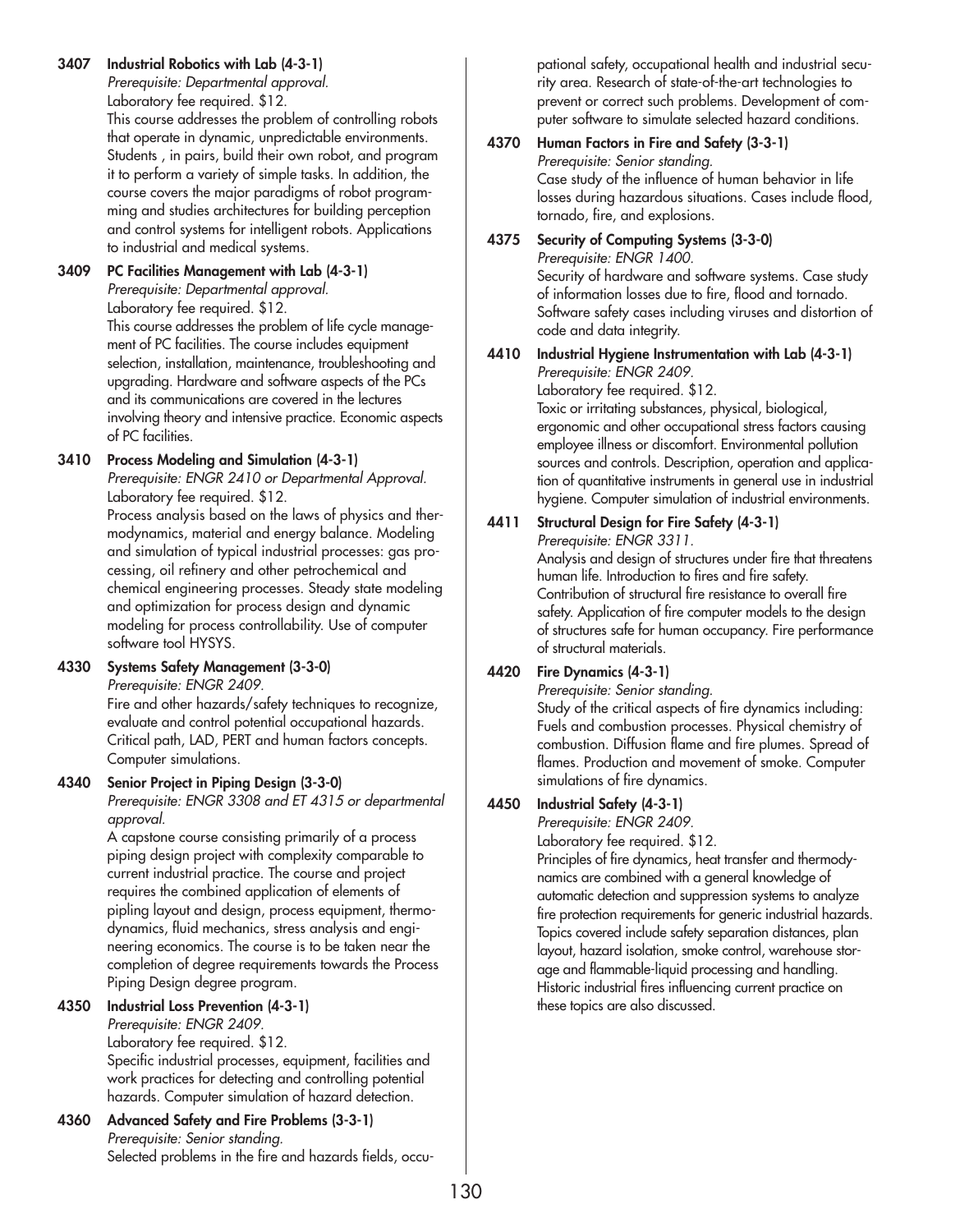# **ET (Engineering Technology)**

## **2401 Piping Drafting I (4-3-3)**

*Prerequisites: ENGR 1401 or equivalent.* Laboratory fee required. \$12. Basic piping fundamentals used in design and layout of piping systems for petroleum and petrochemical facilities. Items stressed are symbols, plot plans, flow diagrams, abbreviations and specifications. Safety aspects of piping systems.

## **2402 Piping Drafting II (4-3-3)**

*Prerequisite: ET 2401.*

Laboratory fee required. \$12. Continuation of ET 2301. Application of basic piping fundamentals in arrangement drawings and isometric configurations. Piping systems, underground piping, meter runs control valve manifolds, level instruments and bridles and steam traps are also studied. Safety aspects of piping systems.

## **3307 Applied Thermodynamics (3-3-0)**

*Prerequisites: MATH 2401 and CHEM 1307.* Fundamentals of thermodynamics, including applications of the first and second laws, enthalpy, entropy, application of reversible and irreversible processes to a variety of systems and problems, use of thermodynamic tables and ideal gas law. Energy balances and their applications. Estimation of properties. Thermodynamics of fire.

## **3308 Materials Science (3-3-0)**

*Prerequisite: CHEM 1307.*

The physical, mechanical, thermal, magnetic, electrical and chemical properties and their relation to atomic, molecular and crystalline structure of materials. Introduction to processing of materials and their testing. Applications of material science in engineering. New frontiers in materials technology. Criteria for selection and use of materials. Safety criteria for section of materials.

## **3320 Modern Concrete Technology (3-2-2)**

*Prerequisite: Junior standing.*

Laboratory fee required. \$12.

Properties and requirements of cement and aggregates, water-cement ratio and proportioning of mixtures for concrete. Behavior and properties of fresh and hardened concrete. Emphasis on behavior under pressure and fire. Handling of fresh concrete, formwork, quality control, inspection and laboratory testing of concrete. Application of expert systems in concrete technology. High-strength and lightweight concretes. Inspection of concrete structures.

## **3321 Soil Mechanics (3-3-0)**

*Prerequisite: Junior standing.* Laboratory fee required. \$12. Geological origin, identification, description and classification of soils. Physical, consolidation and hydraulic properties of soil. Site and subsurface explorations and testing of soil. Essentials of good foundations. Stability of slopes and earth pressure. Computer application in soil mechanics. Environmental contamination of soils.

## **3322 Finite Element Analysis of Structures (3-3-0)**

*Prerequisite: ENGR 3311.*

Finite element analysis of structures. Numerical and matrix techniques and their relationships to classical energy and differential equation methods. Expert systems applied to structural design. Experimental determination of stiffness and flexibility matrices. Nondestructive evaluation of structures. Vibrations of structures. Finite element analysis of structures exposed to high temperatures. Practical training in industrial FEA codes. Program development.

### **3325 3D Computer Modeling, Rendering and Animation (3-2-2)**

*Prerequisites: ENGR 3305 and junior standing.* Application of advanced computer aided design principles to construction of 3D computer models for structural, piping, and electronics systems. Computer animation applied to control of systems in the same fields. Applications of plan layout for analysis of industrial safety.

## **3399 Directed Study in Engineering Technology**

*Prerequisites: Approval of department chair and dean.* Selected topics in Engineering Technology.

## **3401 Process Piping Design I (4-3-3)**

*Prerequisites: ET 2402 and ENGR 2304.* Laboratory fee required. \$12.

Concentration on piping design problems associated with heat exchangers, pumps, horizontal and vertical vessels, pipeways and plant layouts. Emphasis is placed on design concepts used in the preparation of piping arrangement, elevation and isometric drawings. Piping analysis to meet safety specifications.

#### **3402 Processing Piping Design II (4-3-3)** *Prerequisite: ET 3401.*

Laboratory fee required. \$12.

Concentration on piping design problems related to plant design. Heaters, boilers and compressors are covered. Problems associated with underground piping are considered. Continued emphasis is placed on preparation of piping arrangement, elevation and isometric drawings. Includes an introduction to piping flexibility and standard piping details. Introduction to use of scale plot and engineering models in the process piping design industry. Piping analysis to meet safety specifications.

# **4301 Piping Models (3-2-2)**

*Prerequisites: ET 3402, ENGR 2304.*

Laboratory fee required. \$12. Introduction to engineering scale models from initial layout of plot-plan model through completion of engineering design model. Use of 3D solid modeling software to design plants including modeling of equipment, steel structures and piping. Plant safety considerations.

## **4304 Pressure Vessel Design (3-3-0)**

*Prerequisite: ENGR 2409.*

Analysis and design of pressure vessels, selection of materials and introduction to standards and codes for pressure vessels. Safety consideration in vessel design.

## **4307 Fluid Mechanics II (3-3-0)**

*Prerequisites: ENGR 3308 or department approval.* Dimensional analysis, surface resistance, boundary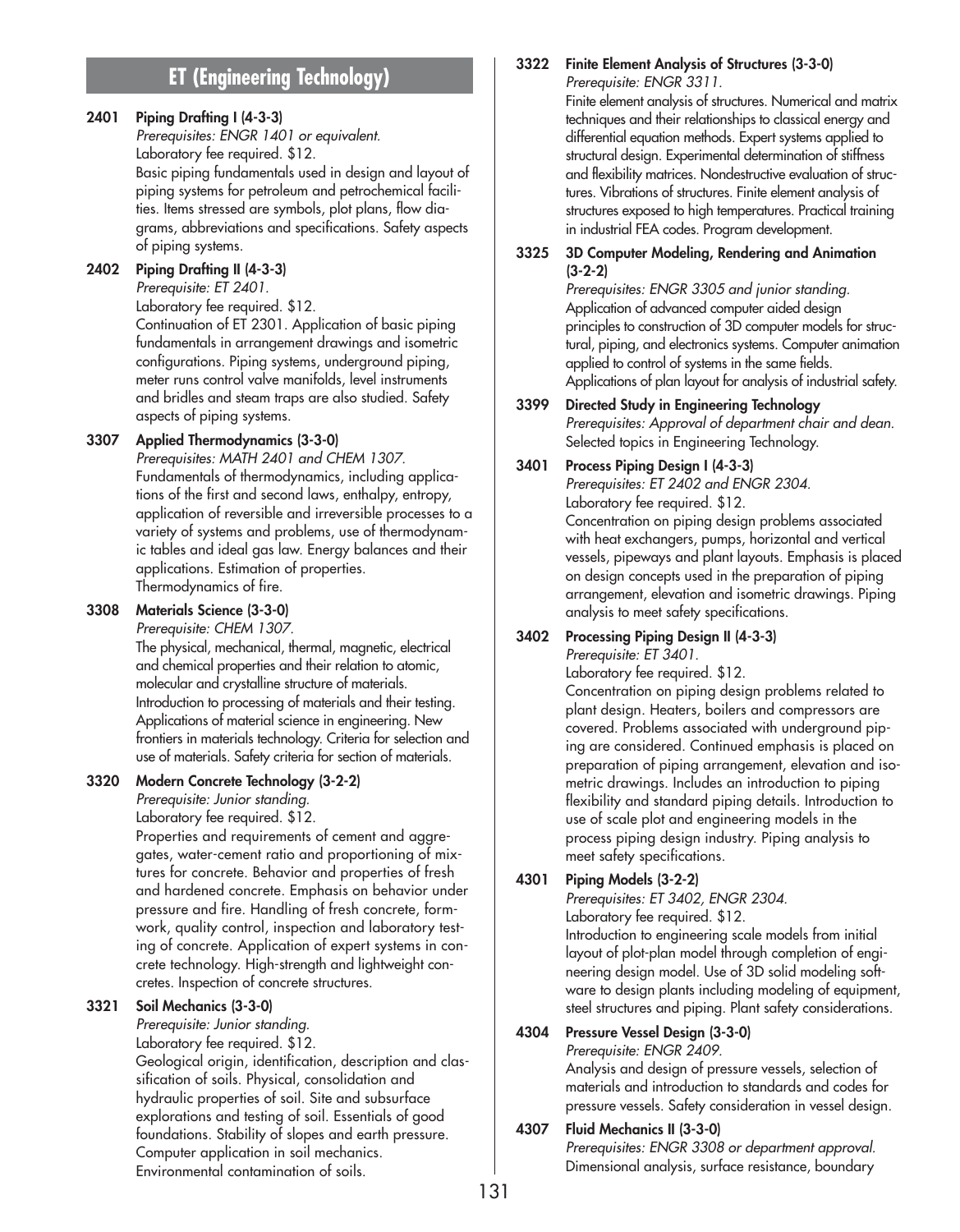layer theory, drag, lift, turbomachinery, including pumps, compressors, turbines, fluid measurements, channel flow.

## **4311 Heat-Power Applications (3-3-0)**

*Prerequisites: ET 3307 or department approval.* Heat-power cycles, refrigeration systems, gas-vapor mixtures, reactive systems, gas compressors, gas turbines, steam processes and cycles. Humidification/ dehumidification processes and use of psychometric charts. Analysis of environmental conditions in fire.

## **4313 Applied Heat Transfer (3-3-0)**

*Prerequisites: Credit or enrollment in ET 4307 or department approval.* Steady and unsteady state conduction, free and forced convection, radiation, heat exchangers and heat trans-

fer with change in phase. Applications to fire analysis.

## **4315 Piping Stress Analysis (3-3-0)**

*Prerequisites: ENGR 2409 and ET 2401.* Introduction to piping stress analysis. Piping and pressure vessel codes, failure theories, stress intensification and flexibility factors, methods of stress analysis, supports and restraints for piping. Intensive application of CAESAR II computer software. Safety aspects of stress analysis.

## **4320 Prestressed Concrete (3-3-0)**

*Prerequisite: ENGR 3312.*

Principles and practice of prestressed concrete systems and techniques for applying prestress. Computer analysis and design of determinate and indeterminate prestressed concrete structures. Limit analysis and ultimate strength behavior. Critical aspects of prestressing under fire. Rehabilitation of structures. Lightweight prestressed concrete.

## **4321 Structural Steel Design (3-3-0)**

*Prerequisite: ENGR 2409.*

Design of structural steel members based on LRFD specifications. Design of members under tension, compression and bending. Laterally unsupported beams. Combined bending and axial loading connections. Nondestructive evaluation of steel structures. Fire protection of steel structures.

## **4322 Foundation Design (3-3-0)**

*Prerequisites: ET 3321 and ENGR 2409.* Introduction to foundation design, factors in bearing capacity and settlements of foundations, lateral earth pressure on retaining walls, bulkheads and pile foundation. Computer applications in foundation engineering. Nondestructive testing of foundations. Safety considerations in foundation construction and performance.

## **4323 Technology Seminar (3-3-0)**

*Prerequisites: ENG 3302, senior standing, completion of Writing Proficiency Exam, or department approval.* A self enrichment and professional development course essential for a successful career after graduation. Students are required to make oral presentations and submit written reports and essays on topics emphasizing ethical and international dimensions of the engineering profession. Class participation and case discussions are emphasized. Industrial safety considerations.

#### **4324 Senior Concrete Design Project (3-3-0)** *Prerequisite: ENGR 3312.*

Conception, analysis and design of complex concrete structures. Application of prestressed concrete, finite element analysis, CADD and foundation engineering to structural design. Includes construction drawings, specifications, cost estimates project management and field trips.

#### **4325 Senior Steel Design Project (3-3-0)** *Prerequisite: ET 4321.*

Conception, analysis and design of complex street and composite structures. Application of finite element analysis, AutoCAD and foundation engineering to structural design. Includes construction drawings, specifications, structural composites, cost estimates project management and field trips.

#### **4380 Field Experience in Engineering Technology** *Prerequisite: Department approval.*

Field Experience integrates theory learned in the classroom with practical work experience in a job related to the student's academic and professional goals. The work experience and the academic experience must be directly related. For additional details, inquire in Career Services (Room 370-North).

# **ETC (Educational Technology)**

## **3301 Educational Technology (3-1-2)**

*Prerequisite: CS 1305, CIS 1301 or demonstrated competence.*

An instruction to instructional technology appropriate for young children and adolescents. Examples of computer-based instructional tools that support interactive learning will be discussed. Provides a conceptual framework for understanding the design of multimedia courseware as well as the opportunity for hands-on experience with a variety of software packages.

# **FIN (Finance)**

## **1301 Personal Finance (3-3-0)**

*Prerequisite: Credit or enrollment in MATH 1300.* This course addresses all financial decisions a person will make over his/her lifetime. Topics covered would include choice of personal insurance, investments, retirement planning, purchase of long-term assets, etc.

**2301 Principles of Real Estate (3-3-0)** *Prerequisite: MATH 1300.*

An introduction to all phases of real estate: ownership, appraisal, law, financing, land use analysis, taxation, investments and property management. Operation of the real estate market, urban growth, city structures and land use planning are also studied. (REAL 1301)

## **3301 Small Business Finance (3-3-0)** *Prerequisite: Completion of the common core plus 18 additional hours, ECO 2301 and ACC 2302.* Application of basic financial management principles to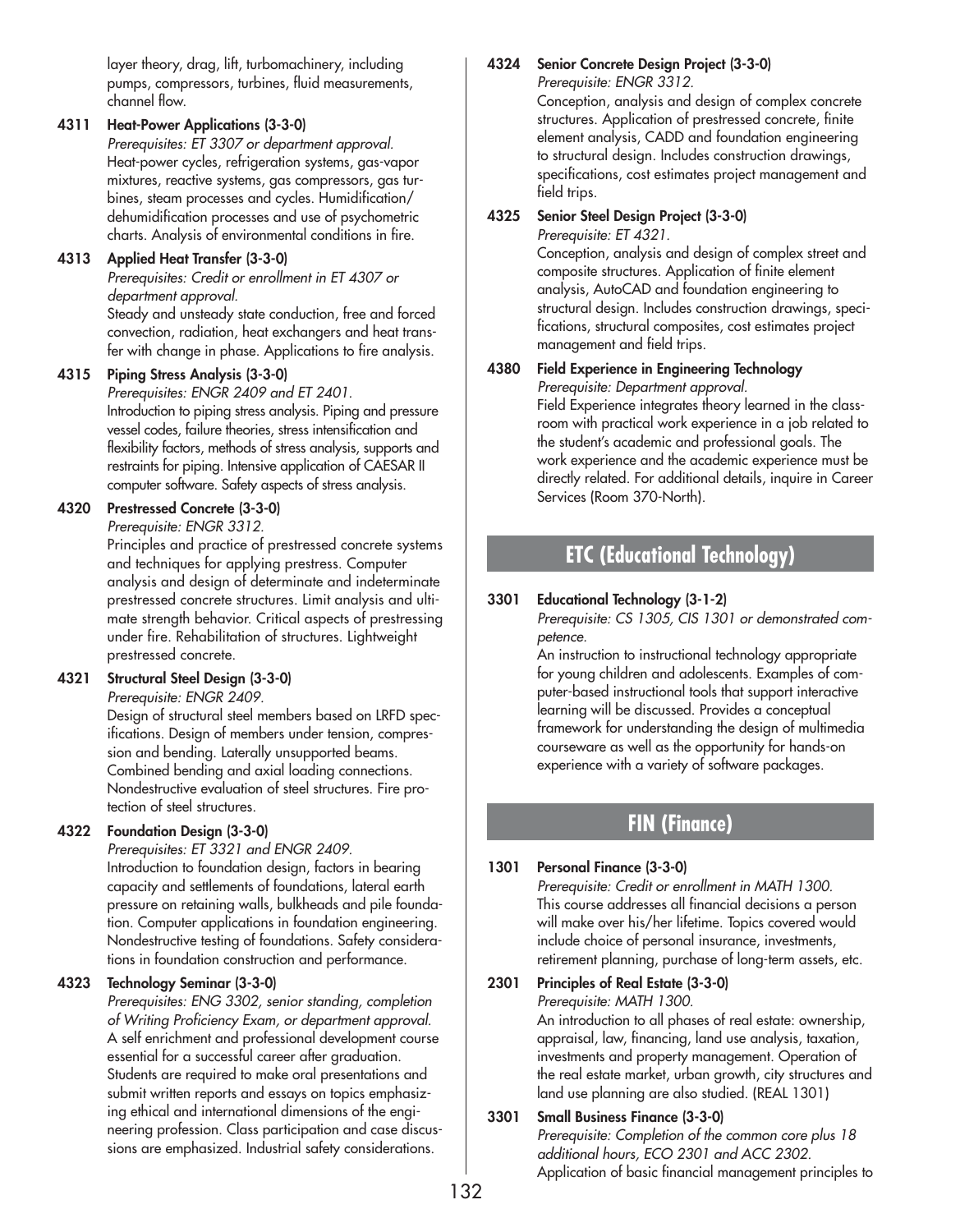the small business with particular emphasis to access of funds, venture capital and efficient management of cash and working capital.

#### **3302 Business Finance (3-3-0)**

*Prerequisite: Completion of the common core plus 18 additional hours, ACC 2302, ECO 2301, ECO 2302 and completion of or concurrent enrollment in MATH 3309.* Application of financial management techniques to profit-oriented organizations: measuring of needs for business funds, acquiring business funds, investing business funds and elements of international finance.

#### **3305 Money and Banking (3-3-0)**

*Prerequisite: Completion of the common core plus 18 additional hours, ECO 2301 and ECO 2302.* Role and impact of banking on a market-oriented economic system.

#### **3306 Risk Management (3-3-0)** *Prerequisite: FIN 3302.*

Theories of risk management, including diversification, retention, avoidance, prevention, self-insurance, transfer and insurance as related to current financial practices of business firms and individuals.

## **3309 Quantitative Methods in Finance (3-3-0)**

*Prerequisite: A grade of C or better in MATH 3309.* Advanced quantitative and statistical techniques used for analysis and research purposes in the area of finance and investments.

#### **3311 Real Estate Valuation (3-0-0)**

*Prerequisite: Completion of the common core plus 18 additional hours.*

Introduction to the fundamental principles of real estate valuation. Identification of the elements of economics and urban land economics which underlie the theory of value for real estate. The course emphasizes and analyzes the steps in real property appraisal from elementary analysis to sophisticated income property analysis.

## **3312 Management of Real Property (3-0-0)**

*Prerequisite: FIN 2301.*

Management techniques applicable to income producing properties. Special emphasis on leases, lease negotiations, ownership, insurance, taxation of industrial and commercial properties.

## **3313 Real Estate Finance (3-0-0)**

A study of real estate financing topics from both lender's and equity investor's viewpoints, with emphasis on analyzing residential and income properties. Various types of financing are considered and analyzed with respect to specific property types: residential, apartments, shopping centers, office buildings, industrial properties and special use properties. Includes computer applications.

## **3399 Directed Study in Finance**

*Prerequisite: Formal approval by department chair and dean.*

Selected topics in finance; intensive individual study under the guidance of a member of the finance faculty.

#### **4301 Cases in Managerial Finance (3-3-0)**

*Prerequisite: FIN 3302.*

The case method approach is used to provide a learning experience through the simulation of decision-making in a managerial finance setting.

#### **4303 International Finance (3-3-0)**

*Prerequisite: FIN 3302.*

This course addresses the area of finance in the international context. This course will help students understand international financial markets, international business finance and international investments.

#### **4304 Management of Financial Institutions (3-3-0)** *Prerequisite: FIN 3302 and FIN 3307.* Institutional policies and their interrelationships; acquisition and management of funds, maximizing earnings consistent with an acceptable degree of risk.

#### **4305 Investments (3-3-0)**

*Prerequisite: FIN 3302.*

Principles, types and forms of investments; supply and demand for funds; characteristics of securities; federal, state and municipal bonds; analysis of securities; and the movement of security prices.

#### **4306 Employee Benefits and Retirement Planning (3-3-0)** *Prerequisite: FIN 3302.*

Pension plan design, other employee benefits, social security benefits and financial planning for employee retirement.

## **4307 Derivative Securities (3-3-0)**

*Prerequisite: FIN 3302.* An introduction to the rapidly expanding derivatives market. The course explores hedging techniques through the use of options, futures and swaps.

## **4309 Seminar in Finance (3-3-0)**

*Prerequisite: FIN 3302 and senior standing.* An opportunity for the student to become aware of the latest changes affecting finance and to integrate the subject matter learned in prior academic years.

## **4310 Portfolio Management (3-3-0)**

*Prerequisite: Credit or enrollment in FIN 4305.* Investment practices of financial institutions: commercial banks, savings and loan associations, credit unions, pension funds, life insurance companies and investment companies. Focus on portfolio practices to maximize yield, subject to liquidity and regulatory constraints.

## **4311 Income Property Valuation (3-3-0)**

*Prerequisite: FIN 3311.*

Advanced course in appraisal of income producing properties. Topics include analysis and decision-making, problem solving techniques and research designs for the appraisal of properties. Statistical applications will be stressed with computer applications.

#### **4316 Real Estate Investments and Taxation (3-0-0)** *Prerequisite: FIN 3302.*

Real estate investment decisions and the variables which affect real estate values. Mathematical techniques and application, utilizing computer financial models for real estate investment analysis.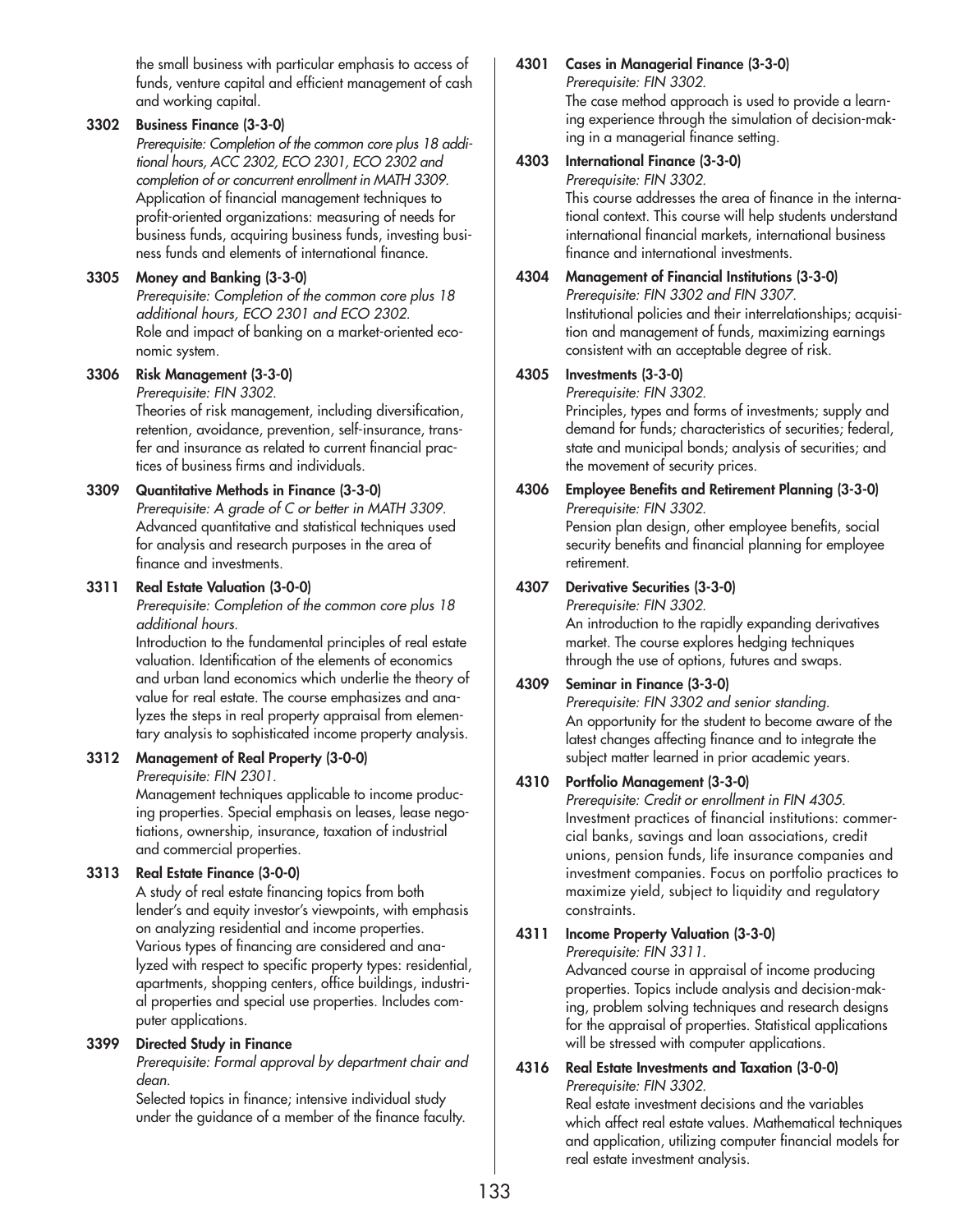- **4320 Financial Planning (3-3-0)** *Prerequisite: FIN 3302.* Elements of personal finance, investments, insurance, retirement and estate planning.
- **4380 Field Experience in Finance** For more information and qualifications see the Field Experience in the College of Business section of this catalog and/or the department chair for your major.

## **4390 Special Topics in Finance (3-3-0)**

*Prerequisite: Junior standing.* Topics of special or current interest in the area of finance taught by faculty or visiting lecturers who possess a special area of expertise.

# **FREN (French)**

## **1401 Elementary French I (4-3-1)**

Should not be taken by native speakers of French or by students with two or more years of high school French. Laboratory fee required. \$10. Instruction in understanding, speaking, reading and writing French with emphasis on grammatical structures. (FREN 1411)

## **1402 Elementary French II (4-3-1)**

*Prerequisite: FREN 1401 or equivalent.*  Should not be taken by native speakers of French or by students with two or more years of high school French. Laboratory fee required. \$10. A continuation of FREN 1401, with emphasis on speaking and listening skills. (FREN 1412)

## **2301 Intermediate French I (3-3-0)**

*Prerequisite: FREN 1402 or equivalent.*  Should not be taken by native speakers of French. Grammar review with continued emphasis on oral and listening skills and increased attention to writing and reading. (FREN 2311)

## **2302 Intermediate French II (3-3-0)**

*Prerequisite: FREN 2301 or equivalent.*  Should not be taken for credit by native speakers of French. Continuation of FREN 2301, with more emphasis on writing and reading skills. (FREN 2312)

## **3399 Directed Study in French (3-3-0)**

*Prerequisites: Junior standing; formal approval by department chair and dean; cumulative GPA of 3.0 and GPA of 3.3 in the specific area of directed study.* Selected topics in the field; intensive individual study under the guidance of a faculty member.

# **GEOG (Geography)**

# **1301 Introduction to Geography (3-3-0)**

This course provides the student with exposure to the basic concepts and subdivisions of the discipline of Geography. In addition to providing basic literacy in the discipline, the course shows how an understanding of geography aids one's ability to evaluate the reasons behind the physical patterns of contemporary life.

# **1302 World Geography (3-3-0)**

Key geographic topics of location, population, political status, natural environment, economy, potentialities and problems as they relate to major geographic regions are discussed. (GEOG 1303)

# **Graduate Courses**

## **6301 World Cultural Geography (3-3-0)**

*Prerequisite: Graduate standing.* This course examines the interactions among people, cultures, and natural surroundings. Selected regions in the world will be explored for the dynamic patterns they reveal in the relationships among population, social organization, environment and technology. Focal topics include language, dialect, architecture, religion, cultural aspects of cities, economics, agriculture, medicine, resources, politics, and their connection to physical/topographic features.

# **GEOL (Geology)**

## **1304 Introduction to Meteorology (3-2-2)**

Laboratory fee required. \$12.

A course for non-science majors focusing on the study of the atmosphere – its composition, structure and properties – with emphasis on the processes responsible for weather, climate controls and change and the impact of atmospheric phenomena on society. Students will collect, analyze and synthesize online, real-time weather data in order to understand current weather conditions and be able to make predictions of future weather circumstances.

# **1307 Earth Science I (3-2-2)**

Laboratory fee required. \$12.

An integrated lecture-laboratory approach to physical geology for non-science majors that will employ traditional and specimen approaches along with petrography and computer exercises. Geomorphology and structural geology will be integrated with basic map reading and will consider public debates on seismic risk analysis, coastal erosion, stream/flood control, and the influences these have on modern culture. (GEOL 1301)

## **1308 Earth Science II (3-2-2)**

*Prerequisite: GEOL 1307 or equivalent.* Laboratory fee required. \$12.

An integrated lecture-laboratory approach to historical geology for non-science majors that will employ hand specimen and other techniques for the identification of fossils and will include major controversies involving the tempo and mode in evolution as well as discussion of the origin of life and coevolution of our planet and life on it. Exercises will teach principles of structure geology, sequence of events, fundamental stratigraphic concepts and graphic correlation. These various structural and stratigraphic analyses will be united in interpretation of geologic maps and their application to human culture. (GEOL 1302)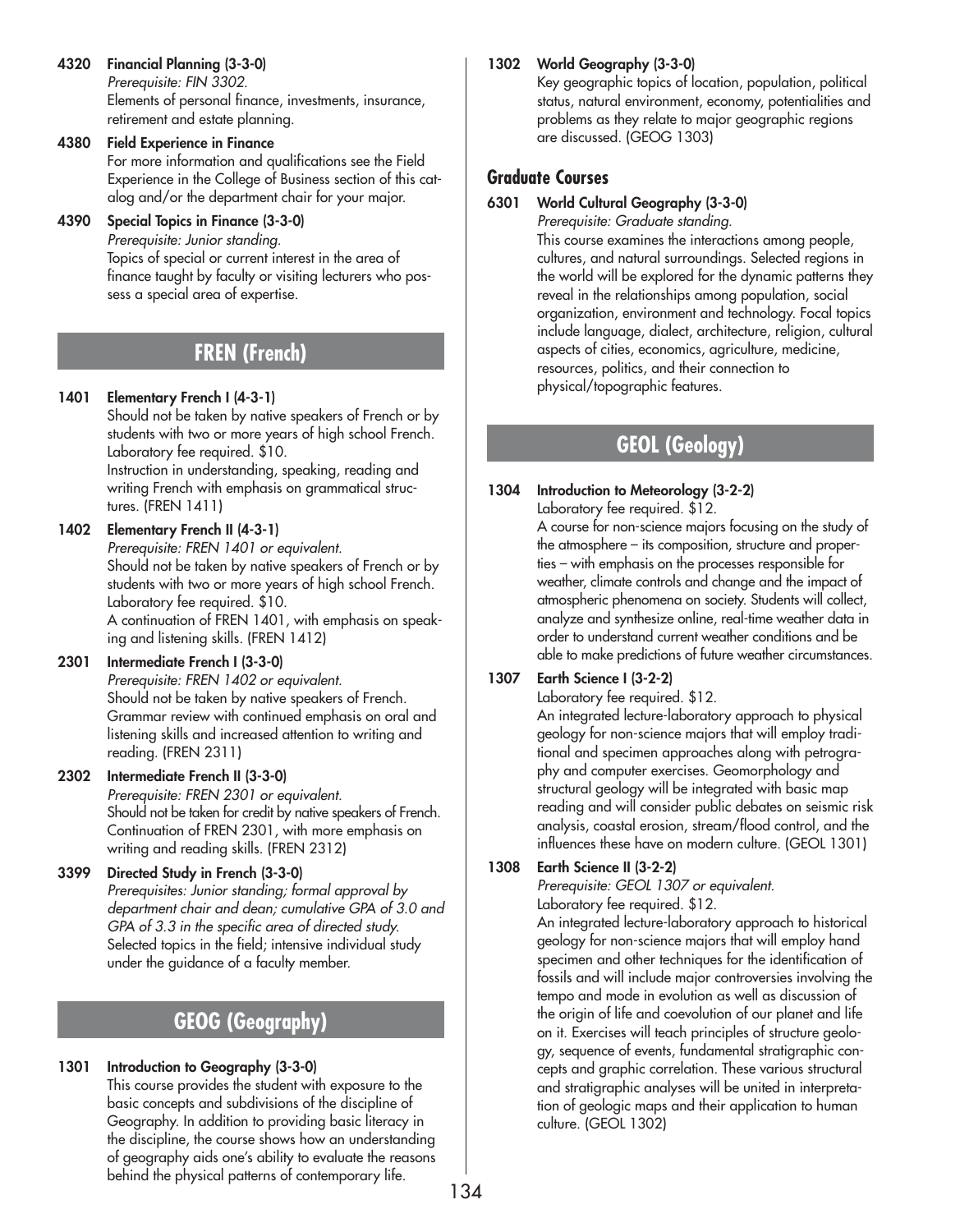## **1405 Physical Geology (4-3-3)**

Laboratory fee required: \$12.

Study of the materials that make up the crust of our planet, evolution of landforms, structure and earth movements, including plate tectonics and the gross structure of the Earth. Credit for both GEOL 1405 and GEOL 1307 may not be applied toward a degree. (GEOL 1403)

#### **1406 Historical Geology (4-3-3)**

*Prerequisite: GEOL 1405.*

Laboratory fee required: \$12. Study of concepts about the Earth and its history from ancient to modern times, and development of the geological time scale. Includes examination of how geologists interpret geological time and the coevolution of our planet and the life on it. Credit for both GEOL 1406 and GEOL 1308 may not be applied toward a degree. (GEOL 1404)

## **3300 Undergraduate Research (3-0-9)**

*Prerequisite: Approval by science advisor, minimum GPA of 2.5 and permission of instructor.* Independent investigation of a specific problem or topic in geology research under the direction of a selected faculty member.

#### **3301 Evolution of the Earth and Its Inhabitants (3-3-0)** *(Cross-listed with BIOL 3301. Credit may not be earned for both.)*

*Prerequisite: One year of biology or geology.* Analysis of the concepts and discoveries that led Darwin to propose his Theory of Natural Selection to explain evolution and the subsequent lines of evidence in both geology and biology that substantiate his ideas and unify our understanding of the relationships of various organisms to each other. Specific groups of organisms will be discussed in relation to morphological changes through time as well as adaptations that may occur due to environmental changes and other other variables.

## **3303 Environmental Geology (3-3-0)**

*Prerequisite: BIOL 1302/1102, CHEM 1308/1108 and GEOL 1306/1106.*

Analysis of the influence geology has on the formulation of public policy. Topics to be included are surface/ sub-surface water quality and quantity, flood control and navigation, shoreline processes, subsidence, mineral resources and impact from their extraction, waste disposal and geologic hazards such as earthquakes, vulcanism and mass movements.

## **3340 Inorganic Geochemistry (3-3-0)**

*(Cross-listed with CHEM 3340. Credit may not be earned for both.)*

*Prerequisite: GEOL 1305/1105 and CHEM 1308/1108.*

Examination of the Earth and earth processes through the application of chemical principles including fractionation and distribution of the elements, the chemical evolution of planetary interiors and interactions between Earth's lithosphere, hydrosphere and atmosphere. Topics include evaluation of theories and analysis of data relevant to geologic problems facing society such as the search for and utilization of mineral

resources and the environmental implications of waste disposal and remediation.

## **3399 Directed Study in Geology**

*Prerequisite: Formal approval by department chair and dean.*

Selected topics in geology; intensive individual study under the guidance of a member of the geology faculty.

#### **3410 Mineralogy (4-3-3)**

*Prerequisite: GEOL 1406.* Laboratory fee required: \$12. The systematic description of symmetry, crystal chemistry, the growth of crystals, the classification of minerals, and mineral identification.

## **3411 Paleontology (4-3-3)**

*Prerequisite: GEOL 1306 and GEOL 1106.* Laboratory fee required. \$12. A paleobiologic approach to the major taxa of invertebrate fossils emphasizing their morphology, biotic relationships, paleoecology and evolution.

## **3412 Structural Geology (4-3-3)**

*Prerequisite: GEOL 1305/1105 and 1306/1106 or GEOL 1307 and 1308.* Laboratory fee requred: \$12. Genesis, classification, and recognition of geologic structures. Fundamental concepts of tectonics, origin, arrangement and distribution of rock masses that form the Earth's crust.

## **4190 – Selected Topics in Geology**

**4490** *Prerequisite: Junior standing; will vary according to topic.* Selected topics in upper-level geology according to the needs and interests of the students. Example topics include micropaleontology and extraterrestrial geology.

## **4325 Advanced Microscopy (3-1-6)**

*(Cross-listed as BIOL 4325. Credit may not be earned for both.)*

*Prerequisite: 16 hours of laboratory-based science including 8 upper-level hours and approval of instructor.*  Laboratory fee required. \$24

Instrumentation principles and laboratory exercises associated with the applications of a variety of microscopes and associated techniques, including preparation of samples, light microscopy (bright-field, dark-field, phase-contrast, polarized and fluorescent), scanning electron microscopy, transmission electron microscopy, and X-ray microanalysis.

## **4399 Senior Honors Thesis**

*Prerequisite: Senior standing and enrollment in the Honors Program in the Natural Sciences.* A research project, supervised by a member of the natural science faculty or scientist at an affiliated research institution or laboratory. The completed research project must be presented in both written and oral form to the science faculty. No more than six hours credit for this course may be applied toward a degree.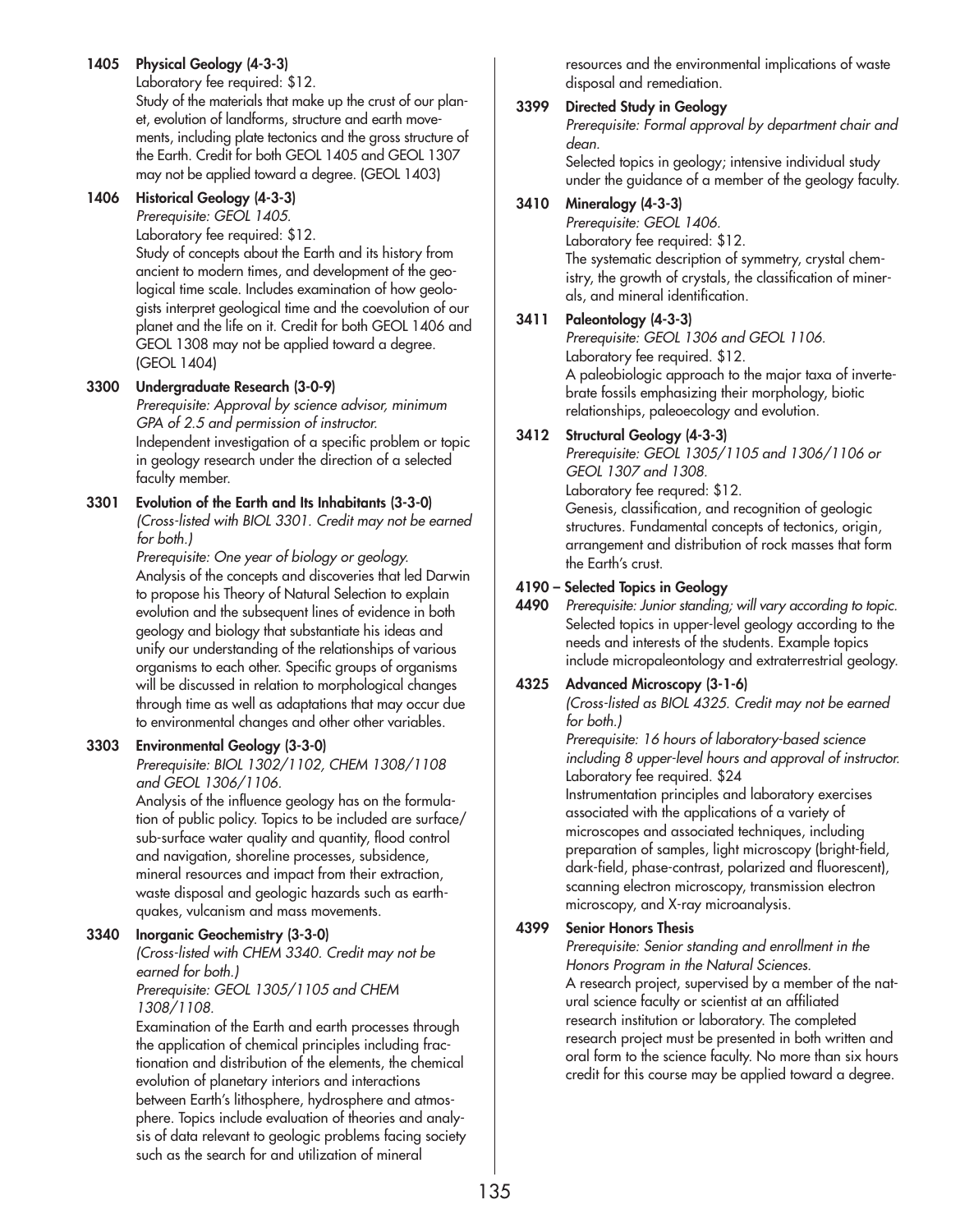# **HIST (History)**

## **1305 United States History to 1877 (3-3-0)**

*Prerequisite: Enrollment in or completion of ENG 1301.* Traces the growth and development of the United States from Colonial origins through independence, the establishment of the republic, territorial expansion, Civil War and Reconstruction. (This course satisfies 3 of the 6 hours of American history mandated by the state of Texas.) (HIST 1301)

## **1306 United States History after 1877 (3-3-0)**

*Prerequisite: Enrollment in or completion of ENG 1301.* Traces the development and growth of the United States from the end of Reconstruction through industrialization, overseas expansion, global wars, the Great Depression and the post-World War II era. (This course satisfies 3 of the 6 hours of American history mandated by the state of Texas.) (HIST 1302)

## **2303 Texas History (3-3-0)**

*Prerequisite: Enrollment in or completion of ENG 1301.* Texas from pre-Colonial origins to the present. Emphasis on social, economic and ethnic influences that have shaped modern Texas. (This course satisfies 3 of the 6 hours of American history mandated by the state of Texas.) (HIST 2301)

## **2309 Ethnic Minorities in American History (3-3-0)**

*Prerequisite: Enrollment in or completion of ENG 1301.* The history of race and national origins as important elements in American history. Emphasis on Black, Hispanic, Asian, European and native American groups and the strategies used to address their conditions. (This course satisfies 3 of the 6 hours of American history mandated by the state of Texas.) (HUMA 2319)

## **3301 20th Century Europe (3-3-0)**

*Prerequisite: 6 hours in history, junior standing, or consent of instructor.*

Problems in foreign and domestic policies faced by Europe since 1914. Major topics examined within the European context include problems caused by World War I and the Versailles Peace Treaty, the effects of the Depression, World War II and its aftermath, the disintegration of colonial empires and Europe's adjustment to its new role in world affairs.

#### **3303 Modern American Social Protest: 1890s to the Present (3-3-0)**

*Prerequisite: HIST 1306 and 3 additional hours in history, junior standing, or consent of instructor.*

A course in 20th century US social history. Social problems, social change, social movement and social policies are seen in historic perspective. Focus of the course varies each time course is offered.

## **3304 The Vietnam War (3-3-0)**

*Prerequisite: HIST 1306 and 3 additional hours in history, junior standing, or consent of instructor.* This course discusses the background to one of the most divisive issues of 20th century America; explains why the United States enmeshed itself in this conflict and how it extricated itself. Diplomatic, political and social aspects of the war and its effect on the people of both countries.

## **3305 The United States, 1900-1945 (3-3-0)**

*Prerequisite: HIST 1306 and 3 additional hours in history, junior standing, or consent of instructor.* Historical development from the beginning of the 20th century to the end of World War II. Reform movements and their impact on the American society. The Populist and Progressive movements, the New Deal, the Depression and the impact of war on the society.

## **3306 US Diplomatic History (3-3-0)**

*Prerequisite: HIST 1305, HIST 1306, junior standing, or consent of instructor.*

This course explains the relationships of the United States with other countries and explains the importance of these connections to the growth of America's political and commercial power.

## **3308 History of Mexico (3-3-0)**

*Prerequisite: 6 hours in history, junior standing, or consent of instructor.*

Mexico from its Indian origins to its present position as a burgeoning American power. The influence of the nation's cultural heritage and the reformist impulses of the 19th and 20th centuries.

## **3309 20th Century England (3-3-0)**

*Prerequisite: 6 hours in history, junior standing, or consent of instructor.*

A history of modern England focusing on political, cultural, social, literary, and economic issues.

## **3310 20th Century Russia (3-3-0)**

*Prerequisite: 6 hours in history, junior standing, or consent of instructor.*

A study of the change and continuity in politics, literature and society in Russia and the former Soviet Union since 1890.

## **3311 US Military History (3-3-0)**

*Prerequisite: HIST 1305, HIST 1306, junior standing, or consent of instructor.*

This course examines how warfare has affected our nation's existence, why American wars have occurred, the effect of the evolution of weapons upon America's wars and the perspective of the soldier on the front line.

## **3312 Readings in Texas History (3-3-0)**

*Prerequisite: 6 hours in history, junior standing, or consent of instructor.*

An interpretative study of significant social, cultural, political and economic issues in Spanish Texas, the Republic and statehood.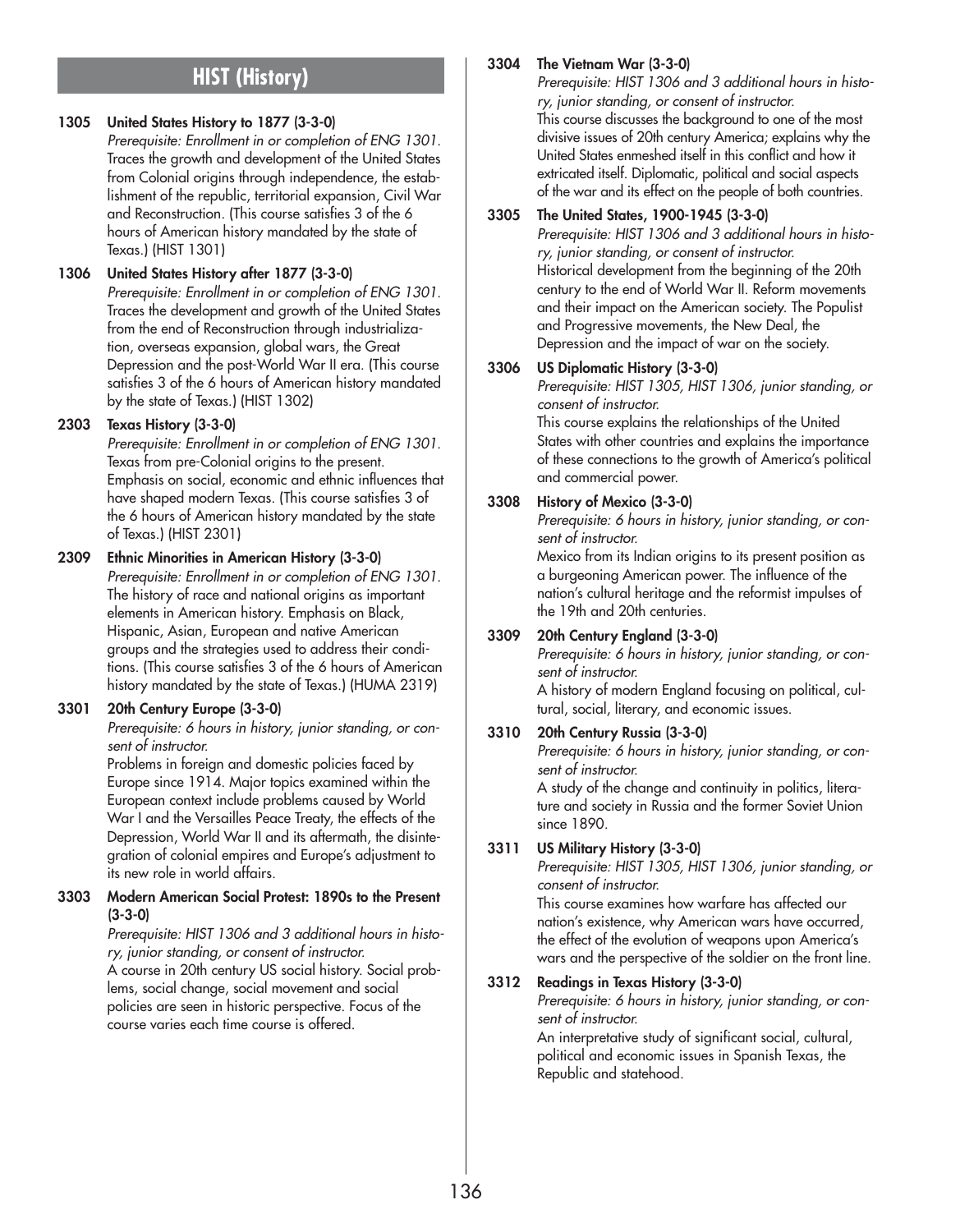## **3313 Houston: Past and Present (3-3-0)**

*Prerequisite: 6 hours in history, junior standing, or consent of instructor.*

A history of Houston from its founding by the Allen brothers in 1836 to the present. Political, cultural, social and economic issues are emphasized.

## **3314 The Civil War and Reconstruction (3-3-0)**

*Prerequisite: HIST 1305 and 3 additional hours in history, junior standing, or consent of instructor.* The course examines the background nature of this conflict with emphasis on its escalation toward total war, the final defeat for the South and the reconstruction period that followed.

## **3315 World History to 1500 AD (3-3-0)**

*Prerequisite: Junior standing or consent of instructor.* This course is an overview of the development of the world's major civilizations from the earliest times through the European renaissance. The major focus will be on developments in the West, but societies in China, India, southwest Asia, and Africa will be examined too.

## **3316 World History Since 1500 AD (3-3-0)**

*Prerequisite: Junior standing or consent of instructor.* A continuation of HIST 3315. This course examines the development of societies in and beyond Europe since the Protestant Reformation. Special emphasis is given to the emergence of modern or developed forms of social, economic, and political organization and their spread across the globe after the mid-nineteenth century.

## **3317 Middle Eastern History (3-3-0)**

*Prerequisite: 6 hours in history, junior standing, or consent of instructor.*

This course will trace the history of the Middle East from the time of the Prophet Mohammed, through the rise of Islam, the period of the Caliphates, the Crusades, the Ottoman Empire, the era of European imperialism, the birth of Israel, and modern Arab nationalism.

## **3319 African American History to 1865 (3-3-0)**

*Prerequisite: HIST 1305 and 3 additional hours in history, junior standing, or consent of instructor.* Historical analysis of the experience of blacks in West Africa before European contact and the impact of African Americans upon the formation and development of America to 1865. This analysis includes the study of slavery, race relations, urbanization, war, politics, economics, and civil rights.

#### **3320 African American History since 1865 (3-3-0)** *Prerequisite: HIST 1305, HIST 1306, and junior standing, or consent of instructor.* Historical analysis of the African American contribution and experience in the formation and development of America since 1865: This analysis includes the study of race relations, urbanization, war, politics, economics, and civil rights.

## **3321 The African American in Sports (3-3-0)**

*Prerequisite: 6 hours in history, junior standing, or consent of instructor.*

An historical analysis of the relationship between the African American struggle for equality and participation in sports.

#### **3330 The Colonization of America: Britain's Atlantic Empire (3-3-0)**

*Prerequisite: HIST 1305 and 3 additional hours of history, junior standing, or consent of instructor.* Focus on the establishment and development of British American societies in the 17th and 18th centuries. Explores the rationale for settlement of the various British colonies and their divergent economic and social paths. Also covers the transplantation of political, social and religious institutions as well as analyzing migration patterns to British America.

## **3390 History Research and Writing Seminar**

*Prerequisite: 6 hours in history, junior standing, or consent of instructor.*

This course is designed for history majors and minors to provide training in methods of historical research, historiography, and exposition. It will include library and archival research with emphasis on the use of primary and secondary sources and will culminate in a history research project or projects.

## **3399 Directed Study in History (3-3-0)**

*Prerequisite: Junior standing, formal approval of department chair and dean, cumulative GPA of 3.0 and GPA of 3.3 in the specific area of directed study.* Selected topics in history. Intensive individual study under the guidance of a member of the history faculty.

## **4301 The United States Since 1945 (3-3-0)**

*Prerequisite: HIST 1306 and 3 additional hours in history, junior standing, or consent of instructor.* Historical development of the United States since World War II. The rise and decline of the Cold War, the Civil Rights movement, diplomatic, political and social issues.

## **4303 US Women's History (3-3-0)**

*Prerequisite: 3 hours in US history and 3 additional hours in history, junior standing, or consent of instructor.* A study of the social, economic and political impact of women on United States history from its founding to the present.

## **4304 History of the Old South to 1865 (3-3-0)**

*Prerequisite: HIST 1305 and 3 additional hours in history, junior standing, or consent of instructor.* A history of the southern states from the Colonial era through the Civil War. Special emphasis is given to slavery, social and political theory.

#### **4305 History of the New South from 1865 (3-3-0)** *Prerequisite: HIST 1306 and 3 additional hours in histo-*

*ry, junior standing, or consent of instructor.* A history of the southern states from the beginning of Reconstruction to the present with emphasis on race, gender and class as the South copes with modernization. Special attention is given to industrialization, urbanization and the Civil Rights Movement.

## **4320 Slavery in the Americas (3-3-0)**

*Prerequisite: HIST 1305 and 3 additional hours of history, junior standing, or consent of instructor.* Analysis of African American slavery from the South American silver mines to the tobacco estates of the Chesapeake. Covers a variety of historical approaches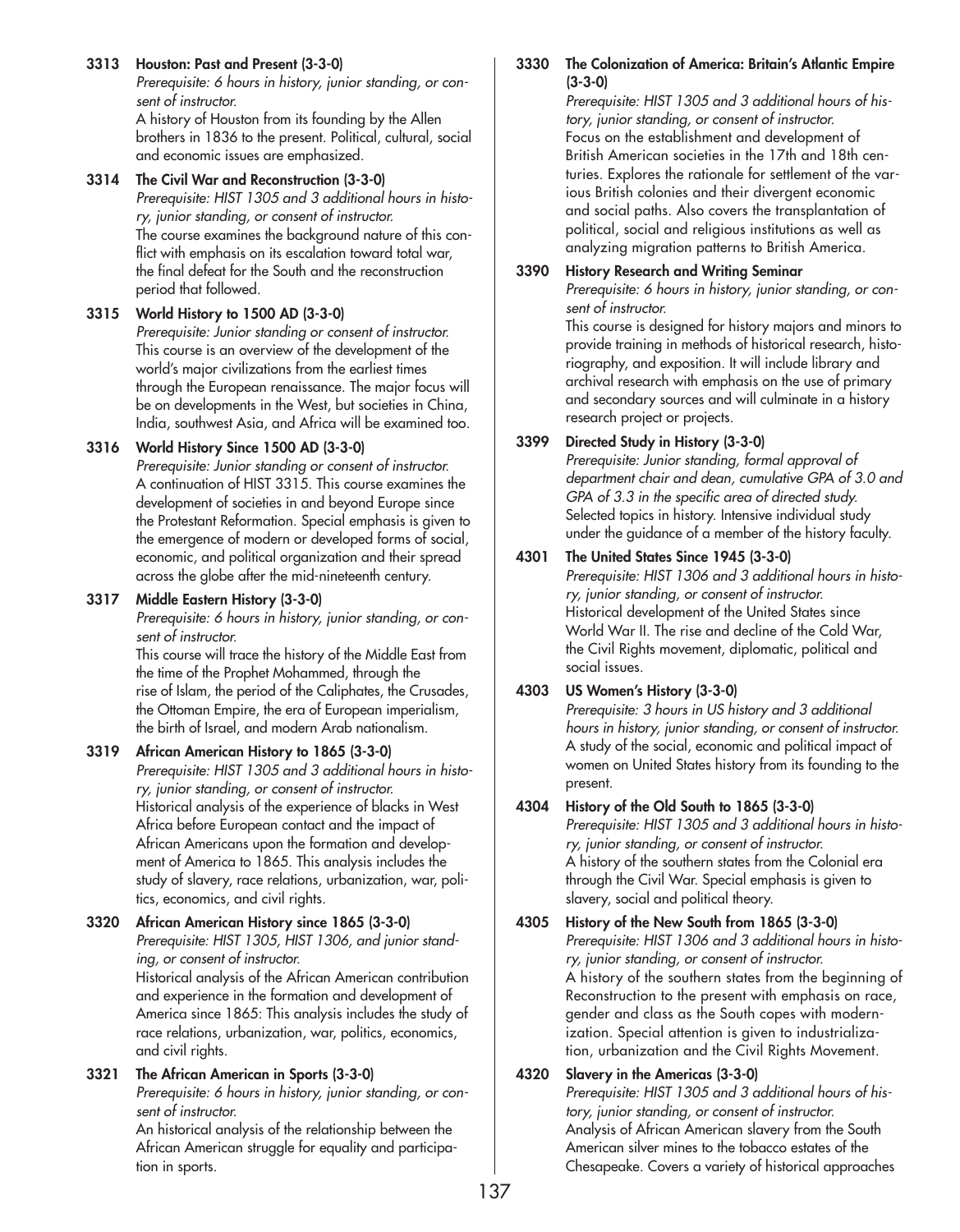including economic, anthropological and oral histories. Emphasis on how the slave system was organized and how slave communities evolved.

**4390 Special Topics in History (3-3-0)** *Prerequisite: 6 hours in history, junior standing, or consent of instructor.* Selected topics in US, world, social and intellectual history. Course may be repeated for credit when topics vary.

# **Graduate Courses**

**6301 Seminar in Modern European History (3-3-0)** *Prerequisite: Graduate standing.*

Examines European history from the turn of the 20th century to the end of the cold war. Special emphasis will be placed on the two world wars, as well as the interwar period. Focal topics for readings and discussion will include: diplomacy, economics, social issues, totalitarianism, and propaganda.

**6302 Seminar in US History (3-3-0)**

*Prerequisite: Graduate standing.* Examines major topics in US history with emphasis on social, cultural and political issues. This is a topics course and the material covered will vary.

**6303 Seminar in Texas History (3-3-0)** *Prerequisite: Graduate standing.* Examines Texas history from its Spanish origins to US statehood. The emphasis will be on social, cultural, political, and economic issues.

# **HUM (Humanities)**

**2305 Computer Applications in Humanities and Social Sciences (3-3-0)**

*Prerequisite: ENG 1302.*

An overview of computer hardware and software applications for students in programs in the humanities, English, social sciences, and teacher certification. The course emphasizes hands-on experience in word processing, desktop publishing, educational software and multimedia.

## **3301 Foundations of Western Culture I (3-3-0)**

*Prerequisite: 3 hours of literature.*

A philosophical study of major literary, historical, artistic and scientific events and personalities that have contributed to the ideas of the present. Readings from Greek, Roman and medieval cultures.

## **3302 Foundations of Western Culture II (3-3-0)**

*Prerequisite: 3 hours of literature.*

A philosophical study of major literary, historical, artistic and scientific events and personalities that have contributed to the ideas of the present. Readings from the Renaissance to the present.

## **3304 American Ethnic Heritage (3-3-0)**

*(Cross-listed as ENG 3324. Credit may not be earned for both.)*

*Prerequisite: 3 hours of literature.* An interdisciplinary study of ethnic contributions to the art, music, drama and literature of the United States.

## **3305 Art and Religion - Origins (3-3-0)**

*(Cross-listed as ART 3306. Credit may not be earned for both.)*

*Prerequisite: 3 hours of art history or art appreciation.* Survey of the religious arts and architecture of the ancient world and their underlying beliefs and practices. Examines the early art and architecture of the world religions. All works are presented in historical sequence, concluding with the period known in the West as the Renaissance.

## **3307 Art and Religion - Developments (3-3-0)**

*(Cross-listed as ART 3307. Credit may not be earned for both.)*

*Prerequisite: 3 hours of art history or art appreciation.* Survey of the religious arts and architecture of the developing modern world from the 17th century to the present. The main focus is on religious art in Buddhism, Christianity and Islam, but the course also examines the impact of these religions on modern secular and religious movements.

## **3310 Cultural Criticism (3-3-0)**

*(Cross-listed as ENG 3340. Credit may not be earned for both.)*

*Prerequisite: 3 hours of literature and 3 hours of philosophy.* A survey of different ways of analyzing human culture. Students examine major schools of criticism and interpretation of society and its creative activity. This course is the gateway course for the Humanities program. May be repeated once for credit, with permission of the chair of the Arts and Humanities Department.

**3312 Major Developments in the History of Art (3-3-0)** *(Cross-listed as ART 3301.)* 

*Prerequisite: 3 hours of art history or art appreciation.* A study of important historical events in the development of the theory and practice of the visual arts. May be repeated for credit when topic changes.

**3313 Major Developments in the History of Music (3-3-0)** *(Cross-listed as MUS 3301. Credit may not be earned for both.)*

*Prerequisite: 3 hours of music appreciation.*

## **3314 Studies in Autobiography (3-3-0)**

*(Cross-listed as ENG 3314. Credit may not be earned for both.)*

*Prerequisite: 3 hours of literature.*

A study of autobiographical writing; the course may analyze its forms or techniques, trace a topic or type of autobiographical literature or investigate critical problems posed by autobiography.

## **3315 Theater: Greek to Elizabethan (3-3-0)**

*(Cross-listed as DRA 3303. Credit may not be earned for both.)*

*Prerequisite: ENG 1301.*

World theater from its beginnings to the 18th century, including theater architecture, staging and costuming practices, plays and playwrights, and social and political forces affecting the theater.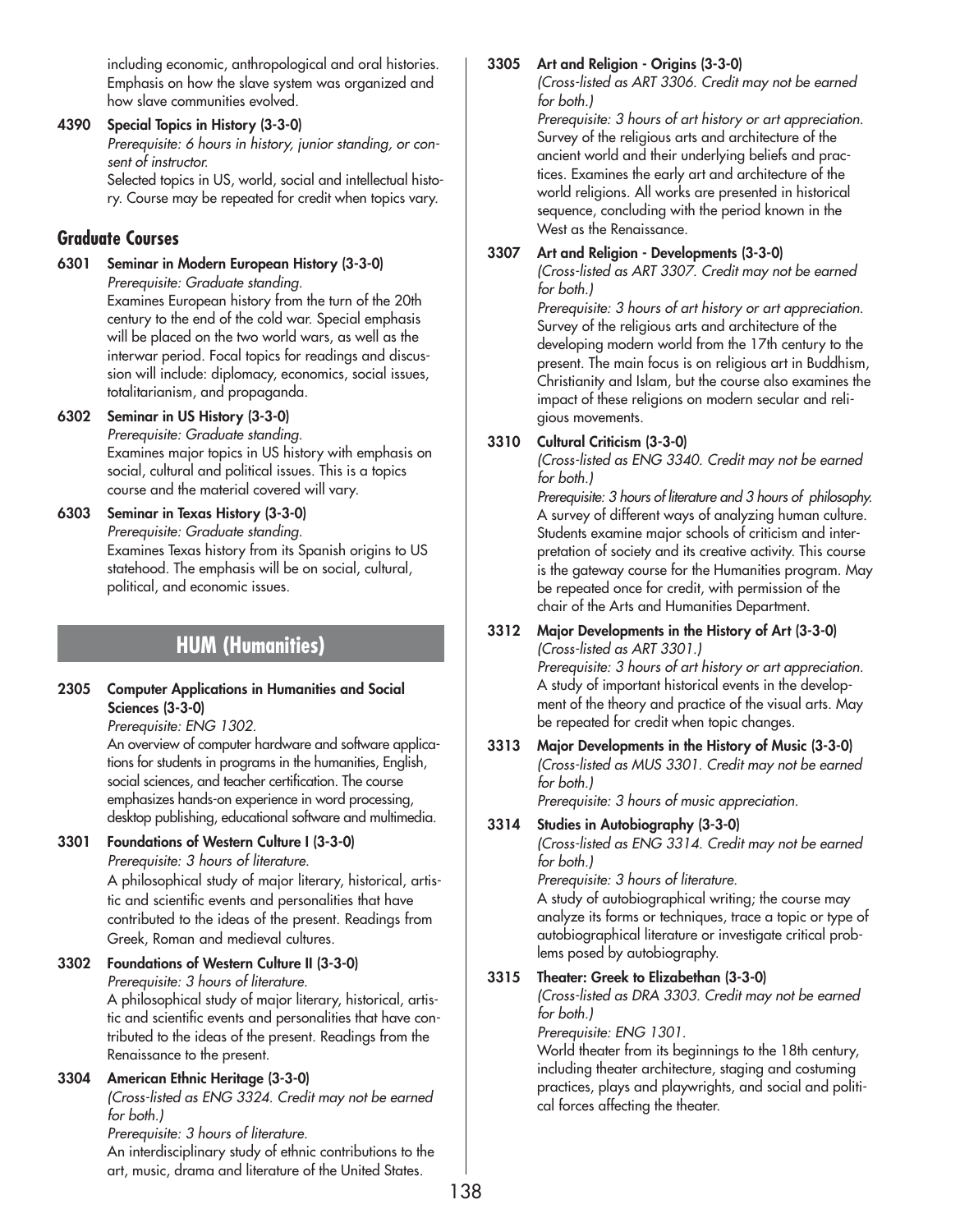## **3316 Theater: Elizabethan to Modern (3-3-0)**

*(Cross-listed as DRA 3304. Credit may not be earned for both.) Prerequisite: ENG 1301.*

World theater from the 18th century to the present.

#### **3317 Jazz Styles I (3-3-0)**

*(Cross-listed as MUS 3303. Credit may not be earned for both.)*

*Prerequisite: MUS 2301, MUS 2302 or approval of instructor.*

Introduction to various styles of jazz from its beginnings at the end of the 19th century to the 1940s. Beginning with the early years of "traditional" jazz in New Orleans and progressing chronologically, students will be introduced to major figures and styles of jazz through videos, recordings, readings and concerts. Includes study of the outside forces that helped shape the music and the musicians.

#### **3318 Jazz Styles II (3-3-0)**

*(Cross-listed at MUS 3304. Credit may not be earned for both.)*

*Prerequisite: MUS 2301, MUS 2302 or approval of instructor.*

Introduction to various styles of jazz from the 1940s to today. Beginning with the evolution of jazz into a chamber art form during the bebop movement of the 1940s and progressing chronologically, students will be introduced to major figures and styles of jazz through videos, recordings, readings and concerts. Includes study of the outside forces that helped shape the music and the musicians.

**3320 Foreign Language Literature in Translation (3-3-0)** *Prerequisite: 3 hours of literature.* A survey of selected classic and contemporary texts originally written in languages other than English. May

be repeated once for credit with permission of the department chair.

#### **3321 Hispanic Culture and Civilization (3-3-0)** *Prerequisite: ENG 1302.*

A survey of the cultural traditions of Spanish-speaking populations, including those of Spain, Latin America and the United States. No knowledge of Spanish is required or expected.

#### **3323 Technology and Literature (3-3-0)**

*(Cross-listed as ENG 3323. Credit may not be earned for both.)*

*Prerequisite: 3 hours of literature.*

The course may study influences of technology or science on literature, analyze how literature represents technology, or interpret literature as a reflection of social ambivalence toward technology.

#### **3324 History of Modern Art (3-3-0)**

*(Cross-listed as ART 3302. Credit may not be earned for both.)*

*Prerequisite: ENG 1301 and 3 hours of art history or art appreciation.*

A survey of world art from the Revolutionary Period (late 18th century) to contemporary times, including such artistic movements as Neoclassicism, Romanticism, Impressionism, Cubism, Surrealism and Pop Art.

#### **3325 Arts Administration (3-3-0)**

*Prerequisite: Junior standing, completion of the fine arts common core requirement, or departmental approval.* Examination of the principles of arts administration stressing general concepts relating to marketing, fundraising, audience development, financial management, and the overall environment of arts management in such profit and non-profit structures as theaters, art galleries, music organizations, dance companies, and museums.

### **3326 Playwriting (3-3-0)**

*(Cross-listed as DRA 3308. Credit may not be earned for both.)*

*Prerequisite: Junior standing or permission of the instructor.* The process of playwriting. Topics include dramatic structure, character and dialogue development and conflict resolution. Culminates with an original script.

## **3330 Second Language Acquisition (3-3-0)**

*Prerequisite: PSY 1303.*

An investigation of current theories and research techniques in the study of second language acquisition and bilingualism with special emphasis on the implications for bilingual and foreign language education.

## **4301 Jazz Heritage**

*Prerequisite: Three hours of music appreciation or music history, departmental approval, and pre-paid non-refundable deposit for trip.*

Study of jazz styles associated with a particular city including a week-long field trip to that city. Participation in the field trip is required. May be repeated once when the city is different, with departmental approval. Extra fees will be charged to pay for the trip.

## **4313 Psychology through Literature (3-3-0)**

*(Cross-listed as ENG 4313. Credit may not be earned for both.)*

*Prerequisite: 3 hours of literature.* The course adopts psychological theory as a methodology for studying literature and its cultural contexts.

## **4350 Senior Seminar in the Humanities (3-3-0)**

*(Cross-listed as ENG 4330. Credit may not be earned for both.)*

*Prerequisite: Senior standing and 18 upper-level hours in the humanities, including HUM 3310/ ENG 3340.* A review of key issues in interpretation and understanding from philosophy, literature, history and the arts. It aims to provide students with means for synthesizing their studies in the liberal arts. This course is the capstone for the Humanities program.

## **4380 Field Experience in Humanities**

*Prerequisite: 60 hours toward degree and approval of department chair.*

Placement of students in jobs involving areas in the humanities within the private and public sectors. Work may be paid or unpaid. Written reports, conferences with the instructor and other academic work are required. May be repeated once for credit.

**4390 Selected Topics in the Arts and/or Humanities (3-3-0)** *Prerequisite: ENG 1302 and junior standing.* Selected topics in the arts and/or humanities. May be repeated once when topic varies.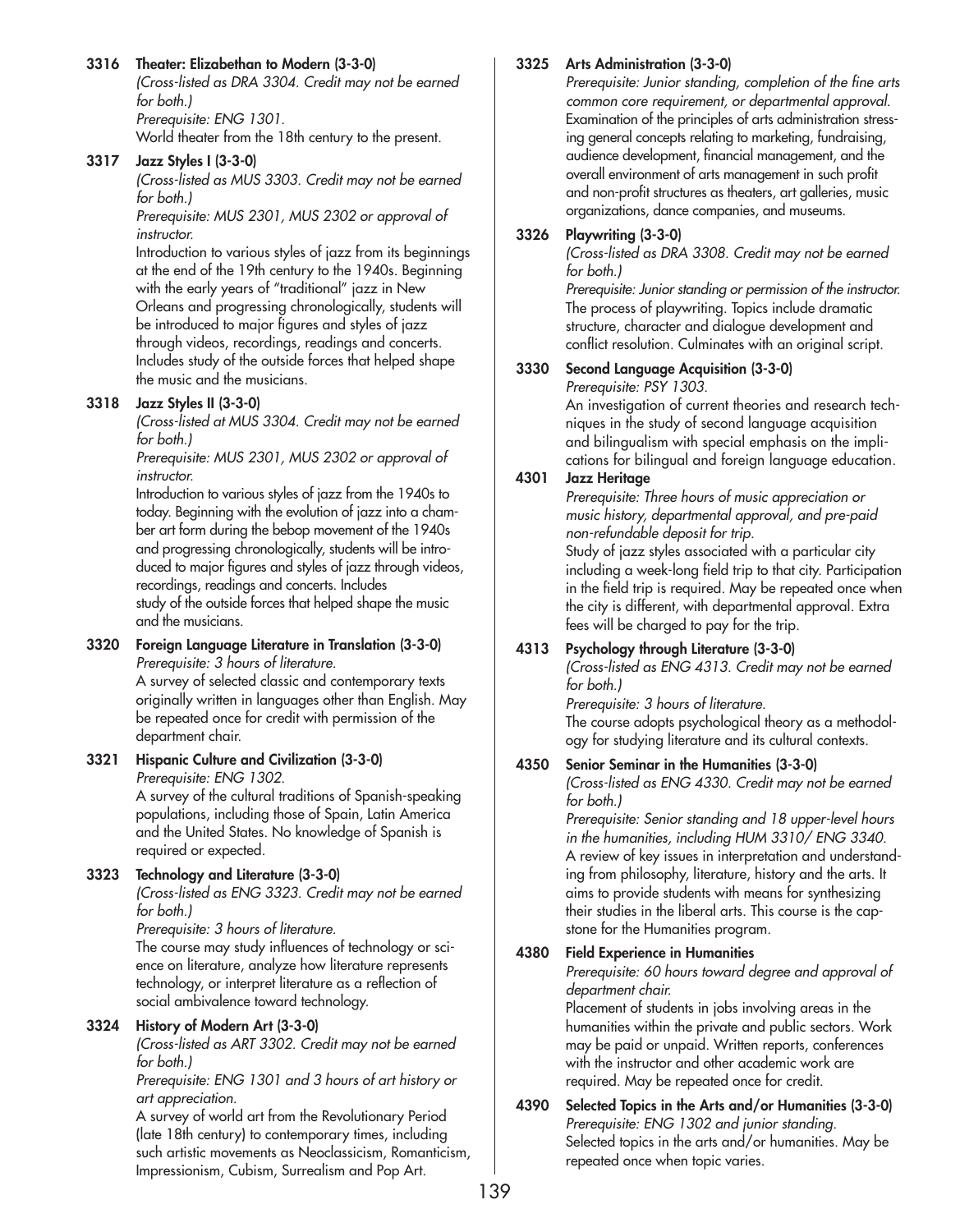#### **4399 Directed Study in Humanities**

*Prerequisite: Junior standing, formal approval of department chair and dean, cumulative GPA of 3.0 and GPA of 3.3 in the specific area of directed study.* Selected topics in the humanities; intensive individual study under the guidance of a member of the faculty.

# **MAT (Master of Arts in Teaching)**

#### **5301 Understanding the Middle School and High School Learner (3-3-0)**

*Prerequisite: ETC 3301, completion of 75% of content area hours, and SOSE 3306 or post baccalaureate standing.*

Explores the relationship of psychological theories to learning and education in the middle school and high school environment. Emphasis on applying theories to action-based research and interventions with diverse students and families in urban settings.

**5302 Curriculum, Instruction, and Evaluation in Secondary Schools (3-3-0)** 

*Prerequisite: MAT 5301 or SED 3301, MAT 5305 or SED 3305.*

Explores the dynamic interactions among assessment, instruction, and curricular design for secondary students. Emphasizes professional decision-making based on theory and research.

**5305 Professional Roles and Responsibilities for Secondary Teachers (3-3-0)** 

*Prerequisite: ETC 3301, completion of 75% of content hours, and SOSE 3306 or post baccalaureate standing.* Explores and evaluates a variety of theories and research pertaining to pedagogical issues including educational philosophy, the role of reflection, effective lesson design, lesson presentation, and other professional teaching roles and responsibilities.

**5312 Managing the Secondary Environment for Student Success (3-3-0)**

> *Prerequisite: ETC 3301, completion of 75% of content area hours, and SOSE 3306 or post baccalaureate standing.*

Emphasizes enhancing achievement for all secondary age learners. Includes planning outcome-oriented learning experiences, using effective communication techniques, choosing a variety of instructional materials and resources, using formal and informal assessment, and managing environment to maintain a positive classroom climate.

#### **5321 Literacy in Middle and Secondary Schools (3-3-0)** *Prerequisite: READ 3309.*

Explores instructional methods for speaking, listening, reading, writing, viewing, and representing ideas through concept/issue-based thematic study. Attention is given to the integration of technology. Emphasis placed on the development, implementation, and evaluation of strategies and resources for struggling adolescent readers.

## **6301 Science Methods for the Elementary/Middle School Teacher (3-3-0)**

*Prerequisite: Post-baccalaureate admission. EED 3303, EED 3313, READ 3301, technology proficiency, and concurrent enrollment in MAT 6302, MAT 6303.* Examines and emphasizes learner centered science experiences for the EC-8 students. Uses research-based approaches that support effective teaching and high achievement in science content and pedagogy. Participants evaluate research studies and recent trends and issues to aid in the development of culturally responsive and outcome-oriented science learning experiences for diverse learners. (Content varies based upon EC-4 or 4-8 licensure level sought).

**6302 Mathematics Methods for Elementary/Middle School Teachers (3-3-0)**

*Prerequisite: Post-baccalaureate admission, EED 3303, EED 3313, READ 3301, technology proficiency, and concurrent enrollment in MAT 6301, MAT 6303.* Examines and emphasizes learner centered mathematics for the EC-8 students. Focuses on research-based approaches to support the effective teaching of mathematics. Participants evaluate research studies and recent trends and issues to aid in the development of culturally responsive and outcome-based mathematics learning experiences for diverse learners. (Content varies based upon EC-4 or 4-8 licensure level sought).

## **6303 Diagnostic Testing of Reading (3-3-0)**

*Prerequisite: Post-baccalaureate admission, EED 3303, EED 3313, READ 3301, technology proficiency, and concurrent enrollment in MAT 6301, MAT 6302.* Studies research-based assessment and instruction to support the literacy learning among students with a wide range of strengths and needs. Participants are exposed to a variety of instructional materials, resources, and assessments to maintain a positive environment for diagnostic testing and enhanced literacy learning. (Content varies based upon EC-4 or 4-8 licensure level sought).

- **6304 Language Arts/Reading Methods in Spanish (3-1-2)** *Prerequisite: Post- baccalaureate admission, BED 3303, BED 3313, READ 3301, technology proficiency, and concurrent enrollment in MAT 6305, MAT 6306.* Presents strategies for providing developmentally appropriate emergent literacy and holistic instruction. Includes the selection of appropriate materials and authentic assessment. Instruction conducted in Spanish. (Content varies based upon EC-4 or 4-8 licensure level sought).
- **6305 Integrated Curriculum Bilingual (3-3-0)** *Prerequisite: Post- baccalaureate admission, BED 3303, BED 3313, READ 3301, technology proficiency, and concurrent enrollment in MAT 6304, MAT 6306.* Focuses on bilingual methods, approaches, and materials to teach content in language arts, mathematics, social studies, and science in a bicultural bilingual classroom. Emphasizes a multidisciplinary approach to instruction that incorporates various learning styles, and the development of classrooms conducive to learning and reflective of cultural diversity. Instruction conducted in Spanish. (Content varies based upon EC-4 or 4-8 licensure level sought).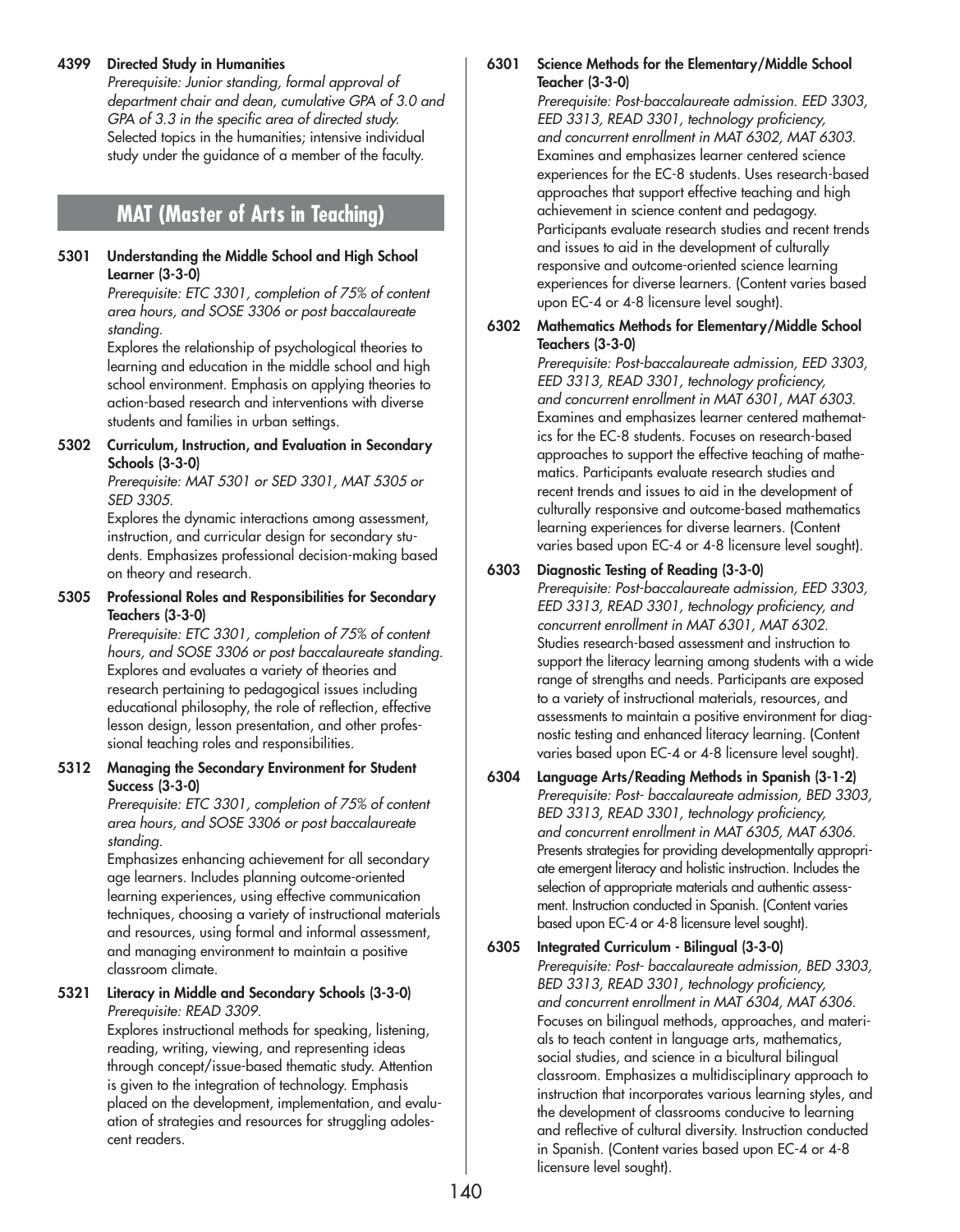- **6306 Reading Diagnosis in Bilingual Classroom (3-3-0)** *Prerequisite: Post- baccalaureate admission, BED 3303, BED 3313, READ 3301, technology proficiency, and concurrent enrollment in MAT 6304, MAT 6305.* Supports a multidisciplinary approach to diagnosis and remediation of reading problems for bilingual/bicultural students, with special attention to cognitive, sociolinguistic, and emotional factors that may impede learning. Students conduct hands-on assessment and develop appropriate instructional strategies based upon a variety of paradigms. (Content varies based upon EC-4 or 4-8 licensure level sought).
- **6310 Reading in a Multicultural Classroom (3-3-0)** *Prerequisite: Graduate standing, technology proficiency, and concurrent enrollment in MAT 6311, MAT 6312.* Enhances the development of a knowledge base for teaching and evaluating reading/language arts program for culturally and linguistically diverse classrooms. Examines current of second language development and studies the basic principles and practices of reading/language arts instruction: beliefs, factors influencing learning, instructional strategies, organizational practices, assessments, and materials.
- **6311 Advanced Study of Developmental Psychology and Diversity (3-3-0)**

*Prerequisite: Graduate standing, technology proficiency, and concurrent enrollment in MAT 6310 and 6312.* Examines the developmental changes from birth to adolescence. Emphasizes psychological and sociological perspectives and their application to learning and teaching in a culturally and linguistically diverse society.

**6312 Foundations of Curriculum and Instruction for Culturally Diverse Settings (3-3-0)**

> *Prerequisite: Graduate standing, technology proficiency, and concurrent enrollment in MAT 6310 and 6311.* Analyzes the multicultural forces that influence curriculum and instruction: philosophy, psychology, pedagogy/learning, sociology, knowledge, and evaluation. Contrasts major approaches to curriculum and instruction. Students apply theory to the development and supervision of a curricular and instructional plan for situations relevant to culturally diverse settings, including at risk youth and students, with limited English proficiency.

**6315 Introduction to Educational Research (3-3-0)** *Prerequisite: Graduate standing and technology proficiency.* Examines the emerging practice of "classroom teachers as researchers" including both theory and practice. Provides students with an introduction to variety of research designs and strategies, both traditional and non-traditional. Students examine and evaluate empirical studies that use different designs and strategies.

## **6316 Advanced Methods for the Culturally Diverse Classroom (3-3-0)**

*Prerequisite: 9 hours from courses in Language Arts, Mathematics, Social Studies, or Natural Science strands.* Course sections are designed to offer students the opportunity to develop skills in instructional methodology specifically related to and derived from the characteristics of the discipline taught: (1) science, (2) mathematics,

(3) social studies, or (4) language arts. Special emphasis is placed upon teaching in culturally diverse classrooms.

#### **6317 Classroom-Based Research (3-1-2)** *Prerequisite: MAT 6315.*

Application of data gathering and analysis skills in classroom research studies. Participants conduct directed research in classroom practices in elementary, bilingual, or secondary classrooms. Students examine issues such as validity, reliability, and generalizability. Students are

## **6318 Technology Application for Curriculum Development and Instruction (3-1-2)**

guided through their own research projects.

*Prerequisite: Graduate standing and technology proficiency.* Advances the effectiveness of teachers by expanding and updating their understanding of the role of technology and pedagogy. Focuses on technology from each of three perspectives: as a tool, as a medium, and as a setting for learning. Students construct professional and instructional web pages and continue to use newsgroup and e-mail extensively. Students work with web-based instructional tools that support learning in communities. Provides a conceptual framework for understanding the design of multimedia courseware as well as the opportunity for hand-on experience with a variety of software packages.

**6319 Teaching the Language Minority Child (3-3-0)** *Prerequisite: Graduate standing and technology proficiency.* Studies how social, cultural, and linguistic factors affect the reading and writing of students and how school curriculum and instruction can be designed to support students from differing sociocultural backgrounds. Special attention is given to the role that socioeconomic status, dialect, gender, second language learning, and ethnicity play in literacy learning and teaching.

#### **6320 Action Research on Reading Across the Curriculum for Grades 8-12 (3-3-0)** *Prerequisite: Completion of secondary Block I, READ*

*3309, and concurrent enrollment in MAT 6308 and MAT 6309.*

Explores instructional opportunities for speaking and listening, reading and writing multiple texts/genres, and viewing and representing ideas through concept/issuebased thematic study with attention to the integration of technology. Special attention is given to conducting and/or reporting action research in the use of strategies and resources for struggling adolescent readers.

**6321 Teaching Children's Literature in Spanish (3-3-0)** *Prerequisite: Graduate standing and technology proficiency.* Examines the selection and uses of Spanish children's literature in bilingual classrooms. Emphasizes ways to integrate literature into bilingual/bicultural curriculum and instruction.

## **6322 Readings in Critical Pedagogy (3-3-0)**

*Prerequisite: Graduate standing, MAT 6315.* Utilizing dialectical methodology, this course explores the nature of power relations relative to the perspectives of race, gender, ethnicity, sexual orientation, physical disability, and socioeconomic status in the organization, curriculum, and operations of public schools in urban settings. Examines the reflection/action continuum as it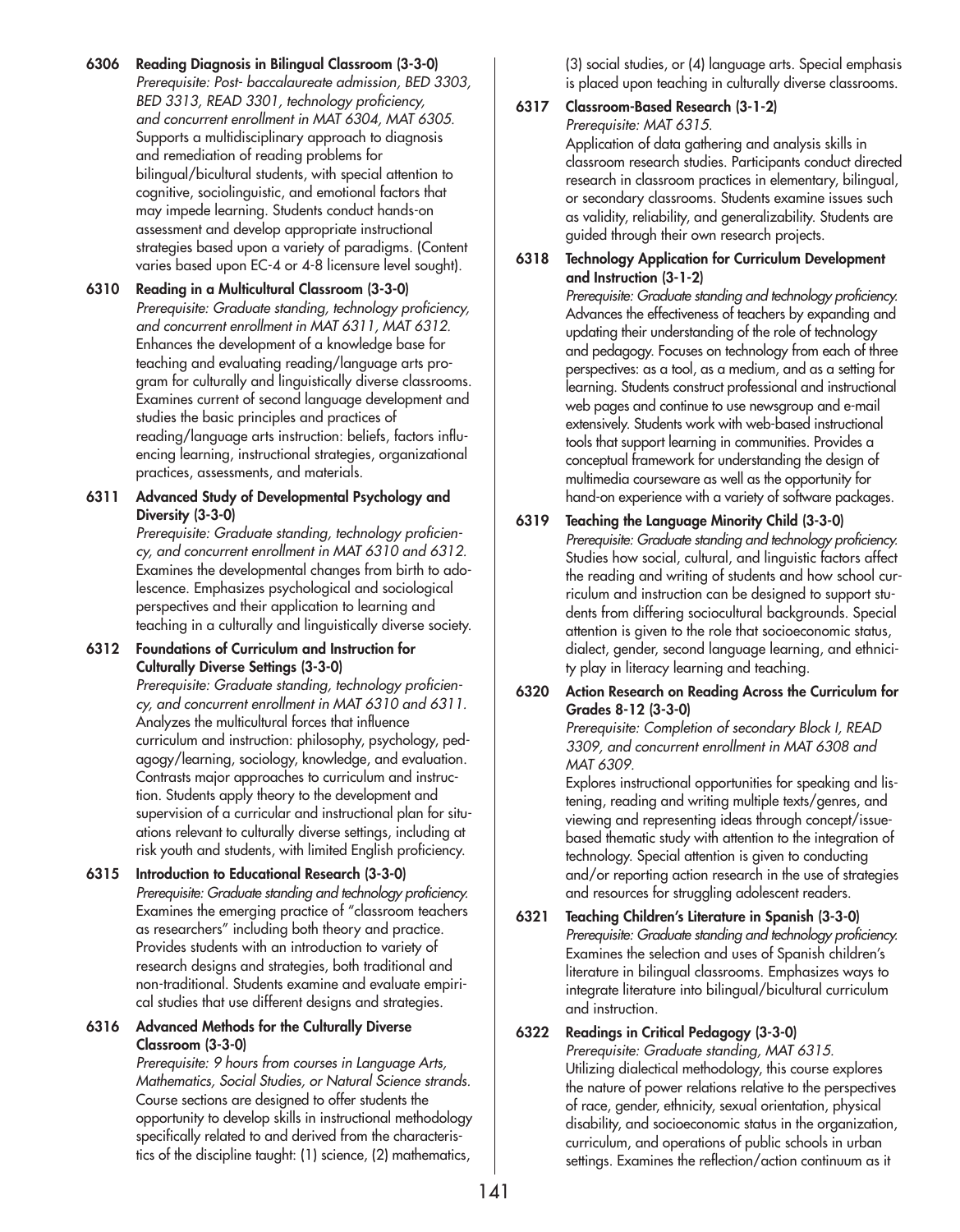pertains to the language of critique and the language of possibility in its application to classroom practices.

#### **6323 Advanced Social Studies Methods for Elementary Teachers (3-3-0)**

*Prerequisite: Post-baccalaureate admission, completion of elementary Block I, a score of 75 or better on department Block examination, and concurrent enrollment in MAT 6301 and MAT 6303.*

Social studies curricula and methodology in urban elementary classrooms. Emphasizes learner-centered instruction for the elementary classroom and focuses on research-based approaches for effective teaching. Students evaluate research studies and recent trends and issues to aid in developing culturally responsive, outcome-based learning experiences for diverse learners. Special emphasis on instructional methodology for US and Texas history, US government, geography, economics, citizenship and culture.

## **6380 Practicum for Urban Teachers (3-1-2)**

*Prerequisite: MAT 6310, MAT 6311, MAT 6312.* Offers teachers an opportunity to participate, over a two-semester period, in university-sponsored workshops/seminars. Workshops are designed to support urban teachers in (a) applying teacher education knowledge to the full responsibility of day-to-day teaching (b) reflecting on challenges and events occurring in their classrooms and schools, and (c) engaging in cooperative solving of inevitable problems that arise during the teaching experience.

## **6381 Internship in Urban Classrooms (3-1-2)**

*Prerequisite: Completion of 9 hours from MAT 6301, 6302, 6303; 6304, 6305, 6306; or 6307, 6308, 6309.*

Offers students a supervised internship in an urban educational setting over a two-semester period. Examines the diversity of community resources for elementary, bilingual, or secondary education. Students systematically develop strategies for integrating local and regional resources into the teaching and learning process. (Content varies based upon EC-4 or 4-8 licensure level sought).

# **6390 Directed Study in Urban Teaching (3-1-2)**

*Prerequisite: MAT 6316, MAT 6317, and MAT 6318.* Offers the opportunity for specialized study not normally or not often available as part of the regular offerings.

# **MATH (Mathematics)**

# **0300 Beginning Algebra (3-3-0)**

*Prerequisite: Students are placed in MATH 0300 based on results of placement test taken at UH-Downtown.* This course is intended to build and reinforce the essential geometry, arithmetic and algebra skills needed for MATH 1300 and the math component of THEA. Topics include real numbers and their properties, order of operations and simplifying real-valued expressions, simplifying algebraic expressions, factoring the greatest common factor from a

polynomial, solving linear equations and inequalities, the Cartesian coordinate system and stated problems. This course may not be used to satisfy degree requirements.

## **1101 THEA Tutorial (1-3-0)**

Tutorial instruction designed to prepare students to pass the math component of THEA. This course may not be used to satisfy degree requirements.

### **1300 Intermediate Algebra (3-3-0)**

*Prerequisite: A passing grade in MATH 0300, placement by exam taken at UH-Downtown, or a passing score on the math portion of THEA.*

A survey of pre-college algebra intended to build and reinforce the essential algenra skills needed for MATH 1301, MATH 1310 and the math component of THEA. Topics include operations with algenraic expressions, factoring, the Cartesian coordinate system, systems of 1stdegree equations in 2 variables solved by graphical and algenraic means, slope and distance formulas, integer and rational exponents, radicals, an introduction to quadratic equations and stated problems. This course may not be used to satisfy degree requirements.

# **1301 College Algebra (3-3-0)**

*Prerequisite: A grade of C or better in MATH 1300 or placement by exam taken at UH-Downtown.* College-level topics in algebra including variation, systems of equations and inequalities, nonlinear inequalities, functions and their graphs, quadratic equations and functions, complex numbers, exponential and logarithmic functions, the algebra of functions, lines, an introduction to plane analytic geometry and applications related to these topics. (MATH 1314)

# **1302 Plane Trigonometry (3-3-0)**

*Prerequisite: A grade of C or better in MATH 1301 or placement by exam taken at UH-Downtown and completion of all THEA obligations.*

Trigonometric functions with emphasis on fundamental identities, radian measure, graphing, inverse trigonometric functions, solving triangles and equations, vectors and applications related to these topics. (MATH 1316)

- **1305 Finite Mathematics with Applications (3-3-0)** *Prerequisite: A grade of C or better in MATH 1301 or placement by exam taken at UH-Downtown.* Graphs and functions, vectors, matrices, linear programming using the Simplex method, mathematics of finance, and an introduction to probability with applications to business, economics and the social sciences. (MATH 1324)
- **1306 Fundamentals of Calculus with Applications (3-3-0)** *Prerequisite: A grade of C or better in MATH 1301 or placement by exam taken at UH-Downtown.* Functions, limits, continuity, differentiation, integration and partial derivatives. Applications of all techniques to business, economics and the social sciences are stressed. (MATH 1325)
- **1310 College Mathematics for Liberal Arts (3-3-0)** *Prerequisite: A grade of C or better in MATH 1300, placement by exam taken at UH-Downtown or a passing score on the math portion of THEA.*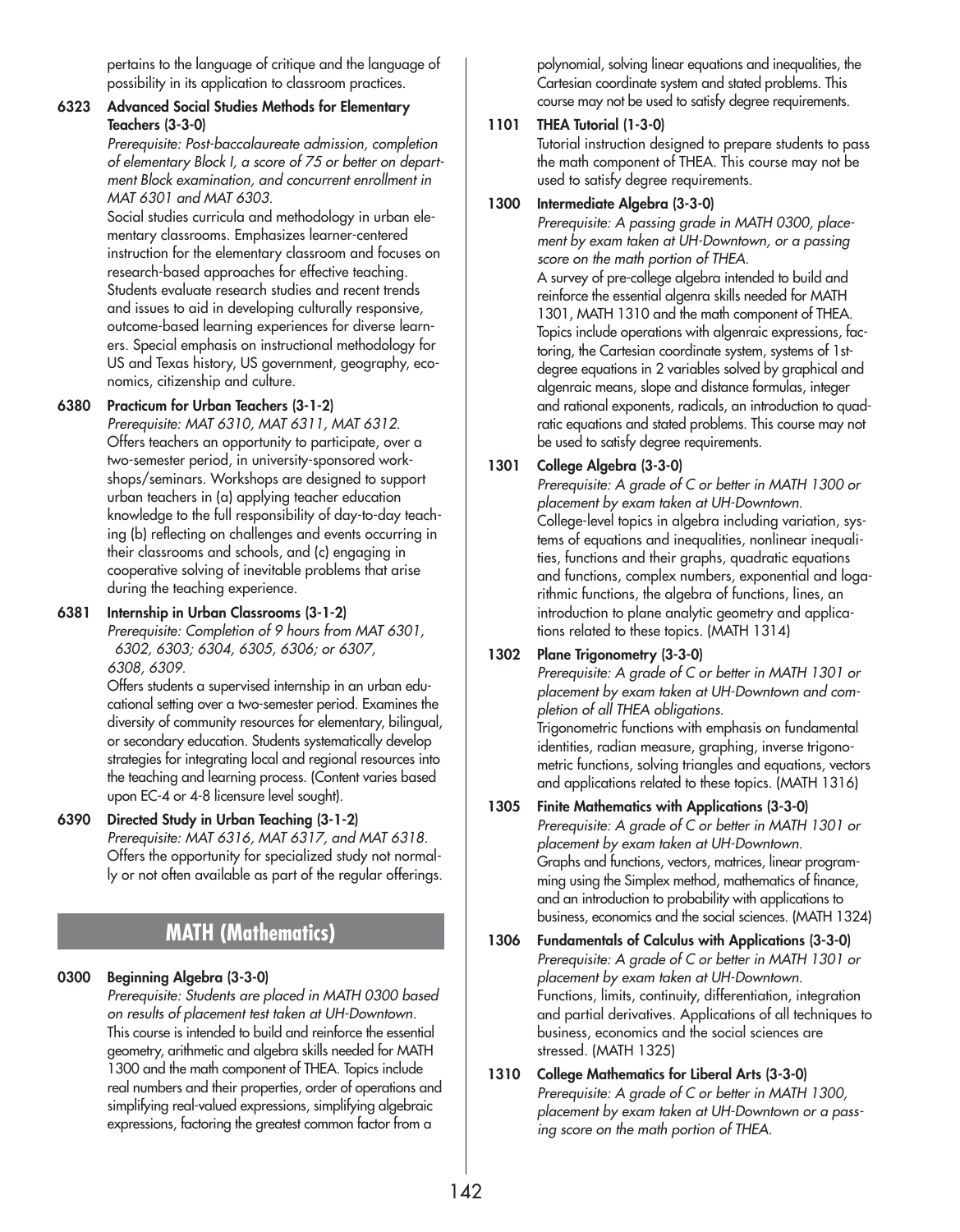An introduction to contemporary mathematical ideas and problem-solving techniques. Designed for students requiring one college-level mathematics course. Cannot be applied toward any degree in the Department of Computer and Mathematical Sciences and cannot be used as a prerequisite for any CMS course. (MATH 1332)

#### **1404 Precalculus Mathematics (4-4-0)**

*Prerequisite: A grade of C or better in MATH 1302 or placement by exam taken at UH-Downtown, and completion of all THEA obligations.*

A thorough treatment of the elementary functions and their graphs including polynomials, rational functions, exponential functions and logarithms. Emphasis on applications of the elementary functions to practical problems such as modeling. Topics from plane analytic geometry needed in calculus are also covered including polar coordinates, conic sections and parametric curves. Concludes with an introduction to sequences and series. (MATH 2412)

#### **1505 Precalculus with Trigonometry (5-5-0)**

*Prerequisite: Department approval and a grade of B or better in MATH 1301, and completion of all THEA obligations.*

A thorough treatment of the elementary functions and their graphs including polynomials, rational functions, exponentials functions and logarithms, and trigonometric functions. Emphasis on applications of the elementary functions to practical problems. Topics from trigonometry that are covered include fundamental identities, radian measure, graphing, inverse trigonometric functions and solving triangles and equations. Topics from plane analytic geometry needed in calculus are also covered including vectors, polar coordinates, conic sections and parametric curves. Concludes with an introduction to sequences and series.

#### **2305 Discrete Mathematics (3-3-0)**

*Prerequisite: A grade of C or better in MATH 1404 or MATH 1305 or MATH 1505 and credit or enrollment in CS 1408 or CS 1410.*

Topics include sets, relations, and functions, logic, methods of proofs, induction and recursion, counting principles, combinatorics and graphs with emphasis on application. (MATH 2305)

#### **2307 Linear Algebra (3-3-0)**

*Prerequisite: A grade of C or better in MATH 2401or MATH 2305.*

An introduction to some of the basic concepts of linear algebra including vector spaces, linear transformations, matrices, systems of linear equations, determinants, eigenvalues, ligevectors and applications. (MATH 2318)

#### **2401 Calculus I (4-4-0)**

*Prerequisite: A grade of C or better in MATH 1404 or 1505 or placement by exam, taken at UH-Downtown.* Functions, limits, the derivatives of algebraic and trigonometric functions, the derivatives of parametric equations, curve sketching, applications of the derivative and an introduction to the definite and indefinite integrals of algebraic and trigonometric functions. (MATH 2413)

#### **2402 Calculus II (4-4-0)**

*Prerequisite: A grade of C or better in MATH 2401.* Topics include differentiation and integration of transcendental functions, techniques of integration, improper integrals and applications of the integral, sequences and infinite series. (MATH 2414)

## **2403 Calculus III (4-4-0)**

*Prerequisite: A grade of C or better in MATH 2402.* Solid analytic geometry, partial derivatives, multiple integrals and line integrals. Applications of the calculus of functions of several variables are also considered. (MATH 2415)

#### **3301 Differential Equations (3-3-0)**

*Prerequisite: A grade of C or better in MATH 2401and MATH 2402. Credit or enrollment in MATH 2307 is recommended.*

Ordinary differential equations, with emphasis on methods of solution of first order equations, homogeneous and non-homogeneous linear equations and systems of linear equations. Power series solutions of some linear equations and elementary applications are also covered.

#### **3303 Geometry (3-3-0)**

*Prerequisite: A grade of C or better in MATH 1301 and junior standing.*

Topics selected from: properties of angles, lines, triangles, polygons, polyhedra, circles, similarity and congruency of triangles, area perimeter, surface area, volume geometric constructions, transformations, tessellation, investigating patterns in geometry for problem solving, the Pythagorean Theorem, the coordinate plane and an introduction to geometric proofs. This course is primarily designed for students in the Teacher Preparation program.

#### **3306 Introduction to Modern Algebra (3-3-0)**

*Prerequisite: A grade of C or better in MATH 2305 and MATH 2307.*

Topics include rings and boolean algebra, semi-groups and groups, lattices, field theory, graph theory and their applications. Applications will include: coding, networks, minimal span trees and linear machines.

#### **3307 Introduction to Real Analysis (3-3-0)**

*Prerequisite: A grade of C or better in MATH 2307 and MATH 2403.*

A rigorous treatment of the elements of intermediate real analysis including limits, sequences and series of real numbers, properties of the real number system, continuity and differentiability of functions and basic theorems of calculus.

#### **3308 Numerical Methods (3-3-0)**

*(Cross-listed as CS 3308. Credit may not be earned for both.)*

*Prerequisite: A grade of C or better in CS 1408 or CS 1410, MATH 2307 and credit or enrollment in MATH 3301.*

Develop and implement algorithms used in solving a variety of problems from science and engineering, including numerical solutions of linear systems of equations and nonlinear equations, curve fitting, approximation, numerical differentiation and integration, and numerical solutions of ordinary differential equations. Computer techniques are used in obtaining and analyzing numerical solutions.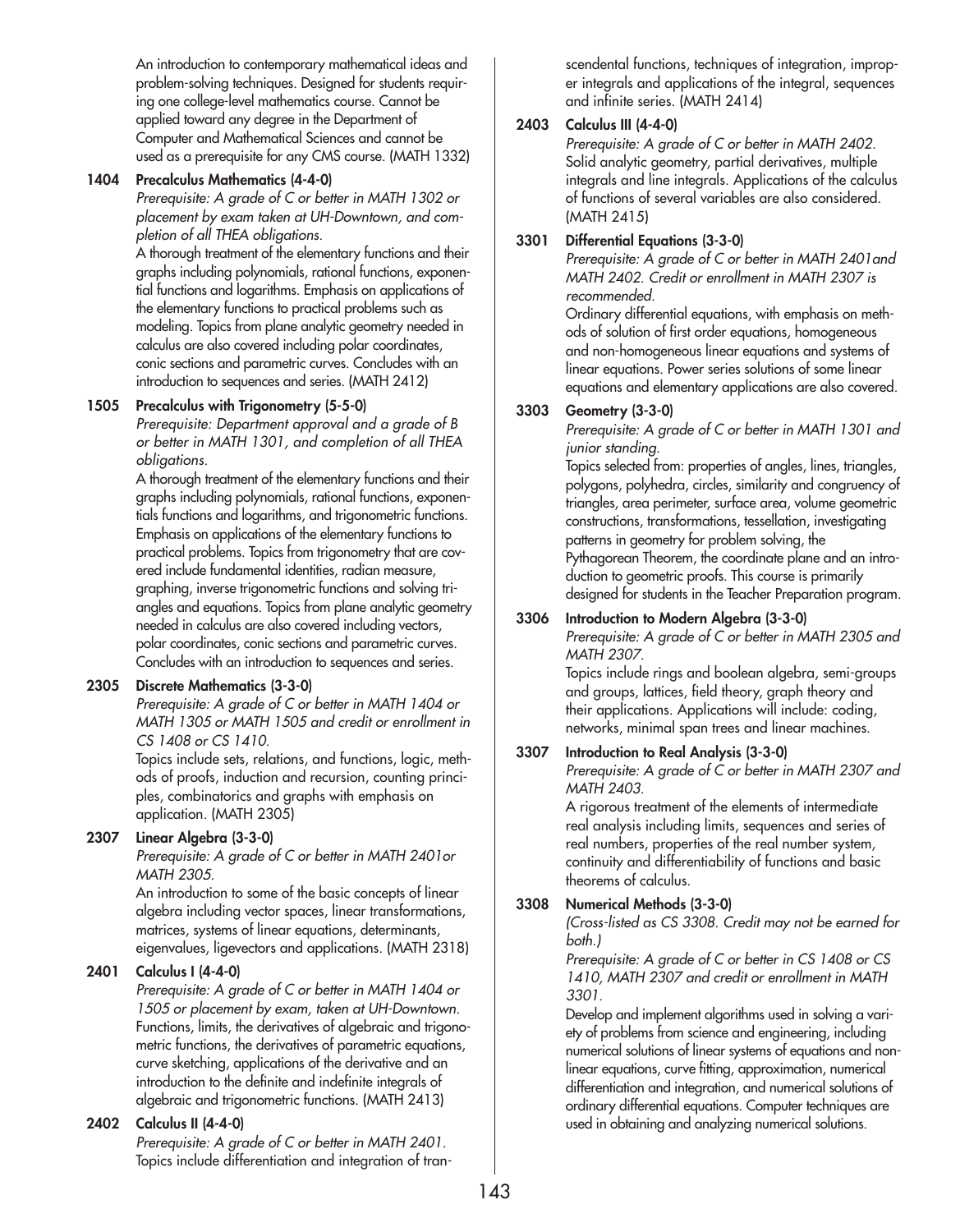## **3312 Set Theory (3-3-0)**

*Prerequisite: MATH 2305.*

Topics include sets and set operations, relations and their properties, partition of sets and equivalence relations, axioms of set theory, partially and totally ordered sets and their properties, mappings, cardinals and ordinals.

## **3315 Introduction to Mathematical Modeling (3-3-0)**

*Prerequisite: A grade of C or better in MATH 3301 and MATH 2403.*

The goal of this course is to impact to students the excitement and usefulness of mathematics as a fundamental tool in solving real-world problems. The course emphasizes manners in which mathematical models are constructed for physical problems and illustrates from many fields of endeavor, such as the physical sciences, biology, and traffic dynamics.

#### **3316 Theory of Computation (3-3-0)**

*(Cross-listed as CS 3306. Credit may not be earned for both.)*

*Prerequisite: A grade of C or better in CS 2310, MATH 2305 and MATH 2307.*

An introduction to the modern theory of computing. Topics selected from the abstract algebra, finite automata, regular expressions, regular languages, pushdown automata, context-free languages, and Turing machines. The capabilities and limitations of abstract computing devices are investigated form a theoretical perspective.

## **3321 Math Concepts I (3-3-0)**

*Prerequisite: A grade of C or better MATH 1301 or MATH 1310. Restricted to students in Urban Education or permission of CMS department chair.*

Topics are chosen from logic, set theory, mathematical systems, number theory, problem solving, estimation, and historical number systems.

# **3322 Math Concepts II (3-3-0)**

*Prerequisite: A grade of C or better MATH 1301 or MATH 1310. Restricted to students in Urban Education or permission of CMS department chair*

Topics are chosen from measurement, estimation, problem solving, counting and probability, expected value, simulation, introduction to geometry. The use of technology is also included.

#### **3330 Introduction to Geometric Modeling (3-3-0)**

*(Cross-listed as CS 3330. Credit may not be earned for both.)*

*Prerequisite: A grade of C or better in MATH 2403, MATH 2307 and CS 2310.*

Mathematical methods for the definition and manipulation of geometric shapes. Topics include Bezier curves and surfaces, B-spline curves and surfaces, Coons surfaces, Gordon surfaces, Gregory surfaces, tensor product forms, and subdivision methods. Applications of geometric modeling to computer animation, aircraft design, automobile design, and other areas will be discussed.

#### **3399 Directed Study in Mathematics**

*Prerequisite: Formal approval by department chair and dean.* Selected topics in mathematics; intensive individual study under the guidance of a member of the Computer and Mathematical Sciences faculty.

#### **4294 Senior Seminar**

*(Cross-listed as CS 4294. Credit may not be earned for both.)*

*Prerequisite: Advanced standing, ENG 3302, COMM 1304, departmental approval and passing score on the Writing Proficiency Exam.*

An intense, structured seminar. Students are exposed to the world community as it relates to their major (involving a written and oral report on cultural issues as well as discussion of these topics); ethics is discussed as it relates to the subject. In addition, students prepare a written proposal for a senior project. Attendance at departmental colloquia is also required.

#### **4301 Advanced Numerical Methods for Science and Engineering (3-3-0)**

*(Cross-listed as CS 4301. Credit may not be earned for both.)*

*Prerequisite: MATH 3308, MATH 2403 and MATH 3301.* Advanced topics in numerical mathematics, including the numerical solution of ordinary and partial differential equations and advanced methods in numerical linear algebra. Programming projects are stressed that use the computer to solve physical and engineering problems. This course may be used to fulfill the writing application course requirement with additional prerequisites of CS 4294, ENG 3302 and COMM 1304.

# **4302 Advanced Multivariable Calculus (3-3-0)**

*Prerequisite: MATH 2307 and MATH 2403.* Differentiability of real and vector valued functions; coordinate transformation in multiple integrals (Jacobian); line and surface integrals of real and vector-valued functions; Implicit Function Theorem; Green's, Stoke's and Divergence Theorems.

#### **4304 Methods of Applied Mathematics (3-3-0)** *Prerequisite: A grade of C or better in MATH 2403 and MATH 3301.*

Major topics include: Fourier series, Laplace transforms and partial differential equations, with emphasis on physical problems.

#### **4305 Complex Variables with Applications (3-3-0)**

*Prerequisite: A grade of C or better in MATH 2403 and MATH 3301.*

Analytic functions, power series, the theory of residues, conformal mapping and applications to physical problems.

#### **4306 Mathematics Models and Computer Simulation (3-3-0)** *(Cross-listed as CS 4306. Credit may not be earned for both.)*

*Prerequisite: MATH 3302 or MATH 3310, and CS 1408 or CS 1410.*

Quantitative modeling of industrial systems, computer simulation languages; discussion of problems encountered in constructing simulation programs. This course may be used to fulfill the writing application course requirement with additional prerequisites CS 4294, ENG 3302 and COMM 1304.

# **4311 Operations Research (3-3-0)**

*Prerequisite: A grade of C or better in MATH 1305 and MATH 3309, or MATH 2307.*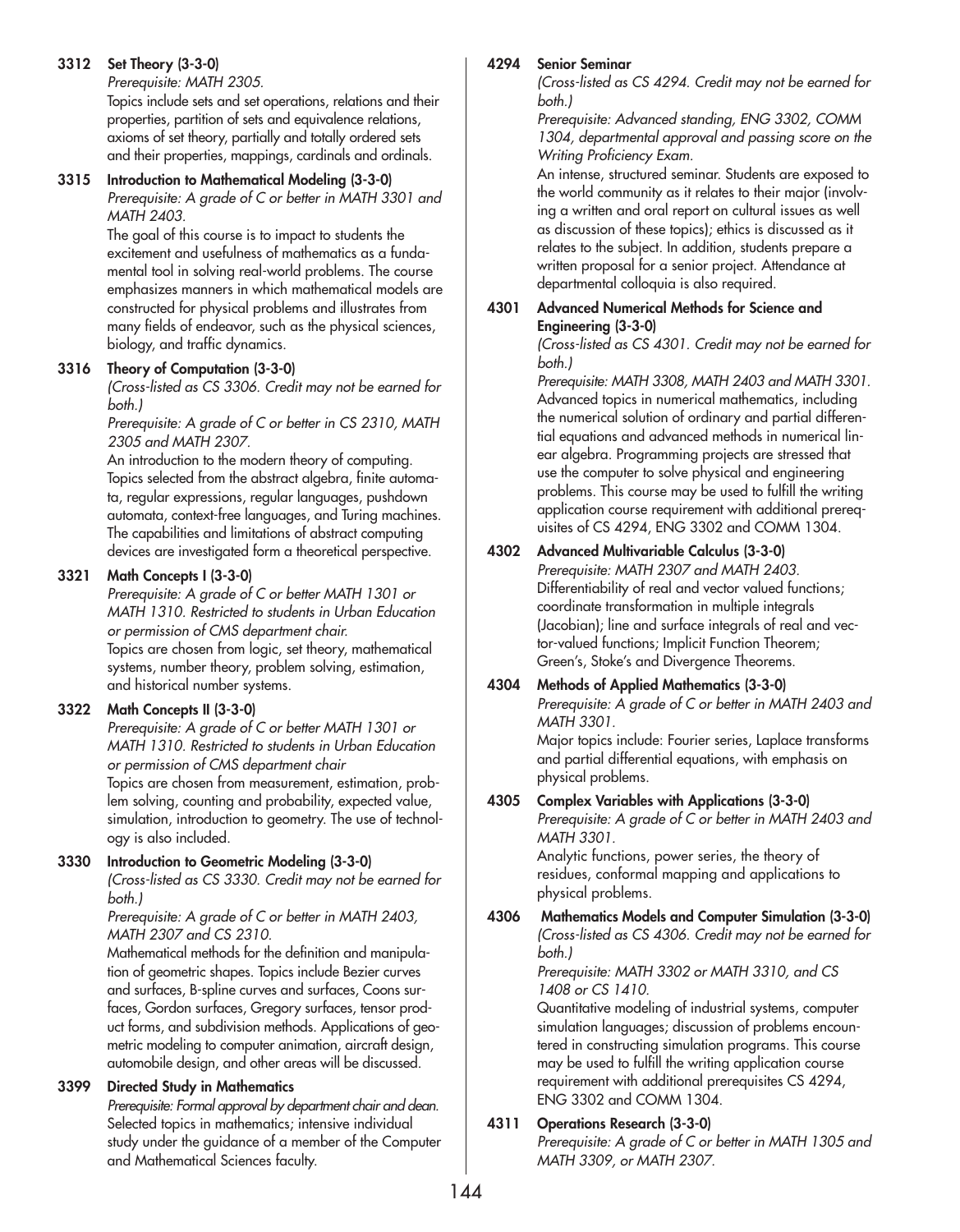Applications of the most useful tools of operations research. Topics are selected from linear programming, the simplex method, the dual, the transportation model, networks, integer and dynamic programming and other topics.

## **4312 History of Applied Mathematics (3-3-0)**

*(Cross-listed as CS 4312. Credit may not be earned for both.)*

*Prerequisite: MATH 2401 or MATH 1306 and department approval.*

The course traces the development of mathematics and its applications from the Greek mathematicians through the modern age including the development of computer techniques in applied mathematics. This course may be used to fulfill the writing application course requirement with additional prerequisites CS 4294, ENG 3302 and COMM 1304.

# **4328 Parallel Computing (3-3-0)**

*(Cross-listed as CS 4328. Credit may not be earned for both.)*

*Prerequisite: A grade of C or better in CS 2310 and CS/MATH 3308*

Introduces fundamental concepts of parallel computers and parallel/distributed computation. A semester project involving parallel algorithm design, software implementation and results analysis to solve scientific and/or engineering application problems in parallel will be assigned. This course may be used to fulfill the writing application course requirement with additional prerequisites of CS 4294, ENG 3302 and COMM 1304.

# **4333 Theory and Application of Neural Nets (3-3-0)**

*(Cross-listed as CS 4333. Credit may not be earned for both.)*

*Prerequisite: A grade of C or better in MATH 2307, MATH 2403, and CS 2310.*

Introduction to basic concepts of neural networks used in supervised and unsupervised learning. Several learning rules and algorithms will be presented along with applications.

#### **4334 Fuzzy Logic: Theory and Applications**

*(Cross-listed as CS 4334. Credit may not be earned for both.)*

*Prerequisite: A grade of C or better in CS 2310 and MATH 2307.*

This course will cover important ideas in the theory and applications of fuzzy logic as operations on fuzzy sets, alpha cuts, possibility measure, ruled based computations, associative memories and other topics as time permits.

#### **4380 Field Experience in Mathematics**

*Prerequisite: 60 semester hours, department approval, and grades of B or better in 6 hours of upper level math.* Selected students are placed in jobs in the local community which are related to and reinforce their academic training. Positions are full-time, salaried and last the duration of a semester. Recommended for students not already employed in their area of study.

**4390 Selected Topics in Mathematics (3-3-0)** *Prerequisite: Department approval.* Intensive study of one or more major topics in mathematics. Course may be repeated for credit with department approval.

# **4395 Senior Project in Mathematics**

*(Cross-listed as CS 4395. Credit may not be earned for both.)*

*Prerequisite: COMM 1304, ENG 3302,grade of B or better in CS 4294, 3.0 GPA, senior standing and department approval.*

Intensive study under the guidance of a member of the Computer and Mathematical Sciences faculty culminating in an individually researched and formally written report and oral presentation dealing with the applications of the mathematical sciences in the student's area of specialization and related to one type of business or industry in the Houston area.

#### **4396 Senior Thesis**

*Prerequisite: Formal approval of department chair and student's advisor for MATH 4395.*

Intensive study under the guidance of a member of the Computer and Mathematical Sciences faculty which continues and expands the research carried out in MATH 4395. A formal written report and oral presentation will be required.

#### **4399 Directed Study in Mathematics**

*Prerequisite: Formal approval by department chair and dean.*

Selected topics in mathematics; intensive individual study under the guidance of a member of the Computer and Mathematical Sciences faculty.

# **Senior/Graduate Courses**

#### **5309 Business Statistics (3-3-0)**

*Prerequisite: Graduate standing or department approval* Basic concepts of statistics for Master's candidates are explored, including descriptive statistics, probability concepts, point and interval estimation, hypothesis, regression, and analysis of variance. Applications will be geared to business problems, and interpretation of results will be stressed. Computer packages will be utilized, with an emphasis on output analysis.

# **Graduate Courses**

**6301 Geometry for Elementary Teachers (3-3-0)**

*Prerequisite: Department approval.* Topics will be chosen from Euclidean geometry, including properties of lines, planes, polygons and circles and other curves; concepts of congruence, symmetry, simple transformations and tesselations; techniques of measurement. Emphasis on application, the use of manipulatives, graphing calculators and appropriate computer software.

# **6302 Mathematical Structures for Elementary Teachers (3-3-0)**

*Prerequisite: Department approval.* Topics will be chosen from introduction to set theory, functions and logic, elements of number theory, properties of the rational and real number systems, modular arithmetic, techniques of problem-solving. Emphasis on applications, the use of manipulatives, calculators and appropriate computer software.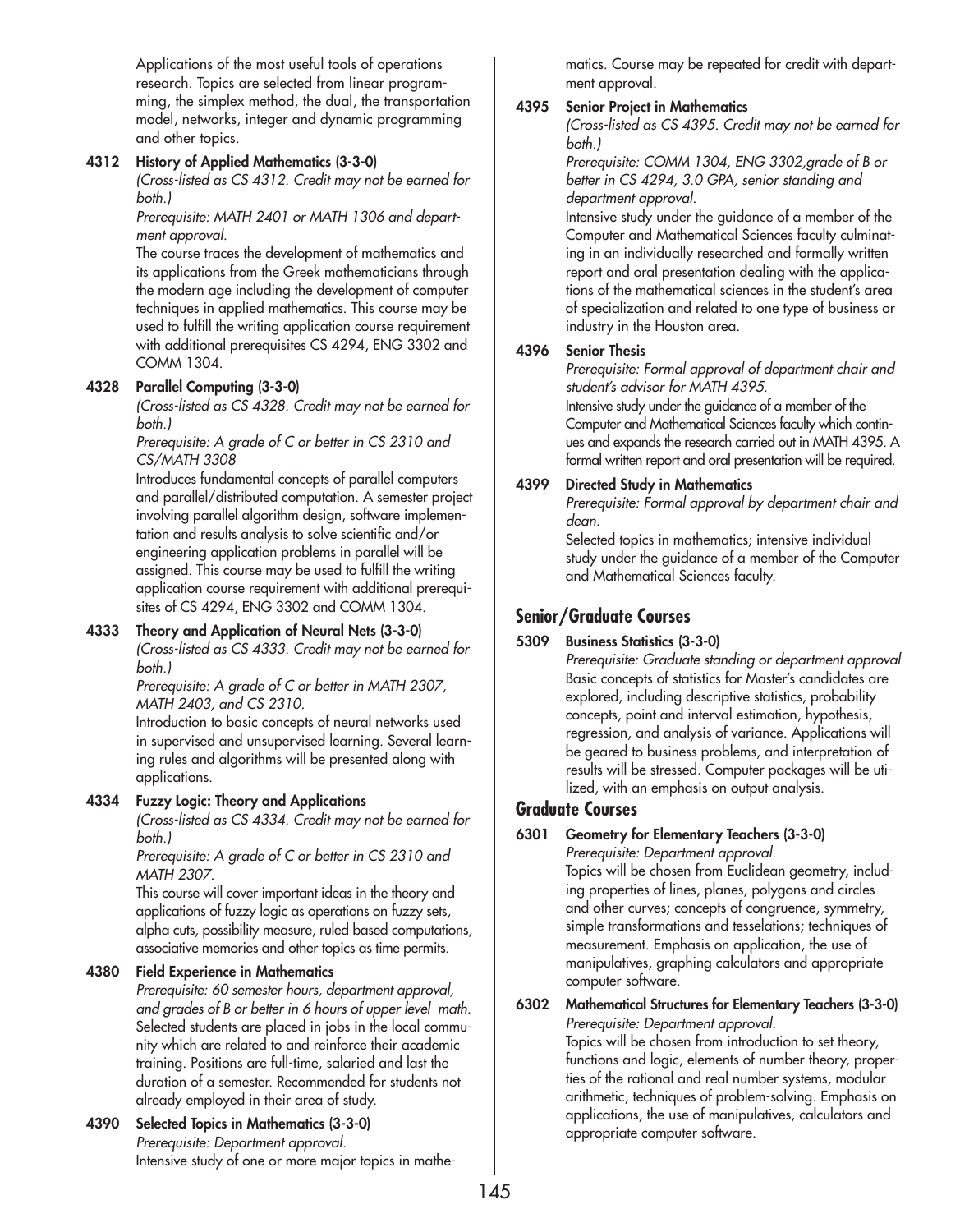**6304 Combinatorics and Probability for Elementary Teachers (3-3-0)**

*Prerequisite: Department approval.*

Topics will be chosen from principles of counting, elements of probability, simulation and modelling techniques, introduction to graph theory, descriptive statistics including a variety of graphing procedures. Emphasis on manipulatives, calculators and appropriate computer software.

### **6311 Geometry for Secondary Teachers (3-3-0)**

*Prerequisite: Department approval.* Topics will be chosen from Euclidean geometry, analytic geometry, non-Euclidean geometries. Proofs and the axiomatic approach will be included. Emphasis on appropriate geometric computer software.

**6312 Analysis for Secondary Teachers (3-3-0)** *Prerequisite: Department approval.* Topics will be chosen from theory of functions including continuity, differentiation and integration, introduction to numerical analysis, elements of chaos and fractals. Emphasis on symbolic manipulation software.

#### **6318 Special Topics for Secondary Teachers (3-3-0)** *Prerequisite: Department approval.*

Topics will be chosen from probability distributions and inferential statistics, elementary game theory and combinatorics, linear programming and matrix methods, history of mathematics, modelling and simulation, uses of technology in mathematics, web use for searches of mathematical concepts and procedures. Emphasis on appropriate computer software.

# **MBIO (Microbiology)**

# **1105 Microbiology Lab (1-0-3)**

*Prerequisite: Credit or enrollment in MBIO 1305. Laboratory fee required. \$12.* Exercises and experiments which emphasize sterile techniques and other techniques used in the study of microorganisms in the clinical laboratory. (BIOL 2120)

#### **1305 Microbiology (3-3-0)**

*Prerequisite: Credit or enrollment in MBIO 1105, CHEM 1305/1105 recommended.*

Morphology, classification and physiology of microorganisms, with special emphasis on bacteria. The principles and procedures of disinfection and sterilization are also considered. (BIOL 2320)

# **1310 Microbes and Society (3-2-2)**

*Prerequisite: Credit or enrollment in ENG 1301. Laboratory fee required. \$12.*

This course will explore the significance of microorganisms in everyday living. Microorganisms are involved in processes of immense importance to human society, including food manufacturing, genetic engineering, vitamin and antibiotics production, soil fertility, production of biofuels, recycling of key nutrients and bioremediation. A few microorganisms cause damage such as infectious diseases, food spoilage and corrosion of metal pipes. Other important areas of concern are biological warfare and bioterrorism.

# **2105 General Microbiology Lab (1-0-3)**

*Prerequisite: Credit or enrollment in MBIO 2305. Laboratory fee required. \$12.* Experiments which emphasize sterile technique, staining techniques and biochemical tests used to identify microorganisms. (BIOL 2121)

## **2305 General Microbiology (3-3-0)**

*Prerequisite: BIOL 1302/1102 and CHEM 1308/1108 and credit or enrollment in MBIO 2105.* An introduction to microorganisms (bacteria, viruses, yeasts, algae and protozoa) with attention to morphology, physiology, genetics, taxonomy, and relationship of microorganisms to soil, water, food, industry and health. Credit for both BIOL 1305 and 2305 may not be applied toward a degree. (BIOL 2321)

# **3150 Biology of Fungi Laboratory (1-0-3)**

*(Cross-listed as BIOL 3140. Credit may ot be earned for both.)*

*Prerequisite: Credit or enrollment in MBIO 3350. Laboratory fee required: \$12*

A study of the principles and applications of techniques for isolation, culture, and identification of fungi; and a study of the characteristics of fungal growth, nutrition, metabolism, and genetics.

# **3320 Virology (3-3-0)**

*Prerequisite: MBIO 2305/2105.*

The various groups of viruses are studied with regard to their structure, characteristics, mechanisms of replication, applications to molecular biology and to disease processes.

# **3330 Undergraduate Research (3-0-9)**

*Prerequisite: Approval by science advisor, GPA of 2.5, and permission of instructor.*

Independent investigation of a specific problem or topic in microbiology research under the direction of a selected faculty member.

# **3340 Environmental Microbiology (3-3-0)**

*Prerequisite: CHEM 3301/3201 and a grade of C or better in MBIO 2305/2105.*

The course will emphasize the impact of microorganisms on their environment. Topics include microbial diversity, microbiological interactions important in agriculture, medicine and biotechnology, biodegradation and bioremediation, and the impact of microbes in protective biofilms. Current methods for the detection of microorganisms and contamination control will also be discussed.

# **3350 Biology of Fungi (3-3-0)**

*(Cross-listed as BIOL 3340. Credit may not be earned for both.)*

*Prerequisite: BIOL 1302/1102, CHEM 1308/1108 or credit or enrollment in MBIO 3150.*

A comprehensive study of fungi with emphasis on higher fungi. Course includes aspects of the fungal body, growth, sporulation, reproduction and diversity.

# **3399 Directed Study in Microbiology**

*Prerequisite: Approval of the department chair and the dean, junior standing, GPA of 3.0.*

Intensive in-depth study of various topics under the guidance of a member of the biology faculty.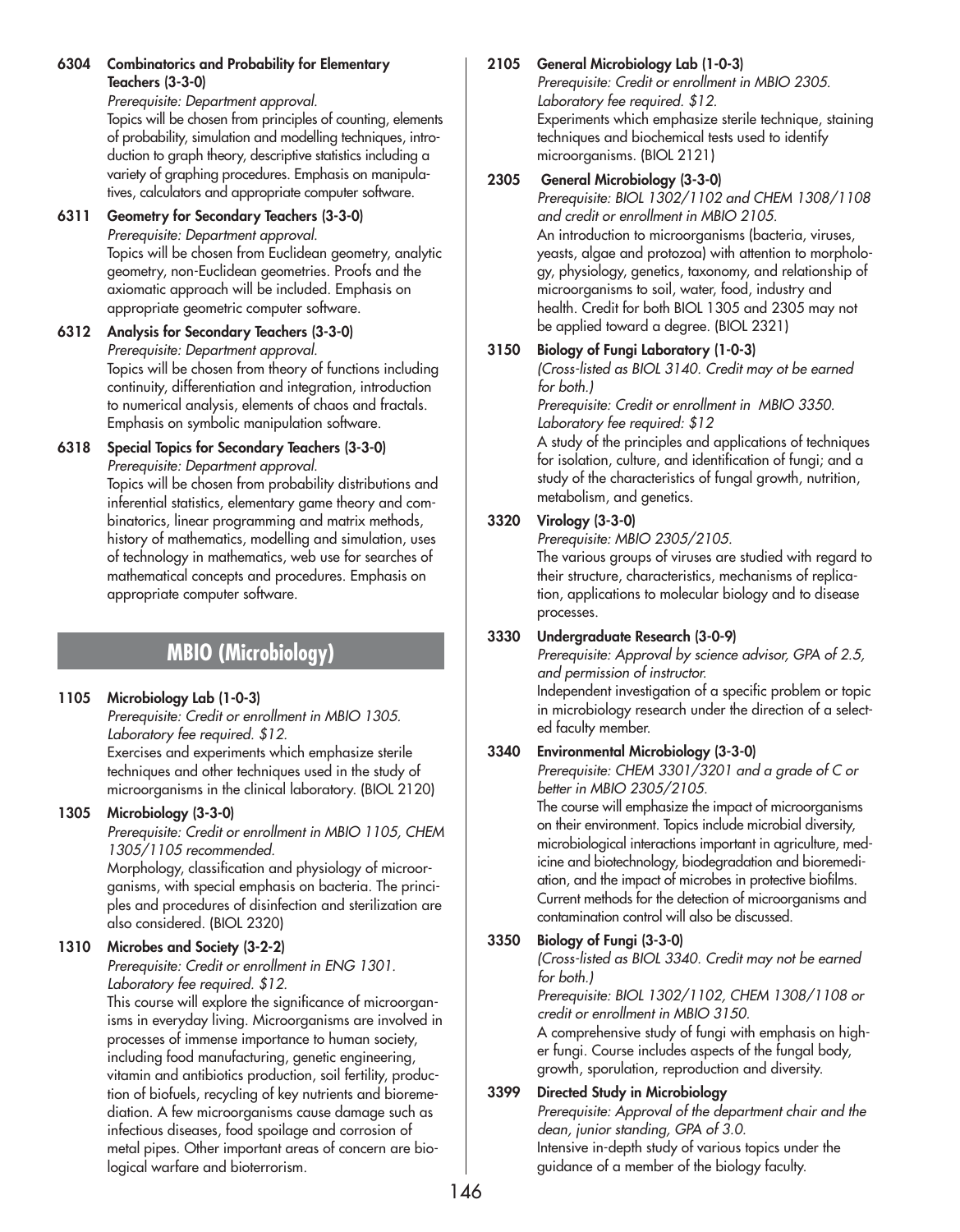# **4111 Methods in Recombinant DNA Technology (1-0-3)**

*Prerequisite: A grade of C or better in MBIO 2305/2105, BIOL 3303/3103, credit or enrollment in MBIO 4310 and 8 additional hours of upper-level science. Laboratory fee required. \$12.* Techniques in recombinant DNA technology including growth and assays of bacteria and bacteriophage; restriction enzyme digestions of plasmids, bacteriophage and recombinant DNA; and gel electrophoresis analysis of restricted DNA.

## **4113 Parasitology Laboratory (1-0-3)**

*(Cross-listed as BIOL 4113. Credit may not be earned for both.)*

*Prerequisite: Credit or enrollment in MBIO 4313. Laboratory fee required. \$12.* Appropriate exercises and experiments that illustrate some of the basic techniques, concepts and facts pre-

# **4120 Immunology Lab (1-0-3)**

sented in MBIO 4313.

*Prerequisite: Credit or enrollment in MBIO 4320. Laboratory fee required. \$12.* Introduction to immunology laboratory techniques including agglutination, precipitation, neutralization and labeled immunoassays.

#### **4140 Pathogenic Microbiology Lab (1-0-3)**

*Prerequisite: Credit or enrollment in MBIO 4340. Laboratory fee required. \$12.* Techniques commonly used to identify clinically important pathogens.

#### **4190– Selected Topics in Microbiology**

**4490** *Prerequisite: Varies according to topic.* In-depth study of different topics in Microbiology and Immunology.

#### **4210 Microbiology Seminar (2-2-0)**

*Prerequisite: Senior standing or permission of the instructor, MBIO 2305/2105 and 8 hours of upperlevel science.*

Readings and student presentations of relevant articles from current scientific journals or the results of the research.

### **4230 Techniques in Cell and Molecular Biology (2-0-6)**

*(Cross-listed as BIO 4230. Credit may not be earned for both.)*

*Prerequisite: BIOL 3303 and permission of instructor. Laboratory fee required. \$24.*

Introduction to modern techniques in the manipulation of genes, and their introduction and regulation in eukaryotic cells. Techniques include polymerase chain reaction, in vitro mutagenesis, and fluorescence microscopy. Laboratory work emphasizes the design and carrying out of student-designed protocols.

#### **4310 Industrial Microbiology (3-3-0)**

*Prerequisite: A grade of C or better in MBIO 2305/2105, BIOL 3303/3103 and 8 additional hours of upper-level science.*

Fundamental principles of biotechnology with emphasis on microbial systems and practical applications of genetic engineering and clinical systems.

#### **4313 Parasitology (3-3-0)**

*(Cross-listed as BIOL 4313. Credit may not be earned for both.)*

*Prerequisite: BIOL 1302/1102, CHEM 1308/1108, and credit or enrollment in BIOL 4113.* Introduction to parasitism as a biological concept and a survey of specific parasites of medical and veterinary importance. Additional topics include the relationship of opportunistic parasites in the treatment of AIDS, immunodiagnosis and the status of vaccine development for parasitic diseases.

#### **4320 Immunology (3-3-0)**

*Prerequisite: A grade of C or better in MBIO 2305/2105, BIOL 3303/3103, CHEM 3301/3201.* Innate immune response including latest advances, and detailed study of the adaptive immune response including B and T cell biology, macrophages, complement, hypersensitivities, transplantation and tumor biology.

#### **4340 Pathogenic Microbiology (3-3-0)**

*Prerequisite: CHEM 3301/3201, MBIO 4320/4120, a grade of C or better in MBIO 2305/2105, and credit or enrollment in MBIO 4140.* Microbial pathogens, clinical characterization, disease symptoms and chemotherapy.

#### **4380 Field Experience in Microbiology**

*Prerequisite: At least 85 hours and departmental approval.* Field experience integrates theory learned in microbiology courses with practical laboratory and field experiences. May be repeated for additional credit; six hours may be applied toward degree in microbiology.

#### **4399 Senior Honors Thesis**

*Prerequisite: Senior standing and enrollment in the Honors Program in the Natural Sciences.* A research project, supervised by a member of the natural sciences faculty or scientist at an affiliated research institution or laboratory. The completed research project must be presented in both written and oral form to the

science faculty. No more than six hours credit for this course may be applied toward a degree.

# **MGT (Management)**

#### **3301 Management of Organizations (3-3-0)**

*Prerequisite: Completion of the common core plus 18 additional hours and completion of, or enrollment in, BA 3300.*

Introduction to the management of organizational behavior. Micro and macro organizational behavior topics are covered including motivation, personality, groups and intergroup dynamics, decision making, communication, politics and ethics, organizational design and change and international issues. The functions of management-planning, organizing, leading and controlling are also examined.

#### **3302 Human Resource Management (3-3-0)**

*Prerequisite: MGT 3301 and completion of, or enrollment on, BA 3300.*

Policies, procedures and strategies of human resource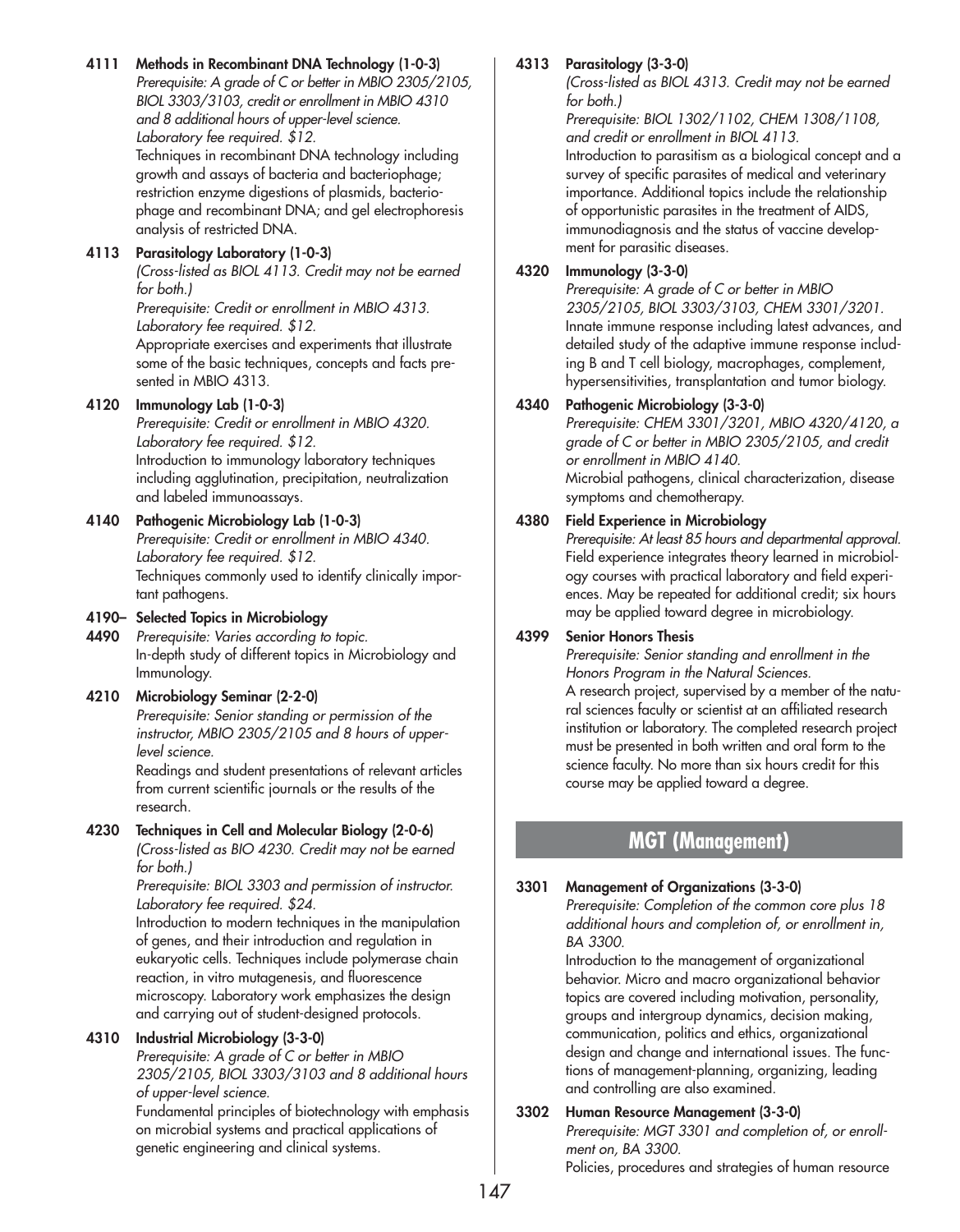management including recruitment, job analysis, employee appraisal, staffing, and compensation.

## **3303 Negotiating Skills and Techniques (3-3-0)**

*Prerequisite: Completion of the common core plus 18 additional hours, PSY 1303, and completion of, or enrollment in, BA 3300.*

Process of negotiation, human behavior involved in negotiations, techniques of communication, persuasion, strategy, tactics and formulation of game plans. Practical exercises in mock negotiations.

## **3304 Labor Management Relations (3-3-0)**

*Prerequisite: MGT 3302 and completion of, or enrollment in, BA 3300.*

Current issues and problems facing management in its relationships with employees, government and the community. The management-union relationship, governmental actions affecting this relationship and trends in the composition of the work force.

#### **3306 Compensation Management (3-3-0)**

*Prerequisite: MGT 3302 and completion or, or enrollment in, BA 3300.*

Installation and administration of a wage and salary program. Evaluation of personnel, government and union influence and the implementation and maintenance of various incentive plans and fringe benefit packages.

#### **3307 Equal Opportunity Management (3-3-0)**

*(Cross-listed as ADM 3303. Credit may not be earned for both.)*

*Prerequisite: MGT 3301 and completion of, or enrollment in, BA 3300.*

Focuses on managerial issues affected by the rights of the workforce. Issues include harassment and discrimination based on such factors as race, ethnicity, gender, physically challenged and sexual orientation.

# **3308 Purchasing Management (3-3-0)**

*Prerequisite: Completion of the common core plus 18 additional hours, MATH 1305, and completion of, or enrollment in, BA 3300, or instructor approval.* Management of the purchasing function. Emphasis on the overall goals of purchasing. These goals include: provide an uninterrupted flow of materials and services, keep inventory at minimum, maintain quality standards, develop competent suppliers, standardize the item bought, obtain the lowest ultimate price, improve the organization's competitive position and achieve good external and internal working relationships.

# **3309 Materials Management (3-3-0)**

*Prerequisite: Completion of the common core plus 18 additional hours, MATH 1305, and completion of, or enrollment in, BA 3300.*

The materials flow process within an organization. Topics include forecasting, logistics of supply, production, and distribution including materials planning, inventory management, storage, traffic, scrap and surplus disposal, ethics, value analysis and governmental acquisition.

# **3310 Service Operations Management (3-3-0)**

*Prerequisite: STAT 3309 or SOS 3312, completion of the common core plus 18 additional hours, and completion of, or enrollment in, BA 3300.*

Analysis and application of operations management concepts to services. The practical application of service operations management techniques will be emphasized with case analyses derived from a variety of service industries.

#### **3316 Supply Chain Information and Control Systems (3-3-0)**  *Prerequisite: Completion of the common core plus 18 additional hours, MATH 1305, and completion of, or enrollment in, BA 3300.*

Supply chain information systems include theoretical and practical understanding of hardware and software operations in the supply chain. This includes inventory management and tracking, supplier evaluation, physical distribution systems and customer service using information systems. Technology includes bar coding, radio frequency tracking and other automated data entry techniques in managing procurement operations. The role of documentation in domestic and international trading are examined including the use of commercial invoicing, packing lists, ocean bills of lading, freight forwarding booking requests, shippers' export declarations and certificates of origin.

# **3332 Quantitative Decision Making (3-3-0)**

*Prerequisite: MGT 3302 and a grade of C or better in STAT 3309, and completion of, or enrollment in, BA 3300.* Decision-making models with applications to business situations involving manufacturing, production and delivery of services. Topics include decision theories, forecasting, total quality management, linear programming, inventory management, location and layout, transportation, queuing, simulation, NPV and breakeven, project management/scheduling, and justin-time concepts. Topics will be applied to actual business situations using computer software.

# **3399 Directed Study in Management**

*Prerequisite: Approval of department chair and dean.* Selected topics in management; intensive individual study under the guidance of a member of the management faculty.

# **4301 International Management (3-3-0)**

*Prerequisite: BA 3300, completion of the common core plus 18 additional hours, or instructor approval.* International Management is concerned with the coordination of human, financial, and physical resources in multi-cultural organizations. The focus will be on the managerial implications of the following topics: Global economic developments and trends, international cultural environment, international negotiations, strategic planning, integrative strategies, competitiveness, organizing for international operations, human resource management, control, and ethics.

# **4303 Small Business Management (3-3-0)**

*Prerequisite: BA 3300 and completion of the common core plus 18 additional hours.*

An overview of the elements necessary for a small business to be developed, introduced into the marketplace, and successfully managed. Emphasis is placed on building a business plan.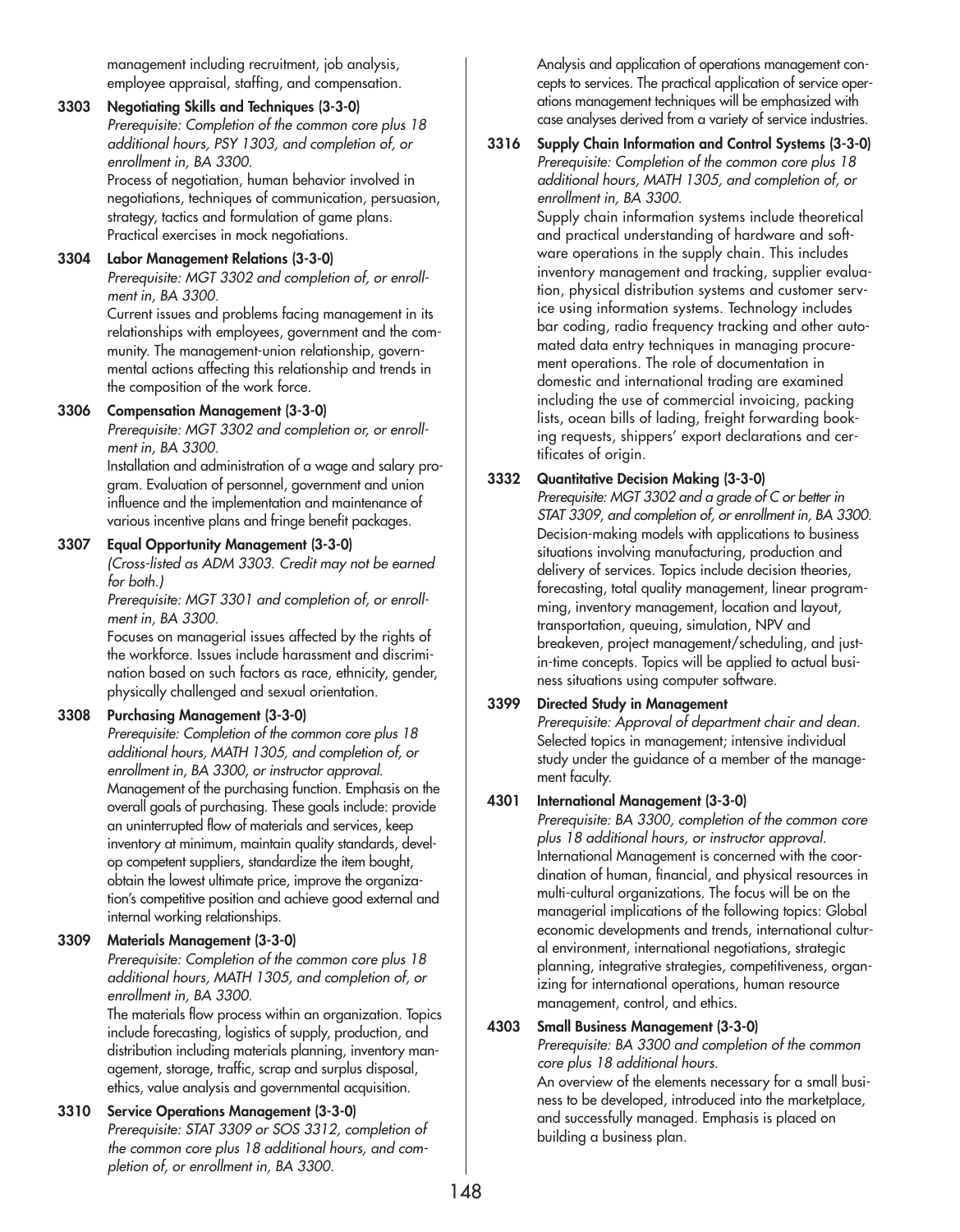#### **4307 Supply Chain Logistics Management (3-3-0)**

*(Cross-listed as MKT 4304. Credit may not be earned for both.)*

*Prerequisite: BA 3300, MGT 3308, or MKT 3301, or instructor approval.*

The overall logistics process for time and place utility of products. Topics include customer accommodation distribution strategy; planning and scheduling; inventory, packaging and storage strategy and management; transportation infrastructure and regulation; transportation management; logistics network integration and system design processes; organization and relationship management; and performance and financial assessment.

#### **4308 Applied Organizational Behavior (3-3-0)**

*Prerequisite: BA 3300, MGT 3301, or instructor approval.* This skill-building course relies on the general concepts imparted in MGT 3301. The focus is on leading and managing within organizations with special emphasis on self-awareness, stress management, supportive communication, conflict management, motivating others, the exercise of power, and team building. Diagnosis of current managerial skill level, readings, group exercises, and applications is included.

## **4311 Governmental Procurement (3-3-0)**

*Prerequisite: BA 3300, MGT 3308, or instructor approval.* The procurement process in governments and governmental agencies. Comparison of procurement practices in the public sector. Emphasis on political, legal, and fiscal aspects including financing and funding. Includes the contracting process, subcontracting, and administration of government contracts and grants including management of progress, quality, and contract changes.

#### **4314 Quality Management (3-3-0)**

*Prerequisite: BA 3300, MGT 3301, and MGT 3332 or instructor approval.*

A comprehensive study of management and technical issues in quality management. Topics include quality management philosophies, TQM, customer satisfaction, continuous improvement, organization and implementation of quality, quality assurance, and statistical process control.

# **4315 Supply Chain Management (3-3-0)**

*Prerequisite: BA 3300, MGT 3308 or equivalent, or instructor approval.*

Covers the concept of supply chains beginning with raw materials, going through an organization's internal operations, and continuing to the ultimate end user of a product. Focuses on how to manage principal supply chains to improve the overall supply efficiency of an organization. Includes: how to identify supply chains, an overview of methods, processes, and systems used in the operation of supply chains, and where and how to apply or change supply chain operations to improve their performance.

# **4330 Project Management (3-3-0)**

*Prerequisite: BA 3300 and a grade of C or better in MGT 3332.*

Techniques for planning, scheduling and controlling are presented with the use of software tools. Emphasis is placed on problem solving skills and project team development. Students will utilize techniques presented

in this course to successfully complete a real-world project related to management.

#### **4350 Advanced Purchasing And Supply Management Seminar (3-3-0)**

*Prerequisite: BA 3300, 12 hours of Purchasing courses, or instructor approval.*

The capstone course in purchasing and supply management. Emphasizes purchasing and supply management strategy and planning through the use of the latest research in purchasing and supply management. Covers body of knowledge essential to meet the requirements of the Certified Purchasing Managers examination.

## **4380 Field Experience in Management**

For more information and qualifications see Field Experience in the College of Business section of this catalog and/or the department chair for your declared major.

# **4390 Selected Topics in Management (3-3-0)**

*Prerequisite: Approval of instructor or department chair.* Intensive study of one or more major topics in management. May be repeated for credit with departmental approval when topics vary.

## **4391 Selected Topics in Purchasing**

*Prerequisite: Approval of instructor or department chair.* Intensive study of one or more major topics in purchasing and materials management, especially with respect to new or emerging areas. Course may be repeated for credit with departmental approval when topics vary.

# **MKT (Marketing)**

# **3301 Principles of Marketing (3-3-0)**

*Prerequisite: Completion of the common core plus 18 additional hours and completion of, or enrollment in, BA 3300.*

Factors involved in the management of the marketing function relative to product development, promotion, pricing, physical distribution and the determination of marketing objectives within the framework of the marketing system and available markets.

# **3302 Personal Selling (3-3-0)**

*Prerequisite: Completion of the common core plus 18 additional hours or instructor approval, and completion of, or enrollment in, BA 3300.*

A development of the selling skills knowledge and technique required for effective consumer and industry selling. Emphasis is placed on learning and using prospecting skills, assessing customer needs, building reports, establishing benefit connections, handling objections and closing techniques to build long-term relationships.

# **3303 Business Marketing (3-3-0)**

*Prerequisite: MKT 3301 or departmental approval and completion of, or enrollment in, BA 3300.* Industrial or business marketing focuses on those activities that facilitate exchanges of products and services among businesses. Business markets differ from consumer markets in distinct ways that require different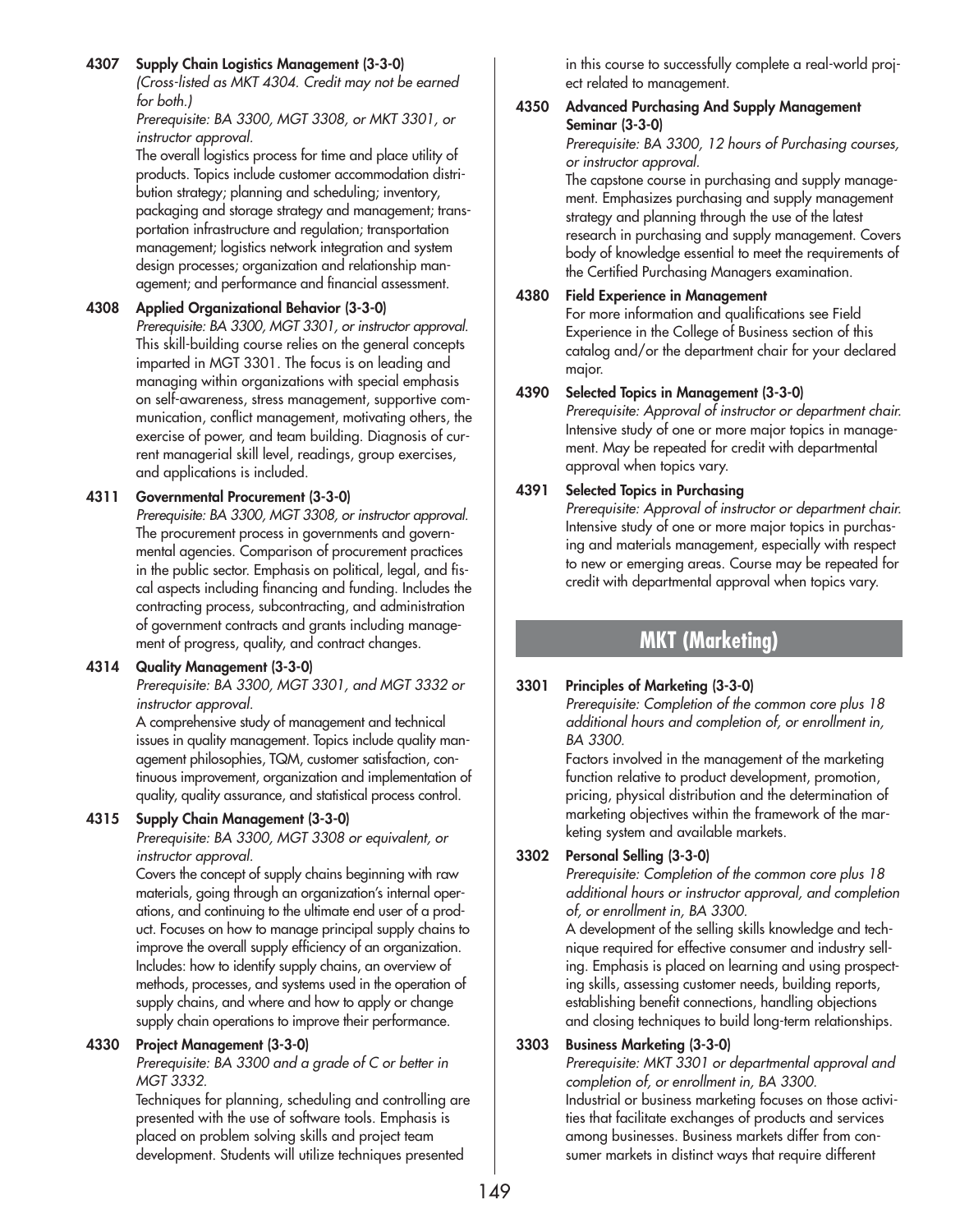marketing practices. This course explores the application of marketing principles such as segmentation, positioning, promotion, distribution, pricing and product development to industrial and business markets.

#### **3304 International Marketing (3-3-0)**

*Prerequisite: MKT 3301 and completion of, or enrollment in, BA 3300.*

An examination of the problems, systems, procedures and general environment of international marketing, including differences in cultural and marketing practices among nations.

### **3305 Promotional Strategy (3-3-0)**

*Prerequisite: MKT 3301 or departmental approval and completion of, or enrollment in, BA 3300.* An in-depth study of the interrelationships among the elements of the promotional mix: advertising, personal selling, sales promotion and publicity.

#### **3310 Marketing Channels (3-3-0)**

*Prerequisite: MKT 3301 and completion of, or enrollment in, BA 3300.*

Design, implementation and management of marketing channels. Topics include market segmentation for channel design, channel structure and flows, channel integration, alliances, and legal constraints, performance measurement, channel institutions, and the role of logistics and supply chain management in marketing channels.

#### **3330 Retail Management (3-3-0)**

*Prerequisite: BA 3300, MKT 3301.*

Overview of the retailing industry and the nature and functions of retail organizations. Special emphasis is placed on the managerial aspects of retailing including product and site selection, store operations, and the development of the store image.

#### **3399 Directed Study in Marketing**

*Prerequisite: Approval of department chair and dean.* Selected topics in marketing; intensive individual study under the guidance of a member of the marketing faculty.

#### **4301 E-Marketing (3-3-0)**

*Prerequisite: BA 3300 and MKT 3301.*

Covers the principles for understanding and implementing marketing programs via the Internet. A framework for developing, and the tools for implementing, Internet marketing plans are presented. All aspects of the marketing mix and online buying behavior are addressed.

#### **4304 Supply Chain Logistics Management (3-3-0)**

*(Cross-listed as MGT 4307. Credit may not be earned for both.)*

*Prerequisite: BA 3300, MGT 3308, or MKT 3301, or instructor approval.*

The overall logistics process for time and place utility of products. Topics include customer accommodation distribution strategy; planning and scheduling; inventory, packaging and storage strategy and management; transportation infrastructure and regulation; transportation management; logistics network integration and system design processes; organization and relationship management; and performance and financial assessment.

## **4305 Consumer Behavior (3-3-0)**

*Prerequisite: BA 3300 and MKT 3301.* Fundamental behavioral concepts applied to under-

standing consumer behavior. Topics include decisionmaking, learning, motivation, psychology, culture, and attitude formation as it applies to consumption behaviors.

#### **4306 Marketing Research (3-3-0)**

*Prerequisite: BA 3300, STAT 3309 and MKT 3301 or departmental approval.*

Marketing research supports marketing programs by providing information that describes and predicts market behavior. The marketing research process includes problem formulation, research design, data collection, data analysis and report writing. All aspects of marketing research are covered in this course with particular emphasis placed on research designs that will support decision-making.

#### **4308 Exporting and Importing (3-3-0)**

*Prerequisite: BA 3300 and MKT 3301 or departmental approval.*

Accessing global markets is the focus of this course. Strategies and practices for entering and expanding foreign markets require consideration of cultural, political, business and legal customs. Learning the procedures and marketing practices needed to establish an export/import business is emphasized.

# **4309 Marketing Management and Strategy (3-3-0)**

*Prerequisite: BA 3300 and 9 hours of Marketing or departmental approval.*

Covers marketing, planning, strategy and management. A review of basic marketing principles and tools for analyzing marketing problems. The core of the course involves the analysis of cases to develop marketing strategies and plans.

#### **4310 Seminar in Retail Strategy (3-3-0)**

*Prerequisite: BA 3300; MGT 3301, 3310; MKT 3301, 3330.*

The capstone course for the minor in retail management. Emphasizes strategy and management of retail outlets including current issues in retailing. May include cases, simulations, and advanced analytical techniques.

#### **4380 Field Experience in Marketing**

For more information and qualifications see Field Experience in the College of Business section of this catalog and/or the department chair for your declared major.

#### **4390 Selected Topics in Marketing**

*Prerequisite: Approval of department chair.* Intensive study of one or more major topics in marketing, especially with respect to a new or emerging area.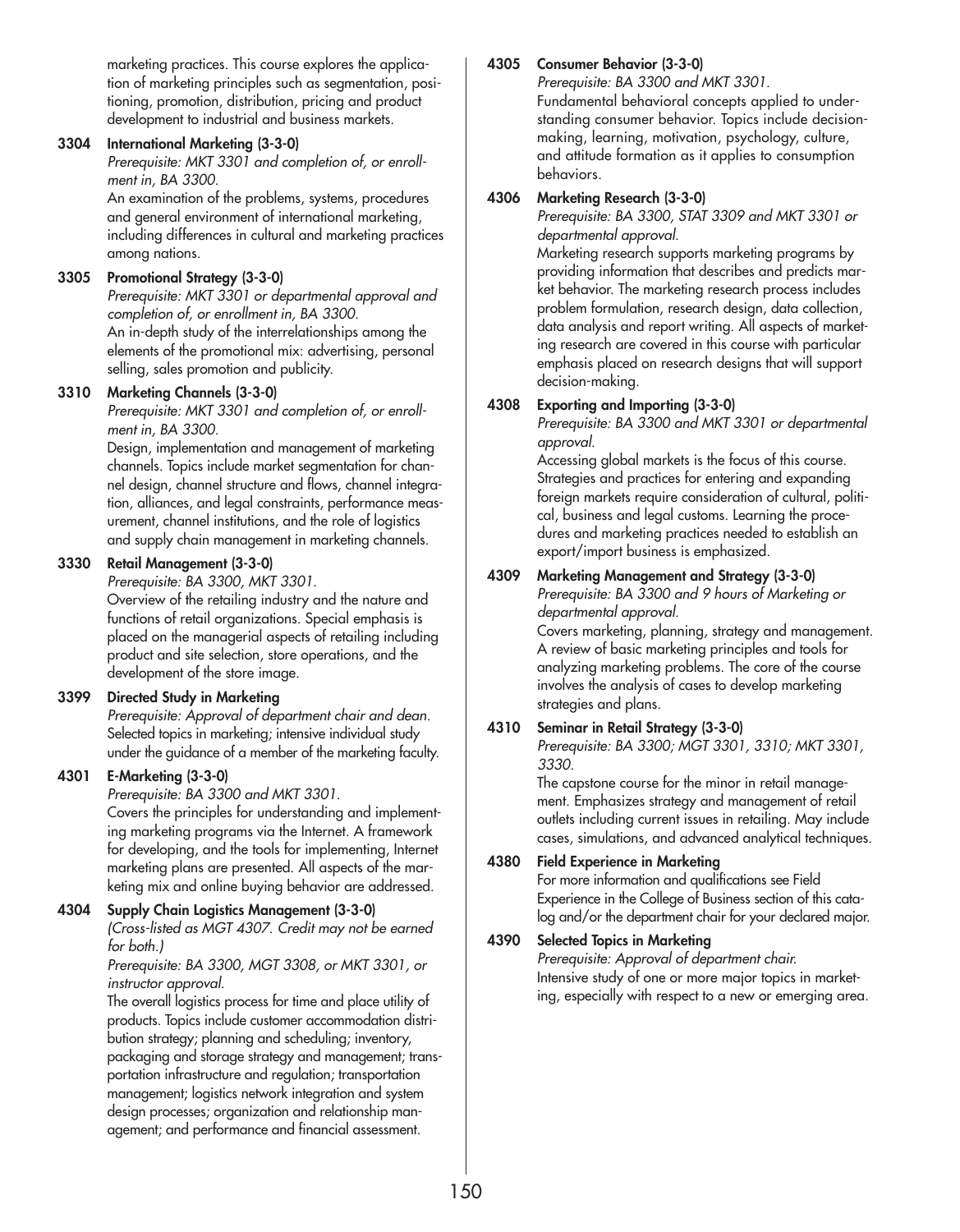# **MSCI (Military Science)**

#### **1125 Physical Readiness Training (1-0-3)**

Offered in fall semesters. Utilizes Army fitness techniques; develops strength, flexibility and endurance; develops self-confidence through leadership training and physical activities.

**1126 Physical Readiness Training (1-0-3)** Offered in spring semesters. Utilizes Army fitness techniques; develops strength, flexibility and endurance; develops self-confidence through leadership training and physical activities.

#### **1131 Intermediate Physical Fitness (1-0-6)** *Prerequisite: Must be ROTC cadet.* Physically demanding. Develops skills through team com-

petition. Land navigation, tactics, assembly/disassembly of weapon, assembly of one-man rope bridge. Students are required to attend fitness training five times a week. Participants compete for Ranger Challenge positions. Selected cadets compete against teams from other universities at the annual Ranger Challenge competition.

## **1210 Introduction to ROTC (2-1-2)**

Learn Fundamental concepts of leadership in both classroom and outdoor laboratory environments. Increase self-confidence through team study and activities in basic drill, physical fitness, rappelling, first aid and basic marksmanship. Develop communication skills to improve individual performance and group interaction. One-hour classroom session and a required lab. No military commitment is required for attending this course.

# **1220 Introduction to Leadership (2-1-2)**

Learn and apply principles of effective leadership. Reinforce self-confidence through participation in physically and mentally challenging training with upper division ROTC students. Develop communication skills to improve individual performance and group interaction. Relate ethical values to the effectiveness of a leader. Includes training on survival skills and self-defense. One hour classroom session and a required lab. No military commitment is required for attending this course.

# **2210 Military Leadership Development (2-2-2)**

Offered in fall semesters Characteristics of leadership, problem analysis, decision making, oral presentations, first aid, small unit tactics, land navigation' basic radio communication, marksmanship, fitness training, rappelling. Fitness training required two times per week in addition to class and lab.

#### **2220 Military Leadership Development (2-2-2)**

Offered in spring semesters Characteristics of leadership, problem analysis, decision making, oral presentations, first aid, small unit tactics, land navigation, basic radio communication, marksmanship, fitness training, rappelling. Fitness training required two times per week in addition to class and lab.

#### **2410 Basic Camp**

*Prerequisite: Approval of the chair of Military Science at UH.*

Six-week off-campus field training practicum. Includes students to the Army and leadership. Student will not receive credit for both basic course work and Basic Camp. No military obligation is associated with this course.

#### **2810 Leader's Training Course**

*Prerequisite: Approval of the chair of Military Science at UH.*

Four week off-campus field training practicum. Introduces student to the Army and leadership. Credit may not be received for both MSCI 2810 and the combination of MSCI 1210, 1220, 2210, and 2220. No military obligation is associated with this course.

#### **3310 Advanced Military Science (3-2-3)**

*Prerequisite: MSCI 2220 or consent of the chair of Military Science at UH.*

Offered in fall semesters. Leadership, preparing combat orders, military instruction principles, small unit tactics, tactical communications, fitness training. Class is designed to prepare students for Advanced Camp. Fitness training required three times per week in addition to class and lab.

## **3320 Advanced Military Science (3-2-3)**

*Prerequisite: MSCI 2220 or consent of the chair of Military Science at UH.*

Offered in spring semesters. Leadership, preparing combat orders, military instruction principles, small unit tactics, tactical communications, fitness training. Class is designed to prepare students for Advanced Camp. Fitness training required three times per week in addition to class and lab.

# **3398 Special Problems**

*Prerequisite: Junior standing and consent of the chair of Military Science at UH.*

#### **3490 Summer Field Training**

*Prerequisite: MSCI 3320 or consent of the chair of Military Science at UH.*

Off-campus field training practicum stressing application leadership management with emphasis on tactical and special military skills. Places students in demanding and stressful leadership situations.

## **4310 Advanced Military Science (3-2-3)**

*Prerequisite: MSCI 3320 or consent of the chair of Military Science at UH.*

Offered in fall semesters. Leadership and command, military law, administration/staff operations and procedures, dynamics of the military team, training management, ethics and professionalism. Fitness training required three times per week in addition to class and lab.

#### **4320 Advanced Military Science (3-2-3)**

*Prerequisite: MSCI 3320 or consent of the chair of Military Science at UH.*

Offered in spring semesters. Leadership and command, military law, administration/staff operations and procedures, dynamics of the military team, training management, ethics and professionalism. Fitness training required three times per week in addition to class and lab.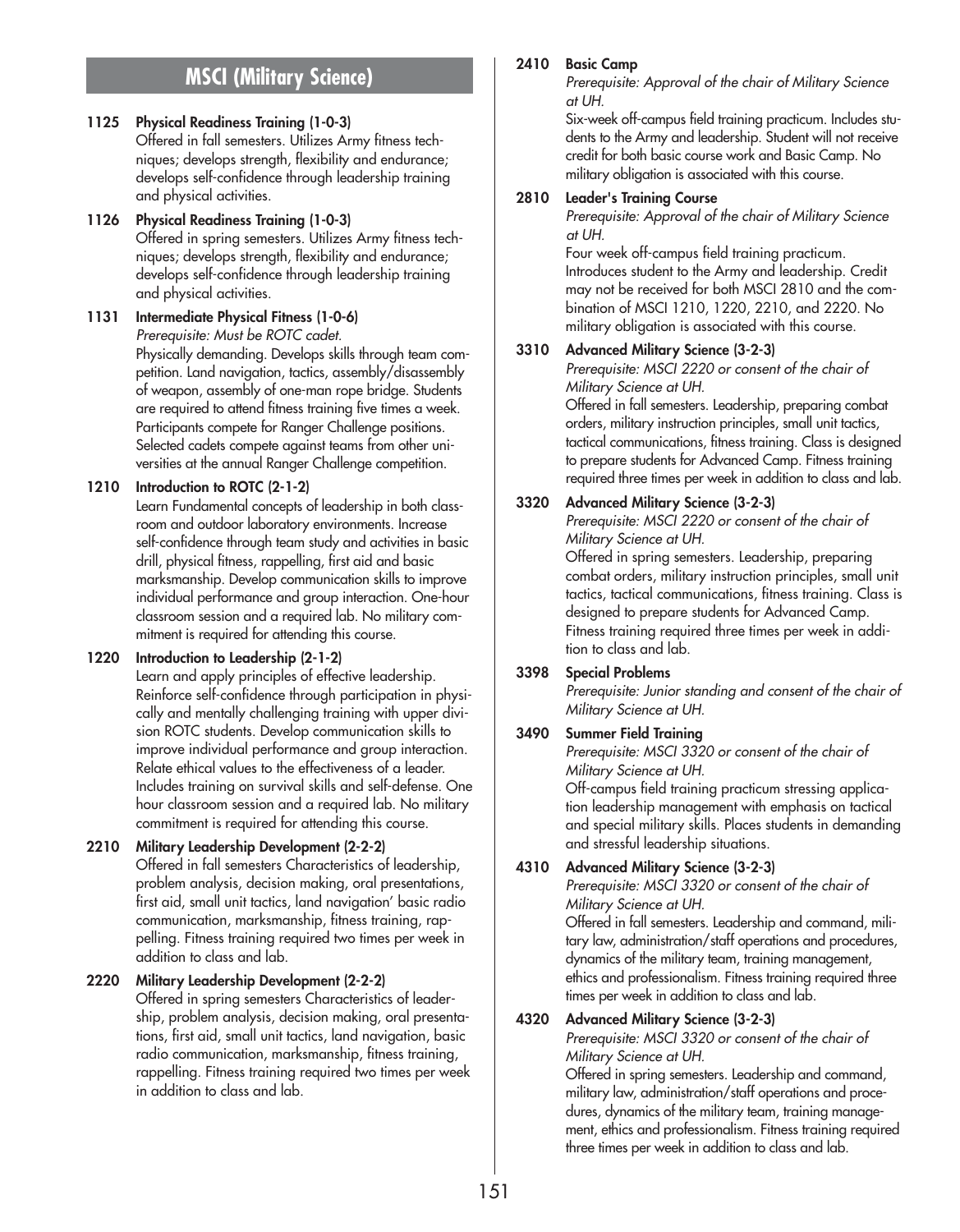# **MUS (Music)**

## **1303 Reading Music (3-3-0)**

Practice in reading and writing of music notation and rhythms commonly found in choral and instrumental literature. Keyboard used to visualize musical symbols, and plastic recorders used for practical realization.

### **1304 Music Theory I (3-3-0)**

*Prerequisite: MUS 1303 or permission of instructor.* Study and practice of tertian construction, writing four part harmony, harmonic analysis using figured bass, and ear training; emphasis on developing ability to write and analyze tonal music. (MUSI 1311)

## **2301 Music Appreciation: Before 1750 (3-3-0)**

*Prerequisite: READ 1300 or acceptable reading placement score.*

A general survey of Western music from the Middle Ages to 1750 with a study of representative composers and compositions through recordings, lectures and live performances.

## **2302 Music Appreciation: After 1750 (3-3-0)**

*Prerequisite: READ 1300 or acceptable reading placement score.*

A general survey of Western music from 1750 to present with a study of representative composers and compositions through recordings, lectures and live performances.

#### **3301 Major Developments in the History of Music (3-3-0)** *(Cross-listed as HUM 3313. Credit may not be earned*

*for both.) Prerequisite: 3 hours of music appreciation.*

A survey of important historical events in the development of music theory and performance.

#### **3302 Introduction to African American Music (3-3-0)** *Prerequisite: MUS 2301 or 2302*

This course will introduce students to various styles of the African American musical tradition. Starting with basic characteristics of music in West Africa and working chronologically, the course will cover performing arts, religion, and other sociopolitical elements that have influenced some of the vibrant music in American culture.

# **3303 Jazz Styles I (3-3-0)**

*(Cross-listed as HUM 3317. Credit may not be earned for both.)*

*Prerequisites: MUS 2301 or 2302 or approval of instructor.* Introduction to various styles of jazz from its beginnings at the end of the 19th century to the 1940s. Beginning with the early years of "traditional" jazz in New Orleans and progressing chronologically, students will be introduced to major figures and styles of jazz through videos, recordings, readings and concerts. Includes study of the outside forces that helped shape the music and the musicians.

#### **3304 Jazz Styles II (3-3-0)**

*(Cross-listed at HUM 3318. Credit may not be earned for both.)*

*Prerequisites: MUS 2301, MUS 2302 or approval of instructor.*

Introduction to various styles of jazz from the 1940s to today. Beginning with the evolution of jazz into a chamber art form during the bebop movement of the 1940s and progressing chronologically, students will be introduced to major figures and styles of jazz through videos, recordings, readings and concerts. Includes study of the outside forces that helped shape the music and the musicians.

## **3399 Directed Study in Music**

*Prerequisites: Junior standing; formal approval by department chair and dean; cumulative GPA of 3.0 and GPA of at least 3.3 in the specific area of directed study.* Selected topics in the field; intensive individual study under the guidance of a member of the faculty.

### **4301 Jazz Heritage**

*Prerequisite: Three hours of music appreciation or music history, departmental approval, and pre-paid non-refundable deposit for trip.*

Study of jazz styles associated with a particular city including a week-long field trip to that city. Participation in the field trip is required. May be repeated once when the city is different, with departmental approval. Extra fees will be charged to pay for the trip.

# **NS (Natural Sciences)**

# **1300 Emergence of Modern Science (3-2-2)**

*Prerequisite: Credit or enrollment in ENG 1301. Laboratory fee required: \$12.*

This course will focus on the emergence and practice of the modern scientific method, major scientific discoveries and their role in the development of modern science and society, and the interaction of modern science and society. The course will illustrate how scientists observe, develop questions and interpret the natural world in an integrated manner across all disciplines of science. Students will also explore how science influences the worldview of Western culture and the role of politics, ethics and technology in the development of science. Lab sessions will focus on how scientists make and interpret measurements of natural phenomena; and will provide exercises in using the scientific method including the interpretation of data; various ethical and practical problems such as nuclear energy, genetic engineering, land abuse and population pressures.

# **3310 Physical Science Studies (3-1-4)**

*Prerequisite: Admission to Teacher Education Program and two semesters of natural science (6-8 hours), labbased courses preferred.*

An integrated lecture/laboratory course emphasizing major topics in chemistry, materials science and physics and their applications in society and to science education.

#### **3311 Earth and Environmental Science Studies (3-1-4)** *Prerequisite: Admission to Teacher Education Program and two semesters of natural science (6-8 hours), labbased courses preferred.*

An integrated lecture/laboratory course emphasizing major topics in earth science and environmental science and their applications in society and to science education.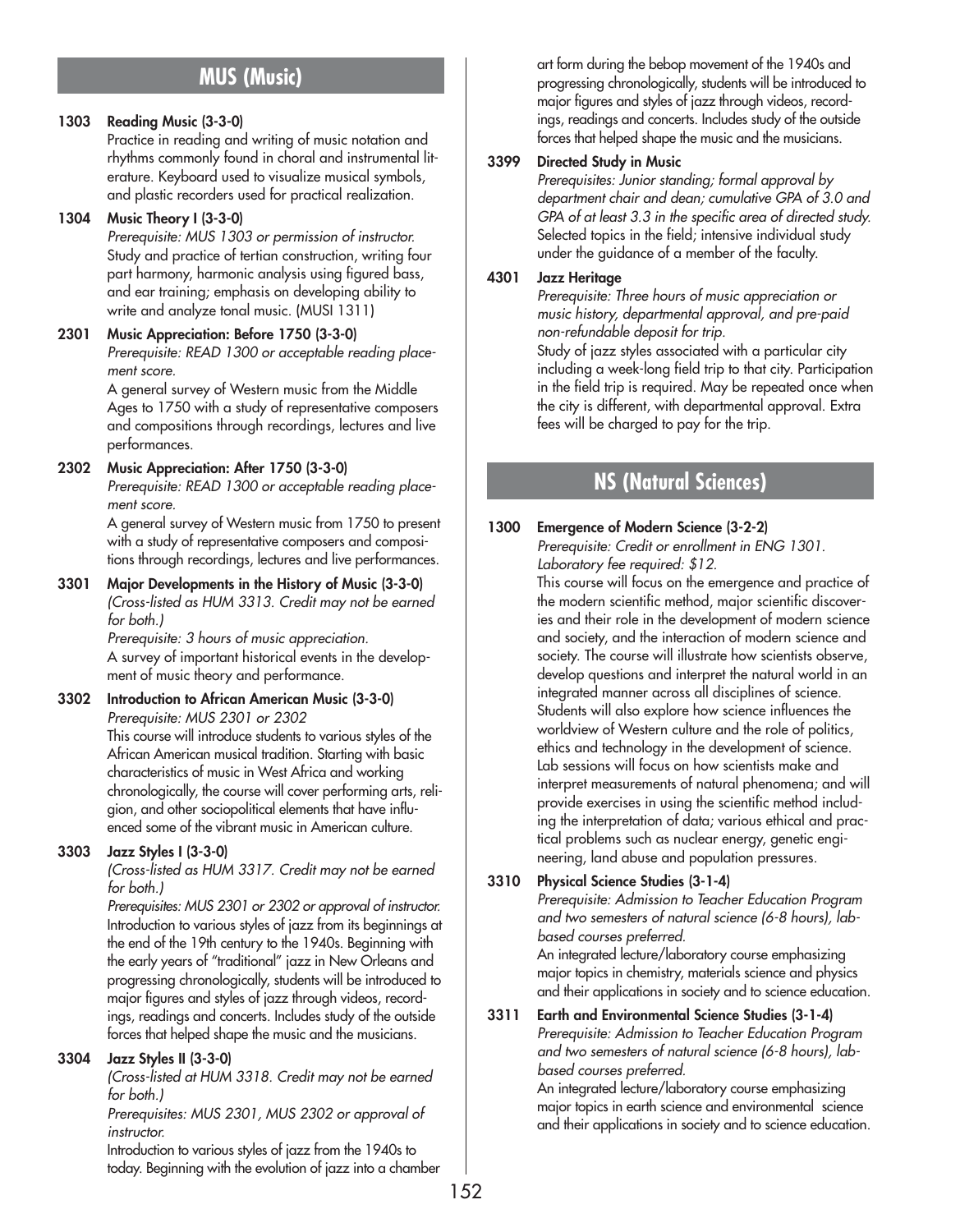## **3312 Life Science Studies (3-1-4)**

*Prerequisite: Admission to Teacher Education Program and two semesters of natural science (6-8 hours), labbased courses preferred.*

An integrated lecture/laboratory course emphasizing principal areas of the life sciences and their applications in society and to science education.

# **Graduate Courses**

**6301 Selected Topics in Earth and Environmental Science (3-3-0)**

*Prerequisite: Graduate Standing* Possible topics include alternate energy resources, urbanization vs. environmental quality, geological evolution, and special investigations in an area of earth or environmental science.

- **6311 Selected Topics in Life Science (3-3-0)** *Prerequisite: Graduate Standing* Possible topics include economic botany, bioengineering, genetic-related health problems, plant physiology, nutrition and health, and special investigations in an area of life science.
- **6321 Selected Topics in Physical Science (3-3-0)** *Prerequisite: Graduate Standing* Possible topics include physical measurements in the environment, applications of classical and modern physics, properties and uses of modern materials, production and properties of common industrial chemicals, and special investigations in an area of physical science.
- **6331 Selected Topics in Advanced Geology and Physics (3-3-0)** *Prerequisite: Graduate Standing* Plate tectonics, exploration and production of energy resources, classical and modern physics, environmental modeling, physics of the atmosphere, and advanced investigative methods in geology and physics.

# **PED (Professional Education)**

- **3301 Introduction to Exceptional Education (3-3-0)** *Prerequisite: Admission to Teacher Education program.* An introduction to exceptionalities among children with emphasis on prevalence, causes, assessment, characteristics and educational considerations. Additional topics include: legal factors in special education, bilingualism, parents and families and current trends and issues.
- **3302 Teaching Middle School Mathematics 4 8 (3-3-0)** *Prerequisite: MATH 3321, 3322.*

Strategies, techniques, concrete materials, and technology used in teaching mathematical concepts to students in grades 4-8. Students will strengthen their understanding of underlying concepts of grades 4-8 mathematics as related to the TEKS, state and national standards, and the teaching of middle school students. Special emphasis is placed on pedagogical issues, problem solving, and real life connections in the teaching of mathematics content appropriate for middle school students.

### **3303 Teaching Middle School Environmental Science 4 - 8 (3-3-0)**

*Prerequisite: Six hours from BIOL 1310; GEOL 1307; NS 3310, 3311, 3312.*

Strategies, techniques, concrete materials, and technology used in teaching environmental science concepts to students in grades 4-8. Students will strengthen their understanding of underlying concepts of grades 4-8 mathematics as related to the TEKS, state and national standards, and the teaching of middle school students. Special emphasis is placed on pedagogical issues, problem solving, and real life connections in the teaching of content in life, earth, and physical science appropriate for middle school students.

**3304 Aesthetic and Physical Development of Children (3-3-0)** *Prerequisite: Admission to Teacher Education Program.* This course provides preservice teachers the opportunity to understand the development of stages of young children in the areas of visual arts, music, creative drama and theatre appreciation, motor skills and perceptual awareness and personal health and safety.

# **3314 Children's Literature in Spanish (3-3-0)**

*Prerequisite: Admission to Teacher Education program.* This course introduces students to children's Spanish literature, its history, development and uses in relation to the needs of the child and the culture. Instruction is conducted in Spanish.

# **PHIL (Philosophy)**

# **1301 Introduction to Philosophy (3-3-0)**

*Prerequisite: Credit or enrollment in ENG 1301.* Teaches student how to think philosophically about basic issues about human nature and the limits of human knowledge, freedom and determinism, morality and responsibility, the role of science, technology, work and religion in their lives. (PHIL 1301)

# **1302 Critical Thinking (3-3-0)**

A practical introduction to thinking effectively that develops skills in recognizing premises and conclusions to arguments. The course provides practice in evaluating arguments, clarifying meanings, recognizing the various ways language functions, and defining terms. The course teaches both deductive and inductive uses of logic using examples from various disciplines including the sciences, literature, politics and advertising. The class teaches precision in language and interpretation.

# **2301 Classical Philosophy (3-3-0)**

*Prerequisite: Credit or enrollment in ENG 1301.* Traces the development of Western philosophy from its Greek sources through Roman and medieval philosophyto the birth of the modern world. (PHIL 2316)

# **2302 Modern Philosophy (3-3-0)**

*Prerequisite: Credit or enrollment in ENG 1301.* An historical survey of the development of philosophic thought from Descartes through Kant with emphasis on the rationalists and empiricists. (PHIL 2317)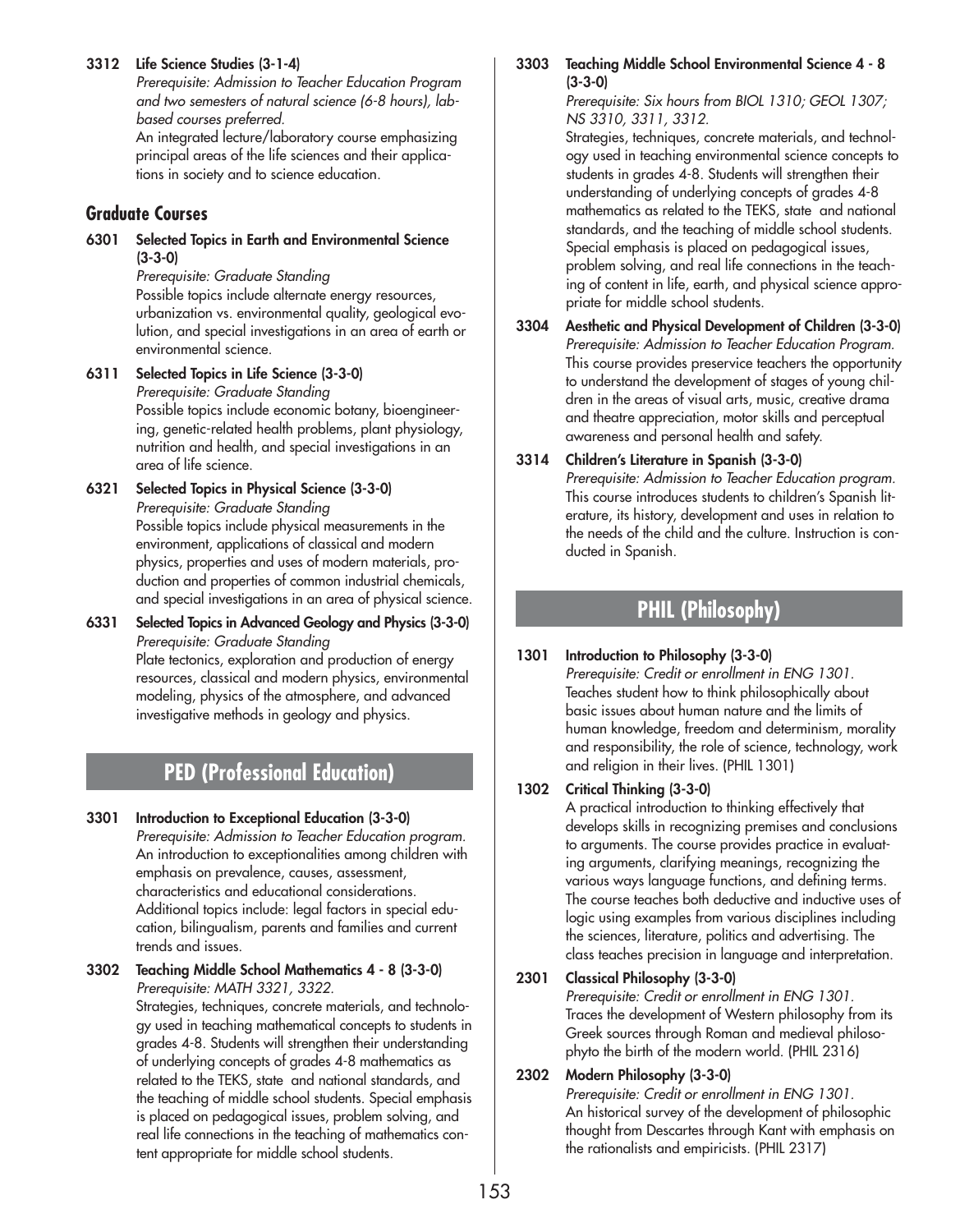**3301 Moral Issues, Personal and Professional (3-3-0)** *Prerequisite: 3 hours of philosophy or junior standing.* Ethical theories, both traditional and modern, as applied to contemporary personal and professional problems.

## **3302 Philosophy of Science (3-3-0)**

*Prerequisite: ENG 1302.*

Examines the nature of scientific knowledge and practice in both the natural and social sciences, with specific attention to the logic of scientific discovery and the nature of observation and theory. Also investigates the dimensions and meaning of objectivity and the significance of value assumptions, practical politics, and economic concerns in scientific investigation.

# **3304 Logic (3-3-0)**

#### *Prerequisite: ENG 1302.*

An advanced skills class that develops the mind's flexibility and endurance. The course practices identifying informal fallacies and evaluating written arguments. The primary emphasis is on formal logic, including propositions, syllogisms, and probable inference. (PHIL 2303)

# **3305 Contemporary Philosophy (3-3-0)**

*Prerequisite: 3 hours of philosophy.*

A survey of recent philosophic schools and movements from Nietzsche to the deconstructionists. Emphasis on phenomenological and existential philosophies.

## **3317 Philosophy of Race (3-3-0)**

*Prerequisite: ENG 1302.* A philosophical analysis of the concept of race, various constructions of races and issues of racism.

# **3319 Philosophy of Gender (3-3-0)**

*Prerequisite: ENG 1302.*

This course examines the ideas behind the cross cultural and historical construction of gender. The discourse invites men and women to involve themselves philosophically in issues of gender with an eye to both personal and societal concerns. The readings emphasize the developments of feminist philosophy in politics, literature and art. Students will arrive at their own evaluation of the significance of gender differences. May be used to fulfill the writing application course requirement.

# **3320 Environmental Ethics (3-3-0)**

*Prerequisite: Junior standing.*

Local and world-wide environmental problems make understanding how to relate to the natural world of crucial practical importance. This course explores the conditions for moral judgment when interests such as employment and production conflict with environmental issues. Its topics include ancient, traditional, and modern adjudications of the appropriate relation between human persons and nature. Course readings and discussion aim at using philosophical strategies to generate an ethics suitable for organic life.

# **3322 World Religions (3-3-0)**

*Prerequisite: ENG 1302.*

A comparative survey of religions around the world.

# **3323 Philosophy of Religion (3-3-0)**

*Prerequisite: ENG 1302.*

A consideration of the problems of faith and reason, the nature of deity, arguments for and against God's existence; nature of evil.

# **3340 Postmodern Theory (3-3-0)**

*Prerequisite: PHIL 2301 and 2302; or PHIL 3305; or permission of the instructor.*

This class will study the development of postmodern theory in philosophy and its influences on political theory, cultural studies, science, and the arts. In addition to addressing criticisms from ethical theorists, feminists, and philosophers of science, the course will consider the effects of postmodernism on the future of philosophy.

## **3399 Directed Study in Philosophy**

*Prerequisite: Junior standing, formal approval by department chair and dean, cumulative GPA of 3.0 and GPA of 3.3 in the specific area of directed study.* Selected topics in philosophy. Intensive individual study under the guidance of a member of the philosophy faculty.

## **4315 Symbolic Logic (3-3-0)**

*Prerequisite: PHIL 1301 or PHIL 1302 or permission of instructor.*

An introduction to the principles of ordered thought, discussing the logic of predicates, quantifiers; nondeductive arguments; calculation of probabilities, statistical inference, prepositional and predicate calculus.

# **4390 Special Topics in Philosophy (3-3-0)**

*Prerequisite: 3 hours in philosophy or permission of the instructor.*

Selected topics in philosophy. Topics may vary from semester to semester. Course may be repeated for credit when topics vary.

# **PHYS (Physics)**

#### **1107 General Physics Laboratory I (1-0-3)**

*Prerequisite: Credit or enrollment in PHYS 1307. Laboratory fee required. \$12.* Topics include mechanics, bulk properties of matter, heat and waves. (PHYS 1101)

**1108 General Physics Laboratory II (1-0-3)** *Prerequisite: Credit or enrollment in PHYS 1308. Laboratory fee required. \$12.* Topics include electric and magnetic fields, DC and AC circuits, non-linear devices, geometric and physical optics, and atomic and molecular physics. (PHYS 1102)

# **1301 Introduction to Solar System Astronomy (3-2-2)** *Prerequisite: Credit or enrollment in MATH 1301 or MATH 1310.*

*Laboratory fee required. \$12.* A course for non-science majors which surveys the history of astronomy, its technologies and physical principles, the solar system and its origins. Recent discoveries and the competing theories to interpret them are dis-

cussed, as are interactions between astronomy and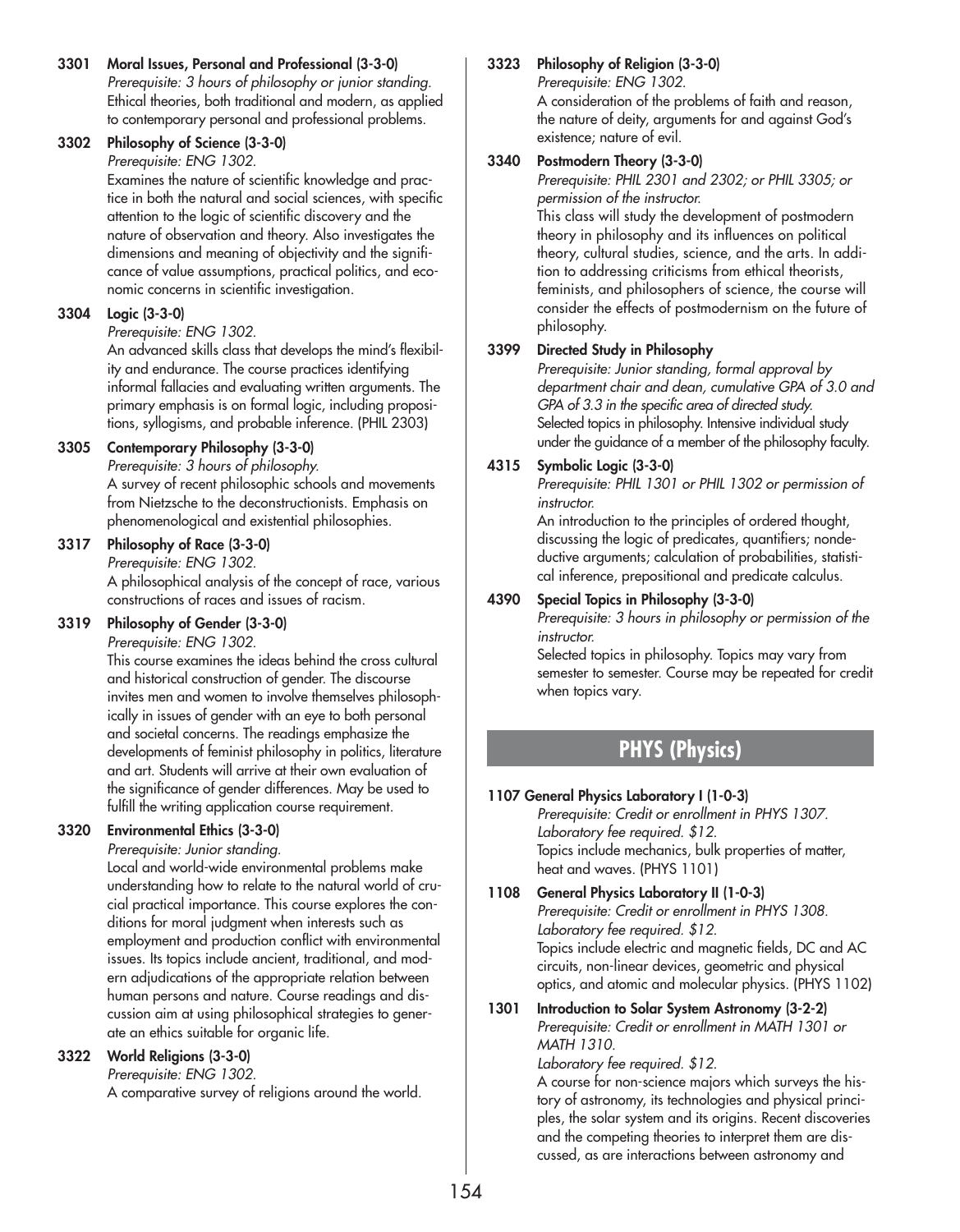society such as technology spin-offs and light pollution. Students are introduced to scientific measurement and error. Indoor and outdoor experiments are integrated into the course, including the use of telescopes and photography of the moon. Recent data provided by NASA and other agencies are introduced. Up to three evening observing sessions are required for this course.

#### **1302 Introduction to Stellar and Galactic Astronomy (3-2-2)** *Prerequisite: Credit or enrollment in MATH 1301 or MATH 1310.*

*Laboratory fee required: \$12.*

A course for non-science majors which surveys stellar and galactic systems, the evolution and properties of stars, galaxies, clusters of galaxies, the properties of interstellar matter, cosmology and the effort to find extraterrestrial life. Competing theories that address recent discoveries are discussed. The role of technology in space sciences, the spin-offs and implications of such are presented. Visual observations and laboratory exercises illustrating various techniques in astronomy are integrated into the course. Recent results obtained by NASA and other agencies are introduced. Up to three evening observing sessions are required for this course, one of which will take place off campus (George Observatory at Brazos Bend State Park.)

# **1303 Light, Color and Sound (3-2-2)**

*Prerequisite: MATH 1301 or MATH 1310. Laboratory fee required: \$12.*

This course for non-science majors will examine 3 physical phenomena that pervade our daily lives. Simple harmonic motion and characteristics of waves are examined, as well as their application to light, color and sound. Topics will include music, acoustics, solar radiation, optical devices, rainbows and possible physiological and societal effects. Experiments dealing with these topics and optical and acoustical devices are integrated into the course.

#### **1307 General Physics I (3-3-0)**

*Prerequisites: MATH 1301 and MATH 1302 or the equivalent and credit or enrollment in PHYS 1107.* The elementary principles of mechanics, heat and wave motion using elementary trigonometry and algebra. Topics include kinematics, dynamics of particles and rigid bodies; conservation of mass, momentum and energy; simple harmonic motion and characteristics of waves, mechanical and thermal properties of solids and fluids; and thermal properties, kinetics and dynamics of ideal gases. Credit for both PHYS 1307 and PHYS 2401 may not be applied toward a degree. (PHYS 1301)

#### **1308 General Physics II (3-3-0)**

*Prerequisites: PHYS 1307 and credit or enrollment in PHYS 1108.*

Continuation of PHYS 1307. Elementary principles of electromagnetism, optics and modern physics. Topics include static electric and magnetic fields and the motion of charged particles therein; induced electric and magnetic fields; DC and AC circuits; geometrical and physical optics; the concept of quantization and the properties of the atom and its nucleus. Credit for both PHYS 1308 and PHYS 2402 may not be applied toward a degree. (PHYS 1302)

#### **2101 Physics Laboratory I (1-0-3)**

*Prerequisite: Credit or enrollment in PHYS 2401. Laboratory fee required. \$12.* Topics include linear and rotational motion, collisions, simple harmonic motion and thermal properties of matter. (PHYS 2125)

#### **2102 Physics Laboratory II (1-0-3)**

*Prerequisite: Credit or enrollment in PHYS 2402. Laboratory fee required. \$12.* Topics include static electric and magnetic fields and electron motion therein, DC and AC circuits including linear and nonlinear devices and properties of electromagnetic waves, and geometrical and physical optics. (PHYS 2126)

## **2401 Physics I (4-4-0)**

*Corequisites: PHYS 2101 and MATH 2401.* Topics include: kinematics and dynamics in one, two and three dimensions, statics, dynamics, potentials, conservation of energy and momentum (linear and angular), rotational kinematics and dynamics, oscillations, gravitation, fluid mechanics, thermal properties of matter, kinetic theory of gases and the first and second law of thermodynamics. (PHYS 2425)

## **2402 Physics II (4-4-0)**

*Prerequisites: Grade of C or better in PHYS 2401, credit or enrollment in PHYS 2102, and credit or enrollment in MATH 2402.*

Topics include electric charge, electric fields and potentials, Gauss' Law, capacitors and dielectrics, AC and DC electrical circuits, magnetic fields, the Biot-Savart Law, Faraday's Law, magnetic properties of matter, Maxwell's equations and electromagnetic waves and optics. (PHYS 2426)

#### **3300 Undergraduate Research (3-0-9)**

*Prerequisites: Approval by Natural Science advisor and a minimum GPA of 2.5, and permission of instructor.* Independent investigation of a specific topic problem in physics research under the direction of a selected faculty member.

#### **3307 Modern Physics I (3-3-0)**

*Prerequisites: PHYS 2402 or PHYS 1308 and credit or enrollment in MATH 2403.*

Fundamental concepts of quantum physics and special relativity, developed and applied to atomic structure and spectra, nuclear reactions, solid state physics and other related topics of current interest.

#### **3393 Intermediate Mechanics I (3-3-0)**

*Prerequisites: PHYS 2401 or PHYS 1307 and credit or enrollment in MATH 3301.*

The classical mechanics of particles and systems of particles, and rigid bodies. Newtonian mechanics, linear and non-linear oscillations, Euler's equations and Lagrangian and Hamiltonian dynamics.

#### **3399 Directed Study in Physics**

*Prerequisite: Formal approval by department chair and dean; junior standing; minimum GPA of 3.0.* Selected topics in the field; intensive individual study under the guidance of a faculty member.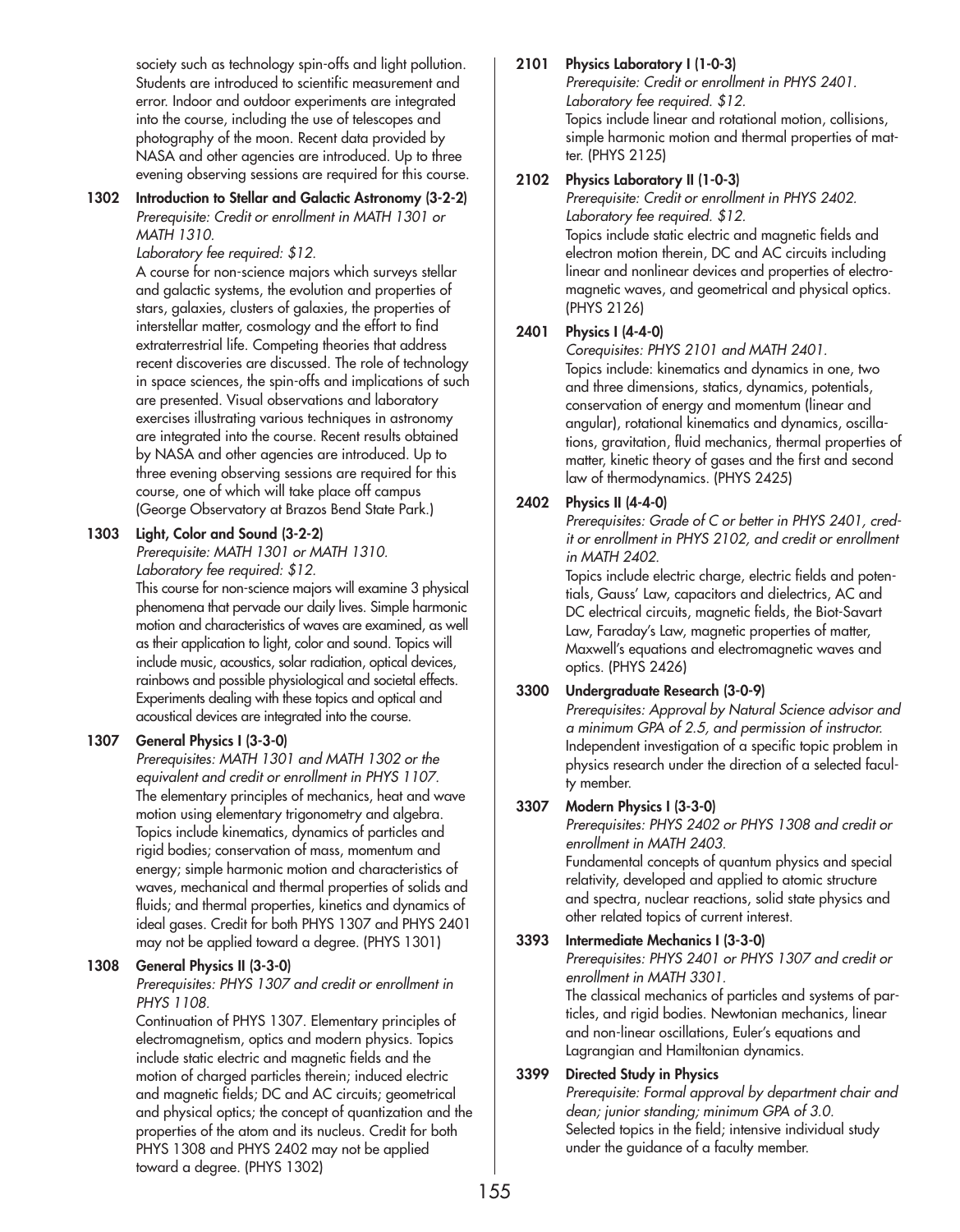#### **3401 Electronics for Scientists and Engineers (4-2-5)**

*Prerequisites: PHYS 2102 and PHYS 2402, or PHYS 1108 and PHYS 1308.*

*Laboratory fee required. \$24.*

Electronics and electronic instrumentation. Lecture concepts are applied and extended in the laboratory. Review of circuit theory, active devices, digital circuits and design of digital instruments using integrated circuits.

#### **4380 Field Experience in Physics**

*Prerequisite: At least 75 hours and departmental approval.*

Field experience integrates theory and academic laboratory experience with work experience in industrial, government, or institute laboratories. May be repeated for additional credit; six hours may be applied toward a degree.

#### **4399 Senior Honors Thesis**

*Prerequisites: Senior standing and enrollment in the Honors Program in the Natural Sciences.*

A research project, supervised by a member of the natural sciences faculty or scientist at an affiliated research institution or laboratory. The completed research project must be presented in both written and oral form to the science faculty. No more than six hours credit for this course may be applied toward a degree.

## **4401 Applied Electromagnetism and Optics (4-3-3)**

*Prerequisites: PHYS 2402, MATH 2403 and MATH 3301. Laboratory fee required. \$12.*

An introduction to the fundamentals of electromagnetism. Multipole fields, Laplace and Poisson equations, Maxwell equations, electromagnetic waves, reflection and refraction, spherical scalar waves, interference and diffraction phenomena. Laboratory applications of electromagnetic and optical phenomena.

# **PLM (Professional Land Management)**

#### **3305 Engineering, Geology and Geophysics for the Land Professional (3-3-0)**

*Prerequisite: EM 3301 required, a course in GEOL recommended, and completion of, or enrollment in, BA 3300.* The study of basic engineering, geological and geophysical concepts and their application in the energy industry. Topics will include the origin of hydrocarbons, geologic time, sedimentation, reservoirs, geologic and geophysical mapping, traps, migration, source rocks, exploration and production, well logging, and reserve calculation and classification.

#### **3399 Directed Study in PLM**

*Prerequisite: Formal approval of department chair and dean.*

Selected topics in professional land management; intensive individual study under the guidance of a member of the professional land management faculty.

#### **4303 Land Management Practice (3-3-0)**

*Prerequisite: BA 3300, PLM 2301, PLM 4301 or departmental approval.* Development of the technical skills related to understanding the terminology, methodology, planning, strategies

and management of the professional land management functions as they relate to: (1) the determination of mineral ownership; (2) negotiation, acquisition, maintenance and disposition of publicly or privately owned oil and gas interests; (3) title curative and the due diligence functions; (4) pooling and unitization;(5) lease administration and payment of the proceeds from oil and gas production; and (6) interpretation, negotiation, preparation, execution and administration of oil and gas contracts in the USA and internationally, as they relate to farmouts, well trades, operating agreements and host government contracts. Additional emphasis is given to the ethical and professional standards of the petroleum landman as part of the exploration/production team.

#### **4380 Field Experience in PLM**

For more information and qualifications see Field Experience in the College of Business section of this catalog and/or the department chair for your declared major.

# **POLS (Political Science)**

#### **2303 United States Government I (3-3-0)**

*Prerequisite: Enrollment in or completion of ENG 1301.* Examines the political systems of the United States and Texas. Focuses on constitutions, federalism, the development and organization of political parties, public opinion and the role of pressure groups. (GOVT 2301)

**2304 United States Government II (3-3-0)**

*Prerequisite: Enrollment in or completion of ENG 1301.* Examines the three branches of government at both state and national levels and analyzes the role of each in the making of public policy. Selected topics on domestic and foreign policy are included. (GOVT 2302)

#### **3301 Introduction to Public Administration (3-3-0)** *Prerequisite: POLS 2303, POLS 2304 and junior standing.* The field of public management, including a comprehensive view of the dynamics of policy formation and implementation in governmental agencies: structures and procedures, organizational behavior, administrative accountability, personnel administration, financial administration and public service as a career.

#### **3302 Public Policy Analysis (3-3-0)**

*Prerequisite: POLS 2303, POLS 2304 and junior standing.* An examination and appraisal of the various theories which have been advanced to explain the definition of public problems and creation of government agendas, government's action in formulating, adopting and implementing policies to address these problems and the impact that government policies actually have on society. Selected policy areas will be examined in detail.

# **3303 Urban Politics (3-3-0)**

*Prerequisite: POLS 2303, POLS 2304 and junior standing.* The American urban center within its political environment, with emphasis on social, economic and governmental problems, as well as urban services and the process of policy formation.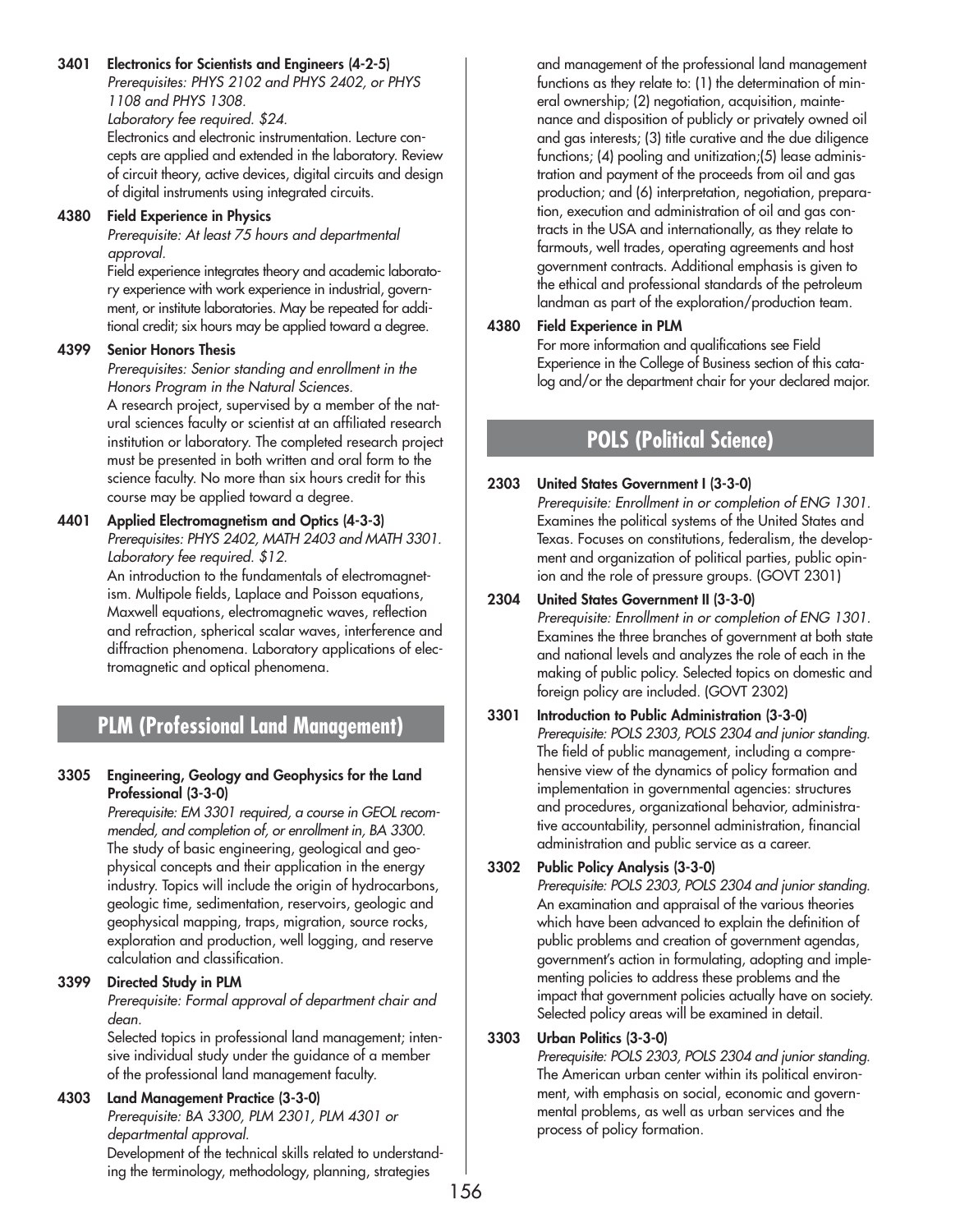**3304 Introduction to Constitutional Law (3-3-0)** *Prerequisite: POLS 2303, POLS 2304 and junior standing.* Major U.S. Supreme Court decisions which have defined the constitutional boundaries of the American political system. The Constitution and its development through judicial interpretation. Emphasis is on the distribution of power in the national government, between the national government and the states, and between government and the individual.

# **3306 Civil Liberties in the United States (3-3-0)** *Prerequisite: POLS 2303, POLS 2304 and junior standing.*

The judicial interpretations of political and civil rights in the Constitution. Emphasis is on principles related to civil liberties and civil rights.

**3307 The American Presidency (3-3-0)** *Prerequisite: POLS 2303, POLS 2304 and junior standing.*

The role of the president in the American political system, through an examination of presidential relationships with Congress, the bureaucracy and the public.

# **3309 Texas Politics (3-3-0)**

*Prerequisite: POLS 2303, POLS 2304 and junior standing.* This course will cover the current political system in Texas including historical background. It will also show you what you can do to affect politics in Texas and nationally.

# **3310 American Legislatures (3-3-0)**

*Prerequisite: POLS 2303, POLS 2304 and junior standing.* This course in American legislatures compares the structures and functions of local, state and national legislatures across time and across legislative agendas and interest groups.

# **3311 Campaign Politics (3-3-0)**

*Prerequisite: POLS 2303, POLS 2304 and junior standing* Campaign politics examines recent American election contests and the various strategies candidates and parties have used to achieve electoral success. Topics include the legal environment of national elections, parties and partisanship, voter interest and turnout, theories of voter behavior, campaign finance, the mass media, pubic opinion polls and campaign reform.

# **3312 Hispanic Politics (3-3-0)**

*Prerequisite: POLS 2303, POLS 2304.* Examines the role of Hispanics in American politics. Evaluates how Hispanics have impacted and been impacted by American political institutions. Investigates theories of group formation and group identity, political participation and representations, as well as specific issues impacting Hispanics.

**4301 The American Legal System (3-3-0)** *Prerequisite: POLS 2303, POLS 2304 and junior standing.* An overview of the U.S. legal system, with emphasis on the courts in an urban environment.

# **4302 Comparative Politics (3-3-0)**

*Prerequisite: POLS 2303, POLS 2304 and junior standing.* The study of comparative politics aims at training students in systematically, critically and analytically examining the political, economic and social dynamics of nations in the international political system. More specifically, this course provides students with an in depth knowledge about a particular region of the world. The

region emphasized may differ from semester to semester. May be repeated for credit when the area focus changes.

# **4303 International Politics (3-3-0)**

*Prerequisite: POLS 2303, POLS 2304 and junior standing.* The study of international politics requires that the student discern who/what are the key actors in world politics; from what perspectives to view global events; determine if there are regular behavior patterns of such global actors; what are the stimuli of such behavior; and, to what extent does change in the behavior patterns of these key actors lead to changes in the structure of the international system.

# **4304 American Political Thought (3-3-0)**

*Prerequisite: POLS 2303, POLS 2304 and junior standing.* The early influence of European thought on the formation of a purely American political belief system and the influence of modern American thought on the current political system.

# **4305 War in the Modern World (3-3-0)**

*Prerequisite: POLS 2303, POLS 2304 and junior standing.* An investigation into the causes and correlates of conflict in our time and how conflicts may be peacefully resolved.

# **4306 Women and Politics (3-3-0)**

*Prerequisite: POLS 2303, POLS 2304 and junior standing.* Examines the changing political role of women in the United States and compares it to that of women around the world. Investigates political attitudes and values, voting behavior, recruitment, and performance of women in the political arena, as well as the influence of women on public policy.

**4307 Participation and Democracy in American Politics (3-3-0)** *Prerequisite: POLS 2304, POLS 2304 and junior standing.* An analysis of the dynamic of citizen involvement in politics, focusing on the nature, extent and consequences of participation. Addresses electoral and non-electoral behavior including protest, interest groups, turnout and theories of voting behavior. The primary focus of the course is political participation and voting in the U.S.

# **4308 East and Southeast Asian Politics (3-3-0)**

*Prerequisite: POLS 2303, POLS 2304 and junior standing.* Examination of the political, economic and social dynamics of nations in east and southeast Asia. In-depth coverage of the culture, political evolution, economic challenges and future opportunities in these areas.

## **4309 Dictatorship and Democracy in the Developing World (3-3-0)**

*Prerequisite: POLS 2303, POLS 2304 and junior standing.* Uses political science, history and other disciplines to compare and evaluate the problems and prospects of elections, civil rights and liberties, and the rule of law in late developing countries.

# **4310 International Terrorism (3-3-0)**

*Prerequisite: POLS 2303, 2304.*

Understanding the concept of terrorism and the role it has played prior to and since September 11, 2001 in international and domestic politics. Exploration of the forces that motivate acts of terrorism including religious, political, and economic components.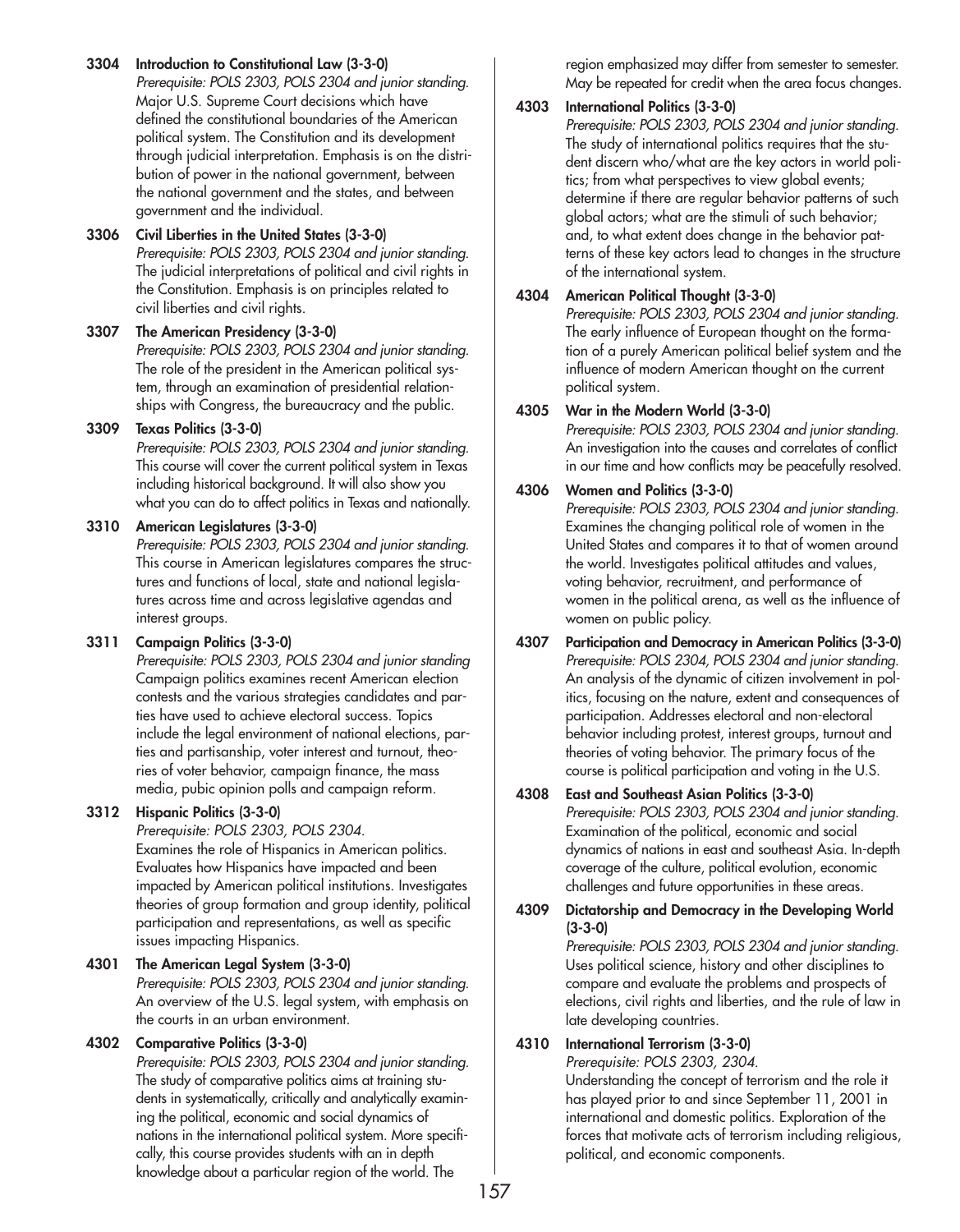**4311 Public Opinion in the United States (3-3-0)**  *Prerequisite: POLS 2303, 2304*

Focus on the role of public opinion in American democracy, specifically, how public opinion research is used to inform public officials of the public's preferences. Analysis of the benefits and dangers associated with increasing reliance by US public officials on public opinion.

**4390 Selected Topics in Political Science (3-3-0)** *Prerequisite: POLS 2303, POLS 2304 and junior standing.* Selected topics in political science. Topics may vary from semester to semester, and the course may be repeated when the topics vary. Topics include comparative politics, American political thought, international relations, development of political ideas, Texas politics, campaign politics, and the U.S. Congress.

# **Graduate Courses**

#### **6301 American Government and Politics (3-3-0)** *Prerequisite: Graduate standing.*

This course is intended to introduce graduate students to the major theoretical concepts and important readings in the study of American politics and government. Students will read books and articles from a wide range of topics, including studies of the origins of American constitutionalism, federalism, legislatures, courts, executives, bureaucracies, elections, mass opinion and political behavior at both national and state levels.

# **6302 Elements of Politics (3-3-0)**

*Prerequisite: Graduate standing.*

This course is intended to introduce graduate students to the major theoretical concepts in the study of political science. Topics include approaches to the study of political science; the nature of power, influence, authority; political ideologies; relationship of politics and culture; the individual in politics; political parties and groups; legislatures, executives, bureaucracies, and legal systems; interaction of local, national, international units. While some of the material will have an American focus, this course has a broader conceptual, geographical and temporal focus than POLS 6301.

# **PSY (Psychology)**

# **1303 General Psychology (3-3-0)**

*Prerequisite: Enrollment in or completion of ENG 1301.* A survey of the essential subject areas, major theories and approaches to the scientific study of behavior and mental processes. (PSYC 2301)

# **2302 Social Psychology (3-3-0)**

*Prerequisite: PSY 1303.* The study of the psychological processes that occur within groups and between groups as a function of the individual. (SOCI 2326 or PSYC 2319)

# **2306 Adjustment (3-3-0)**

*Prerequisite: PSY 1303.* Psychological theory and research as they relate to contemporary problems of human behavior. Factors contributing to healthy individuals' relationships with themselves and their environment. (PSYC 2315)

#### **2310 Human Growth and Development (3-3-0)** *Prerequisite: PSY 1303.* A lifespan approach to the theories, principles, and characteristics of human development. (PSYC 2314)

# **3301 Industrial/Organizational Psychology (3-3-0)** *Prerequisite: PSY 1303.*

Application of psychological theory to problems of selecting, training, supervising and motivating individuals in organizational settings.

**3302 Principles of Educational Psychology (3-3-0)** *Prerequisite: PSY 1303.* An introduction to psychological concepts within the context of education. Additional emphasis on historical, cultural, and legal issues in education.

## **3303 Child Psychology (3-3-0)**

*Prerequisites: PSY 1303 and 3 additional hours in psychology.*

The study of development from conception up to adolescence from theoretical and practical viewpoints. Emphasis is on the physical, cognitive, social, and emotional changes which occur during childhood.

#### **3304 Advanced Research Methods in Psychology (3-3-0)**  *Prerequisite: PSY 1303, a grade of C or better in SOS 2304 and junior standing.* Research designs used in psychology with emphasis on the role of theory in psychological research, data collection, data analysis and mastery of APA format. Students will conduct original research, analyze data and complete and present an APA-style paper.

# **3305 Adolescent Psychology (3-3-0)**

*Prerequisite: PSY 1303 and 3 additional hours in psychology.*

A study of adolescent development from theoretical and practical viewpoints. Emphasis is on the physical, cognitive, social and emotional changes which occur during adolescence.

# **3309 Adult Psychology (3-3-0)**

*Prerequisites: PSY 1303 and three additional hours in psychology.*

The psychological, biological and sociological factors which affect the major stages of adult development.

#### **3310 Psychology of Women (3-3-0)**

*Prerequisites: PSY 1303 and three additional hours in psychology.*

A survey of the major theories and issues involved in understanding the impact of gender on thinking and behaving.

# **3311 Biological Psychology (3-3-0)**

*Prerequisites: PSY 1303 and 3 additional hours in psychology and one of the following: BIOL 1301, 1303, 1310.* A survey of theory and research in the biology of mind and behavior, focusing on the internal processes underlying the activities of the organism, learning, memory, motivation, perception, and emotion. Important biopsychological phenomena will be discussed such as the biological mechanisms underlying eating and drinking, sexual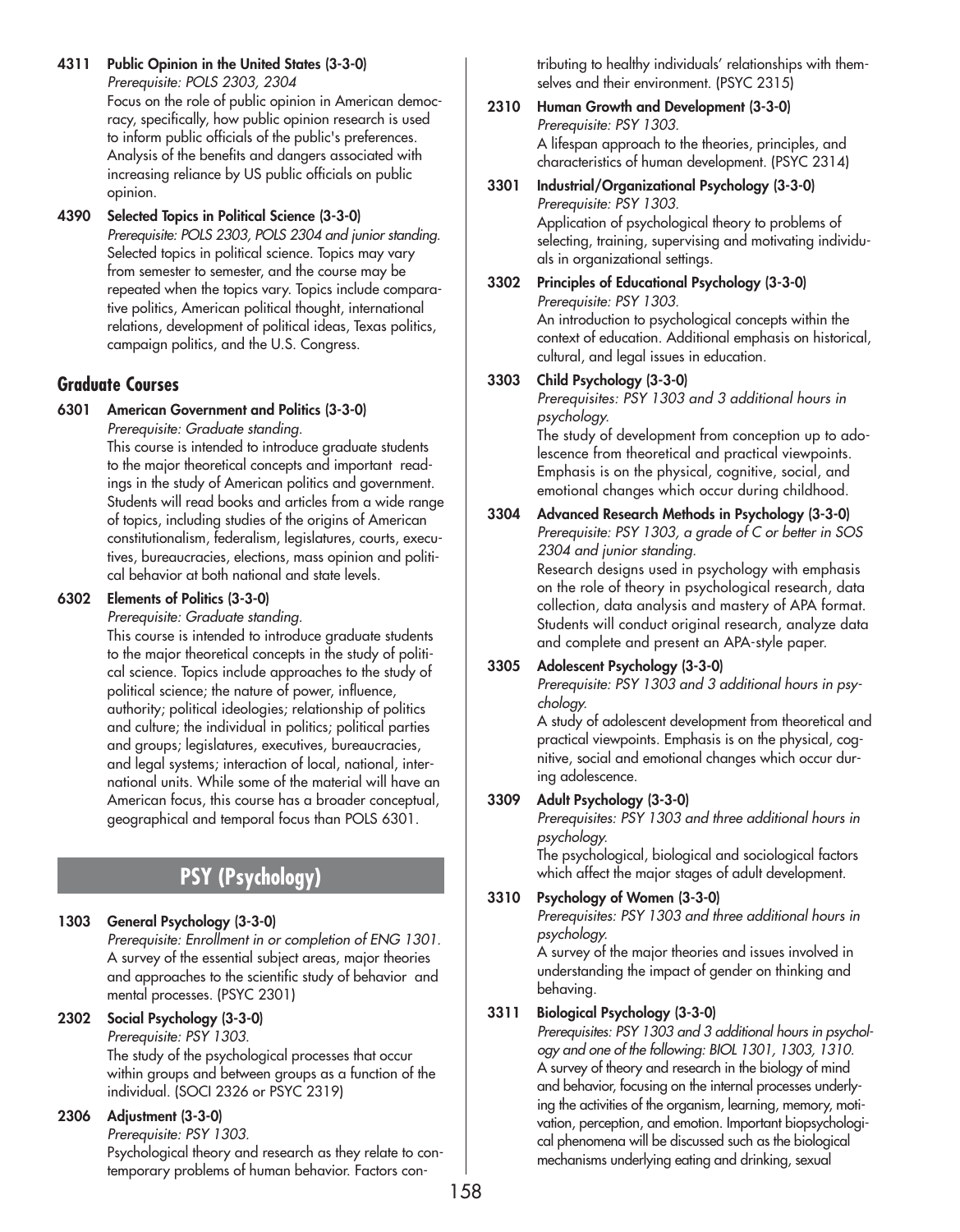behavior, sleep and dreaming, and stress and the immune system. Other topics may include the structure and function of the nervous, neuroendrocrine, and sensorimotor systems, as well as basic principles of evolution and genetics.

## **4301 The History of Psychology (3-3-0)**

*Prerequisites: PSY 1303, six additional hours in psychology and junior standing.*

Major theoretical positions and research that contributed to development of psychology as a scientific discipline. Emphasis on developments from the late 19th century to the present.

# **4302 Abnormal Psychology (3-3-0)**

*Prerequisites: PSY 1303, six additional hours in psychology and junior standing.* The etiology, classification and treatment of psychopathological disorders from these major theoretical perspectives: psychodynamic, behavioral, humanistic,

## physiological and sociocultural. **4303 African-American Issues in Psychology (3-3-0)**

*Prerequisites: PSY 1303, six additional hours in psychology and junior standing.* This course surveys past and contemporary issues per-

taining to the African American, including historical, developmental, clinical, educational and social issues.

# **4304 Learning and Behavior (3-3-0)**

*Prerequisites: PSY 1303, six additional hours in psychology and junior standing.*

Survey of theory and research in the general principles of human and animal learning, with a particular focus on the fundamental processes involved in classical and operant conditioning. Special emphasis on human learning and behavior with practical applications in family and work life.

# **4305 Memory and Cognition (3-3-0)**

*Prerequisites: PSY 1303, six additional hours in psychology and junior standing.*

Survey of theory and research in cognitive processes with an emphasis in human memory. Topics include learning, memory, perception, language, reasoning, problem-solving, and decision-making. Introduction to the broader field of cognitive science and neurocognition.

# **4306 Theories of Personality (3-3-0)**

*Prerequisites: PSY 1303, six additional hours in psychology and junior standing.*

Major contemporary theories of personality are examined along with their implications for clinical application and research.

# **4307 Counseling and Psychotherapy (3-3-0)**

*Prerequisite: PSY 1303, six additional hours in psychology, and junior standing.*

An introduction to both the theory and practice of counseling and psychotherapy, including a survey of some of the major psychotherapeutic approaches used today, practice sith applying them to understand and treat a variety of case study examples, and discussion of various personal, professional, and ethical issues involved in practice.

# **4308 Psychological Assessment (3-3-0)**

*Prerequisites: PSY 1303, six additional hours in psychology and junior standing.*

The theory and practice of psychological tests, including a survey of the commonly used methods, techniques and instruments for measuring and assessing individual differences with regard to intelligence, personality, interests, aptitude and achievement.

# **4309 Psychology and the Law (3-3-0)**

*Prerequisite: PSY 1303, either PSY 2302 or CJ 3300, and junior standing.*

Applies psychological principles to legal processes. Topics include factors affecting judges', juries' and attorneys' judgments during trials; inequalities in defining criminal behavior and the application of justice, especially as influenced by race, class, gender and sexual orientation; how the legal system can be used to affect social change.

# **4310 Health Psychology (3-3-0)**

*Prerequisite: PSY 1303, 6 additional hours in psychology and junior standing.*

Evaluates social, biological and personality factors in health and illness, with an emphasis on health.

# **4312 Advanced Statistical Analysis (3-3-0)**

*Prerequisite: A grade of C or better in SOS 2304 and SOS 3312, and junior standing. PSY 3304 is recommended.*

Advanced statistical analysis in psychology. Includes individual student experimentation, data analysis, parametric and non-parametric statistical topics and APA style research report writing and presentation.

# **4370 Senior Seminar in Psychology (3-3-0)**

*Prerequisites: PSY 1303, six additional hours in psychology and junior standing.*

In-depth investigation of selected topics in psychology. May be repeated for credit when topic varies.

# **RDG (Reading)**

# **1101 Reading Tutorial (1-1-0)**

Required for students who have passed RDG 1300 but have not fulfilled the Texas Higher Education Assessment (THEA) requirements. Corequisite for students repeating RDG 1300. Individualized instruction for the reading component of the THEA exam. Special attention in the areas of vocabulary, main ideas and supporting details, writer's purpose, point of view and intended meaning, relationship among ideas and drawing conclusions, critical reasoning, and study skills.

# **1300 Reading (3-3-0)**

*Prerequisite: Placement examination is required.* A review of successful techniques for improving vocabulary, comprehension, interpretation and evaluation, and basic study skills. May not be used to satisfy degree requirements. Students must earn a C or better before being allowed to take reading-intensive collegelevel courses.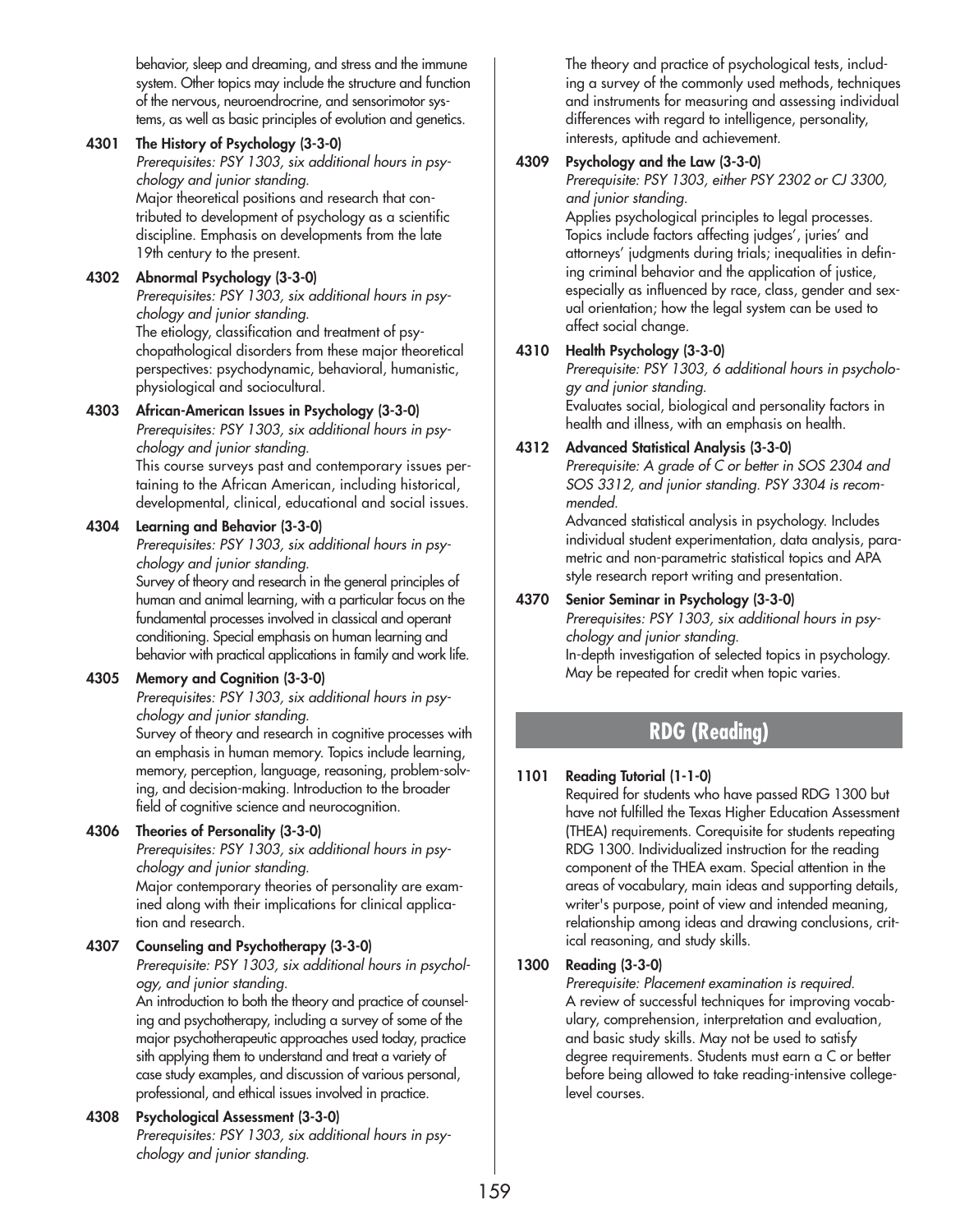# **READ (Reading Education)**

- **3301 Teaching Reading in the Elementary Schools (3-3-2)** Focuses on the developmental nature of reading. Examines current methods, strategies, and materials for emergent literacy, elementary reading, and middle school reading instruction.
- **3302 Correcting Reading Problems in the Classroom (3-3-2)** Focuses on procedures and strategies for preventing, diagnosing and correcting reading problems. Examines theoretical models of the reading process and the nature and types of reading differences (disabilities).
- **3303 Literacy Curriculum, Methods, and Assessment EC-2 (3-3-2)**

*Prerequisite: READ 3305 and READ 3306.* Current methods, strategies, and curricular resources for teaching and assessing emergent literacy in the early childhood-second grade classroom

**3304 Reading Curriculum, Methods, and Assessment 4-8 (3-3-2)** *Prerequisite: READ 3305.* Reading instructional strategies, methods, approaches, and classroom assessment procedures for the upper

elementary and middle school classroom teacher. Focuses on providing appropriate instruction to address student diversity and class performance differences for students in upper elementary and middle school.

#### **3305 Foundations of Literacy EC-12 (3-3-0)**

*Prerequisite: Admission to Teacher Education Program.* Focuses on the developmental nature of reading and examines theoretical approaches to literacy instruction.

#### **3306 Language and Literacy Development (3-3-0)** *Prerequisite: Admission to Teacher Education Program and READ 3305.*

Investigates the relationship between language and thought, theories of language development, changes in the young child's cognitive structure, and the role of the teacher in literacy development.

#### **3307 Language Arts Instruction EC-12 (3-3-0)**

*Prerequisite: Admission to Teacher Education Program and READ 3305.*

This course is designed to address instruction of expressive language (speaking and writing) and receptive language (reading and listening). Methodologies for instructing grammar conventions, Standard English usage, spelling, writing process, and expressive communication skills and strategies are emphasized.

#### **3308 Literacy Curriculum, Methods, and Assessment in Spanish EC-2 (3-3-2)**

*Prerequisite: READ 3305 and READ 3306.* Current methods, strategies, and curricular resources for teaching and assessing emergent literacy for the Spanish-speaking student in the early childhood-second grade classroom.

**3309 Teaching Reading in the Content Areas 4-12 (3-3-0)** *Prerequisite: Admission to the Teacher Education Program, READ 3305 (for students seeking 4-8 or 8-12 certification).*

Focuses on reading as a thinking and learning process. Emphasizes current theory and methods for teaching reading and study strategies for middle grade and secondary content area teachers. Special attention to assessing reading difficulties and providing appropriate instruction to address student diversity and class performance differences in content area classrooms.

#### **3310 Teaching Reading in the Secondary School Content Areas (3-3-0)**

Focuses on reading as a thinking and learning process. Emphasizes current theory and methods for teaching reading and study strategies for secondary content area teachers.

**3311 Teaching Reading in the Secondary School Content Areas (3-3-2)**

> *Prerequisite: Admission to Teacher Education Program and concurrent enrollment in Interdisciplinary Block I Secondary.*

Field-based course that focuses on techniques for applying reading and study skills across secondary subject areas. Includes opportunities to interact with students and teachers in urban public school settings.

#### **3312 Reading Curriculum, Methods, and Assessment in ESL 4-8 (3-3-2)**

#### *Prerequisite: READ 3305.*

Instructional strategies, methods, approaches, and classroom assessment procedures for teaching reading to bilingual and ESL upper elementary and middle school students. Focuses on providing appropriate instruction to address student diversity and class performance differences for students in upper elementary and middle school.

**3317 Bilingual Language Arts Instruction EC-4 (3-3-2)**  *Prerequisite: Concurrent enrollment in BED 3301 and READ 4306.*

Instruction of expressive language (speaking and writing) and receptive language (listening and reading). Methodologies for instructing the writing process including grammar conventions, Standard English and Spanish usage, spelling, and expressive communication skills and strategies.

# **3327 Language Arts Instruction 4-8 (3-3-2)**

*Prerequisite: Concurrent enrollment in EED 3316 and READ 3304.*

Instruction of expressive language (speaking and writing) and receptive language (listening and reading). Methodologies for instructing the writing process including grammar conventions, Standard English usage, spelling, and expressive communication skills and strategies. Field experience is required.

- **4303 Literacy Curriculum, Methods, Assessment (3-3-2)** *Prerequisite: READ 3303.* Current methods, strategies, and curricular resources for teaching and assessing beginning reading for students in grades 2-4.
- **4304 Diagnostic Instruction of Reading 4-8 (3-3-2)** *Prerequisite: READ 3304.* Designed to address at-risk readers, this course focuses

on assessment, evaluation, and diagnosis of reading difficulties and appropriate instructional strategies to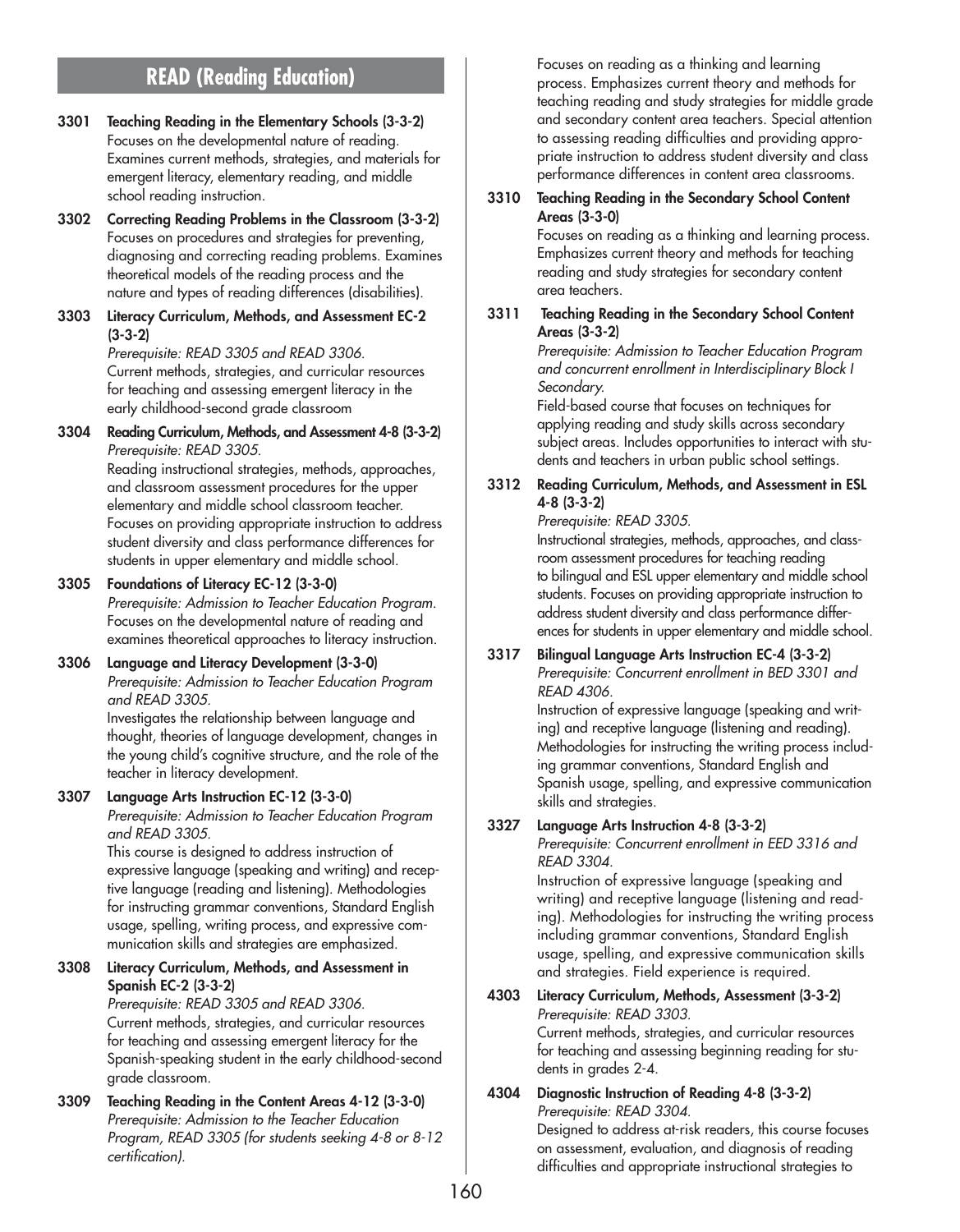meet specific needs within the regular classroom. This field-based course requires working one-to-one with an elementary or middle school student to provide individualized instruction based on assessment data.

# **4306 Literacy Curriculum, Methods, and Assessment in Bilingual/ESL (3-3-2)**

*Prerequisite: READ 3308.*

Current methods, strategies, and curricular resources for teaching and assessing beginning reading for Spanish speaking and ESL students in grades 2-4.

#### **4307 Diagnostic Instruction of Reading in the ESL Classroom 4-8 (3-3-2)**

*Prerequisite: READ 3312.*

Designed to address bilingual and ESL readers, this course focuses on assessment, evaluation, and diagnosis of reading difficulties and appropriate instructional strategies to meet specific needs within the regular classroom. This field based course requires working one-to-one with an elementary or middle school bilingual or ESL student to provide individualized instruction based on assessment data.

- **4321 Literacy Across the Curriculum 8-12 (3-3-2)**  *Prerequisite: Completion of Secondary Block I, READ 3309, concurrent enrollment in SED 3302 and SOSE 3321.* Instructional opportunities for speaking and listening, reading and writing multiple texts/geres, and viewing and representing ideas through concept/issue-based thematic study with attention to the integration of technology. Special attention is given to strategies and resources for struggling adolescent readers. (Secondary Block II course. Field experience required.)
- **4322 Literacy Across the Curriculum 8-12 (3-3-2)** *Prerequisite: Completion of Secondary Block I, READ 3309, concurrent enrollment in SED 3302 and SOSE 3321.* Instructional opportunities for speaking and listening, reading and writing multiple texts/geres, and viewing and representing ideas through concept/issue-based thematic study with attention to the integration of technology. Special attention is given to strategies and resources for struggling adolescent readers. (Secondary Block II course. Field experience is not required.)

# **SED (Secondary Education)**

**3301 Understanding the Learner in the Secondary School (3-3-2)**

> *Prerequisite: Admission to Teacher Education Program, PSY 3305, ETC 3301, SOSE 3306, completion of 75% of hours in content area, concurrent enrollment in SED 3305 and SED 3312.*

Explores the relationship of psychological theories to learning and education in the secondary school environment. Emphasis on applying theory-based knowledge to diverse students and families in an urban setting. (Secondary Block I course. Field experience required.)

**3302 Instructional Design to Promote Student Learning (3-3-2)** *Prerequisite: Successful completion of Secondary Block I, READ 3309 and concurrent enrollment in SOSE 3321 and READ 4321.*

Provides students with opportunities to develop and apply effective instructional strategies and curriculum designs that enhance learning across the secondary school curriculum. Special attention to the integration of technology into lesson planning and design. (Secondary Block II course. Field experience required.)

## **3303 Understanding the Learner in the Secondary School (3-3-2)**

*Prerequisite: Admission to Teacher Education Program, PSY 3305, ETC 3301, SOSE 3306, completion of 75% of hours in content area, concurrent enrollment in SED 3305 and SED 3312.*

Explores the relationship of psychological theories to learning and education in the secondary school environment. Emphasis on applying theory-based knowledge to diverse students and families in an urban setting. (Secondary Block I course.)

#### **3305 Professional Roles and Responsibilities in the Urban Secondary School (3-3-2)**

*Prerequisite: Admission to Teach Education Program, PSY 3305, ETC 3301, SOSE 3306, completion of 75% of hours in content area and concurrent enrollment in SED 3301 and SEDS 3312.*

Focuses on a wide range of pedagogical issues including educational philosophy, reflection, effective lesson design and presentation and other professional teaching roles and responsibilities. (Secondary Block I course. Field experience required.)

#### **3306 Professional Roles and Responsibilities in the Urban Secondary School (3-3-2)**

*Prerequisite: Admission to Teacher Education Program, PSY 3305, ETC 3301, SOSE 3306, completion of 75% of hours in content area and concurrent enrollment in SED 3301 and SEDS 3312.*

Focuses on a wide range of pedagogical issues including educational philosophy, reflection, effective lesson design and presentation and other professional teaching roles and responsibilities. (Secondary Block I course. Field experience is not required.)

#### **3311 Curriculum Foundations for Teaching in the Urban Secondary School (3-3-2)**

Prerequisite: Admission to Teacher Education Program and concurrent enrollment in Interdisciplinary Block I. An introductory course which surveys techniques and materials appropriate for presentation and design of the learning experience across the secondary school curriculum. This field-based course is structured so that special emphasis is placed on the interaction of technology into the learning experience.

**3312 Organizing and Managing the Classroom Environment in the Secondary School (3-3-2)** *Prerequisite: Admission to the Teacher Education Program, PSY 3305, ETC 3301, SOSE 3306, completion of 75% of hours in content area and concurrent enrollment in SED 3301 and SED 3305.* Introduction, analysis and development of effective classroom management principles. Emphasis on consideration for students of various cultures in urban settings and students with special needs. (Secondary Block I course. Field experience required.)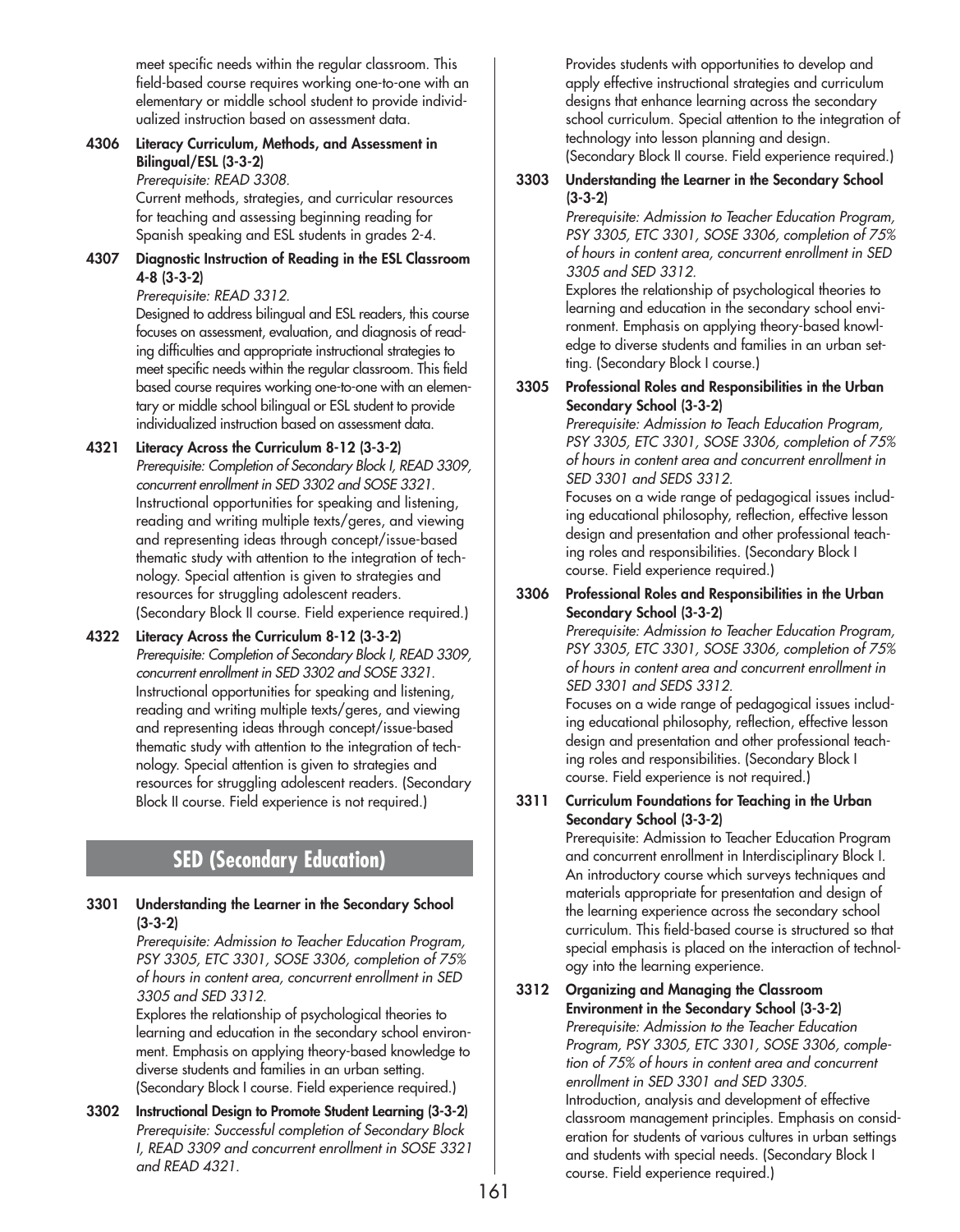**3313 Instructional Design to Promote Student Learning (3-3-2)** *Prerequisite: Successful completion of Secondary Block I, READ 3309 and concurrent enrollment in SOSE 3321 and READ 4321.*

> Provides students with opportunities to develop and apply effective instructional strategies and curriculum designs that enhance learning across the secondary school curriculum. Special attention to the integration of technology into lesson planning and design. (Secondary Block II course. Field experience is not required.)

- **3314 Organizing and Managing the Classroom Environment in the Secondary School (3-3-2)** *Prerequisite: Admission to the Teacher Education Program, PSY 3305, ETC 3301, SOSE 3306, completion of 75% of hours in content area and concurrent enrollment in SED 3301 and SED 3305.* Introduction, analysis and development of effective classroom management principles. Emphasis on consideration for students of various cultures in urban settings and students with special needs. (Secondary Block I course. Field experience is not required.)
- **4301 Student Teaching in the Secondary Classroom (3-3-15)** *Prerequisite: Successful completion of Interdisciplinary Blocks I and II, concurrent enrollment in Interdisciplinary Block III.*

Classroom management, student record keeping, assisted and independent teaching in an urban public school, guided by a mentor teacher and site-based university instructor.

**4302 Student Teaching in the Secondary Classroom (3-3-15)** *Prerequisite: Successful completion of Interdisciplinary Blocks I and II, concurrent enrollment in Interdisciplinary Block III.*

Classroom management, student record keeping, assisted and independent teaching in an urban public school, guided by a mentor teacher and site-based university instructor.

# **SOC (Sociology)**

# **1303 Principles of Sociology (3-3-0)**

*Prerequisite: Credit or enrollment in ENG 1301.* An introduction to the scientific study of human society. This sociological perspective focuses on new ways of looking at society and its component parts, so the student is encouraged to develop a critical view of society, social processes and individual roles. (SOCI 1301)

# **2302 Social Problems (3-3-0)**

*Prerequisite: SOC 1303.* The relationship of social problems to social structure with specific emphasis on such problems as crime, poverty, urban deterioration and aging. (SOCI 1306)

# **2304 Sex Roles (3-3-0)**

*Prerequisite: One of the following: ANTH 2301, ANTH 2302, PSY 1303 or SOC 1303.* The changing male and female roles in contemporary society. Traditional sex role socialization,

resulting stereotypical attitudes and behavior, the status

of both men and women in society. Emerging trends in employment, family roles and male-female relationships.

# **2306 Introduction to Social Work (3-3-0)**

*Prerequisite: SOC 1303, sophomore standing or permission of the department.* An introduction to the broad field of social work, with an emphasis on social policy, community organization and social services. Attention is given to ideology, values, methods and the issue of professionalism. (SOCI 2361)

# **3301 Qualitative Research Methods (3-3-0)**

*Prerequisite: SOC 1303, SOS 2303 and junior standing.* Introduction to qualitative methods frequently used in social research including field based approaches sich as participant observation, intensive interviewing and focus groups, and unobtrusive approaches such as content analysis and historical comparative analysis. Techniques and skills required for data collection and analysis and ethical, social and political dimensions of social science research.

# **3303 Sociology of the Family (3-3-0)**

*Prerequisite: SOC 1303 and junior standing.* The family as an institution; theoretical perspectives on the family and comparative analyses of alternative lifestyles in American society and other cultures are emphasized.

# **3304 Minorities in America (3-3-0)**

*Prerequisite: SOC 1303 and junior standing.* A survey of minorities and intergroup relations in past and present American society, with emphasis on theoretical perspectives and possible future trends.

# **3306 Social Inequality (3-3-0)**

*Prerequisite: SOC 1303 and junior standing.* U.S. social and economic inequality, focusing on theory, analysis and data. Topics discussed include class system in the United States, differentials in economic levels, family, education, life-styles, class consciousness; racism and sexism as structures of inequality; the relationship between social class and political power and the future of inequality.

# **3307 Sociology of Deviance (3-3-0)**

*Prerequisite: SOC 1303 and junior standing.* A survey of deviant behavior in today's society, including the meaning of deviance from the standpoint of norms and society's reaction as well as theoretical approaches to explain deviance.

# **3309 Sociology of Health and Illness (3-3-0)**

*Prerequisite: SOC 1303 and junior standing.* A social history and cross-cultural analysis of the institution of medicine. Social organization of health care and the medical profession, social factors affecting health and illness, and the "medicalization" of social problems.

# **3312 Aggression and Violence in Society (3-3-0)**

*Prerequisite: SOC 1303 and junior standing.* An overview of violence trends in American society including youth, domestic, and other types of violent crime. Sociological and social psychological theories in cross-cultural perspectives will be applied to explain aggression and its manifestation in violence. Current social policy impact on violence and other prevention issues will also be discussed. (Pending Coordinating Board approval)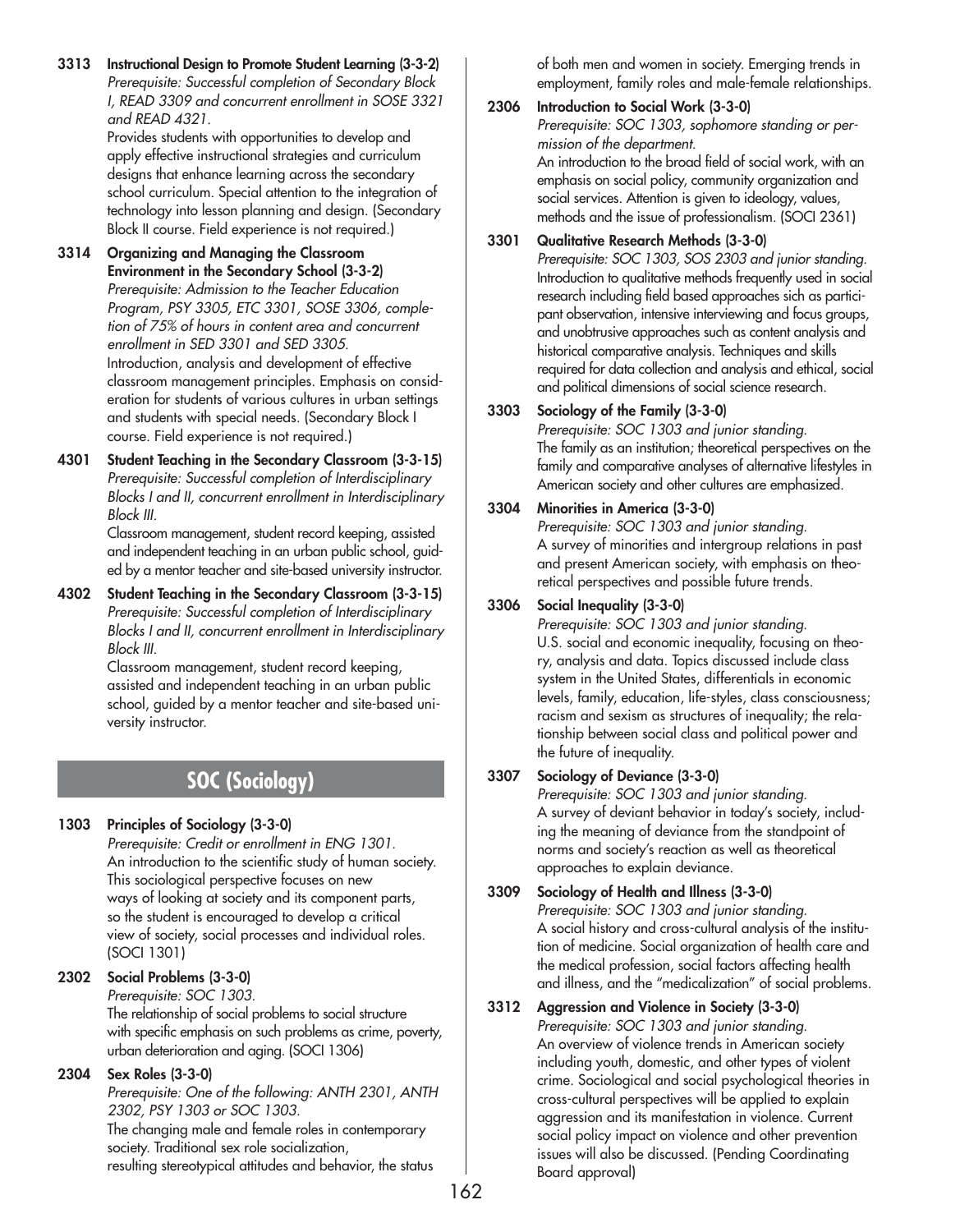## **3313 Drug Use and Society (3-3-0)**

*Prerequisite: SOC 1303 and junior standing.* Employing perspectives of both sociology and social psychology, this course explores the use of legal and illegal substances, mainly with reference to the United States. Topics discussed will be: 1) the history of used and attitudes toward tobacco, alcohol, marijuana, cocaine, heroin, and other substances; 2) the political economy of drug production and distribution; 3) social psychological stages of substance used involvement; 4) contemporary approaches to substance use prevention among adolescence; 5) socio-cultural causes of substance use.

### **4301 Political Sociology (3-3-0)**

*Prerequisite: SOC 1303, 3 additional hours in sociology and junior standing.*

The impact of the political world on everyday life. The role of the individual as a participant or nonparticipant in political affairs; the effect of the political arena on other societal institutions; and practical politics as a part of individual and group survival strategies.

## **4302 Sociocultural Analysis of Film (3-3-0)**

*Prerequisite: SOC 1303*

This course addresses the process through which American cultural values are encoded in popular movies, the rationalization and glossing of value conflicts, and the symbolic construction of the social world through film. Possible genres include westerns, police/detective, depression era comedies, and recent films illustrating the confusion and anxiety endemic to post-industrial post-modern society.

# **4303 Sociology of Work (3-3-0)**

*Prerequisite: SOC 1303, 3 additional hours in sociology and junior standing.*

Work as a social phenomenon and its role in an individual's life. Why people work; challenges to the work ethic; the influence of technology on work; work places as structured social organizations; and the future of work.

#### **4305 Urban Sociology (3-3-0)**

*Prerequisite: SOC 1303, 3 additional hours in sociology and junior standing.*

A study of urban and suburban life in terms of social structure and organization, metropolitan development and formulation of public policy.

# **4308 Conflict and Conflict Resolution (3-3-0)**

*Prerequisite: SOC 1303 and junior standing.* Survey of conflict and conflict resolution, analyzing the micro and macro perspectives of conflict and its escalation and de-escalation. Topics include models of 3rd-party conflict resolution and associated skills and techniques, power and resources and related issues of identity and culture in understanding the roots and course of conflict.

#### **4309 World Migration (3-3-0)**

*Prerequisite: SOC 1303 and junior standing.* Examines the diversity of origin and incorporation of immigrants in developed countries. Focus on types of immigrants and their processes of economic, political, social, cultural or psychological adaptation; present realities of contemporary global migration in the con-

text of competing theories in the social sciences; and the immigration policies of western nations.

## **4310 Mass Media (3-3-0)**

*Prerequisite: SOC 1303, three additional hours in SOC and junior standing.* Focus on the nature of mass media in contemporary

society and its impact on individuals and groups.

#### **4315 Social Theory (3-3-0)**

*Prerequisite: SOC 1303, 6 additional hours in sociology and junior standing.*

Explores the theoretical perspectives that social and behavioral scientists have developed over the past 200 years to analyze processes producing social order and social changes. Practical application of these perspectives to various social issues also will be emphasized.

## **4390 Special Topics in Sociology (3-3-0)**

*Prerequisite: SOC 1303, 3 additional hours in sociology, junior standing, or permission of the instructor.* Selected topics in sociology. Topics may vary from semester to semester, and the course may be repeated when topics vary.

# **SOS (Social Sciences)**

## **2304 Research Methods in the Social Sciences (3-3-0)**

*Prerequisite: Three hours in anthropology, criminal justice, history, political science, psychology or sociology.* Introduction to research methods in the social sciences. Basic principles and procedures in research design, data collection, report writing, and theory construction are presented. Emphasis on quantitative methodology and statistical analysis of data with computer software packages used by researchers in the social sciences.

# **2308 Human Sexuality (3-3-0)**

*Prerequisite: Any one of the following: ANTH 2301, ANTH 2302, PSY 1303 or SOC 1303.* Physiological, psychological and sociological factors in human sexuality. The human sexual system, sexual activity, today's sexual attitudes and behavior, alternate lifestyles and sexual inadequacies. (PSYC 2306 or SOCI 2306)

# **3301 Social Gerontology (3-3-0)**

*Prerequisite: Any one of the following: ANTH 2301, ANTH 2302, PSY 1303 or SOC 1303.* A multidisciplinary approach to the study of aging. In addition to examining and analyzing the physiologi-

cal, psychological, and social aspects of aging, the impact of the elderly on current global demographics and the ethical dilemmas of our aging society are discussed.

# **3304 Death and Dying (3-3-0)**

*Prerequisites: Three hours in psychology or sociology beyond ANTH 2301, ANTH 2302, PSY 1303 or SOC 1303 and junior standing.* Various psychological, secular and religious attitudes,

beliefs and practices toward death and dying. The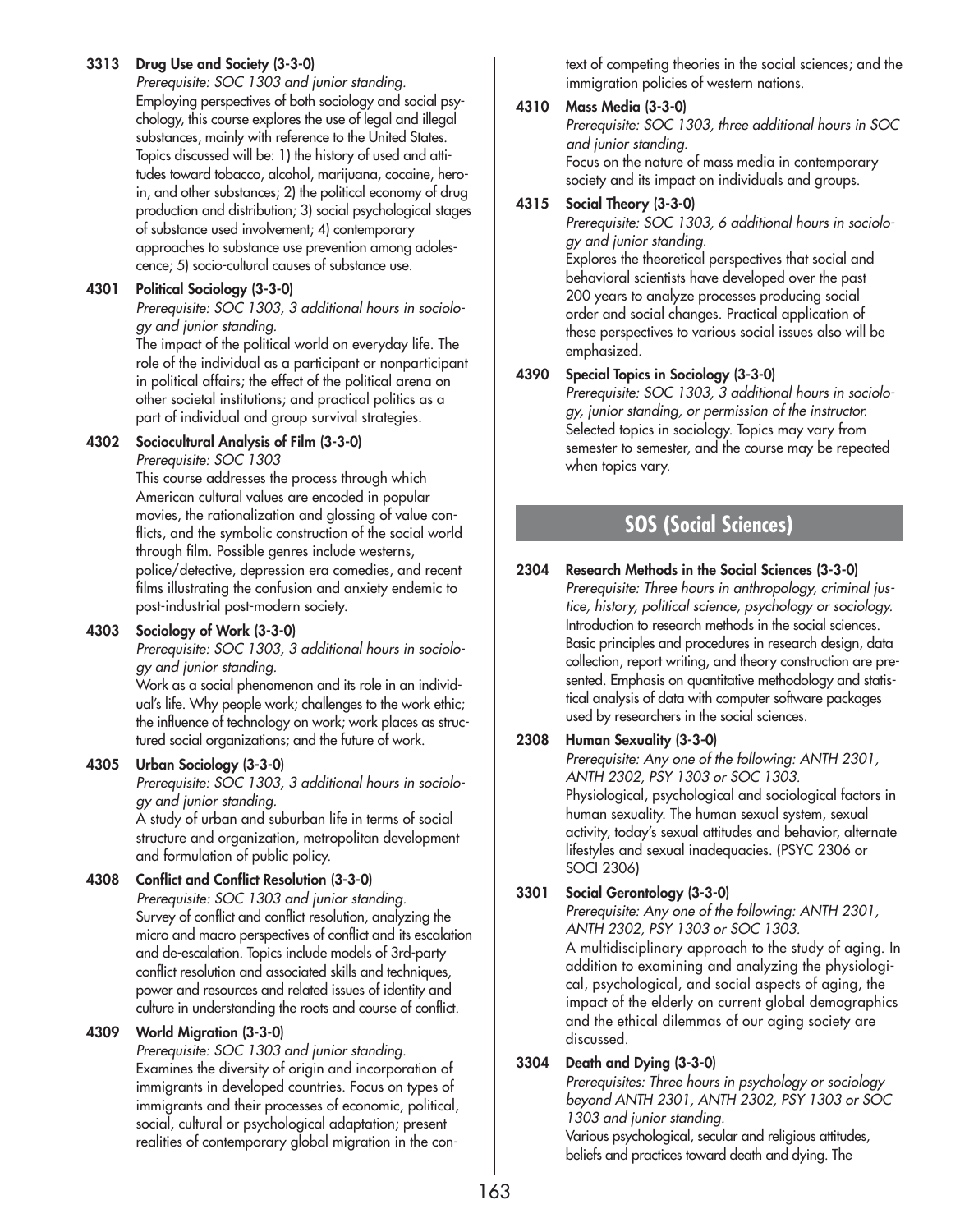stages of death, euthanasia, cultural and religious customs, and the psychological impact of death on the survivors.

## **3312 Statistics in the Social Sciences (3-3-0)**

*Prerequisites: 3 hours in anthropology, criminal justice, history, political science, psychology or sociology and completion of MATH 1301 or MATH 1310.* An introductory course presenting the computation and use of descriptive and inferential statistics in the social sciences. Students are taught how to calculate statistical measures by hand and by using statistical software packages employed by researchers in the social sciences.

## **3399 Directed Study in the Social Sciences**

*Prerequisites: Junior standing; approval of department chair and dean; cumulative GPA of 3.0 and GPA of at least 3.3 in the specific area of directed study.* Intensive individual study under the guidance of a member of the faculty on selected topics in the social sciences.

## **4301 Special Projects in the Social Sciences (3-3-0)**

*Prerequisites: Senior standing and department approval.* Provides a culminating experience for the Social Sciences or Interdisciplinary Studies major. May include a senior thesis or another special project worked out between the student and the department.

# **4302 The Study of the Future (3-3-0)**

*Prerequisites: Junior standing plus 6 hours in the behavioral sciences beyond ANTH 2301, ANTH 2302, PSY 1303 or SOC 1303.*

An introduction to the study of the future: the history of the futurist movement, future trends and issues, the impact of the future on the family, the individual and lifestyles. How future-oriented thinking can assist community organizations in forecasting and planning.

# **4380 Field Experience in the Social Sciences**

*Prerequisites: Sixty hours toward degree, 2.5 GPA, and approval of department chair.* Work experience in public or private sector positions of

relevance to the social sciences disciplines. Conferences with the instructor and other academic assignments are required. May be repeated for credit.

# **4399 Directed Study in the Social Sciences**

*Prerequisites: Senior standing, approval of department chair and dean; cumulative GPA of at least 3.0 and a GPA of at least 3.3 in the specific area of the directed study.* Intensive individual study under the guidance of a member of the faculty on selected topics in the social sciences.

# **4601 Special Projects in the Social Sciences**

*Prerequisites: Senior standing and department approval.* Provides a culminating experience for the Social Sciences or Interdisciplinary Studies major. May include a senior thesis or a special project worked out between the student and the department.

#### **4680 Field Experience in Social Sciences**

*Prerequisites: 60 hours toward degree, 2.5 GPA, and approval of department chair.*

Work experience in public or private sector positions of relevance to the social sciences disciplines. Conferences with the instructor and other academic assignments are required.**(**

# **SOSE (Social Sciences-Education)**

#### **3306 Culture of the Urban School (3-3-0)**

*Prerequisite: Introductory course in the social sciences.* Urban culture as the dominant form of community life in contemporary schools: characteristics, unique properties, and problems.

- **3320 Assessment and Evaluation of Children (3-3-0)** *Prerequisite: PSY 1303.* Principles and procedures for evaluating the cognitive, affective, and social learning of children.
- **3321 Assessment to Promote Student Learning (3-3-2)** *Prerequisite: Completion of Secondary Block I, READ 3309 and concurrent enrollment in SED 3302 and READ 4321.*

Principles and procedures for designing, implementing and interpreting assessment with particular attention to student motivation, instructional effectiveness and curricular decision making. (Secondary Block II course. Field experience required)

**3322 Assessment to Promote Student Learning (3-3-2)** *Prerequisite: Completion of Secondary Block I, READ 3309 and concurrent enrollment in SED 3302 and READ 4321.*

Principles and procedures for designing, implementing and interpreting assessment with particular attention to student motivation, instructional effectiveness and curricular decision making. (Secondary Block II course. Field experience is not required)

#### **4303 Current Issues in Urban Teaching (3-3-2)**

Prerequisite: Block II, passing score on Block II exam, or departmental approval.

A field-based course in the Teacher Education program. Examines the characteristics of current social movements useful to the sociological study and interpretation of major social trends involving both social and cultural change in urban schools and society as a whole.

# **SPAN (Spanish)**

# **1305 Conversational Spanish (3-3-0)**

*Not open to any student with extensive background in Spanish.*

Emphasis on basic vocabulary, idiom and elementary grammatical structures. Elective credit only. Does not provide freshman foreign language credit. (SPAN 1300)

# **1401 Elementary Spanish I (4-3-1)**

*Should not be taken by native speakers of Spanish or students who have had two or more years of high school Spanish.*

#### *Laboratory fee required. \$10.*

Instruction in understanding, speaking, reading and writing Spanish with emphasis on grammatical structures. Provides freshman foreign language credit. (SPAN 1411)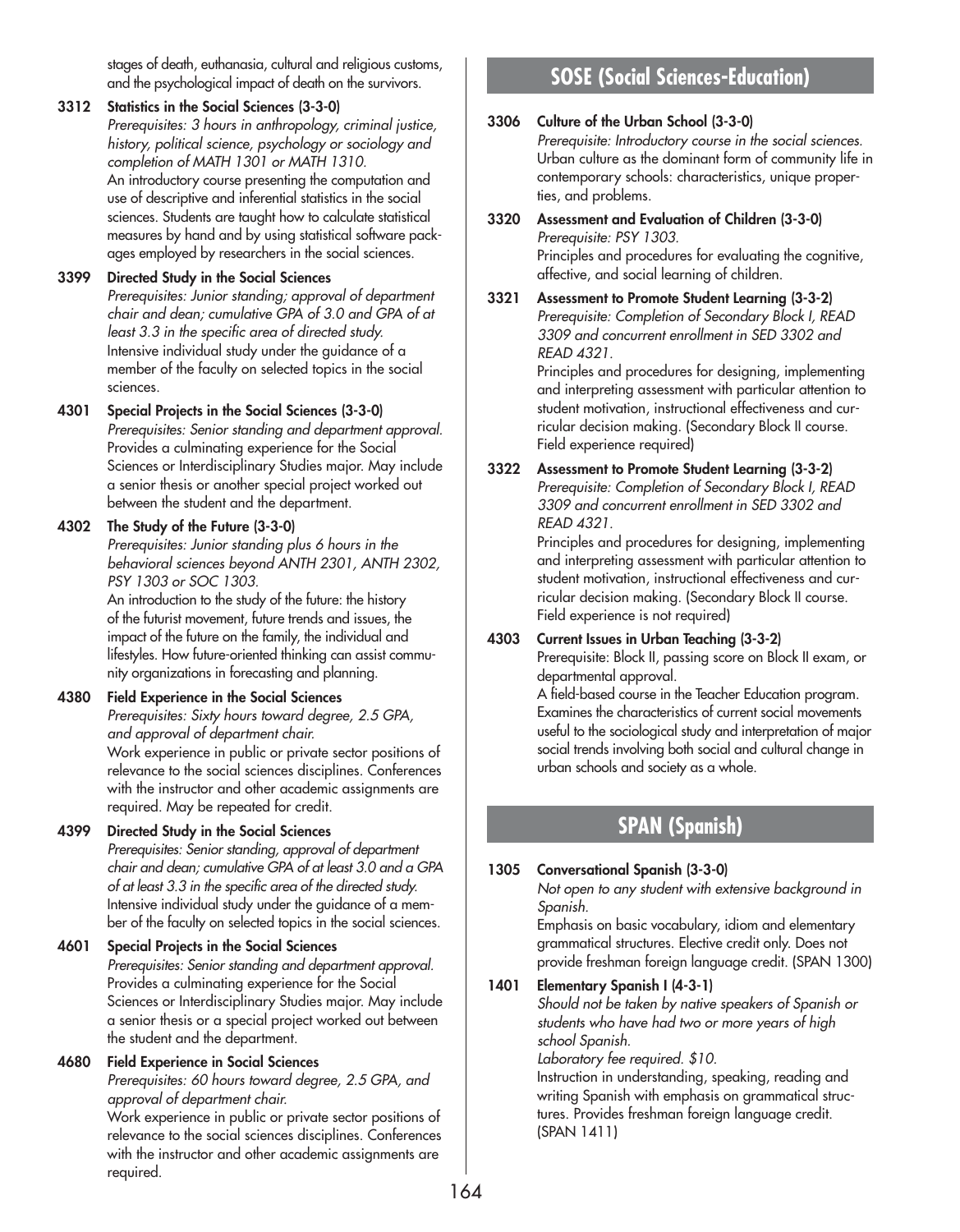## **1402 Elementary Spanish II (4-3-1)**

*Prerequisite: SPAN 1401 or equivalent. Should not be taken by native speakers of Spanish or students who have had more than two years of high school Spanish.* Continuation of SPAN 1401. (SPAN 1412)

#### **1601 Experiencing Spanish I (6-6-0)**

*Should not be taken by native speakers of Spanish or students who have had two or more years of high school Spanish or one semester of college Spanish.* This course is designed to enable students to learn Spanish language and culture more quickly with Accelerative Learning techniques. Students will master Elementary I material through role-playing, games, music, and movement with this methodology that addresses visual, audio, and kinesthetic learning modes. Note: This course covers the same material as SPAN 1401. Together with SPAN 1402 or 1602, it provides freshman foreign language credit for degrees requiring a foreign language.

#### **1602 Experiencing Spanish II (6-6-0)**

*Prerequisite: SPAN 1401, 1601 or equivalent. Should not be taken by native speakers of Spanish or students who have had three or more years of high school Spanish or two semesters of college Spanish.* A continuation of SPAN 1601, this course is designed to enable students to learn Spanish language and culture more quickly with Accelerative Learning techniques. Students will master Elementary I material through roleplaying, games, music, and movement with this methodology that addresses visual, audio, and kinesthetic learning modes.

NOTE: This course covers the same material as SPAN 1402. SPAN 1402 or SPAN 1602 complete freshman foreign language credit for degrees requiring one year of 8 hours of foreign language.

#### **2301 Intermediate Spanish I (3-3-0)**

*Prerequisite: SPAN 1402, 1602 or equivalent. Should not be taken by Latin Americans or Spaniards.* Grammar review with continued emphasis on oral and listening skills and increased attention to writing and reading. (SPAN 2311)

# **2302 Intermediate Spanish II (3-3-0)**

*Prerequisite: SPAN 2301 or equivalent. Should not be taken by Latin Americans or Spaniards.* Continuation of SPAN 2301, with more emphasis on writing and reading skills. (SPAN 2312)

#### **2311 Spanish I for Native Speakers (3-3-0)** *Prerequisite: Placement by examination.* A course for college students educated in the United States whose first or home language is Spanish. Goals are to acquaint students with Spanish in its written form and to expand the students' overall knowledge of the language. Focus is on readings and vocabulary development, comprehension of grammatical structures, spelling, and improved spoken and written Spanish. (SPAN 2313)

**2312 Spanish II for Native Speakers (3-3-0)** *Prerequisite: SPAN 2311.* Continuation of SPAN 2311. (SPAN 2315) **3301 Advanced Spanish Grammar and Composition (3-3-0)** *Prerequisite: SPAN 2302 or placement by examination.* A course in advanced Spanish grammar and composition with a focus on the mastery of syntax and spelling, and the improvement of writing skills through the study of various rhetorical modes and writing for special purposes.

# **3302 Professional Writing (3-3-0)**

*Prerequisite: SPAN 3301.* Focuses on developing and polishing the writing skills necessary to function in a professional setting. Taught in Spanish.

#### **3310 Spanish Conversation through Literature (3-3-0)** *Prerequisite: SPAN 2302 or placement through*

*examination.* This course combines the study of literature in Spanish with the study of spoken Spanish. Students will read and discuss in Spanish selections of literature in various genres. They will learn to analyze while improving their spoken Spanish. For this reason, ample time will be devoted to students' discussion of assigned readings.

## **3320 Professional Oral Communication (3-3-0)**

*Prerequisite: SPAN 3301 or permission of instructor.* Study and practice of formal oral usage of Spanish. Development of communication skills in professional settings such as meetings with clients, employment interviews, conference presentations, debates, professional meetings. Ample opportunity for students to gain confidence and ability in the formal aspects of communication including the academic variety of Spanish. Taught in Spanish.

#### **3322 Translation (3-3-0)**

*Prerequisite: SPAN 3301.* Focus on translation between English and Spanish. Special attention to the use of idiomatic expressions as well as to grammatical features. Taught in Spanish.

#### **3324 Neighbors and Trading Partners: People, Culture and Trade in Spanish America (3-3-0)**  *Prerequisite: SPAN 3301.*

Examines the people and culture of select countries with strong economies in Spanish America, and emphasis on understanding their importance as trading partners for the United States. Taught in Spanish.

#### **3340 Introduction to Hispanic Literature (3-3-0)** *Prerequisite: SPAN 3301 or permission of instructor.* Introduction to Hispanic literatures through a survey of representative texts from Spain and Spanish America. Basic techniques for literary interpretation through analysis of the major literary genres. Taught in Spanish.

#### **3342 Hispanic Literature in the U.S. (3-3-0)**

*Prerequisite: SPAN 3301 or permission of instructor.* Analysis of 19th century to present day literature written in Spanish by authors of Spanish American origin in what is today the United States. Taught in Spanish.

# **4310 Spanish Linguistics (3-3-0)**

*Prerequisite: SPAN 3301 or approval of chair.* An introduction to Spanish linguistics. The course gives an overview of language, current linguistic theory, pho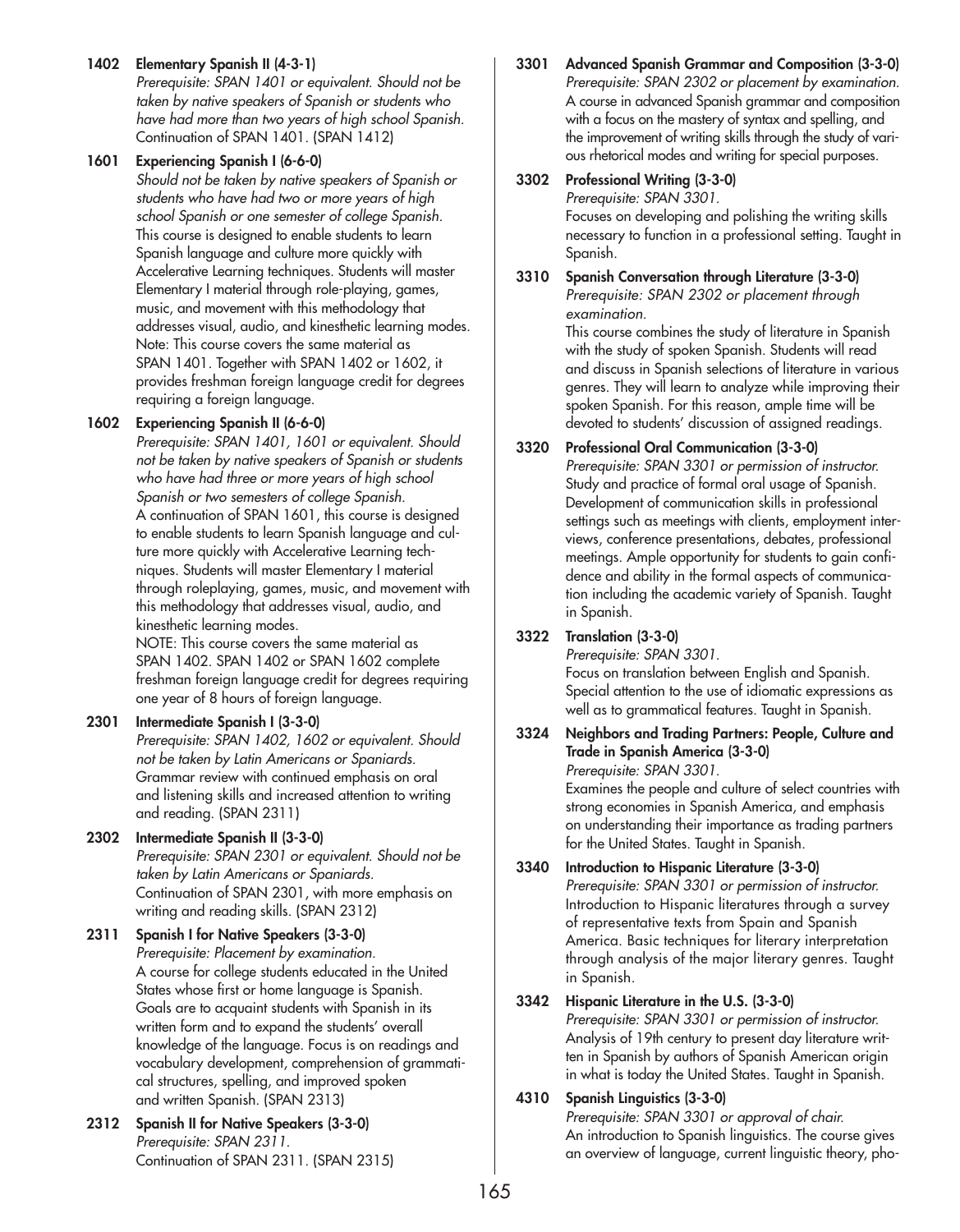netics, phonology, morphology, syntax, history of the Spanish language, and types of variation. The course is taught primarily in Spanish.

# **4390 Special Topics: Spanish (3-3-0)**

*Prerequisite: SPAN 3301.*

Special topics in Spanish language and literature, such as contemporary Latin American or Spanish literature, survey of Latin American or Spanish literature. With permission of department chair, may be repeated once for credit.

# **STAT (Statistics)**

# **2300 Introduction to Statistics (3-3-0)**

*Prerequisite: A grade of C or better in MATH 1301 or placement by exam taken at UH-Downtown.*  Techniques for the collection, analysis and interpretation of numerical data. Probability, confidence intervals, hypothesis testing, estimation and special distributions. Special emhasis is placedon a variety of applications. Computer packages are used. This course my not be applied toward a major in the Computer and Mathematical Sciences department. (MATH 1342)

## **3302 Probability and Statistics(3-3-0)**

*Prerequisite: A grade of C or better in MATH 2402.* Probability and statistics useful for science and engineering applications. Topics include: probability distributions, statistical inference, estimation, testing of hypotheses, linear regression and analysis of variance. Standard statistical packages are used. Credit may not be earned for both STAT 3302 and STAT 3309.

- **3309 Statistical Analysis for Business Applications I (3-3-0)** *Prerequisite: MATH 1305 and MATH 1306.* Basic concepts of statistics for business students are considered including descriptive statistics, probability concepts, Bayes theorem, random variables, probability distributions, expected values, point and interval estimations techniques and some hypothesis testing. Applications to a variety of business problems are stressed and computer statistical packages are used. Credit cannot be given for both STAT 3302 and STAT 3309.
- **3310 Statistical Analysis for Business Applications II (3-3-0)** *Prerequisite: STAT 3309 or department approval.* Test of hypotheses, regression and correlation, introduction to analysis of variance, index numbers and introduction of time series and other special topics. Applications to a variety of business problems and use of computer statistical programs.

# **4300 Statistical Quality Control (3-3-0)**

*Prerequisite: A grade of C or better in STAT 3302 or STAT 3309.*

Topics include x-bar and R charts, c charts, u charts, median charts, Pareto analysis, cause and effect analysis, process capability indexes and other statistical techniques.

# **4303 Decision Mathematics (3-3-0)**

*Prerequisite: A grade of C or better in STAT 3302 or STAT 3310*

Applications of the most useful tools of decision mathematics. Topics are selected from probabilistic models, decision models, game theory, queuing theory, PERTCPM, inventory methods, Bayesian inference and other relevant topics.

# **4307 Time Series (3-3-0)**

*Prerequisite: A grade of C or better in STAT 3302 or STAT 3309.*

Topics include a study of auto-correlation and partial auto-correlation functions, multiplicative decomposition of a time series, construction and evolution of auto-regressive models, exponential smoothing procedures, classical regression analysis and Box-Jenkins methodology. Interpretation and computer analysis, using SAS or another appropriate package are emphasized.

# **4309 Design and Analysis of Experiments (3-3-0)**

*Prerequisite: A grade of C or better in STAT 3302 or STAT 3310.*

Principles of design and analysis of experiments including randomized blocks, Latin, Graeco-Latin and Youden squares, multiple comparisons and orthogonal contrasts. Introduction to factorial designs and split plots and use of computer statistical programs.

# **4310 Applied Regression (3-3-0)**

*Prerequisite: A grade of C or better in STAT 3302 or STAT 3310.*

Basic theory and structure of regression, with applications in business, economics, science and behavioral science. Topics are selected from: simple linear regression, correlation, multiple linear and polynomial regression, R2 and adjusted R2, significance tests multicollinearity, comparison with ANOVA, dummy variables and coding, stepwise regression, prediction and inference in regression, analysis of covariance, interactions, time series, index numbers and forecasting. Emphasis on use of computer packages and interpretation of printouts.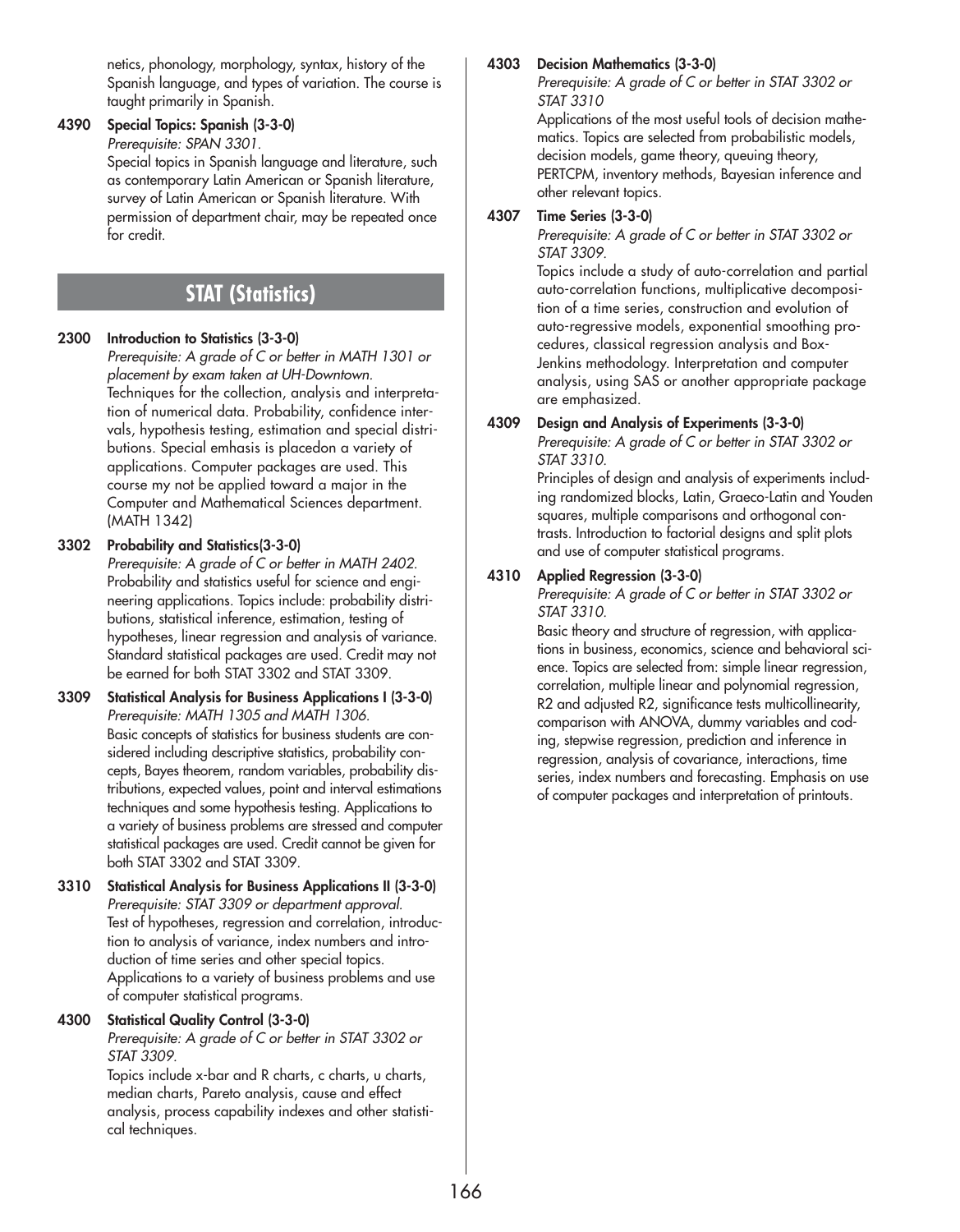# **Directory**

# **Administration**

# **Office of the President**

**President** Max Castillo, EdD **Executive Assistant to the President and Director of Constituent Relations** Ivonne Montalbano, MBA **Interim Executive Director, Institutional Advancement** Michele J. Sabino, EdD **Director of Communications and Marketing** Betsy Ballard, BA, APR

#### **Office of Academic Affairs**

**Vice President for Academic Affairs and Provost** Molly R. Woods, EdD **Associate Vice President for Policy and Planning** J. David Fairbanks, PhD **Assistant Vice President for Academic Affairs** Patrick S. Williams, PhD **Executive Director, Distance Education** Gail S. M. Evans, JD **Dean of the College of Business** Bobby Bizzell, PhD **Assistant Dean of the College of Business** Carl Ruthstrom, PhD **Chair of the Finance, Accounting and Computer Information Systems Department** Asghar Nazemzadeh, PhD **Chair of the Management, Marketing, and Business Administration Department** Forrest Aven, PhD **Interim Dean of the College of Humanities and Social Sciences** Susan K. Ahern, PhD **Associate Dean of the College of Humanities and Social Sciences** Robert L. Jarrett, PhD **Chair of the Arts and Humanities Department** Susan Baker, PhD **Chair of the English Department** William Gilbert, PhD **Chair of the Social Sciences Department** Kathleen M. Haney, PhD **Interim Dean of the College of Public Service** Beth Pelz, PhD **Associate Dean of the College of Public Service** Anjoo Sikka, PhD **Interim Chair of the Criminal Justice Department** Robert T. Walsh, MS **Interim Chair of the Urban Education Department Myrna Cohen, EdD Dean of the College of Sciences and Technology** George Pincus, PhD **Assistant Dean of the College of Sciences and Technology** Kenneth Oberhoff, PhD

**Chair of the Computer and Mathematical Sciences Department** Kenneth Oberhoff, PhD **Chair of the Engineering Technology Department** Alberto Gomez-Rivas, PhD **Chair of the Natural Sciences Department** Akif J. Uzman, PhD **Executive Director, Research, Grants, and Contracts** Richard A. Alo, PhD **Dean of University College** B. Christiana Birchak, PhD **Director, Academic Advising Center** Jemma Ceasar, MA **Executive Director, Talent Search and Upward Bound** Jennifer Hightower, MEd **Director, Upward Bound** Dawanna Lewis, MA **Director, Academic Support Center** Isidro Grau, MA **Director, Jesse Jones Collaborative** Branden Kuzmick, MS **Director, Academic Counseling Center** Gary Greer, MBA **Director, Learners Community** Robin Davidson, PhD **Director, W.I. Dykes Library** Patricia Ensor, MLS **Director, Applied Business and Technology Center** G. V. Krishnan, MS **Director, English Language Institute** Gail Kellersberger, MA, MFA **Office of Administration Vice President for Administration** T. Chaney Anderson, MA, MEd

**Assistant Vice President for Administration** David Bradley, MBA **Assistant Vice President for Business Affairs** George W. Anderson, BBA **Assistant Vice President for Human Resources and Affirmative Action Officer** Geneva Hagedorn, PhD **Executive Director, Enrollment Management** Penny Cureton, BGS **Executive Director, Student Affairs/Student Services** Tommy N. Thomason, MEd **Director, Counseling, Career & Student Health Services** Caroline Jurgens, EdD **Director, Physical Plant/Facilities Management** Chris McCall, BS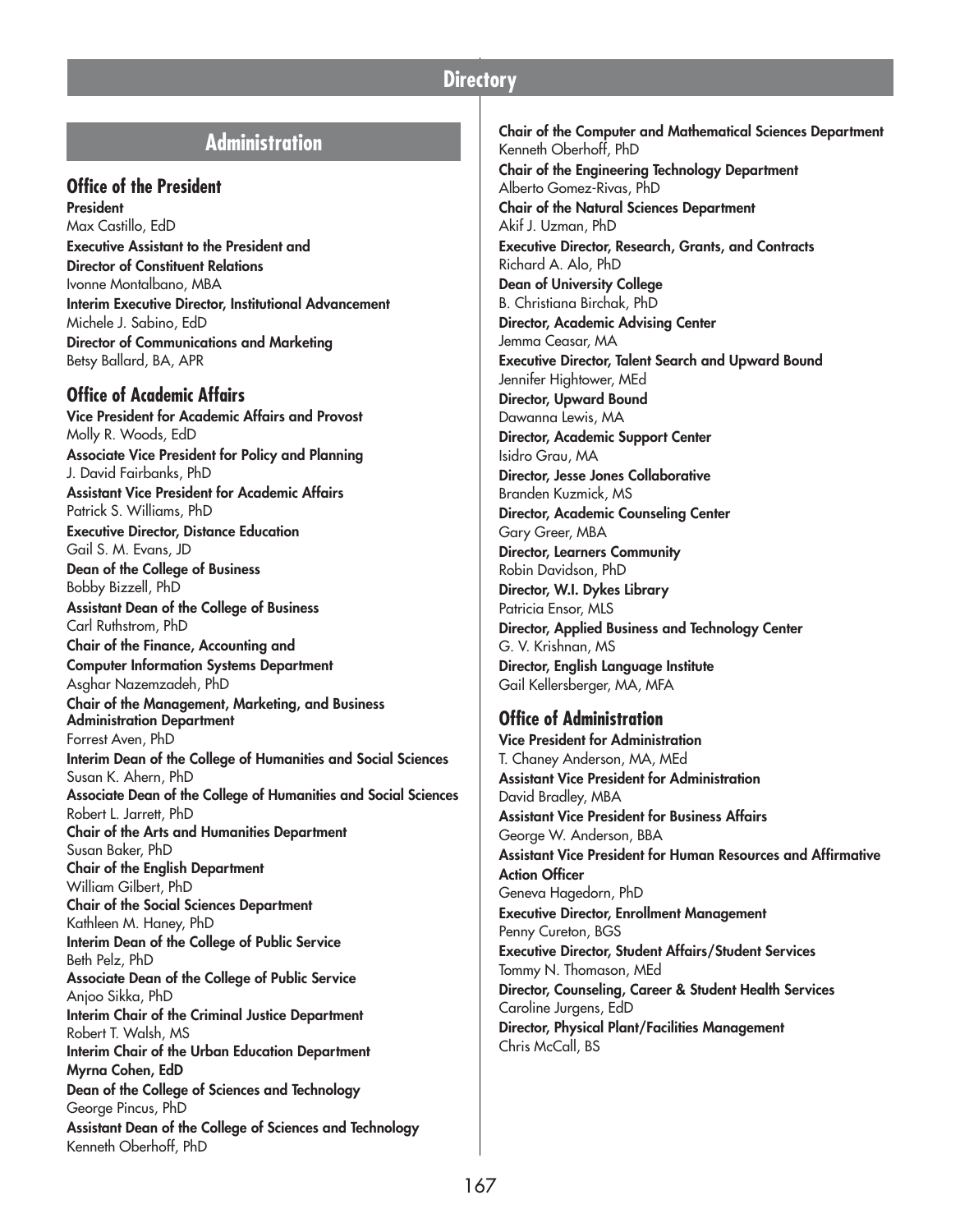# **Faculty**

**Ahern, Susan Kiernan** (1983) Associate Professor of English. AB, University of Illinois, 1971; MA, Ball State University, 1973; PhD, University of Illinois, 1980.

**Al-Khakani, Akeel** (2003) Assistant Professor of English. BA, Al-Mustansiriya University, 1990; MA, Gannon University, 1996; PhD, Purdue University, 2002.

**Allen, Austin** (2002) Assistant Professor of History. BA, University of Houston, 1993; MA, 1996; PhD, 2001.

Aló, Richard A. (1982) Professor of Mathematical Sciences. BA, Gannon College, 1960; MA, The Pennsylvania State University, 1965; PhD, 1965.

**Alvarez, José E.** (1996) Associate Professor of History. BA, Florida Atlantic University, 1977; MA, 1981; PhD, Florida State University, 1995.

**Anderson, Kristin J.** (2002) Assistant Professor of Psychology. BA, San Diego State University, 1990; MA, 1994; PhD University of California – Santa Cruz, 1998.

**Anderson, T. Chaney** (1968) Assistant Professor of Mathematics. BS, Abilene Christian College, 1960; MEd, 1961; MA, University of Oregon, 1967.

Ashe, Carolyn H. (1991) Associate Professor of Administrative Management. BBA, University of North Texas, 1969; MBA, 1971; EdD, University of Houston, 1984.

**Aven, Forrest** (1990) Associate Professor of Management. BBA, Texas Christian University, 1976; MBA, 1977; PhD, University of Colorado, 1988.

**Bailey, Joanne** (2002) Assistant Professor of Sociology. AA, San Jacinto College, 1989; BS, University of Houston-Clear Lake, 1990; MA, 1992; MSW, University of Houston, 2000; PhD, 2000.

**Baker, Susan J.** (1995) Associate Professor of Art. BA, University of Oklahoma, 1982; MA, University of Kansas, 1985; PhD, 1994.

**Baker, Victoria** (1990) Lecturer in Mathematical Sciences. BS, Universidad Nacional Autonoma de Honduras, 1980; MEd, Texas A&M University, 1988.

**Barnes, Ronald F.** (1977) Professor of Mathematical Sciences. BS, St. Bonaventure University, 1964; MS, Syracuse University, 1966; PhD, 1972.

**Becerra, Linda** (1986) Associate Professor of Mathematical Sciences. BA, University of Texas at Austin, 1971; MS, University of Houston, 1977; PhD, 1982.

**Behan, Pamela** (2000) Assistant Professor of Sociology. BS, University of Kansas, 1971; PhD, University of Colorado at Boulder, 1999.

**Belbot, Barbara** (1996) Associate Professor of Criminal Justice. BA, Xavier University, 1974; JD, University of Houston, 1980; MPH, University of Texas Health Science Center, 1985; PhD, Sam Houston State University, 1995.

**Berrached, Ali** (1993) Associate Professor of Mathematical Sciences. BS, University of Texas at Austin, 1986; MS, The Pennsylvania State University, 1990; PhD, 1993.

**Bhattacharjee, Maria P.** (1996) Associate Professor of Education. BA, Pedagogic Institute of Caracas, Venezuela, 1974; MEd, University of Houston, 1977; EdD, 1995.

**Birchak, Beatrice Christiana** (1987) Professor of English. BS, University of Houston, 1963; MA, Wayne State University, 1968; PhD, University of Houston, 1984.

**Bizzell, Bobby G.** (1989) Professor of Management. BBA, University of Texas at Austin, 1963; MBA, 1964; PhD, 1971.

**Blight, Ralph C.** (2002) Instructor of English. BA, Wayne State University, 1992.

**Bose, Utpal** (2002) Associate Professor of Computer Information Systems. BS, Indian Institute of Technology, 1974; MS, University of Florida, 1989; PhD, Texas A&M University, 1994.

**Brekke, Gail** (2000) Lecturer in Education. BA, University of Houston,1988; MA, 1994.

**Bressler, Linda** (2001) Assistant Professor of Accounting. BSBA, Clark University, 1986; MBA, Thomas College, 1988; DBA, University of Sarasota, 2000.

**Canetti-Rios, Barbara** (1990) Lecturer in English. BS, University of Houston-Downtown, 1989; MA, University of Houston, 1996.

**Capeheart, John** (1976) Professor of Biology. BS, East Texas State University, 1968; MS, 1969; PhD, Texas Tech University, 1974.

**Case, Theresa Ann** (2002) Assistant Professor of History. BA, University of Texas at Austin, 1989; MA, 1994; PhD, 2002.

**Cervenka, Mark** (2000) Director of the O'Kane Gallery and Assistant Professor of Art. BA, University of Texas at Austin, 1983; BFA, 1985; MFA, Claremont Graduate University, 1987.

**Chadha, Anita** (2001) Assistant Professor of Political Science. BA, Samford University, 1990; MPA, Auburn University, 1993; Ph.D., 1997.

**Chang, Ming D.** (2001) Assistant Professor of Computer Information Systems. BA, Eastern Washington University, 1981; MS, 1981; PhD, University of Texas at Austin, 1986.

**Chau, Chak-Tong** (2002) Associate Professor of Accounting. BBA, Stetson University, 1976; MBA, 1985; PhD, Florida State University, 1992; CPA; CMA; CIA; CISA.

**Chen, Irene** (1998) Assistant Professor of Education. BA, National Taiwan University, 1983; MA, 1987; MBA, University of Dallas, 1989; MM, 1990; EdD, University of Houston, 1998.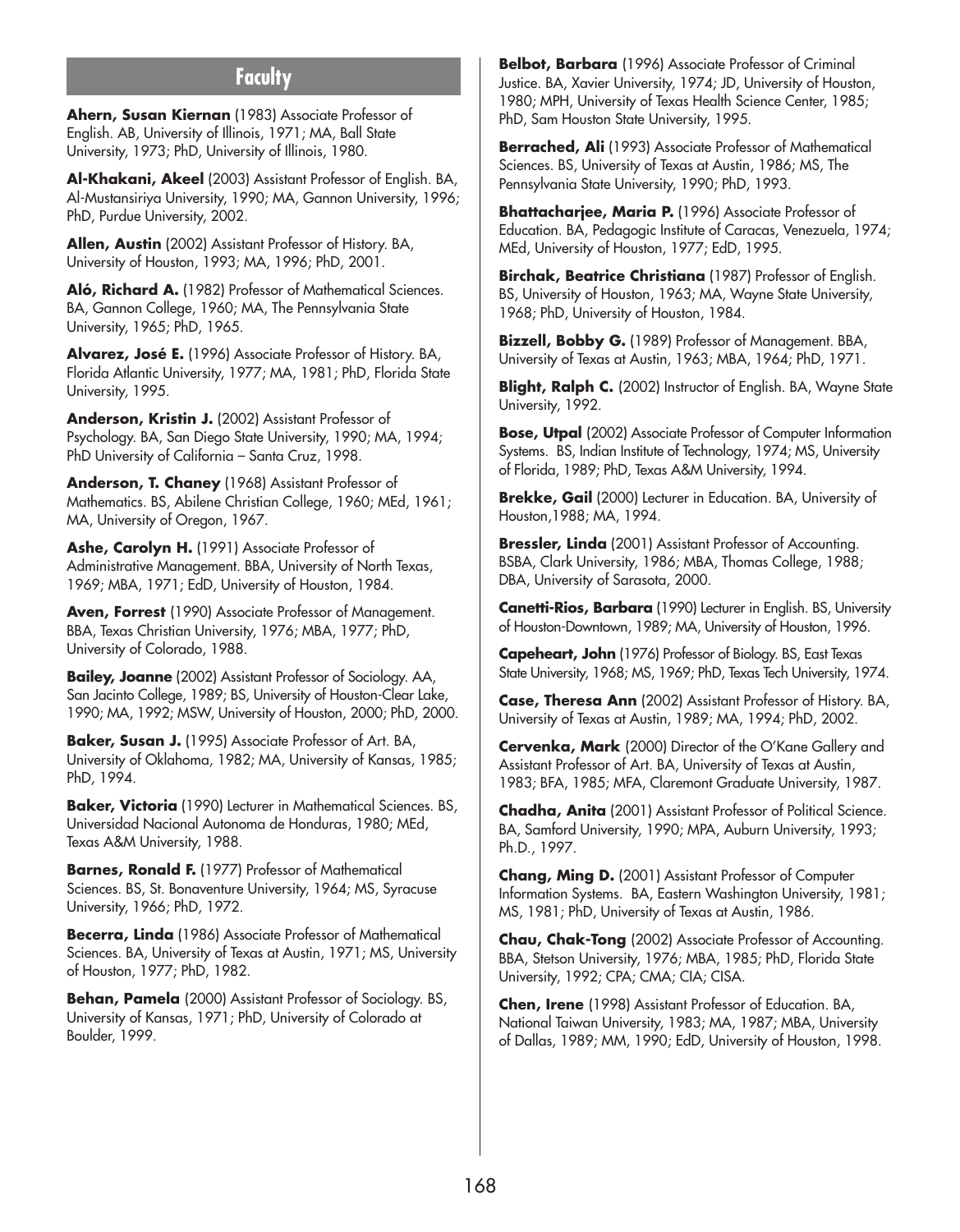**Chen, Ping** (2001) Assistant Professor of Computer Science. BS, Xian Jiao Tong University, 1994; MS, Chinese Academy of Science, 1977; PhD, George Mason University, 2001.

**Cheng-Levine, Jia-Yi** (1997) Associate Professor of English. BA, Tamkang University, Taiwan, 1989; MA, University of Georgia, 1993; PhD, Indiana University of Pennsylvania, 1997.

**Chiaviello, Anthony** (1999) Associate Professor of English. AB, Oberlin College, 1976; MA, University of Denver, 1981; PhD, New Mexico State University, 1998.

**Chiquillo, Raquel P.** (2002) Assistant Professor of Spanish. BA, George Mason University, 1995; MA, University of Virginia, 1997; PhD, 2001.

**Chong, Ping** (2001) Associate Professor of Computer Information Systems and Martel Chair. BA, Southeastern Louisiana University, 1985; MBA, 1987; PhD, Louisiana State University, 1994.

**Christian, Garna L.** (1962) Professor of History. BA, Mexico City College, 1959; MA, Texas Western College, 1961; PhD, Texas Tech University, 1977.

**Christmas, Byron K.** (1991) Associate Professor of Chemistry. BS, Murray State University, 1970; MS, University of Kentucky, 1976; PhD, 1978.

**Cmajdalka, Sandy, L.** (1998) Assistant Professor of Education. BA, Texas A&M University, 1991; MEd, 1992; PhD, 1999.

**Coblentz, Linda J.** (1981) Lecturer in English. BA, Oklahoma State University, 1966; MA, University of Houston, 1976.

**Cohen, Myrna** (2000) Associate Professor of Education. BA, Hebrew University of Jerusalem, 1975; MEd, University of Houston, 1988; EdD, 1993.

**Corrigan, Dagmar** (1997) Lecturer in English. BA, University of Houston-Clear Lake, 1992; MA, 1996.

**Coy, Steven P.** (2002) Assistant Professor of Management. BS, University of Vermont, 1993; MSBA, University of Maryland, 1995; PhD, 1998.

**Creighton, Jane** (1997) Associate Professor of English. BA, Johnston College, University of Redlands, 1973; MA, University of Houston, 1991; PhD, Rice University, 1996.

**Cuevas, Carmen** (1996) Lecturer in Business Law and Senior Academic Advisor. BA, University of Texas at Austin, 1973; JD, Boston College Law School, 1979.

**Cunningham, Merrilee A.** (1975) Associate Professor of English. BA, Northwestern University, 1966; MA, Marshall University, 1970; PhD, Vanderbilt University, 1978.

**Dahlberg, Sandra L.** (1997) Associate Professor of English. BA, University of Puget Sound, 1991; MA, University of Washington, 1993; PhD, 1997.

**Davis, Shawn E.** (2002) Assistant Professor of Psychology. BS, Texas A&M University, 1995; MA, Stephen F. Austin State University, 1999; PhD, University of Houston, 2002.

**de Korvin, André** (1987) Professor of Mathematical Sciences. BA, University of California, 1962; MA, 1963; PhD, 1967.

**DeLaViña, Ermelinda** (1997) Associate Professor of Mathematical Sciences. BS University of Texas-Pan American, 1989; MS, University of Houston, 1993; PhD, 1997.

**Derrick, Donald H.** (1968) Assistant Professor of Chemistry. AA, Blinn College, 1957; BS, University of Texas at Austin, 1959; MS, University of Houston, 1967.

**DeVries, Peter** (2000) Assistant Professor of Computer Information Systems. BS, Texas A&M University, 1983; MBA, Southwest Texas State University, 1987; PhD, University of Arkansas, 1994.

**DeWitt, Jean M.** (1987) Associate Professor of Speech. BA, University of Wisconsin, 1969; MA, University of Maryland, 1980; PhD, 1987.

**Dressman, Michael R.** (1982) Professor of English. AB, University of Detroit, 1967; MA, 1969; PhD, University of North Carolina at Chapel Hill, 1974.

**Driy, James A.** (1977) Associate Professor of Chemistry. BA, Hope College, 1965; MS, Michigan Tech University, 1967; PhD, 1971.

**Duangploy, Orapin** (1987) Professor of Accounting and Fiesta Chair. BA, Stephens College, 1971; MS, University of Missouri, 1972; PhD, 1977; CPA.

**Duening, Thomas** (2003) Lecturer in Management and Director, Center for Entrepreneurship. BS, University of Wisconsin at Stevens Point, 1981; MA, University of Minnesota, 1986; PhD, 1991.

**Efraty, David** (1988) Professor of Management. BA, University of New Brunswick, 1965; MASc, University of Waterloo, 1968; PhD, Case Western Reserve University, 1975.

**Engram, Peggy** (1988) Assistant Professor of Criminal Justice. BS, University of Houston, 1970; MA, Texas Southern University, 1973; PhD, University of Texas Health Science Center, 2000.

**Evans, Gail S. M.** (1980) Professor of Business Law. BA, Northwestern University, 1969; JD, University of Texas at Austin, 1972.

Fadely, Patricia A. (1988) Lecturer in English. BA, University of St. Thomas, 1968.

**Fairbanks, James David** (1976) Professor of Political Science. BA, Greenville College, 1968; MA, The Ohio State University, 1969; PhD, 1975.

**Farris, Sara** (1992) Associate Professor of English. BA, Eastern Illinois University, 1983; MA, 1985; PhD, Miami University, 1992.

**Feng, Weining** (1999) Associate Professor of Process Control. BEng, Beijing University of Aeronautics and Astronautics, China, 1984; PhD, University of Strathclyde, UK, 1990.

**Flosi, Jeffrey W.** (1987) Associate Professor of Biology. BS, University of Texas at El Paso, 1973; MS, 1975; PhD, Iowa State University, 1980.

**Francis, Debbie** (2002) Lecturer in Marketing. BBA, Henderson State University, 1980; MBA, University of Arkansas, 1981.

**Franz, Harry J.** (1986) Associate Professor of Electrical/ Electronics Engineering Technology. BSEE, University of Pittsburgh, 1972; MSEE, 1974; PE.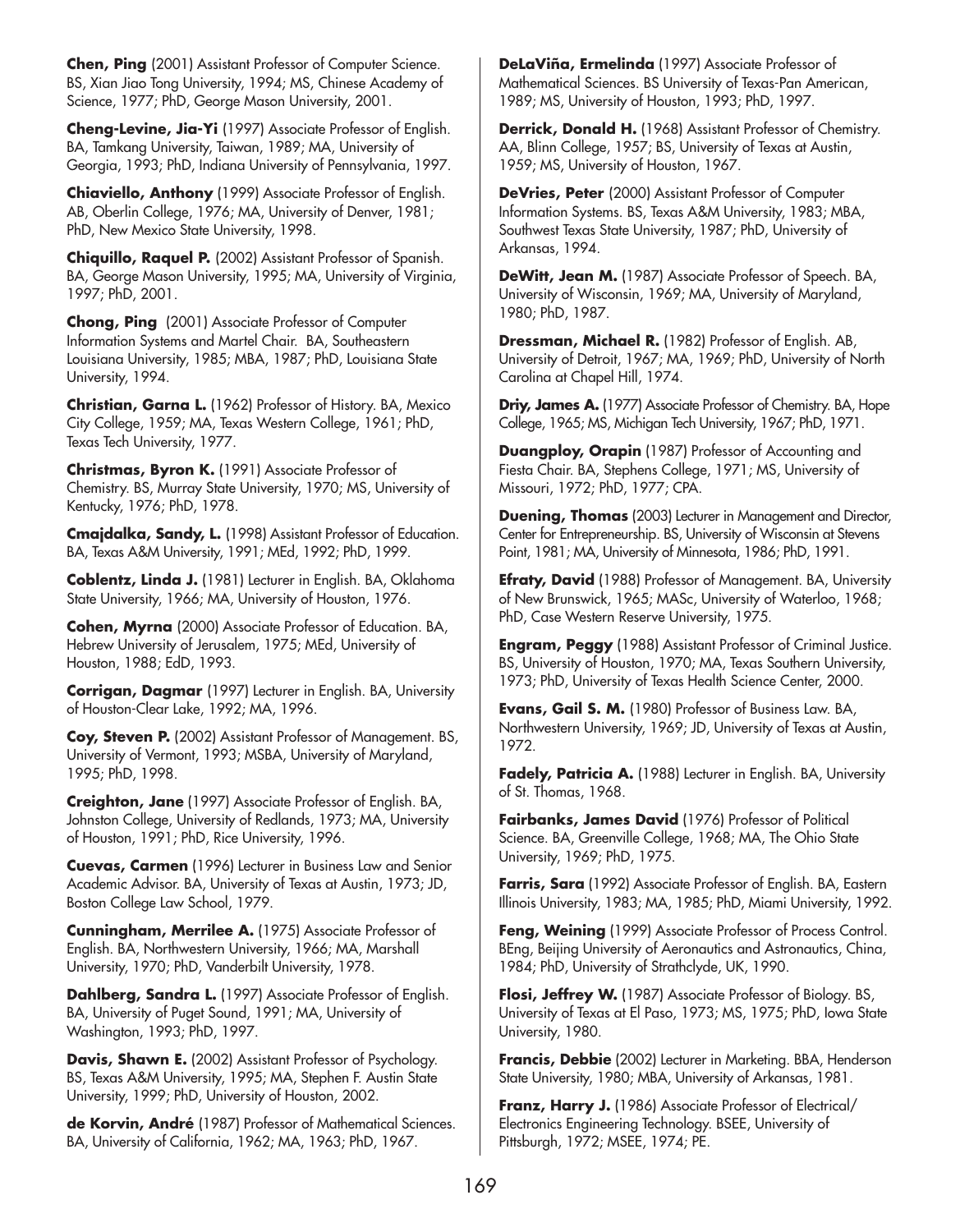**Gad, Sangeeta** (1986) Lecturer in Mathematical Sciences. MS, University of Bombay, 1970.

**Garcia, Viola** (1999) Assistant Professor of Education. BS, Texas Woman's University, 1971; MEd, University of Houston, 1974; EdD, 2000.

**Getz, J. Greg** (1997) Associate Professor of Sociology. BA, University of California, Santa Barbara, 1968; PhD, University of Southern California, 1977.

**Ghosh, Priti K** (2000) Lecturer in Marketing. MBA, New York University, 1962.

**Gilbert, William** (1976) Associate Professor of English. BA, Washington and Lee University, 1966; MA, Duke University, 1967; PhD, 1974.

**Glazier, Charles Robert** (1999) Assistant Professor of Criminal Justice. BS, University of Houston, 1991; MEd, 1993; PhD, 1996.

**Godine, Marion C.** (2002). Assistant Professor of Education. BS, Texas Southern University, 1969; MEd, 1972; EdD, 1991.

**Goff, Brent G.** (2001) Associate Professor of Marketing. BBA, Idaho State University, 1979; MBA, 1981; PhD, University of Arkansas, 1988.

**Goleman, Patricia** (2001) Assistant Professor of English. BA, University of Houston, 1974; MA, 1975; PhD, 1999.

**Gomez-Rivas, Alberto** (1991) Professor of Structural Analysis. BS, Javeriana University, Colombia, 1958; MS, University of Illinois, 1961; MA, Rice University, 1977; PhD, University of Texas at Austin, 1968; PhD, Rice University, 1980; PE.

**Grebowicz, Margret E.** (2000) Assistant Professor of Philosophy. BA, University of Texas at Austin, 1994; MA, Emory University, 1999; PhD, 2001.

**Groendyke, Gilbert J.** (1997) Assistant Professor of Process and Piping Design. BS, Lafayette College, 1968; MS, Louisiana State University, 1983; PE.

**Gulati, Poonam** (1997) Associate Professor of Biology and Microbiology. BS, Cornell University, 1982; PhD, 1988.

**Hagedorn, Geneva** (1990) Associate Professor of Administrative Services Management. BS, University of Louisville, 1963; MAT, 1969; EdD, University of Kentucky, 1979.

**Hagen, L. Kirk** (1990) Associate Professor of Humanities. BA, University of New Mexico, 1980; MA, 1983; PhD, University of Illinois, 1989.

**Haney, Kathleen M.** (1986) Professor of Philosophy. BA, Northwestern University, 1968; MA, Tulane University, 1978; PhD, 1982.

Hanks, Diane P. (2002) Lecturer in Administrative Management. BA, University of Houston, 1969; MEd, Sam Houston State University, 1972.

**Hanson, Gillian M.** (1987) Lecturer in English. BA, University of Houston, 1979; MA, 1984; PhD, Somerset University, 1989.

**Hare, Donna** (2001) Assistant Professor of Education. BS, University of Nebraska, 1979; MEd, University of Houston, 1993; PhD, University of Nebraska, 1999.

**Harned, Jon W.** (1982) Professor of English. BA, Indiana University, 1970; PhD, University of Virginia, 1977.

**Harris, Kimberlea** (2002) Assistant Professor of Communication Studies. BA, Arkansas State University, 1990; MA, 1992; PhD, The Ohio State University, 2001.

Hashemi, Shohreh S. (1981) Associate Professor of Computer Information Systems. BS, Central State University, 1976; MEd, 1980.

**Hill, Richard** (1999) Lecturer in Criminal Justice. BS, Southwest Texas State University, 1964; MS, Eastern Kentucky University, 1973.

**Hodgess, Erin** (1994) Associate Professor of Mathematical Sciences. BS, University of Dayton, 1981; MA, University of Pittsburgh, 1987; MS, Temple University, 1989; PhD,1995.

**Hood, Beatrice C.** (1997) Associate Professor of Education. BA, Louisiana Tech University, 1967; MEd, Northeastern Oklahoma State University, 1983; EdD, University of Houston, 2001.

**Islam, Anisul** (1990) Professor of Economics. BA, University of Dhaka, 1974; MA, 1975; MA, University of Waterloo, 1978; PhD, University of Alberta, 1985.

**Jackson, Gary** (1989) Professor of Marketing. BBA, University of Houston, 1968; MBA, Sam Houston State University, 1970; PhD, University of Arkansas, 1977.

**Jakovich, Joyce** (1996) Assistant Professor of Criminal Justice. BGS, University of Houston-Downtown, 1991; MA, University of Houston-Clear Lake, 1994.

Jarrett, Robert L. (1990) Associate Professor of English. BA, Abilene Christian University, 1980; MA, University of California at Riverside, 1982; PhD, 1988.

**Jennings, Ann S.** (1995) Associate Professor of English. BA, University of Southwest Louisiana, 1965; MA, Florida State University, 1966; PhD, 1973.

**Johnson, Madeline** (1983) Professor of Marketing. BA, University of Texas at Austin, 1973; JD, 1976; PhD, University of Houston, 1993.

**Johnson, Molly** (2001) Assistant Professor of English. BA, University of St. Thomas, 1994; MA, Texas A&M University, 1996; PhD, 2001.

**Johnson, Robert J.** (1996) Associate Professor of Education. BA, University of Texas at El Paso, 1969; MEd, 1989; PhD, Texas A&M University, 1997.

**Junco, Gary** (2002) Lecturer and Director, Energy Management Program. BS, Indiana University, 1971; MBA, 1975.

**Kannenberg, Eugene, Jr.** (2002) Assistant Professor of English. BA, Marquette University, 1988; MA, 1990; PhD, University of Connecticut, 2002.

**Kaser, Karen C.** (2002) Lecturer in Business Administration. BS, University of Houston, 1989; MS, 1990; PhD, University of Nebraska-Lincoln, 1996.

**Kauffman, Ralph G.** (1996) Associate Professor of Management. BS, Lehigh University, 1961; MBA, Northwestern University, 1963; PhD, University of Texas at Dallas, 1993.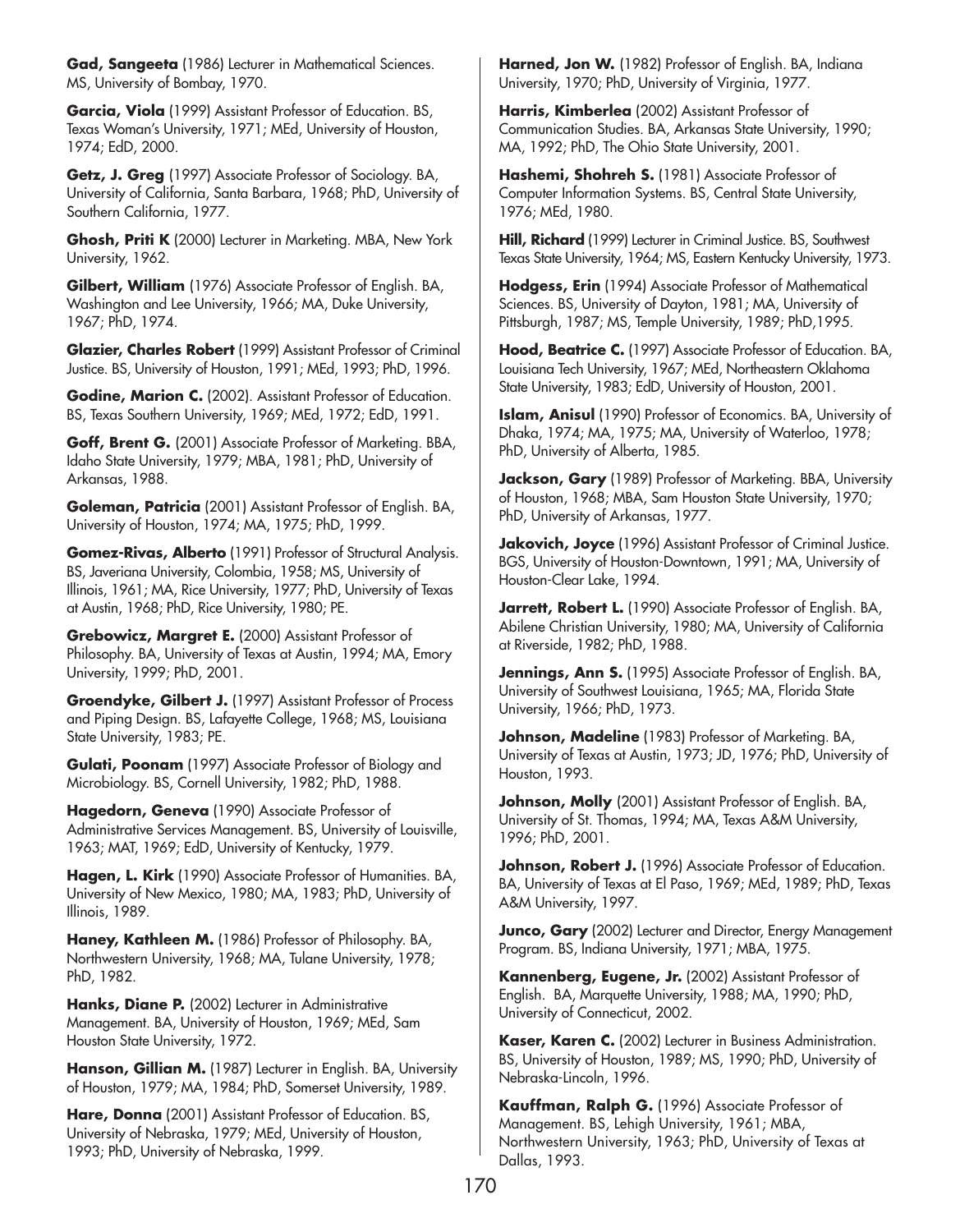**Kellar, Mark** (2000) Assistant Professor of Criminal Justice. BS, University of Houston, 1968; MA, Sam Houston State University, 1974; PhD, Texas A&M University, 1979.

**Kendall, G. Yvonne** (1994) Associate Professor of Music. BS, Austin Peay State University, 1976; MM, New England Conservatory, 1981; DMA, Stanford University, 1985.

**Khoja, Fairza** (2003) Visiting Assistant Professor of Management. BC, University of Karachi, 1990; MBA, Southeastern University, 1994.

**King, Eligah** (2002) Lecturer in Management. BBA, Lamar University, 1972; MBA, Saginaw Valley State University, 1981.

**Krupp, Ethan H.** (2000) Assistant Professor of Drama. BA, Washington and Lee University, 1997; MFA, University of Montana, 2000.

**Kuzmick, A. J. Branden** (1989) Lecturer in Reading. BA, Marywood College, 1977; MS, 1982.

**Laity, Kathryn** (2002) Instructor of English. BA, Michigan State University, 1983; AM, University of Southern California, 1985; MA, University of Connecticut, 1995.

**Lawrence, Windy Y.** (2002) Assistant Professor of Communication Studies. BS, University of Florida, 1995; MA, Texas A&M University, 1997; PhD, University of Georgia, 2002.

**Leveille, Nancy** (1996) Lecturer in Mathematical Sciences. BA, Bridgewater State University, 1976; MA, Boston University, 1974.

**Lewis, Holly** (2002) Assistant Professor of Psychology. BA, University of Texas at Austin, 1993; MA, University of Houston, 1997; PhD, 2000.

**Li, Peter (Jianquiang)** (2002) Assistant Professor of Political Science. BA, Kiangsi University (China), 1983; BA, Institute of Foreign Affairs (China), 1987; MA, Syracuse University, 1988; PhD, Northern Arizona University, 2000.

**Lin, Hong** (2001) Assistant Professor of Computer Science. BEng, University of Science and Technology of China, 1987; MEng, 1990; PhD, 1997.

**Linantud, John** (2002) Assistant Professor of Political Science. BA, Catholic University of America, 1989; MA, George Washington University, 1992; PhD, Arizona State University, 2000.

**London, Steven** (1982) Professor of Mathematical Sciences. BSE, University of Michigan, 1965; MSSE, University of Illinois, 1969; PhD, University of Wisconsin at Madison, 1976.

**Lyons, Philip** (1995) Assistant Professor of Biology. BS, Stephen F. Austin State University, 1978; MS, Texas A&M University, 1981; PhD, University of Georgia, 1985.

Lyttle, Thomas J. (1976) Professor of Drama. BA, University of Akron, 1963; MA, 1968; PhD, Bowling Green State University, 1974.

**MacGregor, Cherylynn** (1997) Lecturer in Anthropology. BA, University of Houston, 1990; MA, 1994.

**Mahoney, Sue E.** (2002) Visiting Assistant Professor of Education. BS, University of Houston-Downtown, 1993; MEd, Texas A&M University, 1994; PhD, 2002.

**Manrique, Justo R.** (2002) Assistant Professor of Economics. BS, Universidad Nacional Agraria, Peru, 1981; MS, Iowa State University, 1988; PhD, 1992.

**Maranville, Steven J.** (1999) Associate Professor of Management. BA, Brigham Young University, 1982; MBA, 1986; PhD, University of Utah, 1994.

**Marvasti, Akbar** (1990) Professor of Economics. BS, Rasht University, 1974; MBA, Louisiana State University, 1979; PhD, 1985.

**McCaffrey, James M.** (1989) Professor of History. AA, Springfield Junior College, 1968; BS, University of Missouri at Rolla, 1970; ME, University of Houston, 1974; MA, 1987; PhD, 1990.

**McCullough, Deanna** (1983) Assistant Professor of Biology. BS, Oklahoma Christian College, 1967; MS, Oklahoma State University, 1968; PhD, 1972.

**McIntosh, Shelley** (2002) Visiting Assistant Professor of Education. BS, University of Houston, 1994; MEd, 1998; EdD, 2002.

**McShane, Marilyn** (2002) Professor of Criminal Justice and Director of Community Justice Institute. BS, University of Central Texas, 1979; MS, 1981; PhD, Sam Houston State University, 1985.

**Merrill, Glen K.** (1982) Professor of Geology. BS, Ohio University, 1957; MA, University of Texas at Austin, 1964; PhD, Louisiana State University, 1968.

**Mitchell, David L.** (1999) Assistant Professor of Management. BS, Florida State University, 1974; MS, University of North Texas, 1994; PhD, 1998.

**Mobasher, Mohsen M.** (2002) Assistant Professor of Sociology. BA, University of North Texas, 1984; MA, 1988; MA, Southern Methodist University, 1994; PhD, 1996.

**Monteils, Antoine** (2001) Instructor of Management. MLaw, University of Toulouse, 1986; MBA, Texas A&M University, 1993.

**Montgomery, Tyra L.** (1994) Associate Professor of Chemistry. BS, Southwest Texas State University, 1982; MS, 1984; PhD, University of Houston, 1991.

**Moosally, Michelle J.** (1998) Associate Professor of English. BS, Mankato State University, 1991; MA, University of Texas at Austin, 1994; PhD, 1998.

**Morano, Lisa D.** (2001) Assistant Professor of Biology and Microbiology. BS, University of California, Irvine, 1990; PhD, University of California, Davis, 1995.

**Morris-Smith, Penny** (1988) Associate Professor of Biology and Geology. BA, California State University, Los Angeles,1964; MA, San Francisco State University, 1972; PhD, University of California, Berkeley, 1975.

**Mosier, M. Patricia** (1982) Associate Professor of Spanish. BA, West Virginia University, 1970; MA, University of Wisconsin, 1972; PhD, 1979.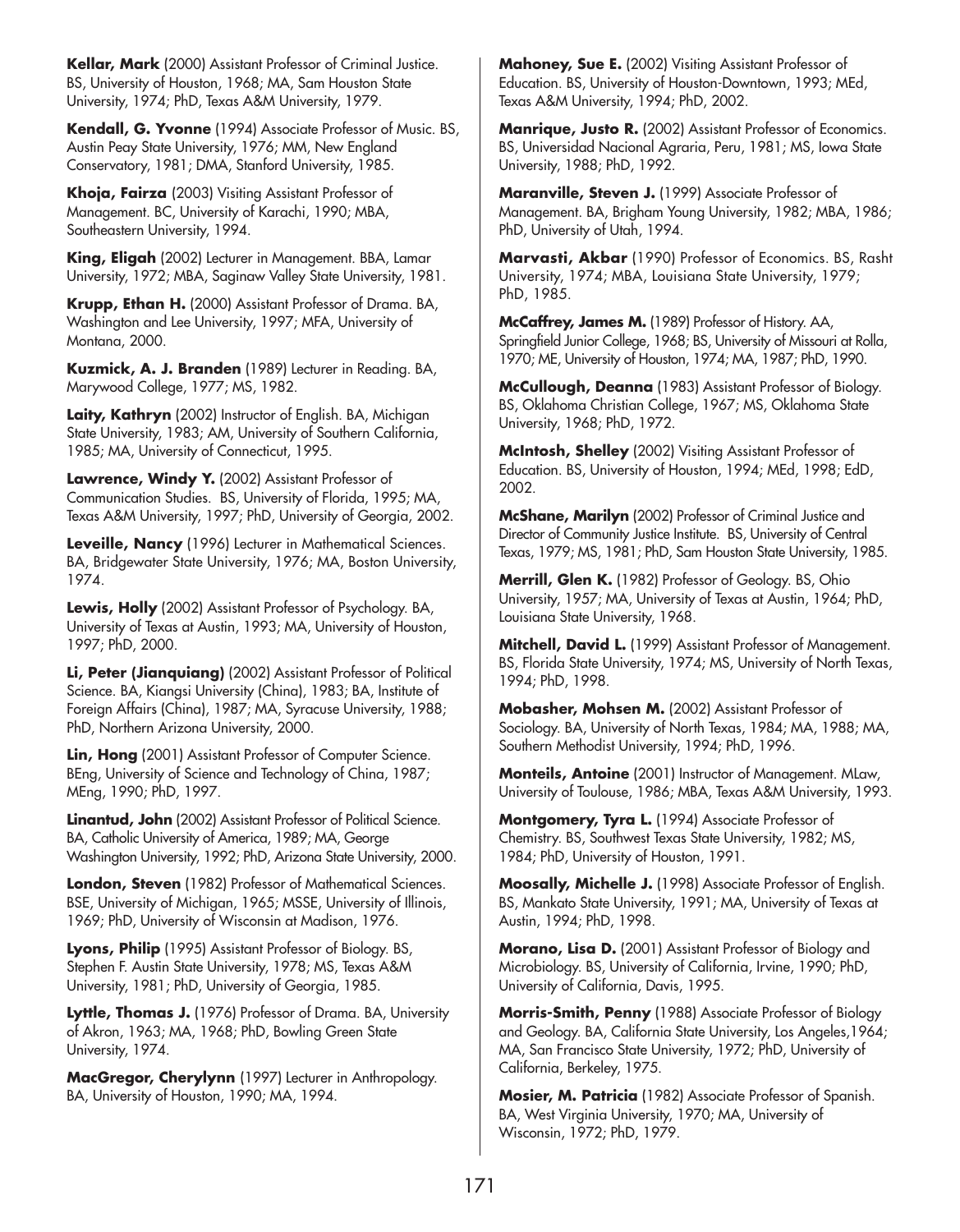**Mouchaty, Suzette K.** (2002) Lecturer in Biology. AS, San Juan College, 1986; BS, University of Alaska, 1990; MS, 1993; PhD, Lund University, 1999).

**Mrak, Norma A.** (2000) Assistant Professor of Spanish. BS, University of Houston, 1984; MA, 1996; PhD, 2000.

**Mullinnix, Debra** (1998) Associate Professor of Education. BS, Texas A&M University, 1976; MEd, University of Houston, 1993; EdD, 1998.

**Muniz-Turner, Miriam** (2002) Visiting Assistant Professor of Education. BA, Sam Houston State University, 1980; MEd, 1983; PhD, Texas A&M University, 1990.

**Nadler-Blumberg, Bonnie** (1994) Lecturer in Mathematical Sciences. BS, University of Texas at Austin, 1983; MEd, University of Texas at El Paso, 1987.

**Nakamura, Mitsue** (1988) Lecturer in Mathematical Sciences. BS, University of Houston, 1985; MS, 1987.

**Nandagopal, N. S.** (1981) Associate Professor of Engineering Technology. BS, University of Mysore, 1978; MS, University of California at Santa Barbara, 1980.

**Nath, Janice** (2001) Assistant Professor of Education. BA, Texas A&M University, 1974; MA, Chapman University, 1988; EdD, University of Houston, 1995.

**Nazemzadeh, Asghar** (1989) Professor of Economics. BA, Pahlavi University, 1972; MA, University of Houston, 1978; PhD, Florida State University, 1983.

**Nealy, Chynette D.** (2002) Assistant Professor of Administrative Management. BS, Texas College, 1984; MEd, Texas Southern University, 1994; EdD, University of Houston, 1996.

**Newsum, Floyd Elbert, Jr.** (1976) Professor of Art. BFA, Memphis Academy of Arts, 1973; MFA, Temple University, 1975.

**Nguyen, Vien** (1990) Lecturer in Mathematical Sciences. BS, Lamar University, 1988; MS, 1990.

**Nowak, William J.** (2002) Assistant Professor of Spanish. BA, College of Saint Benedict, 1984; MA, Princeton University, 1987; PhD, 1993.

**Oberhoff, Kenneth E.** (1974) Associate Professor of Mathematical Sciences. BA, Texas A&M University, 1965; MS, University of Houston, 1968; PhD, 1973.

**Omer, Khursheed** (1991) Professor of Accounting. BCom, University of Karachi, 1962; MBA, 1964; MBA, University of Southern California, 1965; DBA, Memphis State University, 1990; CPA.

**Padilla, Edwin** (1994) Assistant Professor of Spanish. BA, University of Puerto Rico, 1979; MA, University of Texas at El Paso, 1982; PhD, University of Houston, 2002.

Paige, Susan (2000) Instructor in Education. BA, University of St. Thomas, 1974; MEd, University of Houston, 1982.

**Pavelich, Andrew** (2003) Assistant Professor of Philosophy. BA, Fort Lewis College, 1994; MA, Tulane University, 1996; PhD, Tulane University, 1999.

**Pavletich, JoAnn** (1995) Associate Professor of English. BA, Southeastern Louisiana University, 1988; MA, University of Texas at Austin, 1990; PhD, 1995.

Pelaez, Rolando (1986) Professor of Finance. BS, Louisiana State University, 1962; MA, 1964; PhD, University of Houston, 1973.

**Pelz, Mary Elizabeth** (1988) Associate Professor of Criminal Justice. BA, Stephen F. Austin State University, 1974; MA, 1976; PhD, Sam Houston State University, 1988.

Penkar, Samuel H. (1984) Associate Professor of Finance. MIM, American Graduate School of International Management, 1976. DBA, Mississippi State University, 1984.

**Phelps, David Gene** (1994) Lecturer in Accounting. BBA, Baylor University, 1962; MBA, Sam Houston State University, 1993.

**Pincus, George** (1996) Professor of Engineering Technology. BS, Georgia Institute of Technology, 1959; MS, 1960; PhD, Cornell University, 1963; MBA, University of Houston, 1974; PE.

**Pointer, Lucille** (2002) Assistant Professor of Marketing. BS, Southern University, 1973; MBA, University of Wisconsin, 1974; PhD, Texas A&M University, 2000.

**Rebhun, Herbert F**. (1977) Professor of Computer Information Systems. BBA, University of Pittsburgh, 1955; ML, 1956; PhD, Florida State University, 1974.

**Reel, Bradley W.** (2002) Assistant Professor of Communication Studies. BA, Wright State University, 1987;MA, University of Dayton, 1992; PhD, Bowling Green State University, 1996.

**Robbins, Ruth R.** (1980) Professor of Computer Information Systems. BBA, Texas Southern University, 1971; MBA, University of Houston, 1974; EdD, 1986.

**Rodriguez, Dennis M.** (1976) Professor of Mathematical Sciences. BA, University of South Florida, 1965; MA, University of California at Riverside, 1966; PhD, 1969.

**Rosenthal-Simmons, Anna** (1991) Lecturer in Mathematical Sciences. BS, University of Houston, 1987; MS, 1995; MBA, 1990; MS, Texas A&M University, 1988.

**Roubicek, Henry L.** (1983) Professor of Speech Communication. BA, The Ohio State University, 1974; MA, Purdue University, 1976; EdD, University of Maryland, 1983.

**Rubin-Trimble, Carolyn** (1999) Lecturer in Reading. BA, University of Houston, 1970; MEd, 1991; PhD, 2001.

**Ruthstrom, Carl R.** (1990) Associate Professor of Management. BS, West Texas State University, 1965; MS, University of Northern Colorado, 1979; PhD, University of Texas at Austin, 1986. CPM.

**Ryden, David Beck** (2001) Assistant Professor of History. BA, Connecticut College, 1990; MA, University of Delaware, 1993; PhD, University of Minnesota, 1999.

**Santos, Adolfo** (1997) Assistant Professor of Political Science. BGS, University of Houston-Downtown, 1990; PhD, University of Houston, 1998.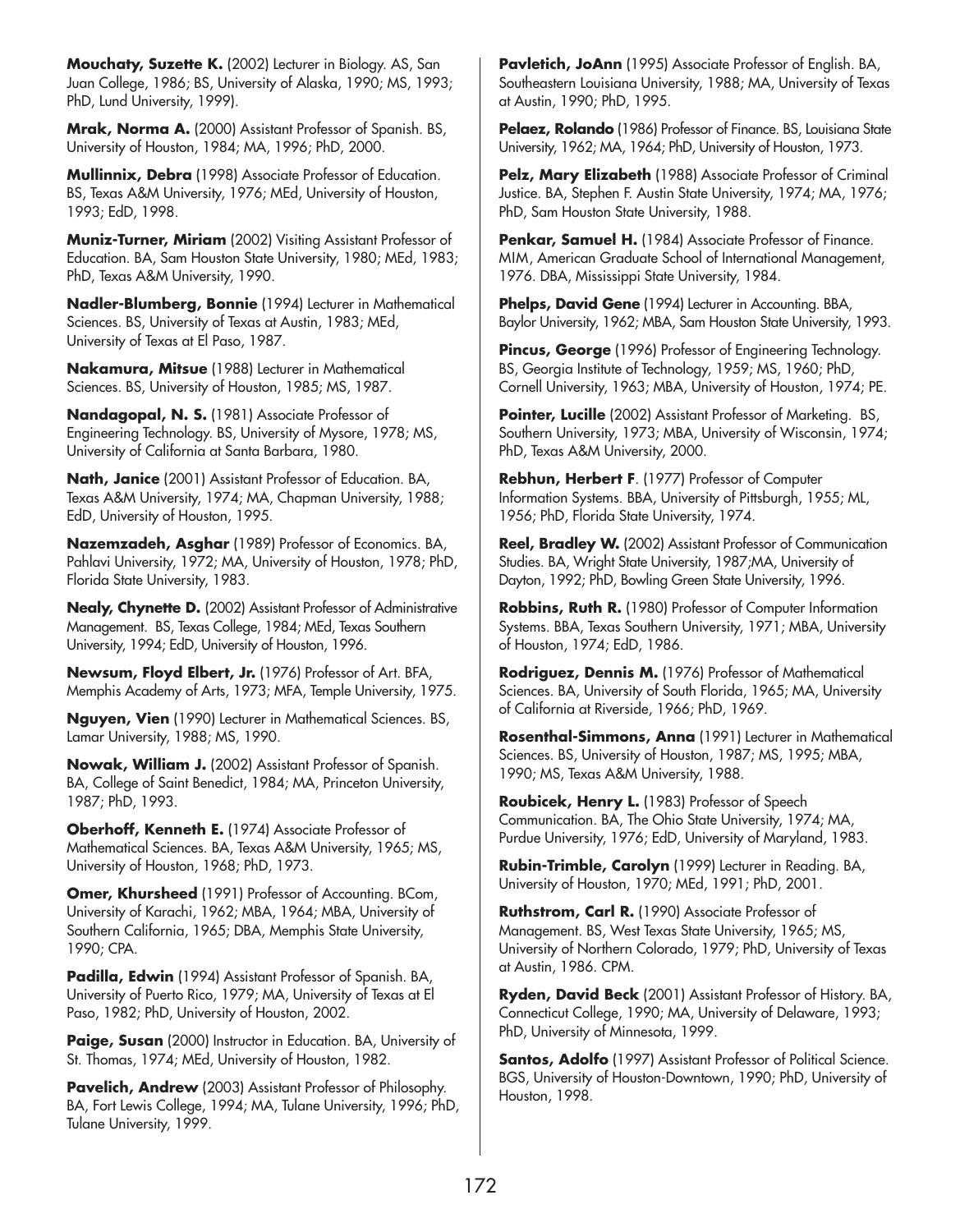**Schmertz, Johanna** (2000) Assistant Professor of English. BA, Carnegie-Mellon University, 1983; MA, State University of New York at Buffalo, 1990; PhD, Texas A&M University-Commerce, 2001.

**Serrett, Randy K.** (1999) Associate Professor of Accounting. BS, Louisiana State University, 1973; MS, University of Houston, 1983; PhD, 1986; CPA.

**Sheinberg, Edward R.** (1978) Assistant Professor of Engineering Technology. BS, Lamar University, 1968; ME, 1968; MME, University of Houston, 1971.

**Shelley, Deborah B.** (1993) Associate Professor of Communication Studies. BA, University of North Carolina at Chapel Hill, 1972; MA, San Francisco State University, 1974; PhD, Louisiana State University, 1976.

**Shelton, Margaret L.** (1989) Associate Professor of Accounting. BA, Rice University, 1971; MBA, University of Houston, 1980; PhD, 1986; CPA.

**Shipley, Margaret F.** (1987) Professor of Management. BS, Salisbury State College, 1969; MSIE, University of Pittsburgh, 1980; PhD, 1986.

**Sikka, Anjoo** (1994) Associate Professor of Education. BA, Maharaja Sayajirao University, India, 1983; MA, 1985; PhD, Mississippi State University, 1991.

**Simeonov, Plamen** (1999) Assistant Professor of Mathematical Sciences. BS, Sofia University, 1990; MS, 1992; PhD, University of South Florida, 1997.

**Sirisaengtaksin, Ongard** (1986) Professor of Mathematical Sciences. BSc, Chulalongkorn University, Thailand, 1976; ME, Lamar University, 1979; MS, 1981; PhD, University of Texas at Arlington, 1986.

**Slough, Scott** (2000) Assistant Professor Biology and Chemistry. BS, Stephen F. Austin State University, 1982; MEd, Sam Houston State University, 1992; MS, 1994; EdD, University of Houston, 1998.

**Smith, Charles** (1987) Professor of Finance. BS, McNeese State University, 1974; MBA, University of New Orleans, 1975; PhD, Texas A&M University, 1984.

**Smith, Charlotte** (2000) Lecturer in English. BS, University of Houston, 1986; MA, University of Houston-Clear Lake, 1988.

**Solomon, Frankie** (1993) Lecturer in Mathematical Sciences. BA, Grambling State University, 1971; MS, Texas Southern University, 1989.

**Spears, Larry G.** (1976) Professor of Chemistry. BS, University of Southwestern Louisiana, 1961; MS, 1963; PhD, University of Texas at Austin, 1966.

**Spilger, Ursula** (1990) Associate Professor of Business Law. BA, University of California at Berkeley, 1962; JD, University of Idaho, 1974; MBA, Boise State University, 1983; LLM, University of Houston, 1991.

**Stading, Gary L.** (2001) Assistant Professor of Management. BS, University of Illinois, 1984; MBA, Miami University, 1988; PhD, Texas A&M University, 1999.

**Stanberry, Kurt** (1996) Associate Professor of Business Law. BBA, Yale University, 1972; MBA, Temple University, 1974; JD, University of Houston, 1977.

**Strain, Charles R.** (1995) Associate Professor of Marketing. BBA, University of Mississippi, 1974; MBA, University of Southern Mississippi, 1982; DBA, Mississippi State University, 1994.

**Strange, Joe C.** (2004) Assistant Professor of English. BS, University of Mississippi, 1975; MA, University of Arkansas Little Rock, 1991; EdD, 1996.

**Sullivan, M. Nell** (1996) Associate Professor of English. BA, Vanderbilt University, 1986; MA, Rice University, 1989; PhD, 1995.

**Thacker-Kumar, Leena** (1993) Associate Professor of Political Science. BA, Scottish Church College, 1982; MA, Miami University, 1988; PhD, 1993.

**Thielemann, Jane** (1991) Associate Professor of Education. BS, University of Houston-Clear Lake, 1978; MA, University of Houston, 1991; EdD, 1999.

**Thomas, Lorenzo** (1987) Professor of English. BA, Queens College, City University of New York, 1967.

**Thomas, Tammis** (1995) Associate Professor of English. BA, University of Texas at Austin, 1984; MA, State University of New York at Buffalo, 1989; PhD, 1995.

**Tokic, Damir** (2002) Assistant Professor of Finance. AA, Odessa College, 1994; BBA, Sam Houston State University, 1995; MBA, 1996; PhD, University of Texas-Pan American, 2002.

**Turner, Stephanie** (2003) Assistant Professor of English. BA, Ball State University, 1982; MA, 1985; PhD, Purdue University, 2002.

**Turski, Jacek** (1990) Professor of Mathematical Sciences. BS University of Warsaw, Poland, 1976; MS, McGill University, 1982; PhD, 1986.

**Uzman, Akif J.** (1997) Associate Professor of Biochemistry and Biology. BS, University of Michigan, 1975; MS, 1976; PhD, University of California-Berkley, 1983.

**Van Horn, Leigh** (2000) Assistant Professor of Education. BS, University of Houston, 1992; MS, University of Houston-Clear Lake, 1995; EdD, University of Houston, 2000.

**Villarreal, Beatrice** (2001) Assistant Professor of Education. BA, University of St. Thomas, 1972; MEd, Stephen F. Austin State University, 1977; PhD, The Pennsylvania State University, 1982.

**Vobach, Carol** (1969) Associate Professor of Mathematical Sciences. BA, Marymount College, 1962; MA, University of North Carolina at Chapel Hill, 1965; EdD, University of Houston, 1984.

**Wadhwa, Darshan L.** (1984) Professor of Accounting. BS, KGK College, Moradabad, India, 1964; MS, Roorkee University, Roorkees, India, 1967; MBA, Louisiana Tech University, 1972; DBA, 1988; CPA.

**Walden, Elizabeth** (2002) Assistant Professor of Psychology. BS, Augusta College, 1972; MS, 1979; PhD, University of Georgia, 1984.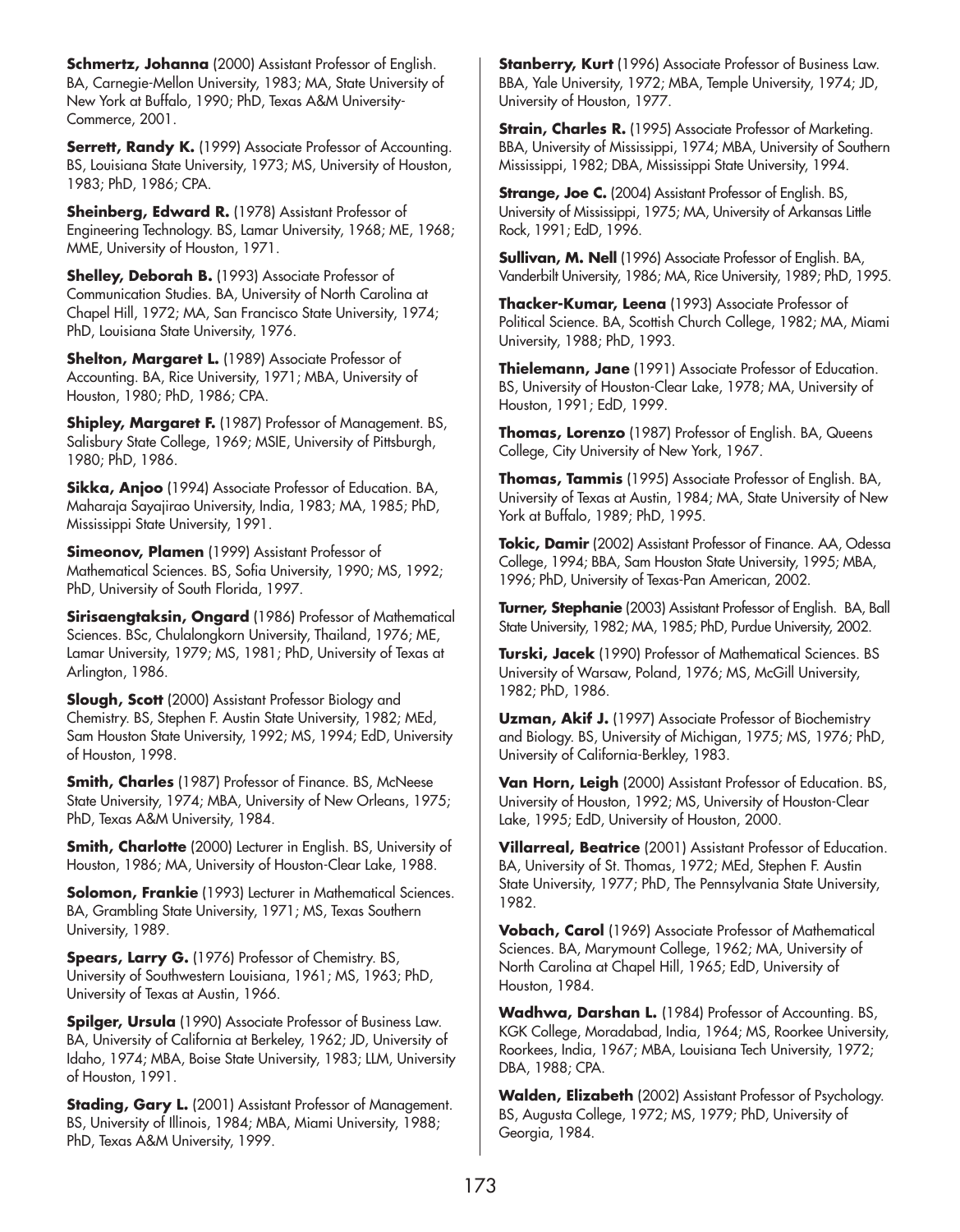**Walker, James** (2003) Instructor of English. BA, University of California, Riverside, 1991; MA, University of Colorado at Boulder, 1997.

**Waller, William A.** (1983) Associate Professor of Mathematical Sciences. AA, Eastfield College, 1978; BS, North Texas State University, 1981; MS, 1983; PhD, University of Houston, 1989.

**Walsh, Robert T.** (1976) Assistant Professor of Criminal Justice. BS, Michigan State University, 1970; MS, Eastern Kentucky University, 1974.

**Wang, Hsiao-Ming** (2001) Assistant Professor of Criminal Justice. BC, Fen-China University, 1977; MBA, University of St. Thomas, 1992; PhD, Sam Houston State University, 1998.

**Wanguri, Deloris McGee** (1984) Professor of Speech Communication. BA, University of Houston, 1973; MA, 1975; PhD, University of Texas at Austin, 1984.

**Webb, John** (2001) Assistant Professor of Psychology. BA, Mary Hardin-Baylor College, 1975; MA, St. Mary's University, 1978; MA, Universiity of Houston, 1983; PhD, 1985.

**Williams, Frank P.** (2003) Visiting Professor of Criminal Justice. BS, Florida State University, 1968; MS, 1973; PhD, 1976.

**Williams, Marvin J.** (1988) Associate Professor of Accounting. BBA, University of Houston, 1980; MBA, 1982; JD, 1986; CPA, CMA.

**Williams, Patrick S.** (1990) Associate Professor of Psychology. BS, Michigan State University, 1971; MEd, Northeastern University, 1974; PhD, Texas Tech University, 1987.

**Wilson, Robert G.** (1991) Director of the UHD Civic Jazz Orchestra and Lecturer in Music. BA, Sam Houston State University, 1969; MA, 1970.

**Woods, Molly R.** (1961) Professor of Administrative Services Management. BA, Sam Houston State University, 1959; MEd, 1961; EdD, University of Houston, 1985.

**Woods-Stellman, Donna** (1997) Assistant Professor of Education. BA, Louisiana Tech University, 1975; MEd, Louisiana State University, 1988; EdD, Oklahoma State University, 1992.

**Xie, Shishen** (1990) Professor of Mathematical Sciences. BS, East China Normal University, China, 1982; MS, Texas Tech University, 1987; PhD, 1990.

**Yin, Jie** (2002) Assistant Professor of Computer Information Systems. BS, Beijing Institute of Technology, 1990; MS, Beijing University of Aeronautics and Astronautics, 1993; PhD, Georgia State University, 2002.

**Yoon, Jeong-Mi** (1999) Assistant Professor of Mathematical Sciences. BS, Seoul National University, 1981; BS, 1984; MS, 1986; MS, University of California at Berkeley, 1991; PhD, 1999.

**Zafiris, Vasilis** (1999) Assistant Professor of Mathematical Sciences. BS, Mississippi State University, 1984; MS, 1987; PhD, University of Houston, 1996.

**Ziemer, Heidi E.** (1999) Assistant Professor of Psychology. BA, California State University, Long Beach, 1991; MA, Rice University, 1998; PhD, 1999.

# **Emeritus Faculty**

**Bartholomew, Barbara G**. (1981) Associate Professor Emerita of English.

**Eckles, Robert** (1984) Professor Emeritus of Marketing.

Fefer, Jean A. (1981) Associate Professor Emeritus of Chemistry.

**Franks, Nicholas** (1979) Assistant Professor Emeritus of English.

**Freeman, Marjorie S.** (1961) Assistant Professor Emerita of Mathematics.

**Hebert, Mary Margaret** (1977) Associate Professor Emerita of Administrative Services Management.

Levy, Sylvia S. (1958) Associate Professor Emerita of English and Philosophy.

**McNeill, I. Eugene** (1984) Professor Emeritus of Accounting.

**Price, Frank E.** (1964) Assistant Professor Emeritus of Biology.

**Robinson, W. Clyde** (1982) Associate Professor Emeritus of Business Law.

**Rooney, Walter** (1976) Associate Professor Emeritus of Management.

**Scalamogna, Don** (1977) Associate Professor Emeritus of Business.

**Sherman, Ruth** (1975) Professor Emerita of Biology.

**Small, Jo Ann** (1975) Associate Professor Emerita of Psychology.

**Suits, Marvin**, Assistant Professor Emeritus of Business and Commerce.

**Tinkler, James C.** (1983) Professor Emeritus of Petroleum Land Management.

**Tyson, Martha H.** (1968) Associate Professor Emerita of Psychology.

**Umland, Jean B.** (1981) Associate Professor Emerita of Chemistry.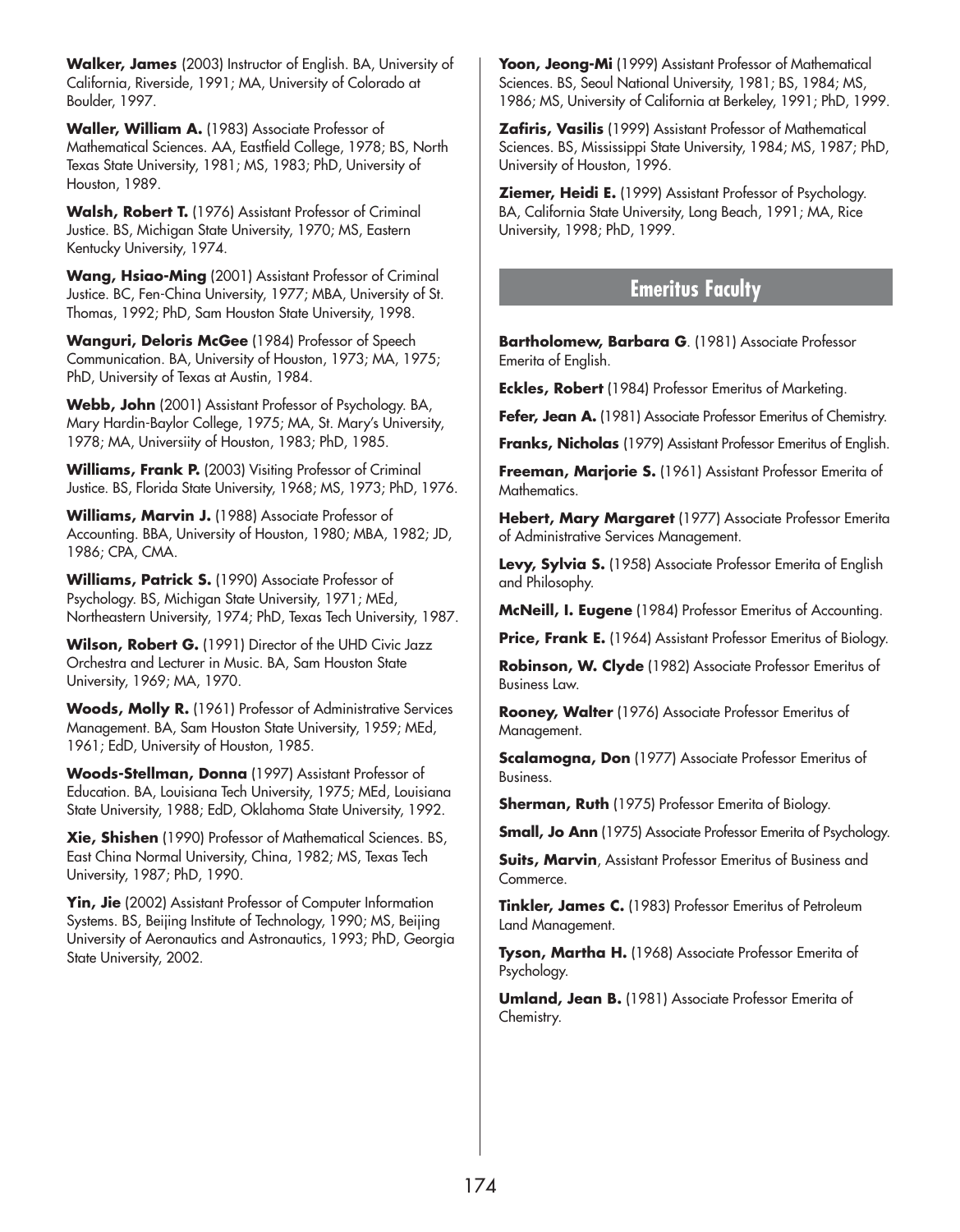Wilkinson, Edward S., Sr. (1969) Associate Professor Emeritus of Purchasing.

**Williams, Raymond J.** (1963) Assistant Professor Emeritus of History.

Wood, June P. (1960) Professor Emerita of Mathematics.

**Wright, Ray G.** (1966) Professor Emeritus of Philosophy.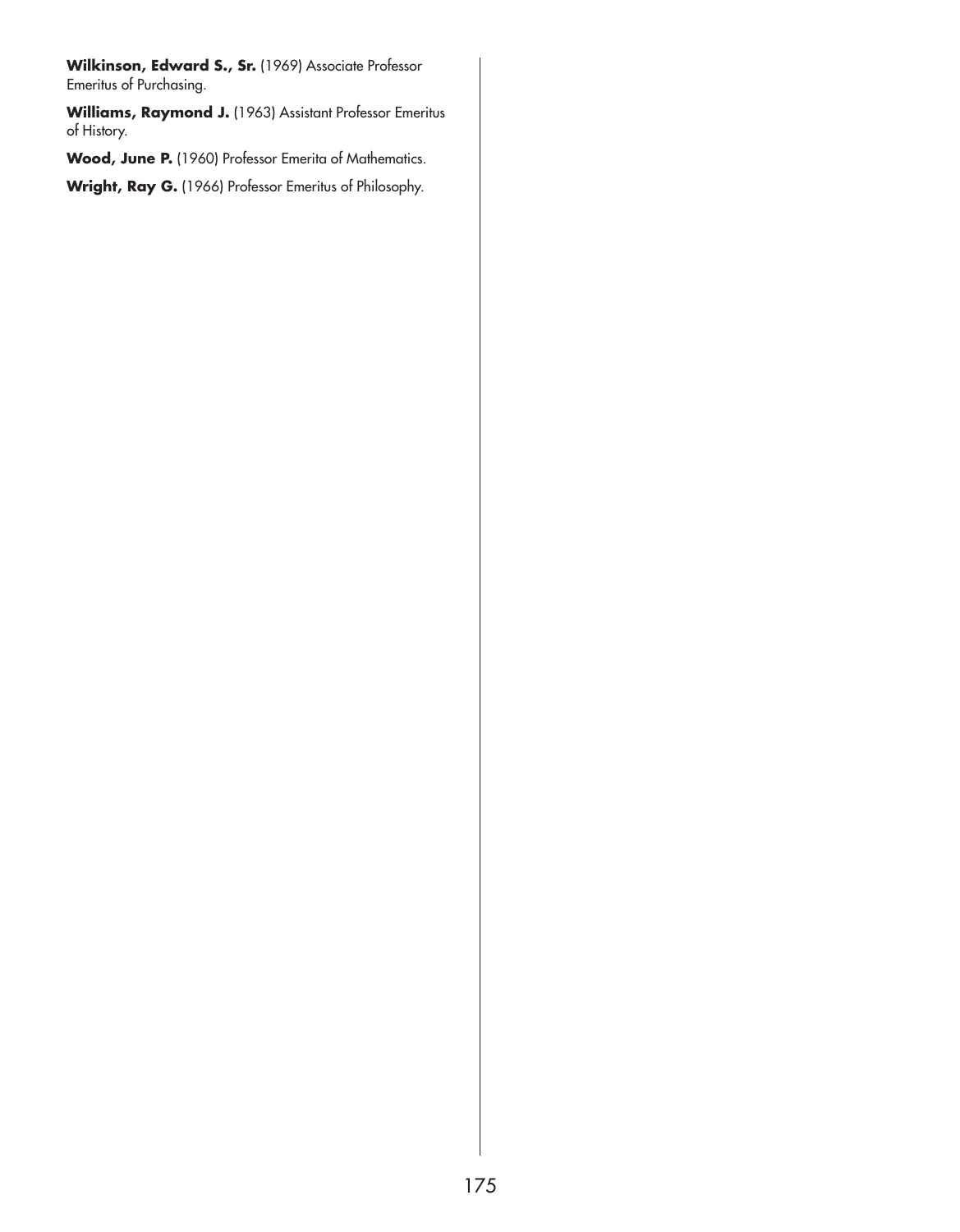# **Faculty Awards**

## **Award for Excellence in Teaching**

- 1982 R. Bowen Loftin, Natural Sciences
- 1983 Nancy T. Rich, Applied Mathematical Sciences
- 1984 John H. Hummel, Behavioral Sciences
- 1985 Shannon Doyle, Social Sciences
- 1986 Hank Roubicek, Arts and Humanities
- 1987 James C. Tinkler, Business Management and Administrative Services
- 1988 Susan K. Ahern, English
- 1989 Philip Castille, English
- 1990 Merrilee Cunningham, English
- 1990 Shohreh Hashemi, Finance, Accounting and Computer Information Systems
- 1991 Ray Wright, Social Sciences
- 1992 Jeffrey Flosi, Natural Sciences
- 1993 André de Korvin, Computer and Mathematical Sciences
- 1994 Jean Umland, Natural Sciences
- 1995 Dennis Rodriguez, Computer and Mathematical Sciences
- 1996 Linda Vaden-Goad, Social Sciences
- 1997 Byron Christmas, Natural Sciences
- 1998 Elias Deeba, Computer and Mathematical Sciences
- 1999 Lisa Waldner, Social Sciences
- 2000 Madeline Johnson, Management, Marketing, and Business Administration
- 2001 Tyra L. Montgomery, Natural Sciences
- 2002 Steven J. Maranville, Management, Marketing and Business Administration
- 2003 Joan S. Abramowitz, Natural Sciences
- 2004 Anisul Islam, Finance, Accounting and Computer Information Systems

## **Award for Excellence in Service**

- 1982 Shannon Doyle, Social Sciences
- 1982 Hakumat Israni, Engineering Technology
- 1983 Gail S.M. Evans, Business Management and Administrative Services
- 1983 James David Fairbanks, Social Sciences
- 1984 R. Bowen Loftin, Natural Sciences

| 1984 | Herbert F. Rebhun, Finance, Accounting and Computer<br>Information Systems        |
|------|-----------------------------------------------------------------------------------|
| 1985 | R. Bowen Loftin, Natural Sciences                                                 |
| 1986 | William E. Brigman, Social Sciences                                               |
| 1987 | Molly R. Woods, Business Management and<br><b>Administrative Services</b>         |
| 1988 | Thomas Lyttle, Arts and Humanities                                                |
| 1989 | Ruth Sherman, Natural Sciences                                                    |
| 1990 | Robert Rhea, Engineering Technology                                               |
| 1991 | Dan Jones, English                                                                |
| 1992 | Shohreh Hashemi, Finance, Accounting and Computer<br>Information Systems          |
| 1993 | Madeline Johnson, Business Management and<br><b>Administrative Services</b>       |
| 1994 | Herbert Rebhun, Finance, Accounting and Computer<br>Information Systems           |
| 1995 | Carl Ruthstrom, Business Management and<br>Administrative Services                |
| 1996 | Margaret Shelton, Finance, Accounting and Computer<br><b>Information Services</b> |
| 1997 | Jeff Flosi, Natural Sciences                                                      |
| 1998 | Linda Vaden-Goad, Social Sciences                                                 |
| 1999 | Peter Hoffmann-Pinther, Natural Sciences                                          |
| 2000 | Anjoo Sikka, Urban Education                                                      |
| 2001 | Elias Deeba, Computer and Mathematical Sciences                                   |
| 2002 | Anisul Islam, Finance, Accounting and Computer<br>Information Systems             |
| 2002 | Johnny R. Leavins, Finance, Accounting and Computer<br>Information Systems        |
| 2003 | Poonam Gulati Natural Sciences                                                    |

2004 Larry G. Spears, Natural Sciences

# **Award for Excellence in Scholarly and Professional Activity**

- 1989 Elias Deeba, Computer and Mathematical Sciences
- 1989 Robert Fisher, Social Sciences
- 1990 André de Korvin, Computer and Mathematical Sciences
- 1991 Glen Merrill, Natural Sciences
- 1992 André de Korvin, Computer and Mathematical Sciences
- 1993 Lorenzo Thomas, English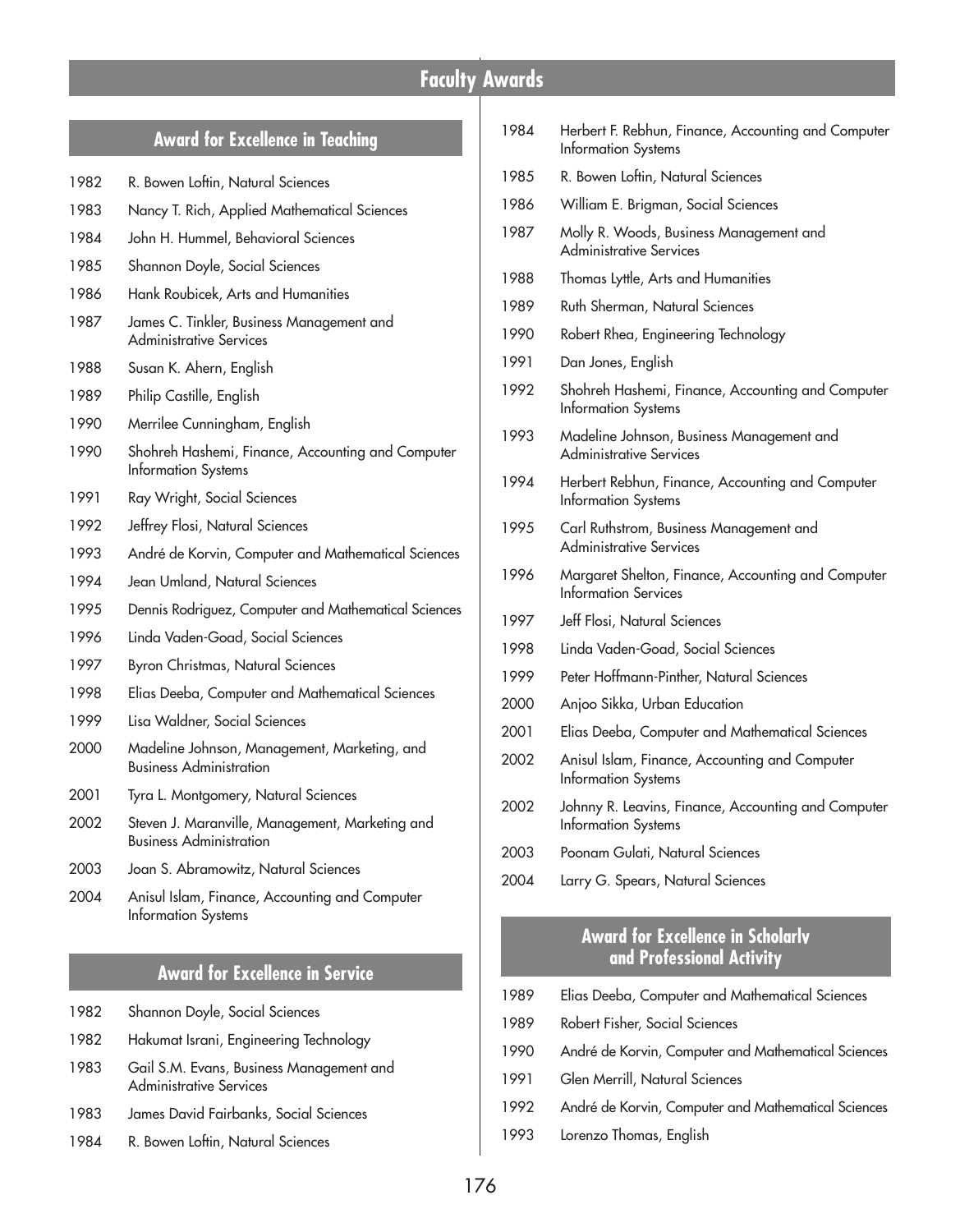- 1994 Kathleen Haney, Social Sciences
- 1995 Elias Deeba, Computer and Mathematical Sciences
- 1995 Orapin Duangploy, Finance, Accounting and Computer Information Systems
- 1996 Thomas Lyttle, Arts and Humanities
- 1997 Margaret Shipley, Business Management and Administrative Services
- 1998 Anisul Islam, Finance, Accounting and Computer Information Systems
- 1999 André de Korvin, Computer and Mathematical Science
- 1999 Chenyi Hu, Computer and Mathematical Sciences
- 2000 James McCaffrey, Social Sciences
- 2000 Khursheed Omer, Finance, Accounting and Computer Information Systems
- 2001 Lorenzo Thomas, English
- 2002 Orapin Duangploy, Finance, Accounting and Computer Information Systems
- 2003 Floyd E. Newsum, Arts and Humanities
- 2003 Shishen Xie, Computer and Mathematical Sciences
- 2004 Sandra L. Dahlberg, English
- 2004 Janice Nath, Urban Education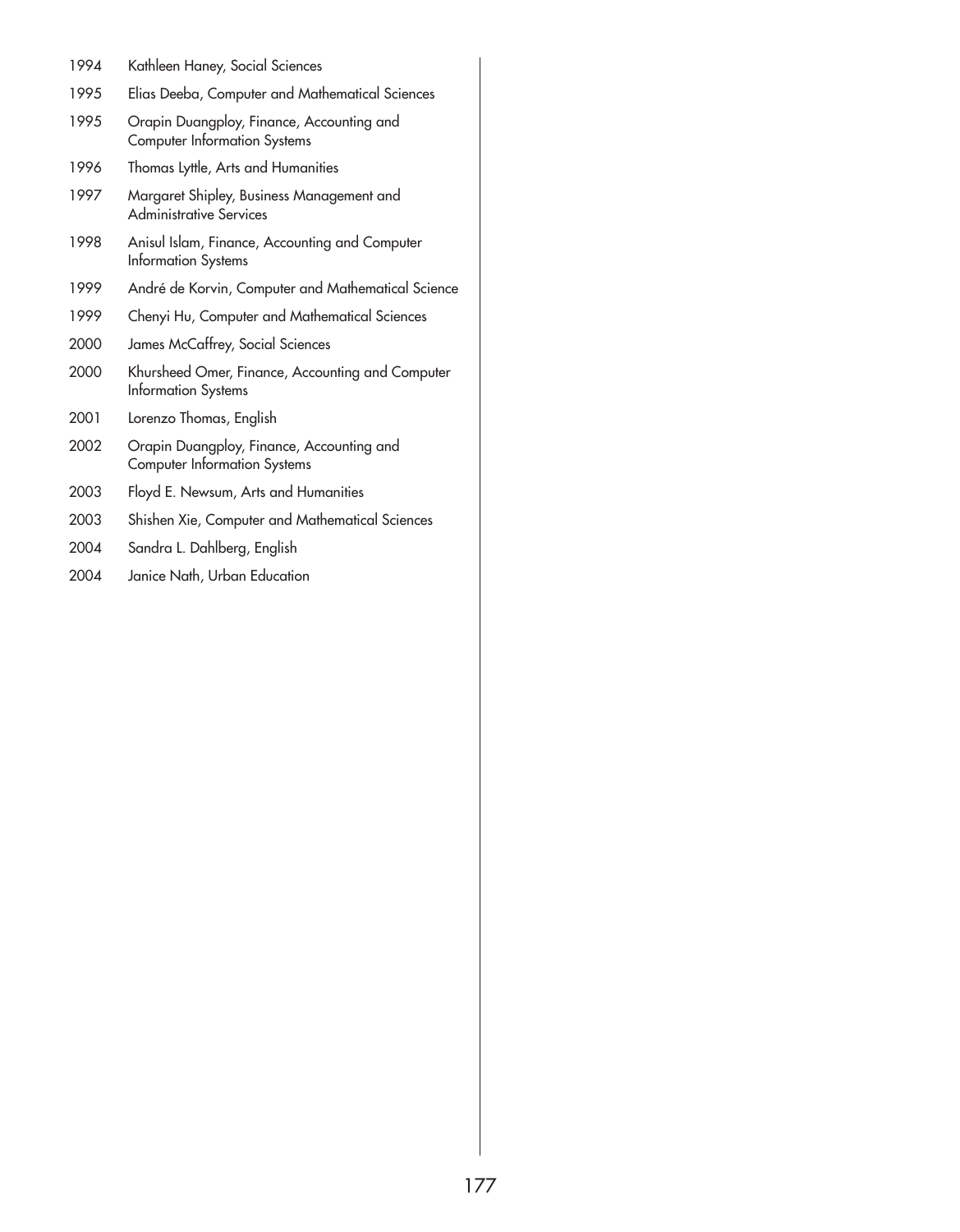#### **Index**

#### **A**

Academic Advising Center, 24 Academic Affairs, Office of, 167 academic amnesty, 15 academic calendar, vi Academic Computing Lab, 10 Academic Counseling Center, 24 Academic Honesty Code, 13 academic policies, 11 academic probation, 14 academic progress, 9 academic regalia, 16 academic specializations for teacher certification, 48 Academic Support Center, 10 academic suspension, 14 accounting course descriptions, 95 major in, 25, 28 minor in, 33 ACT (American College Testing) examinations, 19 additional bachelor's degree, 16 address changes, 15 administration directory of, 167 Office of, 167 administrative management course descriptions, 95 major in, 29 minor in, 33 admissions undergraduate, 3 post baccalaureate, 6 graduate, 73 Advanced Placement examinations, 12 advising, academic, 24 affidavit of support, 4 African-American Studies program, 19 Alpha Phi Sigma honorary, 49 American studies course descriptions, 99 amnesty, academic, 15 anthropology, course descriptions, 98 appeal of grades, 14 application for admission, 3 application course requirements, 24 *see also* specific degree plans Applied Business and Technology Center, 21 applied mathematics major in, 59 minor in, 60 applied microbiology, major in, 70

#### art

course descriptions, 98 art gallery, 19 arts, see bachelor of arts degree Arts and Humanities, Department of, 35 attendance, class, 11 auditing courses, 6, 13 *see also* noncredit courses awards, faculty, 176-177

#### **B**

bachelor of arts degree major in communication studies, 37 major in English, 40 major in history, 43 major in humanities, 38 major in interdisciplinary studies, 36 major in Spanish for professionals, 39 major in interdisciplinary studies with certification, 52 major in interdisciplinary studies, 52 major in supply chain management, 32 major in social sciences, 46 bachelor of business administration degree major in accounting, 28 major in administrative management, 29 major in computer information systems, 29 major in finance, 30 major in general business, 30 major in international business, 31 major in management, 31 major in marketing, 32 major in supply chain management, 32 bachelor of science degree major in applied mathematics, 59 major in applied microbiology, 70 major in biological and physical sciences, 67 major in biology, 68 major in chemistry, 69 major in computer science, 59 major in criminal justice, 49 major in dental hygiene, 71 major in industrial chemistry, 70 major in interdisciplinary studies, 36 major in mathematics, see applied math major in nursing, 71 major in political science, 43 major in professional writing, 40 major in psychology, 43 major in social sciences, 46 bachelor of science in engineering technology degree, 61 major in control and instrumentation electronics, 62 major in process piping design, 64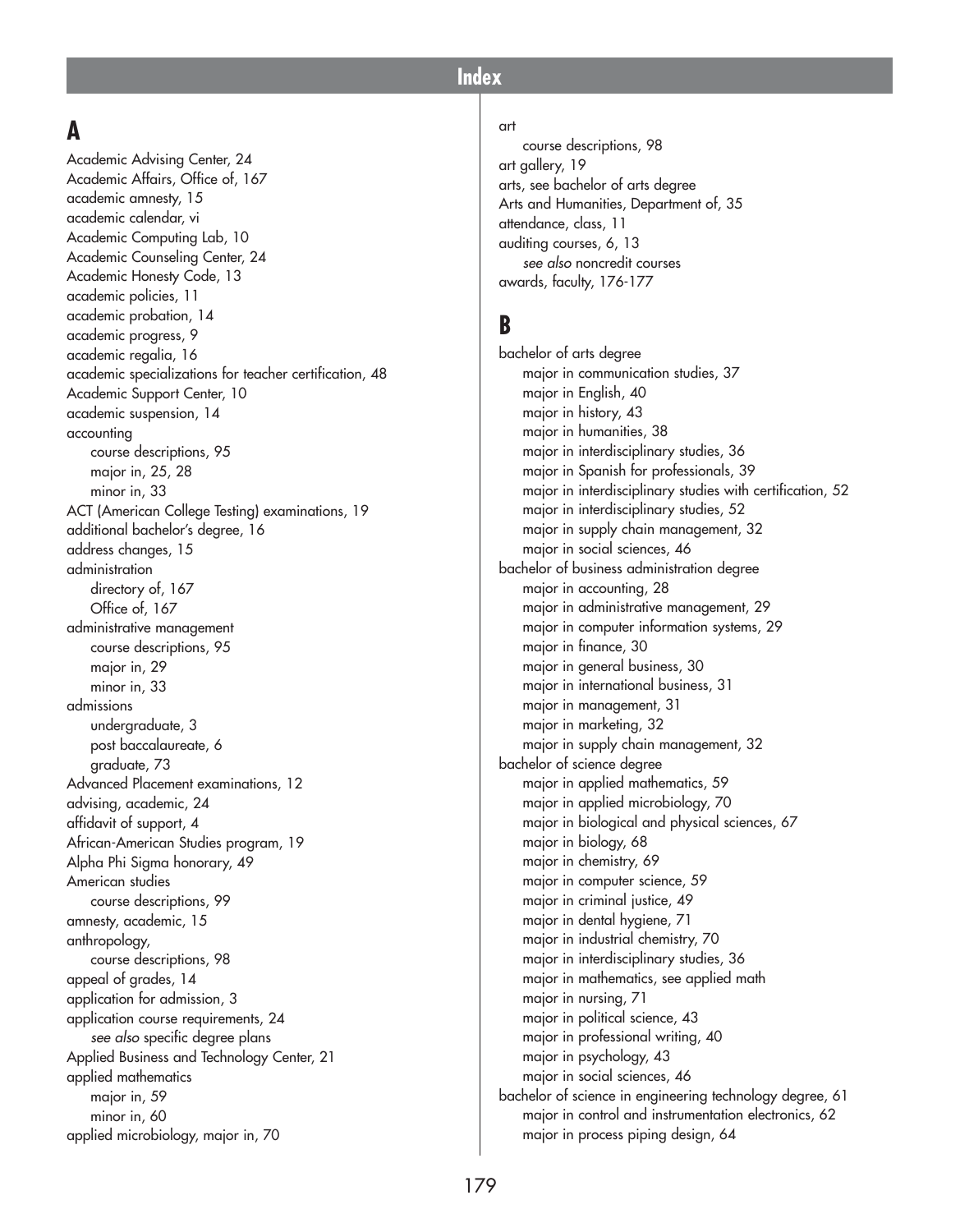major in safety and fire technology, 63 major in structural analysis and design, 64 bachelor's degree additional, 16 *see also* individual degrees bank letters, 4 Basic Peace Officer's Academy, 50 Beta Gamma Sigma honorary, 26 Bayou Review, 17 bilingual education course descriptions, 101 biological and physical sciences, major in, 67 biology course descriptions, 101 major in, 68 bookstore, 19 Business, College of, 25 business, minors in, 33 business administration, see bachelor of business administration degree business administration, course descriptions, 99 business honor society, 26

## **C**

calendar, vi Campus Activities Board (CAB), 17 career counseling, 17 catalog for graduation, 16 Center for Computational Sciences and Advanced Distributed Simulation, 57 certifications see elementary education, certification program; professional certification programs; teacher education certification programs; individual certifications Certified Management Accountants Exam, 28 Certified Protection Officer Program, 50 CFA (Chartered Financial Analyst) certification, 30 CFP (Certified Financial Planner) certification, 30 changes of name or address, 15 chemistry course descriptions, 104 major in, 69 minor in, 66 citizenship status, 3 class attendance, 11 classification, grade level, 11 CLEP (College Level Examination Program), 12 clinical laboratory science pre-professional courses, 71 clubs, 17 College of Business, 25 of Humanities and Social Sciences, 35, 87 of Public Service, 48, 88 of Sciences and Technology, 57 College Honors, 14 college-preparatory curriculum, 3

college success program, course descriptions, 118 commencement exercises, 16 Common Core Curriculum, 23 common course numbering system, 94 communication, course descriptions, 113 computer information systems course descriptions, 106 major in, 25 minor in, 33 Computer and Mathematical Sciences, Department of, 58 computer modem, courses via, 20 computer sciences course descriptions, 116 major in, 59 minor in, 60 computing services, 10 concurrent enrollment, 7 continuing education programs, 21 control and instrumentation networks, 62 core curriculum, see Common Core Curriculum Council of Organizations, 17 Counseling, Career and Student Health Services, 17 course credit, 11, 79 course descriptions, 95 accounting, 95 administrative management, 96 American studies, 99 anthropology, 98 art, 98 bilingual education, 101 biology, 101 business administration, 99 chemistry, 104 College Success Program (CSP), 118 communication, 113 computer information systems, 106 computer science, 116 criminal justice, 110 drama, 119 early childhood education, 119 economics, 119 educational technology, 132 electrical engineering technology, 122 energy management, 122 elementary education, 121 engineering, 128 engineering technology, 131 English, 123 finance, 132 French, 134 geography, 134 geology, 134 history, 136 humanities, 138 management, 147 marketing, 149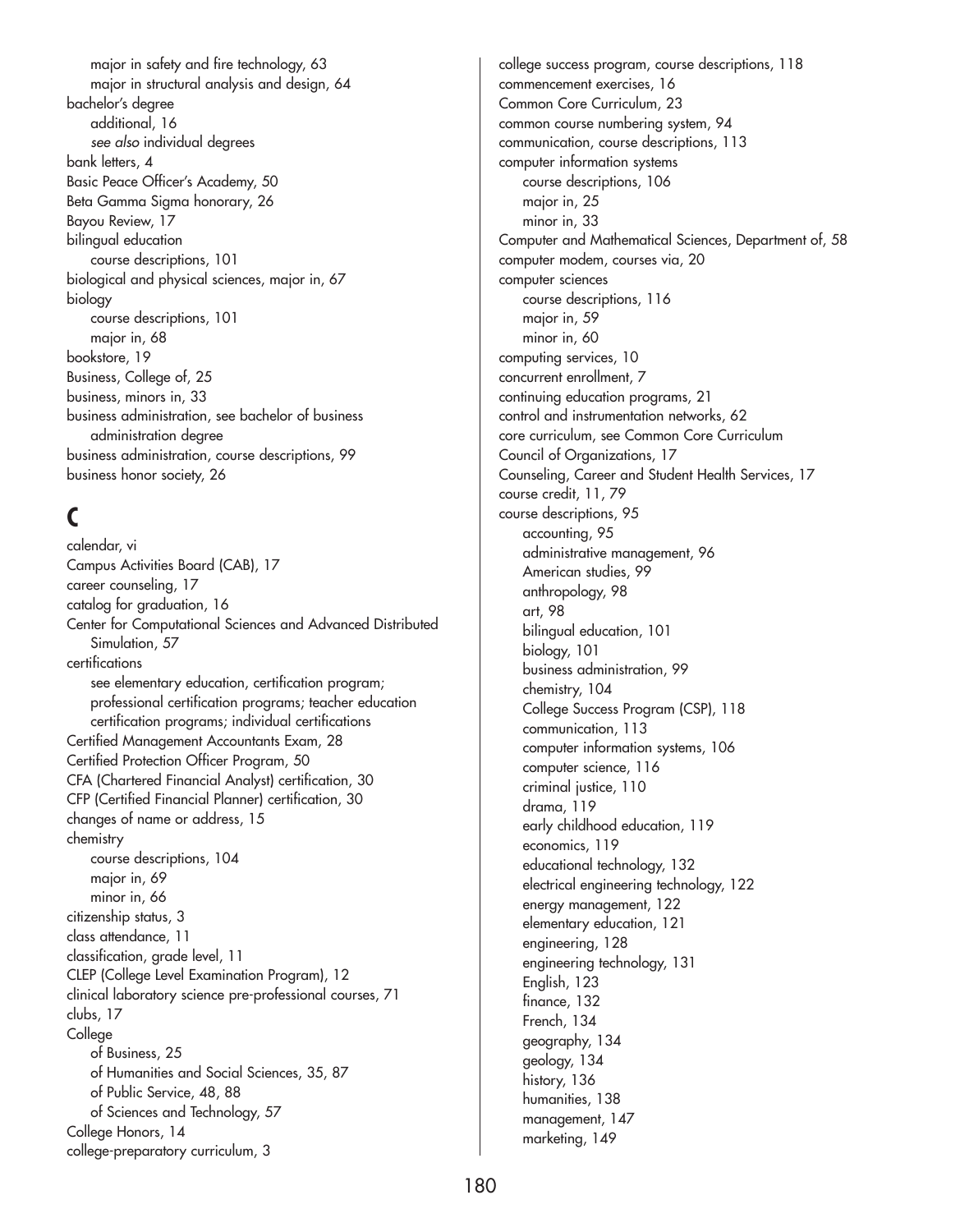master of arts in Teaching, 140 mathematics, 142 microbiology, 146 military science, 151 music, 152 natural sciences, 152 philosophy, 153 physics, 154 political science, 156 professional education, 153 professional land management, 156 psychology, 158 reading, 160 reading education, 160 secondary education, 161 social sciences, 163 social sciences-education, 164 sociology, 162 Spanish, 164 statistics, 166 course load, 11 course numbering system, common, 94 courses, transfer of, 3, 11 credit by examination, 12 credit for courses, 95 crime statistics, i criminal justice undergraduate, course descriptions, 110 senior/graduate, course descriptions, 112 graduate, 112 major in, 49 minor in, 49 Crossroads Festival, 17 Cultural Enrichment Center, 19

## **D**

Dateline, The, 17 Dean's List, 14 decision sciences, minor in, 60 default fees, 7 deficiency plan for teacher certification, 51 degree articulation agreements, 4 degree programs, see individual degrees denial of transfer credit, 12 dental hygiene pre-professional courses, 71 dentistry pre-professional courses, 72 **Department** of Arts and Humanities, 35 of Computer and Mathematical Sciences, 58 of Criminal Justice, 49, 88 of Engineering Technology, 61 of English, 39, 87 of Finance, Accounting and Computer Information Systems, 25 of Management, Marketing and Business Administration, 25 of Natural Sciences, 65

of Social Sciences, 41 of Urban Education, 51, 91 developmental education, 5 dining facilities, 19 directed studies courses, 13 directory administration, 167 faculty, 168 disabled students, 22 discontinued classes, 11 dispute resolution, 12 distance learning, 6, 20 doctor of optometry degree, 72 drama course descriptions, 119 dropping courses, 9

## **E**

early admission, 4 early childhood education, course descriptions, 119 economics course descriptions, 119 minor in, 33 education, see Department of Urban Education, 51 Educational Talent Search, 25 educational technology, course descriptions, 132 elective credit, 13 electrical engineering technology, course descriptions, 122 elementary education certification program, 51 course descriptions, 121 employment, 17 engineering course descriptions, 128 engineering technology, 61 course descriptions, 131 major in control and instrumentation electronics design, 63 major in process and piping design, 64 major in safety and fire engineering technology, 63 major in structural analysis and design, 64 minor in Engineering Technology, 62 Engineering Technology, Department of, 61 English course descriptions, 123 Department of, 40 English Language Institute (ELI), 21 exemptions from fees, 9

#### **F**

facilities, 1 faculty awards, 176–177 directory, 168 Family Rights and Privacy Act, 15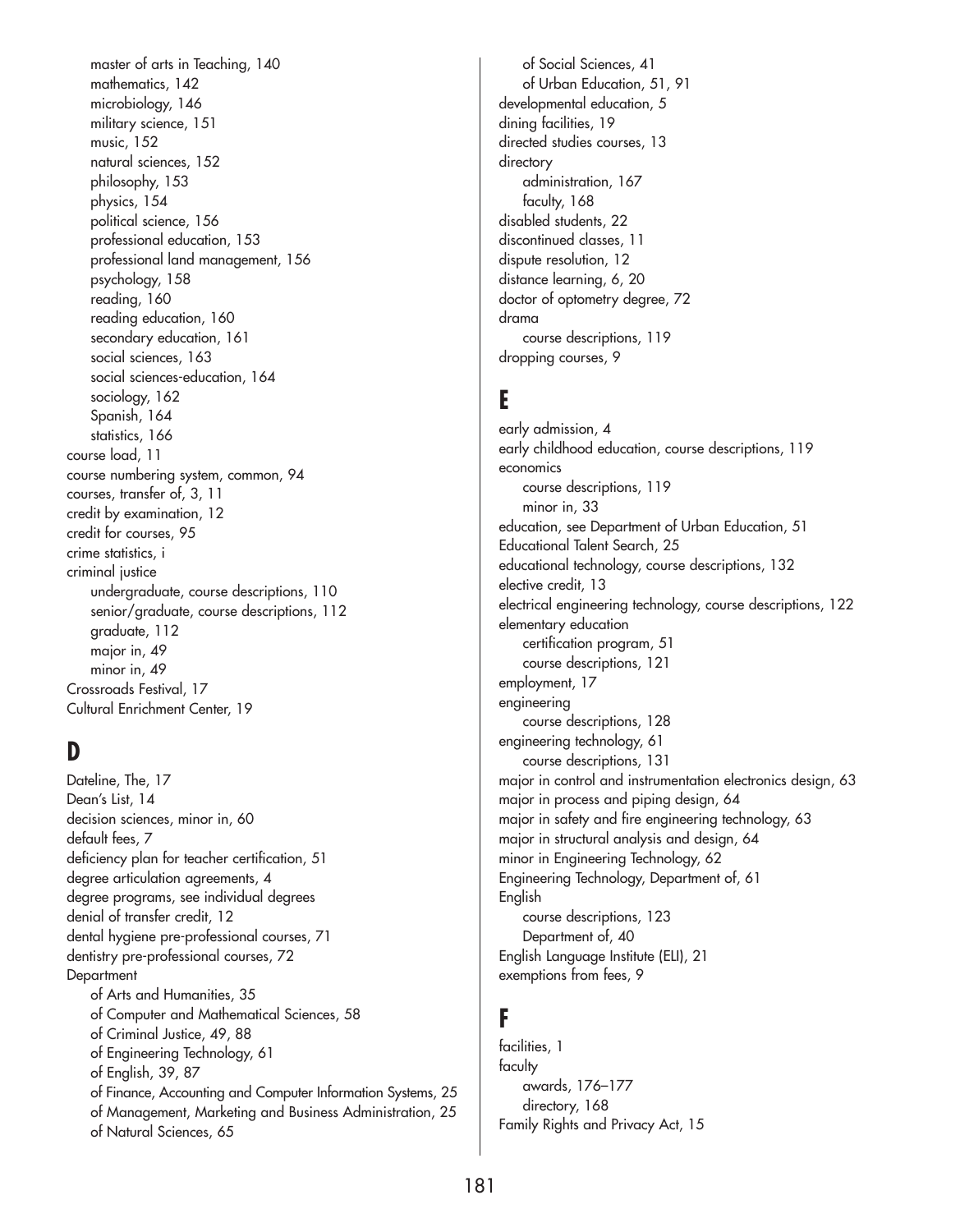```
fees
```
advanced standing examination, 6 application for admission, 6 default, 7 general property deposit, 6 graduation, 6 international students, 6 laboratory, 6 late registration, 6 payment of, 7 refunds of, 7 reinstatement, 7 telecourse, 6 transfer student, 3 tuition, 6, 9 Fiesta professorship in accounting, 26 finance course descriptions, 132 major in, 30 minor in, 33 Finance, Accounting and Computer Information Systems, Department of, 25 financial aid, 8, 17 financial counseling, 8 financial responsibility of students, 7 firemen, benefits for children of, 10 fitness programs, 18 food on campus, 19 former students, 4 French, course descriptions, 136 Fresh Start program, 3 freshmen, 3

# **G**

GED (General Education Development) test, 18 gender studies, minor in, 36 general business major in, 30 minor in, 33 general education program, 23 geography course descriptions, 134 geology course descriptions, 134 government, see political science government, student, 17 grading system, 13 graduate programs, see Master of Arts in Teaching degree, Master of Science degree, and Master of Security Management degree graduate school preparation, *see also* pre-dentistry studies; pre-law studies; pre-medicine studies; pre-professional areas; pre-veterinary medicine studies graduation fees, 6, 16

grade point average, 14 with honors, 14 requirements for, 16 *see also* individual degrees grants, 8

# **H**

Hazlewood Act for Veterans, 9 health insurance, 4 health services, 17 high school exit examination, 3 high school students, 3, 26 *see also* college-preparatory curriculum Higher Education Act of 1965, i history course descriptions, 136 major in, 42 minor in, 46 honor societies, 62 honors, and graduation, 16 honors program in natural sciences, 66 humanities course descriptions, 138 major in, 38 Humanities and Social Sciences, College of, 35

# **I**

identification card, student, 10 immigration counseling, 18 immigration documents, 3 industrial chemistry, major in, 70 installment payments, 7 interdisciplinary studies, major in, 37 interest testing, 18 international business, major in, 31 international business, minor in, 34 International Social Sciences Honorary, 42 international students, 3, 18 international study programs, 21 intramural sports, 18

## **J**

Jesse H. Jones Student Life Center, 1, 18 jobs, 17 Joint Professional Development conference, 50

## **L**

language proficiency, 21 late registration, 6 law enforcement programs, 50 leadership development programs, 18 libraries, 10 loans, 8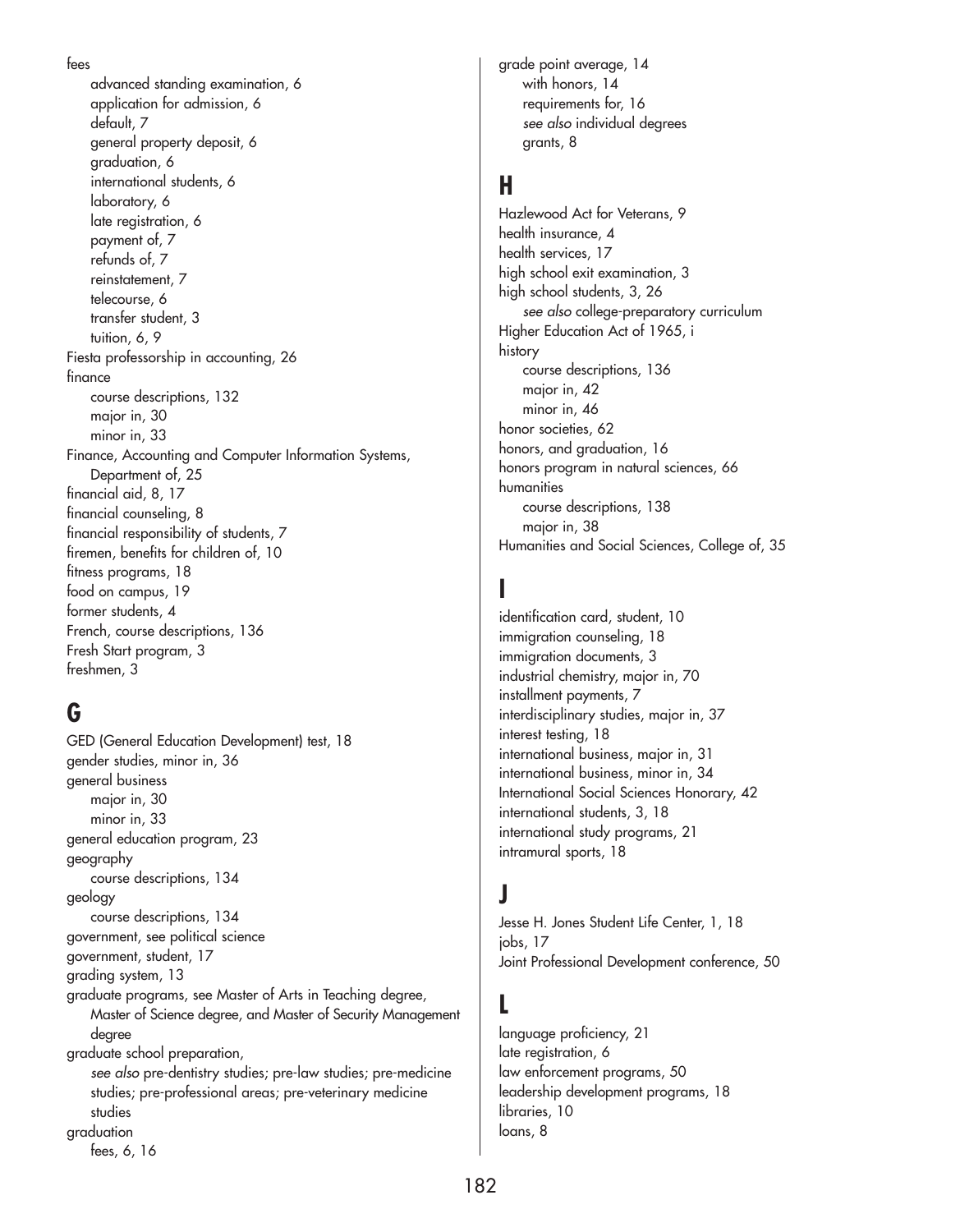lockers, 18 LSAT (Law School Admission Test), 19

# **M**

majors accounting, 28 administrative management, 29 applied mathematics, 59 applied physics, 67 bilingual education, 91 biological and physical sciences, 67 biology, 68 biotechnology, 69 chemistry, 69 communication studies, 37 computer information systems, 29 computer science, 59 control and instrumentation electronics, 62 criminal justice, 49, 88 curriculum and instruction, 91 elementary education, 91 engineering technology, 61 English, 39 finance, 30 general business, 30 history, 42 humanities, 38 industrial chemistry, 70 interdisciplinary studies, 37 interdisciplinary studies (education), 51 international business, 31 management, 31 marketing, 32 mathematics, see applied mathematics microbiology, 70 philosophy, 42 political science, 43 process piping design, 64 professional writing, 40 professional writing and technical communication, 87 psychology, 43 supply chain management, 32 quantitative methods, 60 safety and fire engineering technology, 63 secondary education, 91 security management, 90 social sciences, 45, 46 sociology, 44 Spanish for professionals, 39 structural analysis and design, 64 management course descriptions, 147 Management, Marketing and Business Administration, Department of, 25

marketing course descriptions, 149 major in, 32 minor in, 34 Master of Arts in Teaching degree, 57, 91 Master of Science degree, 40, 50, 88, 89 major in criminal justice, 49, 88 major in professional writing and technical communication, 40, 87 Master of Security Management degree, 50, 89 mathematics course descriptions, 142 MCAT (Medical College Admission Test), 19 medical records administration pre-professional courses, 71 medicine pre-professional courses, 72 Methodist Hospital of Houston School of Medical Technology, 71 Mexican-American Studies program, 19 microbiology course descriptions, 146 see also applied microbiology Microsoft Authorized Academic Training Program, 21 Military Science, 47 minority student retention, 19 minors accounting, 33 administrative management, 33 applied mathematics, 60 art, 39 arts administration, 39 bioinformatics, 60, 66 biology, 66 chemistry, 66 communication studies, 39 computer information systems, 33 computer science, 60 criminal justice, 49 decision sciences, 60 economics, 33 energy management 33 engineering technology, 62 English, 41 ethnic studies, 36 finance, 33 gender studies, 36 general business, 33 geology, 66 history, 46 international business, 34 management, 34 marketing, 34 metro-entrepreneurship, 34 microbiology, 66 philosophy, 46 physics, 66 political science, 46 professional land management, 34 professional writing, 41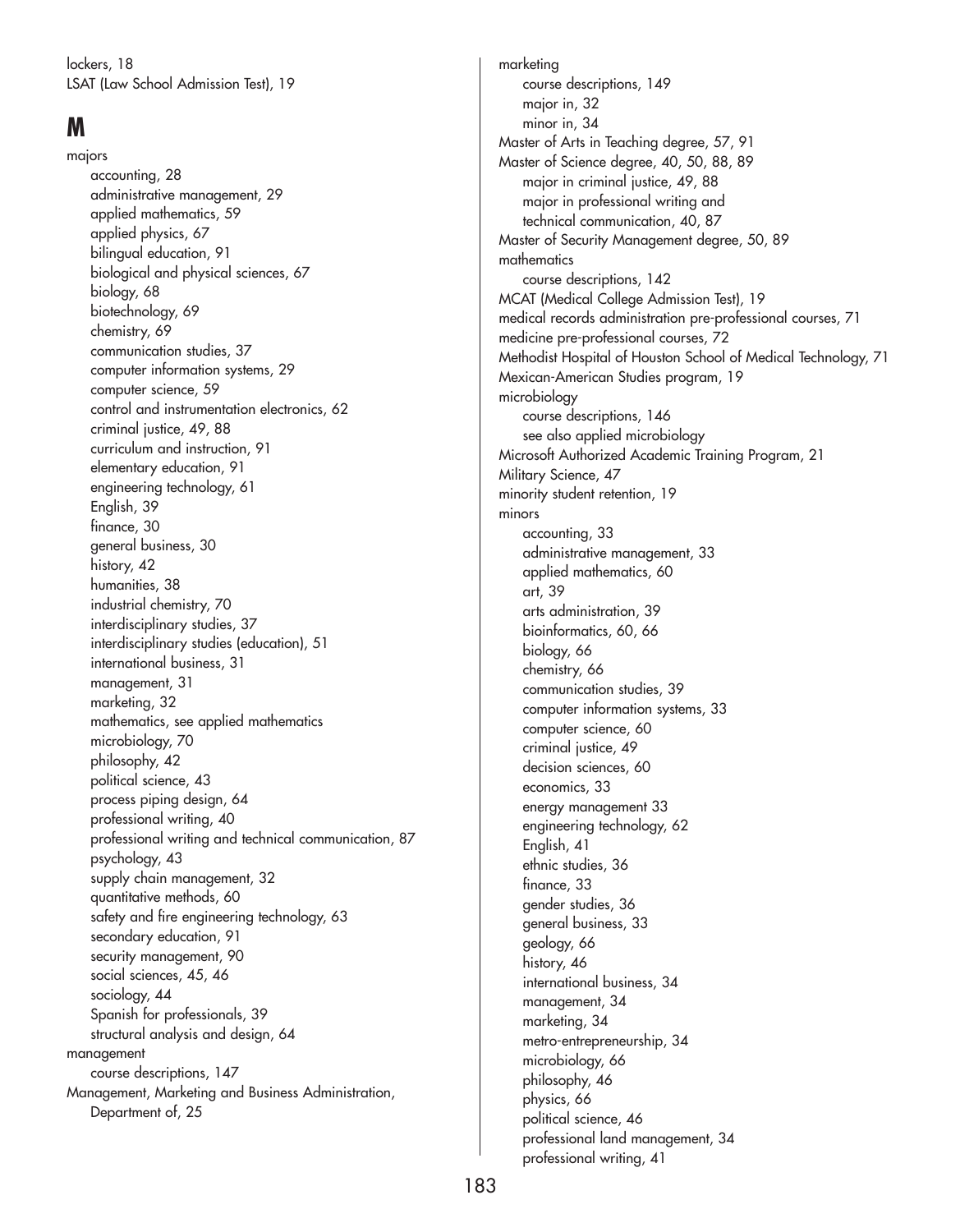psychology, 47 quantitative methods in reseach, 46 retail management, 34 small business management, 34 sociology, 47 Spanish, 39 statistics, 60 supply chain management, 35 theatre, 39 multicultural business dealings, 21 Multimedia Services, 11 music course descriptions, 152

#### **N**

name change, 15 National Criminal Justice Honorary, 49 natural sciences course descriptions, 152 Department of, 65 nepotism policy, 8 noncredit courses, 13 see also auditing courses nonresident students, 6 nonverbal analytical skills requirements, 24 numbering system, common course, 94 nursing pre-professional courses, 71 nutrition and dietetics pre-professional courses, 72

#### **O**

occupational therapy pre-professional courses, 72 off-campus courses, 20—21 **Office** of Academic Affairs, 167 of Administration, 167 of the President, 167 of Scholarships and Financial Aid, 8, 17 of Student Activities, 17 O'Kane, Harry W., Gallery, 19 O'Kane, Harry W., Theatre, 19 optometry pre-professional courses, 72 Oracle Academic Initiative, 21 organizations, student, 17 outreach activities *see also* continuing education programs; high-school students; minority student retention; pre-collegiate programs overseas college credits, 12

#### **P**

Parent Loans, 8 parking, student, 19 PASS (Preventing Abuse of Substances and Self), 18 payment of fees, 6 peace officer training, 50 peace officers, benefits for children of, 10 Pell Grants, 8

permanent records, 15 Petroleum Land Management professorship, 26 pharmacy pre-professional courses, 72 philosophy course descriptions, 153 minor in, 46 physical therapy pre-professional courses, 72 physician's assistant pre-professional courses, 72 physics course descriptions, 154 minor in, 66 Pi Mu Epsilon, 61 placement testing, 5 Police Academy, 50 Police Management Institute, 50 political science course descriptions, 156 minor in, 46 post-baccalaureate teacher certification, 51 pre-collegiate programs, 3 pre-dentistry studies, 72 pre-law studies, 47 pre-medicine studies, 72 pre-professional areas, 71 pre-veterinary medicine studies, 72 probation, academic, 14 process piping design, major in, 64 professional certification programs *see also* bilingual education, certification program; elementary education, certification program; secondary education certification program professional land management course descriptions, 156 minor in, 34 professional writing major in, 40 minor in, 41 professors emeriti, 174 psychology course descriptions, 158 major in, 43 minor in, 47 publications, student, 17 supply chain management, major in, 32 supply chain management, minor in, 35

# **R**

reading, course descriptions, 160 readmission of former students, 4 recreation services, 18 refund of fees, 7 registration, late, 6 release of student records, 15 remedial courses, see development courses repeating courses, 14